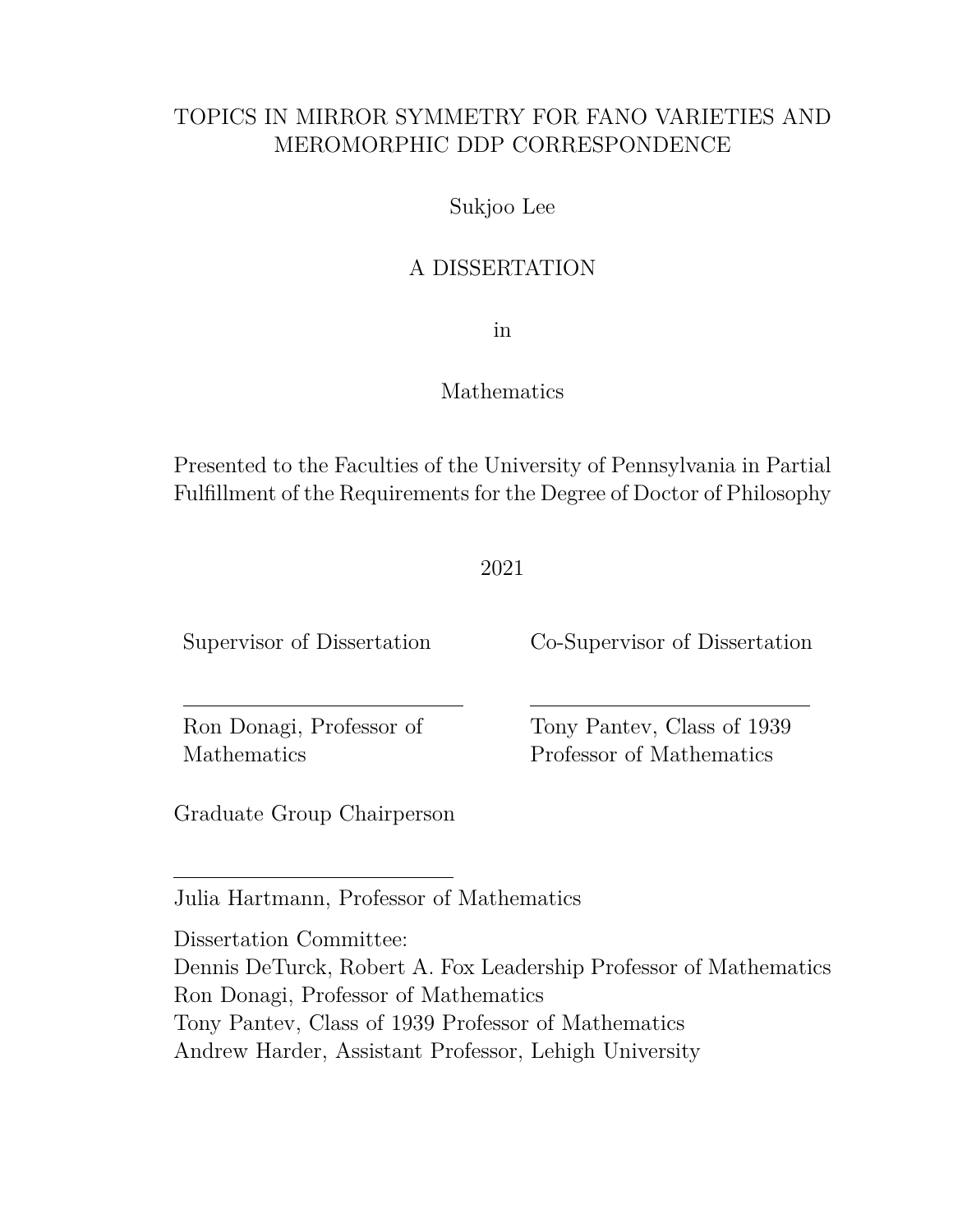# **Acknowledgments**

I would first like to thank my supervisors, Ron Donagi and Tony Pantev for introducing me to very interesting research subjects, and for me giving me consistent academic/non-academic support. It was a great pleasure learning math from them and understanding their works which cultivated expertise on my research fields. Without their guidance, none of my works would have come into the world.

I would like to give special thanks to Prof. Andrew Harder for introducing me to the mirror P=W topic and sharing his unpublished work. Also, I appreciated him inviting me to give a talk at CMS annual meeting in 2020, and for giving me an opportunity to collaborate with other mathematicians.

I am grateful to my co-author Jia-Choon Lee, from whom I have learnt a lot. Our work would not have been completed without his consistent effort. I hope to continue to work together with Jia-Choon on further projects in the very near future.

I also would like to acknowledge my friends Benedict Morrissey and Matei Ionita for numerous conversations on mathematics and having many learning seminars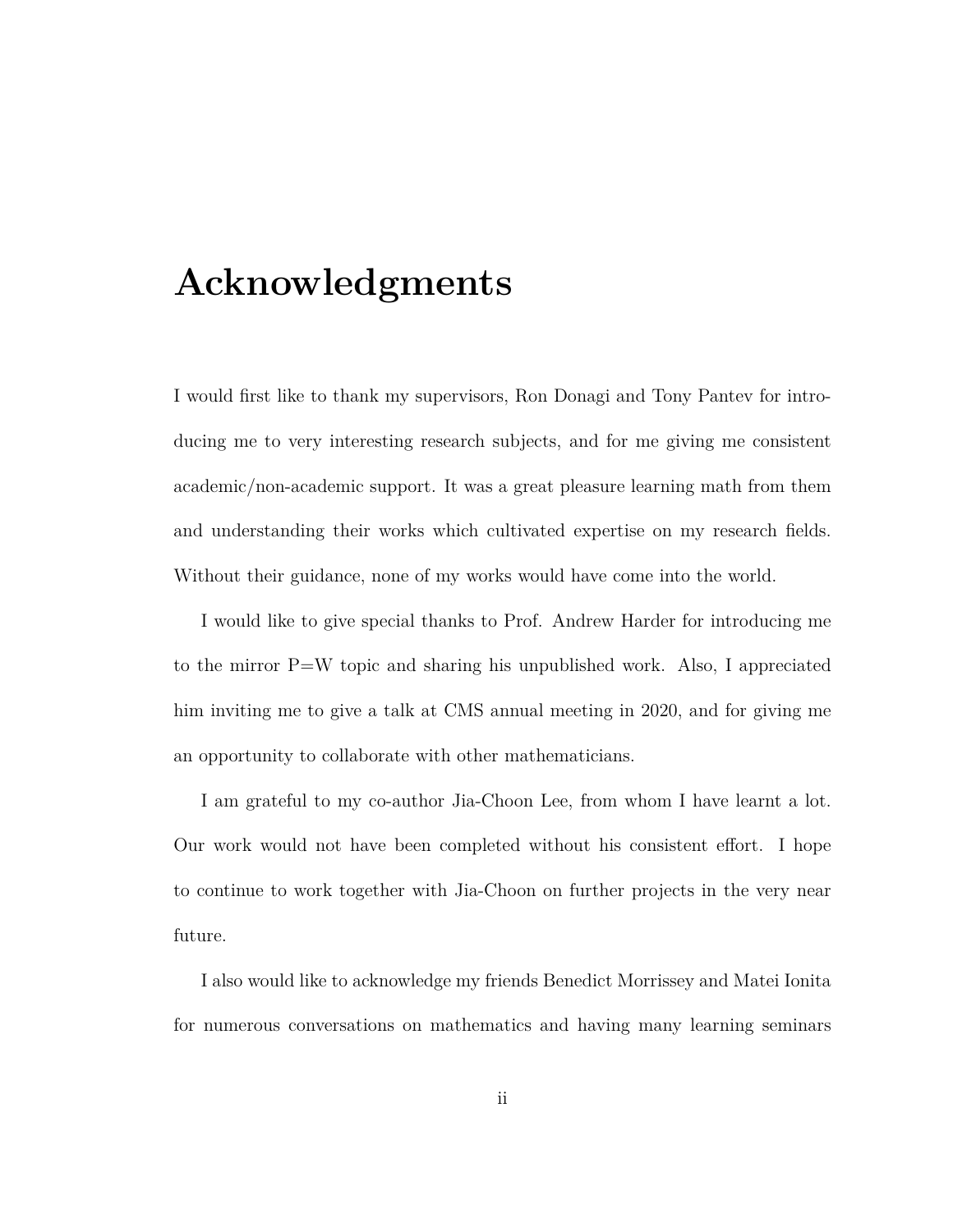with me over the past five years.

Further thanks to Mauro Porta, Justin Hilburn, Rodrigo Barbosa and Marielle Ong for running various learning seminars, and many helpful discussions.

I would like to thank my roommate Jongwon Kim for giving me a wonderful life experience for last four years. I will miss his cooking the most.

Finally, I want to thank my family for their constant support and for their encouragement.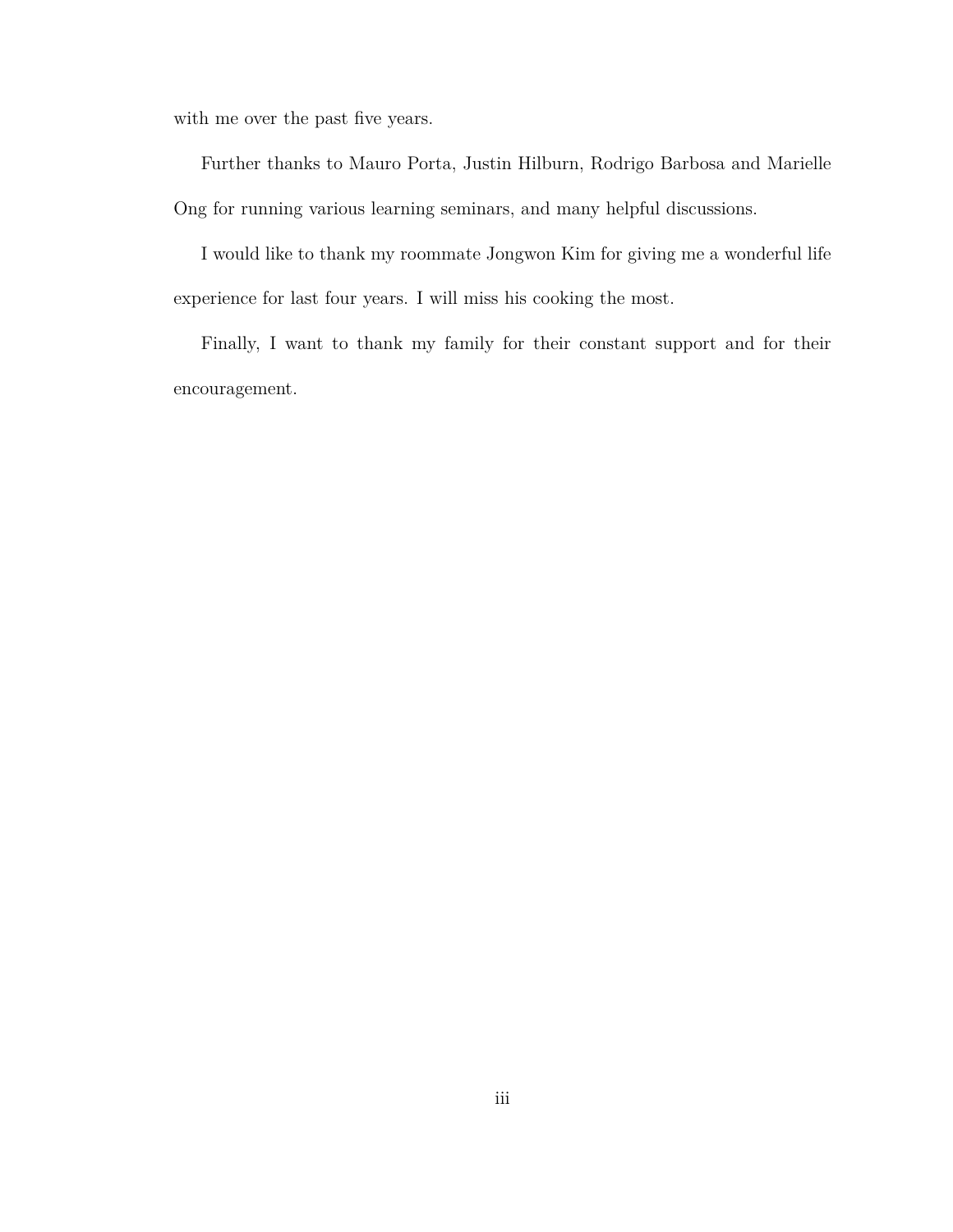### ABSTRACT

## TOPICS IN MIRROR SYMMETRY FOR FANO VARIETIES AND MEROMOPRHIC DDP CORRESPONDENCE.

Sukjoo Lee

Ron Donagi

Tony Pantev

This thesis consists of two parts, each of which can be read independently.

The first part is about mirror symmetry of Fano varieties and related topics. We introduce the notion of a hybrid Landau-Ginzburg (LG) model, which is a mirror partner of a Fano variety with a chosen anti-canonical divisor. We formulate Kontsevich's homological mirror symmetry conjecture [\[Kon95\]](#page-159-0) of such mirror pairs and show that it implies the mirror  $P=W$  conjecture, a refined Hodge number relation between associated mirror log Calabi-Yau varieties [\[HKP18\]](#page-158-0). Next, we discuss the deformation theory of hybrid LG models and related Hodge numbers.

The second part is based on a joint work with Jia-choon Lee [\[LL20\]](#page-160-0). We study the relation between Hitchin system and Calabi-Yau integrable system in the meromorphic setting of type A, motivated by the work of Diaconescu-Donagi-Pantev [\[DDP07\]](#page-155-0). We consider a symplectization of the meromorphic Hitchin integrable system, which is a semi-polarized integrable system in the sense of Kontsevich and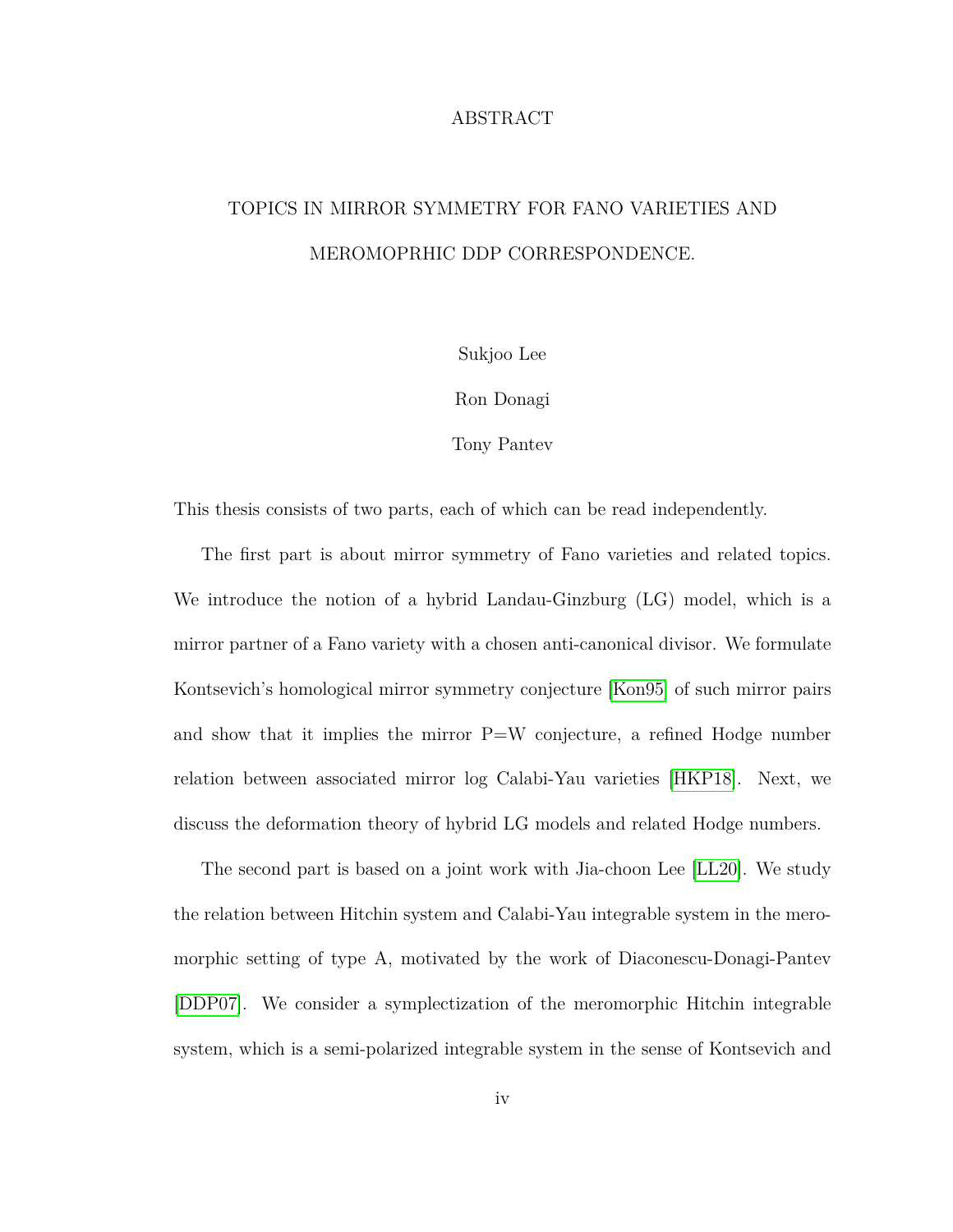Soibelman [\[KS14\]](#page-160-1). On the Hitchin side, we show that the moduli space of unordered diagonally framed Higgs bundles forms an integrable system in this sense and recovers the meromorphic Hitchin system as the fiberwise compact quotient. Then we construct a new family of quasi-projective Calabi-Yau threefolds and show that its relative intermediate Jacobian fibration, as a semi-polarized integrable system, is isomorphic to the moduli space of unordered diagonally framed Higgs bundles.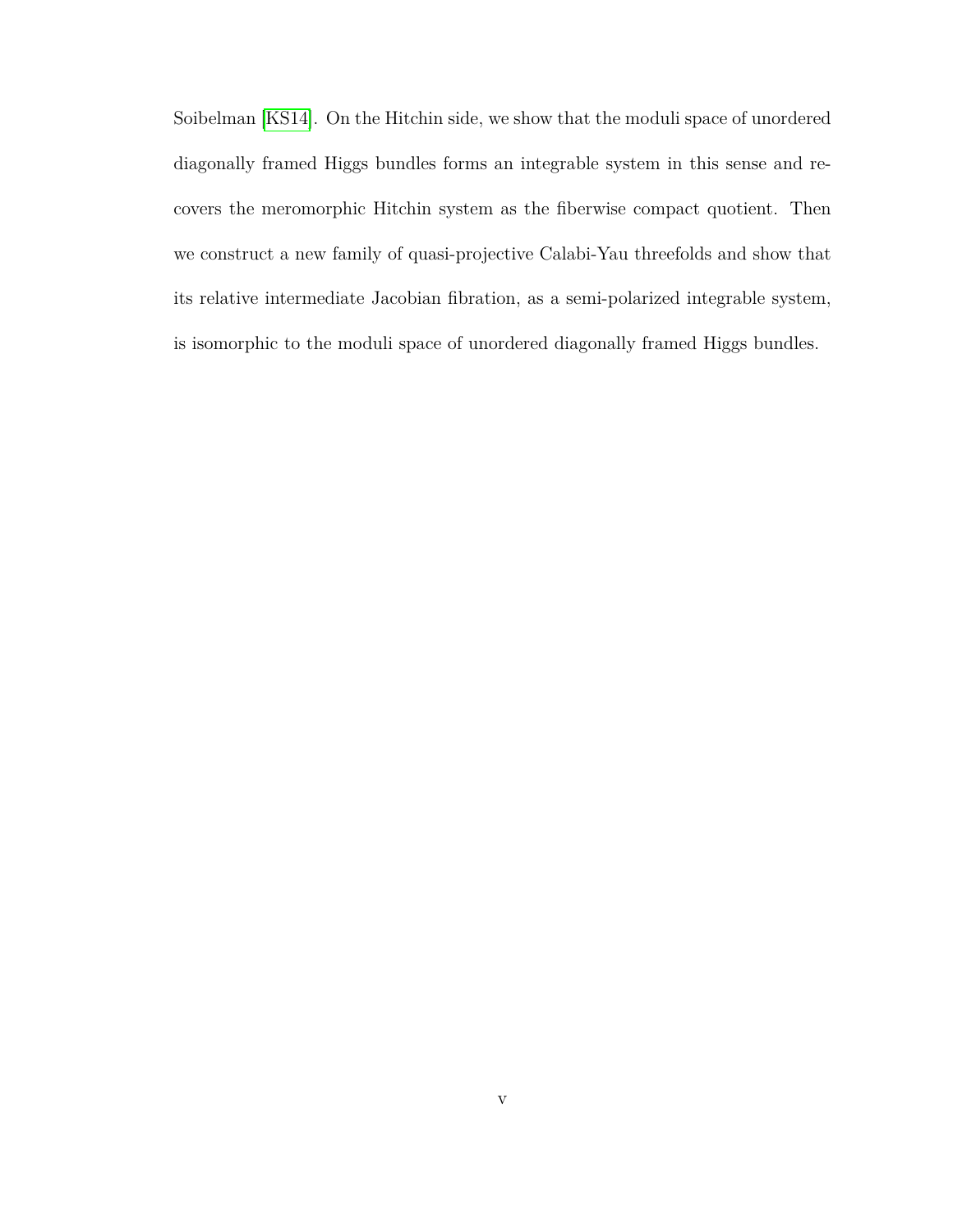# **Contents**

| $\mathbf{1}$ | Topics in Mirror Symmtery for Fano Varieties |                                              | $\mathbf{1}$                                                  |              |
|--------------|----------------------------------------------|----------------------------------------------|---------------------------------------------------------------|--------------|
|              | 1.1                                          |                                              |                                                               | $\mathbf{1}$ |
|              | 1.2                                          |                                              |                                                               | 11           |
|              |                                              | 1.2.1                                        |                                                               | 11           |
|              |                                              | 1.2.2                                        |                                                               | 16           |
|              |                                              | 1.2.3                                        |                                                               | 19           |
|              |                                              | 1.2.4                                        |                                                               | 22           |
|              |                                              | 1.2.5                                        |                                                               | 26           |
|              | 1.3                                          |                                              |                                                               | 29           |
|              |                                              | 1.3.1                                        |                                                               | 29           |
|              |                                              | 1.3.2                                        | Deformation Theory and Hodge Numbers                          | 34           |
| 1.4          |                                              | Simple Normal Crossing Case - Two components | 39                                                            |              |
|              |                                              | 1.4.1                                        | Extended Fano/LG Correspondence                               | 39           |
|              |                                              | 1.4.2                                        | Relative HMS and the Mirror $P=$ W Conjecture $\ldots \ldots$ | 49           |
|              |                                              | 1.4.3                                        | Deformation Theory and Hodge Numbers                          | $54\,$       |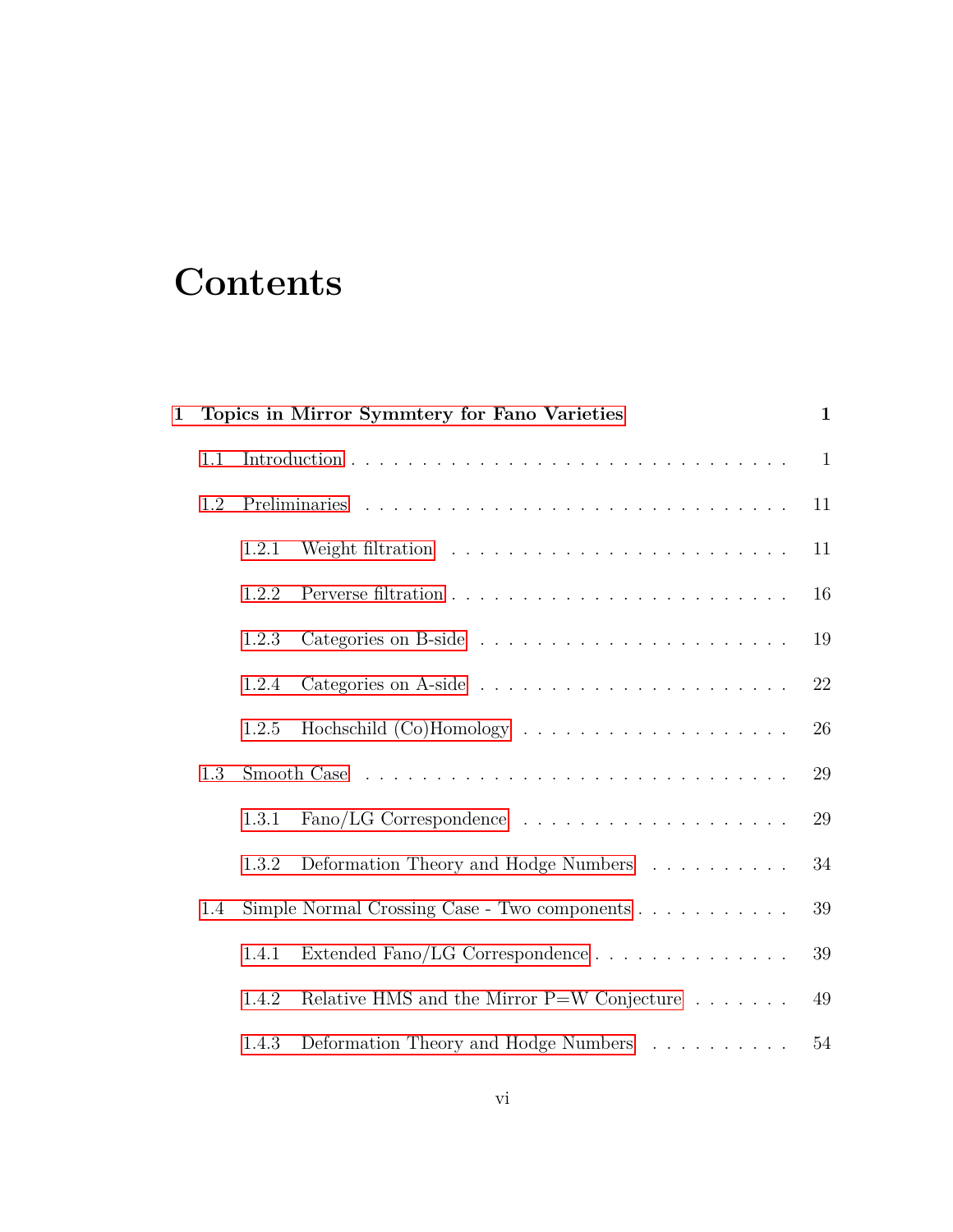|                | 1.5     | Simple Normal Crossing Case - General<br>71 |                                                                               |     |
|----------------|---------|---------------------------------------------|-------------------------------------------------------------------------------|-----|
|                |         | 1.5.1                                       |                                                                               | 71  |
|                |         | 1.5.2                                       | Relative HMS and the Mirror $P=$ W Conjecture $\ldots \ldots$                 | 74  |
|                |         | 1.5.3                                       | Deformation Theory and Hodge Numbers                                          | 76  |
| $\overline{2}$ |         |                                             | Semi-polarized meromorphic Hitchin and Calabi-Yau integrable                  |     |
|                | systems |                                             |                                                                               | 80  |
|                | 2.1     |                                             |                                                                               | 80  |
|                | 2.2     |                                             | Semi-polarized integrable systems $\ldots \ldots \ldots \ldots \ldots \ldots$ | 88  |
|                |         | 2.2.1                                       | Integrable systems and variations of Hodge structures                         | 89  |
|                |         | 2.2.2                                       | Semi-polarized integrable systems and variations of mixed                     |     |
|                |         |                                             |                                                                               | 92  |
|                | 2.3     |                                             | Moduli space of diagonally framed Higgs bundles                               | 96  |
|                |         | 2.3.1                                       | The moduli space of (unordered) diagonally framed Higgs                       |     |
|                |         |                                             |                                                                               | 96  |
|                |         | 2.3.2                                       |                                                                               | 101 |
|                |         | 2.3.3                                       | Deformation theory $\dots \dots \dots \dots \dots \dots \dots \dots \dots$    | 109 |
|                |         | 2.3.4                                       |                                                                               | 120 |
|                |         | 2.3.5                                       | Abstract Seiberg-Witten differential                                          | 123 |
|                | 2.4     |                                             |                                                                               | 126 |
|                |         | 2.4.1                                       |                                                                               | 126 |
|                |         | 2.4.2                                       | Calabi-Yau integrable systems                                                 | 131 |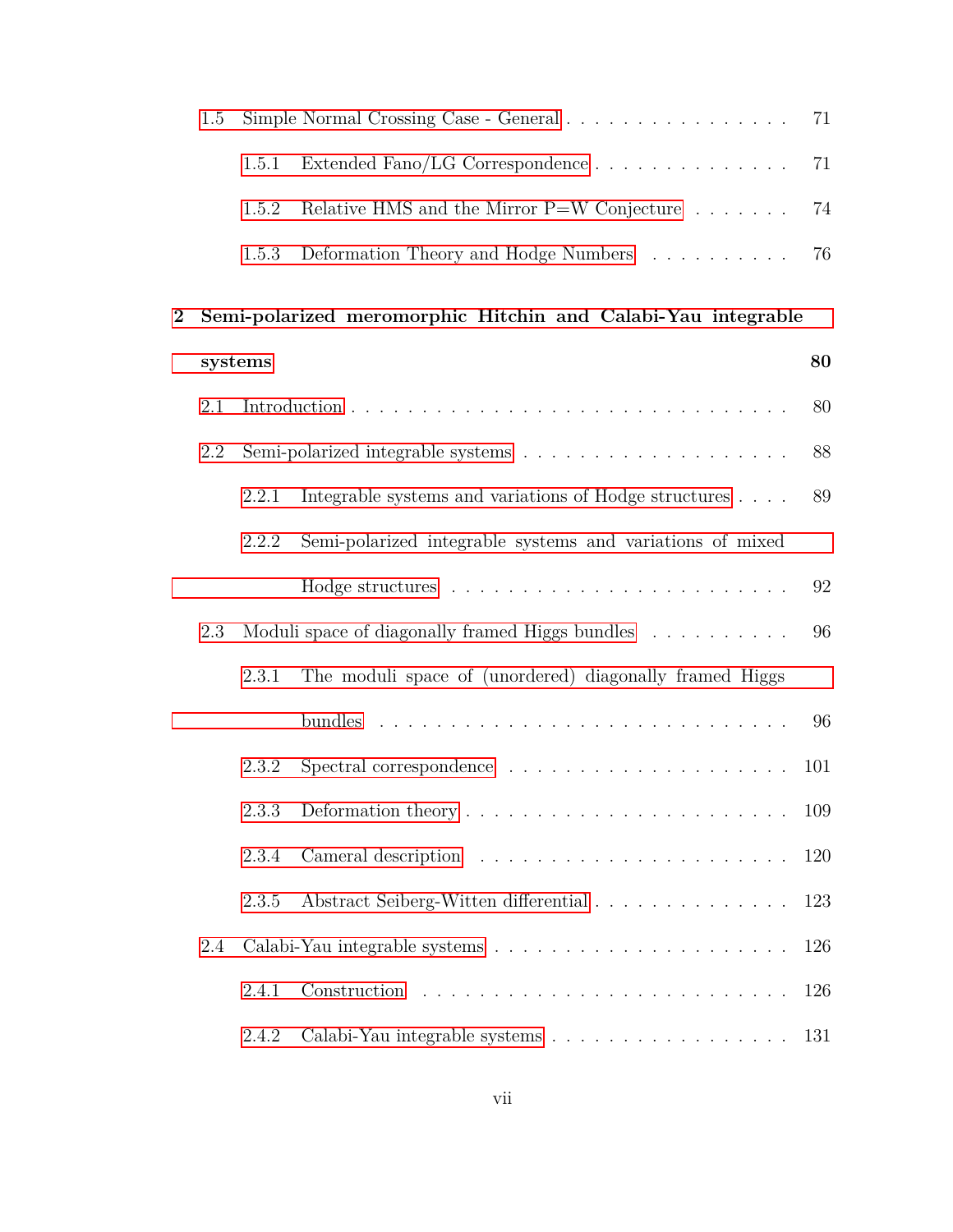|  | 2.5.1 Isomorphism of semi-polarized integrable systems $\ldots$ 136 |  |
|--|---------------------------------------------------------------------|--|
|  | 2.6 Appendix: Summary of Deligne's theory of 1-motives 143          |  |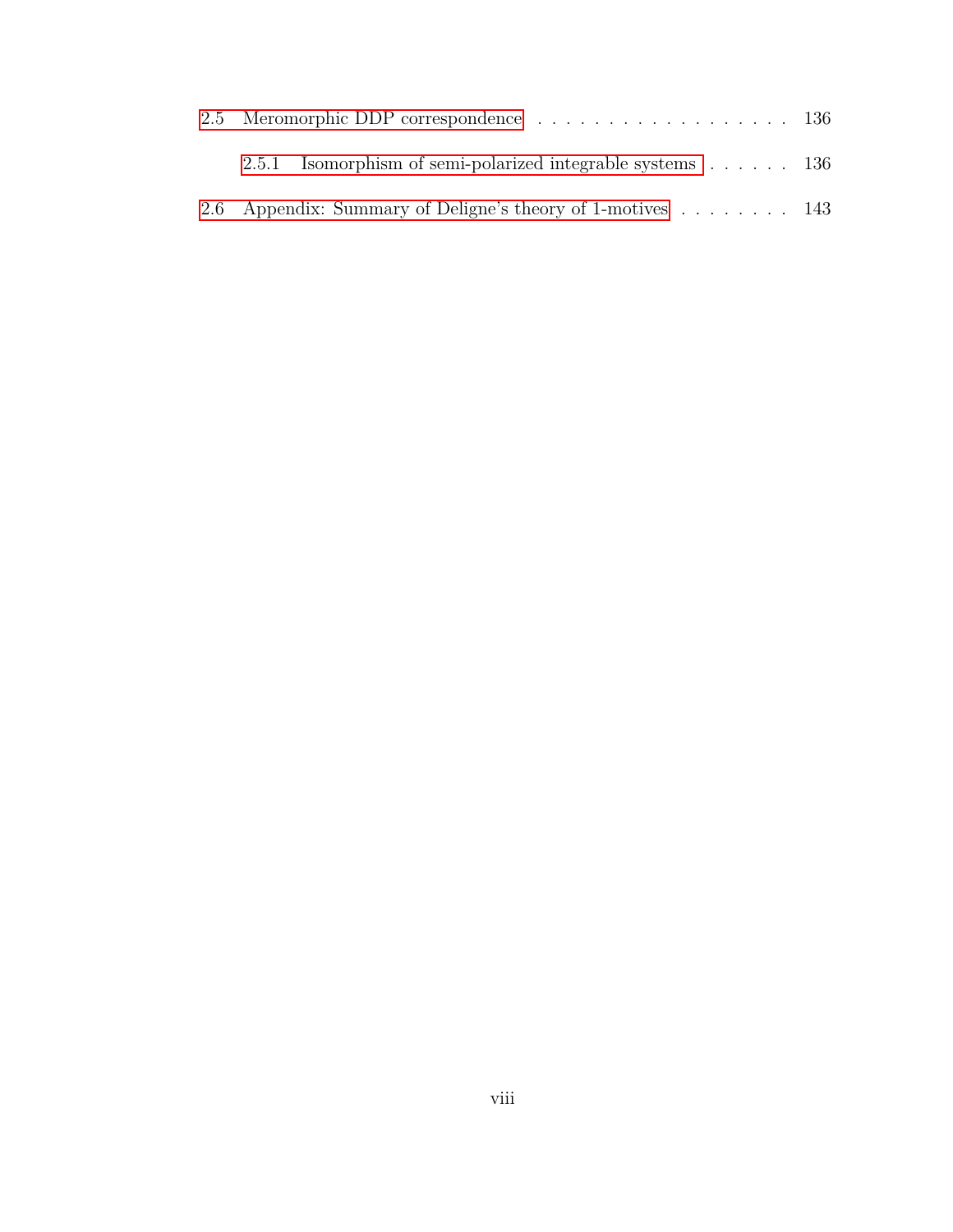## <span id="page-8-0"></span>**Chapter 1**

# **Topics in Mirror Symmtery for Fano Varieties**

## <span id="page-8-1"></span>**1.1 Introduction**

Mirror Symmetry relates two compact *n*-dimensional Calabi-Yau manifolds *X* and  $X^{\vee}$ : the complex (algebraic) geometry of *X* (B-side) is equivalent to the symplectic geometry of  $X^{\vee}$  (A-side) and vice versa [\[Hor+03\]](#page-158-1)[\[Asp+09\]](#page-153-0). The most general formulation of mirror symmetry known as the homological mirror symmetry conjecture was proposed by M. Kontsevich [\[Kon95\]](#page-159-0). The derived category of coherent sheaves on *X*,  $D<sup>b</sup>Coh(X)$ , is equivalent to the (derived) Fukaya category of  $X<sup>\vee</sup>$ , Fuk $(X<sup>\vee</sup>)$ [\[Sei12\]](#page-161-0)[\[Fuk+09\]](#page-157-0). On the other hand, the most basic form of mirror symmetry is the symmetry of Hodge numbers:  $h^{p,q}(X) = h^{d-p,q}(X^{\vee})$  for all p, q. This simple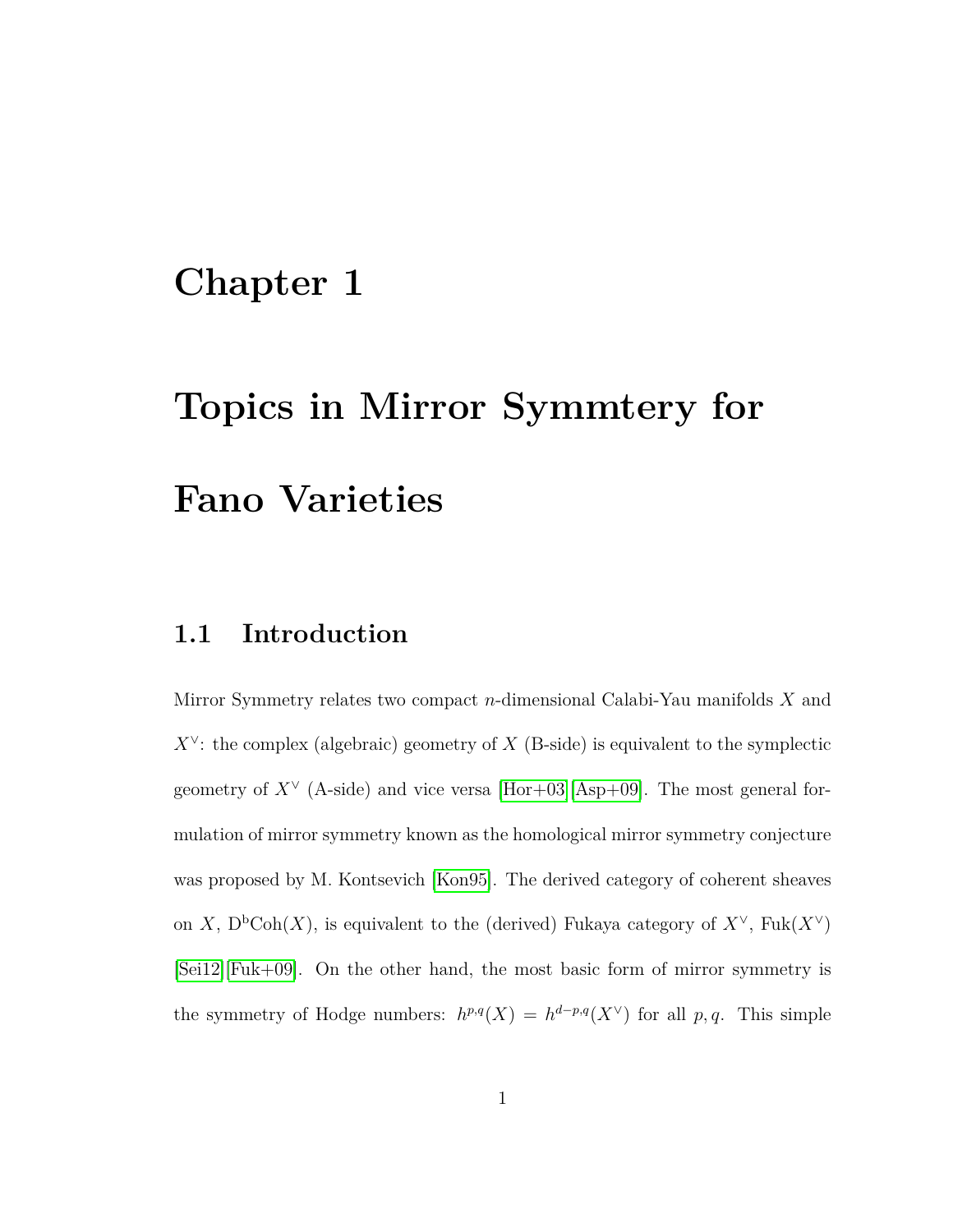relation becomes more involved when we attempt to extend mirror symmetry to non-compact Calabi-Yau's *U* and *U*<sup>∨</sup>. In this case, Hodge data are refined by two filtrations: the weight filtration  $W_{\bullet}$  and the perverse Leray filtration  $P_{\bullet}$  associated to the canonical affinization map. Incorporating these refinements, we define a perverse-mixed Hodge polynomial of *U* as

$$
PW_U(u,t,w,p):=\sum_{a,b,r,s}(\dim \mathrm{Gr}_F^a\mathrm{Gr}_{s+b}^W\mathrm{Gr}_{s+r}^P(H^s(U,\mathbb{C}))u^at^sw^bp^r.
$$

<span id="page-9-1"></span>where  $F^{\bullet}$  is the Hodge filtration (Definition [1.2.13\)](#page-26-1).

**Conjecture 1.1.1.** *(Mirror P=W Conjecture) Assume that two n-dimensional log Calabi-Yau varieties*  $U$  and  $U^{\vee}$  are mirror to each other. Then, we have the follow*ing polynomial identity.*

<span id="page-9-0"></span>
$$
PW_U(u^{-1}t^{-2}, t, p, w)u^n t^n = PW_{U^{\vee}}(u, t, w, p) \tag{1.1.1}
$$

We only focus on the  $w = 1$  specialization of the mirror  $P=$ W conjecture in the equation [\(1.1.1\)](#page-9-0). This specialization gives the simpler relation between the weight filtration on  $H^{\bullet}(U)$  (B-side) and the perverse Leray filtration on  $H^{\bullet}(U^{\vee})$  (A-side). More precisely, we have

$$
\dim \mathrm{Gr}_F^q \mathrm{Gr}_{p+q+r}^W H^{p+q}(U) = \dim \mathrm{Gr}_F^{n-q} \mathrm{Gr}_{n+p-q+r}^P H^{n+p-q}(U^\vee) \tag{1.1.2}
$$

for *p, q, r*.

To get a good control on non-compact spaces, we first assume *U* admits compactification  $(X, D_{sm})$  where X is a smooth *n*-dimensional Fano manifold and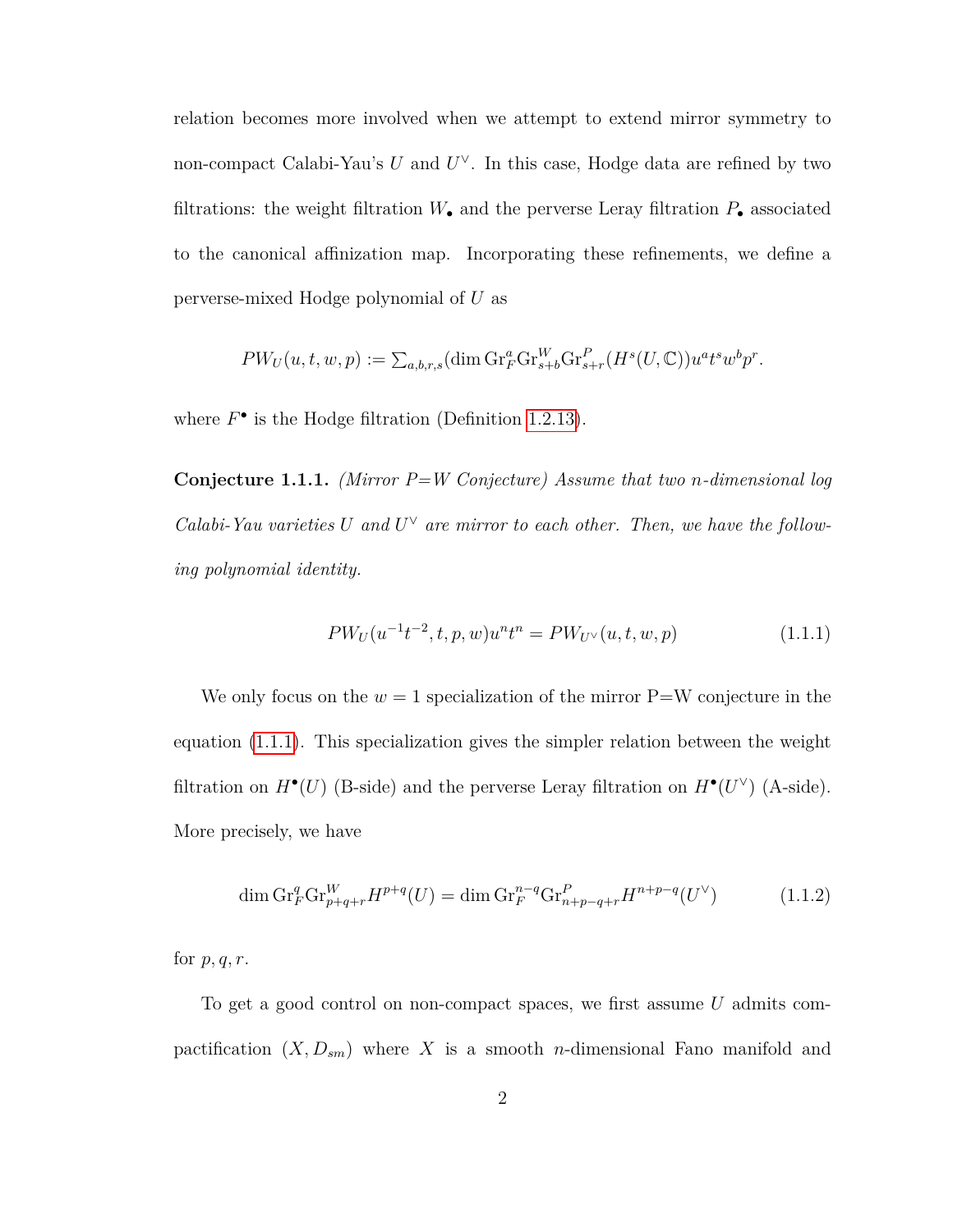$D_{sm} = X-U$  is a smooth anti-canonical divisor. Note that mirror symmetry of such Fano pairs has been studied extensively under Fano/Landau-Ginzburg (Fano/LG) correspondence [\[KKP08\]](#page-159-1)[\[KKP17\]](#page-159-2) which we will review in Section [1.3.](#page-36-0) The mirror dual of  $(X, D_{sm})$  is a Landau-Ginzburg (LG) model, a pair  $(Y, w : Y \to \mathbb{C})$  where *Y* is a *n*-dimensional Calabi-Yau and w is a proper map called Landau-Ginzburg potential. The Fano/LG correspondence also incorporates the mirror symmetry between two compact Calabi-Yau varieties  $D_{sm}$  and  $Y_{sm}$ , a generic fiber of  $w: Y \to \mathbb{C}$ . The category assoicated to *X*(resp. *Dsm*) are the bounded derived category of coherent sheaves  $D^b \text{Coh}(X)$  (resp.  $D^b \text{Coh}(D_{sm})$ ). On the A-side, we consider the Fukaya-Seidel category  $FS(Y, w)$  and Fukaya category  $Fuk(Y_{sm})$ , which we will review in Section 2.1.4.

A various aspects of the mirror symmetry between the Fano pair  $(X, D_{sm})$  and the LG model  $(Y, w : Y \to \mathbb{C})$  is summarized in Table 1.

|        | Geometry                        | Hodge numbers                               | Category                                                      |
|--------|---------------------------------|---------------------------------------------|---------------------------------------------------------------|
| B-side | $(X, D_{sm})$                   | $(h^{p,q}(X), h^{p,q}(D_{sm}))$             | $(D^{\text{b}}\text{Coh}(X), D^{\text{b}}\text{Coh}(D_{sm}))$ |
| A-side | $(w: Y \to \mathbb{C}, Y_{sm})$ | $(h^{d-p,q}(Y,Y_{sm}),h^{d-1-p,q}(Y_{sm}))$ | $(FS(Y, w), Fuk(Y_{sm}))$                                     |

(Table 1. Fano/LG correspondence)

**Conjecture 1.1.2.** *(Relative HMS for the Fano pair*  $(X, D_{sm})$ *). Let*  $(X, D_{sm})$  *be a Fano pair and*  $(Y, w: Y \to \mathbb{C})$  *be a mirror LG model. Then, there is a commutative*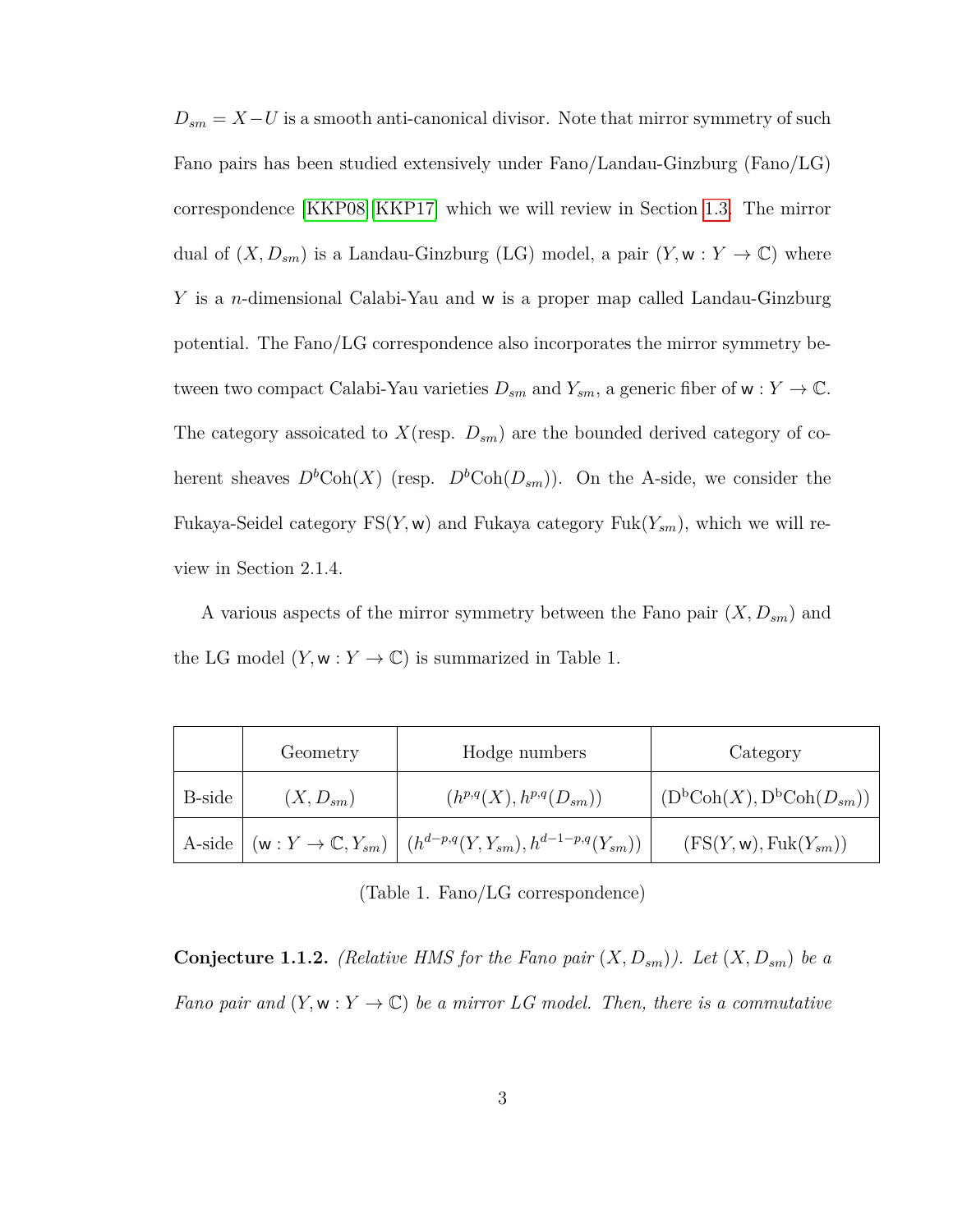*diagram of categories*

<span id="page-11-0"></span>
$$
D^{b}Coh(D_{sm}) \xleftarrow{\underset{i^{*}}{\downarrow \cong HMS}} D^{b}Coh(X)
$$
  
\n
$$
\downarrow \cong HMS \qquad \qquad \downarrow \cong HMS
$$
  
\n
$$
Fuk(Y_{sm}) \xleftarrow{\underset{\cap}{\cup}} FS(Y, w)
$$
\n(1.1.3)

*where*  $(i_*, i^*)$  *are induced functors from the inclusion*  $i : D_{sm} \hookrightarrow X$  *and*  $(\cup, \cap)$ *are restriction functor and Orlov's functor. Moreover, the diagram is expected to commute with the action of Serre functors.*

Taking Hochschild homology  $HH_a$  in the upper horizontal sequence of diagram [\(1.1.3\)](#page-11-0) yields a part of the spectral sequence associated to the weight filtration on  $H^{\bullet}(U)$ . Interestingly, the corresponding bottom sequence is the  $E_1$ -page of the spectral sequence associated to the perverse Leray filtration [\[CM10\]](#page-155-1) on  $H^{\bullet}(Y)$ .

**Theorem 1.1.3.** *Given a Fano mirror pair*  $\{(X, D \in |-K_X|), ((Y, \omega), w : Y \to \mathbb{C})\},\$ *the conjectural relative HMS [\(1.1.3\)](#page-11-0) gives rise to the following homological (Hodge theoretic, topological) correspondence*

$$
\oplus_{p-q=a} \; Gr_F^q \, Gr_{p+q+i}^W H^{p+q}(U) \cong Gr_{n+a+i}^P H^{n+a}(Y) \quad \text{for all} \quad i = 0, 1 \tag{1.1.4}
$$

*Moreover, one can recover direct summands by taking associated graded pieces of monodromy weight filtration associated to the Serre functors. Then we have*

$$
Gr_F^q Gr_{p+q+i}^W H^{p+q}(U) \cong Gr_{2(n-q)}^W Gr_{n+p-q+i}^P H^{n+p-q}(Y) \quad \text{for all} \quad i=0,1
$$

In particular, if the canonical mixed Hodge structure on  $H^k(Y)$  is Hodge-Tate for *all k, then we have the mirror P=W conjecture;*

$$
Gr_F^q Gr_{p+q+i}^W H^{p+q}(U) \cong Gr_{(n-q)}^F Gr_{n+p-q+i}^P H^{n+p-q}(Y)
$$
 for all  $i = 0, 1$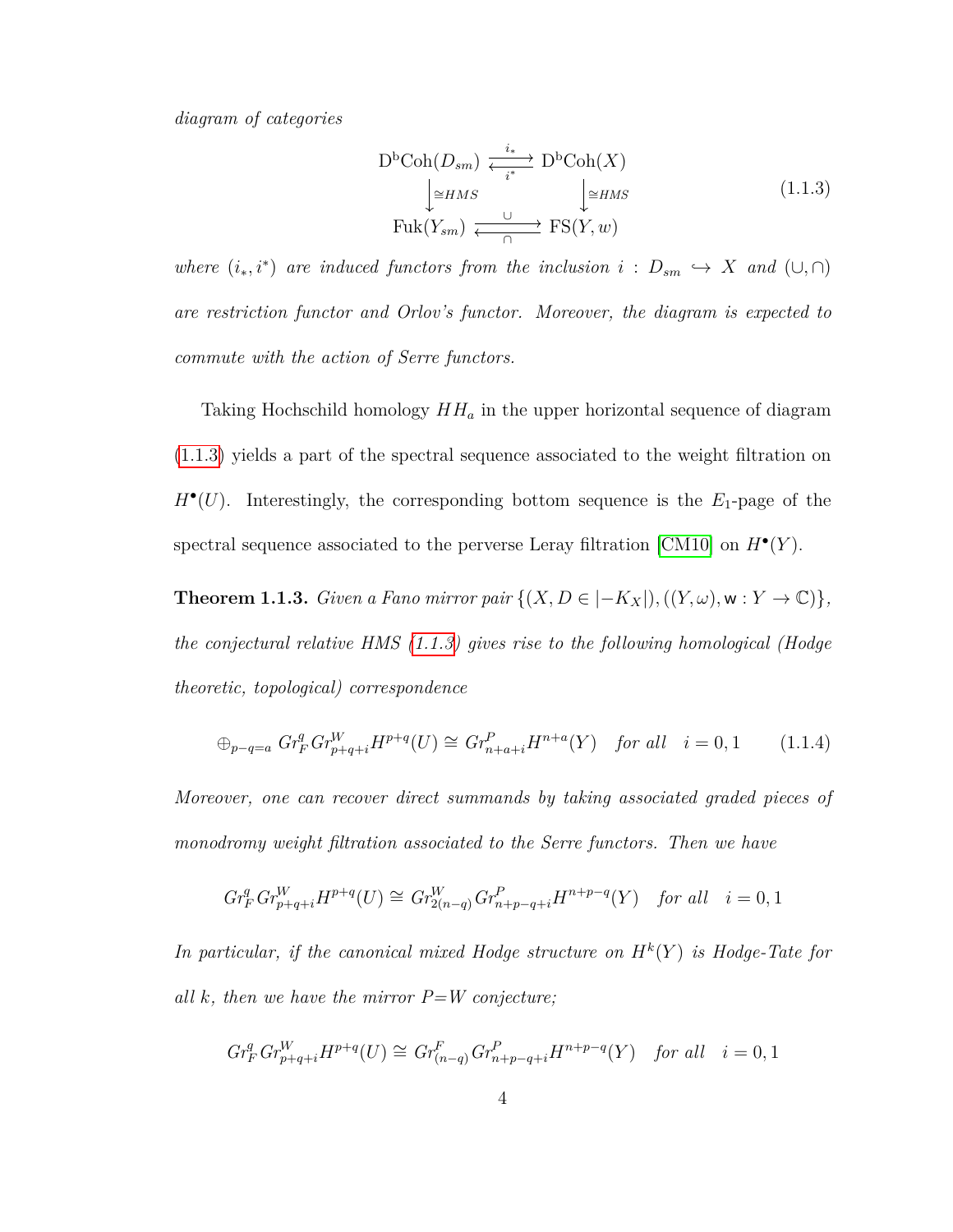The Hodge-Tate condition on the canonical mixed Hodge structure on the cohomology groups of *Y* essentially comes from the conjecture of Kontsevich-Katzarkov-Pantev [\[KKP17\]](#page-159-2). In *loc.cit.*, the authors studied flat deformations of ordinary Landau-Ginzburg models  $w: Y \to \mathbb{C}$ . The idea is to tamely compactify the LG model to  $f: Z \to \mathbb{P}^1$  with boundary divisor  $D_{\infty} := f^{-1}(\infty)$  and study the deformation of *f* anchored at  $\infty \in \mathbb{P}^1$ . It is controlled by the  $L_{\infty}$ -algebra associated to the *f*-adapted logarithmic deRham complex  $(\Omega_Z^{\bullet}(\log D_{\infty}, f), d)$ , the subcomplex of logarithmic deRham complex preserved by wedge product with *df*. Moreover, it gives rise to new Hodge numbers, the so-called *f*-adapted Hodge num- $\text{bers } f^{p,q}(Y, \mathsf{w}) := \dim \mathbb{H}^q(Z, \Omega_Z^p)$  $Z^p(Z(\log D_{\infty}, f))$ , which are conjectured to be equal to monodromy weight numbers  $h^{p,q}(Y, \mathsf{w}) := \dim \mathrm{Gr}_{p}^{W(N)} H^{p+q}(Y, \mathsf{w})$  associated to the monodromy *N* around infinity of  $w: Y \to \mathbb{C}$ .

<span id="page-12-1"></span>**Conjecture 1.1.4.** *(KKP Conjecture [\[KKP17\]](#page-159-2)) Let*  $((Y, \omega_Y), w : Y \to \mathbb{C})$  *be a LG* model mirror to a Fano variety  $X^{-1}$  $X^{-1}$  $X^{-1}$ . There is the identity of two Hodge numbers;

$$
f^{p,q}(Y, \mathsf{w}) = h^{p,q}(Y, \mathsf{w})
$$

*for all*  $p, q \geq 0$ *.* 

In [\[Sha18\]](#page-161-1), it is shown that Conjecture [1.1.4](#page-12-1) is equivalent to the Hodge-Tate condition on the canonical mixed Hodge structures on the cohomology groups *H*• (*Y* ).

In the thesis, we will study the analogue of the various aspects of the Fano/LG correspondence introduced above in case where *D* is not smooth, but a simple

<span id="page-12-0"></span><sup>&</sup>lt;sup>1</sup>A choice of a anti-canonical divisor is not assumed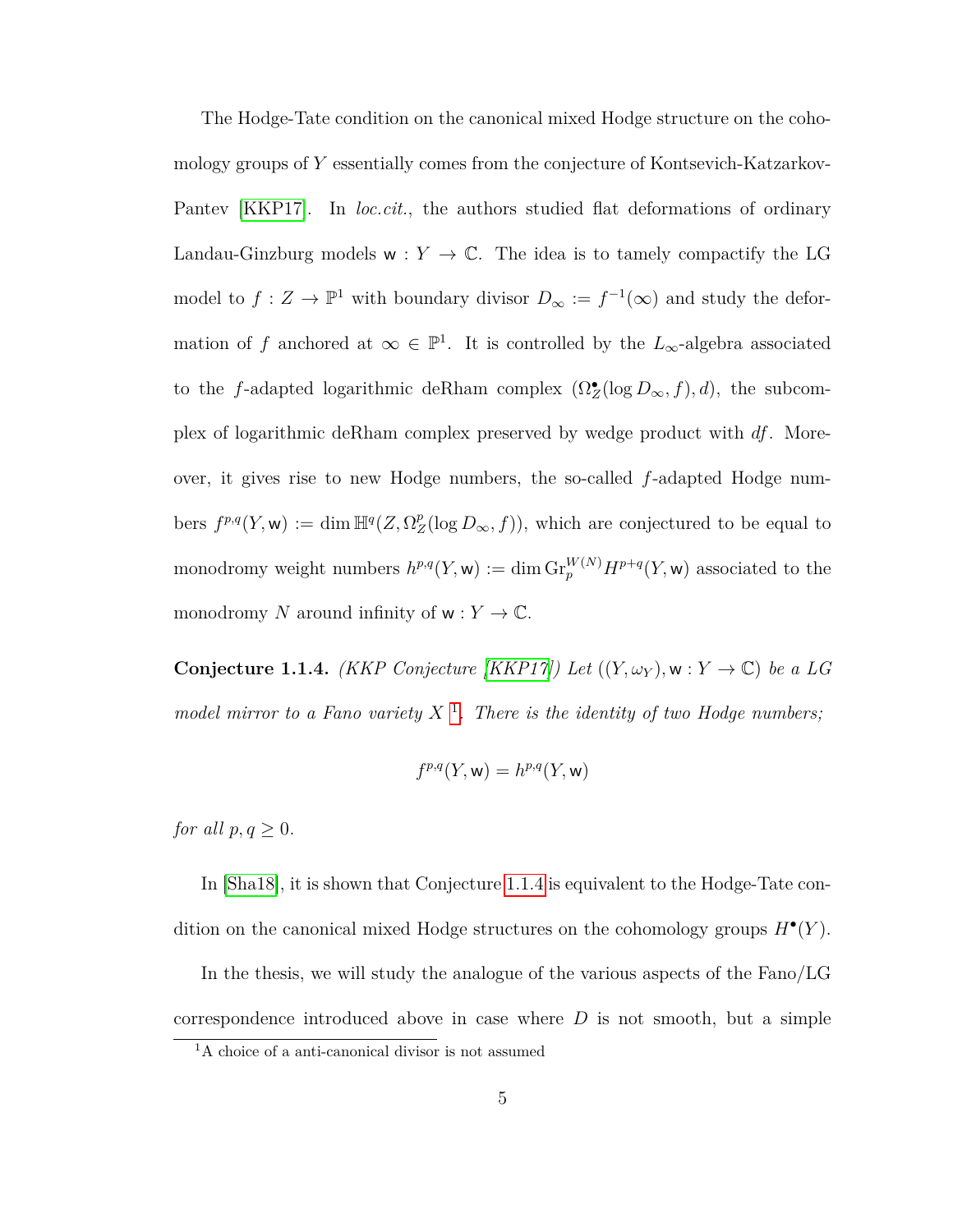normal crossing with a certain positivity assumption. In particular, we will give answers to the following questions.

- **Question 1.1.5.** *1. How can we extend the Fano/LG correspondence to pairs* (*X, D*) *where D is a simple normal crossing divisor? In this case, can we still deduce the mirror P=W conjecture (Conjecture [1.1.1\)](#page-9-1) from the relative homological mirror symmetry?*
	- *2. How do we control the deformation theory of the relevant LG models? What is the generalization of the KKP conjecture?*

For simplicity, we mainly consider the case where a smooth Fano manifold *X* has a simple normal crossing anti-canonical divisor  $D = D_1 \cup D_2$  with the intersection  $D_{12}$  where  $(D_1, D_{12})$  and  $(D_2, D_{12})$  are again smooth Fano pairs. In this case, Strominger-Yau-Zaslow (SYZ) mirror construction yields a pair of potentials  $h = (h_1, h_2) : Y \to \mathbb{C}^2$  associated to counting disks touching each irreducible component  $D_i$  [\[SYZ96\]](#page-162-0)[\[Aur07\]](#page-154-0). It induces the mirror of the Fano pair  $(D_1, D_{12})$  (resp.  $(D_2, D_{12})$  which is an ordinary LG model  $(Y_1, h_2|_{Y_1})$  (resp.  $Y_2, h_1|_{Y_2}$ ) where  $Y_i$  is a generic fiber of  $h_i$  for  $i = 1, 2$ . One can also obtain an ordinary LG potential  $w := h_1 + h_2 : Y \to \mathbb{C}$ , which is now non-proper, by composing with the summation map  $\Sigma : \mathbb{C}^2 \to \mathbb{C}$  since it corresponds to adding up two different counting. These mirror relations are summarized in Table 2.

| B-side | (X,D) | $(D_1, D_{12})$                                                                                                            | $(D_2, D_{12})$ |  |
|--------|-------|----------------------------------------------------------------------------------------------------------------------------|-----------------|--|
|        |       | A-side $ (w: Y \to \mathbb{C}, Y_{sm}) (Y_1, h_2 _{Y_1}: Y_1 \to \mathbb{C}) (Y_2, h_1 _{Y_2}: Y_2 \to \mathbb{C}) Y_{12}$ |                 |  |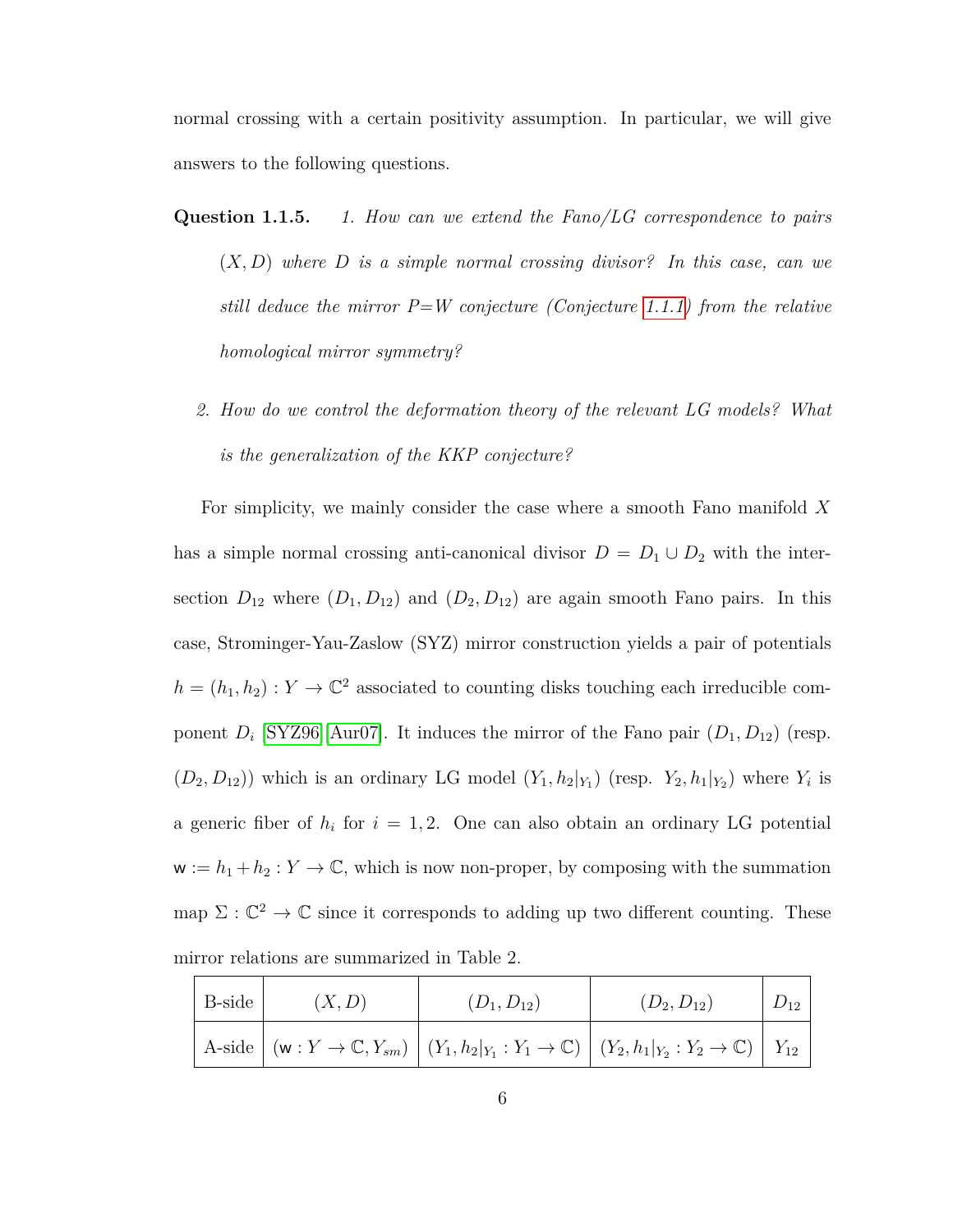#### (Table 2. Extended Fano/LG correspondence)

Similar to the case where *D* is smooth, the relative version of homological mirror symmetry is given as an equivalence of categories associated to the pairs (*X, D*) and  $(Y, w: Y \to \mathbb{C})$ . However, we will refine this diagram by integrating all four mirror symmetry relations in the extended Fano/LG correspondence. This is motivated by the mirror P=W conjecture which suggests that the diagram of categories in both B and A sides be categorical shadows of the weight and perverse filtration associated to the hybrid LG model, respectively.

**Conjecture 1.1.6.** *(Relative HMS for Fano pair*  $(X, D = D_1 \cup D_2)$ *) There is an equivalence of diagrams of categories*

<span id="page-14-1"></span>

<span id="page-14-0"></span>One needs to verify that all the functors, especially in the A-side diagram, are well-defined. This is achieved by verifying a gluing property of a generic fibration  $h|_{Y_{sm}}: Y_{sm} \to \mathbb{C}$ . In other words, the mirror of the anti-canonical *D* is expected to be glued from mirror LG models associated to the Fano pairs  $(D_1, D_{12})$  and  $(D_2, D_{12}).$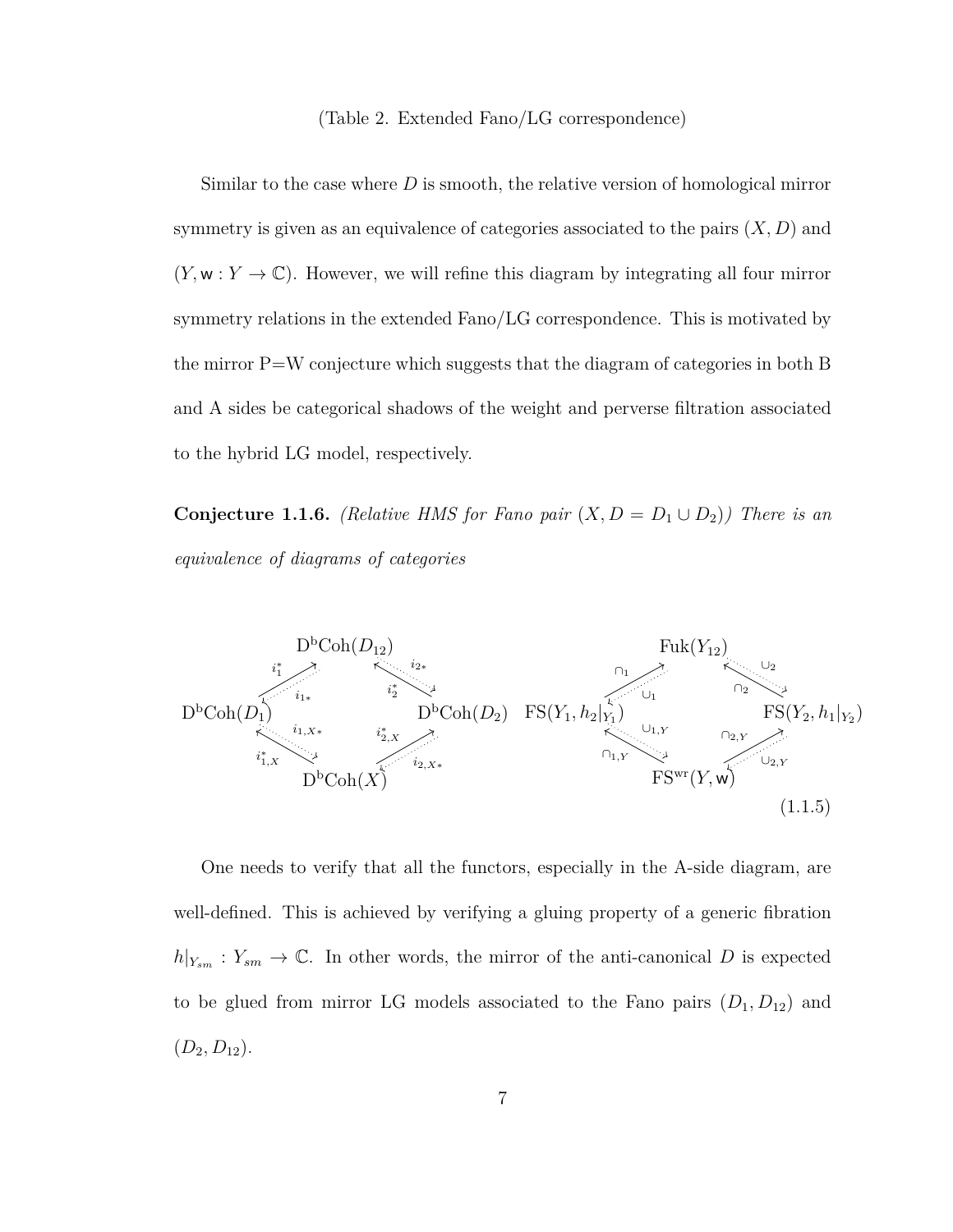**Lemma 1.1.7.** Let  $(Y, h : Y \to \mathbb{C}^2)$  be a hybrid LG model which is mirror to *a Fano complete intersection X with simple normal crossing anti-canonical divisor*  $D = D_1 \cup D_2$ . Then a generic fibration  $h|_{Y_{sm}} : Y_{sm} \to \mathbb{C}$  is glued from  $h_2|_{Y_1} : Y_1 \to \mathbb{C}$  $and h_1|_{Y_2}: Y \to \mathbb{C}.$ 

The proof of Lemma [1.1.7](#page-14-0) relies on the construction of mirror hybrid LG models. We use the Hori-Vafa construction and take a suitable compactification of the (open) hybrid LG model. The key idea is to study the singular locus of the hybrid LG model.

Lemma [1.1.7](#page-14-0) implies that the Fukaya-Siedel category  $FS(Y_{sm}, h|_{Y_{sm}})$  has semiorthogonal decomposition  $\langle FS(Y_1, w_2), FS(Y_2, w_1) \rangle$ , which enables one to construct relevant functors on the A-side diagram in  $(1.1.5)$ . In addition, the equivalence of two diagrams is compatible with relevant Serre functors so that we have the following main theorem.

**Theorem 1.1.8.** *Given a Fano mirror pair*  $(X, D = D_1 \cup D_2)$ ,  $(Y, h : Y \to \mathbb{C}^2)$ *, the conjectural relative HMS (Conjecture [1.4.8\)](#page-56-1) and Proposition [\(1.4.5\)](#page-54-0) gives rise to the following homological (Hodge theoretic, topological) correspondence.*

$$
\oplus_{p-q=a} Gr_F^p Gr_{p+q+i}^W H^{p+q}(U) \cong Gr_{n+a+i}^P H^{n+a}(Y) \quad \text{for all} \quad i=0,1,2
$$

*Moreover, one can recover direct summands by taking associated graded pieces of monodromy weight filtration from the Serre functors. Then we have*

$$
Gr_F^q Gr_{p+q+i}^W H^{p+q}(U) \cong Gr_{2(n-q)}^W Gr_{n+a+i}^P H^{n+a}(Y) \text{ for all } i = 0, 1, 2
$$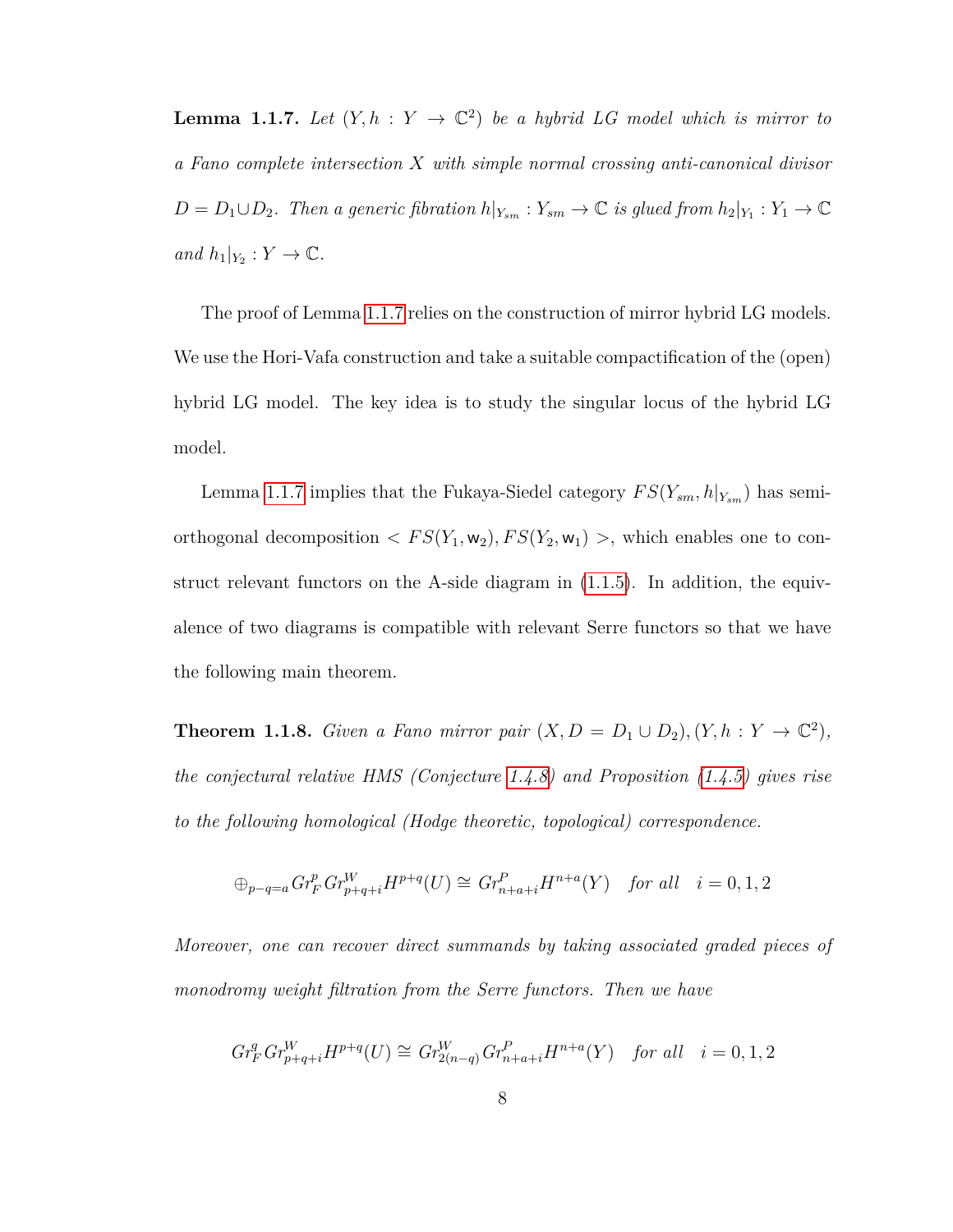In particular, if the canonical mixed Hodge structure on  $H^k(Y)$  is Hodge-Tate for *all k, then we have the mirror P=W conjecture;*

$$
Gr_F^qGr_{p+q+i}^WH^{p+q}(U)\cong Gr_{(n-q)}^FGr_{n+p-q+i}^PH^{n+p-q}(Y)\quad \textit{for all}\quad i=0,1,2.
$$

Next, we study the deformation theory of hybrid LG models and extend the KKP conjecture (Conjecture [1.1.4\)](#page-12-1) in the hybrid setting. The Hodge-Tate condition on the canonical mixed Hodge structure on  $H^k(Y)$  for all k turns out to be equivalent to the extend version of the KKP conjecture (Conjecture [1.1.10\)](#page-17-0).

Regarding the deformation theory of the hybrid LG model  $(Y, h : Y \to \mathbb{C}^2)$ , one can extend the previous story by taking an appropriate tame compactification  $f = (f_1, f_2) : Z \to \mathbb{P}^1 \times \mathbb{P}^1$  with  $D_Z := f^{-1}(\mathsf{L})$  where  $\mathsf{L} := \{\infty\} \times \mathbb{P}^1 \cup \mathbb{P}^1 \times \{\infty\}$  is the complement of  $\mathbb{C}^2$  in  $\mathbb{P}^1 \times \mathbb{P}^1$ .

**Theorem 1.1.9.** Let  $f = (f_1, f_2) : Z \to \mathbb{P}^1 \times \mathbb{P}^1$  be a tame compactification of the *hybrid LG model*  $h: Y \to \mathbb{C}^2$ . Then the deformation theory of f anchored at the *boundary* L *is unobstructed.*

We introduce a *f*-adapted complex  $(\Omega_Z^{\bullet}(\log D_Z, f), d)$ , the subcomplex of  $(\Omega_Z^{\bullet}(\log D_Z), d)$  preserved by either  $df_1 \wedge$  or  $df_2 \wedge$ . It admits a stupid filtration, called Hodge filtration, whose spectral sequence degenerates at *E*1-page (Proposition [1.4.17\)](#page-68-0). Therefore, one can define *f*-adapted Hodge number in the hybrid setting, which turns out to be independent of the choice of the tame compactification. On the other hand, associated to the hybrid LG model, there are three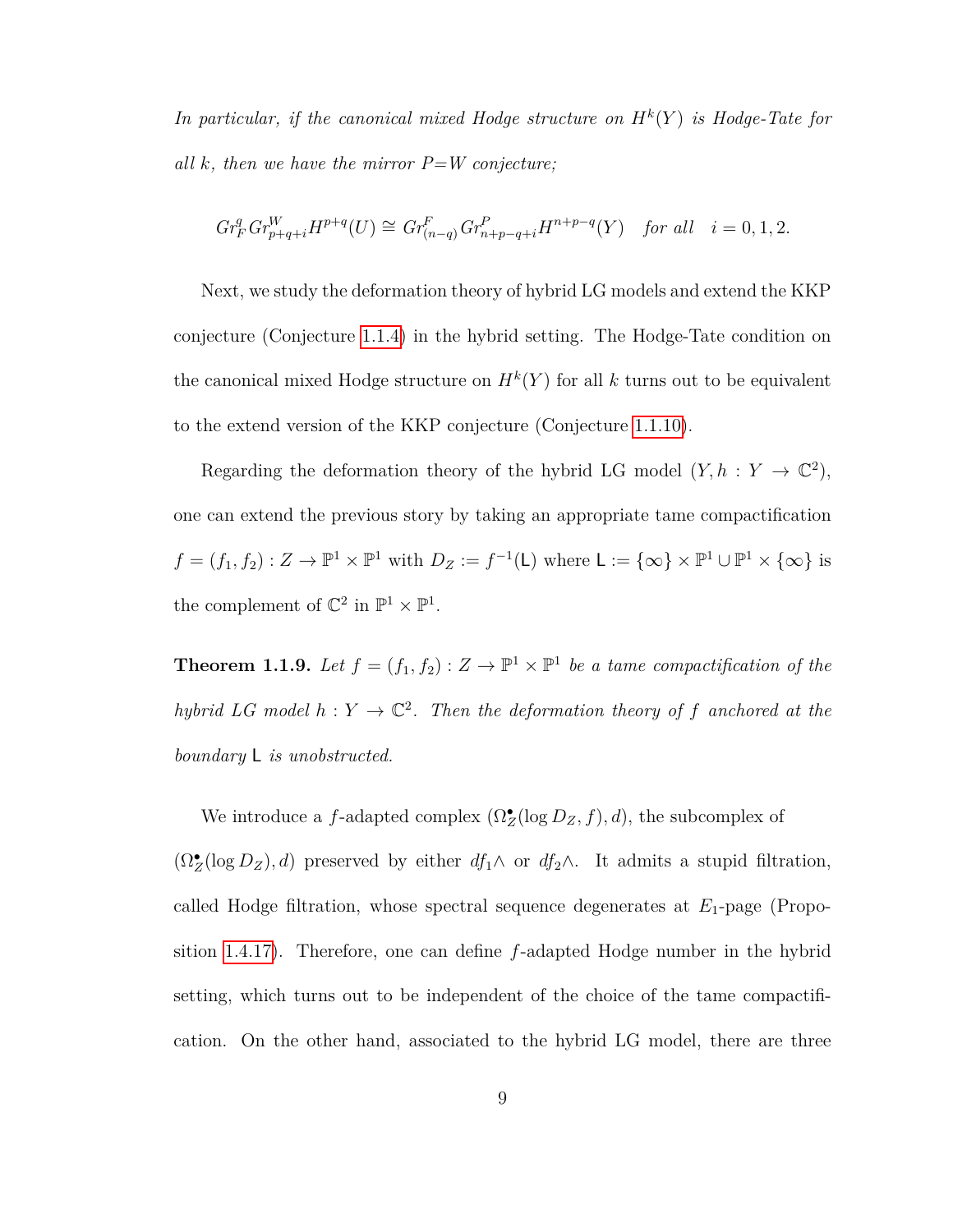different monodromy weight filtrations  $N_1$ ,  $N_2$ , and  $c_1N_1 + c_2N_2$  for  $c_1, c_2 > 0$  where  $N_1$  and  $N_2$  correspond to monodromies around each irreducible component of  $\Gamma.$  It allows to define three monodromy weight numbers of the cohomology  $H^a(Y, Y_{12})$ . This cohomology group is recovered from the hypercohomology of *f*-adapted de Rham complex. Now we can make conjectural relations between the associated Hodge numbers of  $\mathbb{H}^a(\Omega_Z^{\bullet}(\log D_{\Gamma}, f_1 \cup f_2), d)$  and monodromy weight numbers of  $H<sup>a</sup>(Y, Y<sub>12</sub>)$ . It is expected that three monodromy filtrations give rise to the same monodromy weight number. In summary, we have the following conjecture;

<span id="page-17-0"></span>**Conjecture 1.1.10.** *(Extended KKP Conjecture)* Let  $f = (f_1, f_2) : Z \to \mathbb{P}^1 \times \mathbb{P}^1$  be *a tame compactification of the hybrid LG model*  $h: Y \to \mathbb{C}^2$ *. For any*  $p, q, c_1, c_2 \geq 0$ , *we have the identification of Hodge numbers*

$$
\dim \mathbb{H}^q(Z, (\Omega_Z^p(\log D_\Gamma, f, d)) = \dim Gr_{2(n-p)}^{W(c_1N_1 + c_2N_2)} H^{p+q}(Y, Y_{12})
$$

In general, when *D* has more than two components, one can obtain the similar results under the assumption that each irreducible component of the anti-canonicl divisor is Fano itself. This is necessary condition for the relative HMS hold. We state relevant theorems and conjectures in Section 2.4.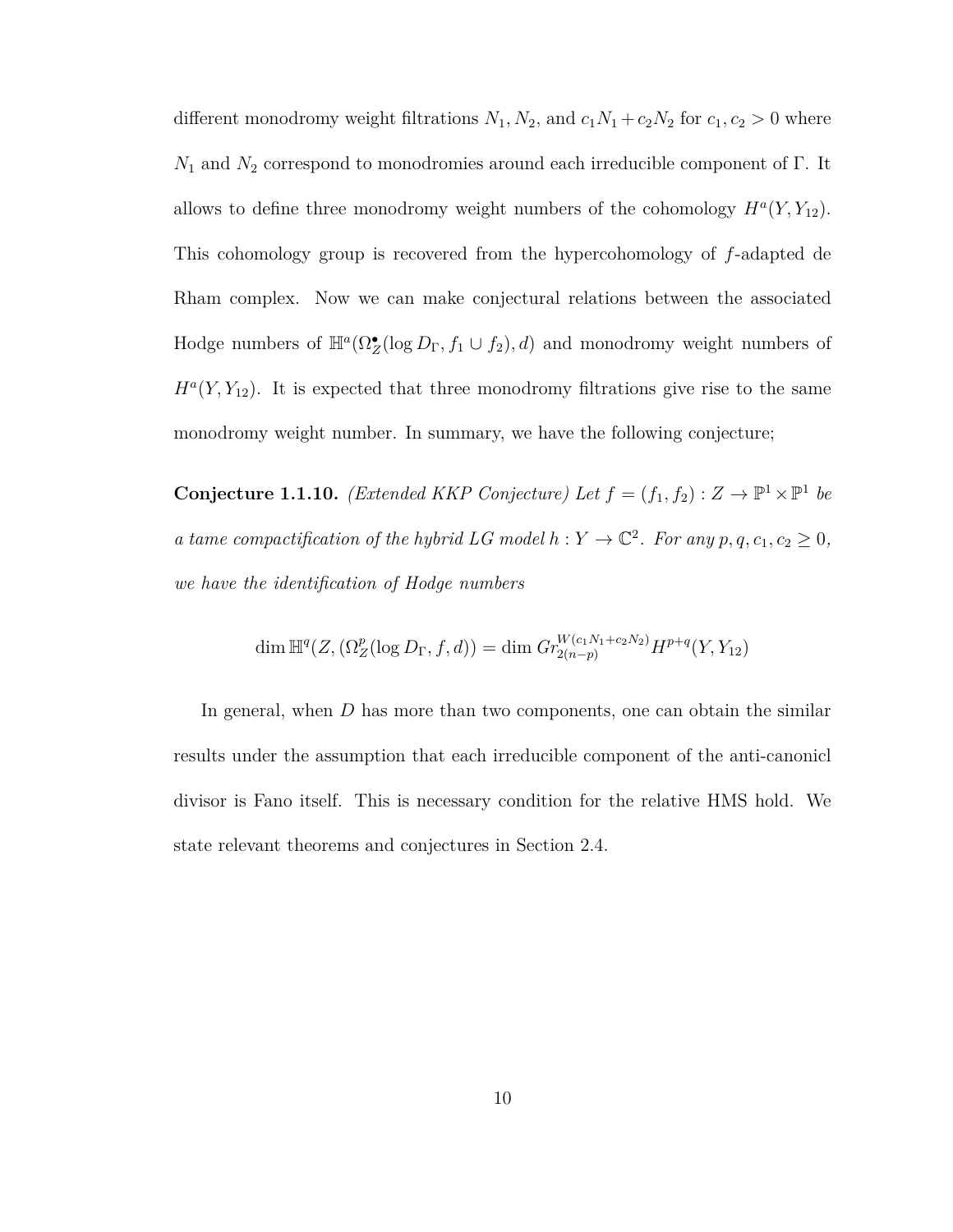## <span id="page-18-0"></span>**1.2 Preliminaries**

## <span id="page-18-1"></span>**1.2.1 Weight filtration**

We review the Deligne's construction of the weight filtration and mixed Hodge structure on the cohomology of a quasi-projective variety by following logistics in [\[PS08\]](#page-161-2). Let  $U$  be a quasi-projective variety over  $\mathbb C$  and assume that we have a good compactification  $^2$  $^2$   $(X, D)$ . Recall that a pair  $(X, D)$  where X is a smooth and compact variety with a simple normal crossing divisor *D* is called a good compactification of *U* if  $U = X \setminus D$ .

Let  $j: U \to X$  be a natural inclusion. Consider a logarithmic de Rham complex

$$
\Omega_X^{\bullet}(\log D) \subset j_* \Omega_U^{\bullet}
$$

Locally at  $p \in D$  with an open neighborhood  $V \subset X$  with coordinates  $(z_1, \dots, z_n)$ in which *D* is given by  $z_1 \cdots z_k = 0$ , one can see

$$
\Omega_X^1(\log D)_p = \mathcal{O}_{X,p} \frac{dz_1}{z_1} \oplus \cdots \oplus \mathcal{O}_{X,p} \frac{dz_k}{z_k} \oplus \mathcal{O}_{X,p} dz_{k+1} \oplus \cdots \oplus \mathcal{O}_{X,p} dz_n
$$
  

$$
\Omega_X^r(\log D)_p = \bigwedge^r \Omega_X^1(\log D)_p
$$

There are two natural filtrations on  $\Omega_X^{\bullet}(\log D)$ .

**Definition 1.2.1.** 1. The decreasing filtration  $F^{\bullet}$  on  $\Omega_X^{\bullet}(\log D)$  is defined by

$$
F^p \Omega^r_X(\log D) := \Omega^{\geq p}_X(\log D)
$$

<span id="page-18-2"></span><sup>&</sup>lt;sup>2</sup>Assumption on the compactification  $(X, D)$  is not essential. For example, it is allowed to have mild singularities(quotient, canonical, etc).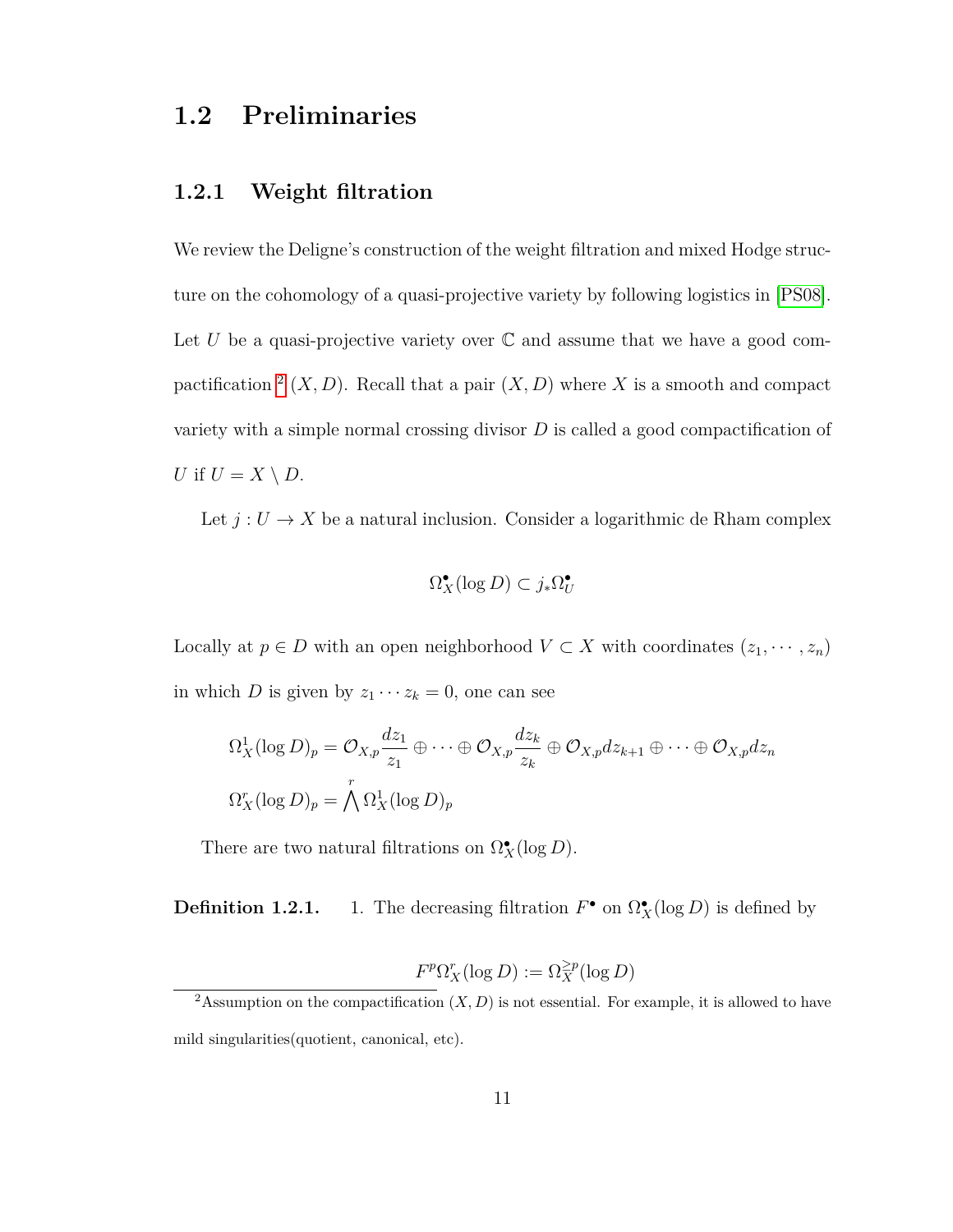2. The increasing filtration  $W_{\bullet}$  on  $\Omega_X^{\bullet}(\log D)$  is defined by

$$
W_m \Omega_X^r(\log D) := \begin{cases} 0 & m < 0 \\ \\ \Omega_X^r(\log D) & m \ge r \\ \\ \Omega_X^{r-m} \wedge \Omega_X^m(\log D) & 0 \le m \le r \end{cases}
$$

**Theorem 1.2.2.** *1. The logarithmic de Rham complex*  $\Omega_X^{\bullet}(\log D)$  *is quasi-isomorphic to*  $j_*\Omega_U^{\bullet}$ *. i.e.* 

$$
H^k(U; \mathbb{C}) = \mathbb{H}^k(X, \Omega_X^{\bullet}(\log D))
$$

2. The decreasing filtration  $F^{\bullet}$  on  $\Omega_X^{\bullet}(\log D)$  induces the filtration in cohomology

$$
F^p H^k(U; \mathbb{C}) = Im(\mathbb{H}^k(X, F^p \Omega_X^{\bullet}(\log D)) \to H^k(U; \mathbb{C}))
$$

which is called the Hodge filtration on  $H^{\bullet}(U)$ .

*Similarly, the increasing filtration*  $W_{\bullet}$  *on*  $\Omega_{X}^{\bullet}(\log D)$  *induces the filtration in cohomology*

$$
W_m H^k(U; \mathbb{C}) = Im(\mathbb{H}^k(X, W_{m-k}\Omega_X^{\bullet}(\log D)) \to H^k(U; \mathbb{C}))
$$

which is called **the weight filtration** on  $H^{\bullet}(U)$ . In particular, the weight *filtration can be defined over the field of rational numbers* Q *and we denote it*  $by$   $W^{\mathbb{Q}}_{\bullet}$ .

*3. The package*  $(\Omega_X^{\bullet}(\log D), W_{\bullet}^{\mathbb{Q}}, F^{\bullet})$  *gives a rational mixed Hodge structure on*  $H^k(U; \mathbb{C})$ .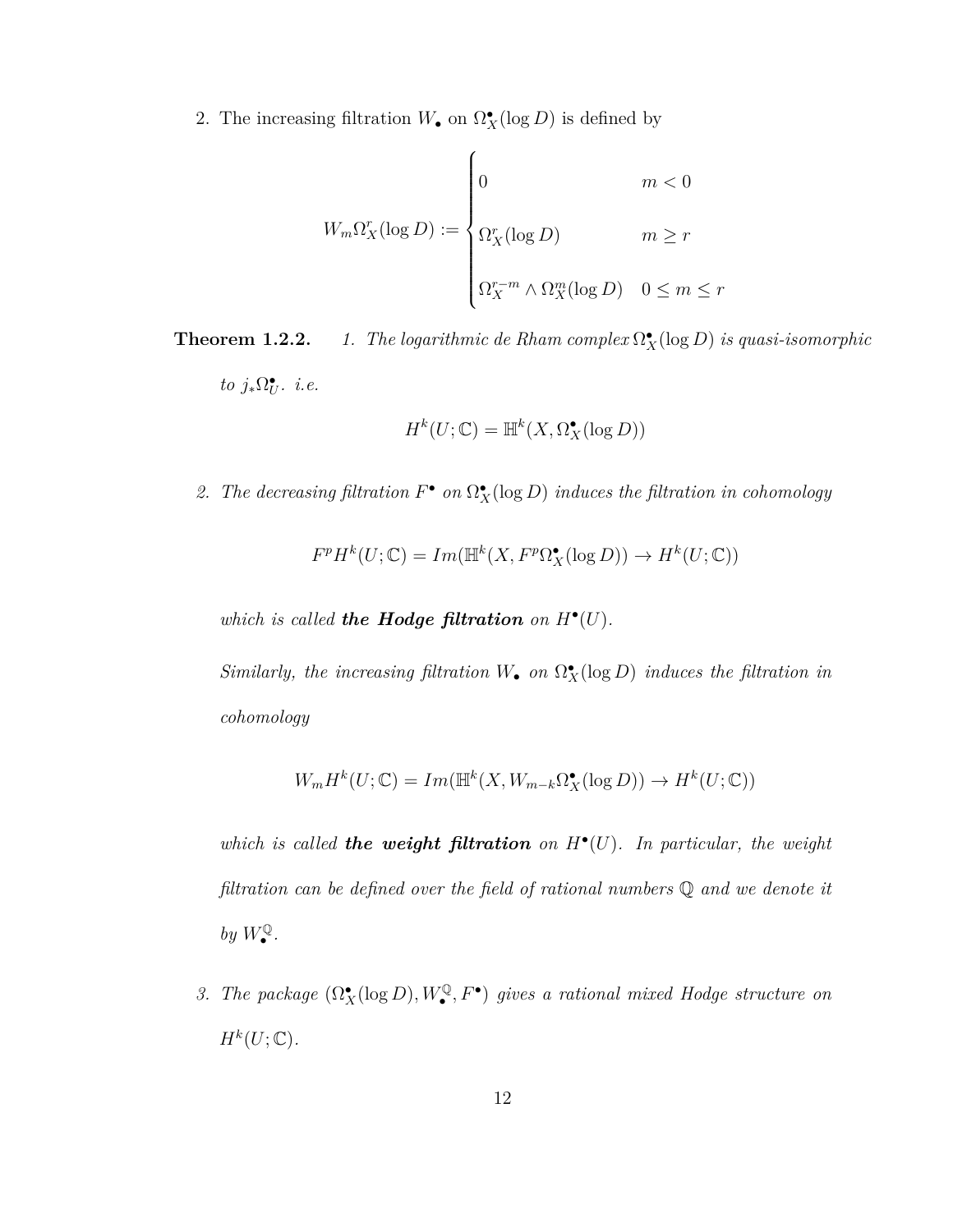The key properties of these two filtrations are the degeneration of the associated spectral sequences. More precisely, we have

**Proposition 1.2.3.** *1. The spectral sequence for*  $(\mathbb{H}(X, \Omega_X^{\bullet}(\log D), F^{\bullet})$  *whose E*1*-page is given by*

$$
E_1^{p,q} = \mathbb{H}^{p+q}(X, Gr_F^p \Omega_X^{\bullet}(\log D))
$$

*degenerates at E*1*-page. Thus,*

$$
Gr_F^p \mathbb{H}^{p+q}(X,\Omega_X^\bullet(\log D)) = \mathbb{H}^{p+q}(X,Gr_F^p \Omega_X^\bullet(\log D))
$$

2. *The spectral sequence for*  $(\mathbb{H}(X, \Omega_X^{\bullet})(\log D), W_{\bullet})$  *whose*  $E_1$ *-page is given by* 

$$
E_1^{-m,k+m}=\mathbb{H}^k(X,\,Gr_m^W\Omega_X^\bullet(\log D))
$$

*degenerates at*  $E_2$ -page and the differential  $d_1 : E_1^{-m,k+m} \to E_1^{-m+1,k+m}$  $i^{m+1,k+m}$  *is strictly compatible with the filtration F*•*. In other words,*

$$
E_2^{-m,k+m} = E_{\infty}^{-m,k+m} = Gr_{m+k}^W \mathbb{H}^k(X, \Omega_X^{\bullet}(\log D))
$$

In order to compute a mixed Hodge structure, we should describe the spectral sequences more explicitly. For a given normal crossing divisor  $D$ , let's denote  $D_i$  and irreducible component of *D*. We set  $D(k)$  to be a disjoint union of *k*-th intersection.

$$
D(0) := X
$$
  

$$
D(1) := D_1 \cup \dots \cup D_n
$$
  

$$
D(k) : \prod_I D_I, \quad |I| = k
$$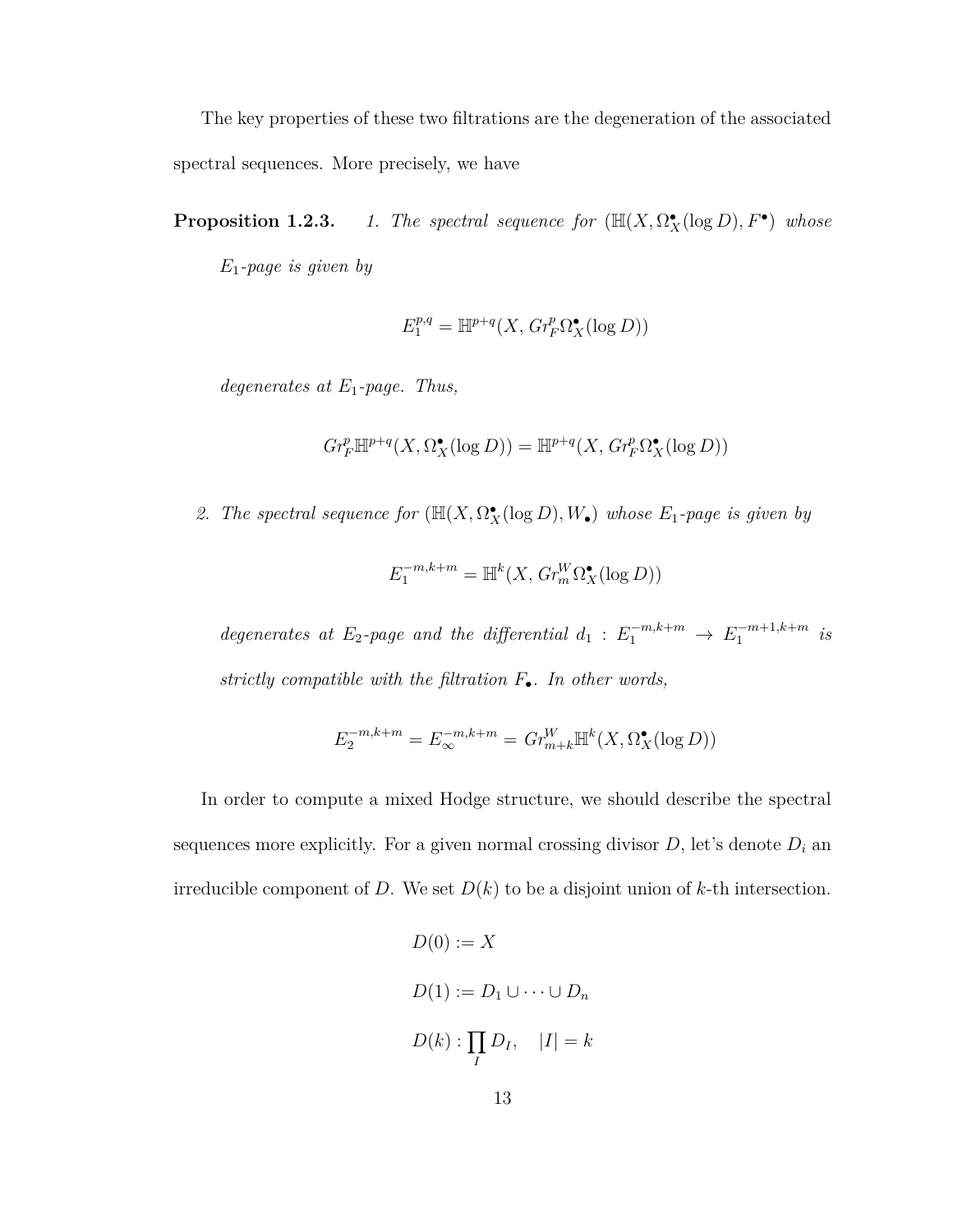Also, for  $I = (i_1, \dots, i_m)$  and  $J = (i_1, \dots, \hat{i_j}, \dots, i_m)$ , there are inclusion maps

$$
\rho_J^I : D_I \hookrightarrow D_J
$$

$$
\rho_j^m = \bigoplus_{|I|=m} \rho_J^I : D(m) \hookrightarrow D(m-1)
$$

which induces a canonical Gysin map on the level of cohomology. Therefore, we have

$$
\gamma_m = \bigoplus_{j=1}^m (-1)^{j-1} (\rho_j^m)_{!} : H^{k-m}(D(m))(-m) \to H^{k-m+2}(D(m-1))(-m+1)
$$

where  $(-)$  is a Gysin map. Under the residue map, this gives a geometric description of the differential  $d_1: E_1^{-m,k+m} \to E_1^{-m+1,k+m}$  as follows;

**Proposition 1.2.4.** *The following diagram is commutative.*

<span id="page-21-0"></span>
$$
E_1^{-m,k+m} \xrightarrow{res_m} H^{k-m}(D(m); \mathbb{C})(-m)
$$

$$
\downarrow d_1 \qquad \qquad \downarrow -r_m
$$

$$
E_1^{-m+1,k+m} \xrightarrow{res_m} H^{k-m+2}(D(m-1); \mathbb{C})(-m-1)
$$

$$
(1.2.1)
$$

*where res<sup>m</sup> is the residue map.*

Note that all morphisms in the diagram  $(1.2.1)$  are compatible with Hodge filtration  $F^{\bullet}$ . This description provides several functorial properties of mixed Hodge structures under geometric morphisms, which provides computational tools. We refer more details to [\[PS08\]](#page-161-2). We introduce one more terminology, which will be used later.

**Definition 1.2.5.** Let *U* be a quasi-projective variety. A mixed Hodge structure on  $H^k(U)$  is called **Hodge-Tate** if the weight 2*l*-Hodge structure on the associated graded pieces  $\text{Gr}_{2l}H^k(U)$  is concentrated at  $(l, l)$  for  $l \geq 0$ .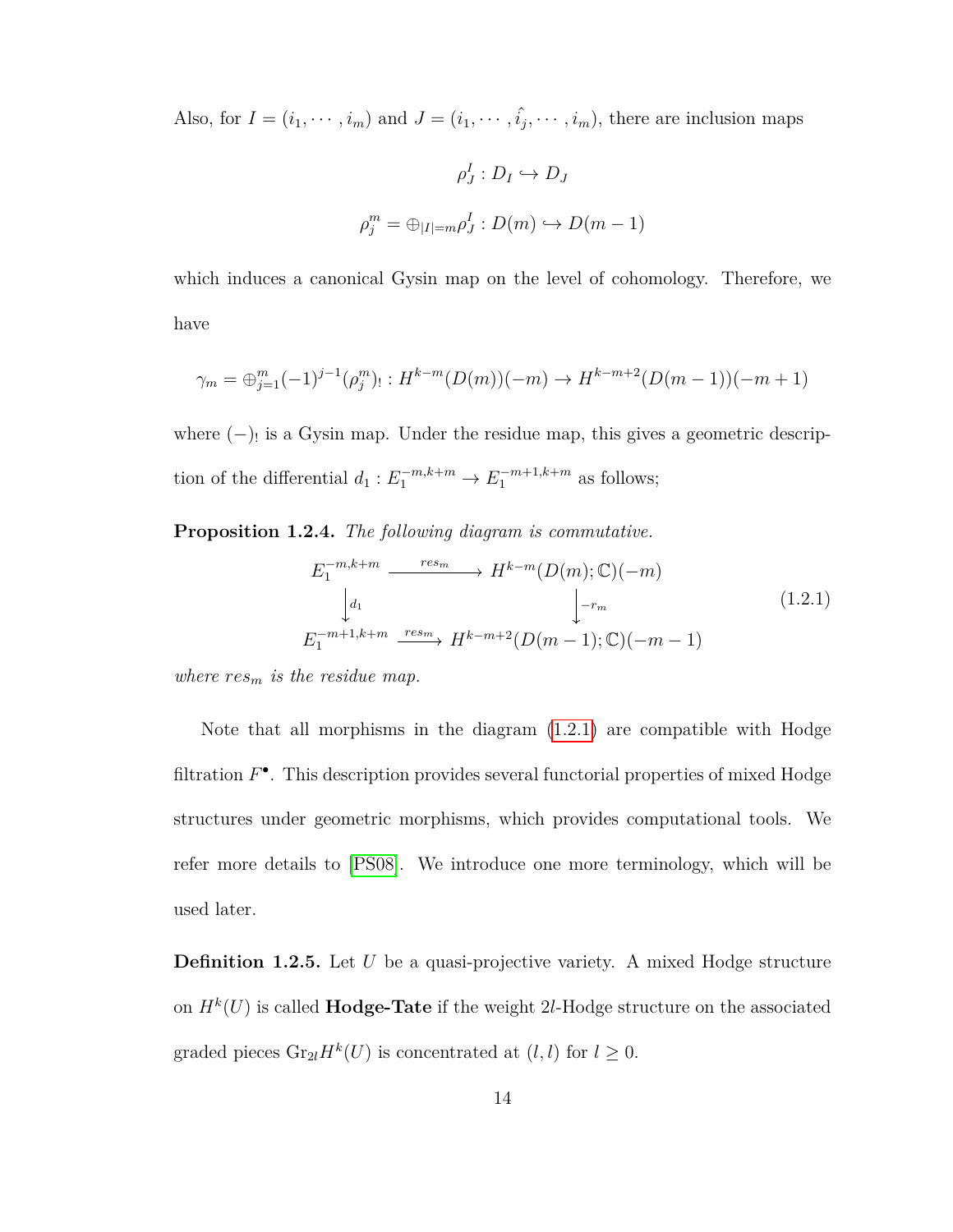*Example* 1.2.6. Let *U* be a *n*-dimension torus  $(\mathbb{C}^*)^n$ . It admits a good compactification  $(\mathbb{CP}^n, D)$  where *D* is a toric anti-canonical divisor. From the spectral sequence argument, it is easy to see that a mixed Hodge structure on  $H^k(U)$  is given by both long exact sequence of the pair (*Xn, E*) and Poincaré duality;

$$
\cdots \subset 0 = W_{2k-1}^{\mathbb{Q}} \subset W_{2k}^{\mathbb{Q}} = H^k(U; \mathbb{Q})
$$

$$
\cdots \subset 0 = F^{k+1} \subset F^k = H^k(U; \mathbb{C})
$$

In other words, the only non-trivial associated graded piece is  $\mathrm{Gr}_{k}^{F} \mathrm{Gr}_{W}^{2k} H^{k}(U; \mathbb{C}) =$  $\mathbb{C}^{n \choose k}$  for all *k*. Using the notion of Tate twist, one can write down the mixed Hodge structure as follows;

$$
H^k(U; \mathbb{Q}) \cong \mathbb{Q}(-k)^{\binom{n}{k}}
$$

and it is clearly of Hodge-Tate type.

*Example* 1.2.7*.* Let  $X_n$  be a Delpezzo surface of degree  $9 - n$  which is a blow up of  $\mathbb{CP}^2$  at generic  $n \leq 8$ ) points. Note that  $X_n$  is Fano so that there is a smooth anti-cacnonical divisor  $E \subset X_n$ . By adjunction the complement  $U_n = X_n \setminus E$  is Calabi-Yau. The mixed Hodge structure on  $H^k(U)$  is given by

- 1.  $H^0(U; \mathbb{Q}) \cong \mathbb{Q}(0)$
- 2.  $H^2(U; \mathbb{Q})$  sits in a short exact sequence

$$
0 \to \mathbb{Q}(-1)^{n-1} \to H^2(U; \mathbb{Q}) \to H^1(E; \mathbb{Q})(-1) \to 0
$$

3. Otherwise,  $H^i(U; \mathbb{Q}) = 0$ .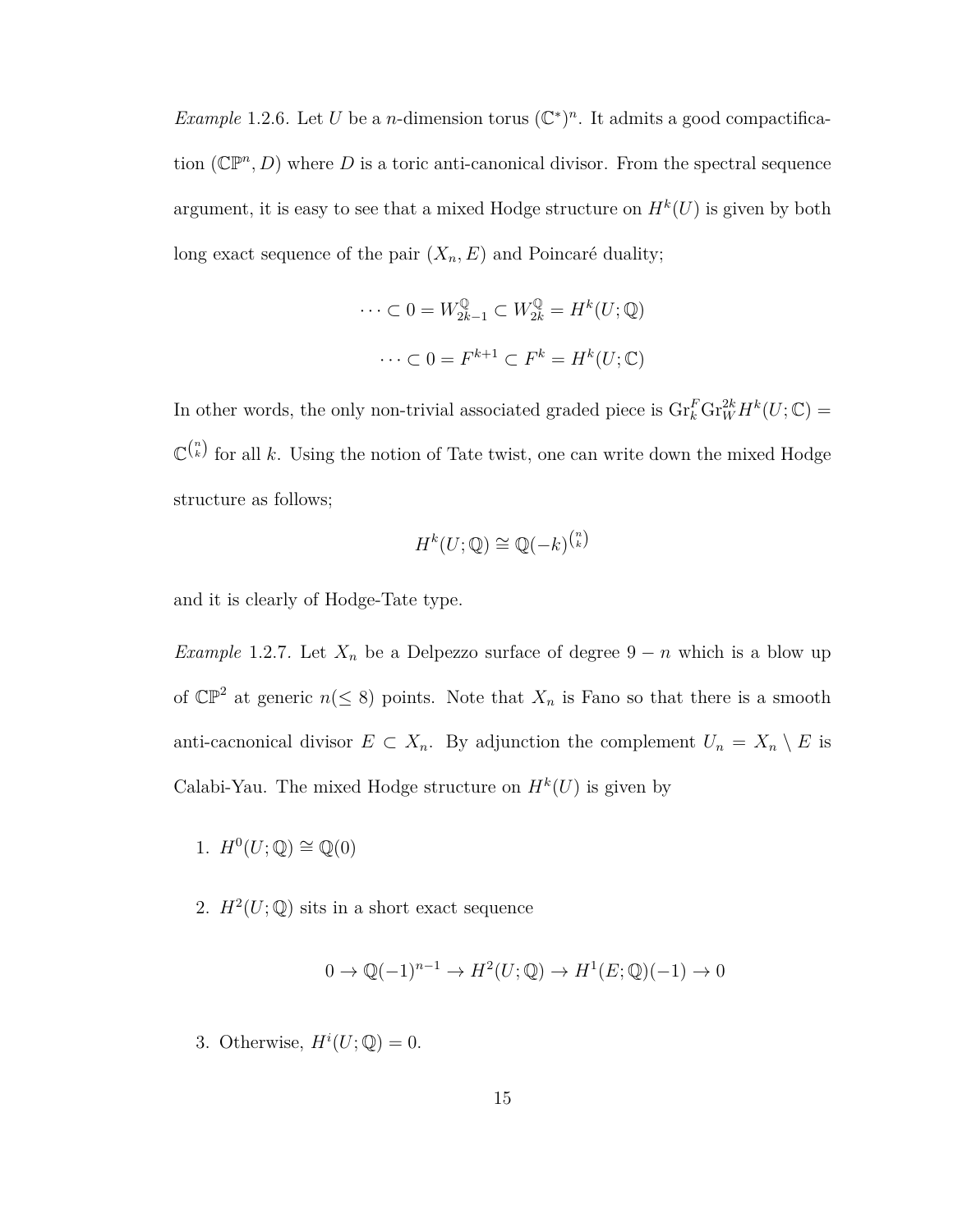It implies that the mixed Hodge structure on  $H^2(U; \mathbb{Q})$  is of Hodge-Tate type with non-trivial associated graded pieces of the weight filtration  $\text{Gr}_2^W$  and  $\text{Gr}_4^W$ .

## <span id="page-23-0"></span>**1.2.2 Perverse filtration**

In algebraic geometry, the notion of perversity was invented by Mark Goresky and Robert MacPherson [\[GM80\]](#page-157-1) [\[GM83\]](#page-157-2) to capture the singular behavior of an algebraic variety or sheaves via cohomology theories. This can be used to understand topology of algebraic maps. Let *X* be an algebraic variety or scheme. In case *X* is singular, a sheaf *F* on *X* behaves unexpectedly over singular locus which makes it difficult to undestand the cohomology ring structure. To resolve this issue, instead of studying sheaves on *X*, one can introduce the notion of constructible sheaves which becomes locally constant over each singular strata. It forms a well-defined triangulated category,  $D_c^b(X)$ , called the (bounded) derived category of constructible sheaves.

**Definition 1.2.8.** Let *X* be an algebraic variety (or scheme) with  $D_c^b(X)$  a derived category of constructible sheaves on *X*. An object  $K^{\bullet} \in D_{c}^{b}(X)$  is called a **perverse sheaf** if it satisfies following two dual conditions.

- (Support Condition) dim  $supp(\mathcal{H}^i(K^{\bullet})) \leq -i$
- (Cosupport Condition) dim  $supp(\mathcal{H}^i(\mathbb{D}K^{\bullet})) \leq -i$  where  $\mathbb{D}: D_c^b(X) \to D_c^b(X)$ is a dualizing functor.

Recall that the dualizing functor  $\mathbb{D} = \text{Hom}_{\mathcal{O}_X}(-, p^!(\mathbb{C}_{pt}))$  where  $p: X \to pt$ is a trivial map. We call  $p^{!}(\mathbb{C}_{pt})$  a dualizing complex of *X*, and denoted by  $\omega_X$ .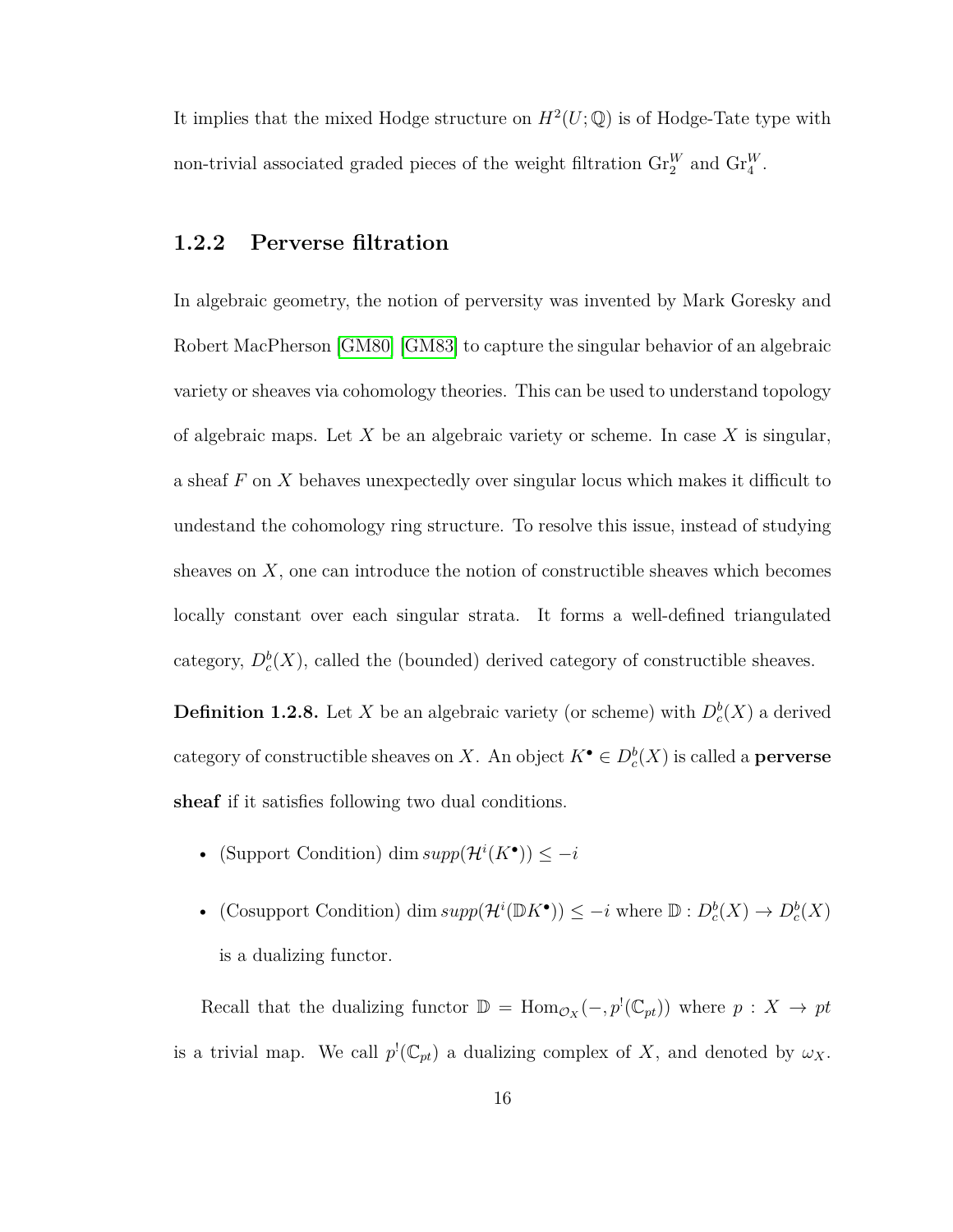In particular, if *X* is non-singular of (complex) dimension  $n, \omega_X = \mathbb{C}_X[2n]$ . Note that the subcategory of perverse sheaves on  $X$ ,  $\mathcal{P}(X)$  forms an abelian category. Also, the support and cosupport condition induces a so-called a perverse *t*-structure  $({}^pD^{b, \geq 0}_c(X), {}^pD^{b, \leq 0}_c(X)$  on  $D^b_c(X)$  whose heart is  $\mathcal{P}(X)$ . Explicitly, it is given by

- $K^{\bullet} \in \mathbb{P}$   $D_c^{b,\leq 0}(X)$  if and only if *K* satisfies the support condition. Also,  $p^p D_c^{b, \leq n}(X) := p^p D_c^{b, \leq 0}(X)[-n]$
- $K^{\bullet} \in \mathbb{P}$   $D_c^{b, \geq 0}(X)$  if and only if *K* satisfies the cosupport condition. Also,  $p^p D_c^{b, \ge n}(X) := p^p D_c^{b, \ge 0}(X)[-n]$

We denote  ${}^p\tau_{\leq n}$  :  $D^b(X) \to^p D_c^{b, \leq n}(X)$  (resp.  ${}^p\tau_{\geq n}$  :  $D^b(X) \to^p D_c^{b, \geq n}(X)$ ) a canonical truncation functor. Now we can define perverse filtration associated to the algebraic map.

**Definition 1.2.9.** Let  $f: X \to Y$  be a map between algebraic varieties. For a complex of sheaves  $K^{\bullet}$ , the perverse (Leray) filtration on  $H^*(X; K^{\bullet})$  is given by

$$
P_b H^*(X, K^{\bullet}) := Im(H^*(Y, \mathcal{P}_{\leq b} Rf_* K^{\bullet}) \to H^*(Y, Rf_* K^{\bullet}) = H^*(X, K^{\bullet}))
$$

where  ${}^p\tau$  is a perverse truncation on  $D_c^b(Y)$ .

Due to the Decomposition Theorem [\[BBD82\]](#page-154-1), the spectral sequence associated to the perverse filtration, (special case of Grothendieck's spectral sequence) degenerates at  $E_2$  page. Thus,

$$
Gr_p^P H^{p+q}(X, K^{\bullet}) = E_{\infty}^{q,p} = E_2^{q,p} = H^q(Y,^p \mathcal{H}^p(Rf_*K^{\bullet}))
$$
(1.2.2)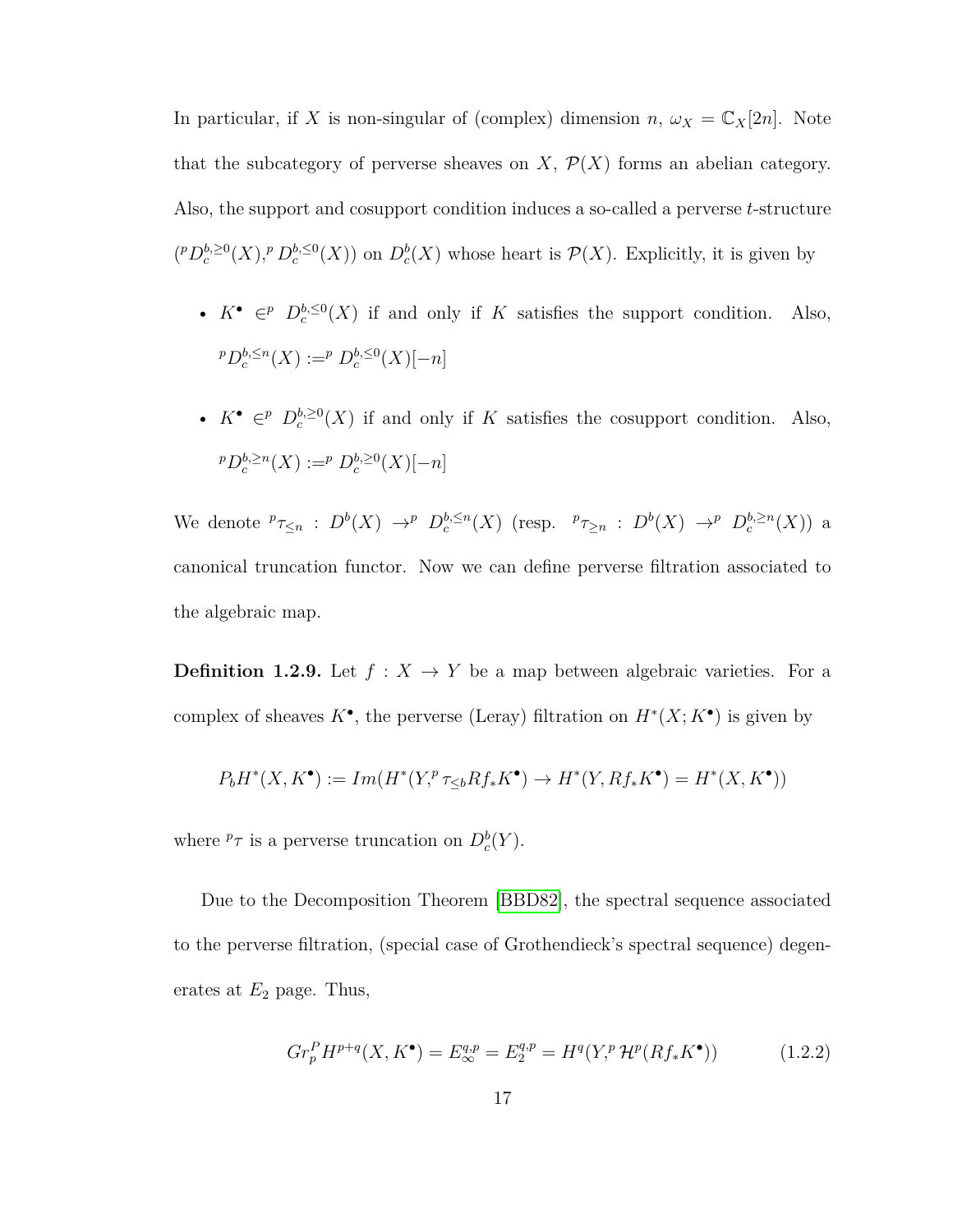The following theorem provides a geometric description of the perverse Leray filtration.

<span id="page-25-0"></span>**Theorem 1.2.10.** Let  $f: X \to Y$  be a map of varieties with Y being affine. For *each*  $K^{\bullet} \in D^{b}(X)$ *, there is a generic flag*  $Y_{\bullet} \subset Y$ *, with pre-image flag*  $X_{\bullet} \subset X$ *, such that*

$$
P_b H^*(X, K^{\bullet}) = \text{Ker}\{(H^*(X, K^{\bullet}) \to H^*(X_{b-*+1}, K^{\bullet}|_{X_{b-*+1}})\}
$$

*where*  $Y_k \subset Y$  *has codimension*  $k$ *.* 

Note that the length of filtration depends on dimension of *Y* . One can show that the length is  $dim(Y) + 1$ 

$$
0 = P_{k-1} \subset P_k \subset \cdots \subset P_{\dim(Y)+k-1} \subset P_{\dim(Y)+k} = H^k(X, K)
$$

The affinity condition in Theorem [1.2.10](#page-25-0) is not very restrictive because for any quasi-projective variety  $U$ , there is a canonical affinization map

$$
\mathsf{Aff}: U \to \operatorname{Spec} H^0(U, \mathcal{O}_U)
$$

so that one can define the canonical perverse filtration associated to the variety itself.

*Example* 1.2.11. Let *U* be a *n*-dimensional affine torus  $(\mathbb{C}^*)^n$ , then the affinization map is given by the natural inclusion :  $U \to \mathbb{C}^n$ . By interatively applying Lefshcetz hyperplane theorem, one can see that the only non-trivial associated graded pieces of the canonical perverse Leray filtration is  $\mathrm{Gr}_{n-k} H^k(U; \mathbb{C}) = H^k(U; \mathbb{C}).$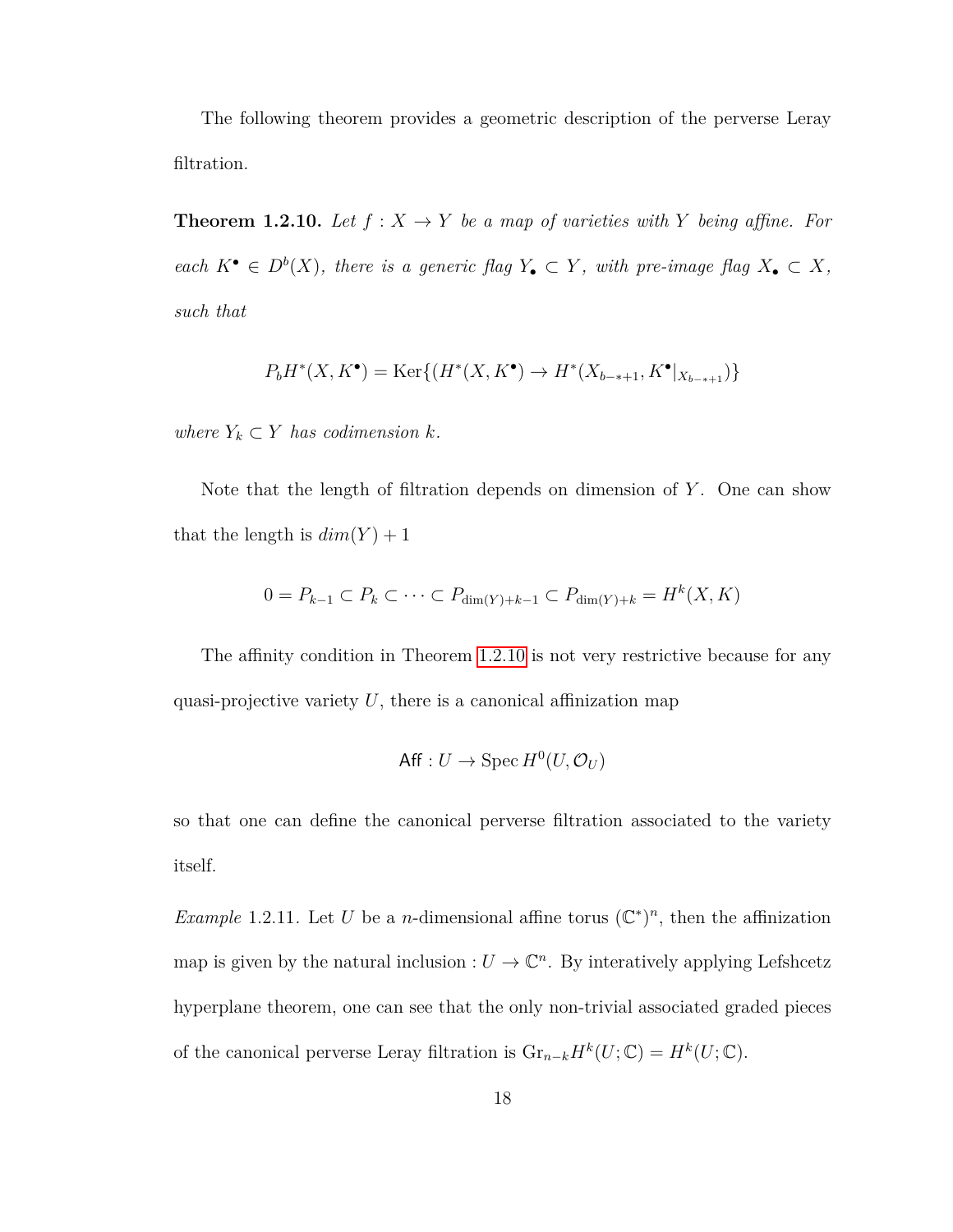*Example* 1.2.12*.* Let *X* be a smooth projective variety with smooth ample divisor *D*. Then the complement  $U := X \setminus D$  is always affine. Then we can iteratively apply Lefschetz hyperplane theorem to argue that  $\mathrm{Gr}_{i}^{P} H^{k}(U; \mathbb{C})$  is non-trival only when  $i = \dim(U) - k$ .

Moreover, since the canonical perverse Leray filtration is compatible with the canonical mixed Hodge structure, we can define **perverse-mixed Hodge polynomial** which encodes refined Hodge numbers.

<span id="page-26-1"></span>**Definition 1.2.13.** For any (non-singular) quasi-projective variety U, we define a **perverse-mixed Hodge polynomial** as follows

$$
PW_U(u, v, w, p) = \sum_{a, b, r, s} (\dim \mathrm{Gr}_F^a \mathrm{Gr}_{s+b}^W \mathrm{Gr}_{s+r}^P (H^s(U, \mathbb{C})) u^a v^s w^b p^r
$$

*Example* 1.2.14*.* Combining previous examples, we get

- 1.  $PW_{(\mathbb{C}^*)^d}(u, v, w, p) = (uvw + p)^d$
- 2.  $X_n$  Delpezzo surface of degree  $9 n$ , and  $E \in |K_{X_n}^{-1}|$  smooth anti-canonical divisor.  $Y_n := X_n \setminus E$

$$
PW_{Y_n}(u, v, w, p) = p + uw^2p^2 + uv^2w^2 + (9 - n)uw^2
$$

This is one of the main topics we will discuss further.

### <span id="page-26-0"></span>**1.2.3 Categories on B-side**

Let *X* be a quasi-projective algebraic variety. We consider two categories which encodes essential geometric information of *X*;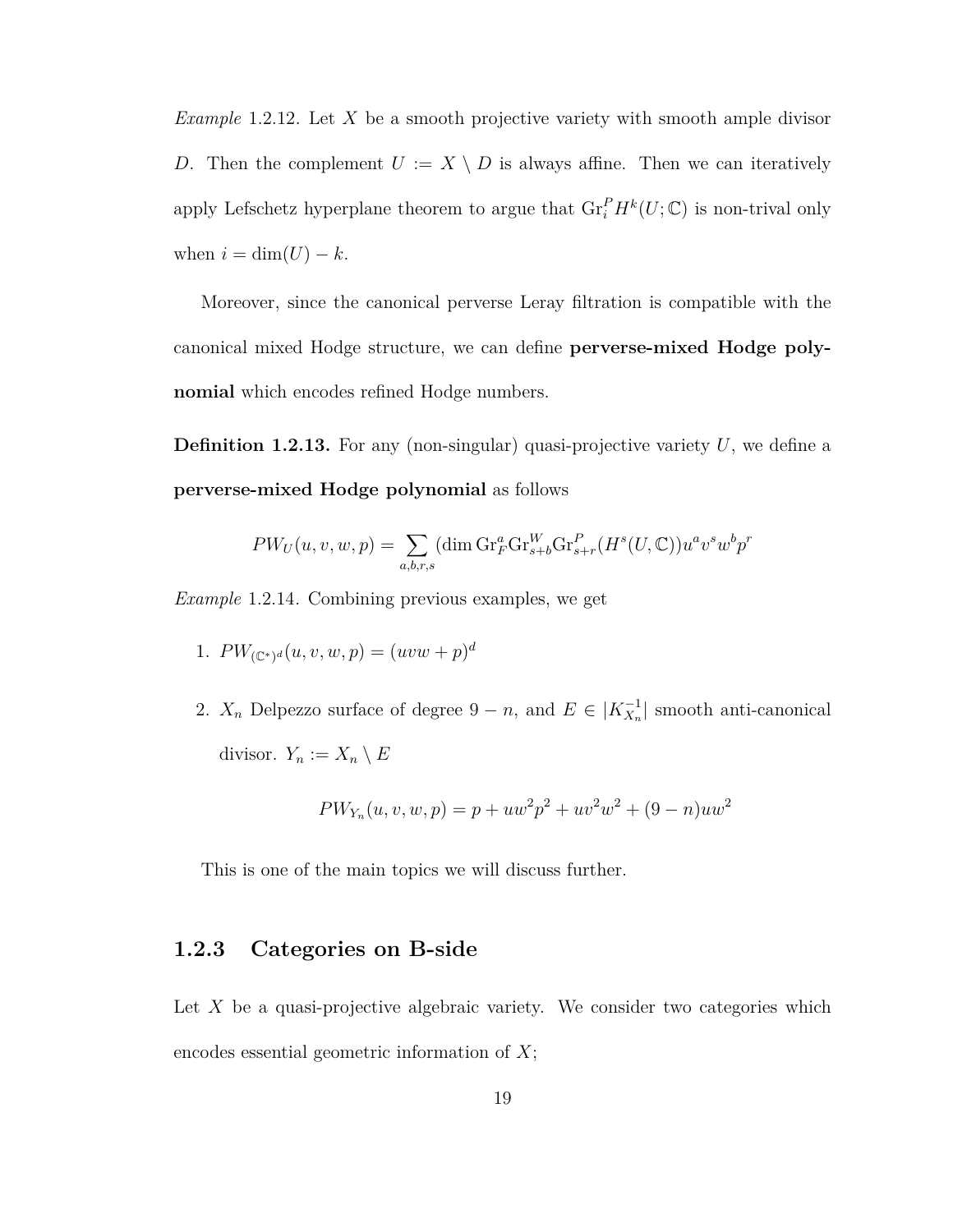- A derived category of perfect complexes on *X*, Perf(*X*), whose objects are bounded complexes of vector bundles of finite rank.
- A bounded derived category of coherent sheaves on  $X$ ,  $D<sup>b</sup>Coh(X)$  whose objects are bounded complexes of coherent sheaves

A natural transformation  $I: \mathrm{Perf}(X) \hookrightarrow D^b\mathrm{Coh}(X)$  becomes an isomorphism when *X* is smooth. Therefore, the categorical localization of the natural transformation *I* detects singularities of *X* so is called bounded derived category of singularities,  $D_{sg}^b(X)$ .

Now assume that *X* is a smooth Fano variety of dimension *n* and choose a non-trivial anti-canonical divisor  $D = \{s = 0\}$  where  $s \in H^0(X, K_X^{-1})$ . By the adjunction formula, *D* is Calabi-Yau hypersurface  $i : D \hookrightarrow X$ . The complement  $j: U:= X \setminus D \hookrightarrow X$  is also Calabi-Yau since the inverse of the section  $s$  induces a nowhere-vanishing holomorphic *n*-form. Note that both inclusions *i* and *j* induces natural transformation which allows to compare three (bounded) derived categories of coherent sheaves  $D<sup>b</sup>$ Coh for *X*, *D* and *U*. In particular, the composition of natural transformations

$$
D^b \text{Coh}(D) \xrightarrow{i_*} D^b \text{Coh}(X) \xrightarrow{j^*} D^b \text{Coh}(U)
$$

is trivial. Moreover, we claim that the above sequence is a categorical localization [\[KS06\]](#page-160-2) [\[Sei08\]](#page-161-3). To see this, we consider the following triangle of natural transfor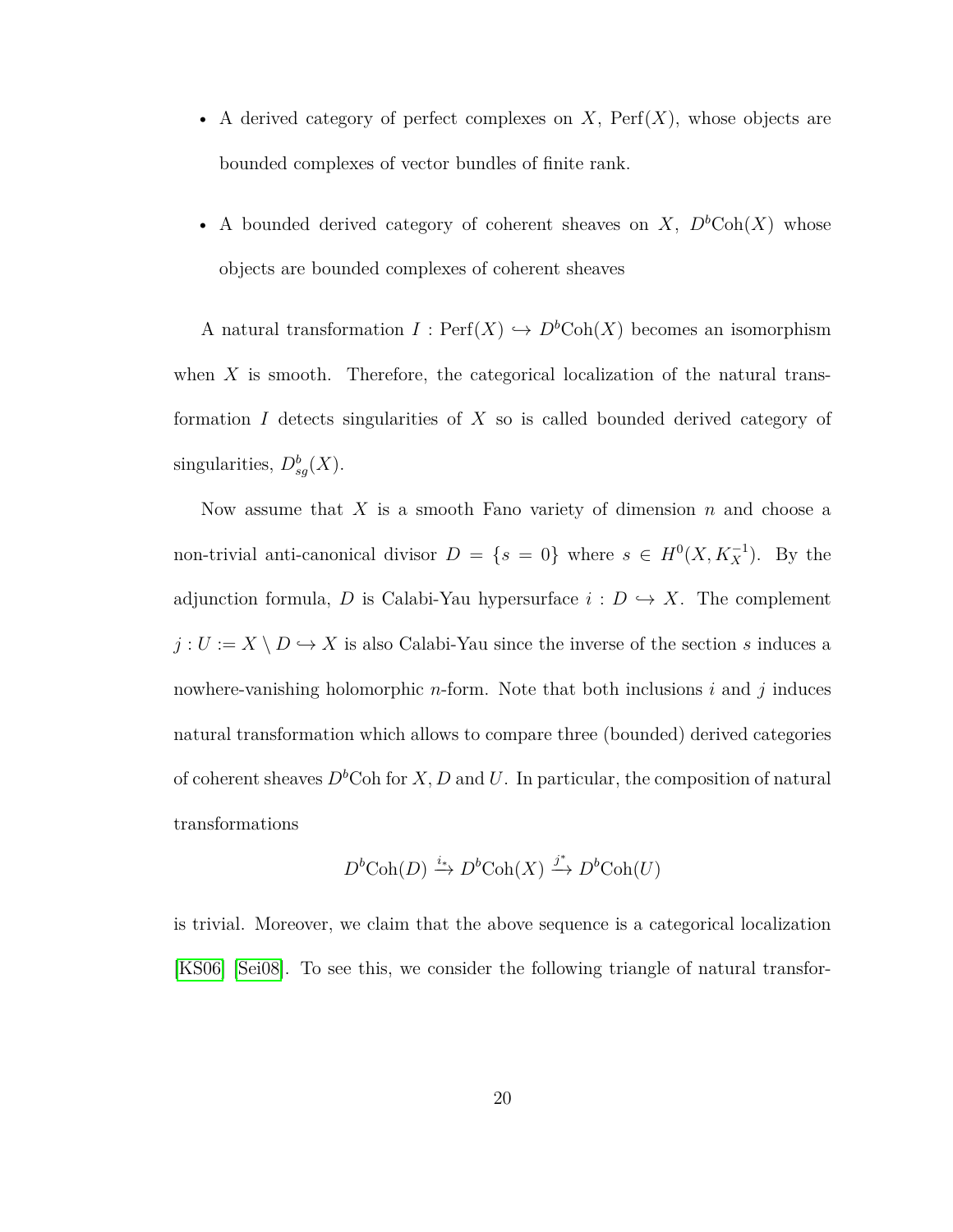mations;



where  $S_X$  is the Serre functor of  $D^b \text{Coh}(X)$  which is given by  $-\otimes K_X[n]$  and

- $S_X[-n+1] \to id$  is given by the choice of  $s: \mathcal{O}_X \to K_X^{-1}$  and the shift functor [1];
- $id_X \to i_*i^*$  is the unit map of the adjunction  $i^* \to i_*;$
- $i_*i^* \to S_X$  is determined by the composition

$$
\text{Hom}_{D^b(D)}(i^*E, i^*F[n-1]) \to \text{Hom}_{D^b(D)}(i^*F, i^*E)^\vee
$$

$$
\to \text{Hom}_{D^b(X)}(F, E)^\vee \to \text{Hom}_{D^b(X)}(E, S_X(F))
$$

where the first and the last map come from Serre duality.

Since morphisms between coherent sheaves on *U* can be calculated by considering morphisms on *X* which may have poles along *D*. In other words, we have

$$
\operatorname{Hom}_{D^b(U)}(j^*E, j^*F) \cong \lim_p \operatorname{Hom}_{D^b(X)}(E, F \otimes (K_X^{-1})^{\otimes p})
$$

This shows that the category  $D^b\text{Coh}(U)$  is equivalent to the categorical localization of  $D<sup>b</sup>Coh(X)$  at the natural transformation  $S_X \to id$  determined by *s*. Finally, the above triangle implies that the localizing subcategory is isomorphic to  $D<sup>b</sup>Coh(D)$ .

<span id="page-28-0"></span>
$$
\begin{array}{ccc}\n\sqrt{S_{X|D}} & \sqrt{S_{X}} \\
D^{b}\text{Coh}(D) & \xrightarrow{i_{*}} & D^{b}\text{Coh}(X) & \longrightarrow D^{b}\text{Coh}(U)\n\end{array} \tag{1.2.3}
$$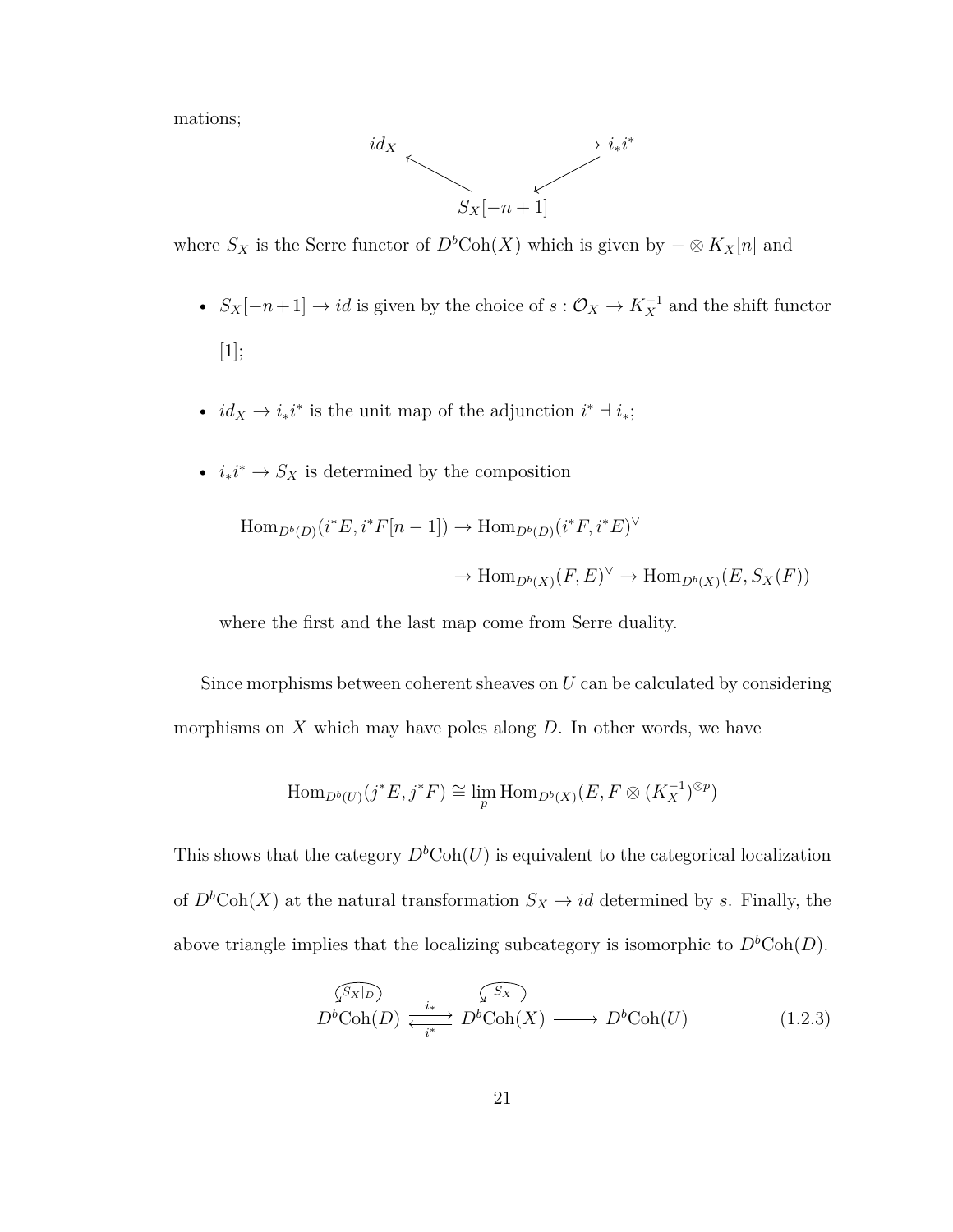Finally, note that the bounded derived categories has a natural enhancement to differential-graded (dg) categories and the categorical localization in [\(1.2.3\)](#page-28-0) can be understood as that of dg categories as well.

### <span id="page-29-0"></span>**1.2.4 Categories on A-side**

Next, we introduce the A-side analogue of diagram. Let  $(Y, \omega)$  be a (possibly noncompact) symplectic manifold with a symplectic form  $\omega \in \Omega^2(Y)$ . If  $(Y, \omega)$  is non-compact, we assume that it is Liouville manifold with contact boundary  $\partial_{\infty}Y$ . We associate two  $A_{\infty}$ -categories which encodes geometric information *Y*.

- A Fukaya category of  $Y$ ,  $Fuk(Y)$ , whose objects are compact Lagrangian branes and morphisms are Floer chain complexes.
- A wrapped Fukaya category of  $Y$ , Fuk<sup>*wr*</sup>( $Y$ ), whose objects are Lagrangians with conical at  $\infty$  and morsphims are wrapped Floer complex.

*Remark* 1*.* To define Fukaya categories properly, one needs to add more decorations on geometric structures on *Y* and specify brane structures. As this is not the main topic we will study, we simplify the definition and deliver the smallest amount of technicality. We refer to [\[Fuk+09\]](#page-157-0)[\[Aur13\]](#page-154-2) for more details.

Moreover, we introduce another category, called Fukaya-Seidel category FS(*Y,* w), associated to a Lefschetz fibration  ${\sf w} : {\sf Y} \to \mathbb{C}.$  Recall that away from a compact region  $K_{cpt} \subset \mathbb{C}$ ,  $\mathsf{w}|_{\mathbb{C}\setminus K_{cpt}}: Y \setminus \mathsf{w}^{-1}(K_{cpt}) \to \mathbb{C}$  is a genuine fibration whose fiber is a Lefschetz submanifold.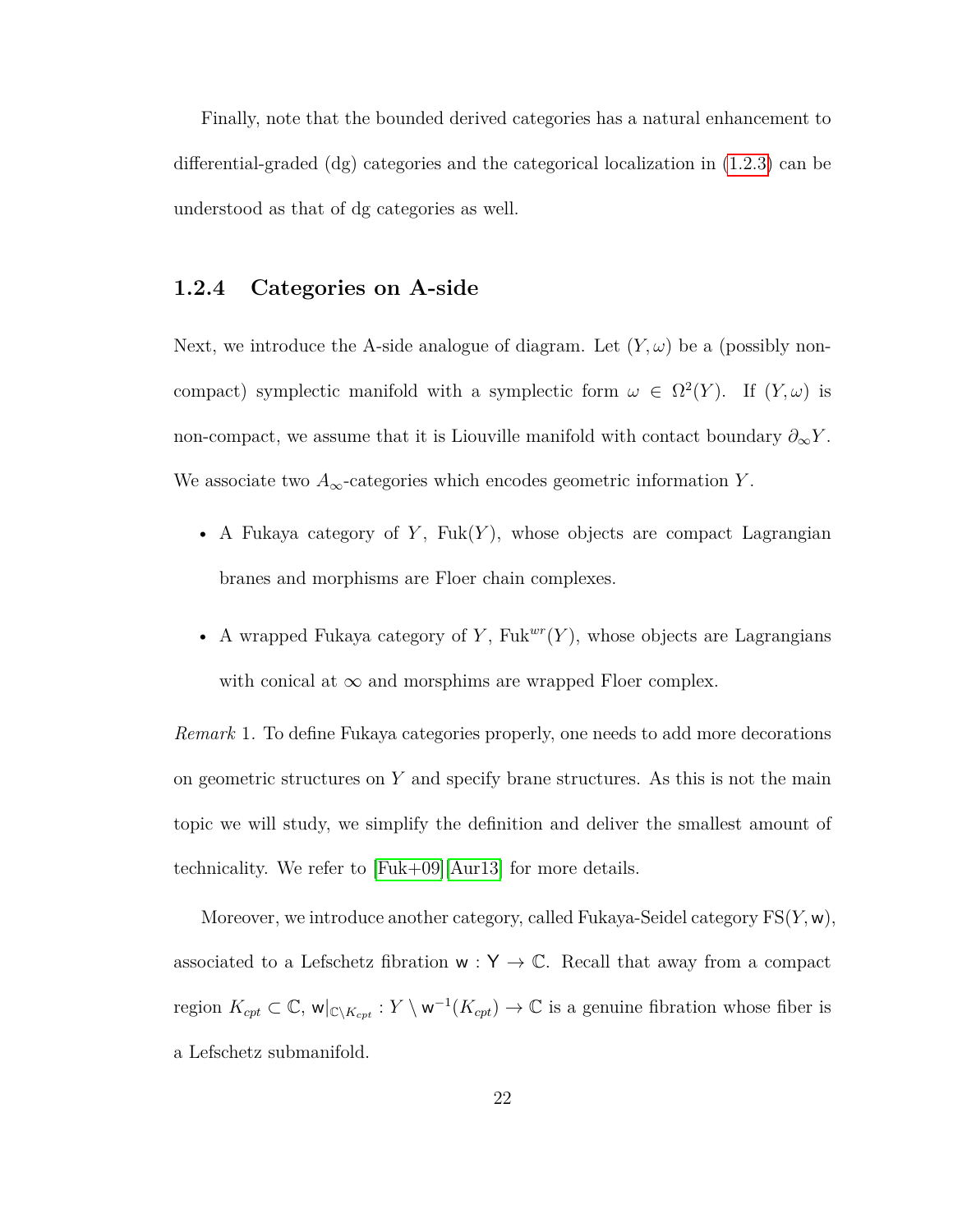**Definition 1.2.15.** An admissible Lagrangian associated to the Lefschetz fibration  $w : (Y, \omega) \to \mathbb{C}$  is a (possibly non-compact) Lagrangian *L* in *Y* such that  $w(L)$  is contained in a union of a compact subset and (possibly multiple) radical rays away from negative real axis.

To an admissible Lagrangian *L*, one can associate a subset  $D_L \subset (-\pi, \pi)$  of direction of *L* near  $\infty$ . In order to define Floer theory of admissible Lagrangians, we allow non-compact Hamiltonian perturbations as well as choose "counterclockwise" direction near  $\infty$ . Then for admissible Lagrangians *K* and *L*, we say  $K > L$  if  $\theta_k > \theta_L$  for any  $\theta_k \in D_K$  and  $\theta_L \in D_L$ .

Consider  $\mathfrak A$  be a directed  $A_\infty$  category whose

- Objects are admissible Lagrangian branes of  $((Y, \omega), w)$ ;
- Morphism spaces are

$$
\text{Hom}_{\mathfrak{A}}(K, L) = \begin{cases} CF^{\bullet}(K, L) & K > L \\ \mathbb{C} < e_L^+ > K = L \\ 0 & o.w \end{cases}
$$

with  $A_{\infty}$  relations defined by counting *J*-holomorphic discs and  $e^{\pm}_L$  being a strict unit.

This is directed in the sense that  $ob\mathfrak{A}$  is a poset with  $hom(K, L) = 0$  unless  $k > L$ . Moreover, in this category, L is not quasi-isomorphic to its perturbation  $\phi_{\epsilon}L$  because  $\text{Hom}_{\mathfrak{A}}(\phi_{\epsilon}L, L) \neq L$  while  $\text{hom}_{\mathfrak{A}}(L, \phi_{\epsilon}L) = 0$ . One achieve the quasi-isomorphism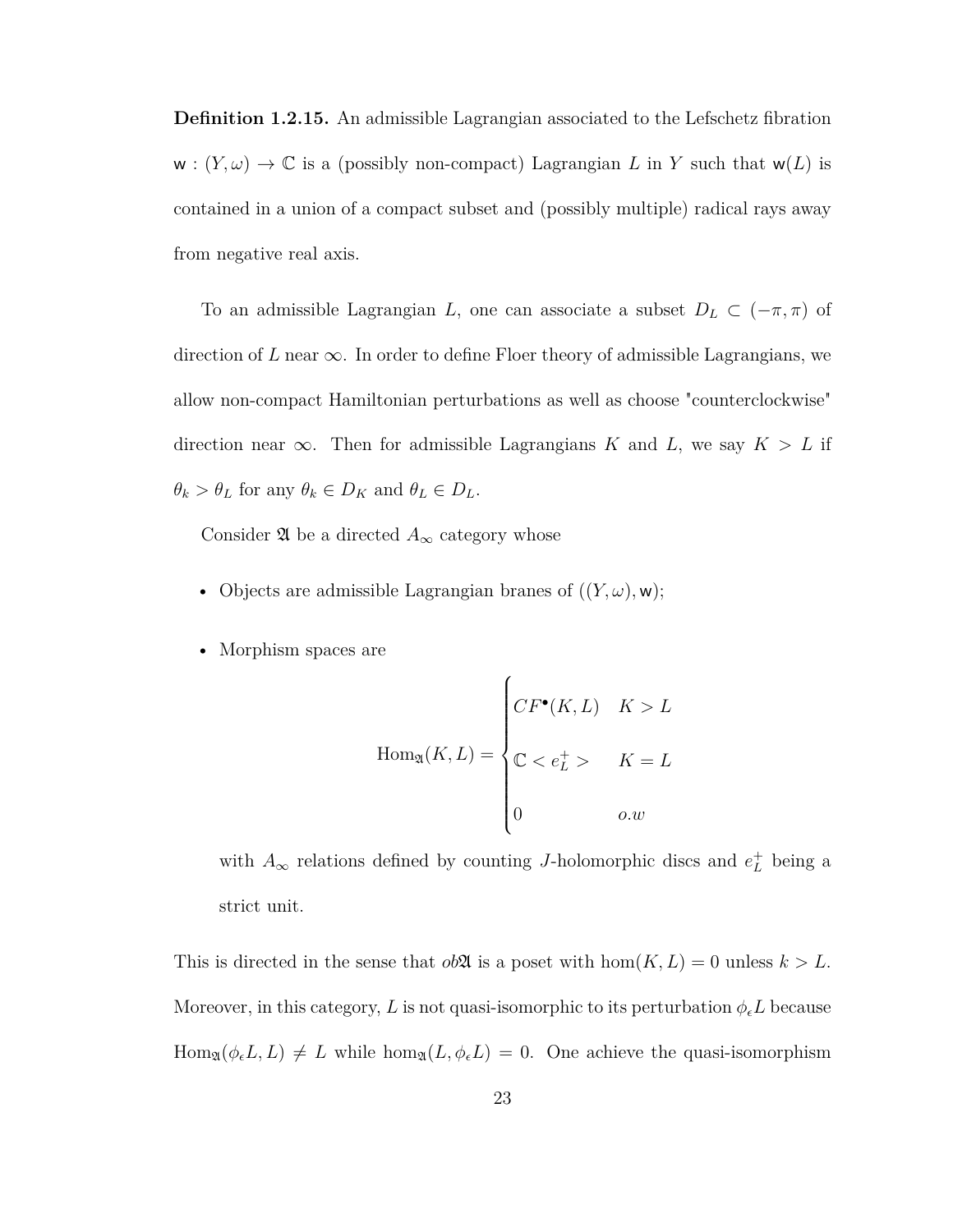between *L* and  $\phi_{\epsilon}(L)$  by inverting all quasi-units in the cohomology of morphism spaces. Let  $Z \subset H^0(\mathfrak{A})$  be a collection of all quasi-units.

**Definition 1.2.16** (Abouzaid-Seidel)**.** The Fukaya-Seidel category *F S*(*Y,* w) is defined to be a categorical localization of A at *Z*.

*Remark* 2*.* There is another equivalent definition of Fukaya-Seidel category whose objects are Lagrangian thimbles, coming from vanishing cycles of a generic fiber. This is more intuitive, but rather difficult to handle technical issues.

We first construct relevant functors between the Fukaya-Seidel category FS(*Y,* w) and Fukaya category  $Fuk(Y_{sm})$  where  $Y_{sm}$  is a general fiber of  $w: Y \to \mathbb{C}$ ;

$$
\mu
$$
  $\longrightarrow$  Fuk $(Y_{sm}) \xrightarrow{\cup} \text{FS}(Y, \mathbf{w}) \longrightarrow \phi_{2\pi}$ 

where

- $\cap$ : FS(*Y*, w)  $\rightarrow$  Fuk(*Y<sub>sm</sub>*) is called a cap functor, given by intersection of an admissible Lagrangian with the general fiber *Ysm*.
- $\cup: \text{Fuk}(Y_{sm}) \to \text{FS}(Y, \mathsf{w})$  is called Orlov's functor or cup functor, given by the trajectory of a parallel transport along a U-shaped curve bounding all critical values.
- $\mu$  is the global monodromy induced by the parallel transport along a large enough loop and  $\phi_{2\pi}$  is defined to be counter-clockwise wrapping once.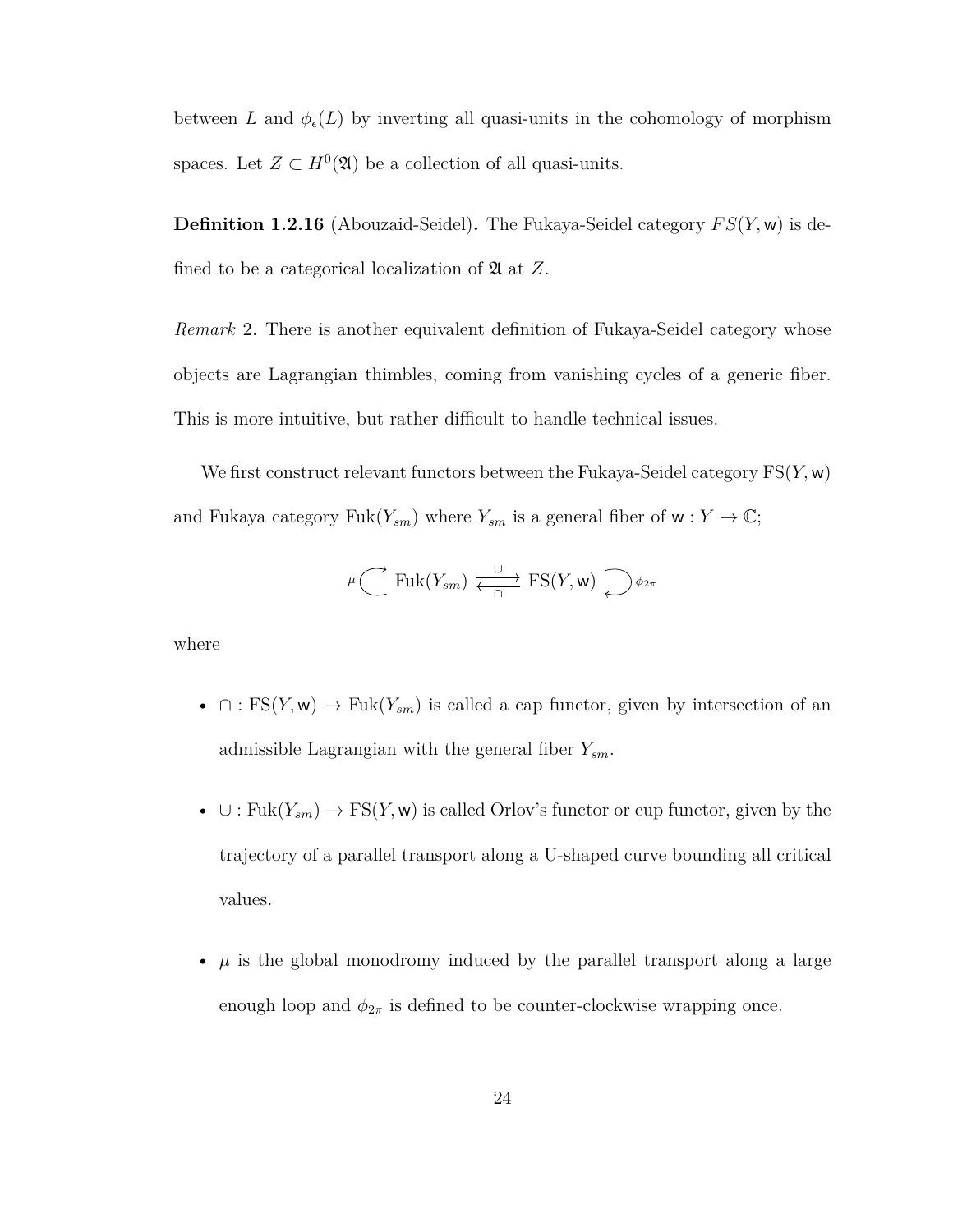*Remark* 3*.* The image of the cap functor lands in twisted Fukaya cateogry of *Tw*Fuk(*Ysm*). There is another version of construction of Fukaya category which fits into this discussion done by Abouzaid. The idea is to consider directed category to allow collection of Lagrangians and localize it at the collection of "quasi-units". It turns out to be quasi-equivalent to the ordinary construction of Fukaya category.

It is easy to see that  $\phi_{-2\pi} = \phi_{2\pi}^{-1}$  is a Serre functor (up to shift) of FS(*Y*, w). For any admissible Lagrangian *L*, a choice of an element in  $\text{Hom}_{\text{FS}(Y,\text{w})}(\phi_{2\pi}L, L)$  induces a natural transformation  $id \to \phi_{2\pi}$  which fits into the following exact triangle



Now consider the localization of the Fukaya-Seidel category FS(*Y,* w) with respects to the natural transformation  $id \rightarrow \phi_{2\pi}$ , denoted by  $W(Y)$ . By theorem of Abouzaid and Seidel, *W*(*Y* ) is isomorphic to the subcategory of the wrapped Fukaya category with objects in  $FS(Y, w)$ . Indeed, it is expected that  $W(Y)$  is  $A_{\infty}$ equivalent to  $Fuk^{wr}(Y)$ . Now, we have the following diagram of  $A_{\infty}$  categorical localization [\[Sei08\]](#page-161-3).

$$
\overbrace{\mathrm{Fuk}(Y_{sm})}^{\hspace{1cm} \mu} \xrightarrow[\hspace{1cm}]{\hspace{1cm} \alpha \hspace{1cm}} \overbrace{\mathrm{FS}(Y,\mathsf{w})}^{\hspace{1cm} \widehat{\phi_{2\pi}}})}^{\hspace{1cm} \widehat{\phi_{2\pi}}}
$$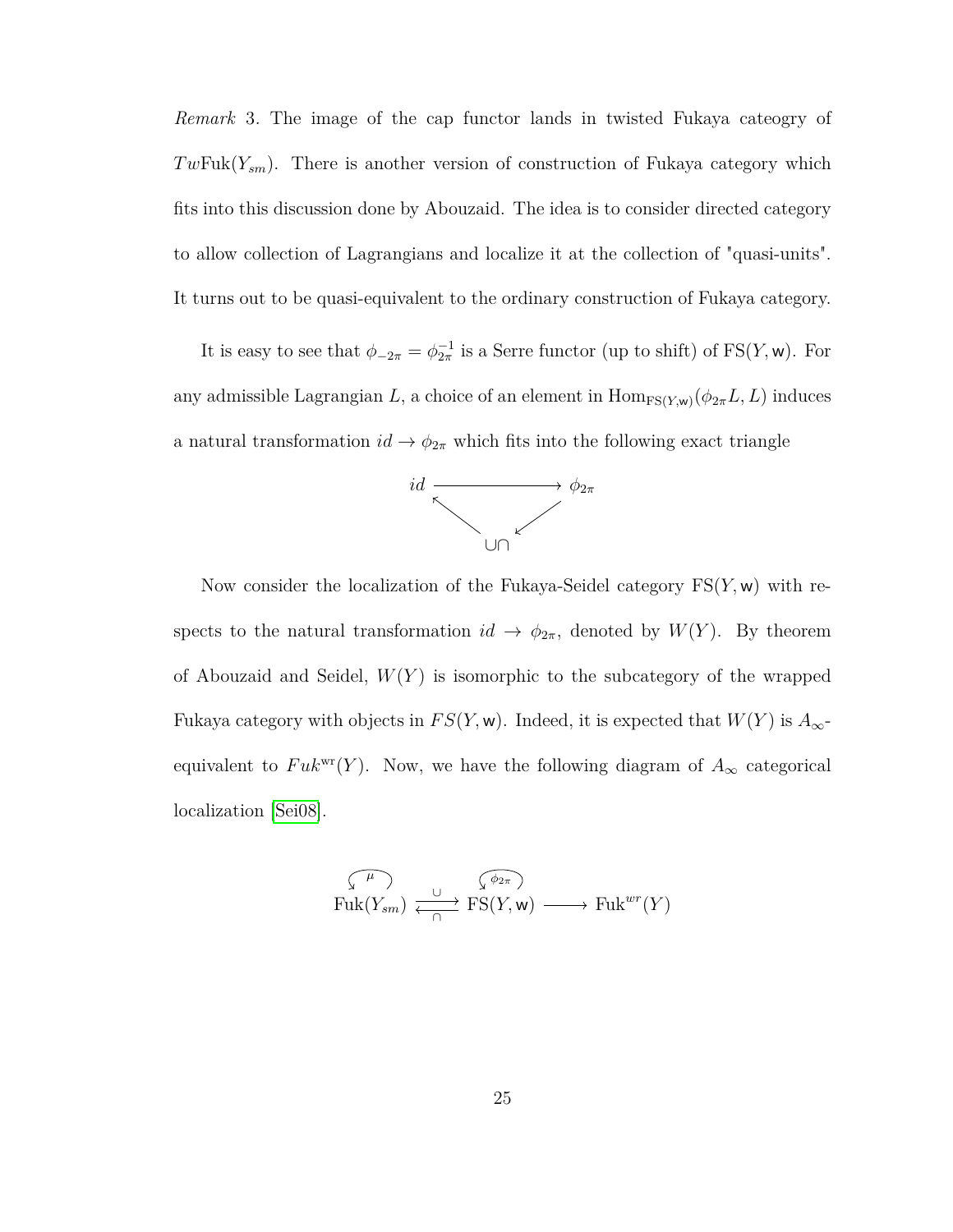## <span id="page-33-0"></span>**1.2.5 Hochschild (Co)Homology**

Hochschild homology (and cohomology) is a homology theory for associative algebras over rings. This notion can be generalized to homology theory for categories whose morphism spaces admit associative algebra structures up to homotopies. In this subsection, we review Hochschild homology and cohomology of algebras and categories.

Let *A* be an associative algebra over *k* and  $A^e := A \otimes A^{op}$  be an enveloping algebra of *A* where *Aop* is an opposite algebra. Consider a free *A*-bimodule (equivalently *A<sup>e</sup>* module) resolution of *A*, called the bar complex  $B_{\bullet}A$  of A such that  $B_nA := A^{\otimes (n+2)}$ with the differential  $b: B_nA \to B_{n-1}A$  given by

$$
b(a_0\otimes\cdots\otimes a_{n+1}) := \sum_{i=0}^n (-1)^i (a_0\otimes\cdots\otimes a_i a_{i+1}\otimes\cdots\otimes a_n)
$$

with the canonical multiplication map  $\mu : A^{\otimes 2} \to A$ .

**Definition 1.2.17.** For any associative algebra *A* over *k* and an *A*-module *M*, we define Hochschild homology *HH*•(*A, M*) and Hochschild cohomology *HH*• (*A, M*) of (*A, M*) as follows;

$$
HH_{\bullet}(A, M) := Tor_{\bullet}^{A^e}(A, M)
$$

$$
HH^{\bullet}(A, M) := Ext_{A^e}^{\bullet}(A, M)
$$

In particular, if  $A = M$ , then we denote Hochschild homology (resp. cohomology) of  $(A, A)$  by  $HH_{\bullet}(A)$  (resp.  $HH^{\bullet}(A)$ )

We focus on geoemtric interpretation of Hochschild homology and cohomology by regarding A as the space of global regular functions on  $X := \text{Spec}(A)$ . We denote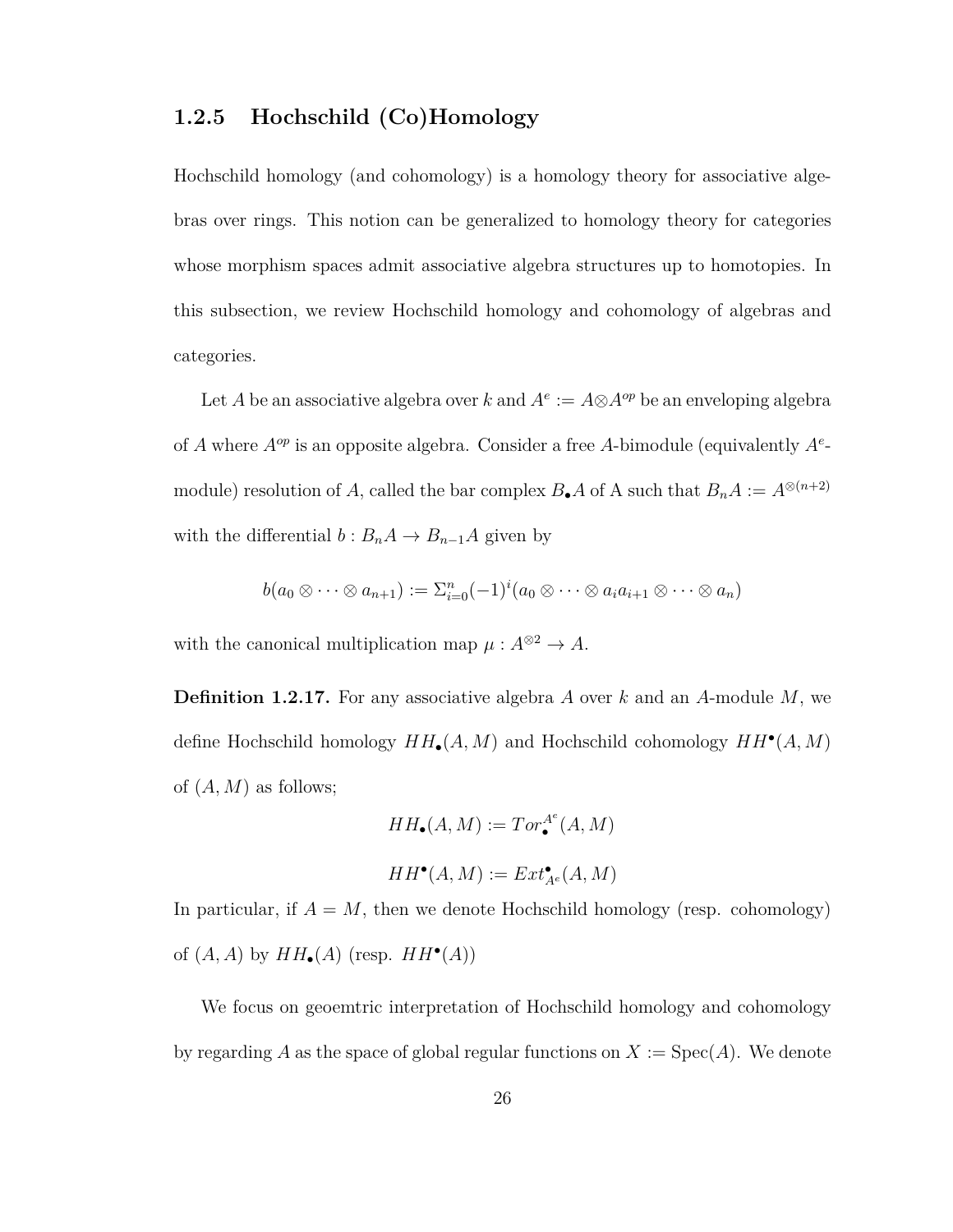$\Omega^{n}(A) := \Lambda^{n} \Omega^{1}(A)$  the space of algebraic differential *n*-forms where  $\Omega^{1}(A)$  is the space of Kähler differentials on *A*. There is a natural morpshim of *A*-modules

$$
\pi_n: HH_n(A) \to \Omega^n(A)
$$
  

$$
a_0 \otimes \cdots \otimes a_n \mapsto a_0 da_1 \wedge \cdots \wedge da_n
$$

for all  $n \geq 0$ . The following theorem tells that the morphism  $\pi_n$  becomes an isomorphism when  $X := \text{Spec}(A)$  is smooth and projective.

<span id="page-34-0"></span>**Theorem 1.2.18.** *[\[HKR62\]](#page-158-2) (Hochschild-Kostant-Rosenberg) Let A be a finitely presented, smooth, commutative algebra over k. Then there is an isomorphism of graded k-algebras*

$$
HH_{\bullet}(A) \cong \Omega^{\bullet}(A/k)
$$

*Dually, the Hochschild cohomology is identified with space of k-derivations of A.*

Theorem [1.2.18](#page-34-0) can be generalized in various directions. First, let *X* be a (notnecessarily affine) smooth and proper scheme over *k*. The Hochschild homology and cohomology of X is defined to be that of the ring of global functions  $\mathcal{O}(X)$ . In this case, the analogue of Theorem [1.2.18](#page-34-0) still holds.

More abstractly, one can define Hochschild homology and cohomology for a category  $\mathcal C$  whose morphism spaces are associative algebras<sup>[3](#page-34-1)</sup>. Even though the body of Hoschschild (co)chain complex seems too huge to deal with, there are many interesting cases one can compute Hochschild invariants explicitly. We introduce

<span id="page-34-1"></span> $^{3}(\infty,1)-categories$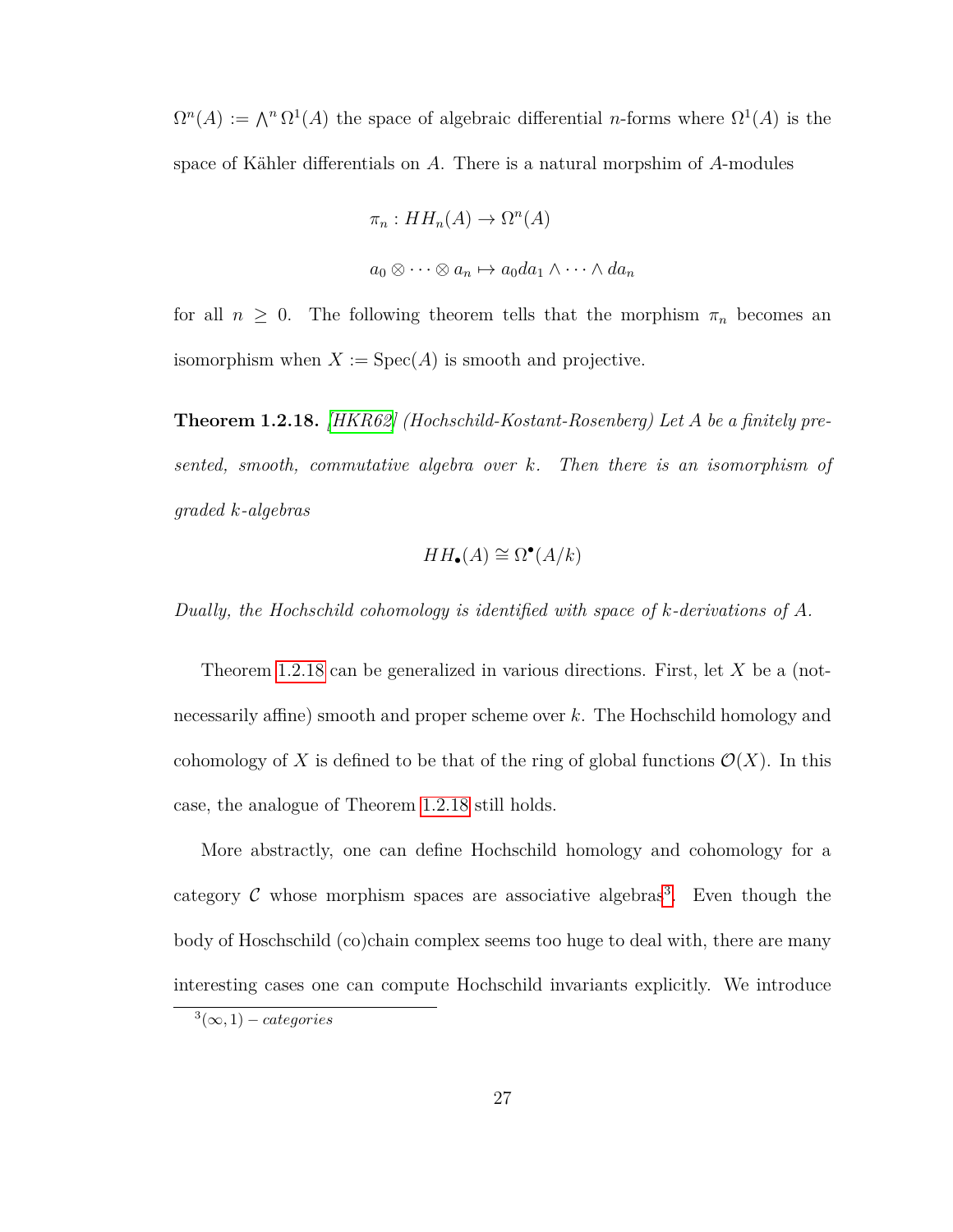two main examples which will be used later. Such isomorphisms called the HKR isomorphism.

*Example* 1.2.19*.* Let *X* be quasi-separated scheme over C. The Hochschild invariant of the  $\text{dg}$  category perfect complexes  $\text{Perf}(X)$  on X is isomorphic to that of X [\[Kel99\]](#page-159-3). If *X* is smooth and proper, combining with the HKR isomorphism, we have

$$
HH_n(D^b \text{Coh}(X)) = HH_n(\text{Perf}(X)) \cong HH_n(X) \cong \bigoplus_{p+q=n} H^q(X, \Omega_X^p)
$$

for all *n*.

*Example* 1.2.20. (1) Let  $(Y, \omega)$  be a compact (exact) 2*n*-dimensional symplectic manifold with a symplectic structure  $\omega \in \Omega^2(Y)$ . The Hochschild invariant of Fukaya category  $Fuk(Y)$  is expected to be isomorphic to the quantum cohomology of  $Y$  under the open-closed maps  $[Fuk+09]$ 

> $HH_{\bullet}(\text{Fuk}(Y)) \cong QH^{n+\bullet}(\text{Fuk}(Y))$  $HH^{\bullet}(\text{Fuk}(Y) \cong QH^{\bullet}(\text{Fuk}(Y)))$

More generally, when *Y* becomes non-compact and a Liouville manifold, the Hochschild invariant of the wrapped Fukaya category  $Fuk^{wr}(Y)$  is expected to be isomorphic to symplectic cohomologies [\[Gan13\]](#page-157-3).

(2) Let  $((Y, \omega), \mathbf{w}: Y \to \mathbb{C})$  be a Lefschetz fibration where  $(Y, \omega)$  is 2*n*-dimensional symplectic manifold. To this data, one can associate the Fukaya-Seidel category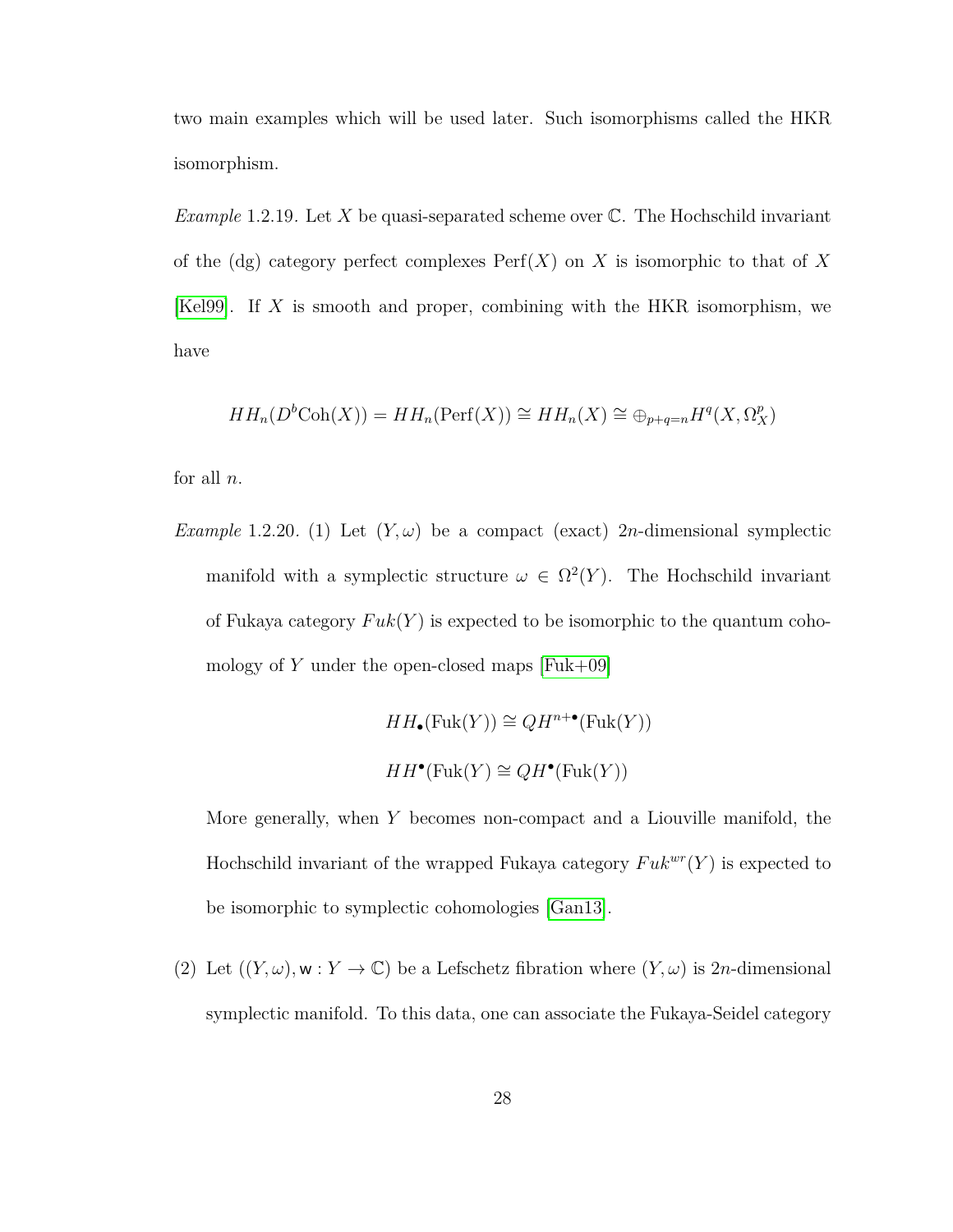$FS(Y, w)$ . The Hochschild homology is given by

$$
HH_{\bullet}(FS(Y, w)) \cong H^{n+\bullet}(Y, Y_{\infty})
$$

where  $H^{\bullet}(Y, Y_{\infty})$  is the cohomology of vanishing cycles [\[AS\]](#page-153-0).

## **1.3 Smooth Case**

## **1.3.1 Fano/LG Correspondence**

Let (*X, D*) be a Fano pair where *X* is *n*-dimensional complex Fano manifold and *D* is a smooth anti-canonical divisor. Denote the complement by  $U := X \setminus D$ . A mirror of this pair is given by the Landau-Ginzburg (LG) model  $((Y, \omega), \mathbf{w}: Y \to \mathbb{C})$  where (*Y,* w) is 2*n*-dimensional Calabi-Yau symplectic manifold with a symplectic (kähler) form  $\omega \in \Omega^2(Y)$  is a holomorphic volume form. The LG potential  $w: Y \to \mathbb{C}$  is a Lefschetz fibration. A general fiber of w, denoted by *Ysm*, is a compact Calabi-Yau manifold.

*Remark* 4. In [\[KKP17\]](#page-159-0), the choice of defining anti-canonical section  $s_X \in |K_X^{-1}|$ as well as a holmorphic volume form on  $Y$ ,  $\mathsf{vol}_Y$ , are considered in the  $\text{Fano}/\text{LG}$ correspondence. As such choices are not crucial for our discussion, we just abuse our notation of mirror Fano/LG correspondence.

The conjectural mirror symmetry relations of such pairs (B to A) are given as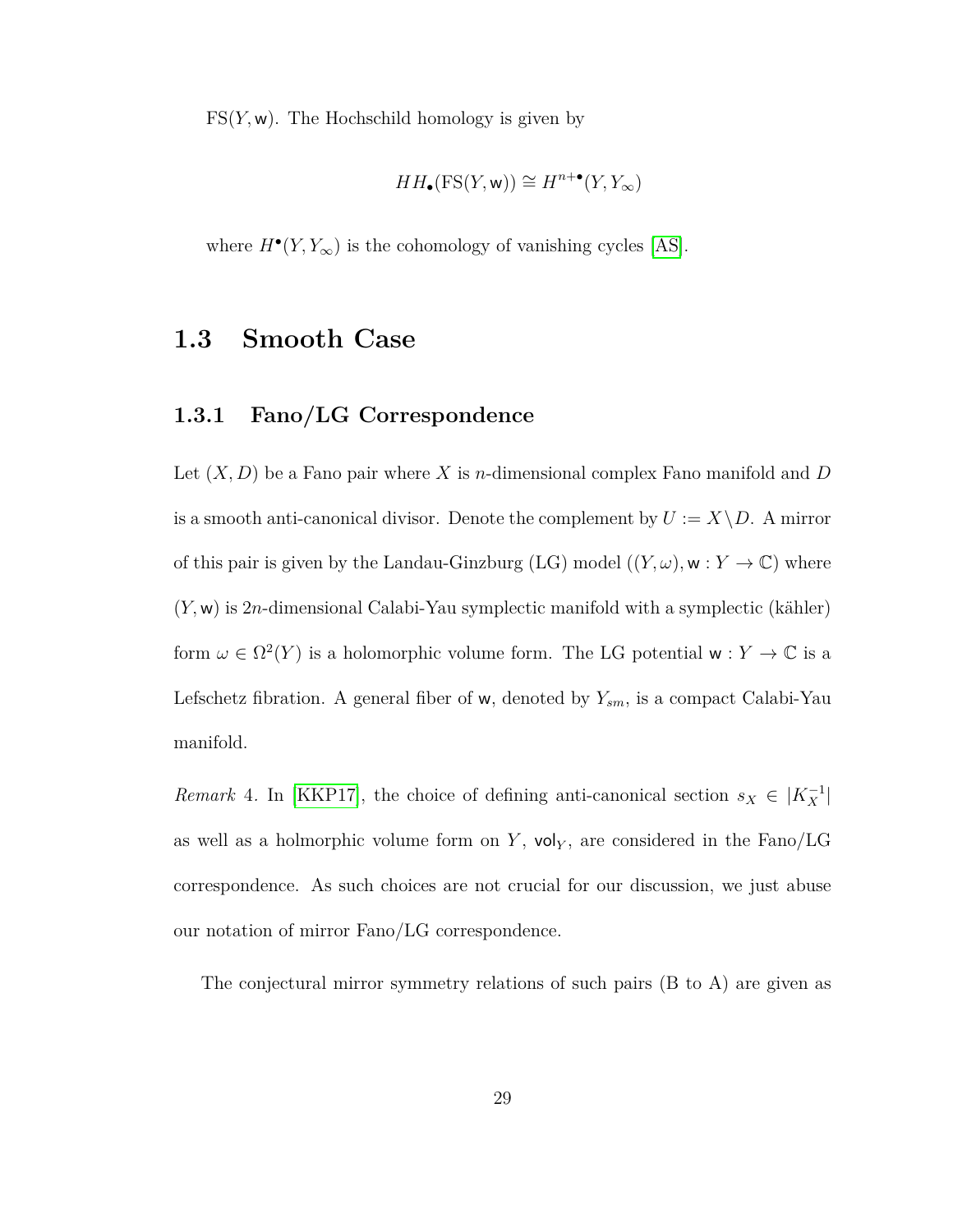follows;

$$
X \iff (\mathbf{w} : Y \to \mathbb{C})
$$

$$
D \iff Y_{sm}
$$

$$
U \iff Y
$$

These abstract correspondences can be made explicit once relevant mathematical objects to each pair are specified. In particular, the homological mirror symmetry (HMS) conjecture is stated as an equivalence of two categorial localizations [\(1.2.3\)](#page-28-0) and [\(1.2.3\)](#page-28-0).

<span id="page-37-1"></span>**Conjecture 1.3.1.** *(Relative HMS for the Fano pair*  $(X, D_{sm})$ *) Let*  $(X, D_{sm})$ *be a Fano pair and*  $((Y, \omega), w : Y \rightarrow \mathbb{C})$  *be a mirror LG model. There is an equivalence of sequences of* C*-linear* Z*-graded idempotent complete A*<sup>∞</sup> *categories*

<span id="page-37-0"></span>
$$
D^{b}\text{Coh}(D_{sm}) \xrightarrow{\quad i_{*} \quad \longrightarrow \quad} D^{b}\text{Coh}(X) \xrightarrow{\quad j_{*} \quad \longrightarrow \quad} D^{b}\text{Coh}(U)
$$

$$
\downarrow \cong \qquad \qquad \downarrow \cong \qquad \qquad \downarrow \cong
$$

$$
\text{Fuk}(Y_{sm}) \xrightarrow{\cup \qquad \qquad \longmapsto \quad} \text{FS}((Y,\omega),w) \xrightarrow{\quad \iota \quad \longrightarrow \quad} \text{Fuk}^{wr}(Y)
$$
(1.3.1)

*where*

- *the upper (resp. lower) horizontal sequence is the categorical localization described in [\(1.2.3\)](#page-28-0) (resp. [\(1.2.4\)](#page-31-0));*
- *The vertical isomorphisms are compatible with Serre functors.*

*Example* 1.3.2*.* Let  $(X, D)$  be  $(\mathbb{CP}^1, \{0\} \cup \{\infty\})$ . The mirror Landau-Ginzburg model  $(Y, w)$  is given by Laurant polynomial  $w(z) = z + \frac{1}{z}$  $\frac{1}{z}$ . This is a Lefschetz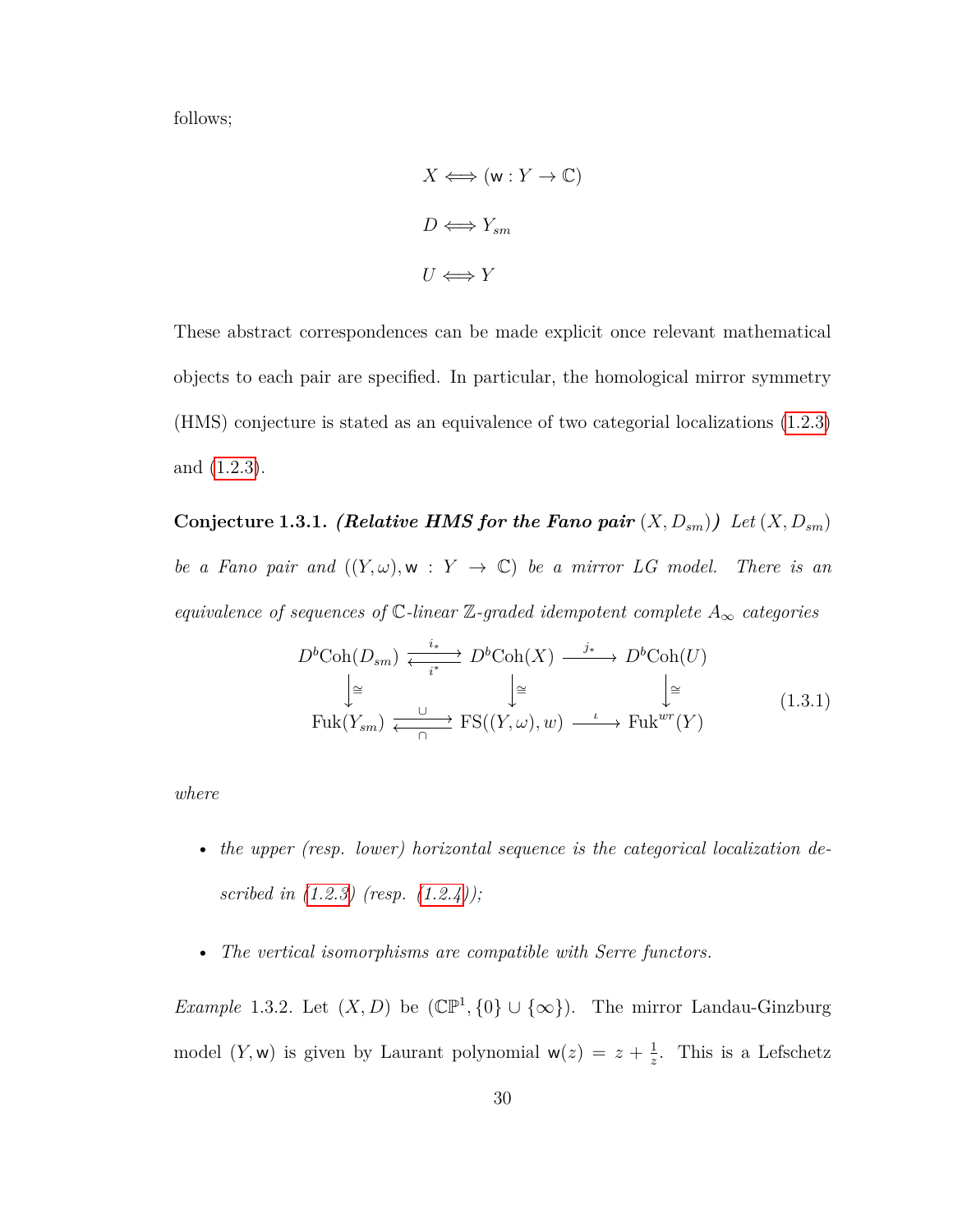fibration with only one singular locus at  $0 \in \mathbb{C}$ . A generic fiber is two points which gives rise to objects (thimbles)  $\Delta_0$ ,  $\Delta_1$  in Fukaya-Seidel category  $FS(Y, w)$ . Note that by perturbing  $\Delta_0$ , one can see that it intersects with  $\Delta_1$  at one point. In other words  $HF^{\bullet}(\Delta_0, \Delta_1) = \mathbb{C}$  and this implies that both thimbles  $\Delta_0$  and  $\Delta_1$  correspond to  $\mathcal{O}_X$  and  $\mathcal{O}_X(1)$ , respectively.

Moreover, a skyscraper sheaf  $\mathcal{O}_p$  for  $p \in X \setminus \{0\} \cup \{\infty\}$  corresponds to compact circle which is cotangent fiber when we view  $\mathbb{C}^*$  as  $T^*S^1$ . For  $p = 0$ ,  $\infty$  it corresponds to *U*-shaped admissible Lagrangians.

<span id="page-38-0"></span>*Example* 1.3.3*.* Let *X* be a Delpezzo surface of degree  $0 \le d \le 9$  and *D* be a smooth anti-canonical divisor. The Landau-Ginzburg model is an elliptic fibration  $f: Z \to \mathbb{P}^1$  over  $\mathbb{P}^1$  with  $3 + d$  singularities near the origin and the wheel of  $9 - d$ lines at the infinity. By removing the fiber at infinity  $f^{-1}(\infty)$ , we have a genuine LG model  $((Y,\omega),\mathbf{w}:Y\to\mathbb{C})$ . In [\[AKO06\]](#page-153-1), the authors essentially proves the relative HMS.

*Remark* 5*.* The mirror symmetry of Del-pezzo surfaces with a smooth anti-canonical fiber is recently generalized to log-Calabi Yau surfaces with toric boundaries by [\[Gro+18\]](#page-158-0). A mirror LG potential  $w: Y \to C$  becomes non-proper, whose generic fiber is a complement of some divisors in elliptic curve. There is an interesting hidden behind the non-properness of the fibration. We will come back to this point in Section 2.3.

<span id="page-38-1"></span>**Proposition 1.3.4.** *By taking Hochschild homology HH<sup>a</sup> on the diagram in [\(1.3.1\)](#page-37-0),*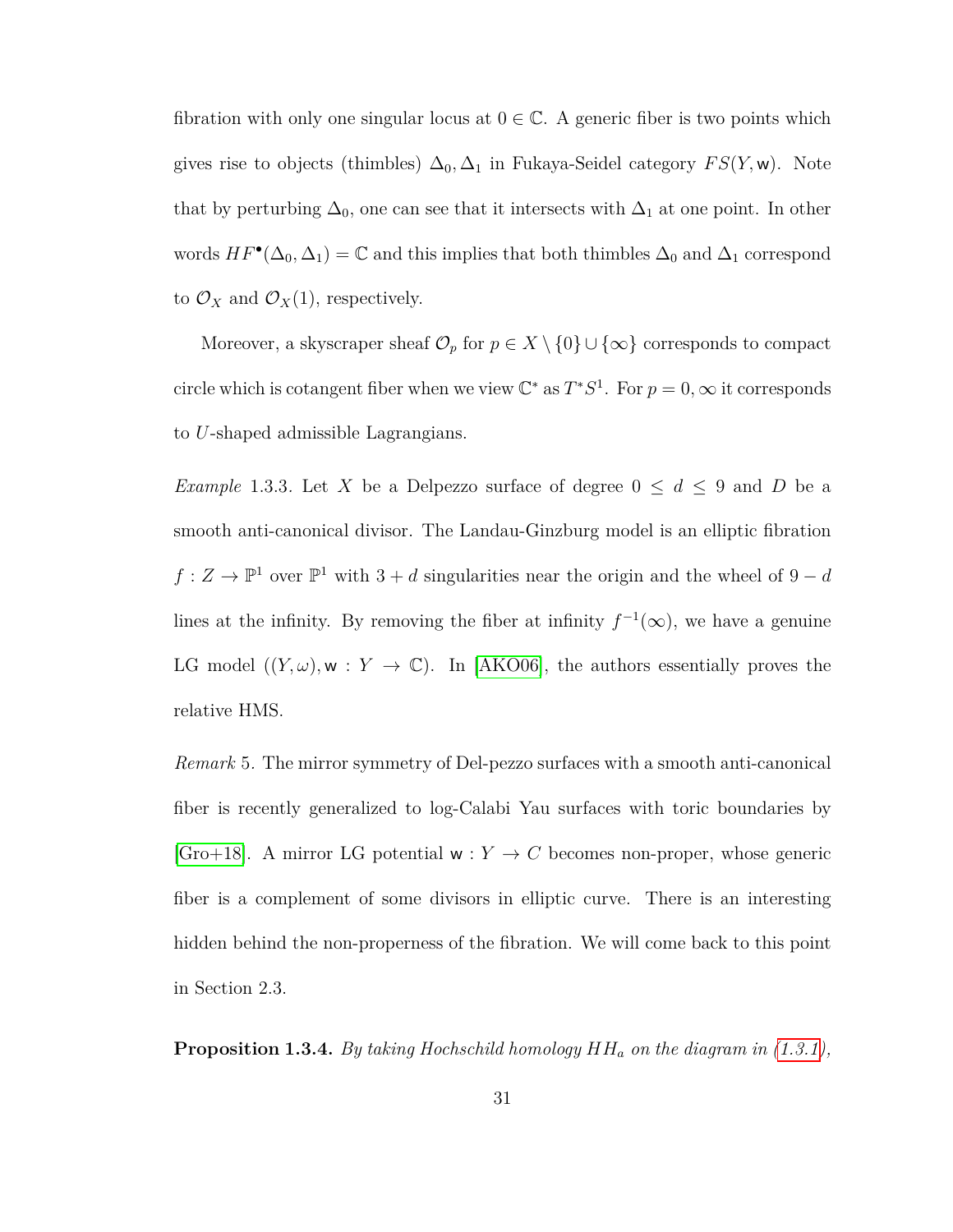*we have an isomorphism of long exact sequences of cohomology groups;*

<span id="page-39-0"></span>
$$
\oplus_{p-q=a} H^q(D, \Omega_D^p) \xrightarrow{i_*} \oplus_{p-q=a} H^q(X, \Omega_X^p) \xrightarrow{j^*} \oplus_{p-q=a} H^q(U, \Omega_U^p) \longrightarrow \cdots
$$
  
\n
$$
\downarrow \cong
$$
  
\n
$$
H^{a+n-1}(Y_{sm}) \xrightarrow{conn} H^{a+n}(Y, Y_{sm}) \xrightarrow{i^*} H^{a+n}(Y) \longrightarrow \cdots
$$
  
\n
$$
(1.3.2)
$$

*Proof.* The top horizontal sequence comes from HKR isomorphism and  $\mathbb{A}^1$ -homotopy theory. This is a classical Gysin sequence assocated to the pair  $(X, D)$ . For the bottom sequence, note that the induced morphism of cap functor  $HH_a(\cap)$  on the level of Hochschild homology is a canonical map from cohomology of nearby cycles to that of vanishing cycles. Since a generic fiber of the LG potential  $w: Y \to \mathbb{C}$  is all diffeomorphic, the morphism  $HH_a(\cap)$  becomes the connecting homomorphism of the long exact sequence associated to the pair  $(Y, Y_{sm})$ .  $\Box$ 

As two horizontal sequences are a part of spectral sequences associated to weight filtration on  $H^{\bullet}(U)$  and perverse Leray filtration on  $H^{\bullet}(Y)$ , we have the following theorem.

**Theorem 1.3.5.** *Given a Fano mirror pair*  $\{(X, D \in |-K_X|), ((Y, \omega), w : Y \to \mathbb{C}),$ *the conjectural relative HMS [\(1.3.1\)](#page-37-0) gives rise to the following homological (Hodge theoretic, topological) correspondence*

$$
\oplus_{p-q=a} \; Gr_F^q \; Gr_{p+q+i}^W H^{p+q}(U) \cong \; Gr_{n+a+i}^P H^{n+a}(Y) \quad \text{for all} \quad i = 0, 1 \tag{1.3.3}
$$

*Moreover, one can recover direct summands by taking associated graded pieces of*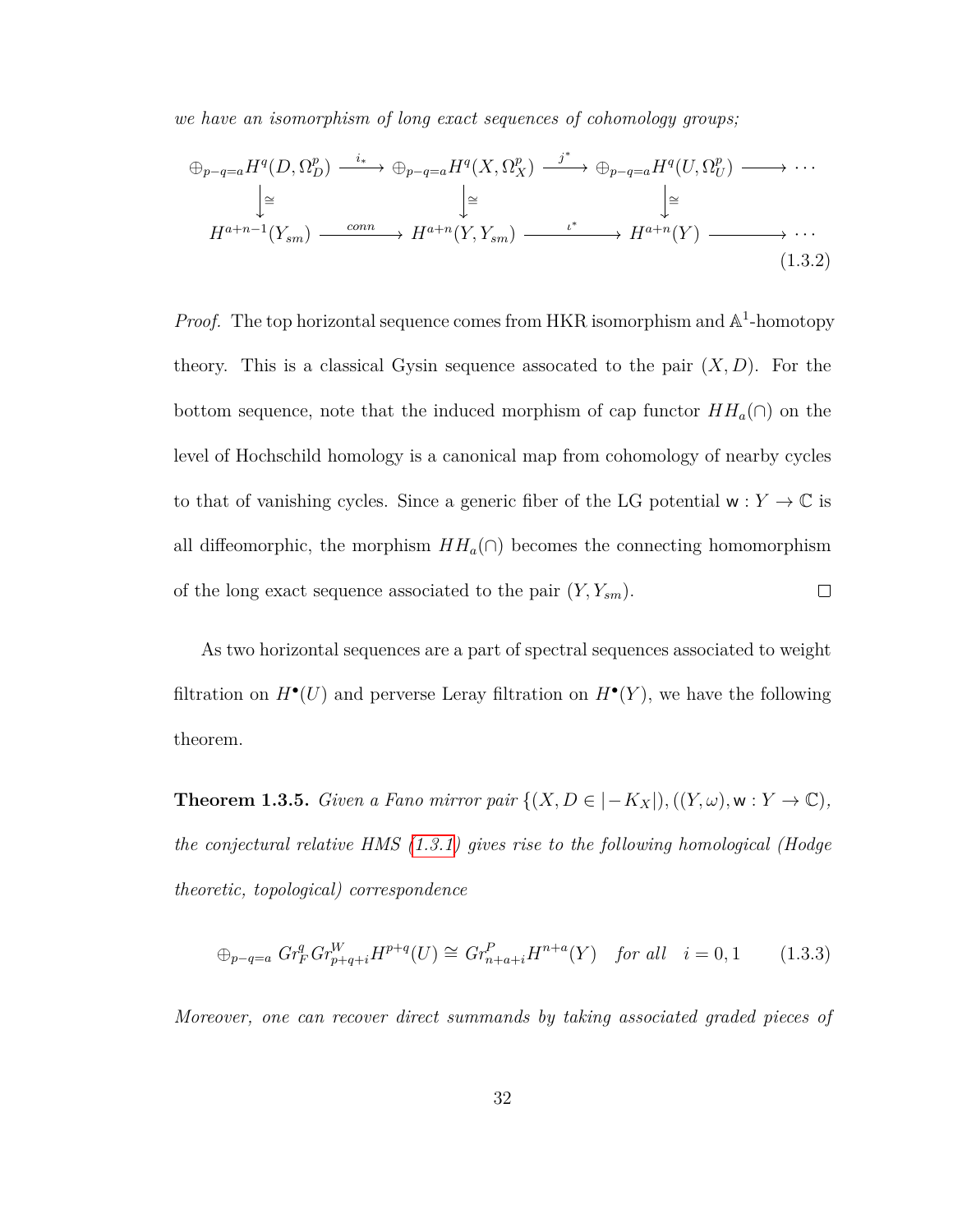*monodromy weight filtration associated to the Serre functors. Then we have*

$$
Gr_F^q Gr_{p+q+i}^W H^{p+q}(U) \cong Gr_{2(n-q)}^W Gr_{n+p-q+i}^P H^{n+p-q}(Y) \quad \text{for all} \quad i=0,1
$$

*Proof.* Note that the left square of the commutative diagram [\(1.3.2\)](#page-39-0) involves *E*1 page of the spectral sequence of the weight filtration on  $H^{\bullet}(U)$  (the top row) and that of the perverse Leray filtration assocated to *w* on  $H^{\bullet}(Y)$  (the bottom row). Moreover, by considering the Serre functors, we have the following commutative diagram

$$
D^{b}\text{Coh}(D) \xrightarrow{i_{*}} D^{b}\text{Coh}(X)
$$

$$
\downarrow s_{X|D} \qquad \qquad \downarrow s_{X}
$$

$$
D^{b}\text{Coh}(D) \xrightarrow{i_{*}} D^{b}\text{Coh}(X)
$$

where  $S_X(-) = -\otimes \omega_X[n]$  and  $S_X|_{D}(-) = -\otimes i^*\omega_X[n]$ . The logarithm of such functors (up to sign) on Hochschild homologies is given by cup product of the first Chern class  $c_1(\omega_X)$  and  $c_1(\omega_X|_D)$ . As these actions are both nilpotent, the functor  $i_* : D<sup>b</sup>Coh(D) \rightarrow D<sup>b</sup>Coh(X)$  induces a morphism of filtered vertor spaces as desired.

Similarly, the logarithm of the Serre functors induces the monodromy weight filtration  $W(\mathsf{w})$  on  $H^{\bullet}(Y_{sm})$  and  $H^{\bullet}(Y, Y_{sm})$  associated to  $\mathsf{w}: Y \to \mathbb{C}$  and they are compatible with the connecting homomorphism. Also, it fits into the long exact sequence of mixed Hodge structure

$$
\cdots \to H^{a-1}(Y_{sm,\infty}) \to H^a(Y,Y_{sm,\infty}) \to H^a(Y) \to H^a(Y_{sm,\infty}) \to \cdots
$$
 (1.3.4)

where  $H^a(Y)$  admits a canonical mixed Hodge structure for all *a* and  $Y_{sm,\infty}$  is used to distinguish a limiting mixed Hodge structure from the canonical one. Therefore,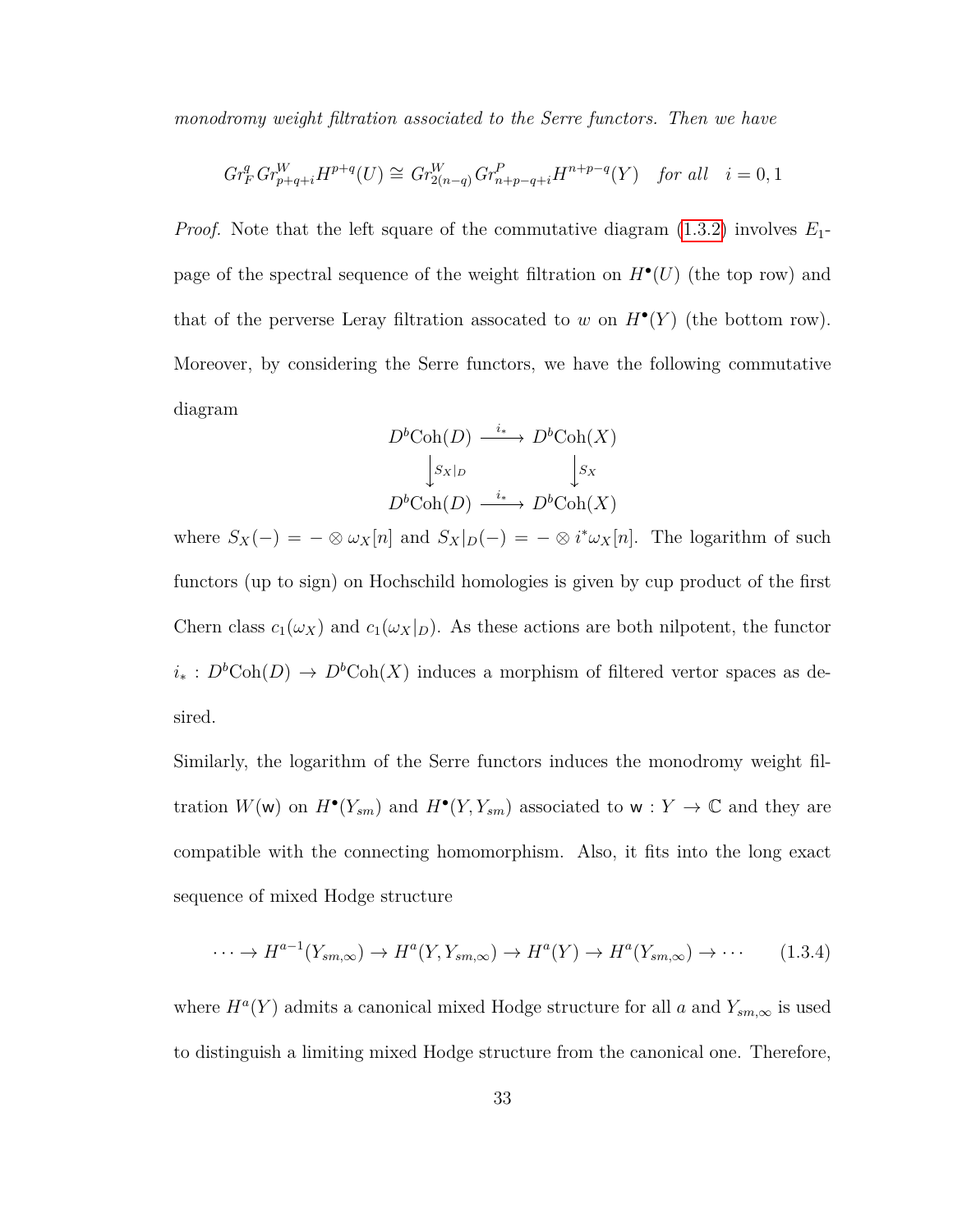the associated graded pieces of such filtration gives isomorphisms

$$
\operatorname{Gr}_F^q \operatorname{Gr}_{p+q+i}^W H^{p+q}(U) \cong \operatorname{Gr}_{2(n-q)}^W \operatorname{Gr}_{n+p-q+i}^P H^{n+p-q}(Y)
$$

 $\Box$ 

for all  $i = 0, 1$ .

In order to complete the one side of the P=W conjecture, we need to understand the mixed Hodge structure on  $H^{n+p-q}(Y)$  and see how the associated graded pieces with respects to weight and Hodge filtrations are related [\[KPH19\]](#page-159-1).

**Corollary 1.3.6.** If  $H^k(Y)$  admits a Deligne's mixed Hodge structure of Hodge-*Tate type for all k, then the conjectural relative HMS [\(1.3.1\)](#page-37-0) implies the P=W conjecture[\[Sha18\]](#page-161-0) ( Conjecture [1.1.1\)](#page-9-0).*

*Remark* 6. The Hodge-Tate condition of the mixed Hodge structure on  $H^{\bullet}(Y)$  is not an unreasonable assumption and closely related to the conjecture of Katzarkov-Kontsevich-Pantev we will introduce (See Conjecture [1.1.4\)](#page-12-0)

## **1.3.2 Deformation Theory and Hodge Numbers**

In this subsection, we review the work of Kontsevich-Katzarkov-Pantev about the deformation theory of Landau-Ginzburg models and relevant Hodge numbers [\[KKP17\]](#page-159-0).

Let  $(Y, w : Y \to \mathbb{C})$  be a (proper) Landau-Ginzburg model. A naive geometric deformation of the pair  $(Y, w : Y \to \mathbb{C})$  turns out to be non-flat because singular fibers could run to infinity. To remedy this issue and study flat deformations of the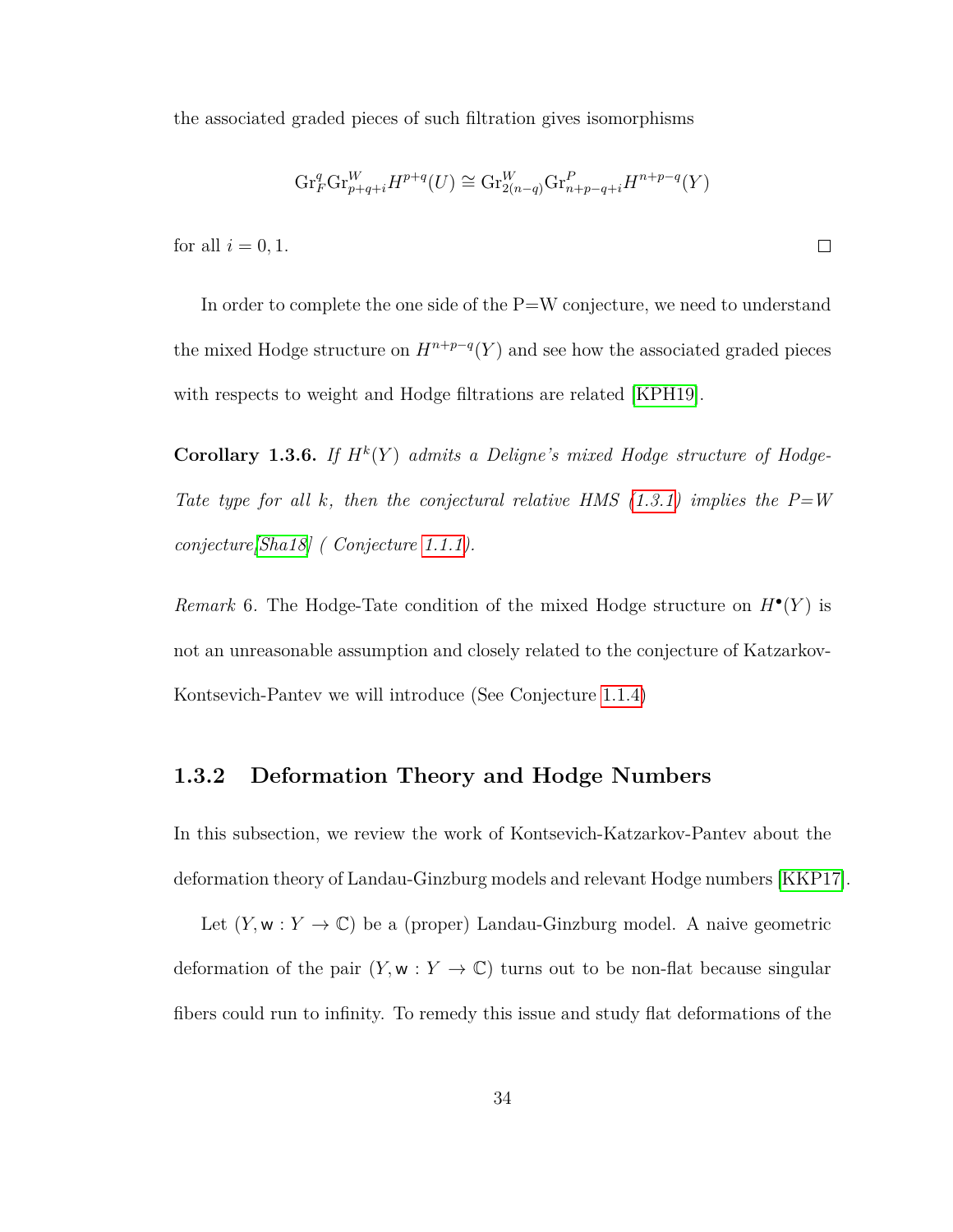LG model, one choose a tame compactification  $((Z, D_Z), f : Z \to \mathbb{P}^1)$  of  $w : Y \to \mathbb{C}$ ;



such that

- *Z* is smooth projective variety and the morphism  $f: Z \to \mathbb{P}^1$  is flat;
- The complement of *Y* in *Z* is an anti-canonical divisor  $D_Z = D^h \cup D^v$  where  $D<sup>h</sup>$  and  $D<sup>v</sup>$  are horizontal and vertical divisors, respectively. ( $D<sub>v</sub> = f<sup>-1</sup>(\infty)$ );
- the critical locus  $crit(f)$  does not intersect with the horizontal divisors  $D^h$ ;
- vol<sub>Z</sub>  $\in$   $H^0(Z, K(*D_Z))$  has nowhere vanishing meromorphic volume form with poles at most at *DZ*.

We call the pair  $((Z, D_Z), \text{vol}_Z, f : Z \to \mathbb{P}^1)$  (or simply  $((Z, D_Z), f : Z \to \mathbb{P}^1)$  a compactified Landau-Ginzburg model of  $(Y, w : Y \to \mathbb{C})$ .

We consider the deformation of the pair  $(Z, f)$  preserving the boundary divisor  $D_Z$ . We denote it by  $(Z, f)_{D_Z}$  where the subscript indicates the fixed part of the deformation. This is controlled by the sheaf of differential graded Lie algebras

$$
\mathfrak{g}^{\bullet} := \left[ T_{X,D_Z} \xrightarrow{df} f^* T_{\mathbb{P}^1, \infty} \right] \tag{1.3.5}
$$

<span id="page-42-1"></span><span id="page-42-0"></span>where  $T_{M,N}$  is the relative tangent sheaf of *M* respects to *N* for the pair  $N \subset M$ . *Remark* 7. Taking account the choice of volume form in the deformation  $(Z, f)_{D_Z}$ provides a  $\mathbb{C}^*$  bundle over the versal deformation space of  $(Z, f)_{D_Z}$ . Therefore, from now on, we focus on the deformation theory of the pair  $((Z, D_Z), f)$ .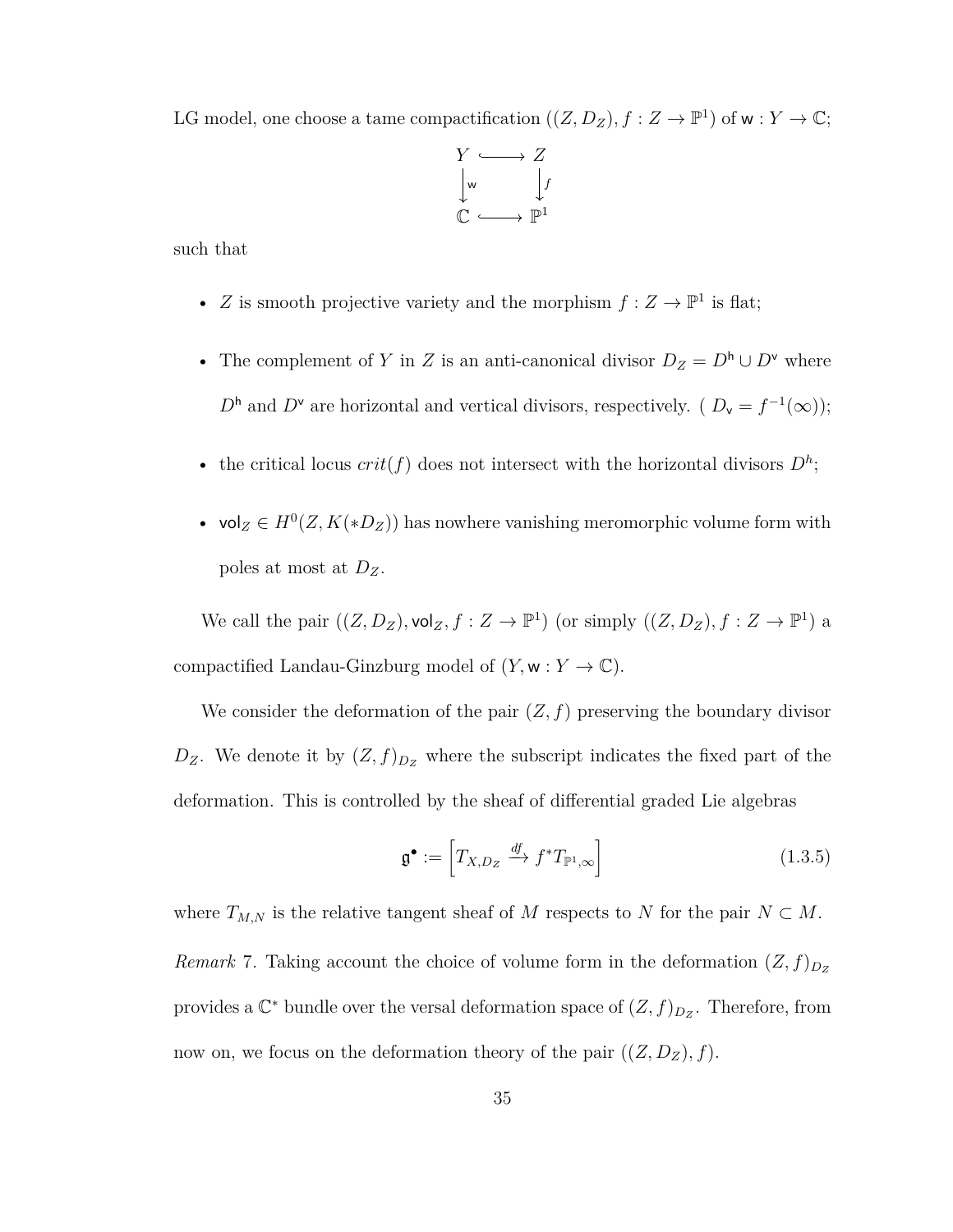**Theorem 1.3.7.** *[\[KKP17\]](#page-159-0) Let*  $(Z, D_Z)$  *be the compactified LG model of*  $(Y, w :$ *Y*  $\rightarrow$  *C*)*. Then the L*<sub>∞</sub>*-algebra* 

$$
R\Gamma(Z, \mathfrak{g}^{\bullet}) = R\Gamma(Z, \left[T_{X, D_Z} \xrightarrow{df} f^*T_{\mathbb{P}^1, \infty}\right])
$$
\n(1.3.6)

*is homotopy abelian.*

To prove Theorem [1.3.7,](#page-42-0) we first introduce the notion of *f*-adpated de Rham complex. Let  $(\Omega_Z^{\bullet}(\log D_Z), d)$  be a logarithmic de Rham complex which is quasiisomorphic to the de Rham complex of *Y*,  $(\Omega_Y^{\bullet}, d)$ . We define the subcomplex of  $(\Omega_Z^{\bullet}(\log D_Z), d)$  which is preserved by  $\wedge df$ ;

$$
\Omega_Z^a(\log D_Z, f) := \{ u \in \Omega_Z^a(\log D_Z) | u \wedge df \in \Omega_Z^{a+1}(\log D_Z) \}
$$

for all  $a \geq 0$ .

*Example* 1.3.8*.* Let  $Z = \mathbb{C}^2$  and  $f(z_1, z_2) = \frac{1}{z_1 z_2}$ . Then we have

$$
\Omega_Z^{\bullet}(\log D_Z) = \mathcal{O}_Z \oplus \mathcal{O}_Z \frac{dz_1}{z_1} \oplus \mathcal{O}_Z \frac{dz_1}{z_1} \oplus \mathcal{O}_Z \frac{dz_1 dz_2}{z_1 z_2}
$$
  

$$
\Omega_Z^{\bullet}(\log D_Z, f) = (z_1 z_2) \mathcal{O}_Z \oplus (z_1 z_2) \mathcal{O}_Z \frac{dz_1}{z_1} \oplus (z_1 z_2) \mathcal{O}_Z \frac{dz_1}{z_1} \oplus \mathcal{O}_Z \frac{dz_1 dz_2}{z_1 z_2}
$$

<span id="page-43-0"></span>**Lemma 1.3.9.** *The f*-adpated deRham complex  $\Omega_Z^a(\log D_Z, f)$  *is locally free of rank n a for all*  $a \geq 0$ *. Explicitly,* 

$$
\Omega_Z^a(\log D_Z, f) = \bigoplus_{p=0}^a \left[ \frac{1}{f} \wedge^p W \oplus d \log f \wedge \left( \wedge^{p-1} W \right) \right] \bigotimes \wedge^{a-p} R \tag{1.3.7}
$$

*where W is spanned by logarithmic 1-forms of the vertical part of*  $f : Z \to \mathbb{P}^1$ *and R is spanned by holomorphic 1-forms on Y and logarithmic 1-forms associated to horizontal part of*  $f: Z \to \mathbb{P}^1$ *.*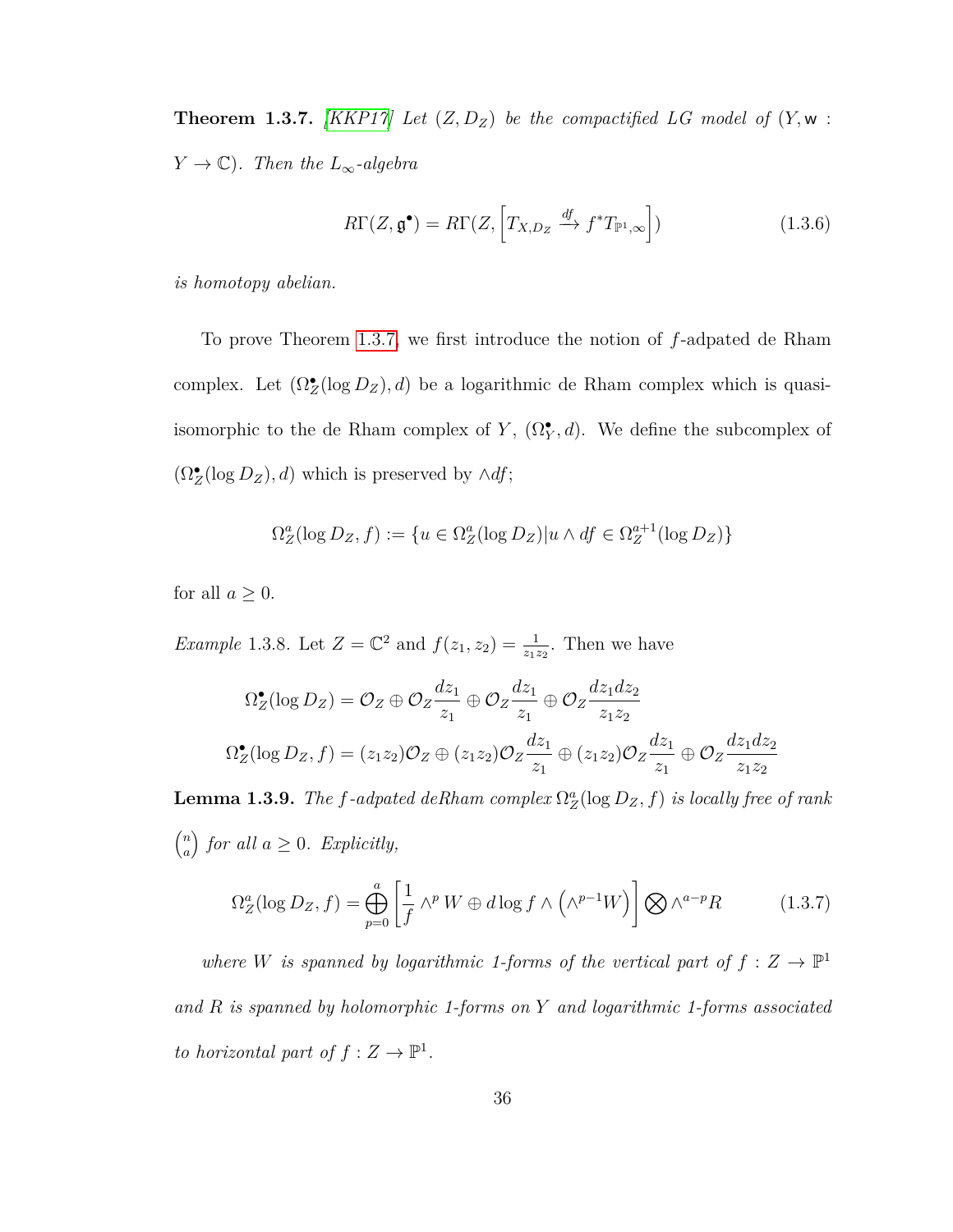The most interesting feature of the *f*-adapted de Rham complex is that it admits two compatible differentials *d* and ∧*df*. The following proposition is crucial to Theorem [1.3.7.](#page-42-0)

<span id="page-44-0"></span>**Proposition 1.3.10.** *(Double Degeneration Property) Let*  $((Z, D_Z), f : Z \to \mathbb{P}^1, D_Z)$ *be a tame compactification of the given LG model*  $(Y, \mathbf{w} : Y \to \mathbb{C})$ *. For each*  $a \geq 0$ *, the dimension of cohomology groups*

$$
\dim_{\mathbb{C}} \mathbb{H}^{a}(Z, (\Omega^{\bullet}_{Z}(\log D_{Z}, f), c_{1}d + c_{2}df \wedge))
$$

*is independent of*  $(c_1, c_2) \in \mathbb{C}^2$ .

*Proof.* (Sketch) We only give a sketch of the proof and refer to [\[KKP17\]](#page-159-0) for more details. We will come back to generalization of some of below arguments in the hybrid setting ( Section 2.3). It is enough to show that the dimension of the cohomology groups is constant for fixed two lines passing through the origin  $(0,0) \in$  $\mathbb{C}^2$ .

- $(c_2 = 0)$  The independency of the dimension of cohomology  $\mathbb{H}^a(\mathbb{Z}, (\Omega_Z^{\bullet}(\log D_Z), c_1 d))$ follows from the fact that the spectral sequence associated to the stupid filtration on  $(\Omega_Z^{\bullet}(\log D_Z), d)$  degenerates at  $E_1$ -page.
- $(c_1 = c_2)$  Note that the *f*-adapted de Rham complex with the differential  $d +$  $df \wedge$  is quasi-isomorphic to algebraic deRham complex  $(\Omega_Y^{\bullet}, d + d\mathbf{w})$ . Moreover,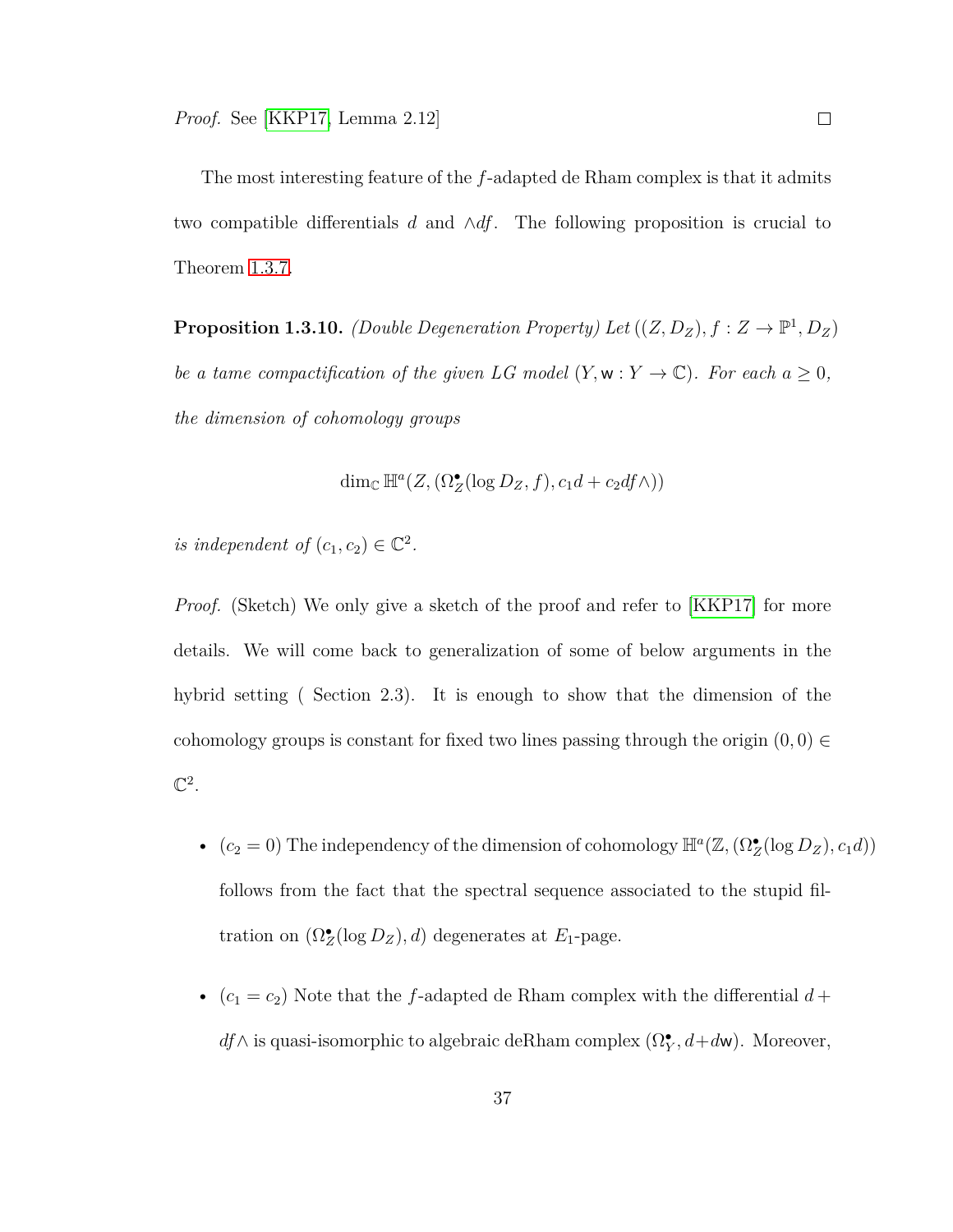we have

$$
\dim_{\mathbb{C}} H^{a}(Y, Y_{sm}; \mathbb{C}) = \dim_{\mathbb{C}} \mathbb{H}^{a}(Y_{zar}, (\Omega^{\bullet}_{Y}, dw \wedge)) = \dim_{\mathbb{C}} \mathbb{H}^{a}(Y_{zar}, (\Omega^{\bullet}_{Y}, d+dw \wedge))
$$

• Finally, we have

$$
\dim_{\mathbb{C}} H^{a}(Y, Y_{sm}; \mathbb{C}) = \dim_{\mathbb{C}} \mathbb{H}^{a}(Z, (\Omega^{\bullet}_{Z}(\log D_{Z}, f), d))
$$

because Lemma [1.3.9](#page-43-0) implies that the *f*-adpated deRham complex  $(\Omega_{Z}^{\bullet}(\log D_{Z},f), d)$ is a limit of  $(\Omega_Z^{\bullet}(\log D_Z, \text{rel} f^{-1}(\rho), d)$  as  $\rho \to -\infty$ . In particular, the Gauss-Manin parallel transport along  $\rho \in \mathbb{R}_{<0}$  identifies  $H^a(Y, Y_{sm}; \mathbb{C})$  with  $\mathbb{H}^a(Z, (\Omega_Z^{\bullet}(\log D_Z, f), d)).$ 

Due to Proposition [1.3.10,](#page-44-0) one can associate two different kinds of Hodge numbers to the LG model  $(Y, \mathbf{w} : Y \to \mathbb{C})$  with a tame compactification  $((Z, D_Z), f :$  $Z \to \mathbb{P}^1$ ). First, consider the *p*-th hypercohomology of  $\Omega_Z^q$  $Z^q$ (log  $D_Z$ ). Note that the dimension is independent of the choice of a tame compactification because it is the same with  $(p, q)$ -piece of the relative cohomology of the pair  $(Y, Y_{sm})$ . Second, the monodromy of the general fiber  $Y_{sm}$  around the infinity gives rise to monodromy weight filtration  $W(\mathbf{w})_{\bullet}$  on the cohomology  $H^a(Y, Y_{sm}; \mathbb{C})$ . Note that the monodromy action is expected to be unipotent from the categorical viewpoint ([\[KKP17,](#page-159-0) Remark 2.5])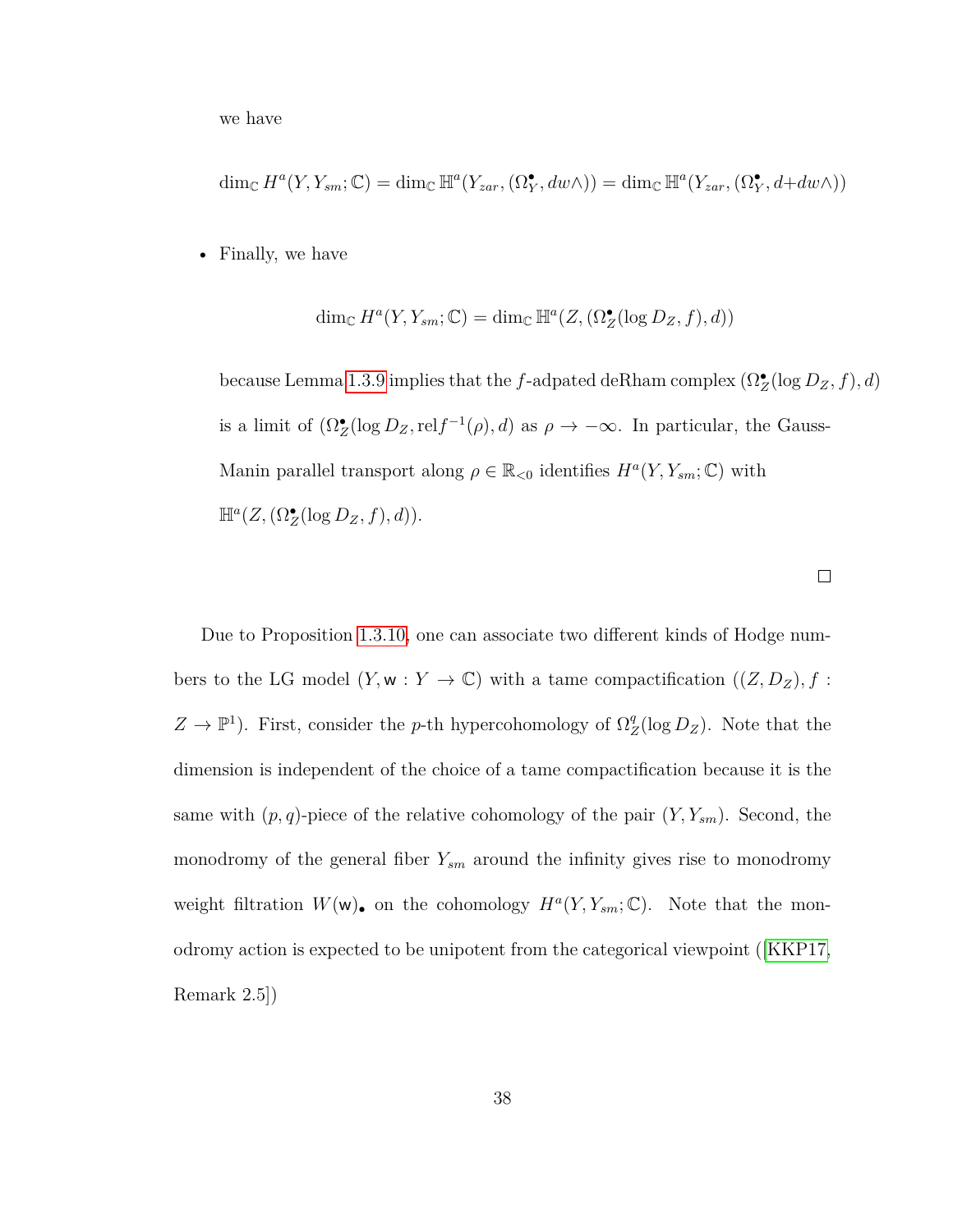**Definition 1.3.11.** Let  $(Y, w: Y \to \mathbb{C})$  be a LG model with a tame compactification  $((Z, D_Z), f : Z \to \mathbb{P}^1)$ . We define two Hodge numbers

$$
f^{p,q}(Y, \mathbf{w}) := \dim_{\mathbb{C}} \mathbb{H}^p(Z, \Omega_Z^q(\log D_Z, f))
$$
  

$$
h^{p,q}(Y, \mathbf{w}) := \dim_{\mathbb{C}} \operatorname{Gr}_{2p}^{W(\mathbf{w})} H^{p+q}(Y, Y_{sm}; \mathbb{C})
$$

for all  $p, q \geq 0$ .

<span id="page-46-0"></span>**Conjecture 1.3.12.** *[\[KKP17\]](#page-159-0)(KKP Conjecture) The two Hodge numbers are the same for all* (*p, q*)*.*

$$
f^{p,q}(Y, \mathsf{w}) = h^{p,q}(Y, \mathsf{w})
$$

*Remark* 8*.* There is a geometric interpertation of Conjecture [1.3.12](#page-46-0) via rescaling structures. [\[Sha18\]](#page-161-0)

# **1.4 Simple Normal Crossing Case - Two components**

## **1.4.1 Extended Fano/LG Correspondence**

In case where *D* becomes singular, especially reducible, a corresponding Landau-Ginzburg model is expected to be non-proper. One way to see this phenomenon is the SYZ mirror construction, which gives rise to multi-potentials by counting holomorphic disks in *X* close to each irreducible component [\[SYZ96\]](#page-162-0)[\[Aur07\]](#page-154-0) We first study the case where an anti-canonical divisor *D* is a union of two smooth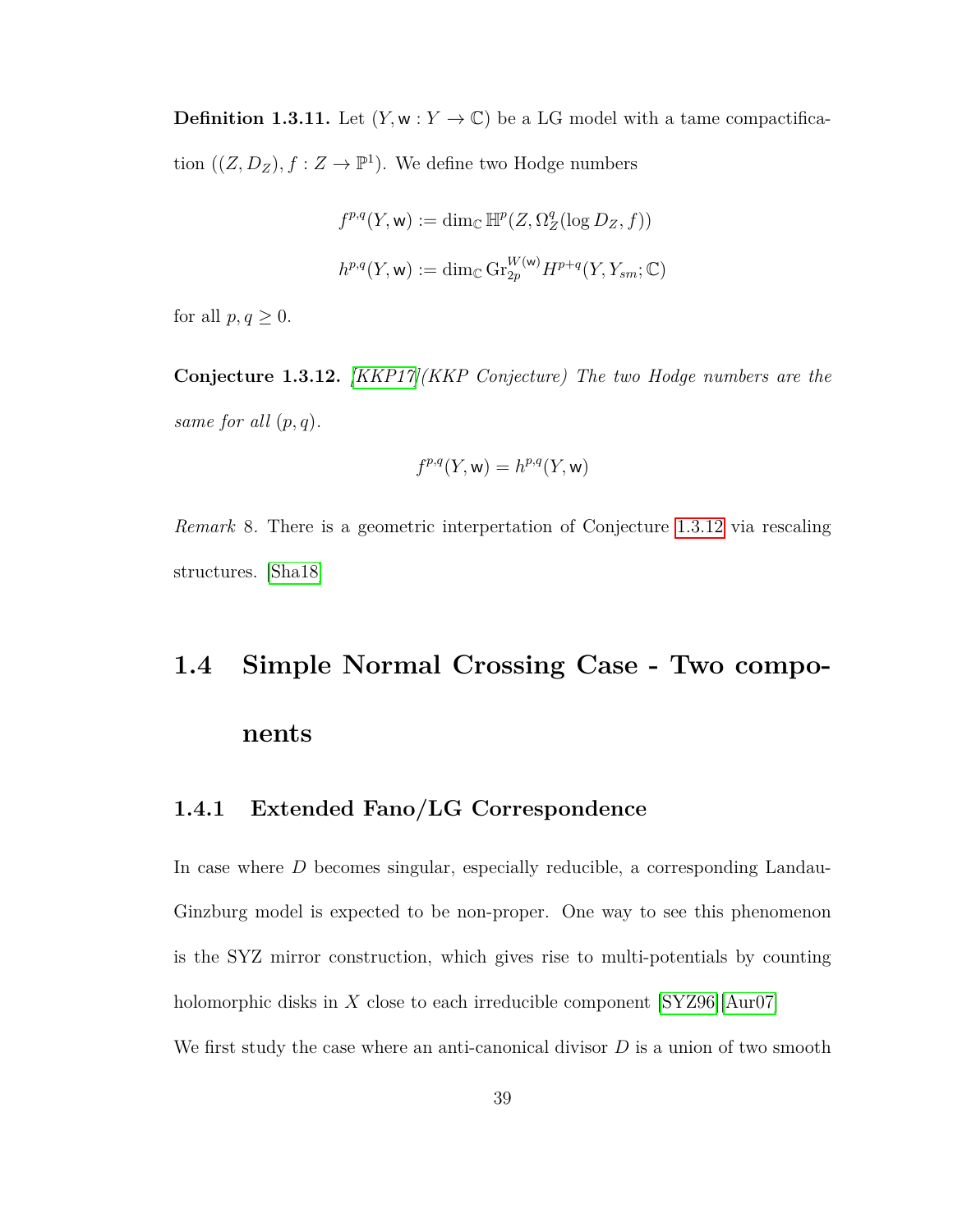irreducible components  $D_1$  and  $D_2$  whose intersection  $D_{12} := D_1 \cap D_2$  is smooth and connected. We also assume that the pairs  $(D_1, D_{12})$  and  $(D_2, D_{12})$  are both Fano pairs.

<span id="page-47-0"></span>**Definition 1.4.1.** A hybrid Landau-Ginzburg model (mirror to  $(X, D)$ ) is a triple  $(Y, \omega, h = (\mathsf{w}_1, \mathsf{w}_2) : Y \to \mathbb{C}^2)$  where

- $(Y, \omega)$  is 2*n*-dimensional complex Kähler Calabi-Yau manifold (orbifold) with Kähler form  $\omega \in \Omega^2(Y)$ .
- $h := (w_1, w_2) : Y \to \mathbb{C}^2$  is a proper morphism (Lefschetz fibration) such that
	- (1) A generic fiber of  $w_1$  (resp.  $w_2$ ), denoted by  $Y_1$  (resp.  $Y_2$ ) with  $h|_{Y_1} =$  $w_2: Y_1 \to \mathbb{C}(\text{resp. } h|_{Y_2} = w_1: Y_2 \to \mathbb{C})$  is mirror to  $(D_1, D_{12})$  (resp.  $(D_2, D_{12})$
	- (2) A generic fiber of *h*, denoted by  $Y_{12}$ , is mirror to  $D_{12}$ .
	- (3) By composing with the summation map  $\Sigma : \mathbb{C}^2 \to \mathbb{C}$ , we get an ordinary LG model

$$
\mathbf{w} := \Sigma \circ h : Y \to \mathbb{C}
$$

which is mirror to  $X$  in the sense of the usual  $Fano/LG$  correspondence.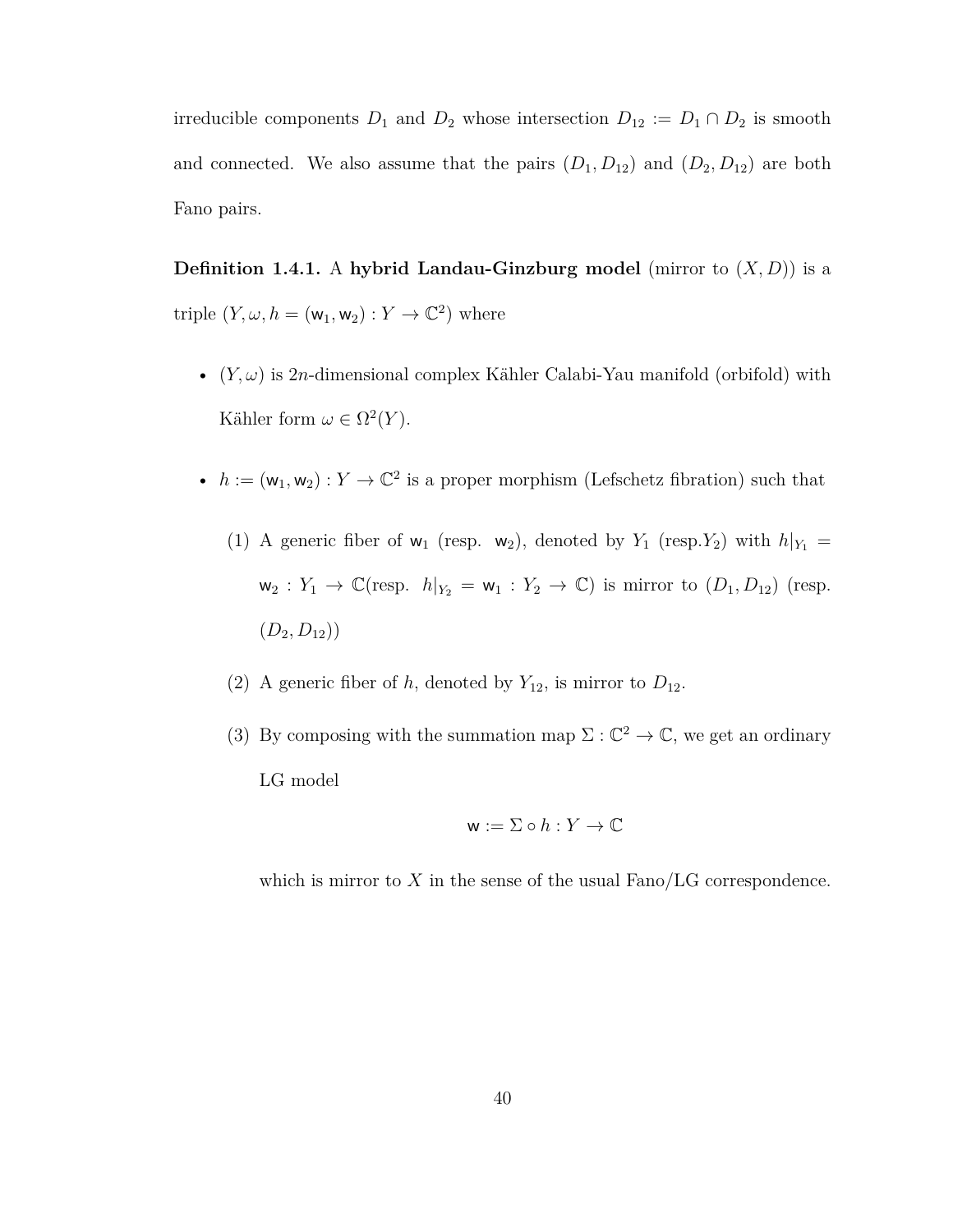A hybrid LG model encodes four different mirror symmetries

$$
X \iff ((Y, \omega), w : Y \to \mathbb{C})
$$
  

$$
(D_1, D_{12}) \iff ((Y_1, \omega), \mathbf{w}_2 : Y_1 \to \mathbb{C})
$$
  

$$
(D_2, D_{12}) \iff ((Y_2, \omega), \mathbf{w}_1 : Y_2 \to \mathbb{C})
$$
  

$$
D_{12} \iff Y_{12}
$$

*Example* 1.4.2. Consider a Fano pair with  $(\mathbb{P}^2, D)$  where  $D = Q \cup L$  is the union of conic and line. By Hori-Vafa construction, one can get a hybrid LG model  $((Y, \omega), h: Y \to \mathbb{C}^2)$  such that

- An original LG potential  $w = \Sigma \circ h : Y \to \mathbb{C}$  is obtained by removing two horizontal divisor in the elliptic fibration over  $\mathbb{P}^1$  which is mirror to  $(\mathbb{P}^2, D_{sm})$ [1.3.3](#page-38-0)
- A hybrid LG model  $h: Y \to \mathbb{C}^2$  is a branched double cover of  $\mathbb{C}^2$  whose discriminant locus is

$$
\{a^2b = 4\} \cup \{b = 0\} \tag{1.4.1}
$$

• More explicitly,

$$
Y := \{x + y = az, z^2 = bxy\} \subset \mathbb{P}^2_{x,y,z} \times \mathbb{C}_a \times \mathbb{C}_b
$$
  

$$
\downarrow
$$
  

$$
\mathbb{C}_a \times \mathbb{C}_b
$$

<span id="page-48-0"></span>whose ordinary LG model is the same with one introduced in [\[Aur07\]](#page-154-0).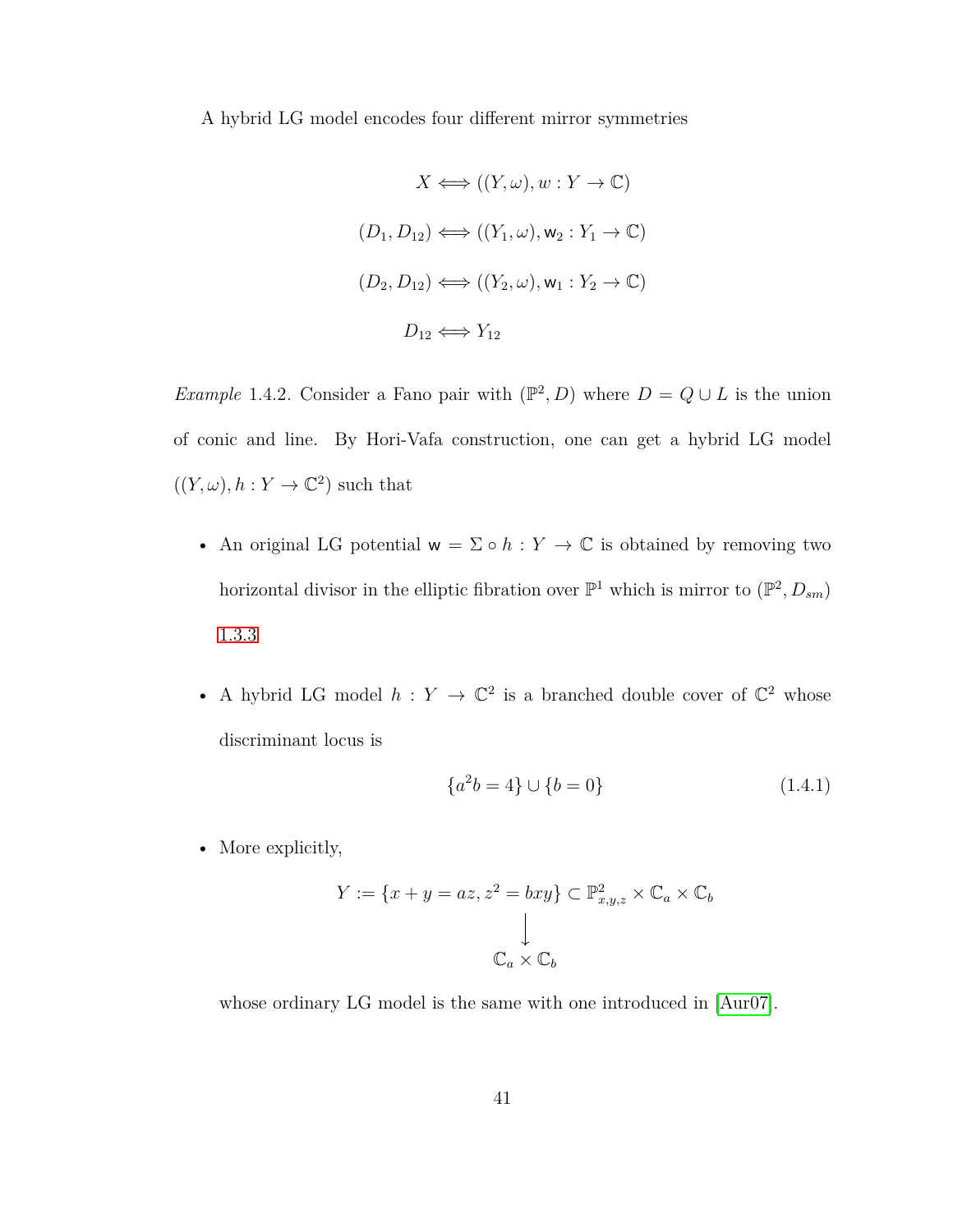*Example* 1.4.3. Consider the Fano pair  $(\mathbb{P}^3, D)$  where  $D = C \cup L$  is the union of cubic *C* and linear hypersurface *H*. By Hori-Vafa construction, a hybrid LG model  $(Y, h: Y \to \mathbb{C}^2)$  is an elliptic fibration over  $\mathbb{C}^2$  whose discriminant locus is

$$
\{a^3b = 27\} \cup \{b = 0\}
$$

and singular fibers are of type *A*2. Note that over a generic coordinate line, the restriction of the hybrid LG potential  $h: Y \to \mathbb{C}^2$  induces mirror LG models associated to Fano surfaces *C* and *H*.

*Remark* 9*.* If one views a smooth cubic surface as del Pezzo surface of degree 3, a mirror LG model is expected to be the elliptic fibration  $f: Y \to \mathbb{P}^1$  over  $\mathbb{P}^1$  with 6 singularities away from  $\infty$  and the wheel of 3 projective lines *I*<sub>3</sub> at  $\infty$ . This LG model could be deformed to the one introduced in Example [1.4.3.](#page-48-0)

*Example* 1.4.4. Consider the Fano pair with  $(\mathbb{P}^3, D)$  where *D* is the union of two quadric surfaces. By Hori-Vafa construction, one get a hybrid LG model (*Y, h* :  $Y \to \mathbb{C}^2$ 

- It satisfies the conditions in Definition [1.4.1.](#page-47-0)
- A singular locus of  $h: Y \to \mathbb{C}^2$  is given by

$$
\{a^2b^2 = 16\} \cup \{ab = 0\} \tag{1.4.2}
$$

#### **Construction of Hybrid LG models**

Here we introduce a general scheme of constructing hybrid LG models for the pair  $(\mathbb{P}^n, D)$  where  $D = D_1 \cup D_2$  and each irreducible component is smooth with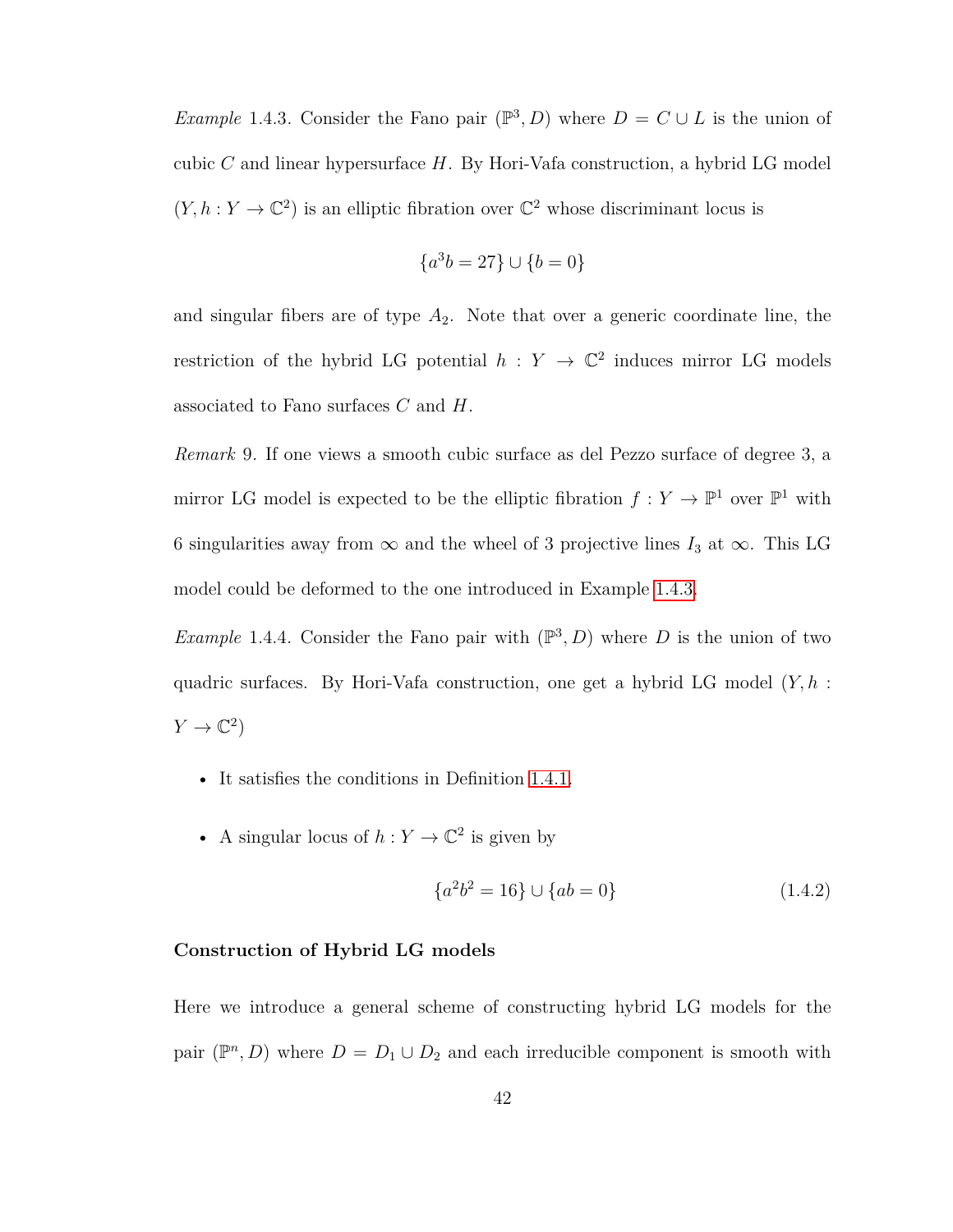$deg(D_i) = n_i$  and  $n_1 + n_2 = n + 1$ . The idea is to decompose the Hori-Vafa potential with respects to the choice of anti-canonical divisor *D*. In general, this construction works for smooth complete intersections as well.

First recall that the Hori-Vafa mirror for  $\mathbb{P}^n$  with a smooth anti-canonical divisor is given by

$$
w: (\mathbb{C}^*)^n \to \mathbb{C}
$$
  

$$
(x_1, \dots, x_n) \mapsto x_1 + x_2 + \dots + x_n + \frac{1}{x_1 \cdots x_n}
$$
 (1.4.3)

Depending on the choice of the divisor  $D = D_1 \cup D_2$ , it will be modified to

$$
h = (h_1, h_2) : (\mathbb{C}^*)^n \to \mathbb{C}^2
$$
  

$$
(x_1, \dots, x_n) \mapsto \left(x_1 + x_2 + \dots + x_{n_1}, x_{n_1+1} + \dots + x_n + \frac{1}{x_1 \cdots x_n}\right)
$$
  
(1.4.4)

*Remark* 10*.* The choice of decomposing the Hori-Vafa potential amounts to choosing nef partition of polytope associated to  $\mathbb{P}^n$ . We do not cover a general scheme for smooth toric Fano variety here [\[KPH19\]](#page-159-1).

Now, the task is to find a suitable fiberwise compactification of *h* to satisfy the conditions in Definition [1.4.1.](#page-47-0) We take a naive compactification rather than using machinery of toric geometry which is done in [\[KPH19\]](#page-159-1). The advantage of our approach allows us to compute singular locus of hybrid LG models explicitly.

1. (**Compactification**) We compactify  $(\mathbb{C}^*)^n$  to  $\mathbb{P}^{n_1}_{x_1,\dots,x_{n_1},t} \times \mathbb{P}^{n_2-1}_{x_{n_1+1},\dots,x_n,s}$ . Consider  $u_0 := h_1(\text{resp. } v_0 := h_2)$  as a section of  $\mathcal{O}(1,0)$  (resp.  $\mathcal{O}(n_1, n_2)$ )). By choosing sections at infinity  $u_{\infty} := t$  (resp.  $v_{\infty} := sx_1 \cdots x_n$ )), we have two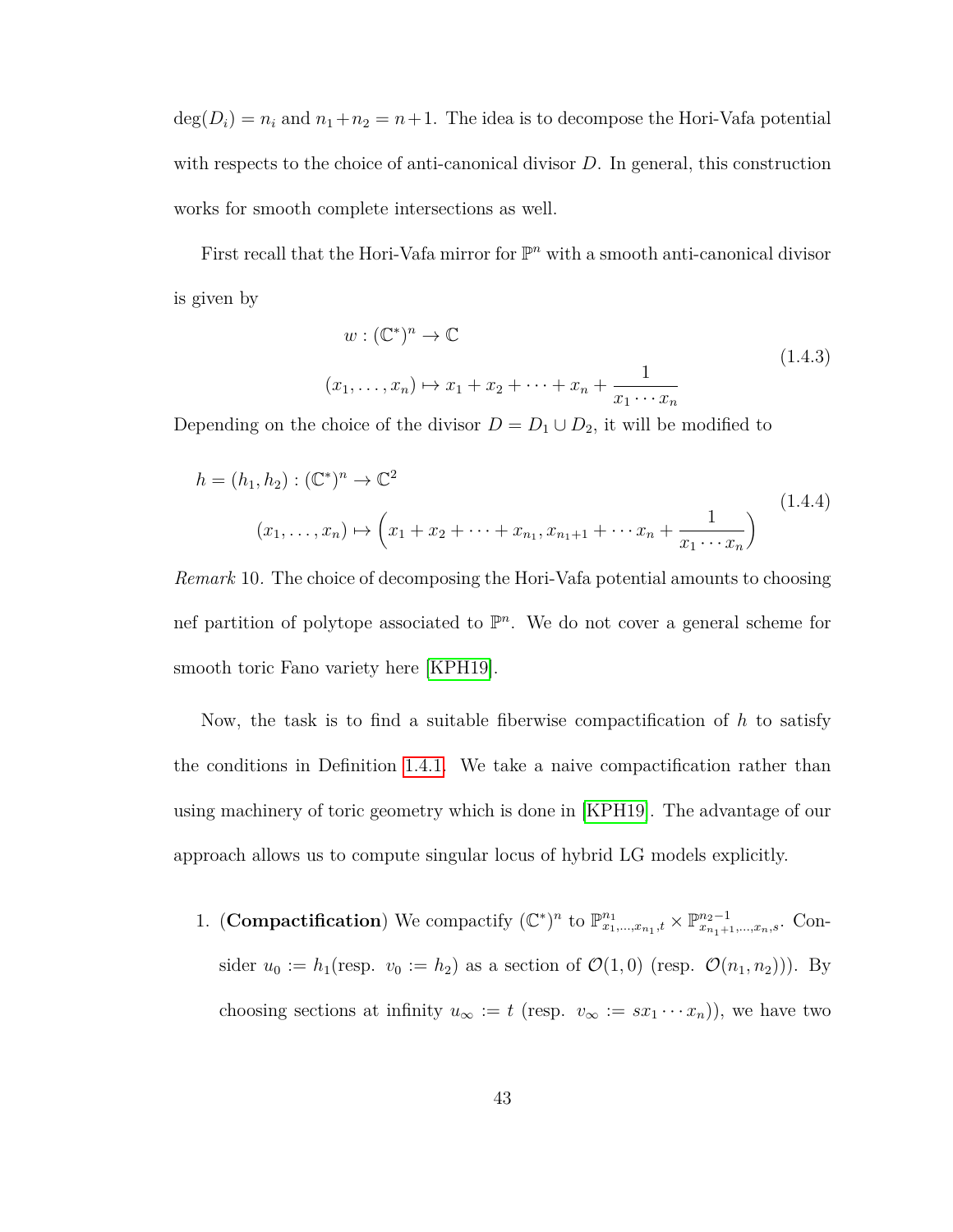pencils of hypersurfaces;

$$
\phi_u := \mathbb{P}^{n_1} \times \mathbb{P}^{n_2 - 1} \longrightarrow \mathbb{P}^1[u_0 : u_\infty]
$$
  
\n
$$
\phi_v := \mathbb{P}^{n_1} \times \mathbb{P}^{n_2 - 1} \longrightarrow \mathbb{P}^1[v_0 : v_\infty]
$$
\n(1.4.5)

with base locus of  $\phi_u$  and  $\phi_v$  given by

$$
B(\phi_u) = \{x_1 + \dots + x_{n_1} = 0\} \cap \{t = 0\} \cong \mathbb{P}^{n_1 - 2} \times \mathbb{P}^{n_2 - 1}
$$
  
\n
$$
B(\phi_v) = \{(x_{n_1 + 1} + \dots + x_n)x_1 \dots x_n + t^{n_1} s^{n_2} = 0\} \cap \{sx_1 \dots x_n = 0\}
$$
  
\n
$$
\cong \{s = 0, x_i = 0\} \cup \{s = 0, x_{n_1 + 1} + \dots + x_n = 0\}
$$
  
\n
$$
\cup \{t = 0, x_i = 0\} \cup \{t = 0, x_{n_1 + 1} + \dots + x_n = 0\}
$$

To obtain compactification of open hybrid LG model  $h: (\mathbb{C}^*)^n \to \mathbb{C}^2$ , we consider two pencils together by forming a rational map

$$
\phi := (\phi_u, \phi_v) : \mathbb{P}^{n_1} \times \mathbb{P}^{n_2 - 1} \dashrightarrow \mathbb{P}^1 \times \mathbb{P}^1 \tag{1.4.6}
$$

The base locus of  $\phi$ , denoted by  $B(\phi)$ , is the union of base loci of  $\phi_u$  and  $\phi_v$ . Then we can extend  $\phi$  to be a morphism by blowing up  $B(\phi)$ . Note that it is equivalent to blowing up  $B(\phi_u)$  first and successively blow up total transformation of  $B(\phi_v)$  and vice versa. Therefore we have a genuine morphism

$$
\overline{\phi}: \text{Bl}_{B(\phi)} \mathbb{P}^{n_1} \times \mathbb{P}^{n_2 - 1} \to \mathbb{P}^1 \times \mathbb{P}^1 \tag{1.4.7}
$$

By removing the boundary  $\mathsf{L} := \{ \infty \} \times \mathbb{P}^1 \cup \mathbb{P}^1 \times \{ \infty \} \subset \mathbb{P}^1 \times \mathbb{P}^1$ , we have a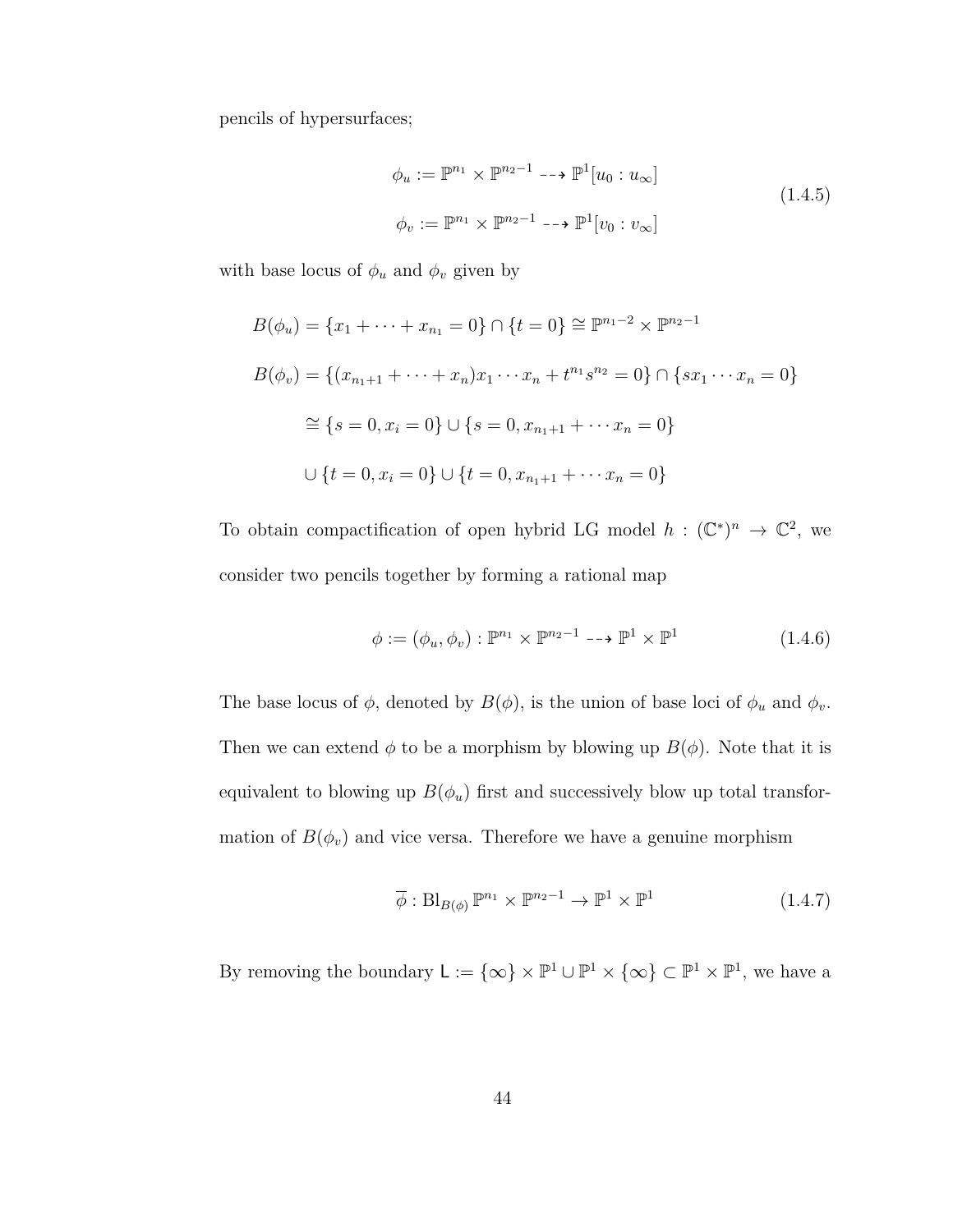family of intersections

$$
\mathcal{Y} := \left\{ \sum_{i=1}^{n_1} x_i = at, \left( \sum_{j=n_1+1}^{n_1} x_j \right) x_1 \cdots x_n + t^{n_1} s^{n_2} = b s x_1 \cdots x_n \right\}
$$

$$
\subset \mathbb{P}^{n_1} \times \mathbb{P}^{n_2 - 1} \times \mathbb{C}_a \times \mathbb{C}_b
$$

$$
\downarrow \overline{\phi}
$$

$$
\mathbb{C}_a \times \mathbb{C}_b
$$

$$
(1.4.8)
$$

*Remark* 11*.* Note that the boundary L is the base locus of rational map, a compactification of the summation map,

$$
\overline{\Sigma}: \mathbb{P}^1 \times \mathbb{P}^1 \dashrightarrow \mathbb{P}^1
$$
  

$$
[u_0, u_{\infty}], [v_0, v_{\infty}] \mapsto [u_0 v_{\infty} + v_0 u_{\infty}, u_{\infty} v_{\infty}]
$$

By removing the boundary  $\Gamma$ , it induces an ordinary LG model

$$
w:=\Sigma\circ\overline{\phi}:\mathcal{Y}\to\mathbb{C}
$$

One can think that  $\phi^{-1}(\Gamma)$  is a vertical divisor of compactification of *w*.

- 2. (**Crepant Resolution**) Let's assume that  $n_1, n_2 > 1$ . The idea is to take crepant resolution of  $\mathcal Y$  to make a generic fiber to be smooth. We first describe a singular locus of generic fiber by Jacobi criterion.
	- (A singular locus of generic fiber of *π*) We compute a singular locus of generic fiber of  $\overline{\phi}$ .
		- (a) If  $s = 0$ , then  $\prod_{i=1}^{n} x_i = 0$ . Moreover, we have  $\prod_{i=1}^{n} x_i (\sum_{j=n_1+1}^{n_2} x_j) =$ 0 which vanishes further.
		- (b) If  $t = 0$ , again  $\prod_{i=1}^{n} x_i = 0$  same as above.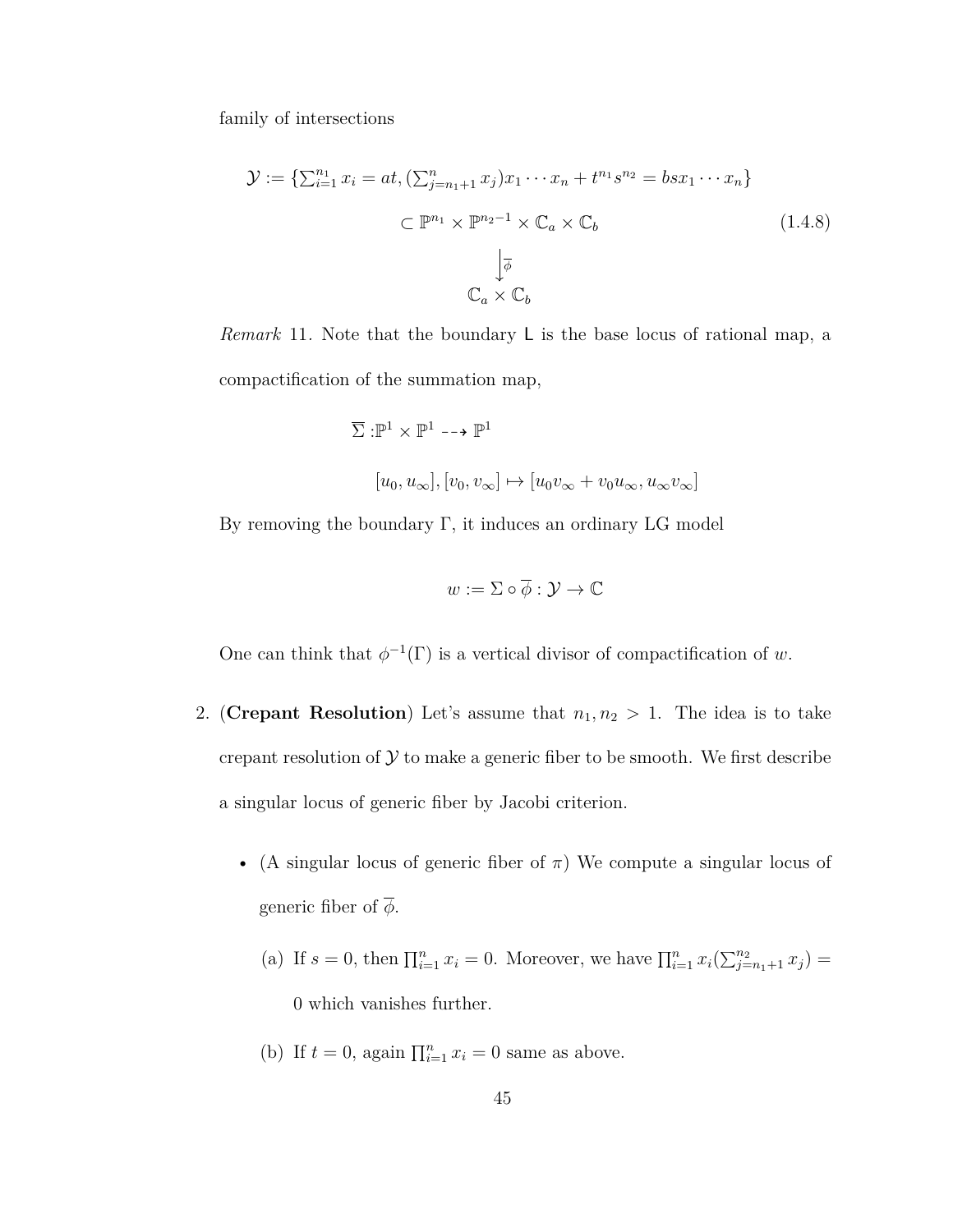(c) Therefore, we have the following singular locus for generic fiber is

$$
S := Sing(\{(\sum_{j=n_1+1}^n x_j)x_1 \cdots x_n = 0\}) \cap \{st = 0\} \cap \mathcal{Y} \qquad (1.4.9)
$$

- (d) If  $st \neq 0$ , then over  $(a, b)$  satisfying  $a^{n_1}b^{n_2} = (n_1)^{n_1}(n_2)^{n_2}$ , a fiber has singularity at  $[1:1:\cdots:1:\frac{n_1}{a}]\times 1:1:\cdots:1:\frac{n_2}{b}$ .
- (e) In case  $n_1 = 1$ (resp.  $n_2 = 1$ ), we have additional singular locus over  $a = 0$ (resp.  $b = 0$ ).
- We blow up the locus  $S$  in  $\mathcal{Y}$ , by following the algorithm in [\[PS15\]](#page-161-1). It guarantees that we have LG models which are mirror to the irreducible components  $D_1$  and  $D_2$  as Fano manifolds. Moreover, since  $\text{Bl}_\mathcal{S} \mathcal{Y}$  is still singular whose local equation is given by  $z^k = ab$ . One can also take the crepant resolution to get non-singular body of hybrid LG model and we still denote it by  $Bl_{\mathcal{S}}\mathcal{Y}$ . (Todo: Verify this this...)
- By composing with summation map  $\Sigma : \mathbb{C}^2 \to \mathbb{C}$ , we obtain an ordinary LG model  $w : Bl_{S} \mathcal{Y} \to \mathbb{C}$  whose generic fiber is smooth and non-proper. As blow-up locus  $S$  sits in horiznotal divisor of  $\Sigma \circ \overline{\phi} : \mathcal{Y} \to \mathbb{C}$ , we still have same Hodge data.

#### **Gluing Structure**

.

The advantage of the above construction is that we can describe a singular locus of the hybrid LG potential  $h: Y \to \mathbb{C}^2$  explicitly. In particular, It allows us to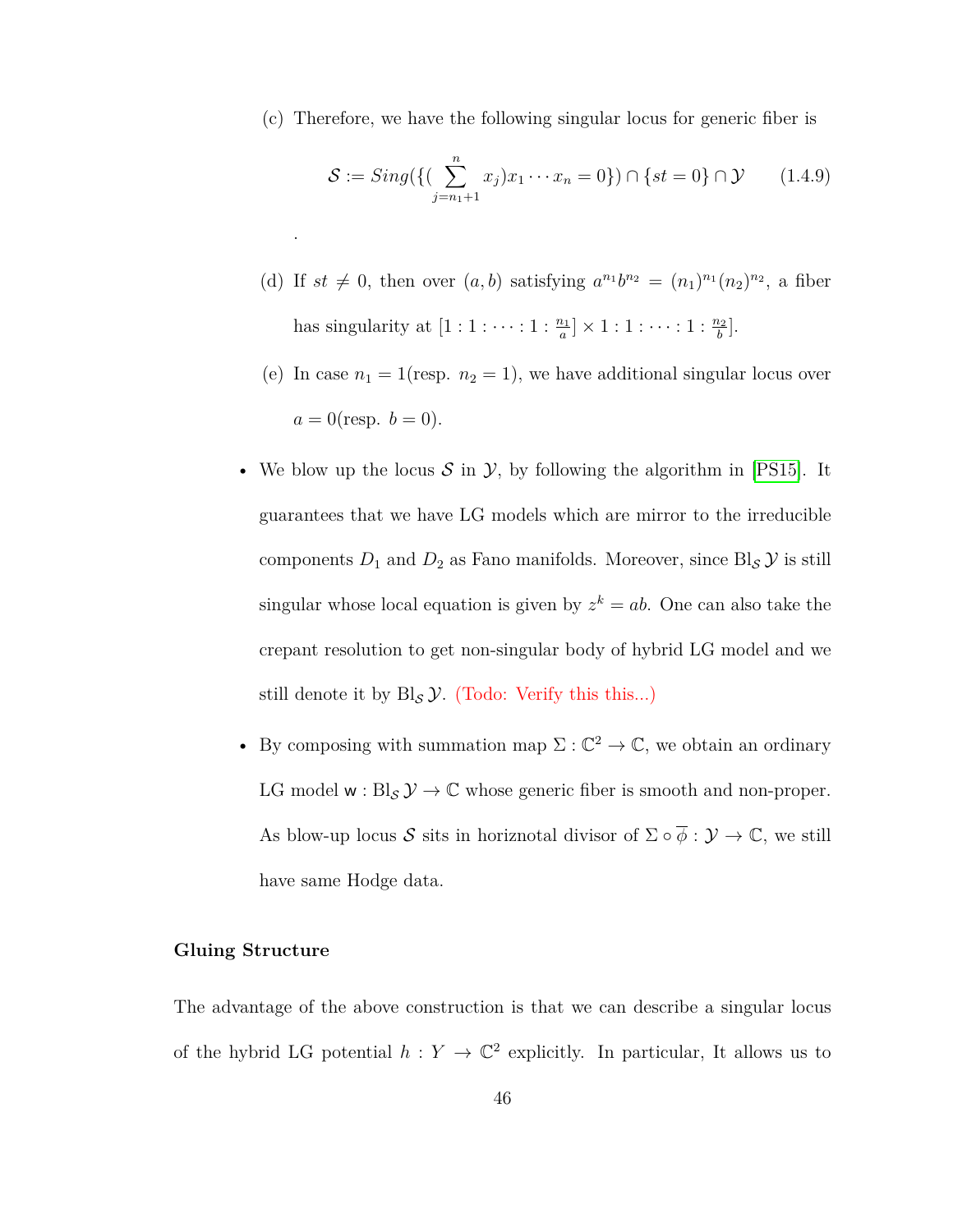examine a fibration structure of *Ysm* given by the restriction of the hybrid potential,  $h|_{Y_{sm}}: Y_{sm} \to \mathbb{C}$ . Denote  $\mathsf{w}_{\mathsf{k}}: Y_{\mathsf{k}} \to \mathbb{C}$  be a restriction of *h* over  $Y_{\mathsf{k}}$  for  $k = 1, 2$ .

<span id="page-54-0"></span>**Proposition 1.4.5.** *A fibration on*  $Y_{sm}$ *, h* $|_{Y_{sm}}$  :  $Y_{sm} \to \mathbb{C}$  *is topologically glued by two fibrations*  $\mathbf{w}_1 := h|_{Y_1} : Y_1 \to \mathbb{C}$  *and*  $\mathbf{w}_2 := h|_{Y_2} : Y_2 \to \mathbb{C}$ *.* 

*Proof.* The locus of singular fiber of *h* is

$$
\Delta(h) := \begin{cases} \{a^{n_1}b^{n_2} = n_1^{n_1}n_2^{n_2}\} \cup \{ab = 0\} & \text{if } (n_1, n_2 > 1) \\ \{ab^{n_2} = n_2^{n_2}\} \cup \{a = 0\} & \text{if } (n_1 = 1, n_2 > 1) \\ \{a^{n_1}b = n_1^{n_1}\} \cup \{b = 0\} & \text{if } (n_1 > 1, n_2 = 1) \end{cases}
$$
(1.4.10)

It intersects with a generic anti-diagonal line *L* in  $\mathbb{C}^2$  with  $n_1 + n_2$  distinct points where  $h|_{Y_{sm}}$  has singular fibers. We ignore the intersection with coordinate lines for simplicity. Note that generic coordinate lines  $H_a = \{b = const\}$ ,  $H_b = \{a = const\}$ intersect with  $\Delta(h)$  at  $n_1$  and  $n_2$  distinct points, respectively.

One can take open subsets  $U_1, U_2$  of the line  $L$ , each contains  $n_1$  and  $n_2$  points, respectively. Then, the restriction of  $h|_{Y_{sm}}$  over  $U_1$  (resp.  $U_2$ ) isomorphic to  $w_1$ (resp.  $w_2$ ). The idea is to find a (linear) degeneration of the anti-diagonal line L to  $H_a$  such that  $h^{-1}(U_1)$  is diffeomorphic to  $Y_1$ . First note that as the line *L* is deformed to  $H_a$ , only  $n_1$  singular points go to  $Y_1$  while the rest  $n_2$  points go to infinity. In order to show that  $h^{-1}(U_1)$  and  $Y_1$  are diffeomorphic, we need to choice a nice degeneration such that there exists one parameter family involving these two manifolds without collapse of  $n_1$  singular points. The existence of such degeneration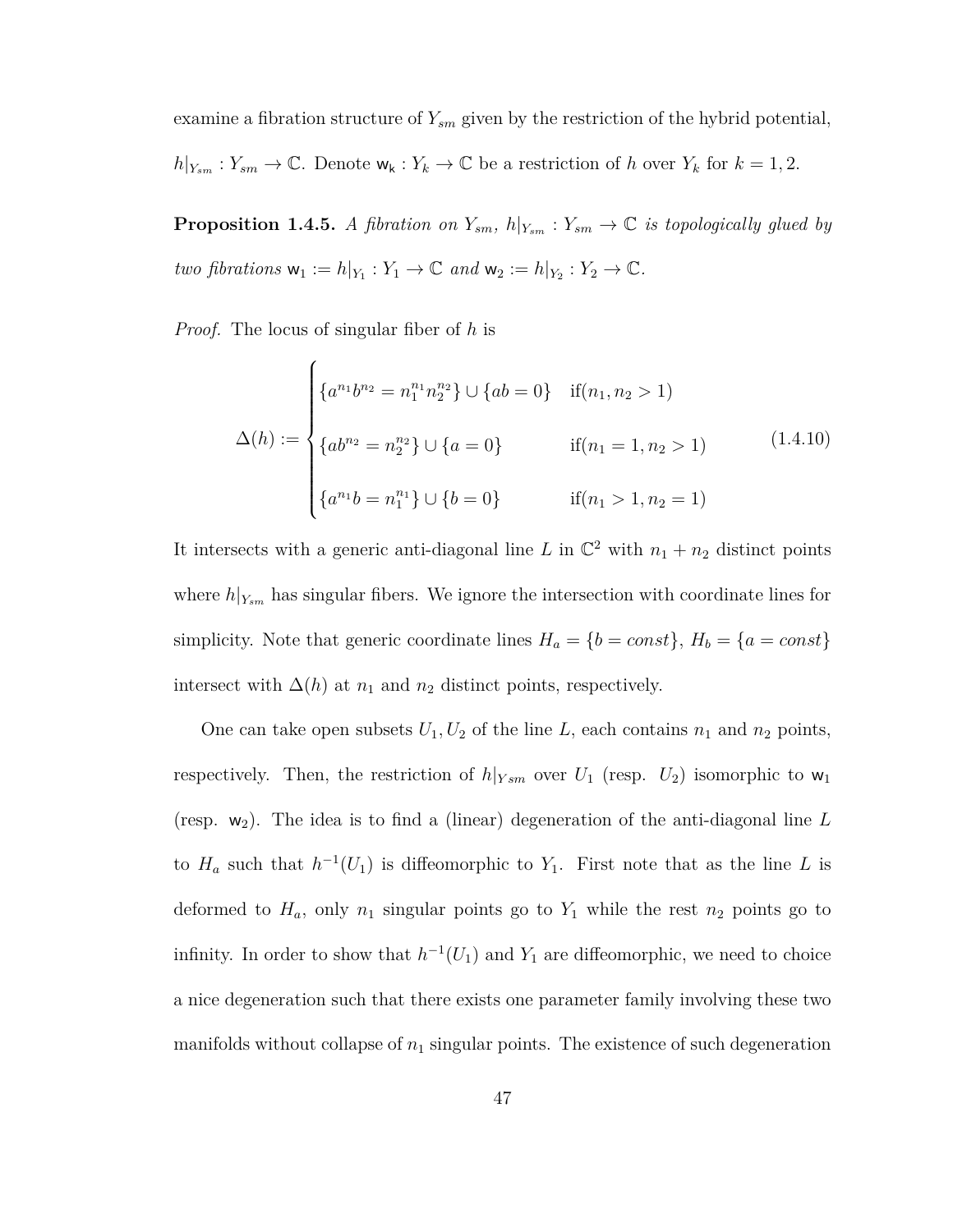comes from the equation of singular loci. Let  $b = ka + l$  be such an one parameter family starting from  $(k, l) = (-1, l_0)$  and  $(k, 1) = (0, l_1)$ . Then we can show that for any  $-1 < k < 0$ , there are finitely many *l* where collapses occur. Then by genericity arguments, we can find a path from  $l_0$  to  $l_1$  without touching the loci of collision.

More invariantly, one can make more canonical choice of  $n_1$  and  $n_2$  points depending on the choice of generic coordinate hyperplanes  $H_a$  and  $H_b$  and (linear) deformation of *L* to them. In other word, by fixing  $H_a$ ,  $H_b$  and *L*, *L* can be (linearly) deformed to  $H_a$  and  $H_b$  keeping the number of intersection points in  $L \cap H_a$ and *L*∩ *H*<sub>*b*</sub>. Then any point in *L*∩  $\Delta(h)$  goes to either *H<sub>a</sub>* or *H<sub>b</sub>*, not both of them.

 $\Box$ 

<span id="page-55-0"></span>**Lemma 1.4.6.** *Consider a pair of topological spaces*  $(Y, S)$  *where*  $Y = Y_1 \cup Y_2$  *with simply connected intersection and*  $S = S_1 \cup S_2$  *where*  $S_i \subset Y_i$  *for*  $i = 1, 2$ *. Then we have a Mayer-Vietoris sequence of relative cohomology groups*

$$
\cdots \to H^i(Y, S) \to H^i(Y_1, S_1) \oplus H^i(Y_2, S_2) \to H^i(Y_1 \cap Y_2, S_1 \cap S_2) \to \cdots
$$

Applying Lemma [1.4.6](#page-55-0) to our case, we have the following corollary.

**Corollary 1.4.7.** Let  $((Y, \omega), h : Y \to \mathbb{C}^2)$  be a hybrid LG model. Then we have *an isomorphism of cohomology groups*

$$
H^i(Y_1, Y_{12}) \oplus H^i(Y_2, Y_{12}) \cong H^i(Y_{sm}, Y_{12})
$$

for all  $i \geq 0$ .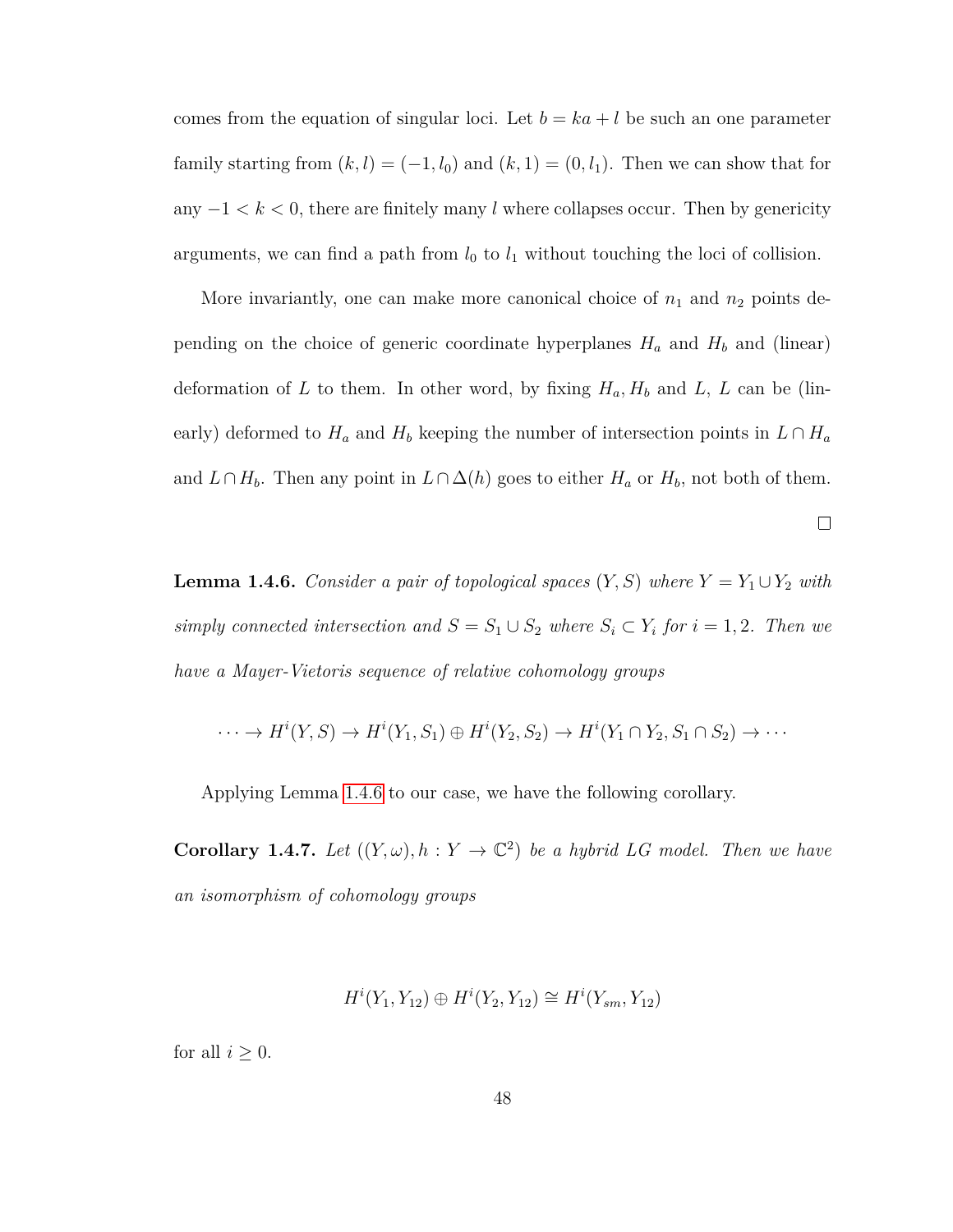## **1.4.2 Relative HMS and the Mirror P=W Conjecture**

In the hybrid setting, we also expects that the relative homological mirror symmetry conjecture is a categorical shadow of the mirror  $P=W$  conjecture (Theorem [1.1.3\)](#page-11-0). To see this, we first look at the relative HMS of boundary Fano pairs (*D*1*, D*12) and  $(D_2, D_{12})$ . By Proposition [1.3.4](#page-38-1) and the gluing structure of  $Y_{sm}$  (Proposition [1.4.5\)](#page-54-0), we have the following commutative diagrams of cohomology groups

<span id="page-56-0"></span>
$$
\oplus_{p-q=a} H^{q}(D_{12}, \Omega_{D_{12}}^{p}) \xrightarrow{(i_{1*}, -i_{2*})} \oplus_{p-q=a} H^{q}(D_{1}, \Omega_{D_{1}}^{p}) \oplus \oplus_{p-q=a} H^{q}(D_{1}, \Omega_{D_{1}}^{p})
$$
\n
$$
\downarrow \cong
$$
\n
$$
H^{a+n-2}(Y_{12}) \xrightarrow{(conn, -conn_{2})} H^{a+n-1}(Y_{1}, Y_{12}) \oplus H^{a+n-1}(Y_{1}, Y_{12})
$$
\n
$$
\downarrow id \qquad \qquad \downarrow (r_{1}, -r_{2})
$$
\n
$$
H^{a+n-2}(Y_{12}) \xrightarrow{\rho_{1}=conn} H^{a+n-1}(Y_{sm}, Y_{12})
$$
\n(1.4.11)

This diagram gives the P=W statement between *D* and  $Y_{sm}$ . In order to extend it to the P=W statement between *U* and *Y* , one needs to introduce the relative HMS of the Fano pair  $(X, D = D_1 \cup D_2)$ .

<span id="page-56-1"></span>**Conjecture 1.4.8.** *(Relative HMS for the Fano pair*  $(X, D = D_1 \cup D_2)$  *For*  $k = 1, 2$ *, there is an equivalence of diagrams of categories;* 

$$
D^{b}\text{Coh}(D_{k}) \xrightarrow{i_{k,X^{*}}} D^{b}\text{Coh}(X)
$$
  
\n
$$
\downarrow \cong_{,HMS} \qquad \qquad \downarrow \cong_{,HMS}
$$
  
\n
$$
\text{FS}(Y_{k}, \mathbf{w}_{k}) \xrightarrow{\Phi_{k}} \text{FS}^{wr}(Y, \mathbf{w})
$$
\n(1.4.12)

*where vertical funtors comes from HMS and the bottom functor*  $\Phi_k$ :  $\text{FS}(Y_k, \mathbf{w}_k) \rightarrow$  $FS^{wr}(Y, w)$  *is given by composition;* 

$$
\text{FS}(Y_k, ) \xrightarrow{\iota_k} \text{FS}(Y_{sm}, h_{Y_{sm}}) \xrightarrow{\iota} \text{Fuk}^{wr}(Y_{sm}) \xrightarrow{\cup} \text{FS}^{wr}(Y, \mathbf{w})
$$
 (1.4.13)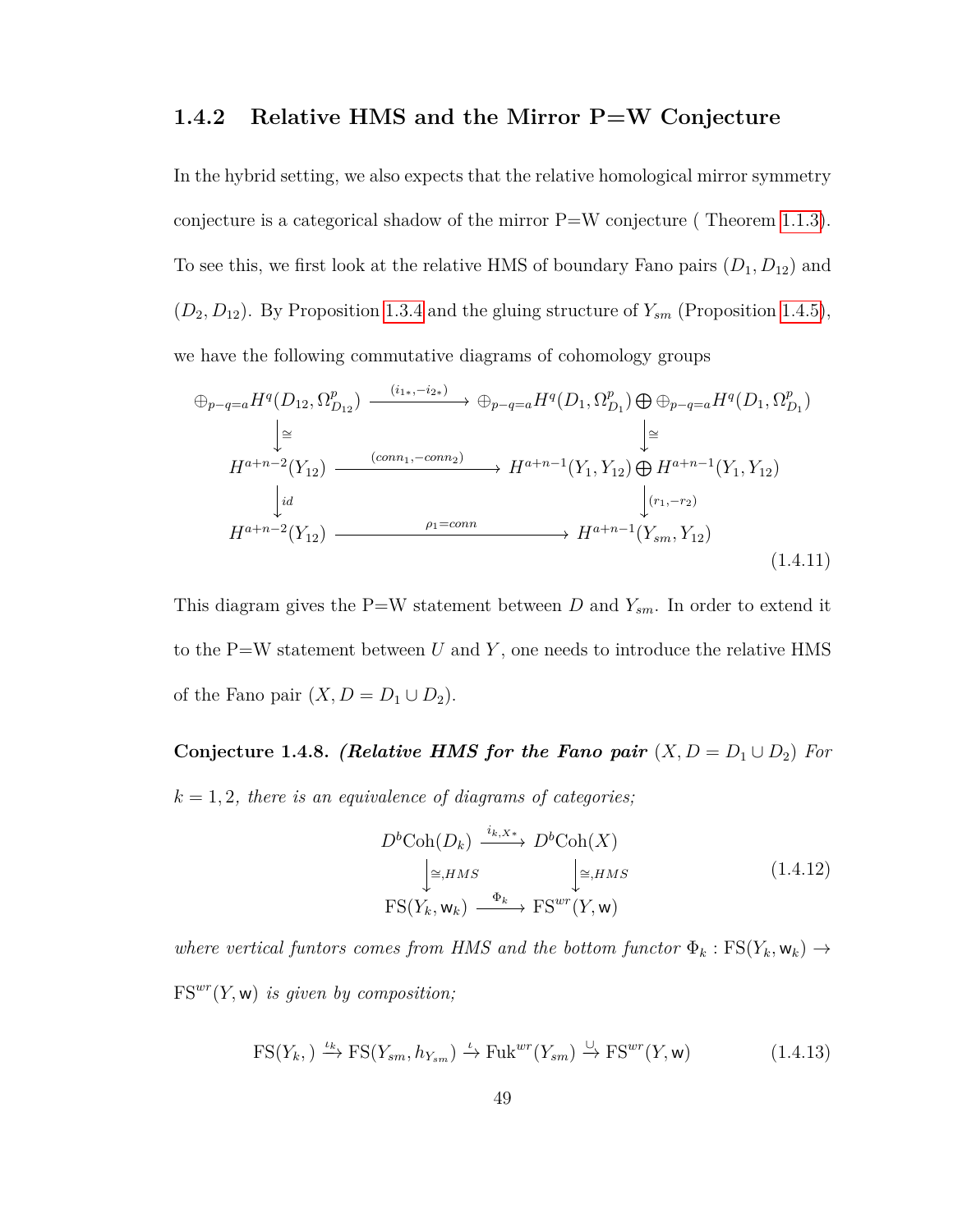*where*  $\iota_k$  *comes from the semi-orthogonal decomposition of*  $\text{FS}(Y_{sm}, h_{Y_{sm}})$ *;* 

$$
FS(Y_{sm}, h_{Y_{sm}}) = <[FS(Y_1, w_1)], [FS(Y_2, w_2)]>
$$

*Combining the relative HMS of the boundary data, we have an equivalence of diagrams of categories and we call it relative HMS for the Fano pair* (*X, D*)*.*



*Remark* 12. One can consider the categories  $D<sup>b</sup>Coh(D)$  and Perf(*D*) and state the relative HMS conjecture similar to the smooth case (Theorem [1.3.1\)](#page-37-1). However, there are some technical difficulties to handle especially when *D* has a dimension greater than 1. For example, it's hard to compute Hochschild invariants and understand semi-orthogoanl decomposition. This is why we avoid mentioning categories directly associated to *D* and only look at the mirror symmetry of irreducible components of *D*.

By taking Hochschild homology *HHa*, we get the following diagram of cohomology groups; For  $k = 1, 2$ ,

$$
\oplus_{p-q=a} H^{q}(D_{k}, \Omega_{D_{k}}^{p}) \xrightarrow{i_{k, X^{*}}} \oplus_{p-q=a} H^{q}(X, \Omega_{X}^{p})
$$
\n
$$
\downarrow \cong \qquad \qquad \downarrow \cong
$$
\n
$$
H^{a+n-1}(Y_{k}, Y_{12}) \xrightarrow{\phi_{k}} H^{a+n}(Y, Y_{sm})
$$
\n
$$
(1.4.15)
$$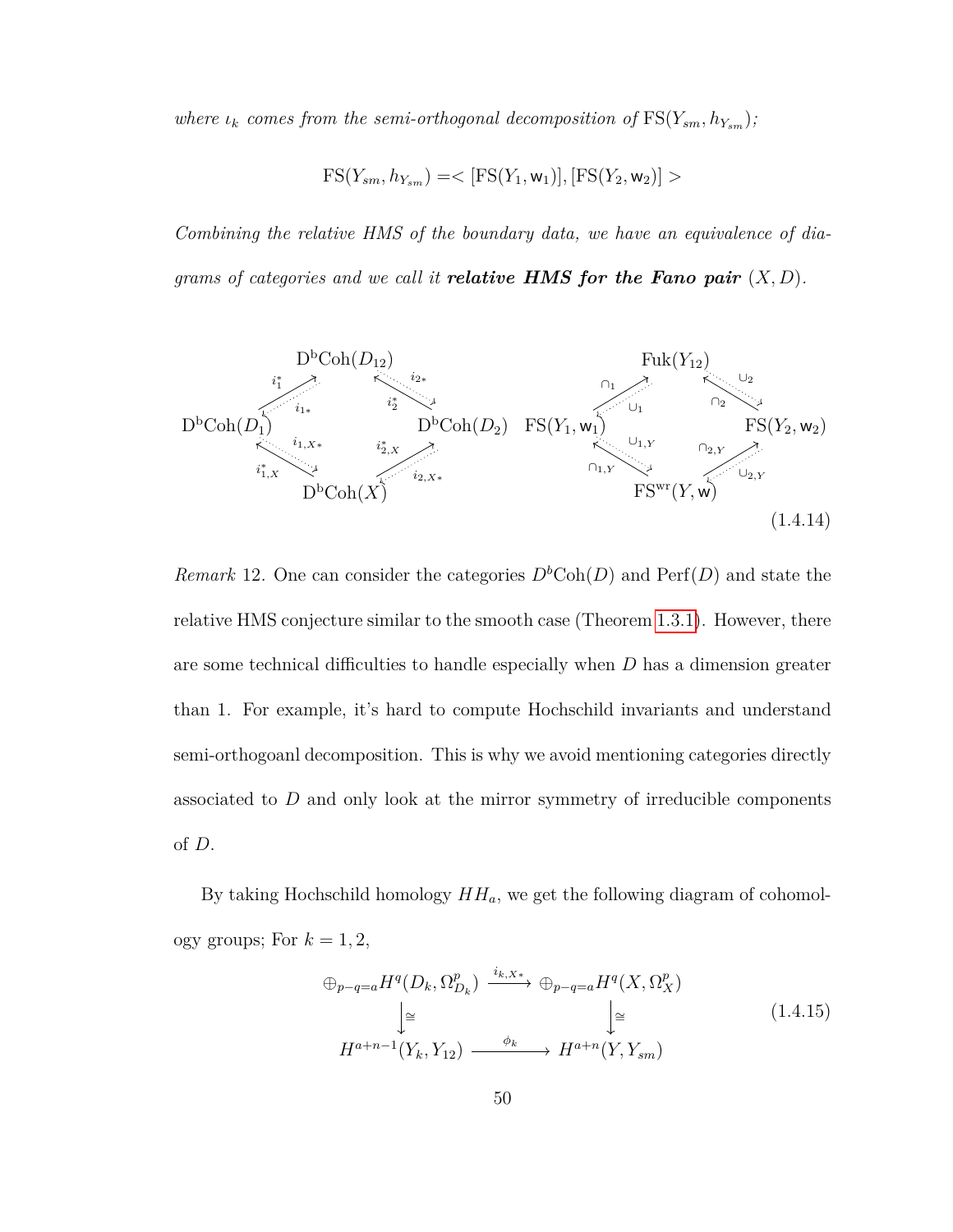Combining with the upper part of the diagram we have

$$
\oplus_{p-q=a} H^{q}(D_{12}, \Omega_{D_{12}}^{p}) \xrightarrow{(i_{1*}, -i_{2*})} \oplus_{i} \oplus_{p-q=a} H^{q}(D_{i}, \Omega_{D_{i}}^{p}) \xrightarrow{i_{1,X*}+i_{2,X*}} \oplus_{p-q=a} H^{q}(X, \Omega_{X}^{p})
$$
  
\n
$$
\downarrow \cong
$$
  
\n
$$
H^{a+n-2}(Y_{12}) \xrightarrow{(conn_{1}, -conn_{2})} \oplus_{i} H^{a+n-1}(Y_{i}, Y_{12}) \xrightarrow{\phi_{1}+\phi_{2}} H^{a+n}(Y, Y_{sm})
$$
  
\n(1.4.16)

Also, the *E*<sup>1</sup> term of the spectral sequence of the perverse Leray filtration associated to the hybrid potential  $h: Y \to \mathbb{C}^2$  on  $H^{a+n}(Y)$  should be identified with the following;

$$
H^{a+n-2}(Y_{12}) \xrightarrow{(conn_1, -conn_2)} H^{a+n-1}(Y_1, Y_{12}) \oplus H^{a+n-1}(Y_1, Y_{12}) \xrightarrow{\phi_1 - \phi_2} H^{a+n}(Y, Y_{sm})
$$
\n
$$
\downarrow id \qquad \qquad \downarrow (r_1, -r_2) \qquad \qquad \downarrow id
$$
\n
$$
H^{a+n-2}(Y_{12}) \xrightarrow{\rho_1} H^{a+n-1}(Y_{sm}, Y_{12}) \xrightarrow{\rho_2} H^{a+n}(Y, Y_{sm})
$$
\n
$$
(1.4.17)
$$

Unfortunately, due to the alternating term, we cannot simply combine these two diagrams of categories and extend the lower part of the diagram [\(1.4.11\)](#page-56-0). This can be resolved by the following lemma.

**Lemma 1.4.9.** Let  $A, B_1, B_2$  and  $C$  be finite dimensional vector spaces over  $\mathbb{C}$ . *Assume that we have two complexes of vector spaces*

$$
A \xrightarrow{d_0 = (f_1, f_2)} B_1 \oplus B_2 \xrightarrow{d_1 = (g_1 + g_2)} C
$$

$$
A \xrightarrow{d'_0 = (f_1, f_2)} B_1 \oplus B_2 \xrightarrow{d'_1 = (g_1 - g_2)} C
$$

*Then, we have (non-canonical) isomorphisms*

$$
\ker(d_0) \cong \ker(d'_0), \quad \text{Coker}(d_1) \cong \text{Coker}(d'_1), \quad \frac{\ker(d_1)}{Im(d_0)} \cong \frac{\ker(d'_1)}{Im(d'_0)} \tag{1.4.18}
$$

<span id="page-58-0"></span>Now, we are ready to state the main theorem.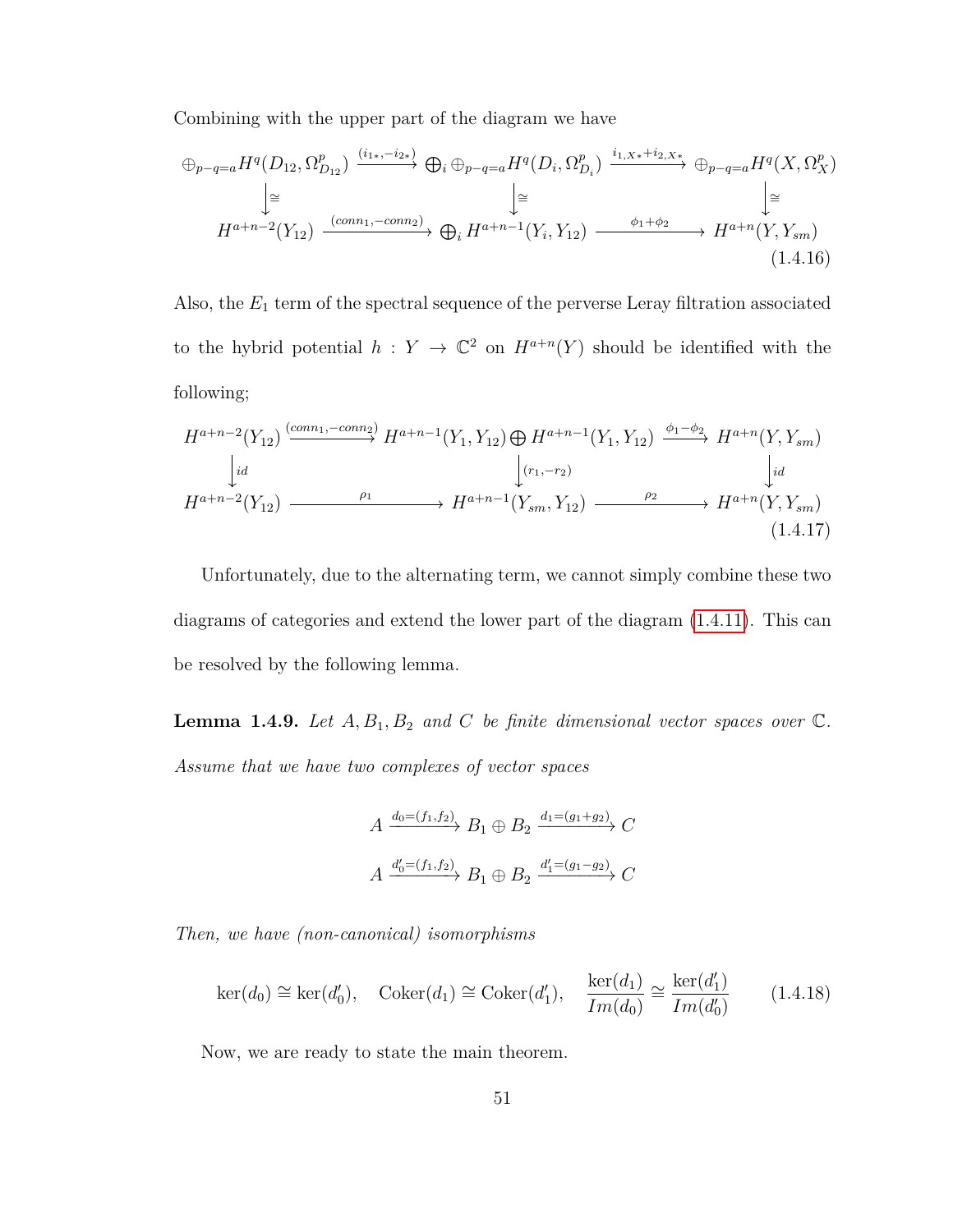**Theorem 1.4.10.** *Given a Fano mirror pair*  $(X, D = D_1 \cup D_2)$ ,  $((Y, \omega), h : Y \rightarrow$ C 2 )*, the conjectural relative HMS (Conjecture [1.4.8\)](#page-56-1) gives rise to the following homological (Hodge theoretic, topological) correspondence.*

$$
\oplus_{p-q=a} Gr^p_F Gr^W_{p+q+i} H^{p+q}(U) \cong Gr^P_{n+a+i} H^{n+a}(Y) \quad \text{for all} \quad i=0,1,2
$$

*Moreover, one can recover direct summands by taking associated graded pieces of monodromy weight filtration from the Serre functors. Then we have*

$$
Gr_F^q Gr_{p+q+i}^W H^{p+q}(U) \cong Gr_{2(n-q)}^W Gr_{n+a+i}^P H^{n+a}(Y) \quad \text{for all} \quad i = 0, 1, 2
$$

In this case, we need to put extra care on studying the action of Serre functors. This is because two monodromy weight filtrations  $W(\mathbf{w})$  and  $W(h|_{Y_{sm}})$  on  $H^{\bullet}(Y, Y_{sm})$  and  $H^{\bullet}(Y_{sm}, Y_{12})$ , respectively, are not compatible in the sense that the connecting homomorphism  $\rho_2$  is trivial as a filterted homomorphism.

Note that the differential  $\rho_2: H^{a+n-1}(Y_{sm}, Y_{12}) \to H^{a+n}(Y, Y_{sm})$  factors through

$$
d_1: H^{a+n-1}(Y_{sm}, Y_{12}) \xrightarrow{\iota} H^{a+n-1}(Y_{sm}) \xrightarrow{\rho} H^{a+n}(Y, Y_{sm})
$$

where *ι* is induced by natural inclusions and  $\rho = \rho_2$  is the connecting homomorphism. The middle cohomology group  $H^{a+n-1}(Y_{sm})$  have two different filtrations;

(1) The weight filtration  $W_{\bullet}(\mathsf{w})$  associated to the monodromy around infinity as the fiber of  $w: Y \to \mathbb{C}$ . Then the connecting homomorphism  $\rho$  is indeed a filtered homomorphism

$$
\rho: (H^{a+n-1}(Y_{sm}), W_{\bullet}(\mathbf{w})) \to (H^{a+n}(Y, Y_{sm}), W_{\bullet}(\mathbf{w}))
$$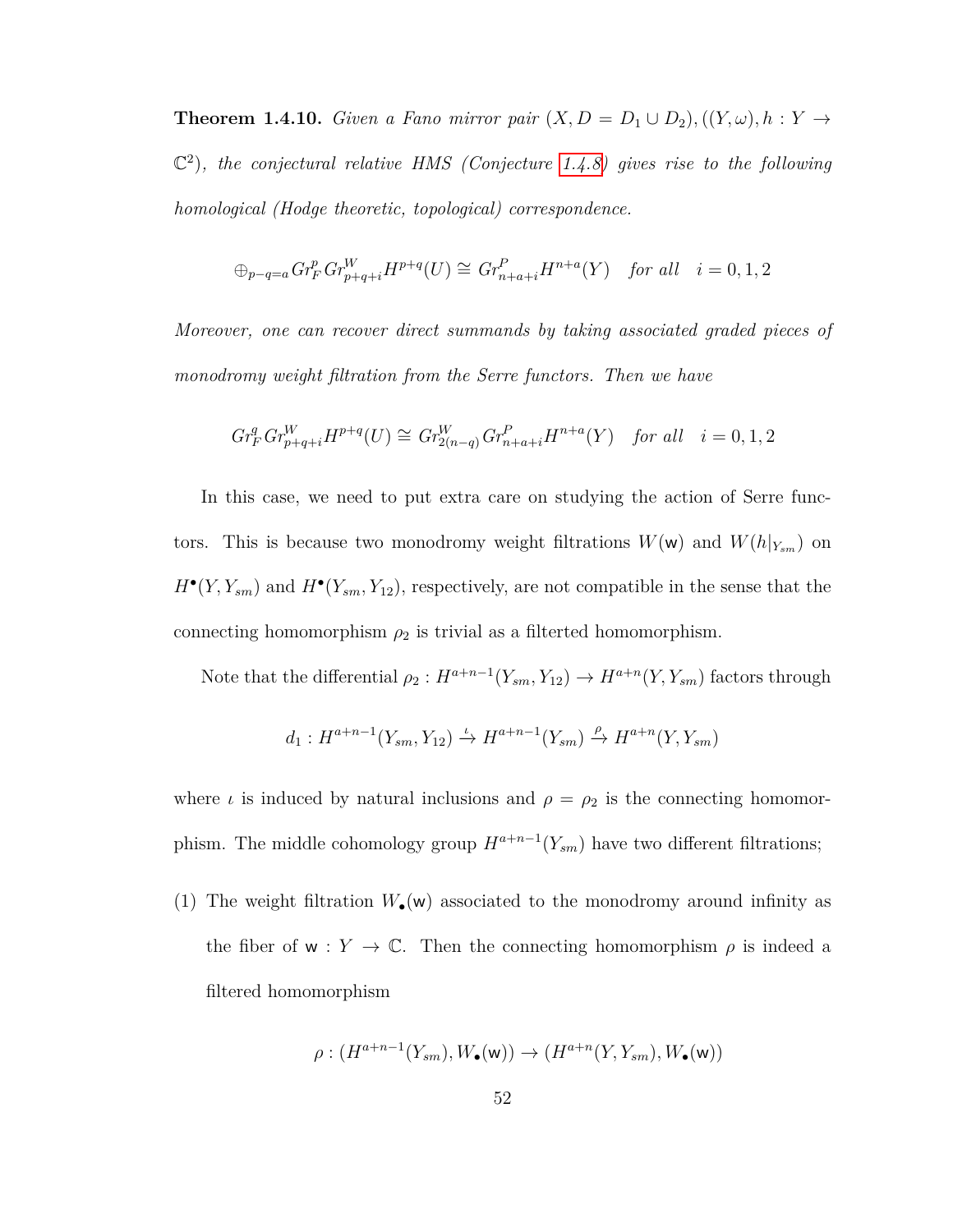(2) The other one is the Deligne's canonical weight filtration *W*•. Then the connecting homomorphism *ι* is indeed a filtered homomorphism

$$
\iota: (H^{a+n-1}(Y_{sm}, Y_{12}), W_{\bullet}(h|_{Y_{sm}})) \to (H^{a+n-1}(Y_{sm}), W_{\bullet})
$$

Since these filtrations except the Deligne's canonical weight filtration are induced by the logarithm of the action of Serre functors, we refine mirror  $P=W$ correspondence in Theorem [1.4.10.](#page-58-0)

**Corollary 1.4.11.** If  $H^k(Y)$  admits a mixed Hodge structure of Hodge-Tate type for *all k, then the conjectural relative HMS [\(1.4.8\)](#page-56-1) implies the mirror P=W conjecture (Conjecture [1.1.1\)](#page-9-0).*

*Proof.* 
$$
\bullet
$$
  $\mathrm{Gr}_{k}^{W} \mathrm{Gr}_{a+n}^{P} H^{a+n}(Y) \cong \mathrm{Gr}_{k}^{W(N)} \mathrm{Coker}(\rho_{2}).$ 

Consider the long exact sequence of mixed Hodge structures

$$
\cdots \to H^{a+n-1}(Y,Y_{sm}) \to H^{a+n-1}(Y) \to H^{a+n-1}(Y_{sm}) \xrightarrow{\rho} H^{a+n}(Y,Y_{sm}) \to \cdots
$$

where  $H^{\bullet}(Y, Y_{sm})$  and  $H^{\bullet}(Y_{sm})$  admit the limiting mixed Hodge structure and  $H^{\bullet}(Y)$  admits a canonical mixed Hodge structure. The cokernel of  $\rho$  admits an induced mixed Hodge structures so that we have

$$
Gr_k^{W(N)} \operatorname{Coker}(\rho) \cong \operatorname{Coker}(\rho : Gr_k^{W(N)} H^{a+n-1}(Y_{sm}) \to Gr_k^{W(N)} H^{a+n}(Y, Y_{sm}))
$$
  

$$
\cong Gr_k^W Gr_{a+n}^P H^{a+n}(Y)
$$

Moreover, it is clear that  $Coker(\rho) \cong Coker(\rho_2)$ .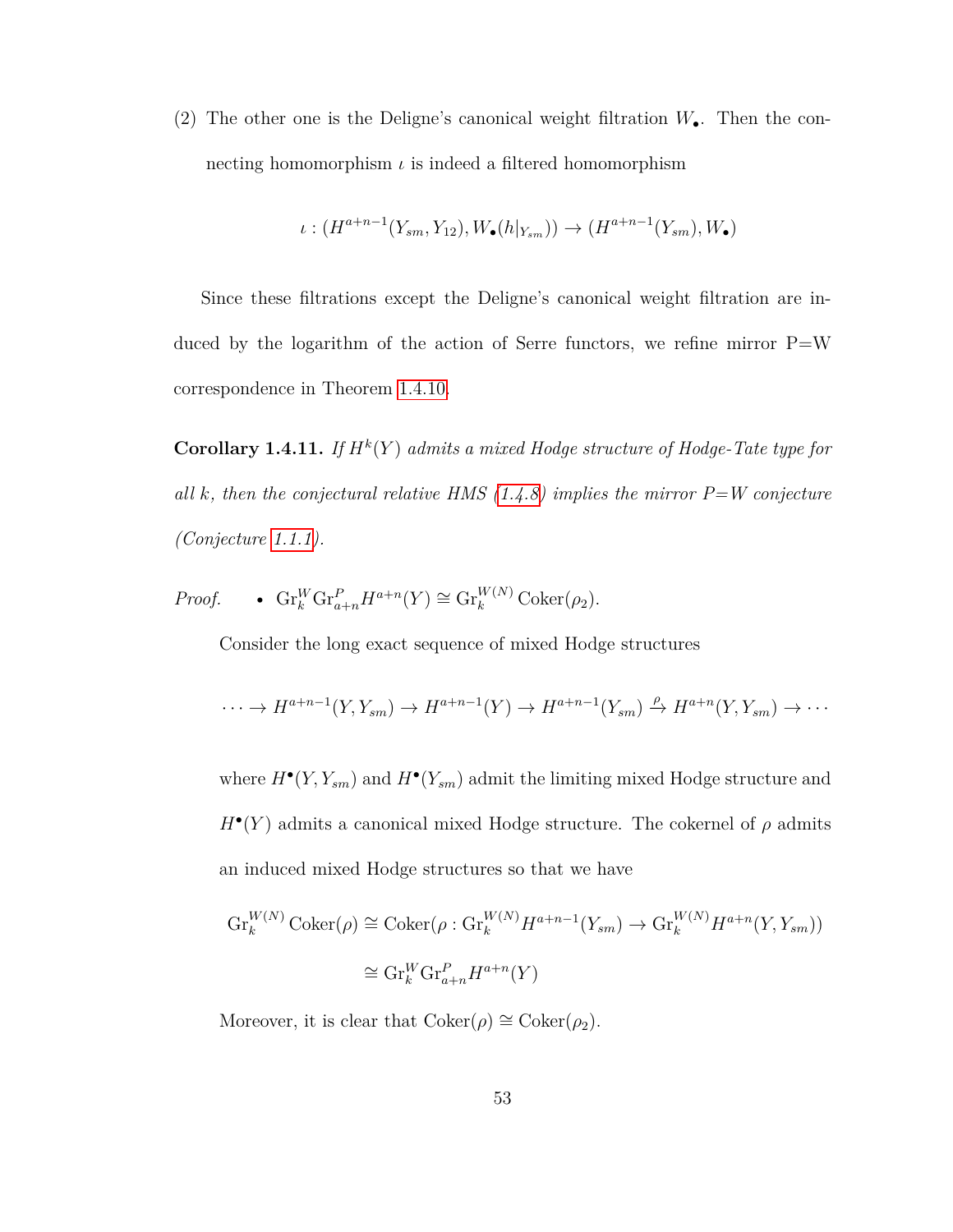•  $\mathrm{Gr}_{k}^{W} \mathrm{Gr}_{a+n+1}^{P} H^{a+n}(Y) \cong \mathrm{Gr}_{k}^{W(h|_{Y_{sm}})}(\mathrm{ker}(\rho_{2})/Im(\rho_{1})).$ 

Consider the long exact sequence of mixed Hodge structures

$$
\cdots \to H^{a+n-2}(Y_{sm}) \to H^{a+n-2}(Y_{12}) \xrightarrow{\rho_1} H^{a+n-1}(Y_{sm}, Y_{12}) \xrightarrow{\iota} \cdots
$$

where  $H^{\bullet}(Y_{sm}, Y_{12})$  and  $H^{\bullet}(Y_{12})$  admit the limiting mixed Hodge structure and  $H^{\bullet}(Y_{sm})$  admits the canonical mixed Hodge structure. Then we have an isomorphism of the mixed Hodge structures.

$$
Coker(\rho_1) \cong ker(H^{a+n-1}(Y_{sm}) \to H^{a+n-1}(Y_{12}))
$$

Also, the kernel  $\text{ker}(\rho_2)$  is isomorphic to  $\iota^{-1}(\text{ker}(\rho))$ . Therefore, we have an isomorphism of mixed Hodge structures

$$
\operatorname{Gr}_{k}^{W} \operatorname{Gr}_{a+n+1}^{P} H^{a+n}(Y) \cong \operatorname{Gr}_{k}^{W(h|_{Y_{sm}})} \left( \ker(\rho) \cap \ker(H^{a+n-1}(Y_{sm}) \to H^{a+n-1}(Y_{12})) \right)
$$

•  $\operatorname{Gr}_{k}^{W} \operatorname{Gr}_{a+n+2}^{P} H^{a+n}(Y) \cong \operatorname{Gr}^{W(h|_{Y_{sm}})} \operatorname{Ker}(\rho_1)$ . Recall that  $\operatorname{Gr}_{a+n+2}^{P} H^{a+n}(Y) \cong$  $\mathrm{Gr}_{a+n+1}^P H^{a+n}(Y_{sm})$  which is compatible with the canonical weight filtrations.

 $\Box$ 

## **1.4.3 Deformation Theory and Hodge Numbers**

In this subsection, we study the deformation theory of hybrid Landau-Ginzburg models by following the strategy in [\[KKP17\]](#page-159-0) (See Section 2.2.2). Let's fix a hybrid LG model  $(Y, h: Y \to \mathbb{C}^2)$  which is mirror to a Fano pair  $(X, D = D_1 \cup D_2)$ . Similar to the case where the anti-canonical divisor of *X* is smooth, we introduce the tame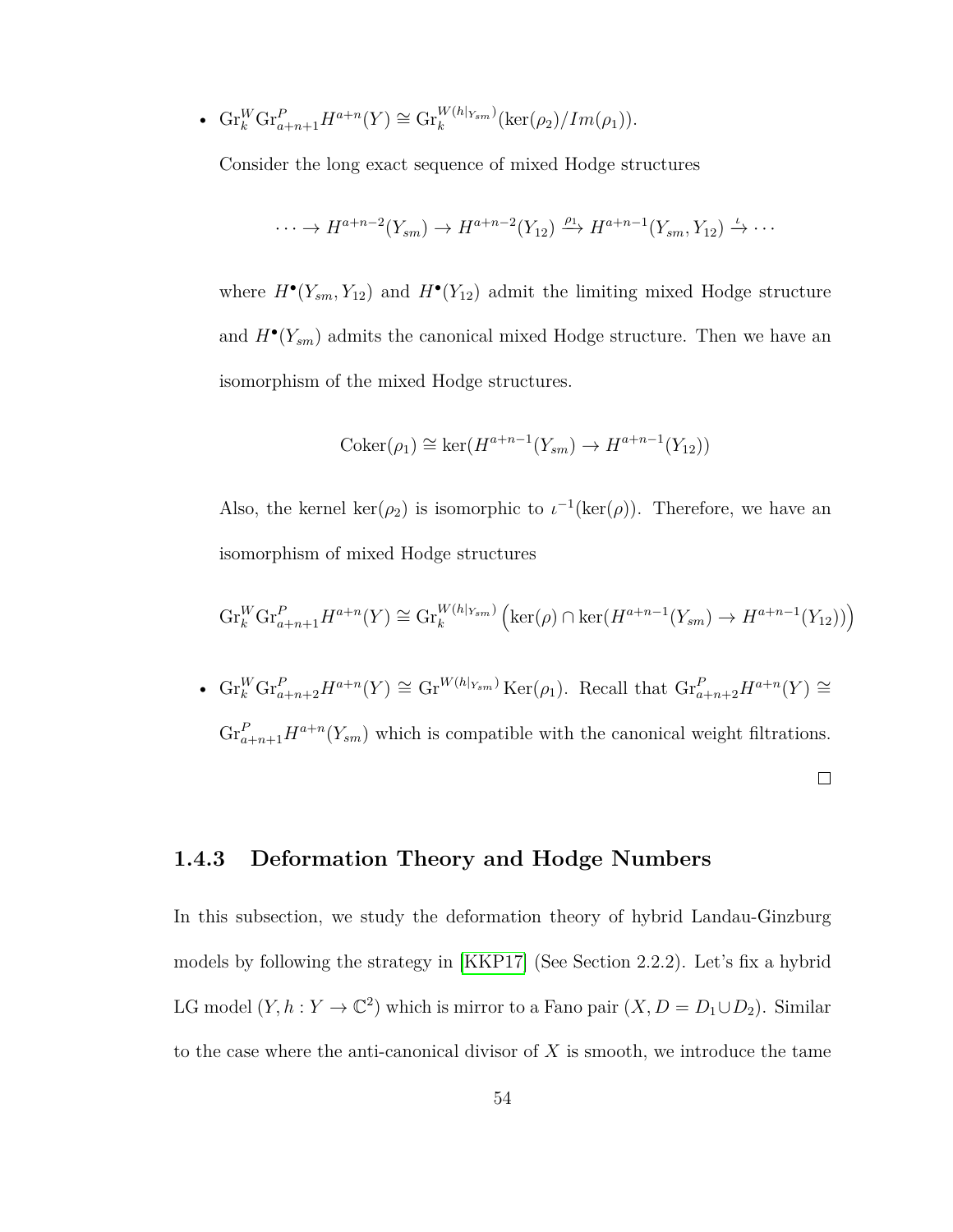compactification of the LG model and study the relevant deformation theory which controls the behavior at the boundary.

**Definition 1.4.12.** A compactified hybrid LG model is datum  $((Z, f), D_Z, \text{vol}_Z)$ where:

- *Z* is a smooth projective variety and  $f = (f_1, f_2) : Z \to \mathbb{P}^1 \times \mathbb{P}^1$  is a flat projective morphism.
- $D_Z := D_1 \cup D_2$  is a reduced normal crossings divisor such that  $D_i := (f_i^{-1}(\infty))$ is simple normal crossings divisor for all  $i = 1, 2$ .
- vol<sub>Z</sub> is a meromorphic section of  $K_Z$  with poles at most at  $D_Z$  and no zeros.

Note that there is no horizontal divisor since we assume that the hybrid model  $h: Y \to \mathbb{C}^2$  is proper. Let  $\mathsf{L} = \{\infty\} \times \mathbb{P}^1 \cup \mathbb{P}^1 \times \{\infty\}$  be the complement of  $\mathbb{C}^2$ in  $\mathbb{P}^1 \times \mathbb{P}^1$ . By definition,  $(Z, f_1)$  is a compactified LG model whose open part is  $(Y, h_1)$ . Moreover, the horizontal divisor of  $(Z, f_1)$  is given by the reduced part of  $f_2^{-1}(\infty)$ .

The deformation theory of  $(Z, f)$  preserving the boundary  $D_Z$ , denoted by  $(Z, f)_{D_Z}$ , is computed by the following sheaf of differential graded (dg) Lie algebra

<span id="page-62-0"></span>
$$
\mathfrak{g}^{\bullet} := \left[ T_{Z,D_Z} \xrightarrow{df = (df_1, df_2)} f^* T_{\mathbb{P}^1 \times \mathbb{P}^1, L} \right] \tag{1.4.19}
$$

**Lemma 1.4.13.** *There is an isomorphism between two sheaves over the base*  $\mathbb{P}^1 \times \mathbb{P}^1$ 

$$
T_{\mathbb{P}^1 \times \mathbb{P}^1, L} \cong T_{\mathbb{P}^1, \infty} \times T_{\mathbb{P}^1, \infty}
$$
\n(1.4.20)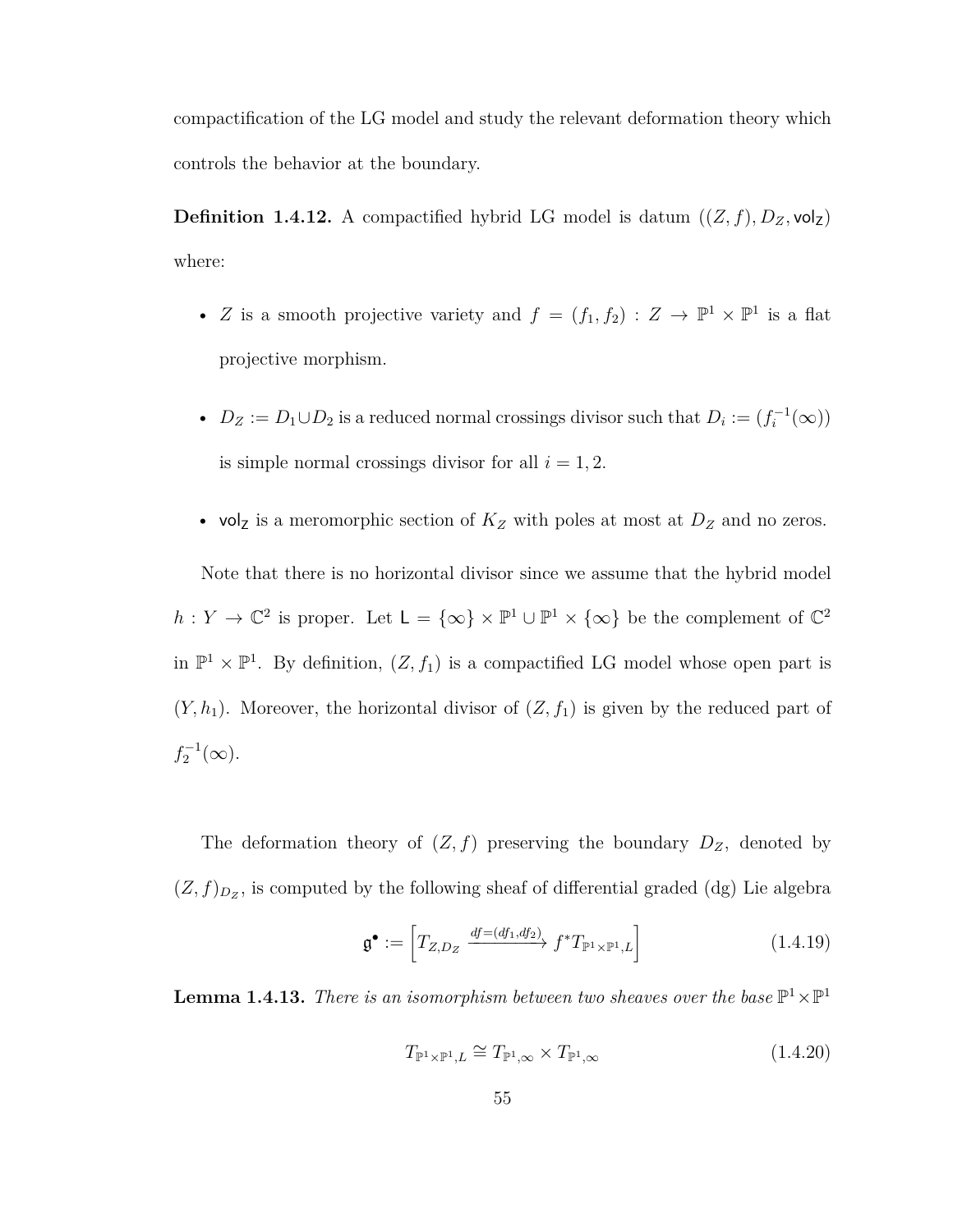*Proof.* Trivial by definition.

It implies that the sheaf of dg Lie algebra  $\mathfrak{g}^{\bullet}$  can be identifed with the following form.

$$
\mathfrak{g}^{\bullet} = \left[T_{Z,D_Z} \xrightarrow{(df_1, df_2)} f_1^* T_{\mathbb{P}^1, \infty} \oplus f_2^* T_{\mathbb{P}^1, \infty}\right]
$$

For  $i = 1, 2$ , we consider two sheaves of dg Lie algebra

$$
\mathfrak{g}_i^{\bullet} := \left[T_{Z,D_Z} \xrightarrow{df_i} f_i^* T_{\mathbb{P}^1,\infty}\right]
$$

controlling the deformations of compactified LG model  $(Z, f_i)_{D_Z}$ . Note that there exists an injective map of complexes from  $\mathfrak{g}^{\bullet}$  to  $\mathfrak{g}^{\bullet}_1 \oplus \mathfrak{g}^{\bullet}_2$  as follows;

$$
\begin{array}{ccccc}\n\mathfrak{g}^{\bullet} & & T_{Z,D_Z} & \xrightarrow{df} & f_1^*T_{\mathbb{P}^1,\infty} \oplus f_2^*T_{\mathbb{P}^1,\infty} \\
\downarrow^{\Delta} & & \downarrow^{\Delta} & & \downarrow^{id} \\
\mathfrak{g}_1^{\bullet} \oplus \mathfrak{g}_2^{\bullet} & & T_{Z,D_Z} \oplus T_{Z,D_Z} & \xrightarrow{df} & f_1^*T_{\mathbb{P}^1,\infty} \oplus f_2^*T_{\mathbb{P}^1,\infty}\n\end{array}
$$

where  $\Delta$  is the diagonal map. We claim that it induces an injective morphism on the level of hypercohomology.

**Lemma 1.4.14.** *The induced morphism of*  $\Delta$  :  $\mathfrak{g}^{\bullet} \to \mathfrak{g}_1^{\bullet} \oplus \mathfrak{g}_2^{\bullet}$  *on the hypercohomology* 

$$
\mathbb{H}^a(\Delta):\mathbb{H}^a(\mathfrak{g}^\bullet)\rightarrow\mathbb{H}^a(\mathfrak{g}_1^\bullet\oplus\mathfrak{g}_2^\bullet)
$$

*is injective for all a.*

*Proof.* Since the morphism  $\Delta : \mathfrak{g}^{\bullet} \to \mathfrak{g}_1^{\bullet} \oplus \mathfrak{g}_2^{\bullet}$  is injective, we have a short exact sequence of complexes;

$$
0 \to \mathfrak{g}^\bullet \xrightarrow{\Delta} \mathfrak{g}_1^\bullet \oplus \mathfrak{g}_2^\bullet \xrightarrow{\alpha} \mathrm{Coker}(\Delta) \to 0
$$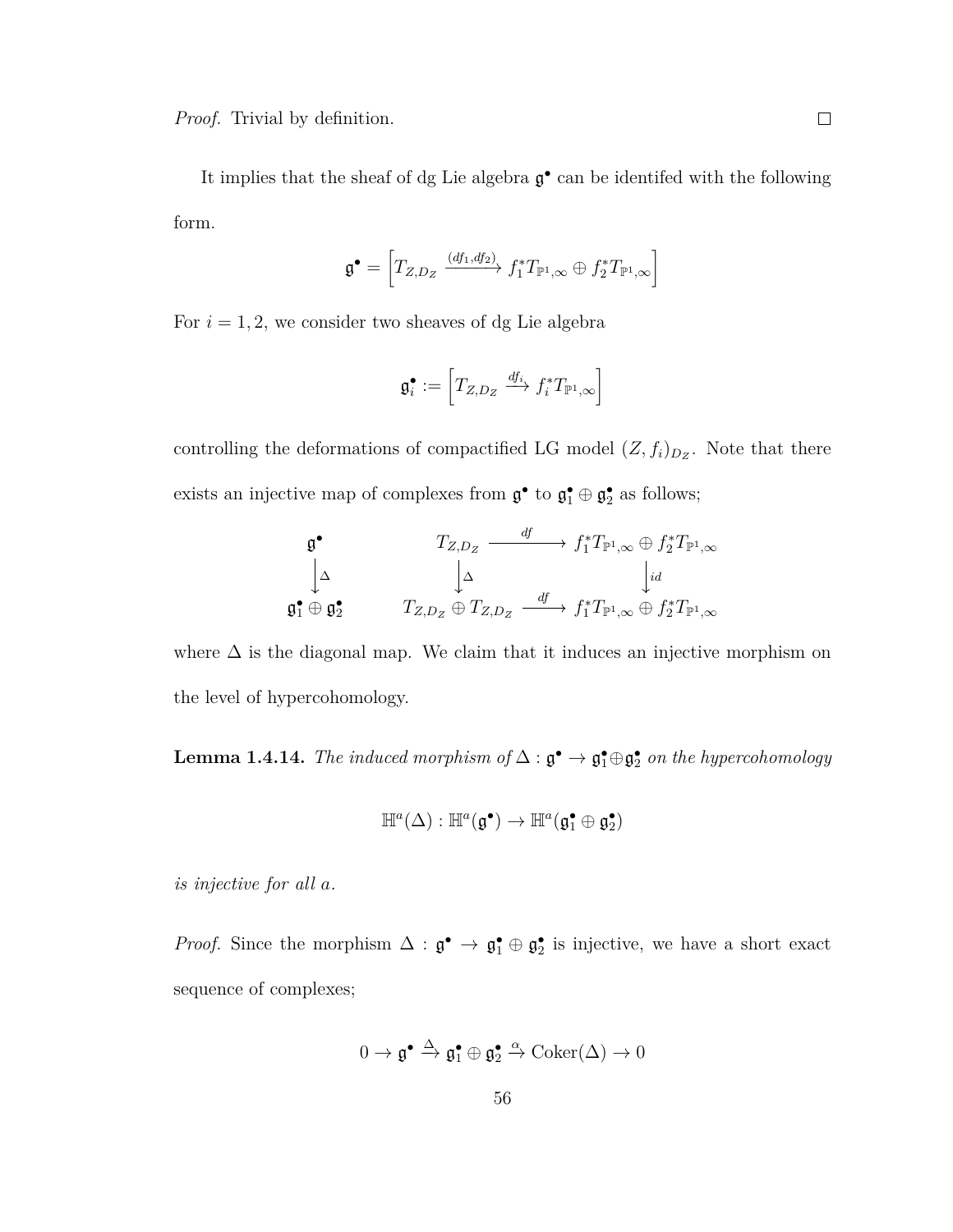where  $Coker(\Delta) = [T_{Z,D_Z} \xrightarrow{0} 0]$  and  $\alpha$  is canonical anti-diagonal map. It also induces the long exact sequence on the level of hyper cohomology as follows;

$$
\cdots \to \mathbb{H}^{a}(\mathfrak{g}^{\bullet}) \xrightarrow{\mathbb{H}^{a}(\Delta)} \mathbb{H}^{a}(\mathfrak{g}_{1}^{\bullet} \oplus \mathfrak{g}_{2}^{\bullet}) \xrightarrow{\mathbb{H}^{a}(\alpha)} \mathbb{H}^{a}(\mathrm{Coker}(\Delta)) \to \mathbb{H}^{a+1}(\mathfrak{g}^{\bullet}) \to \cdots \tag{1.4.21}
$$

It suffices to show that  $\mathbb{H}^a(\mathfrak{g}_1^{\bullet} \oplus \mathfrak{g}_2^{\bullet}) \xrightarrow{\mathbb{H}^a(\alpha)} \mathbb{H}^a(\text{Coker}(\Delta))$  is surjective for all *a*. Note that  $\mathbb{H}^a(\mathfrak{g}_1^{\bullet} \oplus \mathfrak{g}_2^{\bullet}) \cong \mathbb{H}^a(\mathfrak{g}_1^{\bullet}) \oplus \mathbb{H}^a(\mathfrak{g}_2^{\bullet})$  and the morphism  $\alpha$  is an alternating map of the projection maps  $pr_i: T_{Z,D_Z} \otimes T_{Z,D_Z} \rightarrow T_{Z,D_Z}$ . Therefore the surjectivity of  $\mathbb{H}^a(\alpha)$  follows from the surjectivity of  $\mathbb{H}^a(\pi_i)$  where

$$
\pi_i: \mathfrak{g}_i^\bullet \to [T_{Z,D_Z} \to 0]
$$

This can be computed by the following short exact sequence of complexes:



Since  $f_i$ 's are flat by assumption, the hypercohomology

$$
\mathbb{H}^a(Z, f_i^*T_{\mathbb{P}^1,\infty}) \cong \mathbb{H}^a(\mathbb{P}^1, T_{\mathbb{P}^1,\infty}) \cong H^a(\mathbb{P}^1, \mathcal{O}_{\mathbb{P}^1}(1)) = 0
$$

are zero for all  $a \geq 1$ . It implies that the surjectivity of  $\mathbb{H}^a(\pi_i)$  for  $a \geq 1$  Therefore, we have

$$
0 \to \mathbb{H}^0(\mathfrak{g}_i^{\bullet}) \xrightarrow{\mathbb{H}^0(\pi_i)} \mathbb{H}^0(T_{Z,D_Z}) \to \mathbb{H}^1(f_i^*T_{\mathbb{P}^1,\infty}[1]) \to \mathbb{H}^1(\mathfrak{g}_i^{\bullet}) \xrightarrow{\mathbb{H}^1(\pi_i)} \mathbb{H}^1(T_{Z,D_Z}) \to 0
$$
\n(1.4.22)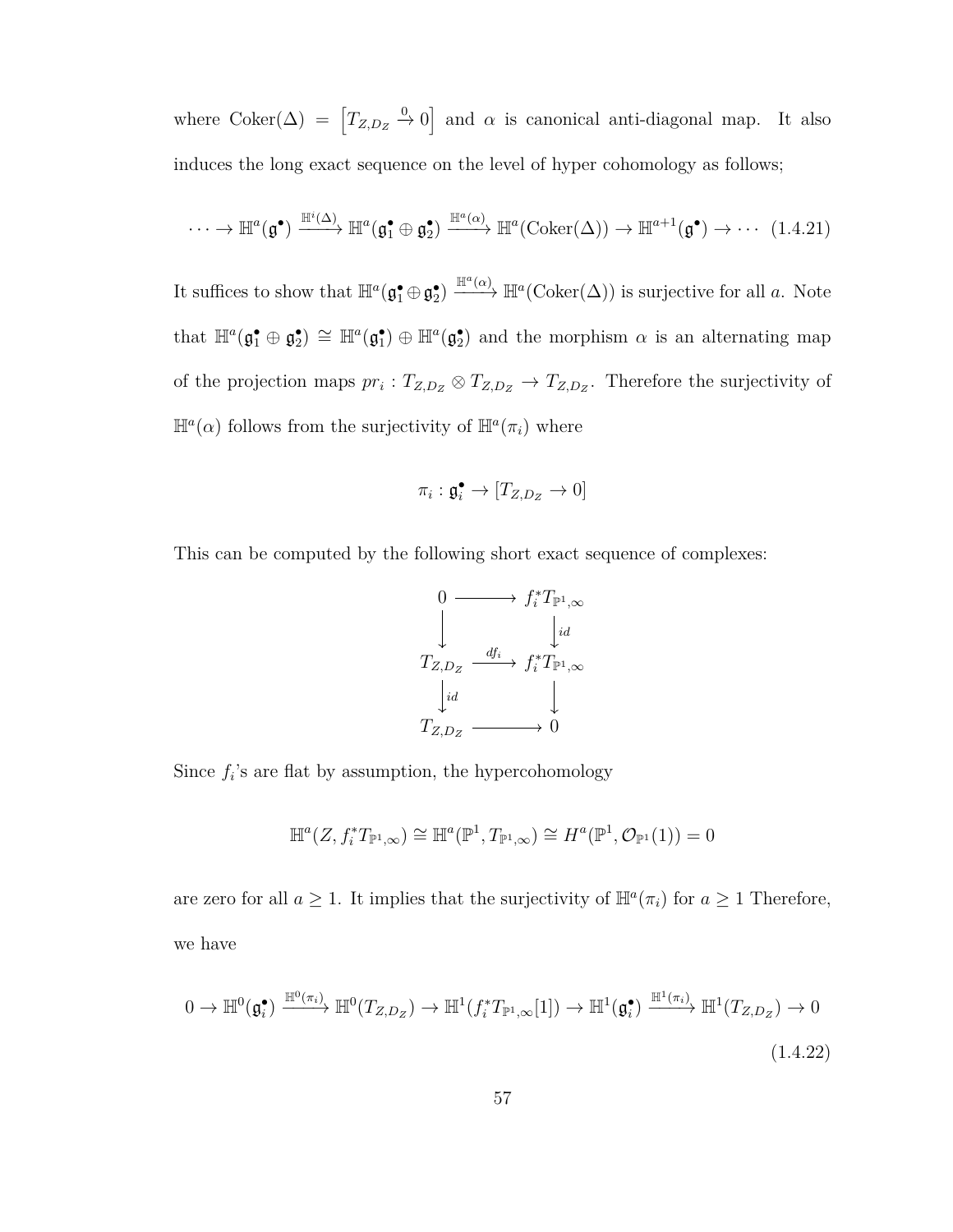To show  $\mathbb{H}^0(\pi_i)$  is surjective, we consider the right inverse of  $\pi_i$ , denoted by  $\iota_i$ . In other words,  $\pi_i \circ \iota_i = Id$  so that we have

$$
\mathbb{H}^0(T_{Z,D_Z}) \xrightarrow{\mathbb{H}^0(\iota_i)} \mathbb{H}^0(\mathfrak{g}_i^{\bullet}) \xrightarrow{\mathbb{H}^0(\pi_i)} \mathbb{H}^0(T_{Z,D_Z})
$$

where the composition is identity. It implies that  $\mathbb{H}^0(\pi_i)$  is surjective.  $\Box$ 

Since both dg Lie algebra  $R\Gamma(Z, \mathfrak{g}_i^{\bullet})$  are homotopy abelian, so is their product. The lemma implies that  $R\Gamma(\Delta) : R\Gamma(Z, \mathfrak{g}^{\bullet}) \to R\Gamma(\mathfrak{g}^{\bullet}_1 \oplus \mathfrak{g}^{\bullet}_2)$  induces the injective map on cohomology. Therefore,  $R\Gamma(Z, \mathfrak{g}^{\bullet})$  is homotopy abelian.

**Corollary 1.4.15.** *The deformation theory of*  $(Z, f)_{D_Z}$  *is unobstructed.* 

Note that the unobstructness of the deformation theory  $(Z, f)_{D_Z}$  depends on the degeneration property of the  $f_i$ -adapted de Rham complexes for  $i = 1, 2$ .

*Remark* 13. The versal deformation space of triple  $(Z, \text{vol}_Z, f)_{D_Z}$  is a  $\mathbb{C}^*$ -bundle over the versal deformation space of  $(Z, f)_{D_Z}$ . Hence, it is also unobstructed (Remark [7\)](#page-42-1).

*Remark* 14. In the non-hybrid setting, the deformation complex  $\mathfrak{g}^{\bullet}$  is quasi-isomorphic to truncated sheaf of *f*-adapted tangent complex  $T_Z^{\bullet}(- \log D_Z, f)[-1]$  which is dual to *f*-adapted de Rham complex. Therefore, it is reasonable to expect this to happen in the hybrid setting by introducing relevant *f*-adapted de Rham complex or its dual. However, it turns out that the natural candidate of *f*-adpated de Rham complex does not provide a dg Lie algebra, quasi-isomorphic to the deformation complex  $\mathfrak{g}^{\bullet}$ .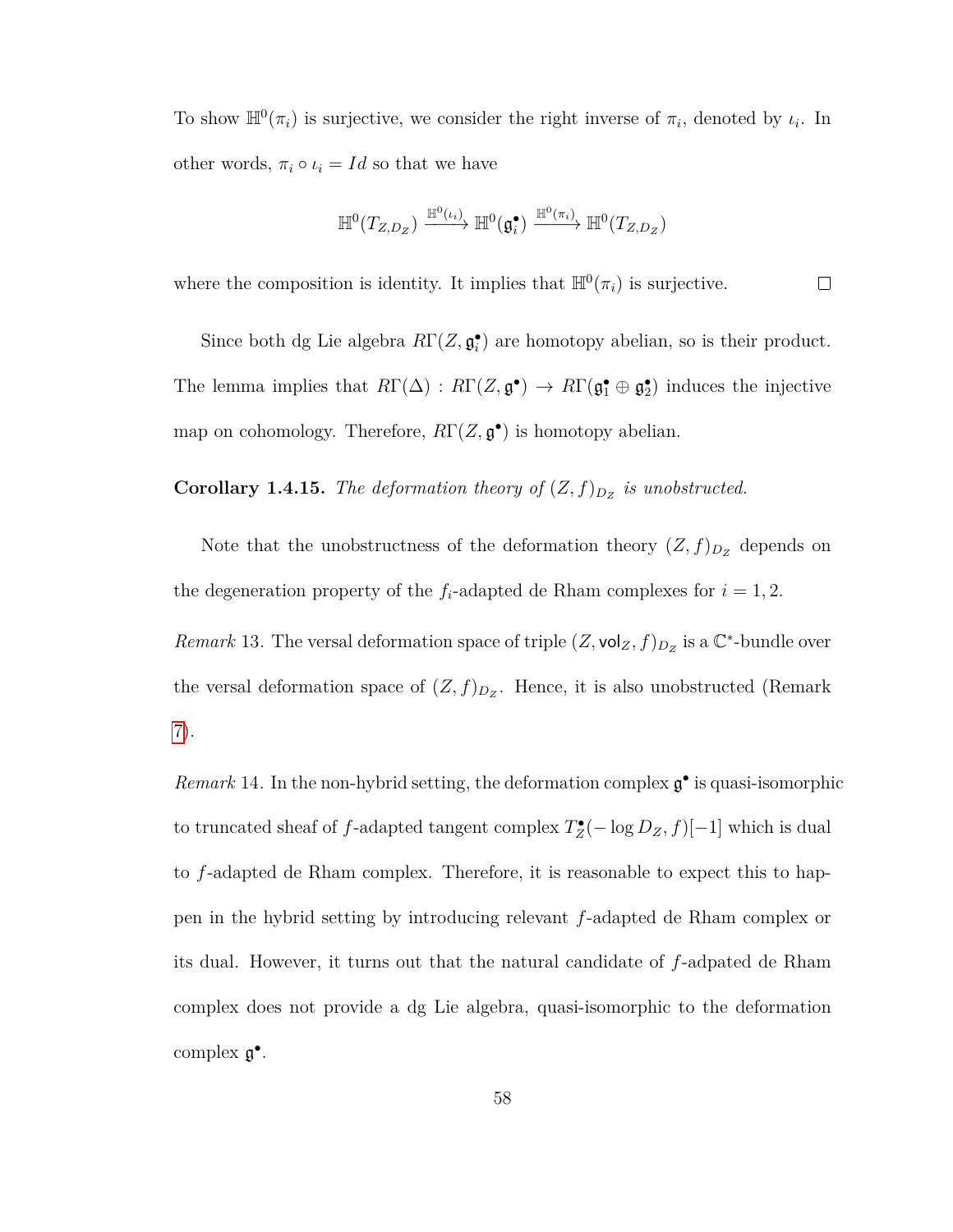Next, we will study relevant de Rham complexes associated to the (compactified) hybrid LG model and Hodge numbers.

#### *f***-adapted Hodge Numbers**

To the compactified LG model  $((Z, D_Z), f : Z \to \mathbb{P}^1 \times \mathbb{P}^1)$ , we can associate two different subcomplexes of logarithmic de Rham complex  $\Omega_Z^{\bullet}(\log D_Z)$ . First, consider the subcomplex which are preserved by wedge product of both  $df_1$  and  $df_2$ . We denote it by  $\Omega_Z^{\bullet}(\log D_Z, f_1, f_2)$  which is indeed a pullback of the following diagram;

$$
\Omega_Z^{\bullet}(\log D_Z, f_1, f_2) \xrightarrow{j_1} \Omega_Z^{\bullet}(\log D_Z, f_1)
$$
\n
$$
\downarrow_{j_2}^{\downarrow_2} \qquad \qquad \downarrow_{i_1}
$$
\n
$$
\Omega_Z^{\bullet}(\log D_Z, f_2) \xrightarrow{i_2} \Omega_Z^{\bullet}(\log D_Z)
$$

where  $i_1$  and  $i_2$  are natural inclusions. By definition, it admits three differentials *d*, ∧*df*<sub>1</sub> and ∧*df*<sub>2</sub>. The other subcomplex is the pushout of *j*<sub>1</sub> and *j*<sub>2</sub>, denoted by  $\Omega_Z^{\bullet}(\log D_Z, f)$ , which we call *f***-adapted deRham complex**. Unlike the complex  $\Omega_Z^{\bullet}(\log D_Z, f_1, f_2)$ , it only admits a standard de Rham differential.

We perform a local computation of two deRham complexes  $(\Omega_{\mathbb{Z}}^{\bullet}(\log D_{Z},f_{1},f_{2}),d)$ and  $(\Omega_Z^{\bullet}(\log D_Z, f), d)$ . Recall that the complement of *Y* in *Z* is given by  $D_Z =$  $D_1 \cup D_2$  where  $D_i$  is a vertical boundary divisor of  $f_i : Z \to \mathbb{P}^1$ . Denote  $D_{12}$  the inverse image  $f^{-1}(\{\infty\} \times {\{\infty\}})$ . For  $p \in D_{12}$ , we can find local analytic coordinates  $z_1, \dots, z_n$  centered at *p* such that in a neighborhood of *p*:

• the divisor  $D_1$  is given by  $\prod_{i=1}^k z_i = 0$  and the potential  $f_1$  is given by

$$
f(z_1, \dots, z_n) = \frac{1}{z_1^{m_1} \cdots z_k^{m_k}}
$$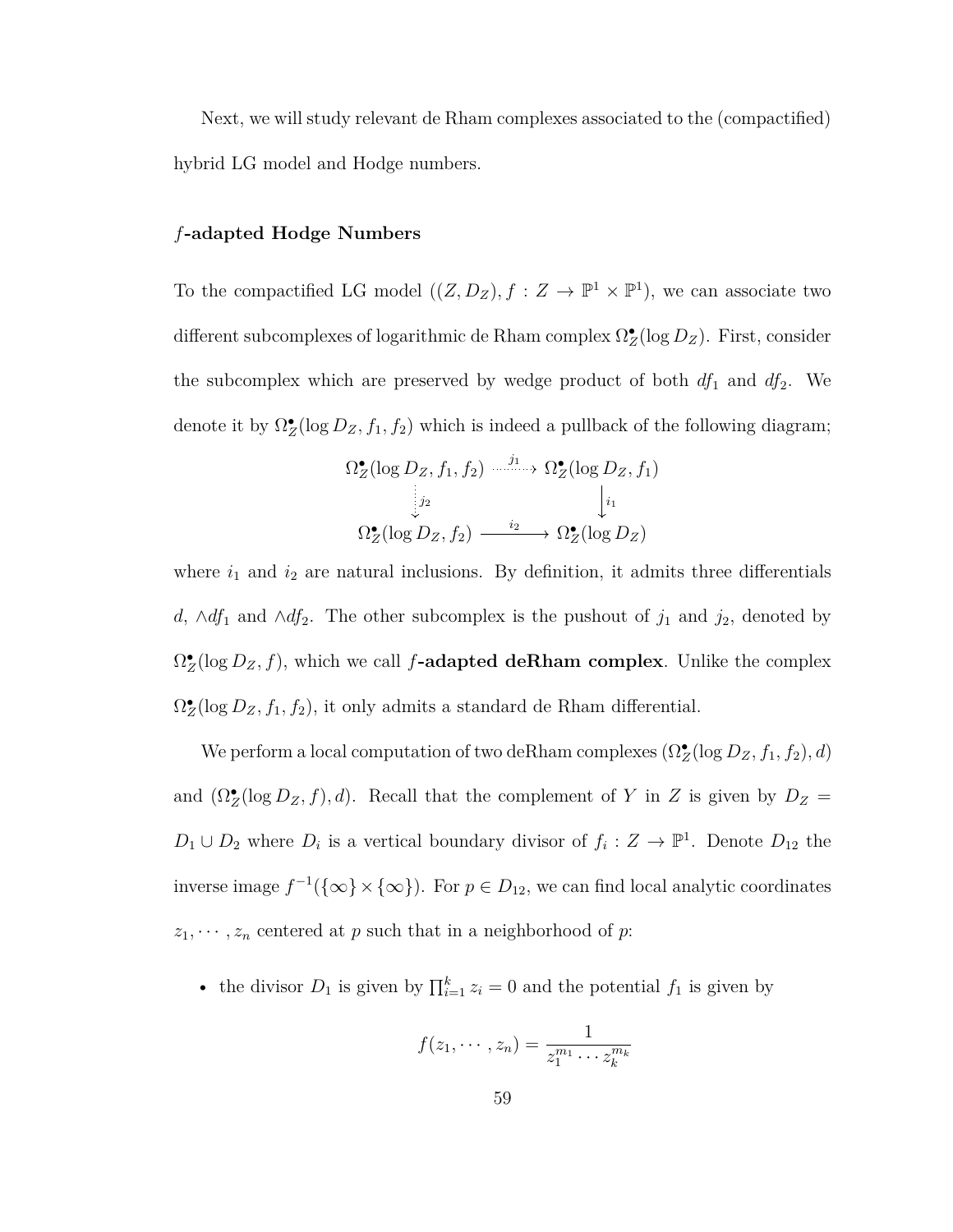for some  $m_i \geq 1$ .

• the divisor  $D_2$  is given by  $\prod_{j=k+1}^{n-k} z_j = 0$  and the potential  $f_2$  is given by

$$
f(z_1,\dots, z_n)=\frac{1}{z_{k+1}^{m_{k+1}}\cdots z_n^{m_n}}
$$

for some  $m_j \geq 1$ .

**Lemma 1.4.16.** For  $i = 1, 2$ , the  $f_i$ -adpated deRham complex  $\Omega_Z^a(\log D_Z, f_i)$  is *locally free for all a. Explicitly*

$$
\Omega_Z^a(\log D_Z, f_i) = \bigoplus_{p=0}^a \left[ \frac{1}{f_i} \wedge^p W_i \oplus d \log f_i \wedge \left( \wedge^{p-1} W_i \right) \right] \bigotimes \wedge^{a-p} R_i \tag{1.4.23}
$$

*where*  $W_i$  *is spanned by logarithmic 1-forms associated to the vertical part of*  $f_i$ :  $Z \to \mathbb{P}^1$  and  $R_i$  is spanned by holomorphic 1-forms on Y and logarithmic 1-forms associated to the horizontal part of  $f_i: Z \to \mathbb{P}^1$ .

*Proof.* See [\[KKP17,](#page-159-0) Lemma 2.12]

The above local description allows one to describe  $\Omega_Z^a(\log D_Z, f_1, f_2)$  for all *a*. Explicitly, we have

 $\Box$ 

<span id="page-67-0"></span>
$$
\Omega_Z^a(\log D_Z, f_1, f_2) = \bigoplus_{p+q=0}^a \left[ \frac{1}{f_1} \wedge^p W_1 \oplus d \log f_1 \wedge \left( \wedge^{p-1} W_1 \right) \right]
$$
  

$$
\bigotimes \left[ \frac{1}{f_2} \wedge^q W_2 \oplus d \log f_2 \wedge \left( \wedge^{q-1} W_2 \right) \right]
$$
(1.4.24)  

$$
\bigotimes \wedge^{a-p-q} R
$$

where  $R$  is spanned by holomorphic 1-forms on  $Y$ . Similarly, one can give a local description of the *f*-adapted complex  $\Omega_Z^{\bullet}(\log D_Z, f)$ . Since this is equivalent to the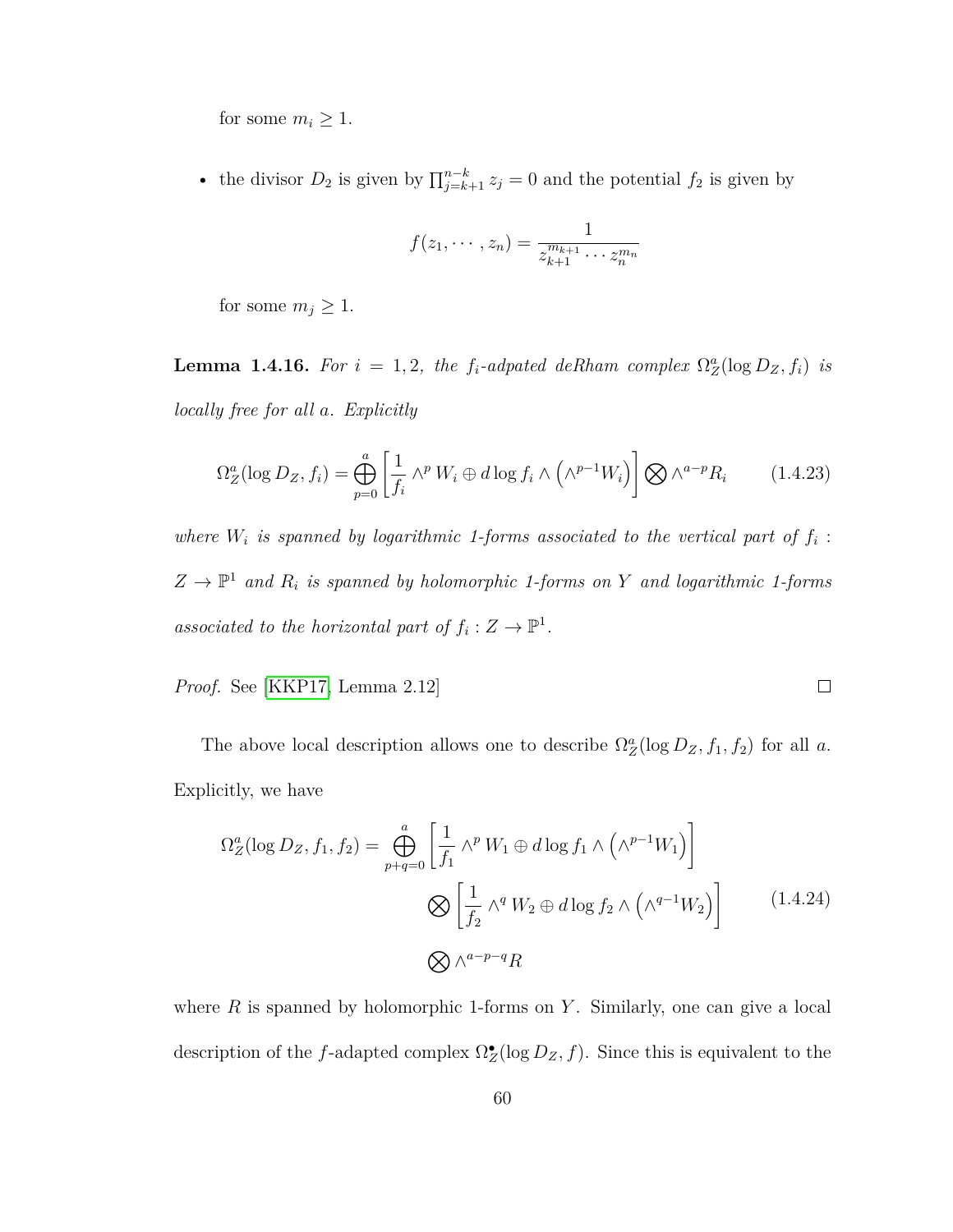subcomplex of logarithmic de Rham complex  $\Omega_Z^{\bullet}(\log D_Z)$  preserved by either  $df_1$  or *df*<sub>2</sub>, we can see that it is generated by differential forms in both  $\Omega_Z^{\bullet}(\log D_Z, f_1)$  and  $\Omega_Z^{\bullet}(\log D_Z, f_2).$ 

$$
\Omega_Z^a(\log D_Z, f_1, f_2) = \bigoplus_{p=0}^a \left[ \frac{1}{f_1} \wedge^p W_1 \oplus d \log f_1 \wedge \left( \wedge^{p-1} W_1 \right) \right] + \left[ \frac{1}{f_2} \wedge^p W_2 \oplus d \log f_2 \wedge \left( \wedge^{p-1} W_2 \right) \right]
$$
\n
$$
\bigotimes \wedge^{a-p} R
$$
\n(1.4.25)

By taking the contraction with the meromorphic volume form  $vol_Z$ , the de Rham complex  $\Omega_Z^{\bullet}(\log D_Z, f)$  (resp.  $\Omega_Z^{\bullet}(\log D_Z, f_1 \cup f_2)$ ) induces a locally free subsheaf of polyvector fields  $\wedge$ <sup>•</sup>*T<sub>Z</sub>*, denoted by  $(\wedge$ <sup>•</sup>*T<sub>Z</sub>*)(− log *D<sub>Z</sub>*, *f*) (resp.( $\wedge$ <sup>•</sup>*T<sub>Z</sub>*)(− log *D<sub>Z</sub>*, *f*<sub>1</sub> ∪ *f*2)). Moreover, both form a Batalin-Vilkovisky algebra, hence encodes geometric deformation associated to the pair  $((Z, D_Z), f : Z \to \mathbb{P}^1 \times \mathbb{P}^1)$ . However, it turns out that neither control the anchored deformation  $(Z, f)_{D_Z}$  [\(1.4.19\)](#page-62-0). Nevertheless, both de Rham complexes encode interesting geometric information. We first study the Hodge filtrations on  $(\Omega_Z^{\bullet}(\log D_Z, f), d)$ .

**Proposition 1.4.17.** *The Hodge-to-de Rham spectral sequences of both complexes*  $(\Omega_Z^{\bullet}(\log D_Z, f), d)$  *and*  $(\Omega_Z^{\bullet}(\log D_Z, f_1, f_2), d)$  *degenerate at*  $E_1$ *-page.* 

*Proof.* Recall that the strictness of Hodge filtrations on both  $R\Gamma(\Omega_Z^{\bullet}(\log D_Z, f_1), d)$ and  $R\Gamma(\Omega_Z^{\bullet}(\log D_Z, f_2), d)$  was done in [\[KKP17\]](#page-159-0)[\[ESY17\]](#page-157-0) by applying the method of Deligne-Illusie [\[DI87\]](#page-156-0). The main idea is to reduce the problem to the field of positive characteristic  $p > 0$ , K, and show the formality by constructing the global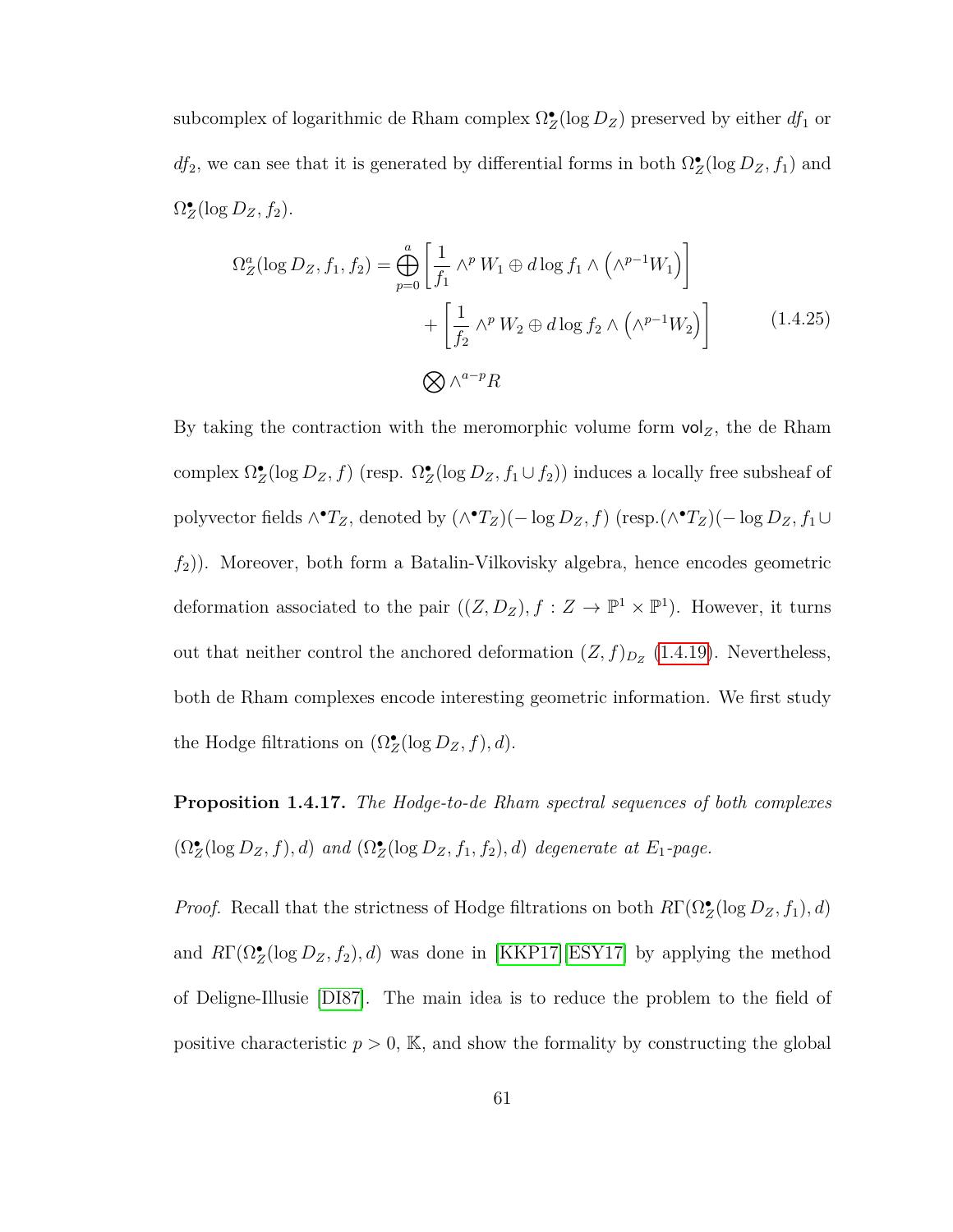lifting of Frobenius morphism over  $W_2(\mathbb{K})$ , the ring of witt vectors of length 2 of K. For the complex  $(\Omega_Z^{\bullet}(\log D_Z, f_1, f_2), d)$ , its local description [1.4.24](#page-67-0) allows one to apply the same argument used in [\[KKP17\]](#page-159-0)[\[ESY17\]](#page-157-0). The only non-trivial part is to construct gluing morphism between two choices of local lifting. However, since horizontal part of boundary divisor with respects to  $f_1$  is the vertical part of boundary divisor with respects to  $f_2$  and vice versa, the choice of local lifting for the case of each  $\Omega^{\bullet}_{Z/\mathbb{K}}(\log D_Z, f_i)$ , *d*) are compatible. Therefore, the complex  $R\Gamma(\Omega_Z^{\bullet}(\log D_Z, f_1, f_2), d)$  is strict. Also note that the pushout diagram

$$
\Omega_Z^{\bullet}(\log D_Z, f_1, f_2) \xrightarrow{j_1} \Omega_Z^{\bullet}(\log D_Z, f_1)
$$

$$
\downarrow_{j_2} \qquad \qquad \downarrow_{i_1}
$$

$$
\Omega_Z^{\bullet}(\log D_Z, f_2) \xrightarrow{i_2} \Omega_Z^{\bullet}(\log D_Z, f)
$$

induces a short exact sequence of filtered complexes;

$$
0 \to (R\Gamma(\Omega_Z^{\bullet}(\log D_Z, f), d), F^{\bullet}) \xrightarrow{\langle j_1, j_2 \rangle} \bigoplus_{i=1}^2 (R\Gamma(\Omega_Z^{\bullet}(\log D_Z, f_i), d), F^{\bullet})
$$

$$
\xrightarrow{i_1 - i_2} (R\Gamma(\Omega_Z^{\bullet}(\log D_Z, f), d), F^{\bullet}) \to 0
$$

Since the first two terms are strict and both  $(j_1, f_2)$  and  $H(j_1, j_2)$  are strict morphisms, we conclude that the cone complex  $(R\Gamma(\Omega_{Z}^{\bullet}(\log D_{Z},f),d),F^{\bullet})$  is strict as well.  $\Box$ 

Next, we look at the local description of relative de Rham complex. Let  $\epsilon =$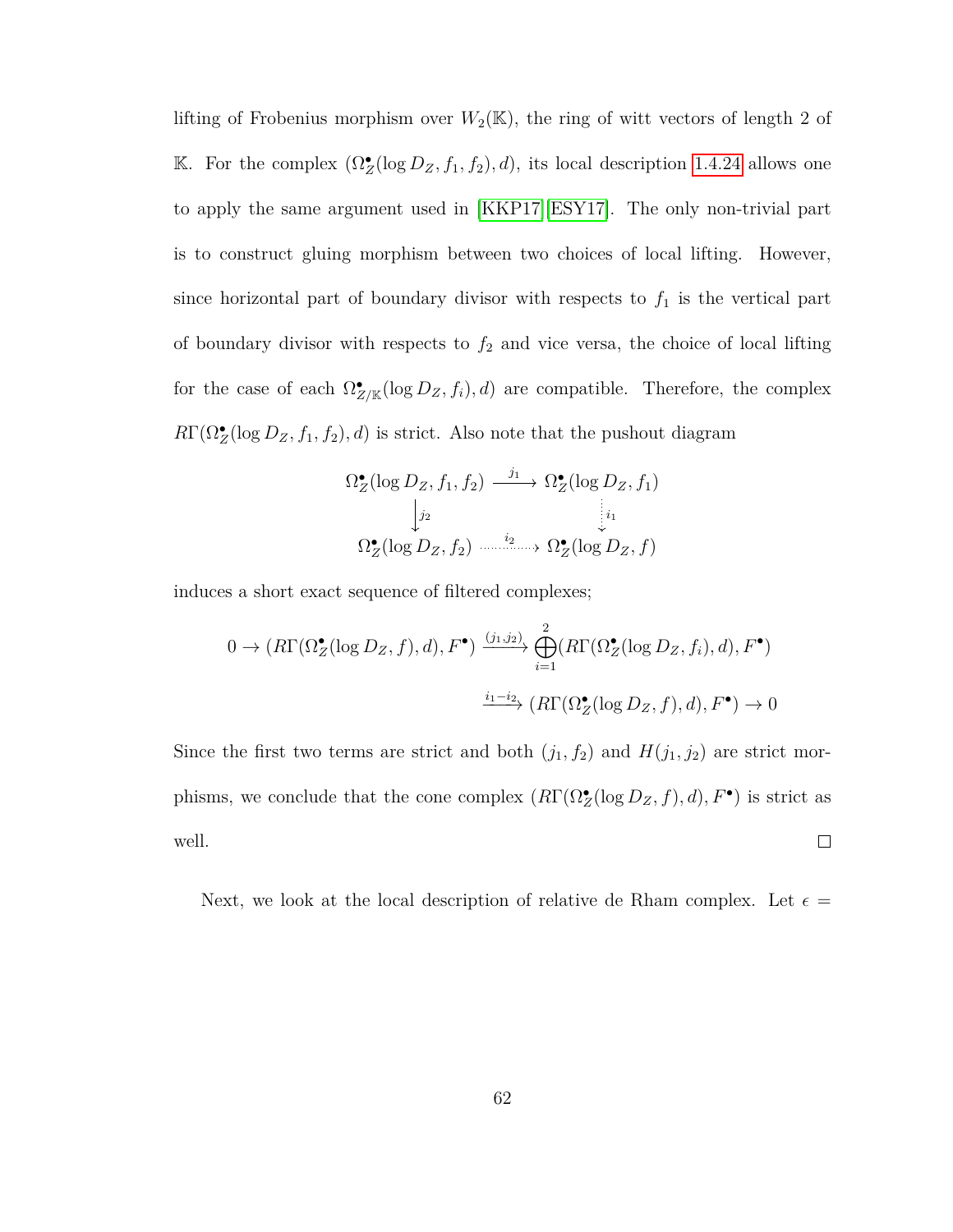$(\epsilon_1, \epsilon_2)$  be a point near the infinity and  $Y_{\epsilon}$  be  $f^{-1}(\epsilon)$ . Here we get

$$
\Omega_Z^a(\log D_Z, \text{rel} Y_\epsilon) := \ker(\Omega_Z^a(\log D_Z) \to i_{Y_\epsilon}\Omega_{Y_\epsilon}^a)
$$
  
= 
$$
\bigoplus_{p=0}^a \left[ (z_1 \cdots z_k - \epsilon_1) \wedge^p W_1 + d \log f_1 \wedge (\wedge^{p-1} W_1) \right] \bigotimes \wedge^{a-p} R_1
$$
  
+ 
$$
\left[ (z_{k+1} \cdots z_n - \epsilon_2) \wedge^p W_2 + d \log f_2 \wedge (\wedge^{p-1} W_2) \right] \bigotimes \wedge^{a-p} R_2
$$

so when  $\epsilon \to (0,0)$ , the sheaf specializes to the *f*-adapted deRham form  $\Omega_Z^a(\log D_Z, f)$ . In other words, we have

**Proposition 1.4.18.** *The complex*  $(\Omega_Z^{\bullet}(\log D_Z, f), d)$  *is a well-defined limit of the relative de Rham complex*  $(\Omega_Z^{\bullet}(\log D_Z, f^{-1}(\rho_1, \rho_2), d)$  *as*  $(\rho_1, \rho_2) \to (-\infty, -\infty)$ *. In particular, the Gauss-Manin parallel transport has a well defined limit as*  $\rho \rightarrow$  $(-\infty, -\infty)$  *which identifies*  $H^a(Y, h^{-1}(\rho); \mathbb{C})$  *with*  $\mathbb{H}^a(Z, \Omega_Z^{\bullet}(\log D_Z, f)).$ 

*Proof.* Let  $\Delta^2 \subset \mathbb{P}^1 \times \mathbb{P}^1$  be a small polydisk centered at  $\{\infty\} \times \{\infty\} \in \mathbb{P}^1 \times \mathbb{P}^1$ . Let  $p: \mathcal{Z} = Z \times \Delta^2 \to \Delta^2$  be a proper family. We consider the two relative divisors in  $\mathcal{Z};$ 

$$
D_{\mathcal{Z}} := D_{Z} \times \Delta^{2}
$$
  

$$
\Gamma := (p \times f)^{-1}(\text{graph} : \Delta \hookrightarrow \mathbb{P}^{1} \times \mathbb{P}^{1})
$$

Note that  $D_z$  is a simple normal crossing divisor and **Γ** is smooth. We also denote the intersection of  $D_z$  and **Γ** by  $D_\Gamma$ .

Next, Recall that the sheaf of relative meromorphic differential forms,  $\Omega_{\mathcal{Z}/\Delta^2}^a(\log D_{\mathcal{Z}})$ is given by

$$
\Omega^a_{\mathcal{Z}/\Delta^2}(\log D_{\mathcal{Z}}) := \ker(\Omega^a_{\mathcal{Z}}(\log D_{\mathcal{Z}}) \to p^*\Omega^a_{\Delta^2}(\log L))
$$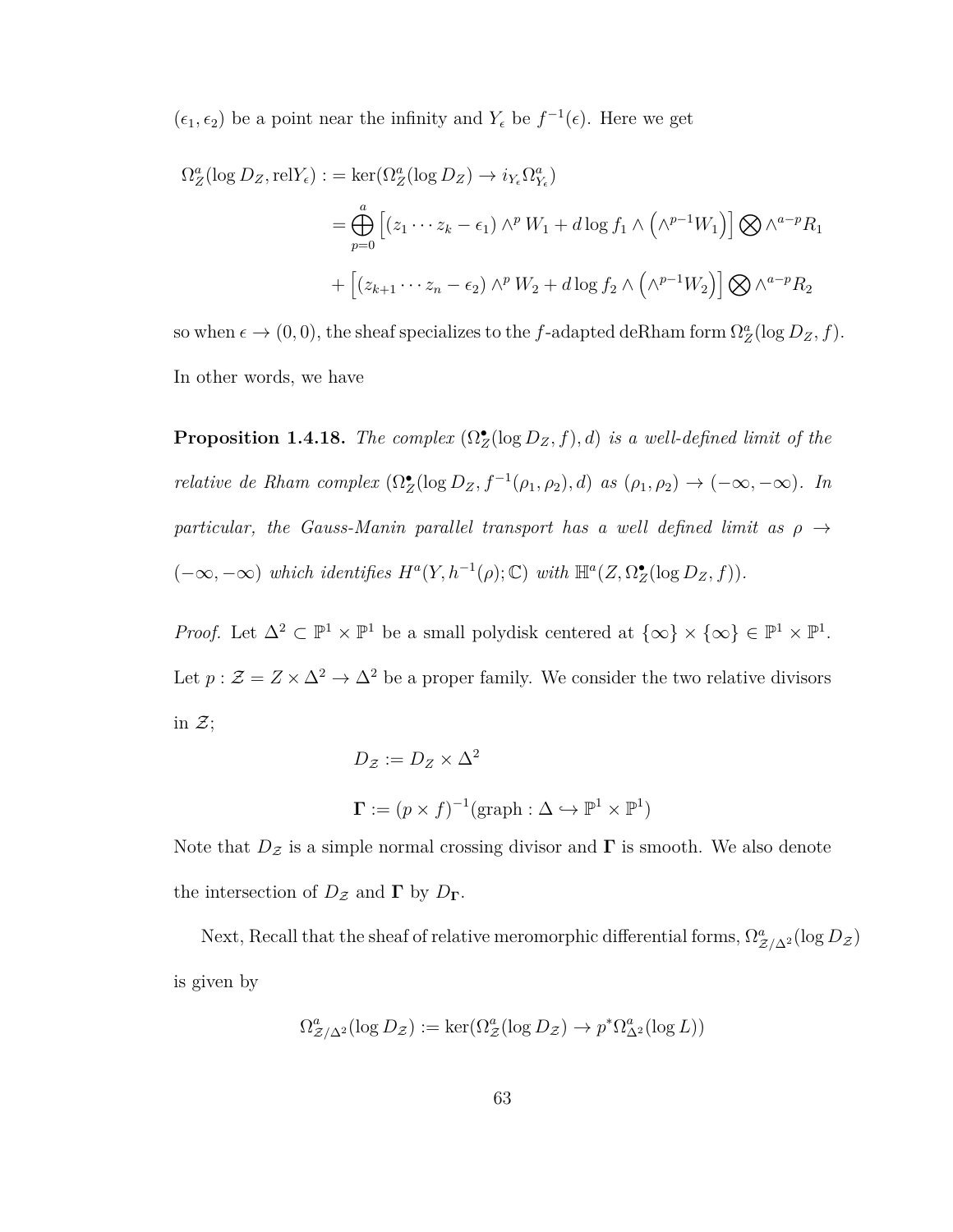where *L* is the boundary of  $\Delta^2$ . We consider the subsheaf of  $\Omega^a_{\mathcal{Z}/\Delta^2}(\log D_{\mathcal{Z}})$  which vanishes along  $D_{\Gamma}$  as follows;

$$
\Omega^a_{\mathcal{Z}/\Delta^2}(\log D_{\mathcal{Z}}, \text{rel}\Gamma) := \ker(\Omega^a_{\mathcal{Z}/\Delta^2}(\log(D)) \to i_{\Gamma^*}\Omega^a_{\Gamma/\Delta^2}(\log D_{\Gamma})
$$

This is locally free and the complex  $(\Omega_{\mathcal{Z}/\Delta^2}^{\bullet}(\log D_{\mathcal{Z}},\text{rel}\Gamma,d))$  is preserved under the relative deRham differential. Let's denote this complex by  $\mathsf{E}^{\bullet}_{\mathcal{Z}/\Delta^2}$ . Note that from the local computation, we have

$$
(\mathsf{E}^{\bullet}_{\mathcal{Z}/\Delta^2}|)_{Z \times \{\epsilon \neq 0\}} = (\Omega^{\bullet}_{Z}(\log D_Z, \mathrm{rel} Y_{\epsilon}), d)
$$

$$
(\mathsf{E}^{\bullet}_{\mathcal{Z}/\Delta^2}|)_{Z \times \{\epsilon = 0\}} = (\Omega^{\bullet}_{Z}(\log D_Z, f), d)
$$

In other words, the complex  $\mathsf{E}^{\bullet}_{Z/\Delta^2}$  interpolates between the relative logarithmic forms vanishing on  $Y_{\epsilon}$  and relative *f*-adapted forms.

Geometrically, this interpolation can be refined as the Gauss-Manin parallel transport. Consider the local system  $\mathcal{E}^a$  of C-vector spaces on  $(\Delta^{\times})^2 \subset \Delta^2$  whose fiber at  $\epsilon = (\epsilon_1, \epsilon_2)$  is isomorphic to the Betti cohomoglogy  $H^a(Y, Y_{\epsilon}; \mathbb{C})$ . The underlying coherent sheaf  $\mathcal{E}^a \otimes \mathcal{O}_{(\Delta^\times)^2}$  is identified with  $\mathbb{R}^a p_* \mathbb{E}^{\bullet}_{\tilde{z}}$ •<br>*z*×<sub>/(∆</sub>×<sub>)</sub><sup>2</sup>· Here (−)<sup>×</sup> implies the restriction over  $({\Delta}^{\times})^2$ . The Gauss-Manin connection is given by a Clinear map of sheaves

$$
\nabla^{\mathrm{GM}} : \mathbb{R}^a p_* \mathsf{E}^\bullet_{\mathcal{Z}^\times/(\Delta^\times)^2} \to \mathbb{R}^a p_* \mathsf{E}^\bullet_{\mathcal{Z}^\times/(\Delta^\times)^2} \otimes_{(\Delta^\times)^2} \Omega^1_{(\Delta^\times)^2}
$$

satisfying the Leibniz rule. One can identifies the Gauss-Manin connection  $\nabla^{\text{GM}}$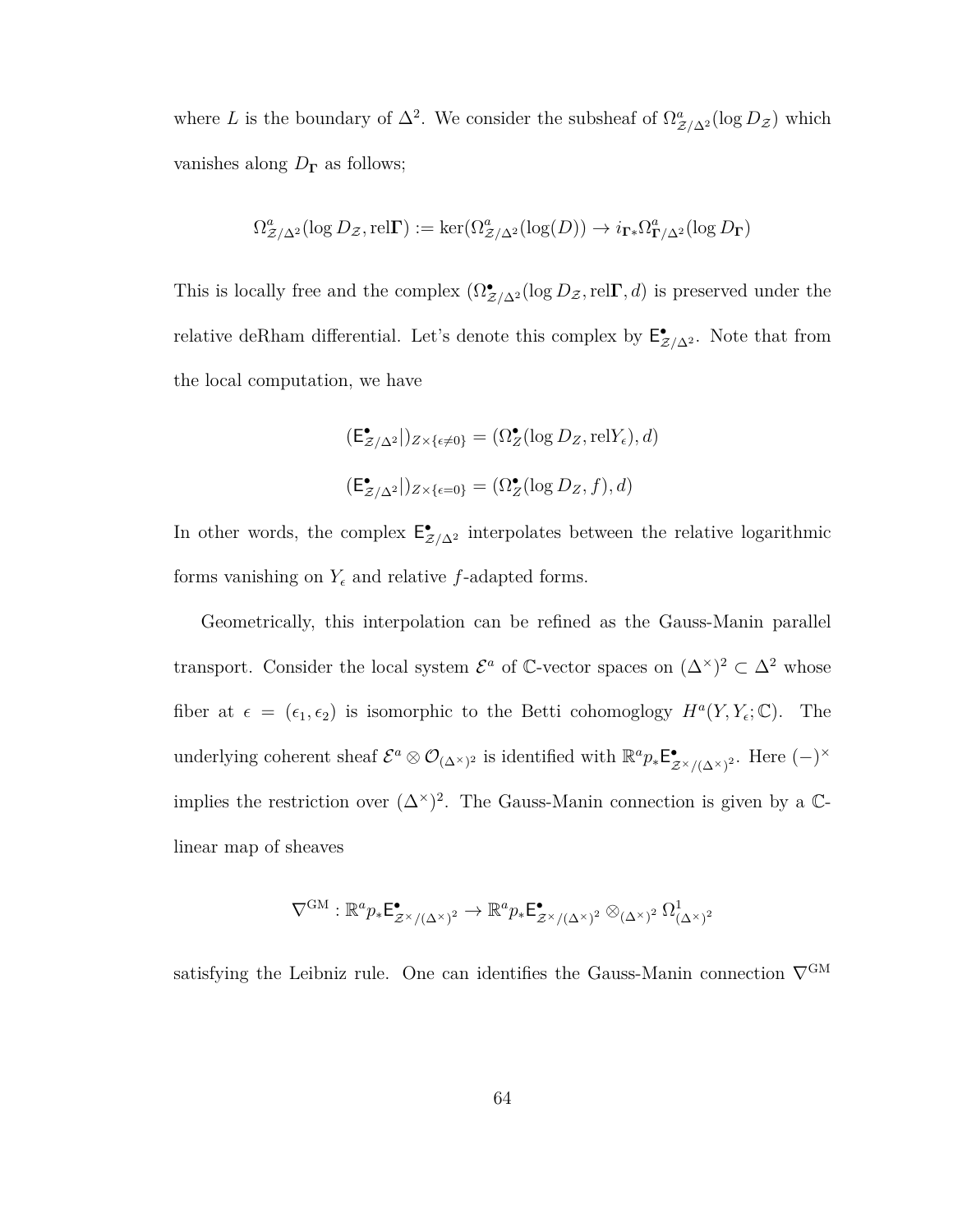with the connecting homomorphism of the long exact sequence;

$$
0 \to \mathsf{E}^{\bullet}_{\mathcal{Z}^{\times}/(\Delta^{\times})^{2}}[-1] \otimes_{p^{-1}\mathcal{O}_{(\Delta^{\times})^{2}}} p^{-1}\Omega^{1}_{(\Delta^{\times})^{2}} \to \left(\frac{(\Omega^{\bullet}_{\mathcal{Z}^{\times}}(\log D_{\mathcal{Z}^{\times}},\mathrm{rel}\Gamma^{\times})}{p^{-1}(\Omega^{2}_{(\Delta^{\times})^{2}}) \wedge (\Omega^{\bullet-2}_{\mathcal{Z}^{\times}}(\log D_{\mathcal{Z}^{\times}},\mathrm{rel}\Gamma^{\times})},d\right) \to \mathsf{E}^{\bullet}_{\mathcal{Z}^{\times}/(\Delta^{\times})^{2}} \to 0
$$

In order to show that the parallel transport with respects to the Gauss-Manin connection  $\nabla^{\text{GM}}$ , it is enough to show that the middle complex

$$
(\Omega^{\bullet}_{\mathcal{Z}^{\times}}(\log D_{\mathcal{Z}^{\times}},\mathrm{rel}\Gamma^{\times})/p^{-1}(\Omega^{2}_{(\Delta^{\times})^{2}} \wedge \Omega^{\bullet-2}_{\mathcal{Z}^{\times}}(\log D_{\mathcal{Z}^{\times}},\mathrm{rel}\Gamma^{\times})),d)
$$

extends to a well-defined subcomplex  $\mathsf{E}_{\mathcal{Z}}^{\bullet}$  in  $(\Omega_{\mathcal{Z}}^{\bullet}(\log D_{\mathcal{Z}},d))$  on all  $\mathcal{Z}$ , which will fit into the short exact sequence of complex

$$
0 \to \mathsf{E}^\bullet_{\mathcal{Z}/\Delta^2}[-1] \otimes_{p^{-1}\mathcal{O}_{\Delta^2}} p^{-1}\Omega^1_{\Delta^2} \to \mathsf{E}^\bullet_{\mathcal{Z}} \to \mathsf{E}^\bullet_{\mathcal{Z}/\Delta^2} \to 0
$$

Define the subcomplex  $\mathsf{E}^{\bullet}_{\mathcal{Z}}$  to be

$$
\mathsf{E}_{\mathcal{Z}}^{\bullet} := \ker \left( \frac{\Omega_{\mathcal{Z}}^{\bullet}(\log D_{\mathcal{Z}} \cup f^{-1}(L))}{p^{-1}(\Omega_{(\Delta^{\times})^2}^2) \wedge \Omega_{\mathcal{Z}}^{\bullet - 2}(\log D_{\mathcal{Z}} \cup f^{-1}(L))} \to i_{\Gamma^*} \frac{\Omega_{\mathbf{\Gamma}}^{\bullet}(\log D_{\mathbf{\Gamma}})}{p^{-1}(\Omega_{(\Delta^{\times})^2}^2) \wedge \Omega_{\mathbf{\Gamma}}^{\bullet - 2}(\log D_{\mathbf{\Gamma}})} \right)
$$
(1.4.26)

Recall that  $\mathsf{L} := \Delta^2 \setminus (\Delta^{\times})^2$  and the above morphism is well-defined since the canonical morphism  $\Omega^{\bullet}_{\mathcal{Z}}(\log D_{\mathcal{Z}} \cup f^{-1}(L)) \to i_{\Gamma^*} \Omega^{\bullet}_{\Gamma}$  is compatible with Koszul filtration. Then, one can check that the short exact sequence is defined by the kernel of the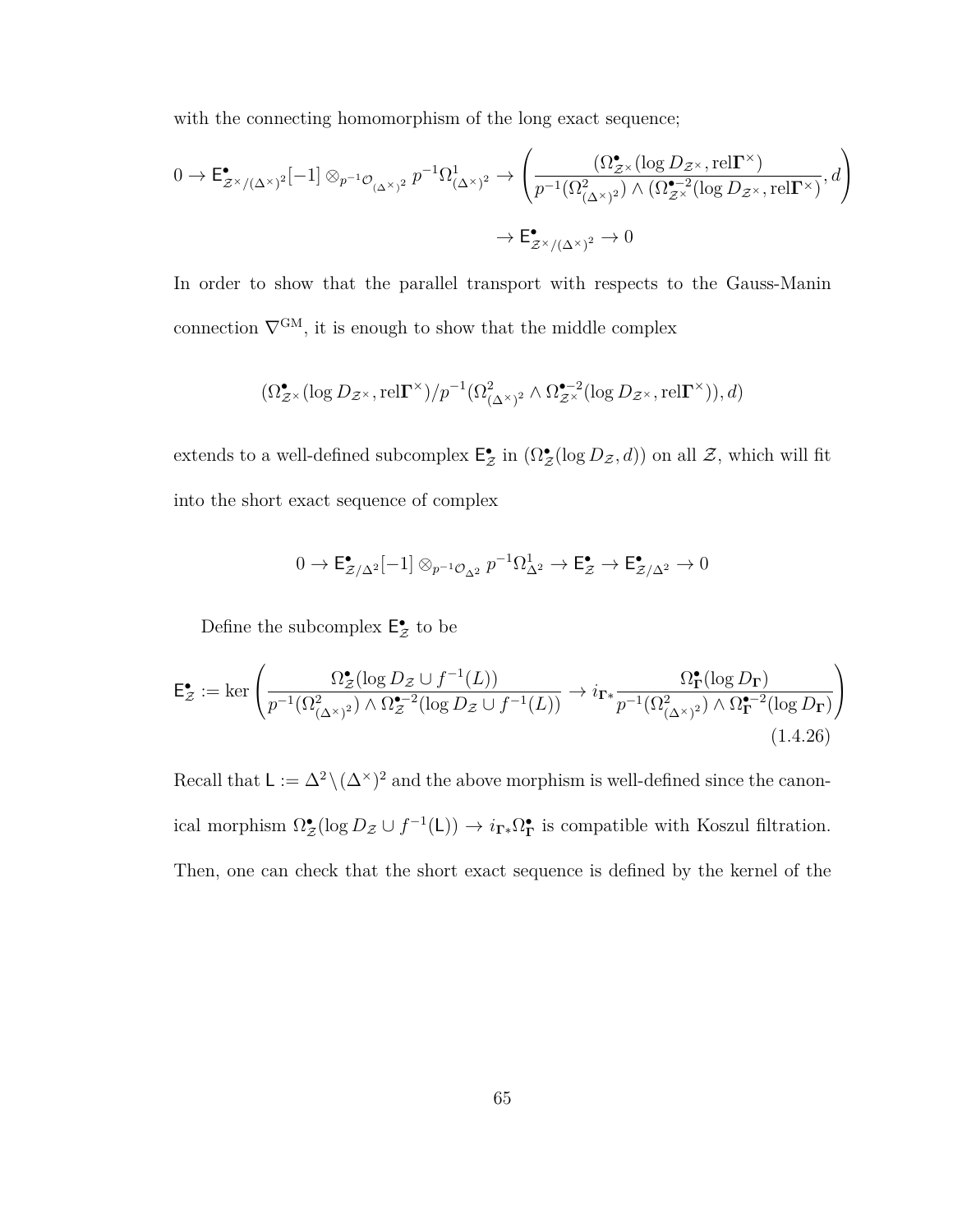following surjective morphism of the short exact sequences;

$$
\begin{array}{ccccccc}\n & 0 & & & 0 \\
 & & & & \downarrow & & \\
\downarrow & & & & & \downarrow & \\
\downarrow & & & & & & \downarrow & \\
\downarrow & & & & & & & \\
\downarrow & & & & & & & \\
\downarrow & & & & & & & \\
\downarrow & & & & & & & \\
\downarrow & & & & & & & \\
\hline\n\frac{\Omega_{\mathcal{Z}}^{\bullet}(\log D_{\mathcal{Z}} \cup f^{-1}(L))}{p^{-1}(\Omega_{(\Delta^{\times})^2}^2) \wedge \Omega_{\mathcal{Z}}^{\bullet - 2}(\log D_{\mathcal{Z}} \cup f^{-1}(L))} & \longrightarrow & i_{\Gamma^*} \frac{\Omega_{\Gamma}^{\bullet}(\log D_{\Gamma})}{p^{-1}(\Omega_{(\Delta^{\times})^2}^2) \wedge \Omega_{\Gamma}^{\bullet - 2}(\log D_{\Gamma})} & & \\
& & & & & \\
\downarrow & & & & & \\
\downarrow & & & & & & \\
\Omega_{\mathcal{Z}/\Delta^2}^{\bullet}(\log D_{\mathcal{Z}}, \text{rel}\Gamma) & \longrightarrow & i_{\Gamma^*} \Omega_{\Gamma/\Delta^2}^{\bullet}(\log D_{\Gamma}) & & \\
& & & & & \\
0 & \longrightarrow & & & & \\
\end{array}
$$
\n
$$
\begin{array}{ccccccc}\n & & 0 & & \\
\downarrow & & & & & \\
\downarrow & & & & & \\
\downarrow & & & & & \\
\downarrow & & & & & \\
0 & \longrightarrow & & & & \\
\end{array}
$$
\n
$$
\begin{array}{ccccccc}\n & & 0 & & \\
\downarrow & & & & & \\
\downarrow & & &
$$

*Remark* 15*.* One can get a similar result for the de Rham complex  $(\Omega_Z^{\bullet}(\log D_Z, f_1 \cup$  $f_2$ , *d*). In other words,  $(\Omega_Z^{\bullet}(\log D_Z, f_1 \cup f_2), d)$  is a well-defined limit of relative de Rham complex  $(\Omega^{\bullet}(\log D_Z, f_1^{-1}(\rho_1) \sqcup f_2^{-1}(\rho_2) \text{ as } (\rho_1, \rho_2) \to (-\infty, -\infty)$  and its hypercohomology is identifed with  $H^a(Y, Y_1 \sqcup Y_2; \mathbb{C})$ . However, we will not deal with this complex because the author does not fully understand monodromy weight filtration on the cohomology  $H^a(Y, Y_1 \sqcup Y_2; \mathbb{C})$ . For completeness, we only focus on the *f*-adapted de Rham complex  $(\Omega_Z^{\bullet}(\log D_Z, f), d)$ .

**Definition 1.4.19.** Let  $((Z, D_Z), f : Z \to \mathbb{P}^1 \times \mathbb{P}^1)$  be the compactified hybrid LG model of  $(Y, h: Y \to \mathbb{C}^2)$ . Then we define *f*-adapted Hodge number as follows. For  $p, q \geq 0$ ,

$$
f^{p,q}(Y,h):=\dim_{\mathbb{C}}\mathbb{H}^p(Z,\Omega^q_Z(\log D_Z,f)).
$$

Note that  $E_1$ -degeneration of the stupid filtration on  $(\Omega_Z^{\bullet}(\log D_Z, f), d)$  implies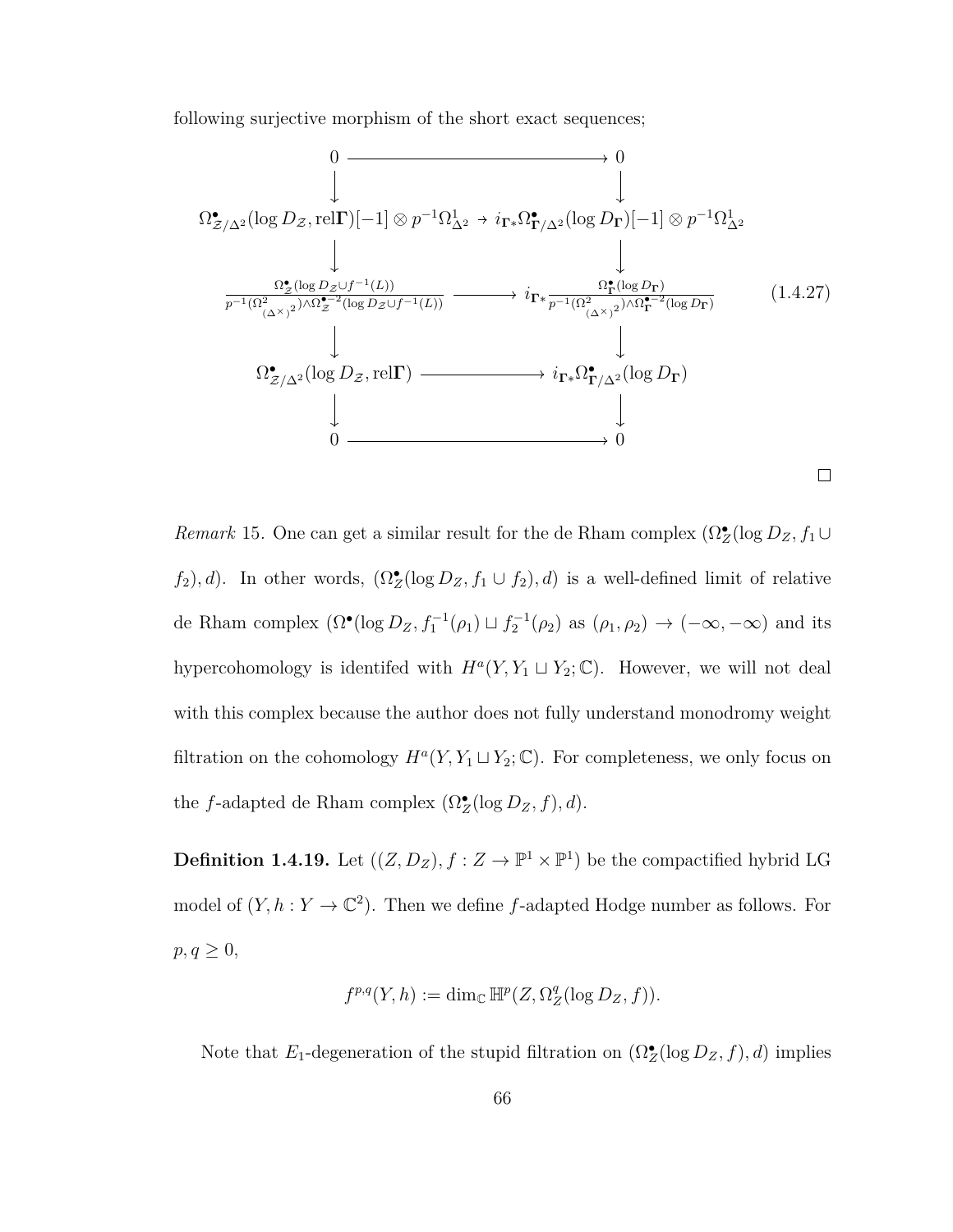that the sum of *f*-adapted Hodge numbers over  $p+q = a$  is  $\dim_{\mathbb{C}} \mathbb{H}^a(Z, \Omega_Z^q)$  $Z^q$ (log  $D_Z, f$ )). Consider the relative Hodge numbers of the pair  $(Y, Y_{12})$ ,

$$
h^{p,q}(Y,Y_{12}) := \dim_{\mathbb{C}} H^p(Z, \Omega_Z^q(\log D_Z, \text{rel} f^{-1}(\rho)))
$$

for a generic  $\rho \in \mathbb{C}^2$ . By applying Grauert's semicontinuity theorem to Proposition [1.4.18,](#page-70-0) we have the following argument, which implies that the *f*-adapted Hodge numbers are independent of the choice of tame compactification.

**Corollary 1.4.20.** Let  $((Z, D_Z), f : Z \to \mathbb{P}^1 \times \mathbb{P}^1)$  be the compactified hybrid LG model of  $(Y, h: Y \to \mathbb{C}^2)$ . Then there is an equality between two Hodge numbers;

$$
h^{p,q}(Y, Y_{12}) = f^{p,q}(Y, h)
$$

*for all*  $p, q \geq 0$ *.* 

The next goal is to extend Conjecture [1.3.12](#page-46-0) to the hybrid setting. Recall that in the non-hybrid case, one can associate the monodromy weight filtration to the LG potential  $\mathsf{w}: Y \to \mathbb{C}$ , which comes from the monodromy around  $\infty$ . However, in the hybrid setting, we should consider two monodromy operators, denoted by *N*<sup>1</sup> (resp.  $N_2$ ) around the infinity  $\{\infty\} \times \{\infty\}$  along the first (resp. second) coordinate axis. In addition, a linear combination of two operators  $N_1$  and  $N_2$  with positive coefficients gives rise to a third-kind weight filtration, which in general different from the ones associated to  $N_1$  and  $N_2$ . Therefore, we should deal with three monodromy weight filtrations  $W(N_1)$ ,  $W(N_2)$  and  $W(c_1N_1 + c_2N_2)$  for  $c_1, c_2 > 0$  that give rise to three different Hodge numbers.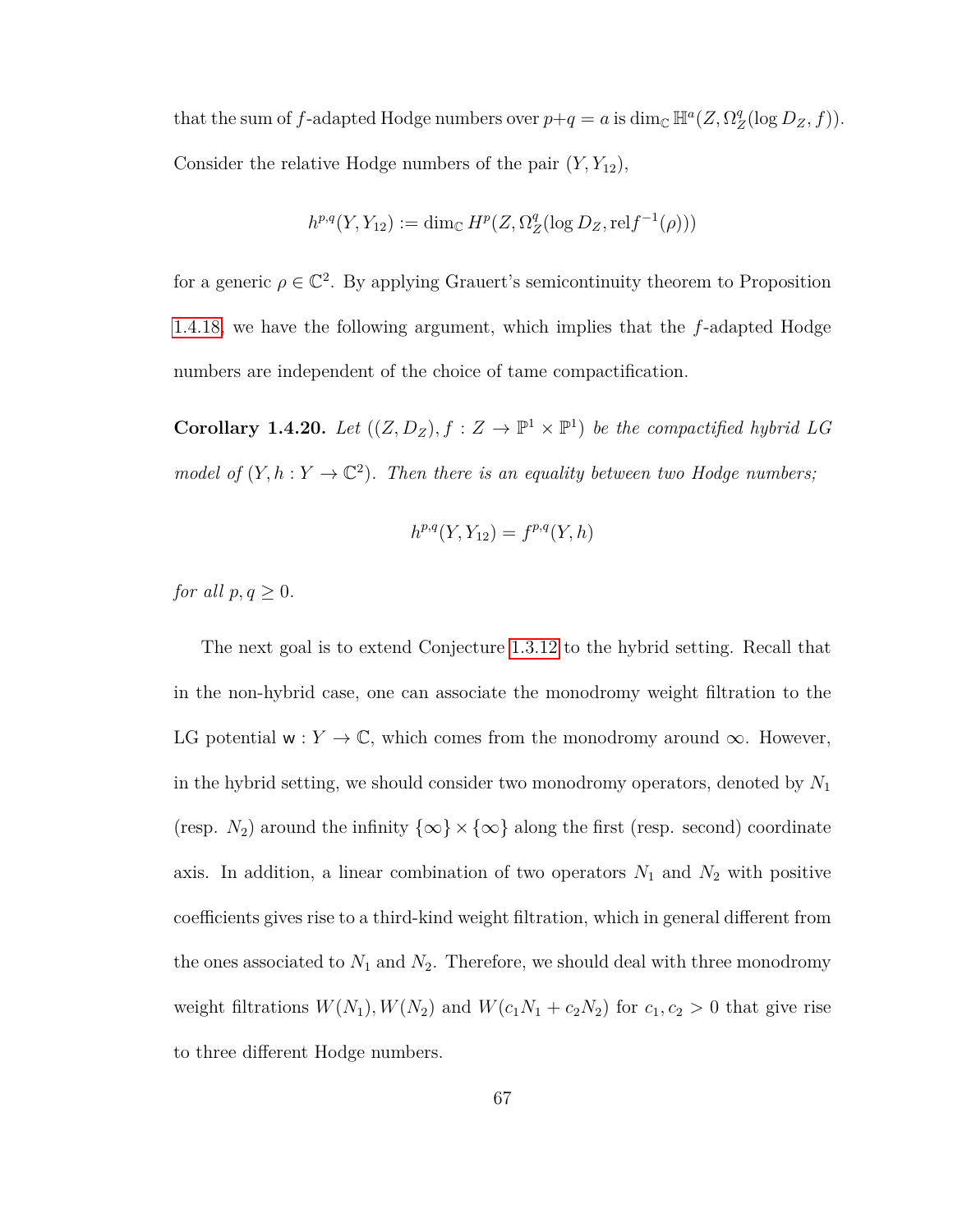**Definition 1.4.21.** Let  $(Y, h: Y \to \mathbb{C}^2)$  be a hybrid LG model. For  $c_1, c_2 \geq 0$ , define three different Hodge numbers by

$$
h_{W(c_1N_1+c_2N_2)}^{p,q}(Y,h) := \dim_{\mathbb{C}} \mathrm{Gr}_{2p}^{W(c_1N_1+c_2N_2)} H^{p+q}(Y,Y_{12,\infty};\mathbb{C})
$$

where the additional subscript  $\infty$  in  $Y_{12,\infty}$  is used to distinguish the monodromy weight filtration from the Deligne's canonical weight filtration.

<span id="page-75-0"></span>**Conjecture 1.4.22.** *(Extended KKP) For*  $p, q, c_1, c_2 \geq 0$ *, there is an identification of Hodge numbers;*

$$
f^{p,q}(Y,h) = h^{p,q}_{W(c_1N_1+c_2N_2)}(Y,h)
$$

*In other words, the associated graded pieces of three monodromy weight filtrations are the same and equal to the relevant f-adapted Hodge numbers.*

#### **Comparison between ordinary and hybrid LG models**

In this subsection, we will compare two different deformation theories of hybrid and ordinary LG model and construct the morphism between deformation spaces. Fix a hybrid LG model  $(Y, h: Y \to \mathbb{C}^2)$  with an induced ordinary LG model  $w: Y \to \mathbb{C}$ . Choose a tame compactification of the hybrid LG model,  $((Z, D_Z), f = (f_1, f_2)$ :  $Z \to \mathbb{P}^1 \times \mathbb{P}^1$ . Unfortunately, this doesn't directly produce a tame compactification of the ordinary LG model  $(Y, \mathbf{w} : Y \to \mathbb{C})$  because the compactification of the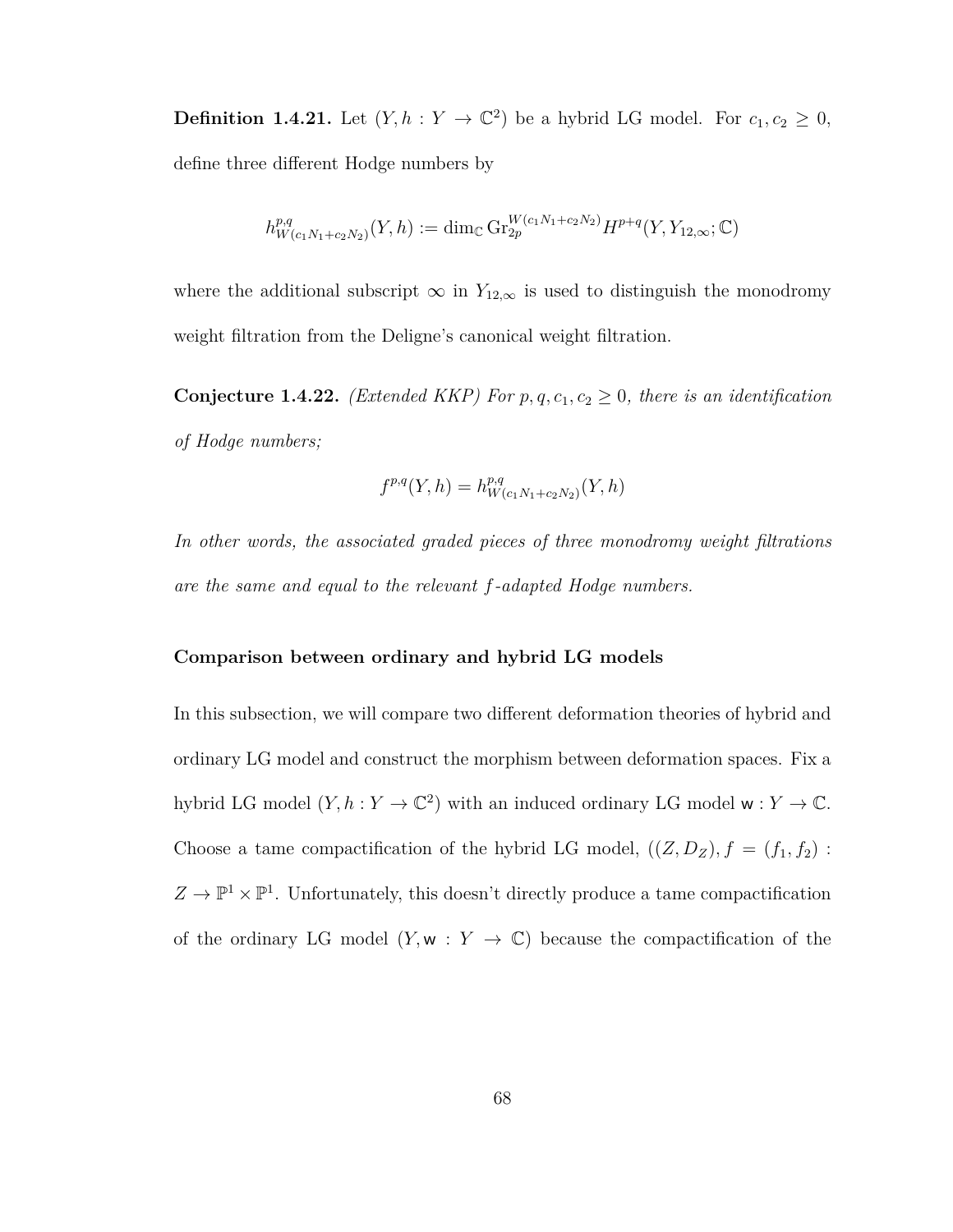summation map  $\Sigma : \mathbb{C}^2 \to \mathbb{C}$  is given by



where the blow-up loci *S* are two points  $\{p_1 = (0, \infty), p_2 = (\infty, 0)\}\.$  Therefore, in order to obtain a tame compactification of the ordinary LG model from that of the hybrid LG model, we need to blow up the base over the discriminant locus *S* and take the pullback of *Z*. We denote it by *Z*. Then, we obtains a tame compactification  $((\bar{Z}, D_{\bar{Z}}), \bar{f} = \bar{\Sigma} \circ f_{\pi} : \bar{Z} \to \mathbb{P}^1)$  where  $D_{\bar{Z}}$  is the union of  $D_Z$  and  $E_i \times f^{-1}(p_i)$  for  $i = 1, 2$  where  $E_i$ 's are exceptional divisor in  $\text{Bl}_S(\mathbb{P}^1 \times \mathbb{P}^1)$ . This is summarized as follows;



Let  $\mathcal{M}_{(Z,f)_{D_Z}}$  be a (formal) versal deformation space of the hybrid LG model  $(Y, h: Y \to \mathbb{C}^2)$  with the chosen compactification  $((Z, D_Z), f: Z \to \mathbb{P}^1 \times \mathbb{P}^1)$ and  $\mathcal{M}_{(\bar{Z}, \bar{f})_{D_{\bar{Z}}}}$  be a (formal) versal deformation space of the ordinary LG model  $(Y, \mathsf{w} : \Sigma \circ h : Y \to \mathbb{C})$  with the induced compactification  $((\bar{Z}, D_{\bar{Z}}), f : \bar{Z} \to \mathbb{P}^1)$ . Then the above construction gives a map

<span id="page-76-0"></span>
$$
\Phi: \mathcal{M}_{(Z, f)_{D_Z}} \to \mathcal{M}_{(\bar{Z}, \bar{f})_{D_{\bar{Z}}}}
$$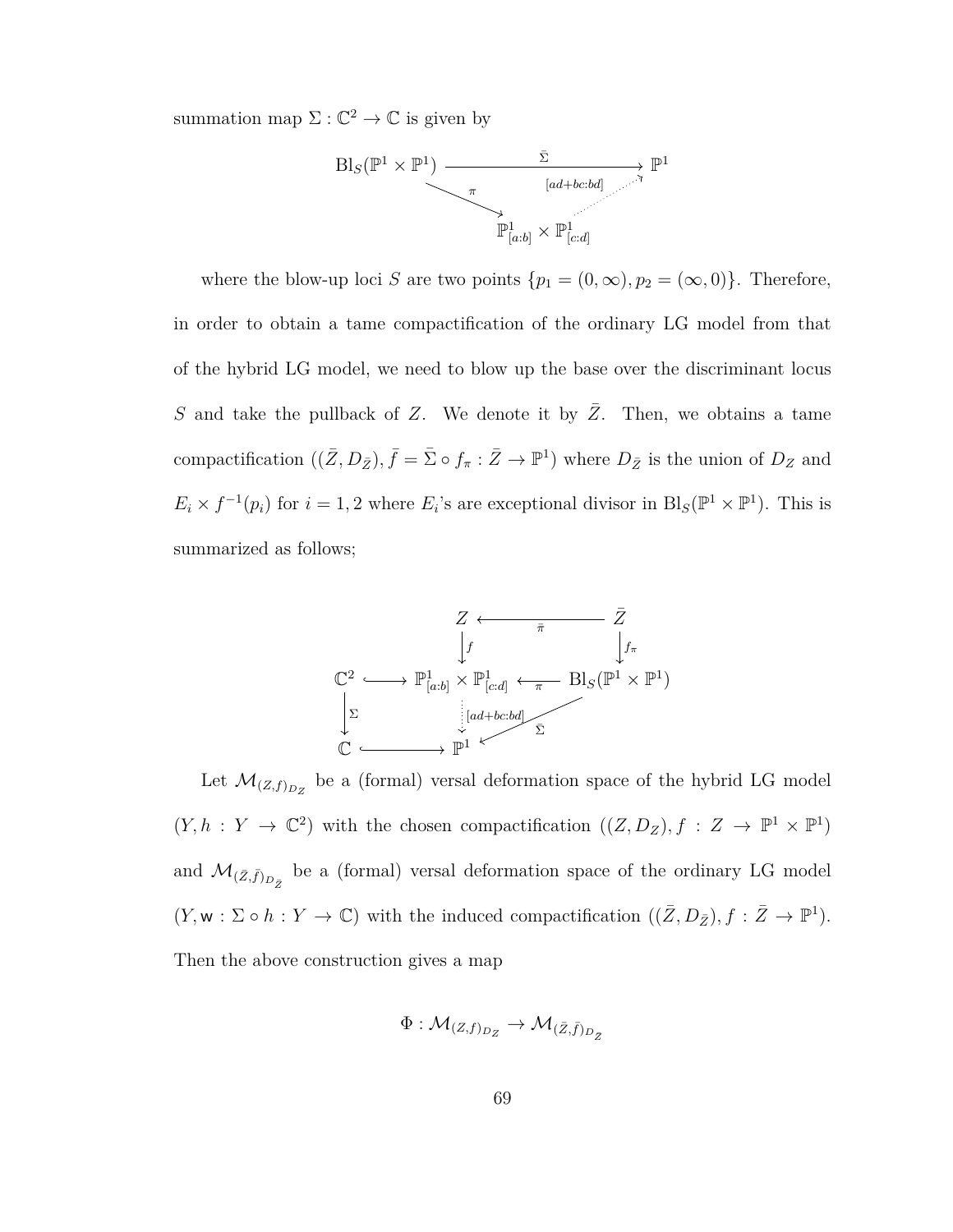**Proposition 1.4.23.** The morphism  $\Phi : \mathcal{M}_{(Z,f)_{D_Z}} \to \mathcal{M}_{(\bar{Z},\bar{f})_{D_{\bar{Z}}}}$  constructed above *is a submersion.*

*Proof.* Recall that the deformation complex of  $(Z, f)_{D_Z}$  is given by the sheaf of differential graded Lie algebras

$$
\mathfrak{g}^\bullet:=\left[T_{Z,D_Z}\xrightarrow{df}f^*T_{\mathbb{P}^1\times\mathbb{P}^1,L}\right]
$$

Also, by definition, it is quasi-isomorphic to the sheaf of differential graded Lie algebras associated to the blow-up pair  $((\bar{Z}, D_{\bar{Z}}), f_{\pi} : \bar{Z} \to \text{Bl}_S(\mathbb{P}^1 \times \mathbb{P}^1))$ 

$$
\bar{\mathfrak{g}}^{\bullet} := \left[T_{\bar{Z}, D_{\bar{Z}}} \stackrel{df_{\pi}}{\longrightarrow} f_{\pi}^* T_{\mathrm{Bl}_S(\mathbb{P}^1 \times \mathbb{P}^1), L \sqcup E_1 \sqcup E_2}\right]
$$

and it admits a map to the deformation complex associated to the the tame compactification  $((\bar{Z}, D_{\bar{Z}}), \bar{f} : \bar{Z} \to \mathbb{P}^1)$ 

$$
T_{\bar{Z},D_{\bar{Z}}} \xrightarrow{df_{\pi}} f_{\pi}^* T_{\text{Bl}_S(\mathbb{P}^1 \times \mathbb{P}^1), L \sqcup E_1 \sqcup E_2}
$$

$$
\downarrow = \qquad \qquad \downarrow d\bar{\Sigma}
$$

$$
T_{\bar{Z},D_{\bar{Z}}} \xrightarrow{d\bar{f}} \bar{f}^* T_{\mathbb{P}^1,\infty}
$$

whose kernel is  $\ker(d\bar{\Sigma})[-1]$ . As  $\mathbb{H}^2(\ker(d\bar{\Sigma})[-1]) = H^1(\bar{Z}, \ker(d\bar{\Sigma}) = 0$ , the induced long exact sequence of hypercohomology gives a surjective map  $\mathbb{H}^1(\bar{\mathfrak{g}}^{\bullet}) \to \mathbb{H}^1(\bar{\mathfrak{g}_1})$ whose kernel is given by

$$
H^0(\bar{Z}, f_\pi^* \ker(d\bar{\Sigma})) \cong H^0(\text{Bl}_S(\mathbb{P}^1 \times \mathbb{P}^1), \ker(d\bar{\Sigma})
$$

 $\Box$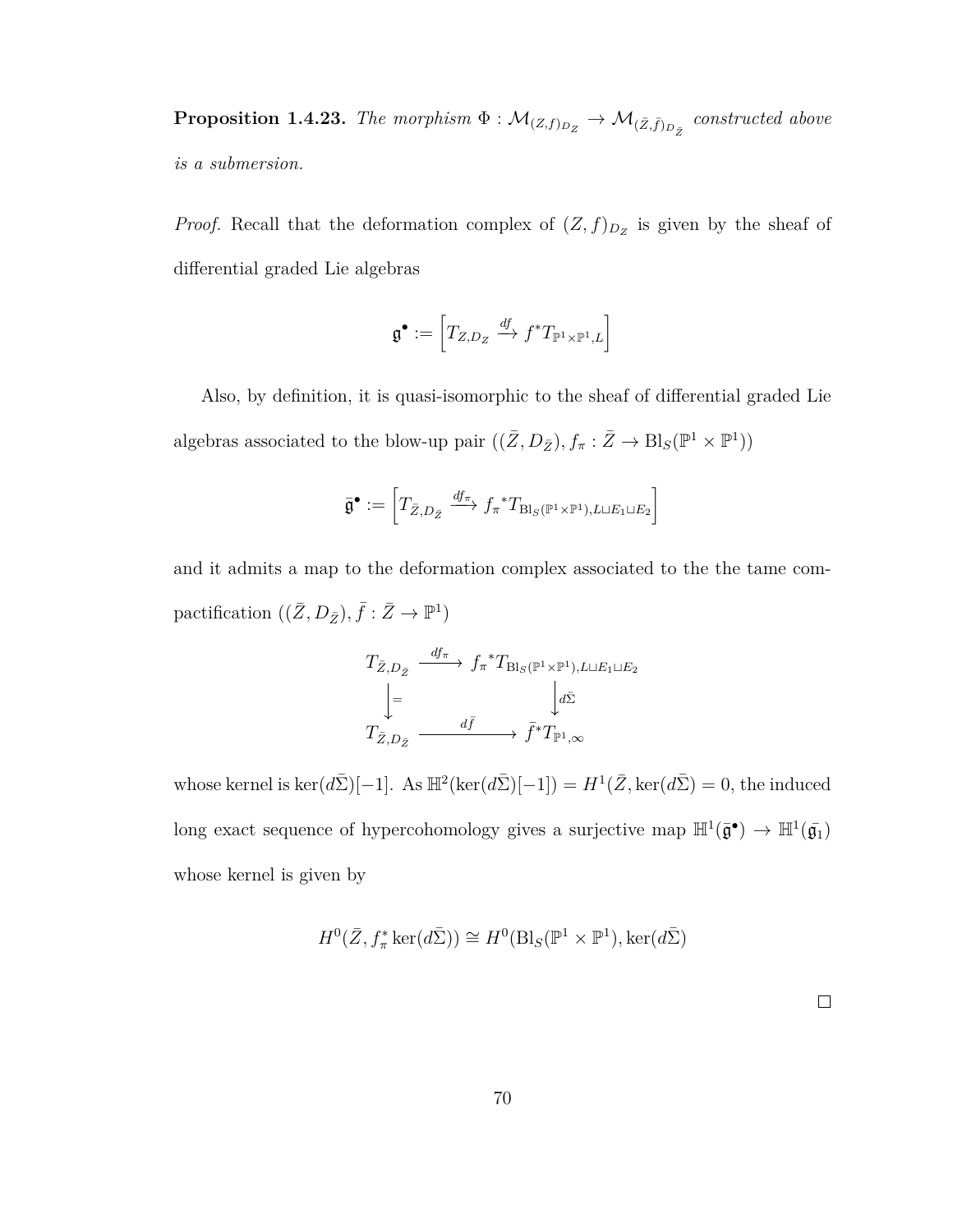### **1.5 Simple Normal Crossing Case - General**

#### **1.5.1 Extended Fano/LG Correspondence**

A theory of hybrid Landau-Ginzburg models and related topics can be generalized to the case where the mirror Fano pair (*X, D*) has more than two components. In this section, we state main result whose proof are essentially the same with ones in the case of two components.

Let *D* be an effective anti-canonical divisor with *k* components,  $D_1 \cup D_2 \cup \cdots \cup D_k$ . For any index set  $I = \{i_1, i_2, \dots, i_m\} \subset I_k := \{1, 2, \dots, k\}$ , we define

$$
D_I := D_{i_1} \cap \dots \cap D_{i_m}
$$

$$
D(I) := \sum_{j \notin I} D_I \cap D_j
$$

For example, if  $I = \{1\}$ , then  $D_1 = D_1$  and  $D(1) = (D_2 \cup \cdots \cup D_k) \cap D_1$ . We also assume that all quasi-Fano pairs  $(D_I, D(I))$  is indeed Fano. This positivity assumption is necessary condition for relative HMS conjecture hold for Fano pairs  $|BaI+13|$ .

Similar to the two-components case, the SYZ mirror construction [\[SYZ96\]](#page-162-0)[\[Aur07\]](#page-154-1) suggests that counting holomorphic disk which touches each boundary component provides a potential. Hence, we inductively define a hybrid LG potential,  $h: Y \to \mathbb{C}^k$ , where the target is *k*-dimensional affine space.

**Definition 1.5.1.** (See Definition [1.4.1\)](#page-47-0) A **hybrid Landau-Ginzburg model**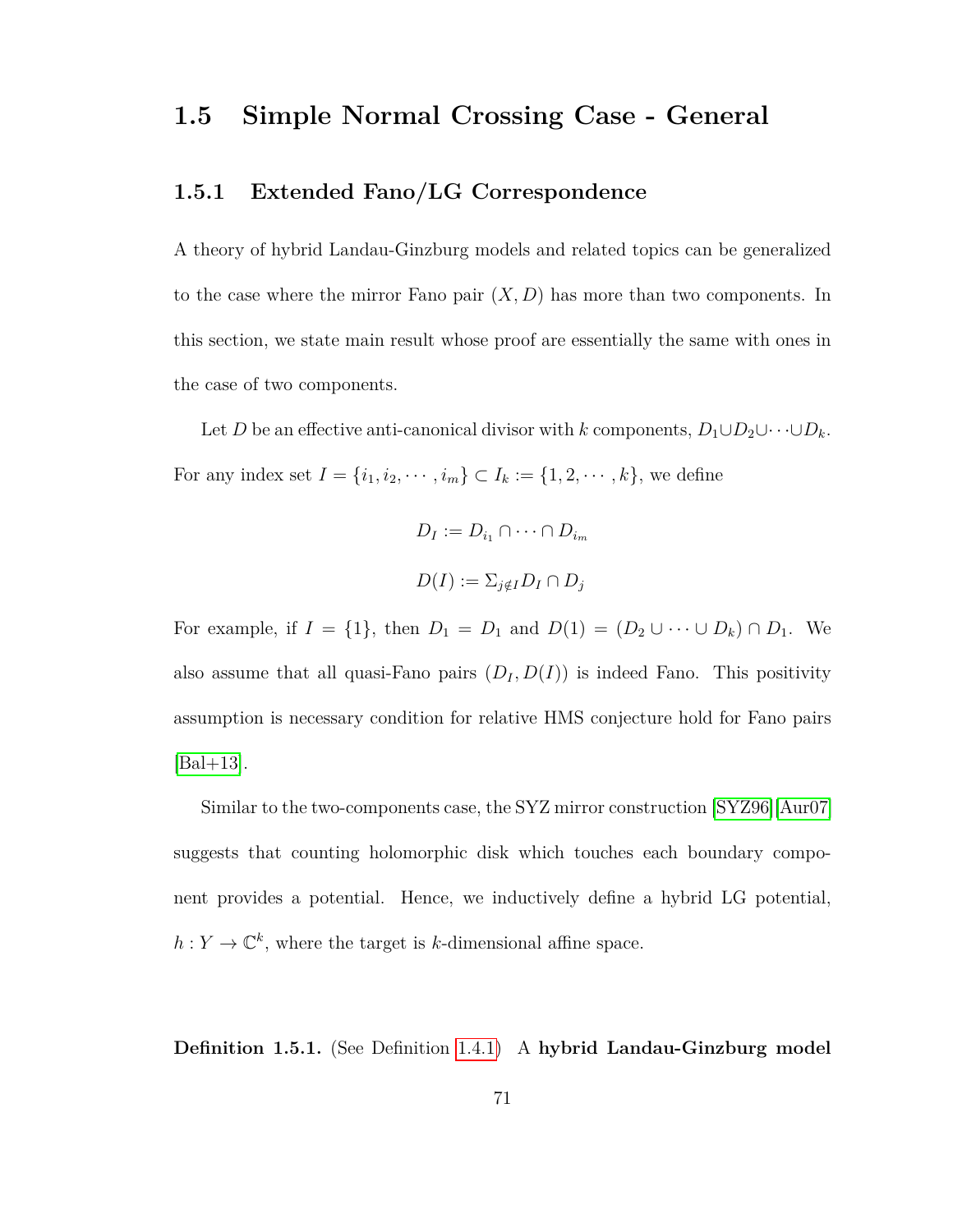(mirror to  $(X, D)$ ) is a triple  $(Y, \omega, h = (h_1, h_2, \dots, h_k) : Y \to \mathbb{C}^k)$  where

- $(Y, \omega)$  is 2*n*-dimensional complex Kähler Calabi-Yau manifold (orbifold) with Kähler form  $\omega \in \Omega^2(Y)$ .
- $h := (h_1, h_2, \dots, h_k) : Y \to \mathbb{C}^2$  is a proper morphism (Lefschetz fibration) such that
	- (1) A generic fiber of  $h_i$ , denoted by  $Y_i$  with  $h|_{Y_i}: Y_1 \to \mathbb{C}^{k-1}$  is mirror to  $(D_i, D(i))$  for all *i*;
	- (2) By composing with the summation map  $\Sigma : \mathbb{C}^k \to \mathbb{C}$ , we get an ordinary LG model

$$
\mathbf{w} := \Sigma \circ h : Y \to \mathbb{C}
$$

which is mirror to  $X$  in the sense of the usual  $Fano/LG$  correspondence.

A hybrid LG model encodes all different mirror symmetries associated to (*X, D*). *Example* 1.5.2. Consider a Fano pair with  $(\mathbb{P}^2, D)$  where  $D = L_1 \cup L_2 \cup L_3$  is the union of 3 lines, i.e toric divisor. By Hori-Vafa construction, one can get a hybrid LG model  $((Y, \omega), h: Y \to \mathbb{C}^3)$  such that

• An original LG potential  $w : \Sigma \circ h : Y \to \mathbb{C}$  is obtained by removing three horizontal divisor in the elliptic fibration over  $\mathbb{P}^1$  which is mirror to  $(\mathbb{P}^2, D_{sm})$ . (Example [1.3.3\)](#page-38-0)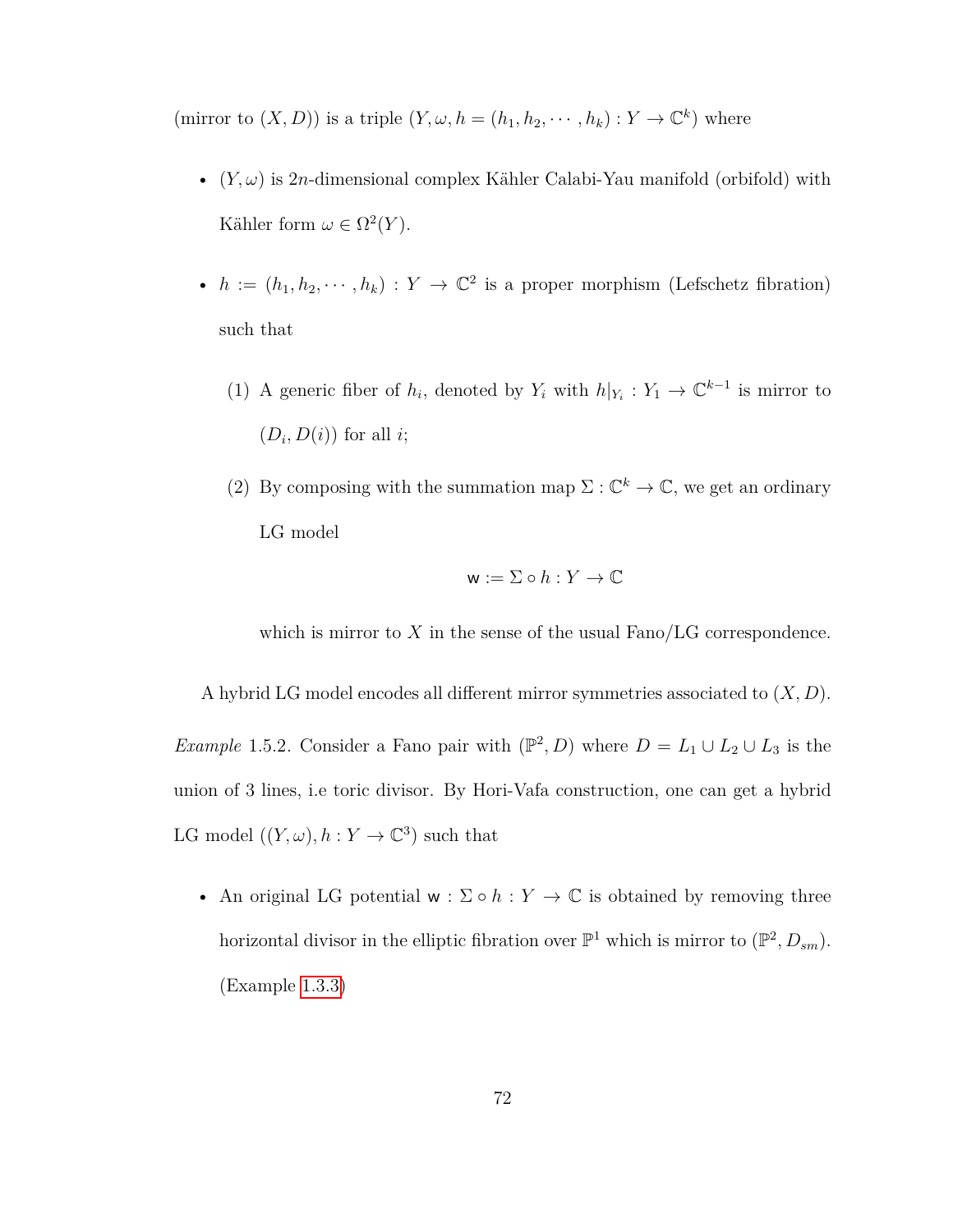• A hybrid LG model  $h: Y \to \mathbb{C}^3$  is

$$
h: (\mathbb{C}^*)^2 \to \mathbb{C}^3
$$

$$
(x, y) \mapsto (x/y, 1/y, y^2/x)
$$

whose generic fiber is empty. This corresponds to the fact that  $D_{123} = \emptyset$ .

• A restriction of  $h: Y \to \mathbb{C}^3$  over each generic coordinate line recovers the hybrid LG model mirror to  $(\mathbb{P}^1, 2pt)$ .

The construction of hybrid LG models is similar to one introduced in Section [1.4.1.](#page-49-0) The only difference is that we should choose *k* sections each corresponding to a line bundle mirror to  $D_i$  for each *i*.

The gluing property (Proposition [1.4.5\)](#page-54-0) is essential as well, but one should deal with gluing of hybrid LG models, not the ordinary ones. This is due to the inductive nature of hybrid LG models. For example, when  $k = 3$ , a hybrid LG model is  $(Y, h: Y \to \mathbb{C}^3)$ . Denote  $Y_{sm}$  a generic fiber of the induced ordinary LG potential  $\mathbf{w} := \Sigma \circ h : Y \to \mathbb{C}$ . Associated to  $Y_{sm}$ , there is a canonical fibration, the restriction of the hybrid potential  $h|_{Y_{sm}} : Y_{sm} \to \mathbb{C}^2$ . Therefore, it is reasonable to glue hybrid LG models  $(Y_i, h|_{Y_i} \to \mathbb{C}^2)$ . mirror to  $(D_i, D(i))$  for each *i*.

**Claim 1.5.3.** *A fibration on*  $Y_{sm}$ ,  $h|_{Y_{sm}}$  :  $Y_{sm} \to \mathbb{C}^{k-1}$  *is topologically glued by k fibrations*  $h|_{Y_i}: Y_i \to \mathbb{C}^{k-1}$  *for all*  $i = 1, \ldots, k$ *.* 

The above claim can be verified for Hori-Vafa hybrid LG models, mirror to a Fano complete intersection *X*. The key is to describe discriminant loci of the hybrid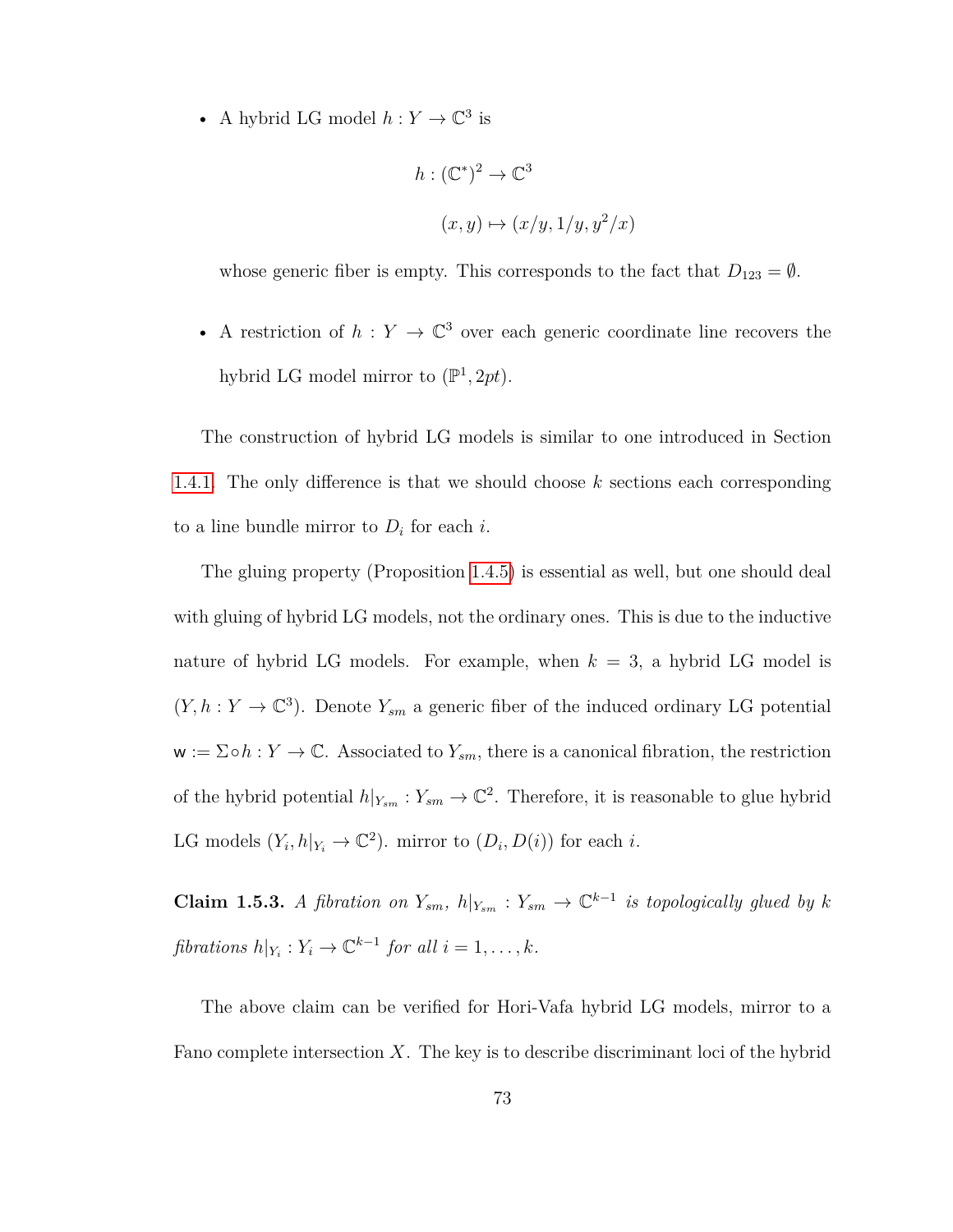LG model and study (linear) deformation of a general anti-diagonal hypersurface, a base of the fibration  $h|_{Y_{sm}}: Y_{sm} \to \mathbb{C}^{k-1}$ .

#### **1.5.2 Relative HMS and the Mirror P=W Conjecture**

Next, we introduce the relative HMS conjecture for the Fano pair (*X, D*).

**Conjecture 1.5.4.** *(Relative HMS for the Fano pair*  $(X, D)$ *). There is an equivalence of (Čech-type) diagrams of categories;*

$$
D^{b}\mathrm{Coh}(D_{I_{k}}) \stackrel{\phi_{k}}{\rightarrow} \bigoplus_{|I|=k-1} D^{b}\mathrm{Coh}(D_{I}) \stackrel{\phi_{k-1}}{\rightarrow} \cdots \stackrel{\phi_{2}}{\rightarrow} \bigoplus_{|I|=1} D^{b}\mathrm{Coh}(D_{I}) \stackrel{\phi_{1}}{\rightarrow} D^{b}\mathrm{Coh}(X)
$$

$$
\downarrow \cong
$$

$$
\mathrm{Fuk}(Y_{I_{k}}) \stackrel{\psi_{k}}{\rightarrow} \bigoplus_{|I|=k-1} \mathrm{FS}^{wr}(Y_{I}, \mathbf{w}) \stackrel{\psi_{k-1}}{\rightarrow} \cdots \stackrel{\psi_{2}}{\rightarrow} \bigoplus_{|I|=1} \mathrm{FS}^{wr}(Y_{I}, \mathbf{w}) \stackrel{\psi_{1}}{\rightarrow} \mathrm{Fuk}^{wr}(Y, \mathbf{w})
$$
(1.5.1)

*where*  $\phi_i$  (resp.  $\psi_i$ ) is an alternating sum of inclusion (resp. cup) functors.

By taking Hochschild homology  $HH_a$ , one can expect that the induced sequence represents the relation between the weight and perverse Leray filtration. Although this is clear on the B-side, one need to verify that the induced sequence of cohomology groups is equivalent to the spectral sequence of the perverse Leray filtration associated to the hybrid LG model  $(Y, h: Y \to \mathbb{C}^k)$ . For simplicity, let's assume that  $k = 3$ . The induced sequence is the following;

<span id="page-81-0"></span>
$$
H^{a+n-3}(Y_{123}) \xrightarrow{\psi_3} \bigoplus_{i < j} H^{a+n-2}(Y_{ij}, Y_{123}) \xrightarrow{\psi_2} \bigoplus_{i=1}^3 H^{a+n-1}(Y_i, Y_{i,sm}) \xrightarrow{\psi_1} H^{a+n}(Y, Y_{sm}) \tag{1.5.2}
$$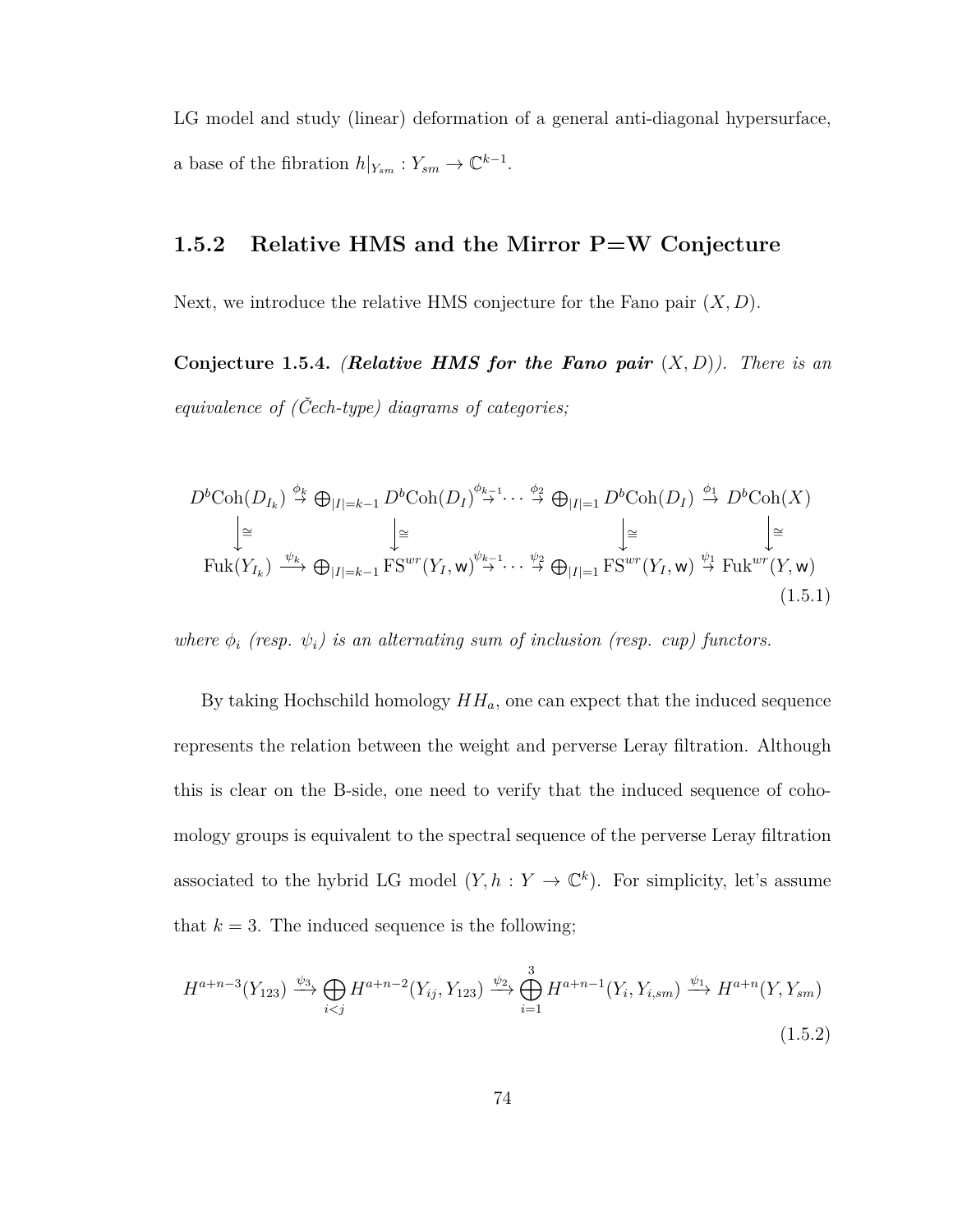where  $Y_{i,sm}$  is a generic fiber of  $w: Y_i \to \mathbb{C}$ . The gluing property implies that  $Y_{sm} \cong Y_1 \cup Y_2 \cup Y_3$  and  $Y_{i,sm} \cong Y_{ij} \cup Y_{ik}$  for  $\{i, j, k\} = \{1, 2, 3\}$ . Denote  $Y_{sm,sm}$ a union  $Y_{12} \cup Y_{23} \cup Y_{13} \cong Y_{1,sm} \cup Y_{2,sm} \cup Y_{3,sm}$ . Then the above equation [1.5.2](#page-81-0) is quasi-isomorphic to the following complex

$$
H^{a+n-3}(Y_{123}) \xrightarrow{\rho_3} H^{a+n-2}(Y_{sm,sm}, Y_{123}) \xrightarrow{\rho_2} \bigoplus_{i=1}^3 H^{a+n-1}(Y_{sm}, Y_{sm,sm}) \xrightarrow{\rho_1} H^{a+n}(Y, Y_{sm})
$$
\n(1.5.3)

where  $\rho_i$ 's are connecting homomorphism. In order to obtain the  $E_1$ -page of the spectral sequence of the perverse Leray filtration associated to the hybrid LG potential  $h: Y \to \mathbb{C}^3$ , we need to verify that the flag

$$
Y_{123} \subset Y_{sm,sm} \subset Y_{sm} \subset Y
$$

forms a general linear flag [\[CM10\]](#page-155-0). In general, we have the following conjecture;

**Conjecture 1.5.5.** For a given Fano mirror pair  $(X, D)$  and  $(Y, \omega, h: Y \to \mathbb{C}^k)$ , *the relative HMS (Conjecture ) implies the mirror P=W conjecture*

$$
\dim Gr_F^q Gr_{p+q+i}^W H^{p+q}(U) = \dim Gr_F^{n-q} Gr_{n+p-q+i}^P H^{n+p-q}(Y)
$$

*for all*  $i \in I_k$ *.* 

The main issue is to show that the induced A-side diagram is quasi-isomorphic to the spectral sequence of perverse Leray filtration associated to the hybrid LG potential  $h: Y \to \mathbb{C}^k$ .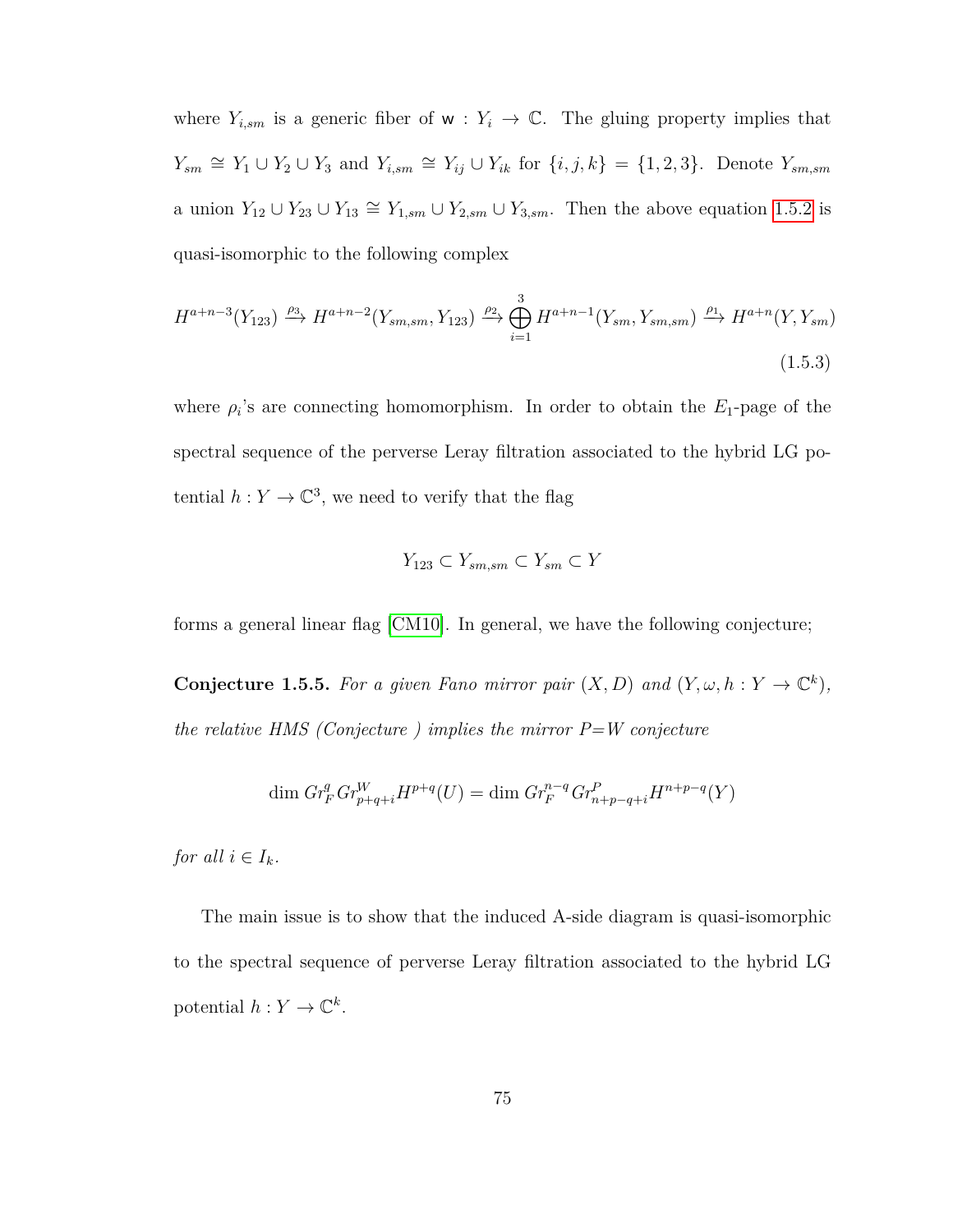#### **1.5.3 Deformation Theory and Hodge Numbers**

In Section 2.3, we studied the deformation theory of hybrid LG models (*Y, h* :  $Y \to \mathbb{C}^2$ ) by looking at the tame compactification  $((Z, D_Z), f : Z \to \mathbb{P}^1 \times \mathbb{P}^1$ . All the arguments and theorems can be easily extended to a general case. Let  $(Y, h: Y \to \mathbb{C}^k)$  be a hybrid LG model, which is mirror to the Fano pair  $(X, D)$ where *D* satisfies the positivity assumption.

**Definition 1.5.6.** A compactified hybrid LG model is datum  $((Z, f), D_Z, \text{vol}_Z)$ where:

- *Z* is a smooth projective variety and  $f = (f_1, \ldots, f_k) : Z \to (\mathbb{P}^1)^k$  is a flat projective morphism;
- $D_Z := D_1 \cup \cdots \cup D_k$  is a reduced normal crossings divisor such that  $D_i :=$  $(f_i^{-1}(\infty))$  is simple normal crossings divisor for all *i*;
- volz is a meromorphic section of  $K_Z$  with poles at most at  $D_Z$  and no zeros.

Let  $\mathsf{L} = \bigcup \mathbb{P}^1 \times \cdots \times \{\infty\} \times \cdots \times \mathbb{P}^1$  be the complement of  $\mathbb{C}^k$  in  $(\mathbb{P}^1)^k$ . Then the deformation theory of  $(Z, f)$  preserving the boundary  $D_Z$ , denoted by  $(Z, f)_{D_Z}$ , is computed by the following sheaf of differential graded (dg) Lie algebra

$$
\mathfrak{g}^{\bullet} := \left[ T_{Z,D_Z} \xrightarrow{df = (df_1, \dots, df_k)} f^* T_{(\mathbb{P}^1)^k, L} \right] \tag{1.5.4}
$$

Applying the same argument in Lemma [1.4.14,](#page-63-0) we obtain the following theorem.

**Theorem 1.5.7.** *The deformation theory of*  $(Z, f)_{D_Z}$  *is unobstructed.*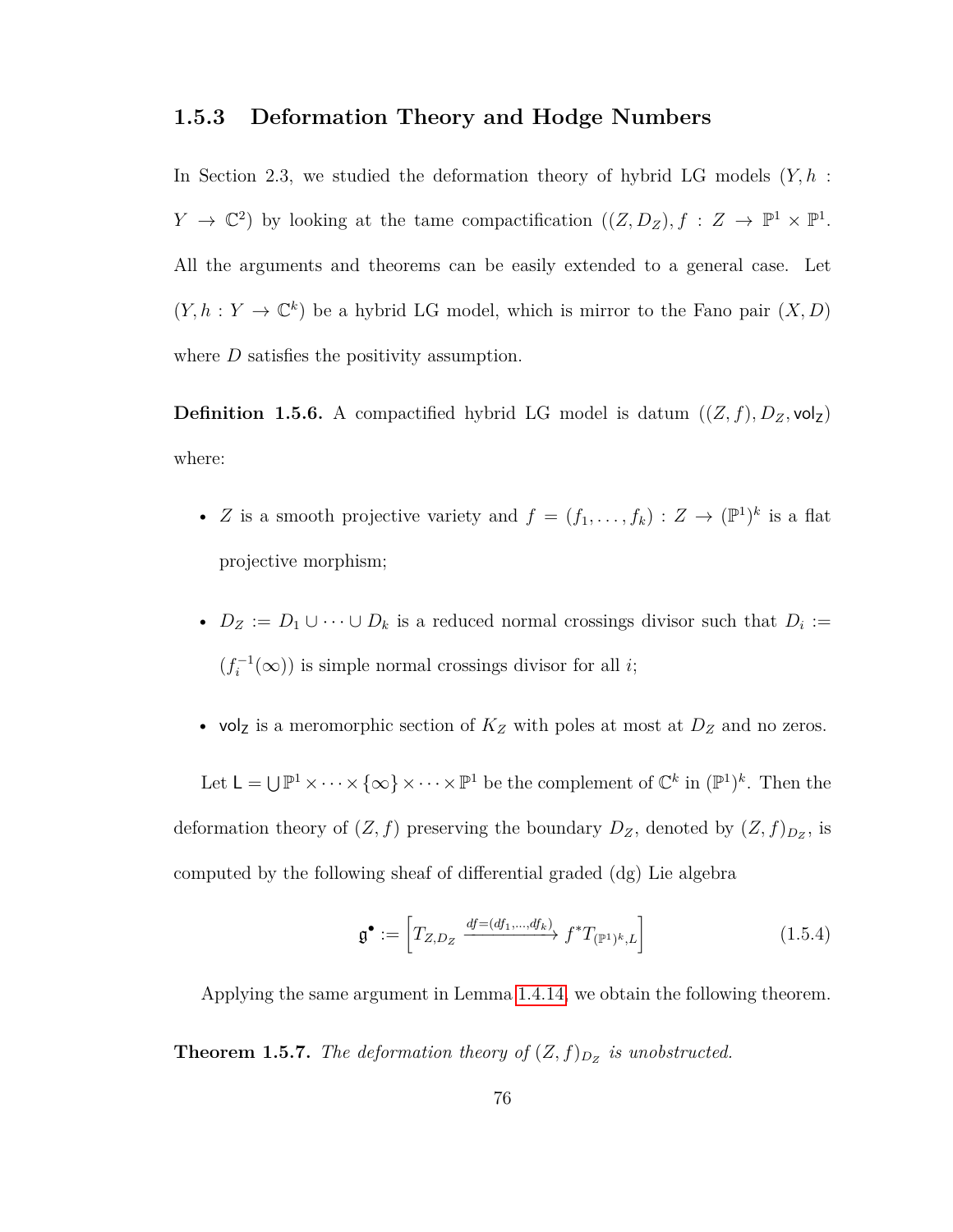One can also introduce the notion of  $f$ -adpated de Rham complex  $(\Omega_Z^{\bullet}(\log D_Z, f), d)$ , a subcomplex of the logarithmic de Rham complex  $(\Omega_Z^{\bullet}(\log D_Z), d)$  preserved by either ∧*df<sup>i</sup>* 's. More generally, there are variants of *f*-adpated de Rham complex depending on which differential  $df_i \wedge$  preserves the forms. For an index set  $I \subset \{1, \ldots, k\}$ , we denote  $\Omega_Z^a(\log D_Z, f_I)$  a set of logarithmic differential *a*-forms which is preserved by either all  $df_i \wedge s$  or  $df_j$ 's for  $i \in I, jI$ . For example, when  $I = \{1, \ldots, k\}$ , we have  $\Omega_Z^a(\log D_Z, f_I) = \Omega_Z^a(\log D_Z, f)$  for all *a*. Similar to Lemma [1.4.16,](#page-67-0) one can write down the local description of  $\Omega_Z^a(\log D_Z, f_I)$  which leads to the following propositions.

**Proposition 1.5.8.** *The Hodge-to-de Rham spectral sequences of both*  $(\Omega_Z^{\bullet}(\log D_Z, f_I), d)$ *degenerate at E*1*-page.*

**Proposition 1.5.9.** *The complex*  $(\Omega_{\mathbb{Z}}^{\bullet}(\log D_{\mathbb{Z}},f),d)$  *is a well-defined limit of the relative de Rham complex*  $(\Omega_Z^{\bullet}(\log D_Z, f^{-1}(\rho), d)$  *as*  $\rho \to (-\infty, \ldots, -\infty)$ *. In particular, the Gauss-Manin parallel transport has a well defined limit as*  $\rho \to (-\infty, \ldots, -\infty)$ *which identifies*  $H^a(Y, h^{-1}(\rho); \mathbb{C})$  *with*  $\mathbb{H}^a(Z, \Omega_Z^{\bullet}(\log D_Z, f)).$ 

The above two propositions allow one to define *f*-adapted Hodge numbers which is intrinsic to the hybrid LG model  $(Y, h: Y \to \mathbb{C}^k)$ .

**Definition 1.5.10.** Let  $((Z, D_Z), f : Z \to (\mathbb{P}^1)^k$  be the compactified hybrid LG model of  $(Y, h: Y \to \mathbb{C}^k)$ . Then we define *f*-adapted Hodge number as follows. For  $p, q \geq 0$ ,

$$
f^{p,q}(Y,h) := \dim_{\mathbb{C}} \mathbb{H}^p(Z, \Omega_Z^q(\log D_Z, f)).
$$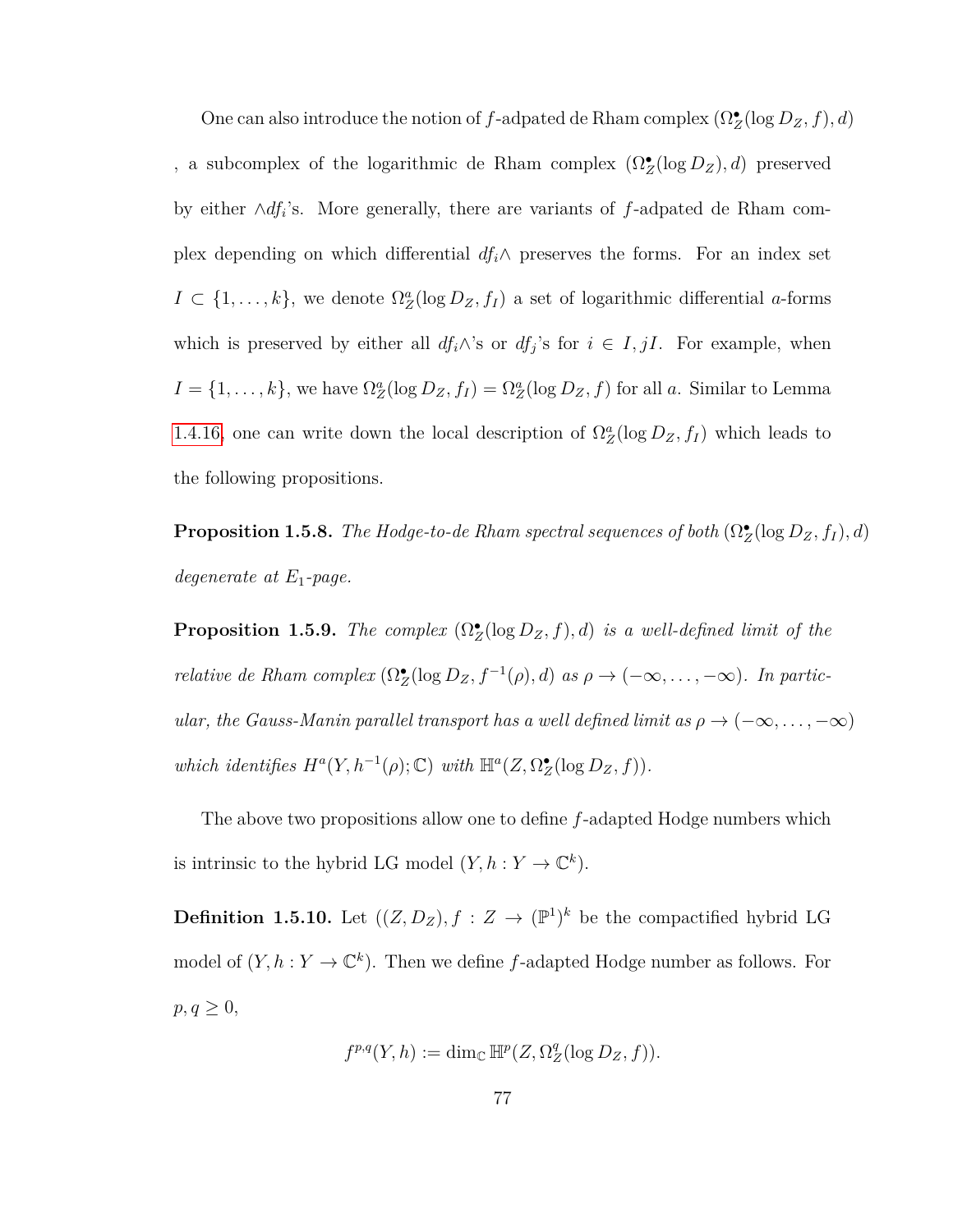Moreover, in this hybrid setting, there are  $k$  monodromy operators  $N_i$  ( $i =$ 1,...k) around the infinity  $\{\infty\}^k$  along each coordinate axis. Hence, there are  $2^k - 1$  monodromy weight filtration  $W(c_1N_1 + c_2N_2 + \cdots + c_kN_k)$  depending on  $c_i \geq 0$ .

**Definition 1.5.11.** Let  $(Y, h: Y \to \mathbb{C}^k)$  be a hybrid LG model. For  $c_i \geq 0$ , define  $2<sup>k</sup> - 1$  different Hodge numbers by

$$
h_{W(c_1N_1+\cdots+c_kN_k)}^{p,q}(Y,h) := \dim_{\mathbb{C}} \mathrm{Gr}_{2p}^{W(c_1N_1+\cdots+c_kN_k)} H^{p+q}(Y,Y_{\rho,\infty};\mathbb{C})
$$

where the additional subscript  $\infty$  in  $Y_{\rho,\infty}$  is used to distinguish the monodromy weight filtration from the Deligne's canonical weight filtration.

**Conjecture 1.5.12.** *(Extended KKP) (See Conjecture [1.4.22\)](#page-75-0) For*  $p, q, c_1, \ldots, c_k \geq 0$ 0 *, there is an identification of Hodge numbers;*

$$
f^{p,q}(Y,h) = h^{p,q}_{W(c_1N_1 + \dots + c_kN_k)}(Y,h)
$$

*In other words, the associated graded pieces of*  $2^k - 1$  *monodromy weight filtrations are the same and equal to the relevant f-adapted Hodge numbers.*

Finally, we can also describe the relation between two versal deformation spaces associated to the hybrid LG model  $(Y, Y \to \mathbb{C}^k)$  by extending the case when  $k = 2$ . From a tame compactification  $(Z, D_Z, f : Z \to (\mathbb{P}^1)^k$  of the hybrid LG model, one can obtain the tame compactification of the ordinary LG model  $(Y, w : \Sigma \circ h : Y \to Y)$ C). This is achieved by compactifying  $\Sigma : \mathbb{C}^k \to \mathbb{C}$  to  $\overline{\Sigma} : Bl_S(\mathbb{P}^1)^k \to \mathbb{P}^1$  where S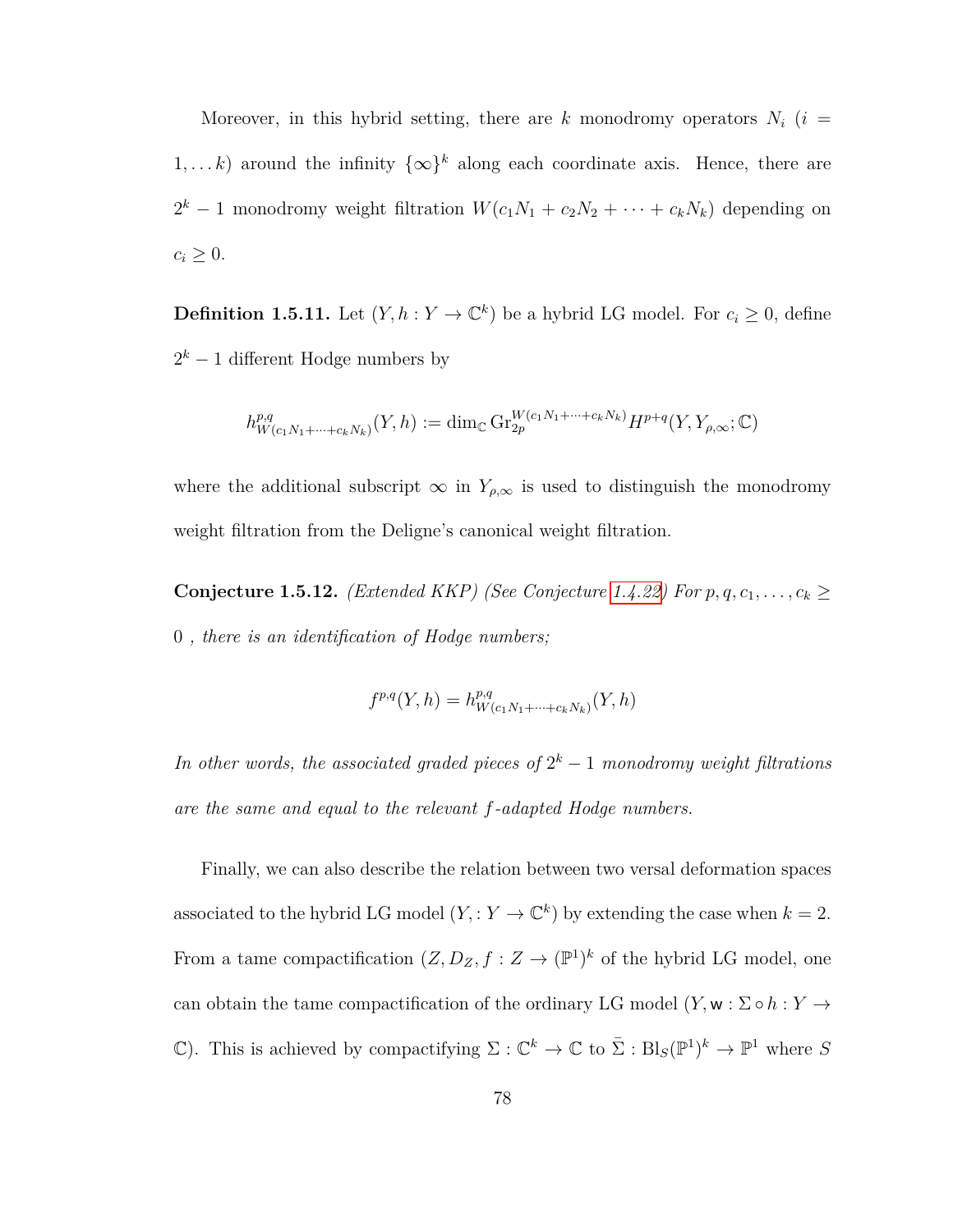is the base locus of rational map

$$
\Sigma : (\mathbb{P}^1)^k \dashrightarrow \mathbb{P}^1
$$

$$
([x_1 : y_1], \dots, [x_k, y_k]) \mapsto \left[\frac{x_1}{y_1} + \dots + \frac{x_k}{y_k} : 1\right]
$$

and take the pullback of *Z* under the canonical map  $\pi : Bl_S(\mathbb{P}^1)^k \to (\mathbb{P}^1)^k$ . We denote it by  $\bar{Z}$ . Then the tame compactification is given by  $((\bar{Z}, D_{\bar{Z}}), \bar{f} : \bar{Z} \to \mathbb{P}^1)$ where  $D_{\bar{Z}}$  is a total transformation of  $D_Z$ . This construction gives a morphism between two versal deformation spaces

$$
\Phi: \mathcal{M}_{(Z, f)_{D_Z}} \rightarrow \mathcal{M}_{(\bar{Z}, \bar{f})_{D_{\bar{Z}}}}
$$

We claim that this morphism  $\Phi$  is submersion (Proposition [1.4.23](#page-76-0))

**Proposition 1.5.13.** The morphism  $\Phi : \mathcal{M}_{(Z,f)_{D_Z}} \to \mathcal{M}_{(\bar{Z},\bar{f})_{D_{\bar{Z}}}}$  constructed above *is a submersion.*

*Proof.* The proof is essentially the same with the proof of Proposition [1.4.23](#page-76-0)  $\Box$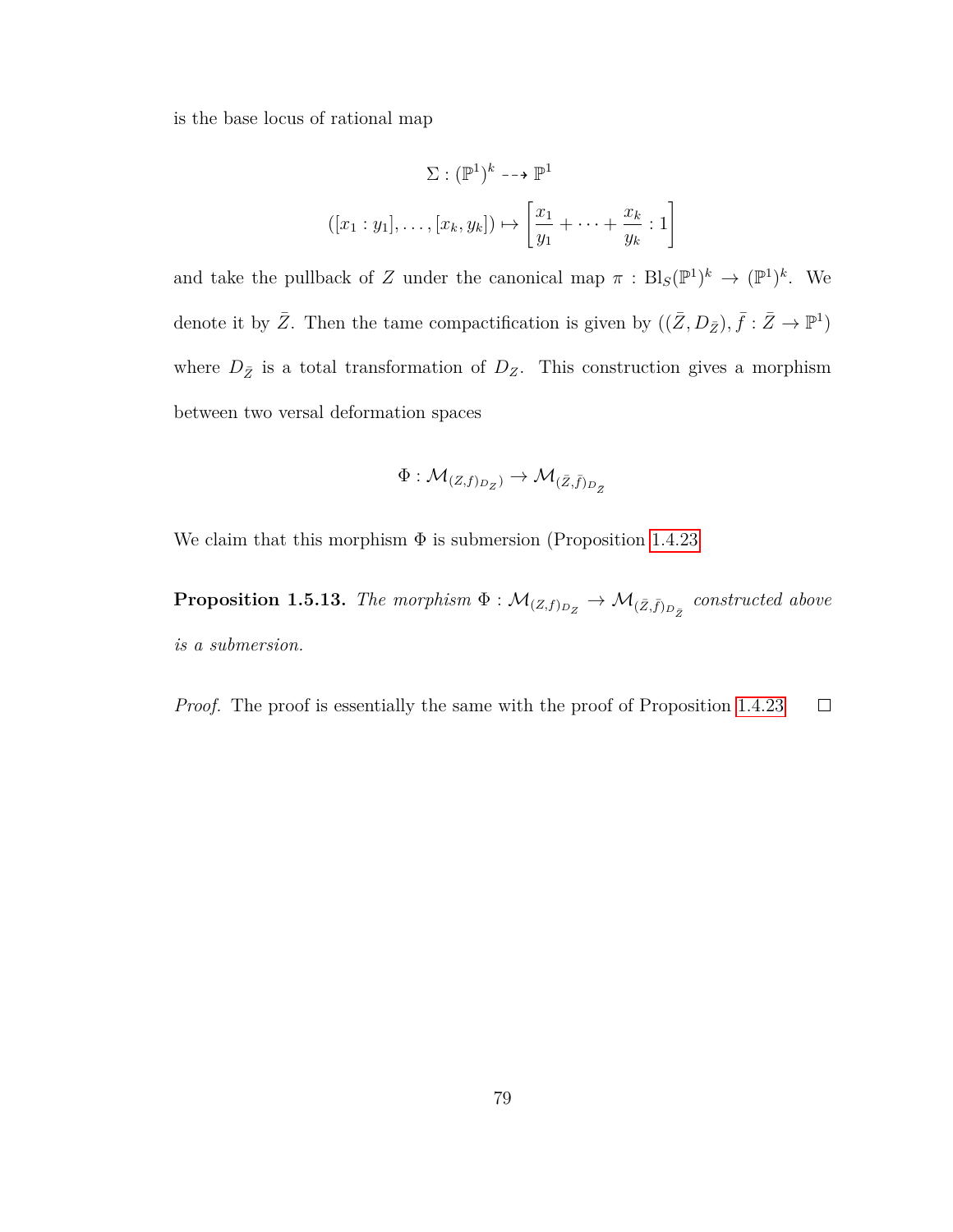### **Chapter 2**

# **Semi-polarized meromorphic Hitchin and Calabi-Yau integrable systems**

### **2.1 Introduction**

Since the seminal work of Hitchin [\[Hit87b\]](#page-158-0)[\[Hit87a\]](#page-158-1), Higgs bundles and their moduli spaces have been studied extensively. There have been numerous deep results on the moduli space of Higgs bundles related to other areas of mathematics such as the  $P = W$  conjecture [\[CHM12\]](#page-155-1)<sup>[\[CMS19\]](#page-155-2)</sup>, the fundamental lemma in the Langlands program [\[Ngô06\]](#page-160-0)[\[Ngô10\]](#page-160-1), the geometric Langlands conjecture [\[KW07\]](#page-160-2) and mirror symmetry [\[HT03\]](#page-159-0)[\[DP12\]](#page-157-0). One of the striking properties of these moduli spaces is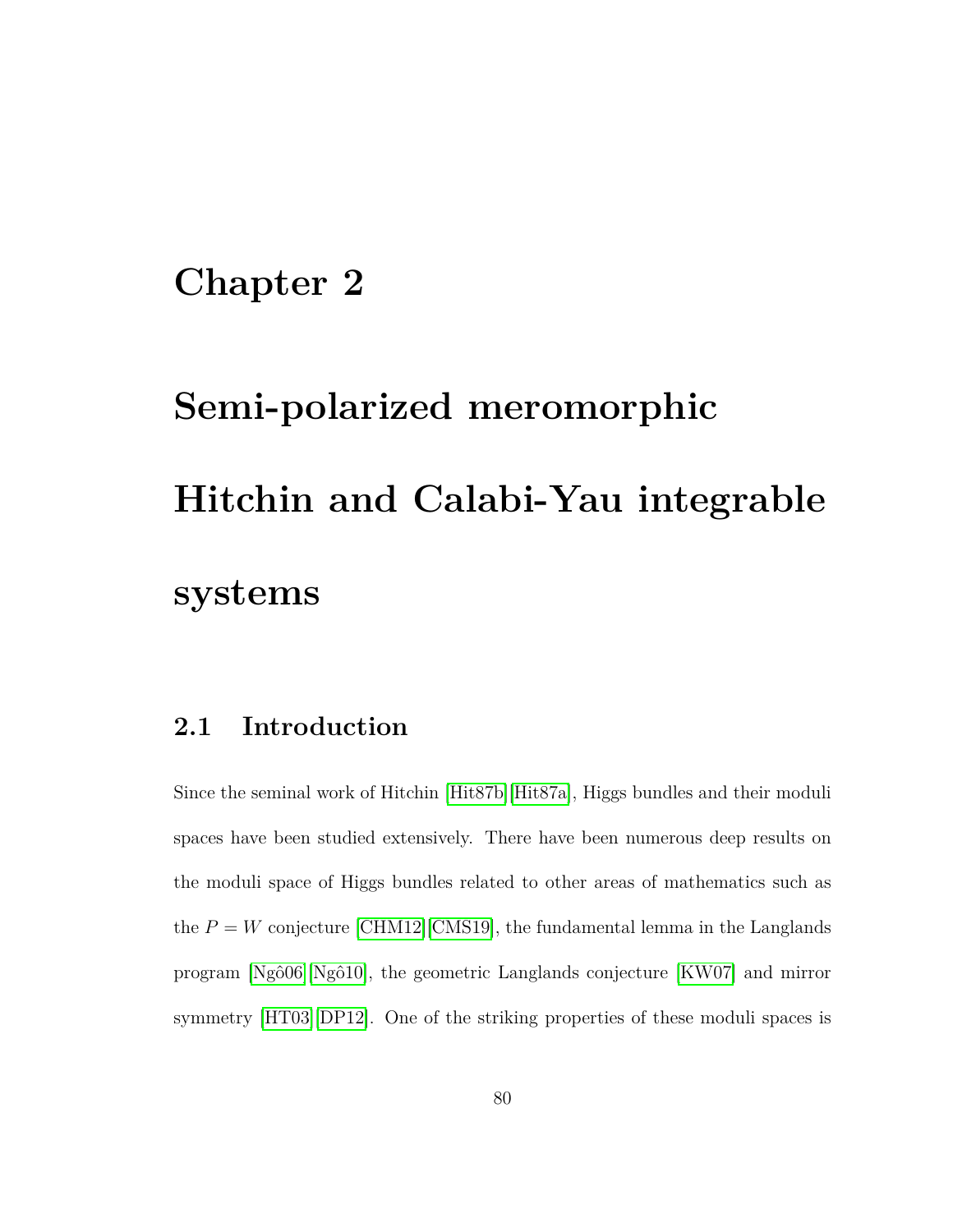that they admit a holomorphic symplectic form and the structure of an integrable system, called the *Hitchin system*. In particular, the generic fiber of an integrable system is an abelian variety which turns out to be the Jacobian or (generalized) Prym variety of an associated spectral or cameral curve. This picture generalizes to the meromorphic situation where we allow the Higgs field to have poles along some divisors. While the meromorphic Hitchin system is no longer symplectic, it is still Poisson and integrable with respect to the Poisson structure.

On the other hand, Donagi-Markman and Donagi-Diaconescu-Pantev (DDP) introduced in [\[DM96a\]](#page-156-0)[\[DM96b\]](#page-156-1)[\[Dia+06\]](#page-156-2)[\[DDP07\]](#page-155-3) integrable systems coming from some families of projective or quasi-projective Calabi-Yau threefolds, called *Calabi-Yau integrable systems*. A generic fiber is a complex torus or an abelian variety [\[Dia+06\]](#page-156-2)[\[DDP07\]](#page-155-3), now obtained as the intermediate Jacobian of a Calabi-Yau threefold in the family.

It is shown in [\[DDP07\]](#page-155-3) that for adjoint groups *G* of type ADE, there is an isomorphism between *G*-Hitchin systems and suitable Calabi-Yau integrable systems, which we call the *DDP correspondence*. An interesting aspect of the construction in [\[DDP07\]](#page-155-3) is that although the relevant Calabi-Yau threefold is non-compact, the (a priori mixed) Hodge structure on its third cohomology happened to be pure of weight one up to Tate twist. Because of this, the corresponding intermediate Jacobian is a compact torus (in fact an abelian variety). Since the data of a weight 1 Hodge structure is equivalent to the data of an abelian variety, this isomorp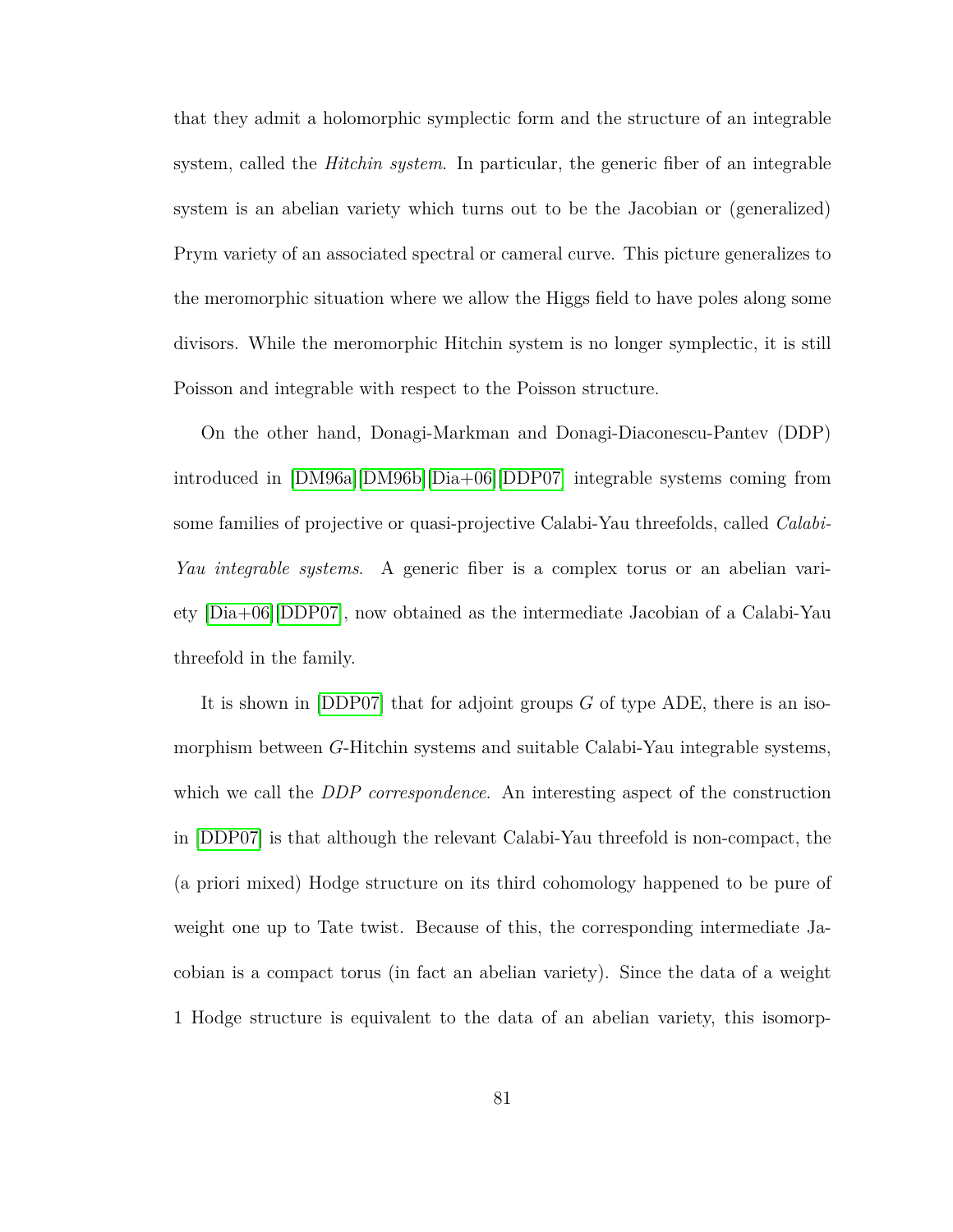shism can be rephrased as an isomorphism between variations of weight 1 Hodge structures equipped with the abstract Seiberg-Witten differential, see for example [\[DDP07\]](#page-155-3) [\[Bec20\]](#page-154-2).

It is worth mentioning that the origin of this story comes from physics, specifically, large *N* duality [\[Dia+06\]](#page-156-2). Recently, the correspondence has also found its place in the study of T-branes in F-theory [\[AHK14\]](#page-153-0)[\[And+17\]](#page-153-1).

The isomorphism between Hitchin and Calabi-Yau integrable systems has been generalized successfully to groups of type BCFG by the work of Beck et al. [\[Bec20\]](#page-154-2)[\[Bec19\]](#page-154-3)[\[BDW20\]](#page-154-4) using the technique of foldings.

#### **Main results**

The goal of this paper is to extend the DDP correspondence to the setting of meromorphic  $SL(n, \mathbb{C})$ -Hitchin system  $h : \mathcal{M}(n, D) \to B$  where D is a reduced divisor of the base curve. The best case scenario will be to construct a family of non-compact Calabi-Yau threefolds over the same base *B* and show that the associated Calabi-Yau integrable system is isomorphic to the meromorphic Hitchin system as Poisson integrable systems. However, since the deformation space of such non-compact Calabi-Yau's is strictly smaller than the base *B*, we do not expect to get a natural family which induces the Possion integrable system (see [\[KS14\]](#page-160-3)).

Instead, we consider the notion of *semi-polarized integrable systems* introduced by Kontsevich-Soibelman [\[KS14\]](#page-160-3). These are non-compact versions of symplectic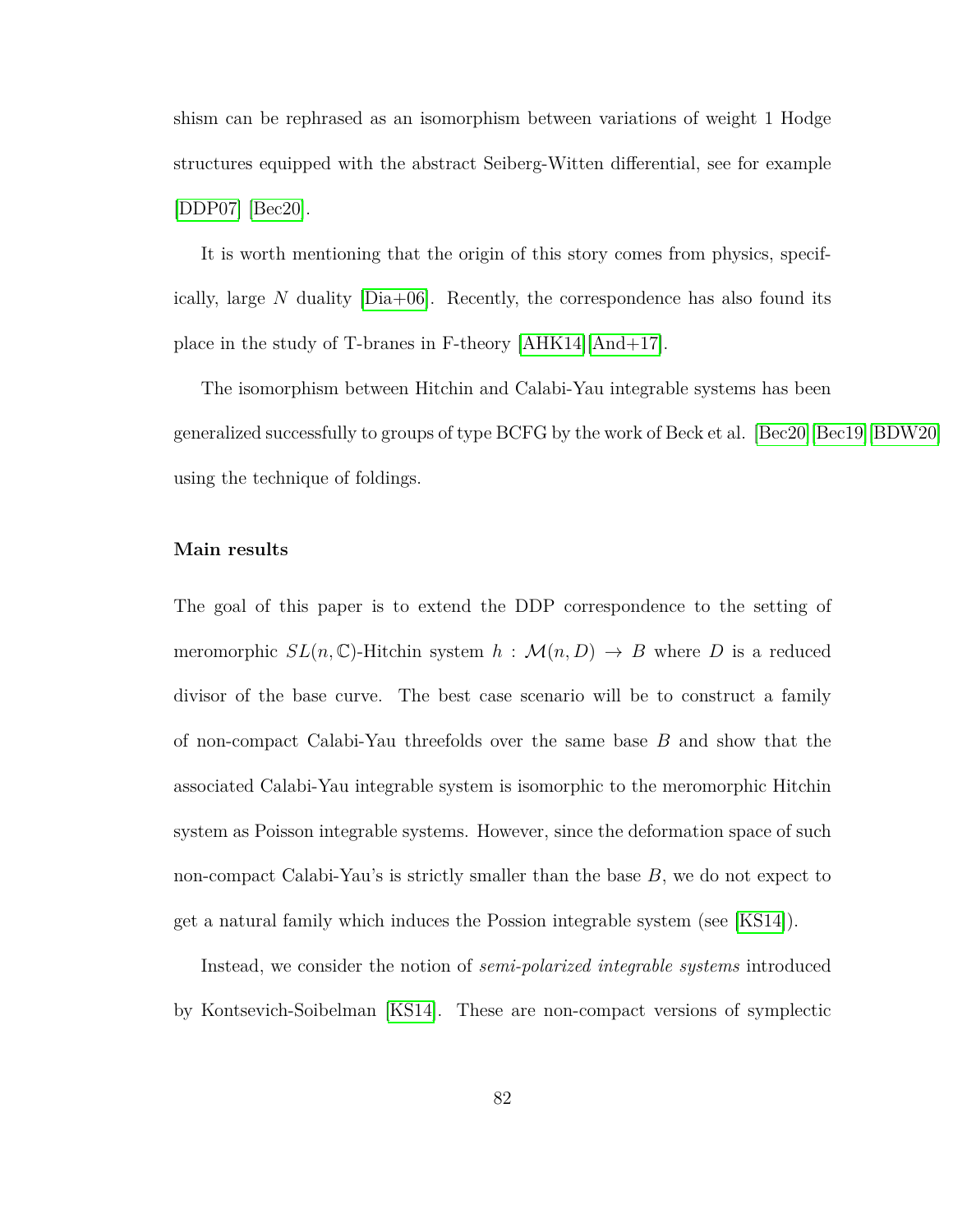integrable systems whose fiber is a semi-abelian variety, an extension of an abelian variety by an affine torus. The main advantage is that they canonically induce the Poisson integrable systems as their compact quotients. In Section 2, we study this structure from the Hodge theoretic viewpoint. Since the data of a semi-polarized semi-abelian variety is equivalent to the data of a semi-polarized Z-mixed Hodge structure of type  $\{(-1, -1), (-1, 0), (0, -1)\}$  (see Appendix), the semi-polarized integrable system can be described as an admissible variation of Z-mixed Hodge structures of such type with an abstract Seiberg-Witten differential as in the classical case.

The main objects on the Hitchin side are the moduli space of diagonally framed Higgs bundles (resp. unordered), introduced by Biswas-Logares-Peón-Nieto [\[BLP19\]](#page-155-4)[\[BLP20\]](#page-155-5)<sup>[1](#page-90-0)</sup>, and we denote these moduli space by  $\overline{\mathcal{M}}^{\Delta}(n, D)$  (resp.  $\mathcal{M}^{\Delta}(n, D)$ ). The moduli space  $\overline{\mathcal{M}}^{\Delta}(n, D)$  is a subspace of the moduli space of framed Higgs bundles  $\mathcal{M}_F(n, D)$  whose object is a triple  $(E, \theta, \delta)$  where  $(E, \theta)$  is a  $SL(n, \mathbb{C})$ -Higgs bundle and  $\delta$  is a framing of *E* at *D*. As the name suggests, an object in  $\overline{\mathcal{M}}^{\Delta}(n, D)$  is a framed Higgs bundle such that the residue of its Higgs field is diagonal with respect to the framing  $\delta$ . The unordered version  $\mathcal{M}^{\Delta}(n, D)$  is obtained as the quotient of  $\overline{\mathcal{M}}^{\Delta}(n, D)$  by  $S_n^{|D|}$  where  $S_n^{|D|}$  is the product of symmetric groups  $S_n$  acting on the space of the framings by permuting the order of components. The following

<span id="page-90-0"></span><sup>&</sup>lt;sup>1</sup>In [\[BLP20\]](#page-155-5), what we call "diagonally framed" is referred to as "relatively framed" in [21].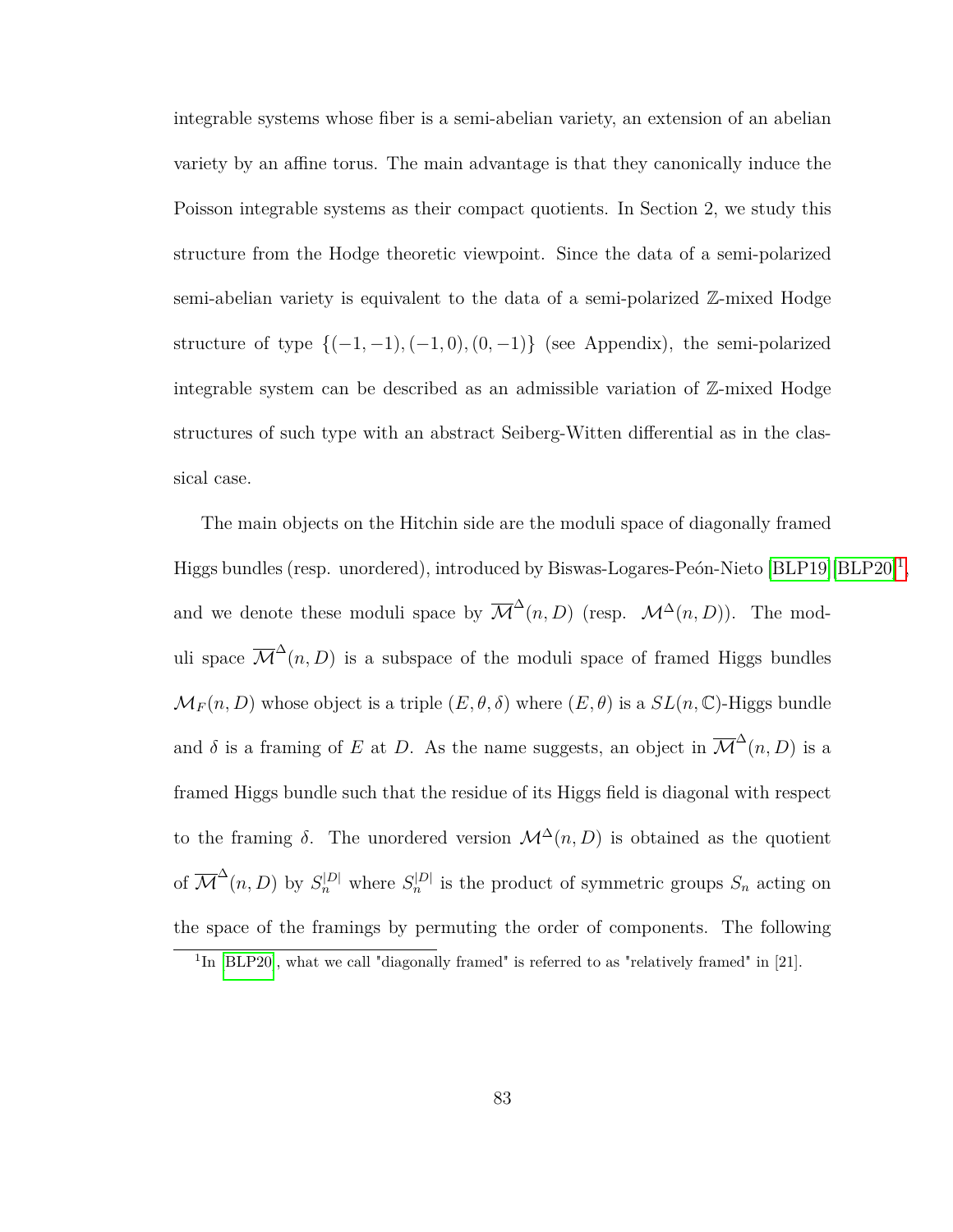diagram summarizes the relation among the moduli spaces:

$$
\overline{\mathcal{M}}^{\Delta}(n, D) \longrightarrow \mathcal{M}_F(n, D)
$$
\n
$$
\downarrow^{q} \qquad \qquad \downarrow^{f_1}
$$
\n
$$
\mathcal{M}^{\Delta}(n, D) \xrightarrow{f_2} \mathcal{M}(n, D)
$$
\n
$$
\downarrow^{h_{\Delta}} \qquad \qquad \downarrow^{h}
$$
\n
$$
\downarrow^{h}
$$
\n
$$
\downarrow^{p}
$$
\n
$$
(2.1.1)
$$

where  $q: \overline{\mathcal{M}}^{\Delta}(n, D) \rightarrow \mathcal{M}^{\Delta}(n, D)$  is the quotient map,  $f_1$  and  $f_2$  are the maps of forgetting the framings and  $h_{\Delta} := h \circ f_2 : \mathcal{M}^{\Delta}(n, D) \to B$  is the Hitchin map on the moduli space of unordered diagonally framed Higgs bundles that we will study. In this paper, we will mainly work over the locus  $B^{ur} \subset B$  of smooth cameral curves which are unramified over *D* and have simple ramifications. In particular, for a triple  $(E, \theta, \delta)$  over  $b \in B^{ur}$ , the residue of  $\theta$  over *D* has distinct eigenvalues. We shall write the restrictions as  $\overline{\mathcal{M}}^{\Delta}(n, D)^{ur} := (h_{\Delta} \circ q)^{-1}(B^{ur})$  and  $\mathcal{M}^{\Delta}(n, D)^{ur} := h_{\Delta}^{-1}(B^{ur}).$ 

We will show that  $\overline{\mathcal{M}}^{\Delta}(n, D)^{ur}$  and  $\mathcal{M}^{\Delta}(n, D)^{ur}$  are symplectic using deformation theoretic arguments. They also carry a smooth semi-polarized integrable system structure over the locus  $B^{ur}$ . The following is the first result of the paper.

**Theorem 2.1.1.** *(Proposition [2.3.17,](#page-124-0) Corollary [2.3.20\)](#page-126-0) The moduli space of unordered diagonally framed Higgs bundle*  $\mathcal{M}^{\Delta}(n, D)$  *is symplectic. The Hitchin fibration*

$$
h_{\Delta}^{ur}: \mathcal{M}^{\Delta}(n, D)^{ur} \to B^{ur}
$$

*forms a smooth semi-polarized integrable system whose fiber is a semi-abelian vari-*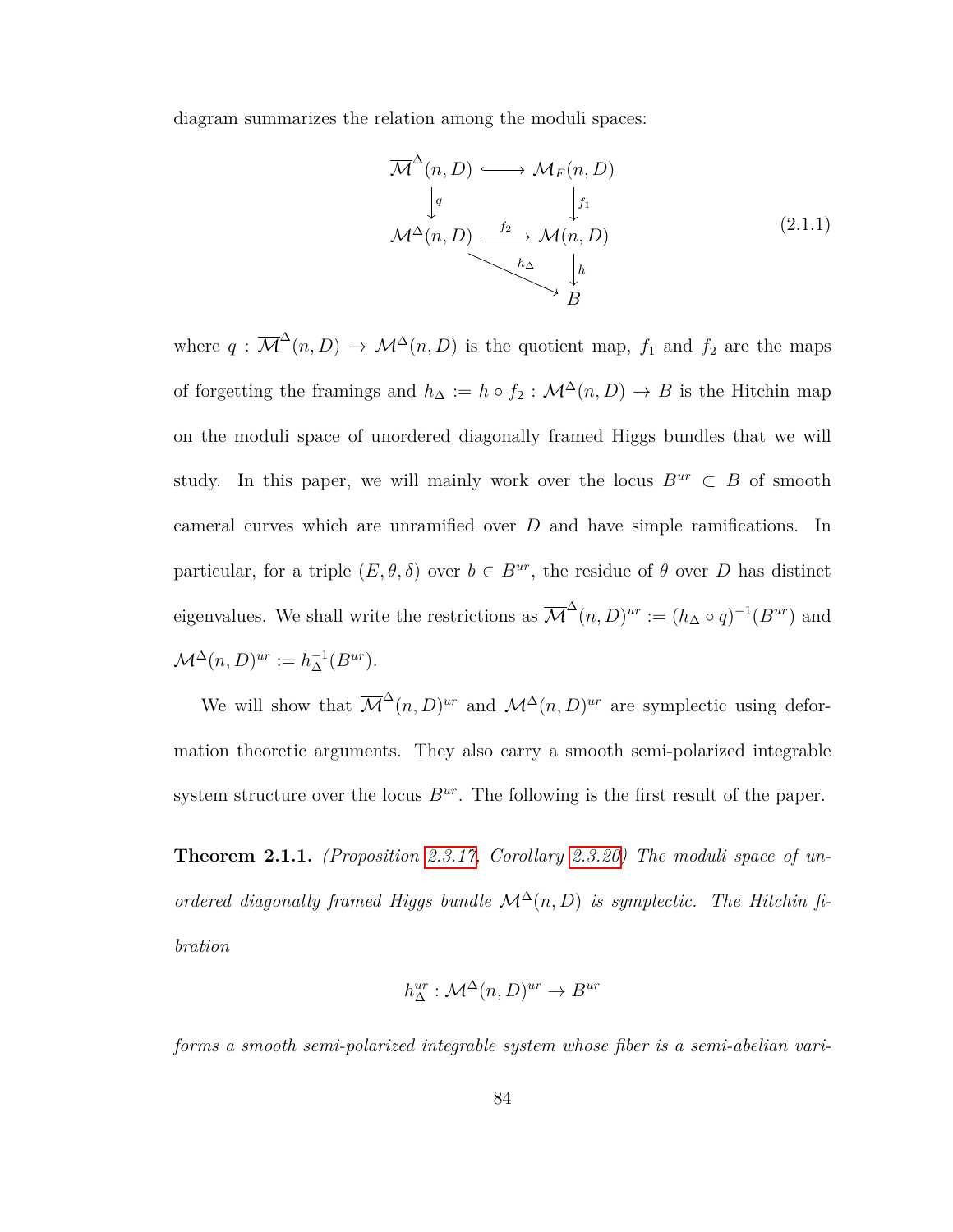In order to prove this, we study the fiber  $(h_{\Delta}^{ur})^{-1}(b)$  over each  $b \in B^{ur}$  via the spectral correspondence between unordered diagonally framed Higgs bundles on  $\Sigma$  and framed line bundles on the associated spectral cover  $\bar{p}_b : \Sigma_b \to \Sigma$ . The framed line bundles on  $\overline{\Sigma}_b$  are then parametrized by the Prym variety  $Prym(\overline{\Sigma}_b^\circ$  $_{b}^{\circ },\Sigma ^{\circ })$ associated to the restricted spectral cover  $\bar{p}_b^{\circ} := \bar{p}_b |_{\bar{\Sigma}_b^{\circ}} : \bar{\Sigma}_b^{\circ} \to \Sigma^{\circ}$  where  $\bar{\Sigma}_b^{\circ}$  $\frac{0}{b} :=$  $\overline{\Sigma}_b \setminus \overline{p}_b^{-1}(D)$  and  $\Sigma^{\circ} := \Sigma \setminus D$ . More precisely,  $Prym(\overline{\Sigma}_b^{\circ})$  $\int_b^{\circ}$ ,  $\Sigma^{\circ}$ ) is a semi-abelian variety defined as the kernel of the punctured norm map  $Nm^\circ : Jac(\overline{\Sigma}_b^\circ)$  $\phi_b^{\circ}) \to Jac(\Sigma^{\circ}).$ 

**Proposition 2.1.2.** *(Proposition [2.3.8,](#page-111-0) Spectral correspondence) A generic fiber*  $h_\Delta^{-1}(b)$  *is canonically isomorphic to the semi-abelian variety*  $Prym(\overline{\Sigma}^\circ_b)$  $\int_b^{\circ}$ ,  $\Sigma^{\circ}$ ). In par*ticular, the first homology*  $H_1(Prym(\overline{\Sigma}_b^\circ))$  $\binom{6}{b}$ ,  $\Sigma^{\circ}$ )) *admits a* Z-mixed Hodge structure of *type* {(−1*,* −1)*,*(−1*,* 0)*,*(0*,* −1)}*.*

On the Calabi-Yau side, we construct a family of Calabi-Yau threefolds *π* :  $\mathcal{X} \to B$  by using the elementary modification technique in [\[Smi15\]](#page-162-1). To produce the relevant Calabi-Yau integrable systems, we should restrict the family  $\pi : \mathcal{X} \to B$ to  $B^{ur}$ , denoted by  $\pi^{ur}: \mathcal{X}^{ur} \to B^{ur}$ , whose fiber is smooth and its third homology admits a  $\mathbb{Z}$ -mixed Hodge structures of type  $\{(-1, -1), (-1, 0), (0, -1)\}$  up to Tate twist. Now, by taking fiberwise intermediate Jacobians, we obtain a family of semi-abelian varieties  $\pi^{ur}: \mathcal{J}(\mathcal{X}^{ur}/B^{ur}) \to B^{ur}$ . The local period map induces an integrable system structure of this family.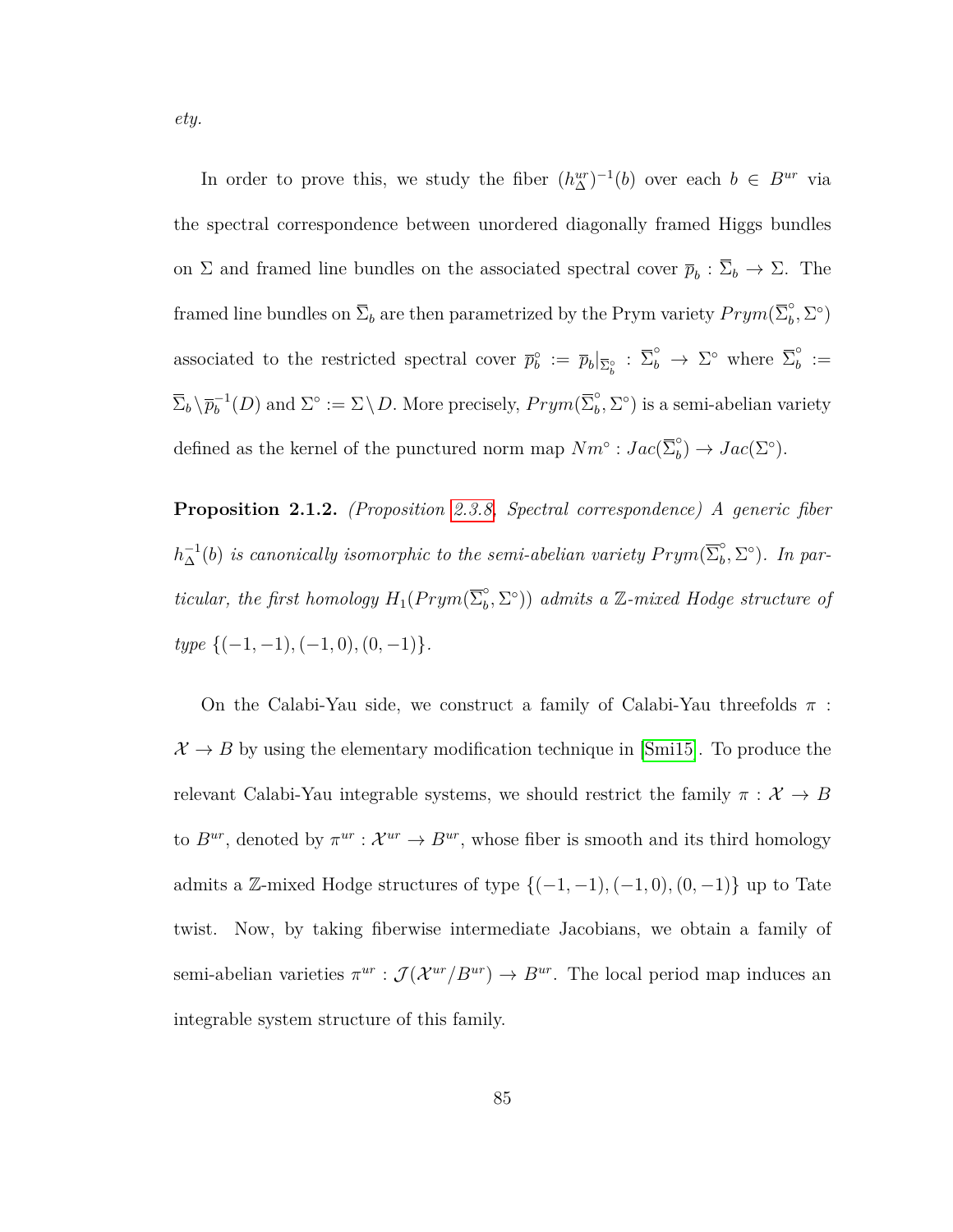The main result of the paper is to establish an isomorphism between the two semi-polarized integrable systems:

<span id="page-93-0"></span>**Theorem 2.1.3.** *(Theorem [2.5.1\)](#page-143-0) There is an isomorphism of smooth semi-polarized integrable systems*

$$
\mathcal{J}(\mathcal{X}^{ur}/B^{ur}) \xrightarrow{\cong} \mathcal{M}^{\Delta}(n,D)^{ur}
$$
\n
$$
\downarrow^{\pi^{ur}} \downarrow^{\pi^{ur}} \downarrow^{\pi^{ur}} \downarrow^{\pi^{ur}} \downarrow^{\pi^{ur}}
$$
\n
$$
(2.1.2)
$$

The idea is to compare the admissible variations of  $\mathbb{Z}$ -mixed Hodge structures associated to the two semi-polarized integrable systems, by using the gluing techniques in [\[DDP07\]](#page-155-3), [\[Bec20\]](#page-154-2). To complete the proof, we check that the comparison map intertwines the abstract Seiberg-Witten differentials on each side.

#### **Related work**

The ideas of the spectral correspondence for unordered diagonally framed Higgs bundles and the infinitesimal study of their moduli spaces are drawn from [\[BLP19\]](#page-155-4). We follow their approach closely in Section [2.3.3.](#page-116-0) However, we provide an improvement of their result in order to show that  $\overline{\mathcal{M}}^{\Delta}(n, D)^{ur}$  and  $\mathcal{M}^{\Delta}(n, D)^{ur}$  are symplectic which was not proved before. We also focus more on the Hodge structures of the relevant Hitchin fibers to prove Theorem [2.1.3.](#page-93-0)

A general construction of the moduli space of unordered diagonally framed Higgs bundles  $\mathcal{M}^{\Delta}(n, D)$  comes from symplectic implosion [\[GJS02\]](#page-157-1) associated to the level group action on  $\mathcal{M}_F(n, D)$ , viewed as the cotangent bundle of the moduli of framed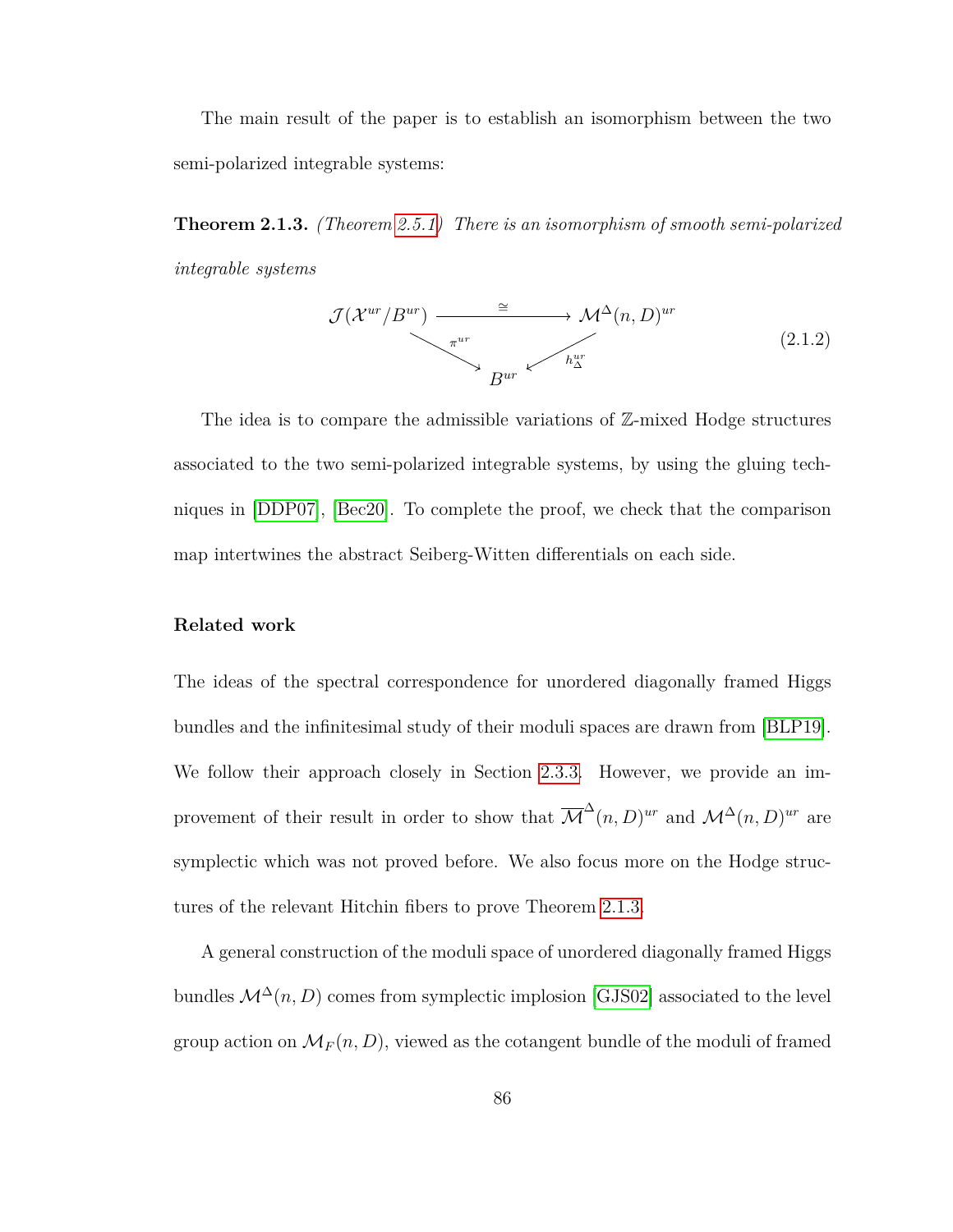bundles [\[Mar94\]](#page-160-4). One can obtain the Hitchin fibration over the full base *B*, but it is a stratified space and very singular which makes it difficult to control. Indeed, as we only need the smooth part for our main result, we focus on Higgs fields that are diagonalizable over *D* throughout the paper.

Kontsevich-Soibelman proposed a different construction of the relevant Calabi-Yau integrable system as an affine conic bundle over a holomorphic symplectic surface containing a given spectral curve (see [\[KS14\]](#page-160-3)). This can be done by blowing up intersections of spectral curves and the preimage of the divisor *D* in the total space of the twisted cotangent bundle  $K_{\Sigma}(D)$ . After removing the proper transform of the preimage, one gets the desired symplectic holomorphic surface. This model is birationally equivalent to the one we introduce in Section 4.

#### **Plan**

We first recollect the basics of integrable systems and introduce the notion of a semi-polarized integrable system in Section 2. In Section 3, we study the integrable system structure of the moduli space of unordered diagonally framed Higgs bundle. Also, we give both the spectral and cameral descriptions for completeness. In Section 4, we construct the semi-polarized Calabi-Yau integrable systems by using the technique of elementary modification. It is then followed by a Hodge theoretic computation. Finally, in Section 5, we give a proof of Theorem [2.1.3.](#page-93-0)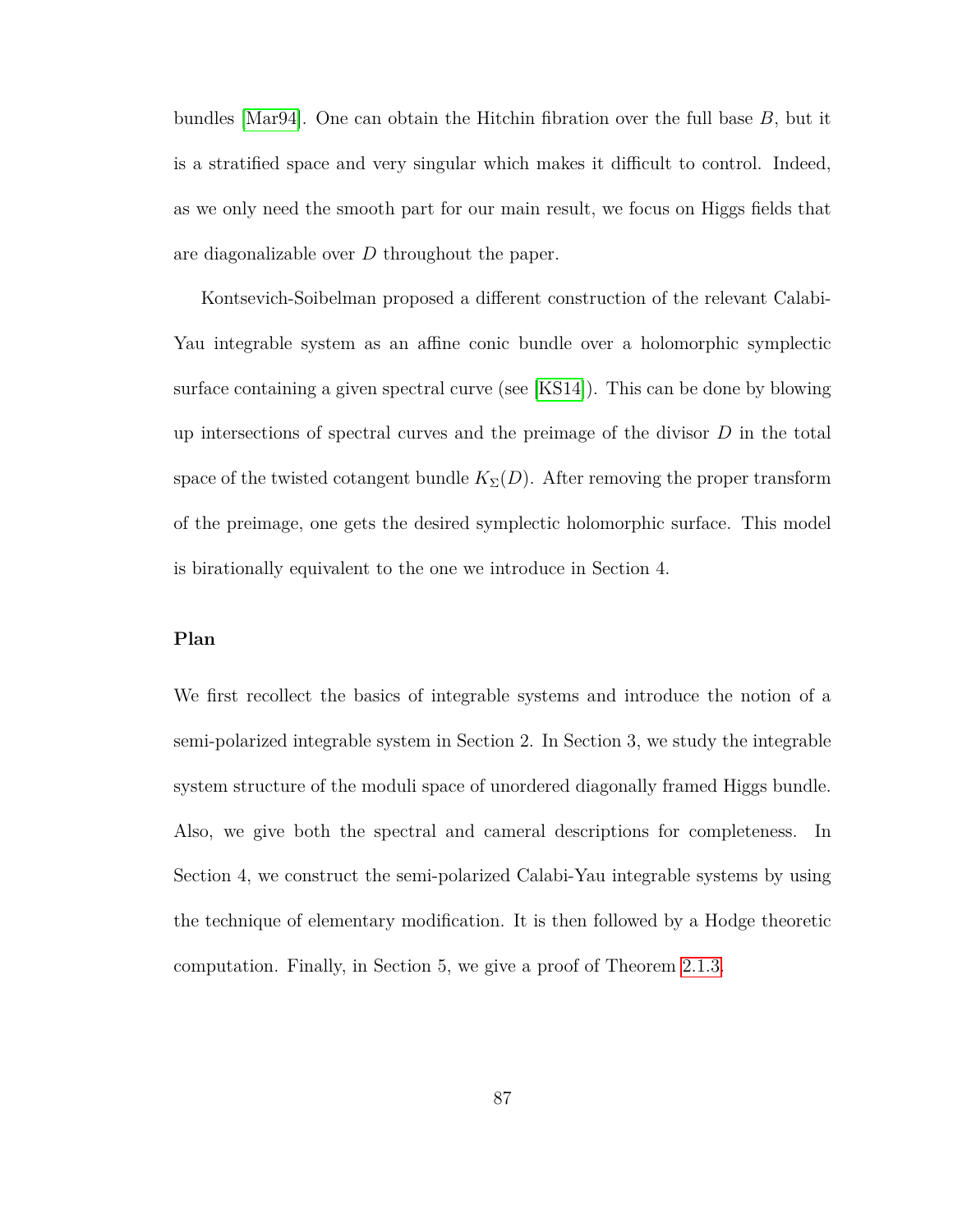#### **Notation**

- Σ a non-singular curve of genus *g*.
- *D* an effective divisor of *d* reduced points.
- $\Sigma^{\circ}$  the complement of the divisor *D* in  $\Sigma$ .
- $\mathcal{M}(n, D)$  the moduli space of  $K_{\Sigma}(D)$ -twisted  $SL(n, \mathbb{C})$ -Higgs bundles.
- $M_F(n, D)$  the moduli space of framed Higgs bundles.
- $\overline{\mathcal{M}}^{\Delta}(n, D)$  the moduli space of diagonally framed Higgs bundles.
- +  $\mathcal{M}^\Delta(n,D)$  the moduli space of unordered diagonally framed Higgs bundles.
- $B = \bigoplus_{i=2}^{n} H^0(\Sigma, K_{\Sigma}(D)^{\otimes i})$  the Hitchin base.
- $B^{ur} \subset B$  the subset consists of smooth cameral curves which are unramified over *D* and have simple ramifications. Throughout the paper, we will always assume an element  $b \in B$  is sitting in  $B^{ur}$ .
- $\bar{p}_b: \Sigma_b \to \Sigma$  the spectral cover for  $b \in B$ .
- $\tilde{p}_b : \Sigma_b \to \Sigma$  the cameral cover for  $b \in B$ .

### **2.2 Semi-polarized integrable systems**

In this section, we recall the notion of a *semi-polarized integrable system*, originally introduced in [\[KS14\]](#page-160-3). This is a non-compact generalization of the notion of algebraic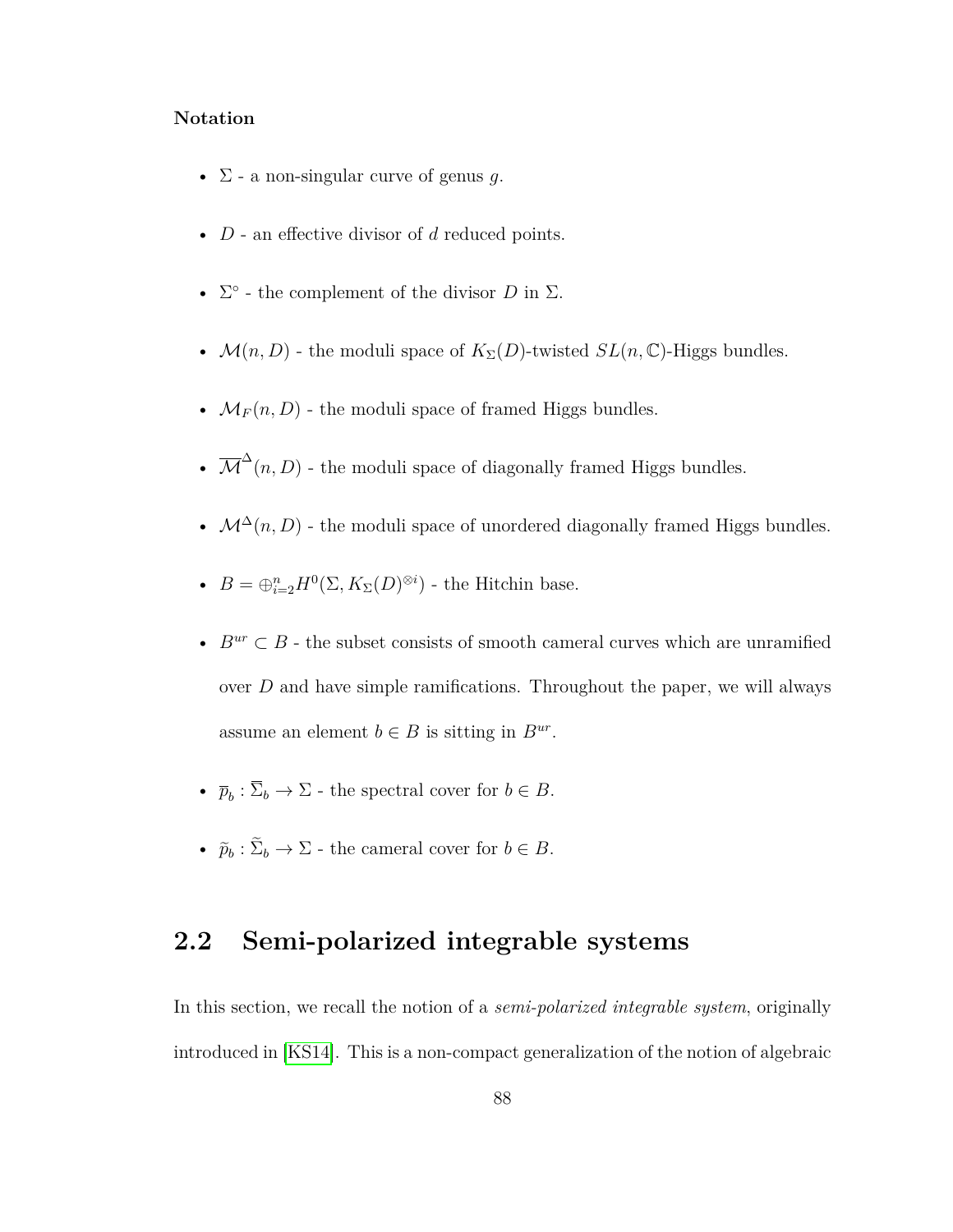integrable system [\[Hit87a\]](#page-158-1) which provides a new way to view integrable systems in the Poisson setting. Similarly to the classical setting where algebraic integrable systems can be associated with variations of polarized weight one Hodge structures, we also have a Hodge-theoretic description of semi-polarized integrable systems. To make the paper self-contained, we shall begin reviewing basics of algebraic integrable systems by following [\[Bec20\]](#page-154-2)[\[Bec19\]](#page-154-3).

#### **2.2.1 Integrable systems and variations of Hodge structures**

**Definition 2.2.1.** Let  $(M^{2n}, \omega)$  be a holomorphic symplectic manifold of dimension 2*n* and *B* be a connected complex manifold of dimension *n*. A holomorphic map  $\pi$  :  $M \rightarrow B$  is called an *algebraic integrable system* if it satisfies the following conditions.

- (1)  $\pi$  is proper and surjective;
- (2) there exists a Zariski open dense subset  $B^{\circ} \subset B$  such that the restriction

$$
\pi^{\circ} := \pi|_{M^{\circ}} : M^{\circ} \to B^{\circ}, \qquad M^{\circ} := \pi^{-1}(B^{\circ})
$$

has smooth connected Lagrangian fibers and admits a relative polarization of index 0.

In particular, if  $B^\circ = B$ , then  $(M, \omega, \pi)$  is called a *smooth* algebraic integrable system.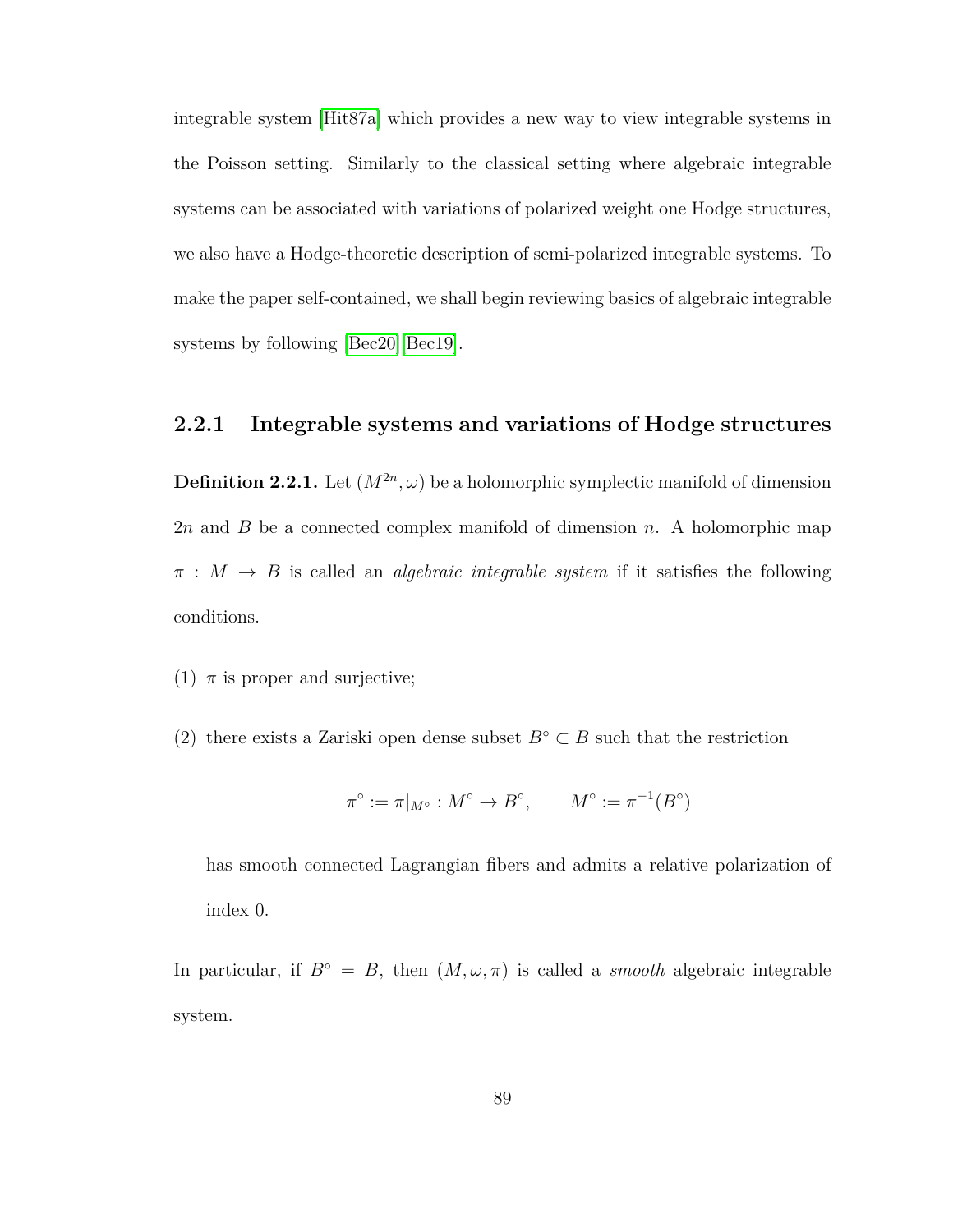The second condition that a generic fiber is Lagrangian puts rather restrictive constraints on the geometry of the fiber. To see this, first consider ker $(d\pi^{\circ})$ , the sheaf of vector fields on  $M^{\circ}$  which are tangent to the fibers of  $\pi^{\circ}$ . Since the fibers of  $\pi^{\circ}$  are Lagrangians, the holomorphic symplectic form  $\omega$  induces an isomorphism  $\ker(d\pi^{\circ}) \cong (\pi^{\circ})^*T^{\vee}B^{\circ}$  via  $v \mapsto \omega(v,-)$ . By taking pushforward to  $B^{\circ}$ , we have an isomorphism of coherent sheaves  $\pi^{\circ}_* \ker(d\pi^{\circ}) \cong \pi^{\circ}_*(\pi^{\circ})^* T^{\vee} B^{\circ}$ . In fact, one can apply the projection formula and see  $\pi^{\circ}_*(\pi^{\circ})^*T^{\vee}B^{\circ} \cong T^{\vee}B^{\circ}$  because the fibers of  $\pi$ <sup>°</sup> are connected. Thus, the sheaf  $\pi^{\circ}_*$  ker( $d\pi^{\circ}$ ) is isomorphic to  $T^{\vee}B^{\circ}$ , hence locally free. We denote it by  $V$  and call it a vertical bundle of  $\pi$ <sup>o</sup>.

Next, choose a sufficiently small open subset  $U \subset B^{\circ}$  and two local sections  $u, v: U \to V$  such that they are Hamiltonian vector fields  $u = X_{(\pi \circ)^* f}, v = X_{(\pi \circ)^* g}$ for the functions  $f, g: U \to \mathbb{C}$ . As the fibers of  $\pi^{\circ}$  are Lagrangians, we have  $[u, v] = X_{\omega(u,v)} = 0$ . It implies that the Lie algebra  $(\mathcal{V}, [-,-])$  is abelian so that one can define a group action of  $V$  on  $M^{\circ}$  via the fiberwise exponential map. In other words, the flows of the vector fields along the fibers of  $\pi^{\circ}$  corresponding to the sections of  $V$  act on  $M^{\circ}$  while preserving the fibers of  $\pi^{\circ}$ .

The submanifold

$$
\Gamma = \{ v \in \mathcal{V} \mid \exists x \in M^{\circ} \text{such that} \quad v \cdot x = x \}
$$

forms a full lattice in each fiber and induces a family of abelian varieties  $\mathcal{A}(\pi^{\circ}) :=$  $V/\Gamma \to B^{\circ}$  which acts simply transitively on  $\pi^{\circ}: M^{\circ} \to B^{\circ}$ . Therefore, a generic fiber of  $\pi : M \to B$  is non-canonically isomorphic to an abelian variety.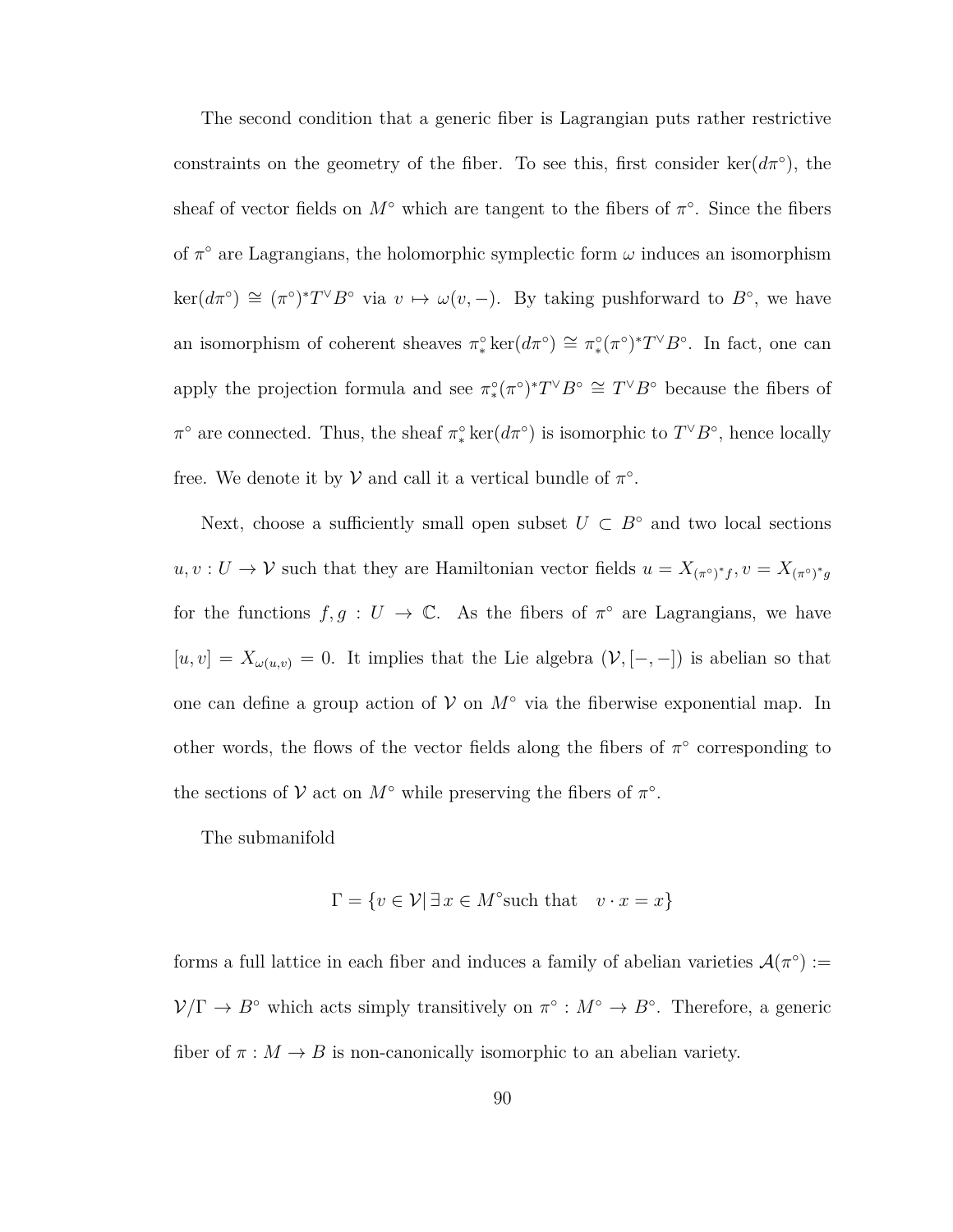From now on, we will focus on smooth integrable systems  $(B° = B)$ . From the viewpoint of Hodge theory, a family of polarized abelian varieties can be obtained from a variation of weight 1 polarized  $\mathbb{Z}$ -Hodge structures  $V = (V_{\mathbb{Z}}, F^{\bullet}V_{\mathcal{O}}, Q)$  over *B* where  $V_{\mathcal{O}} := V_{\mathbb{C}} \otimes \mathcal{O}_B$  and  $F^{\bullet}$  is the Hodge filtration. This is done by taking the relative Jacobian fibration so that we have the family

$$
p: \mathcal{J}(\mathsf{V}) := \mathbf{Tot}(V_{\mathcal{O}}/(F^1 V_{\mathcal{O}} + V_{\mathbb{Z}})) \to B \tag{2.2.1}
$$

whose vertical bundle is  $V := V_{\mathcal{O}}/F^1V_{\mathcal{O}} \to B$ .

A natural question is a condition for the family  $p : \mathcal{J}(\mathsf{V}) \to B$  being an integrable system. In other words, we need a symplectic form on  $\mathcal{J}(V)$  where fibers are connected Lagrangians. This can be achieved by the following theorem.

<span id="page-98-0"></span>**Theorem 2.2.2.** [\[Bec20\]](#page-154-2) Let  $V = (V_{\mathbb{Z}}, F^{\bullet}V_{\mathcal{O}}, Q)$  be a variation of weight 1 polar*ized*  $\mathbb{Z}$ -Hodge structures over  $B$  and  $\nabla^{GM}$  be the Gauss-Manin connection on  $V_{\mathcal{O}}$ . *Assume that there exists a global section*  $\lambda \in H^0(B, V_{\mathcal{O}})$  *such that* 

$$
\phi_{\lambda}: T B \to F^{1} V_{\mathcal{O}}
$$

$$
\mu \mapsto \nabla_{\mu}^{GM} \lambda
$$

*is an isomorphism. Then the polarization Q induces a canonical symplectic form*  $\omega_{\lambda}$  *on*  $\mathcal{J}(\mathsf{V})$  *such that the induced zero section becomes Lagrangian. Moreover, the symplectic form is independent of the polarization Q up to symplectomorphisms.*

Consider the dual variation of Hodge structure of  $V$ ,  $V^{\vee} =$  Hom<sub>VHS</sub>( $V$ ,  $\mathbb{Z}_B$ )(-1) over *B*. The polarization *Q* identifies  $V = V_{\mathcal{O}}/F^1V_{\mathcal{O}}$  with  $F^1V_{\mathcal{O}}^{\vee}$ . Consider the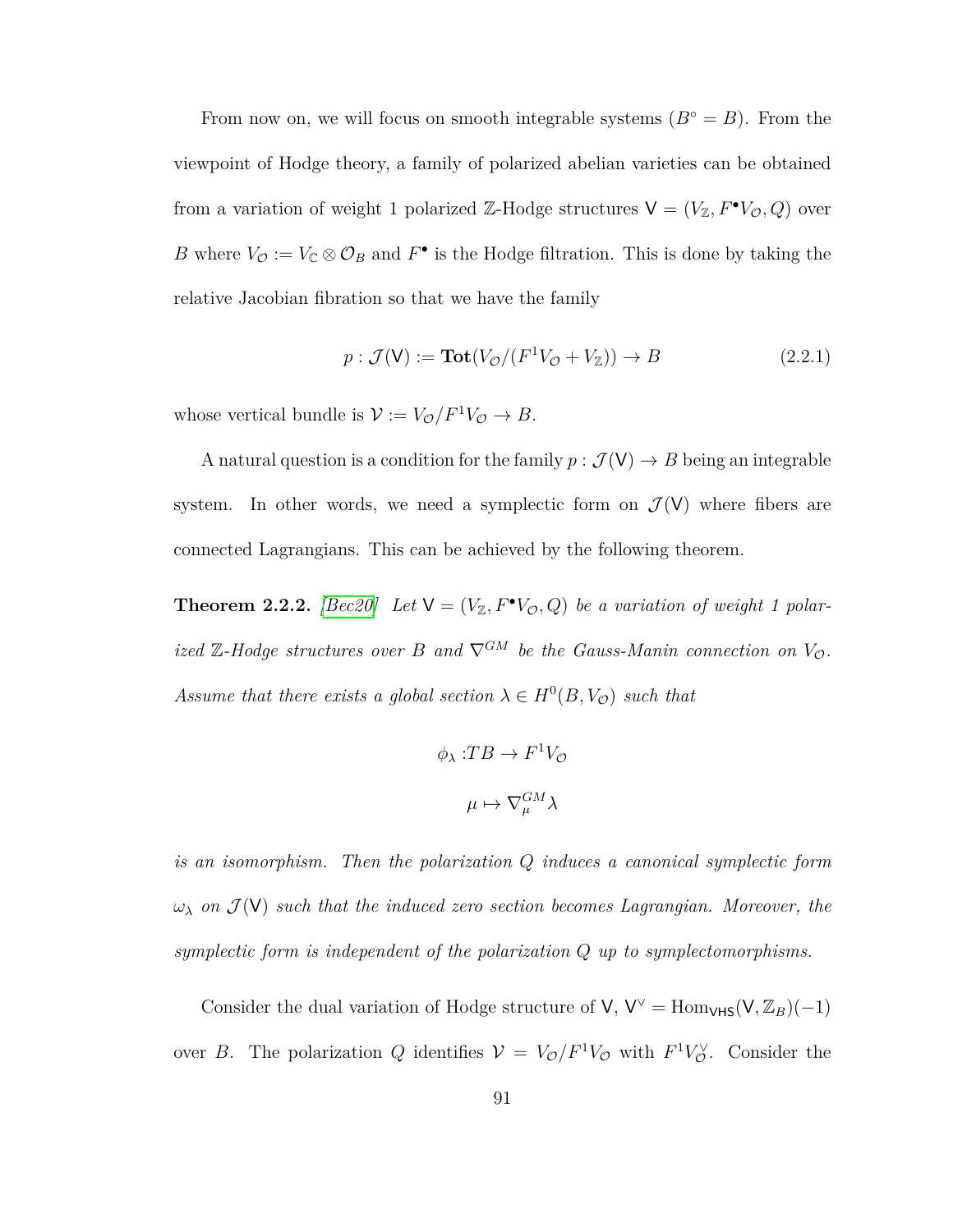compositions

$$
\iota: \mathcal{V} \xrightarrow{\psi_Q} F^1 V_Q^{\vee} \xrightarrow{\phi_X^{\vee}} T^{\vee} B. \tag{2.2.2}
$$

where  $\psi_Q$  is the identification induced by the polarization *Q* and  $\phi_\lambda^{\vee}$  is dual of  $\phi_\lambda$ . Then the lattice  $V_{\mathbb{Z}}$  in  $\mathcal{V}$  embeds into  $T^{\vee}B$  as a Lagrangian submanifold. Therefore, we obtain a symplectic structure from the canonical one on  $T^{\vee}B$  by descending to  $\mathcal{J}(V_{\mathcal{O}}) \cong T^{\vee}B/\iota(V_{\mathbb{Z}})$ . We call such  $\lambda$  an *abstract Seiberg-Witten differential* [\[Bec20\]](#page-154-2)[\[Don97\]](#page-157-2).

# **2.2.2 Semi-polarized integrable systems and variations of mixed Hodge structures**

One can generalize the notion of an algebraic integrable system by allowing fibers to be non-proper. This is the main object of our study, first introduced in [\[KS14\]](#page-160-3). We recall the definition in a form convenient for our story.

**Definition 2.2.3.** Let  $(M^{2n+2k}, \omega)$  be a holomorphic symplectic manifold of dimension  $2n + 2k$  and *B* be a connected complex manifold of dimension  $n + k$ . A holomorphic map  $\pi$  :  $M \rightarrow B$  is called a *semi-polarized integrable system* if it satisfies the following conditions.

- 1.  $\pi$  is flat and surjective;
- 2. there exists a Zariski open dense subset  $B<sup>°</sup> \subset B$  such that the restriction

$$
\pi^{\circ} := \pi|_{M^{\circ}} : M^{\circ} \to B^{\circ}, \qquad M^{\circ} := \pi^{-1}(B^{\circ})
$$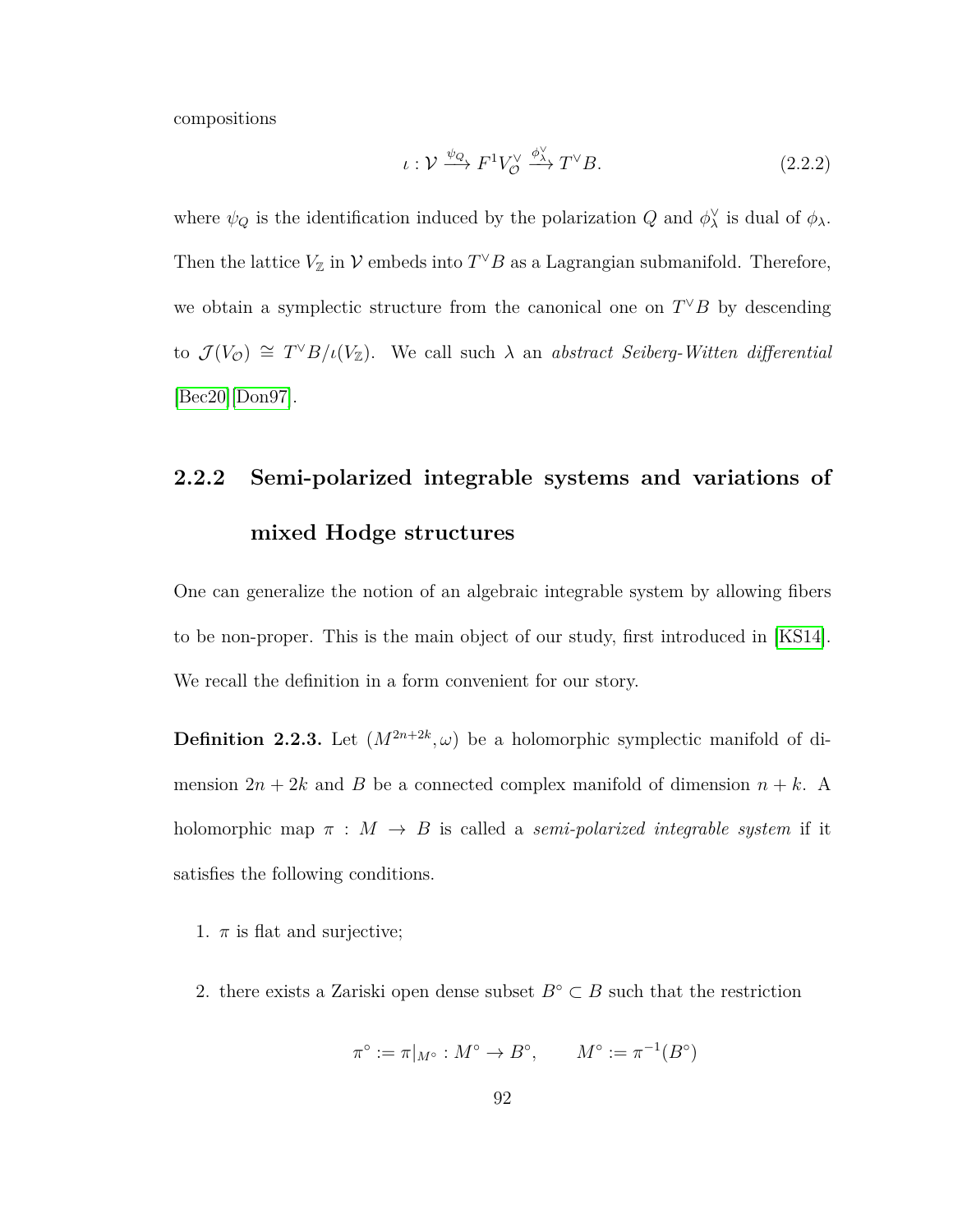has smooth connected Lagrangian fibers;

3. each fiber of  $\pi^{\circ}$  is a semi-abelian variety which is an extension of a *n*-dimensional polarized abelian variety by a *k*-dimensional affine torus.

In particular, if  $B^\circ = B$ , then  $(M, \omega, \pi)$  is called a *smooth* semi-polarized integrable system.

Similar to the classical case, the main example comes from an admissible variation of torsion-free Z-mixed Hodge structures. Let  $V = (V_{\mathbb{Z}}, W_{\bullet}V_{\mathbb{Z}}, F^{\bullet}V_{\mathcal{O}})$  be an admissible variation of  $\mathbb{Z}$ -mixed Hodge structures of type  $\{(-1, -1), (-1, 0), (0, -1)\}$ over *B* where  $V_{\mathcal{O}} := V_{\mathbb{C}} \otimes \mathcal{O}_B$  and  $\text{Gr}_{-1}^W V_{\mathbb{C}}$  is polarizable. In other words, we have

- $0 = W_{-3} \subset W_{-2} \subset W_{-1} = V_{\mathbb{Z}}$
- $0 = F^1 \subset F^0 \subset F^{-1} = V_{\mathcal{O}}$

and can choose a relative polarization on  $\mathrm{Gr}_{-1}^W V_{\mathcal{O}}$ . Throughout this paper, we choose a semi-polarization on  $V_{\mathbb{Z}}$ , a degenerate bilinear form  $Q: V_{\mathbb{Z}} \times V_{\mathbb{Z}} \to \mathbb{Z}_B$  which yields the relative polarization on  $\text{Gr}_{-1}^W V_{\mathcal{O}}$ . We call it a variation of semi-polarized Z-mixed Hodge structures. Moreover, one can obtain a semi-abelian variety from a Z-mixed Hodge structure of type  $\{(-1, -1), (-1, 0), (0, -1)\}$  by taking the Jacobian (see Appendix). Therefore, we have a family of semi-abelian varieties by taking the relative Jacobian fibration

$$
p: \mathcal{J}(\mathsf{V}) := \mathbf{Tot}(V_{\mathcal{O}}/(F^0 V_{\mathcal{O}} + V_{\mathbb{Z}})) \to B \tag{2.2.3}
$$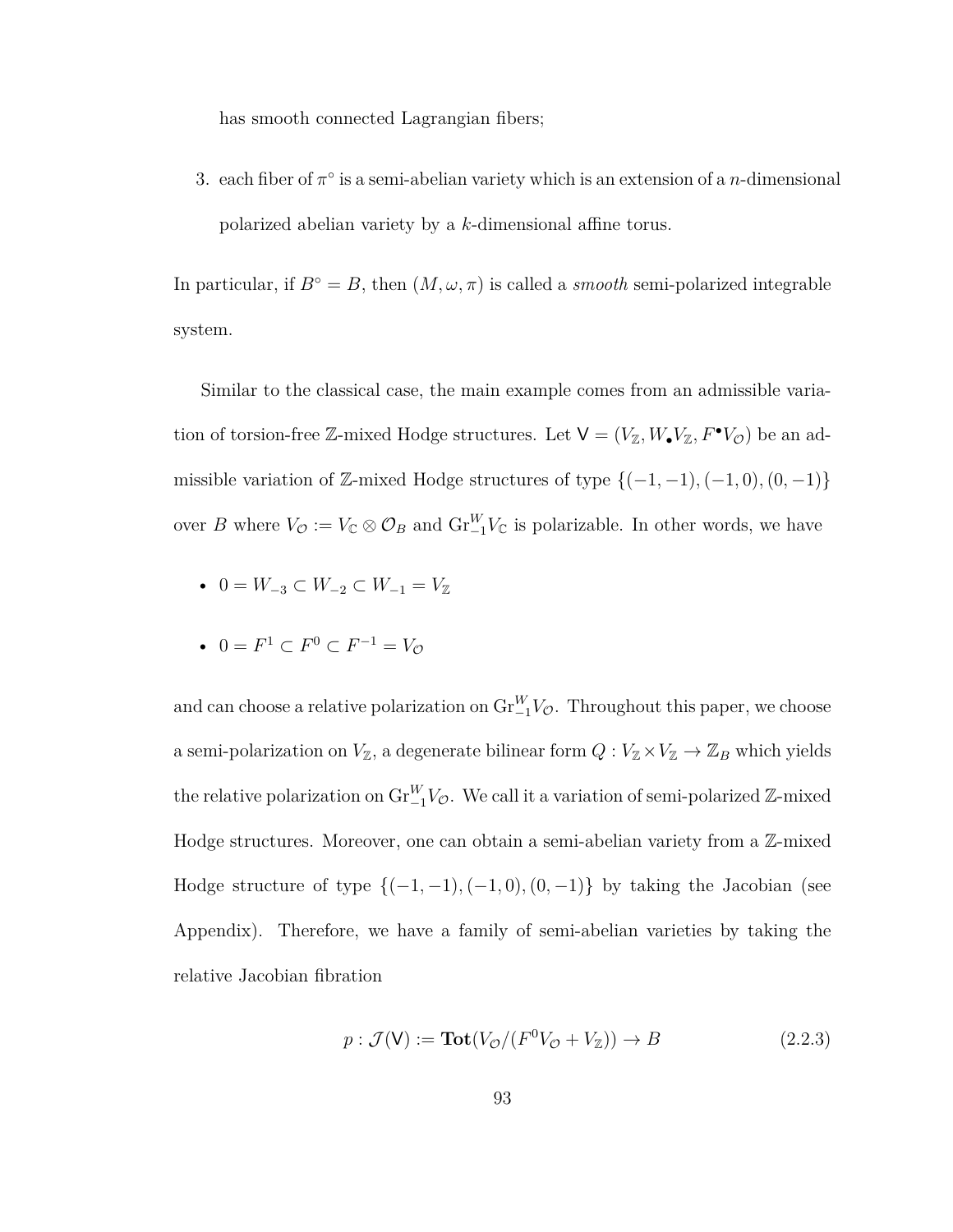with its compact quotient  $p_{\text{cpt}} : \mathcal{J}_{\text{cpt}}(\mathsf{V}) := \textbf{Tot}(W_{-1}V_{\mathcal{O}}/(W_{-1}V_{\mathcal{O}} \cap F^0V_{\mathcal{O}}+V_{\mathbb{Z}})) \to B.$ 

To define an abstract Seiberg-Witten differential, we consider the dual variation of Z-mixed Hodge structures  $V^{\vee} = (V^{\vee}_{\mathbb{Z}}, W_{\bullet}V^{\vee}_{\mathbb{Z}}, F^{\bullet}V^{\vee}_{\mathcal{O}}) := \text{Hom}_{VMHS}(V, \mathbb{Z}_B)$  of V. Note that we don't take a Tate twist so that it is of type  $\{(0,1), (1,0), (1,1)\}$ . Unlike the classical case, the Seiberg-Witten differential is defined as a global section of the dual vector bundle  $V_{\mathcal{O}}^{\vee}$ .

**Definition 2.2.4.** Let  $V = (V_{\mathbb{Z}}, W_{\bullet}V_{\mathbb{Z}}, F^{\bullet}V_{\mathcal{O}}, Q)$  be an admissible variation of semipolarized  $\mathbb{Z}$ -mixed Hodge structures of type  $\{(-1, -1), (-1, 0), (0, -1)\}$  over *B*, and  $\nabla^{GM}$  be the Gauss-Manin connection on  $V_{\mathcal{O}}$ . We define an abstract Seiberg-Witten differential as a global section of the dual bundle  $V^{\vee}_{\mathcal{O}}$ ,  $\lambda \in H^0(B, V^{\vee}_{\mathcal{O}})$ , such that the following morphism

$$
\phi_{\lambda}: T B \to F^{1} V_{\mathcal{O}}^{\vee}
$$
\n
$$
\mu \mapsto \nabla_{\mu}^{GM} \lambda
$$
\n(2.2.4)

is an isomorphism.

It is clear that the vertical bundle  $V$  of  $\mathcal{J}(V) \to B$  can be identified with  $(F^1V^{\vee}_{\mathcal{O}})^{\vee}$ via the canonical non-degenerate pairing,  $V_{\mathcal{O}}/F^0V_{\mathcal{O}} \otimes F^1V_{\mathcal{O}}^{\vee} \to \mathcal{O}_B$ . Consider the composition

$$
\iota: \mathcal{V} \to (F^1V^\vee_\mathcal{O})^\vee \xrightarrow{\phi^\vee_\lambda} T^\vee B
$$

under which the lattice  $V_{\mathbb{Z}} \subset \mathcal{V}$  embeds into  $T^{\vee}B$  as a Lagrangian submanifold. Similar to Theorem [2.2.2,](#page-98-0) we obtain a symplectic form from the canonical one on  $T^{\vee}B$  with Lagrangian condition on a generic fiber. Moreover, the total space  $\mathcal{J}(\mathsf{V})$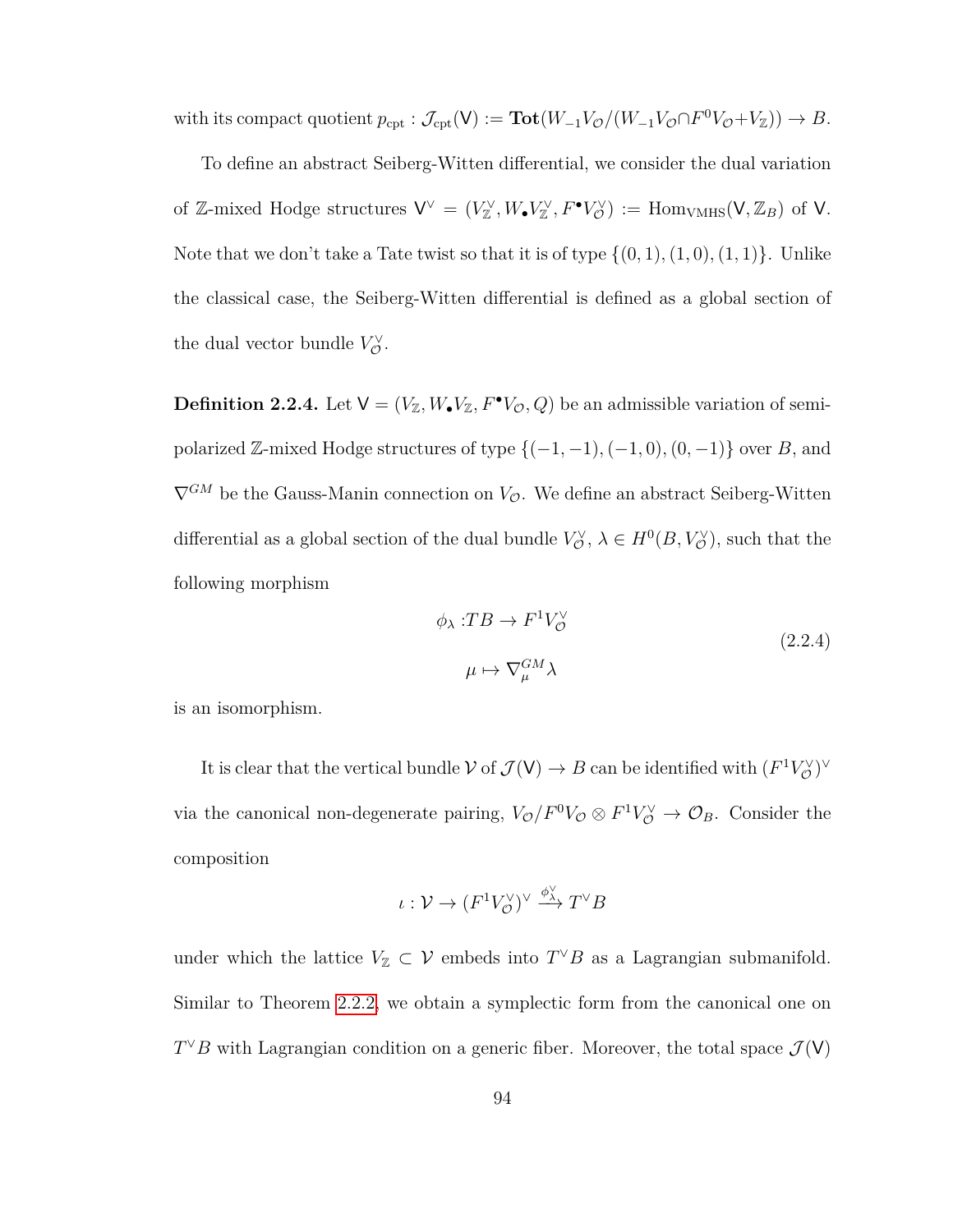has a canonical Possion structure associated to the given symplectic form. As the action of the affine torus on  $\mathcal{J}(V)$  is Hamiltonian, free and proper, the quotient space  $\mathcal{J}_{\text{cpt}}(V)$  is a Poisson manifold. Thus,  $\mathcal{J}_{\text{cpt}}(V)$  has a Poisson integrable system structure whose symplectic leaves are locally parametrized by  $\phi_\lambda^{-1}(\text{Gr}^W_Z V_\mathcal{O}^\vee \cap F^1V_\mathcal{O}^\vee)$ (see [\[KS14,](#page-160-3) Section 4.2] for more details). This proves the following proposition.

**Proposition 2.2.5.** Let  $V = (V_{\mathbb{Z}}, W_{\bullet}V_{\mathbb{Z}}, F^{\bullet}V_{\mathcal{O}}, Q)$  be an admissible variation of  $semi-polarized \mathbb{Z}-mixed \textit{Hodge structures of type } \{(-1,-1),(-1,0),(0,-1)\}$  over  $B$ *and*

 $\lambda \in H^0(B, V^{\vee}_{\mathcal{O}})$  *be the Seiberg-Witten differential. Then, the relative Jacobian fibration*

$$
p: \mathcal{J}(\mathsf{V}) := \mathbf{Tot}(V_{\mathcal{O}}/(F^0 V_{\mathcal{O}} + V_{\mathbb{Z}})) \to B \tag{2.2.5}
$$

*forms a semi-polarized integrable system. In particular, the compact quotient*  $\mathcal{J}_{cpt}(V) \rightarrow$ *B admits a Poisson integrable system structure.*

*Remark* 16*.* The reason we take a global section of the dual vector bundle in the definition of Seiberg-Witten differential is that, unlike the classical case, the semipolarization  $Q$  does not induce the canonical identification between V and  $V^{\vee}$ . Moreover, this is also motivated by the geometric examples we will consider where  $V_{\mathbb{Z}}$  and  $V_{\mathbb{Z}}^{\vee}$  are torsion-free integral homology and cohomology of a non-singular quasi-projective variety, respectively.

*Remark* 17*.* In [\[KS14\]](#page-160-3), Kontsevich and Soibelman introduce the notion of a central charge  $Z \in H^0(B, V^{\vee}_{\mathcal{O}})$  which induces an local embedding of the base into  $V^{\vee}_{\mathcal{O}}$ . It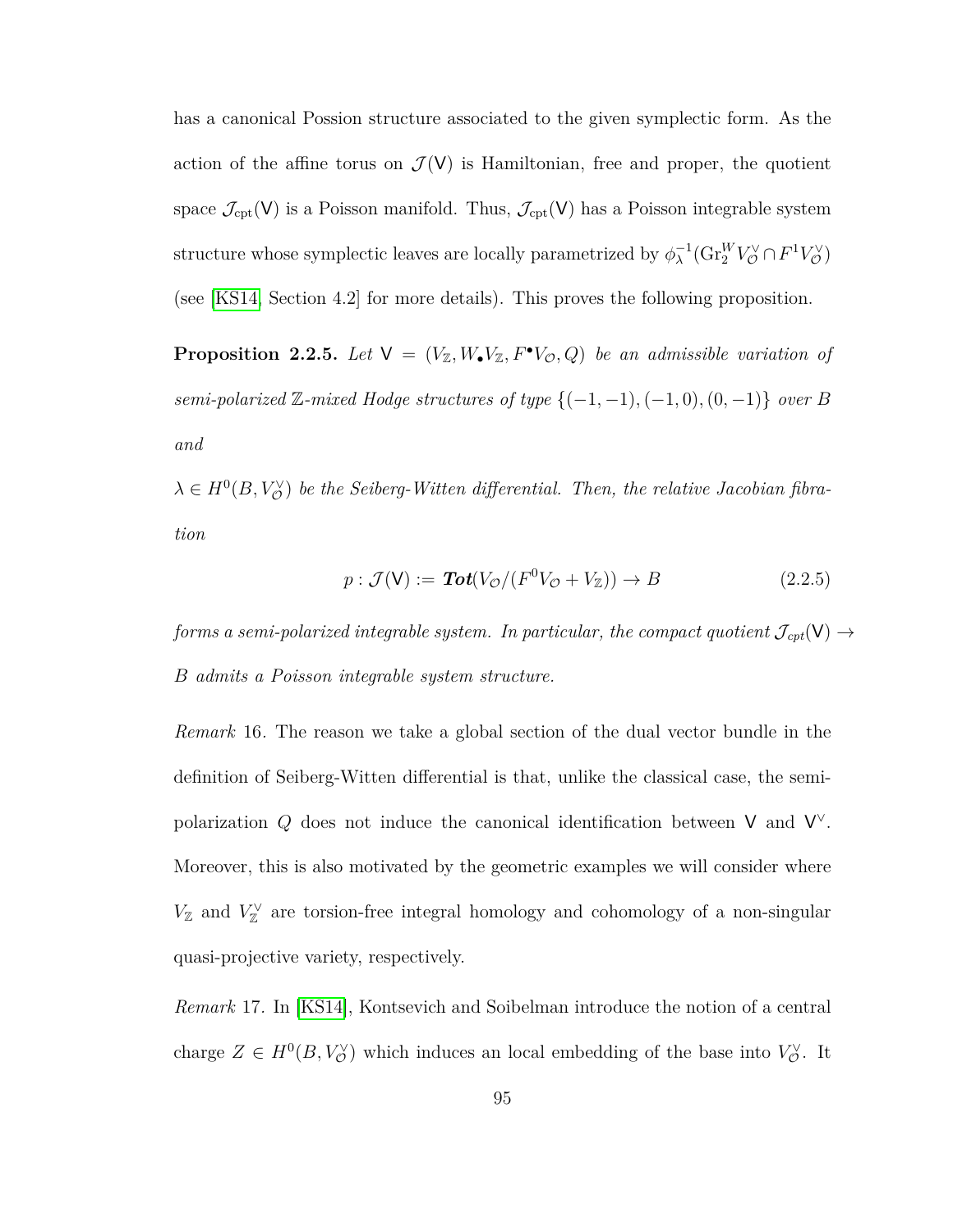is equivalent to the data of an abstract Seiberg-Witten differential which suits our story better.

# **2.3 Moduli space of diagonally framed Higgs bundles**

In this section, we will study the moduli space of (unordered) diagonally framed Higgs bundles and the associated Hitchin map as introduced in [\[BLP19\]](#page-155-4). In particular, we will give the spectral and Hodge theoretic description of the generic Hitchin fiber. Then we prove that it is a semi-polarized integrable system in two different ways: using deformation theory and using abstract Seiberg-Witten differentials. As mentioned in Section 1, parts of this section will follow the approach of [\[BLP19\]](#page-155-4). For basic properties of Hitchin systems and spectral covers, we refer to [\[DM96b\]](#page-156-1).

## **2.3.1 The moduli space of (unordered) diagonally framed Higgs bundles**

We fix  $\Sigma$  to be a smooth curve of genus *g*, *D* a reduced divisor on  $\Sigma$  and  $\Sigma^{\circ} := \Sigma \setminus D$ .

**Definition 2.3.1.** A framed  $SL(n, \mathbb{C})$ -Higgs bundle on  $\Sigma$  is a triple  $(E, \theta, \delta)$ , where *E* is a vector bundle of rank *n* with trivial determinant,  $\delta: E_D \to \bigoplus_{i=1}^n \mathcal{O}_D$  is an isomorphism, i.e. a framing at *D*, and  $\theta \in \Gamma(\Sigma, End_0(E) \otimes K_{\Sigma}(D))$  is a traceless Higgs field.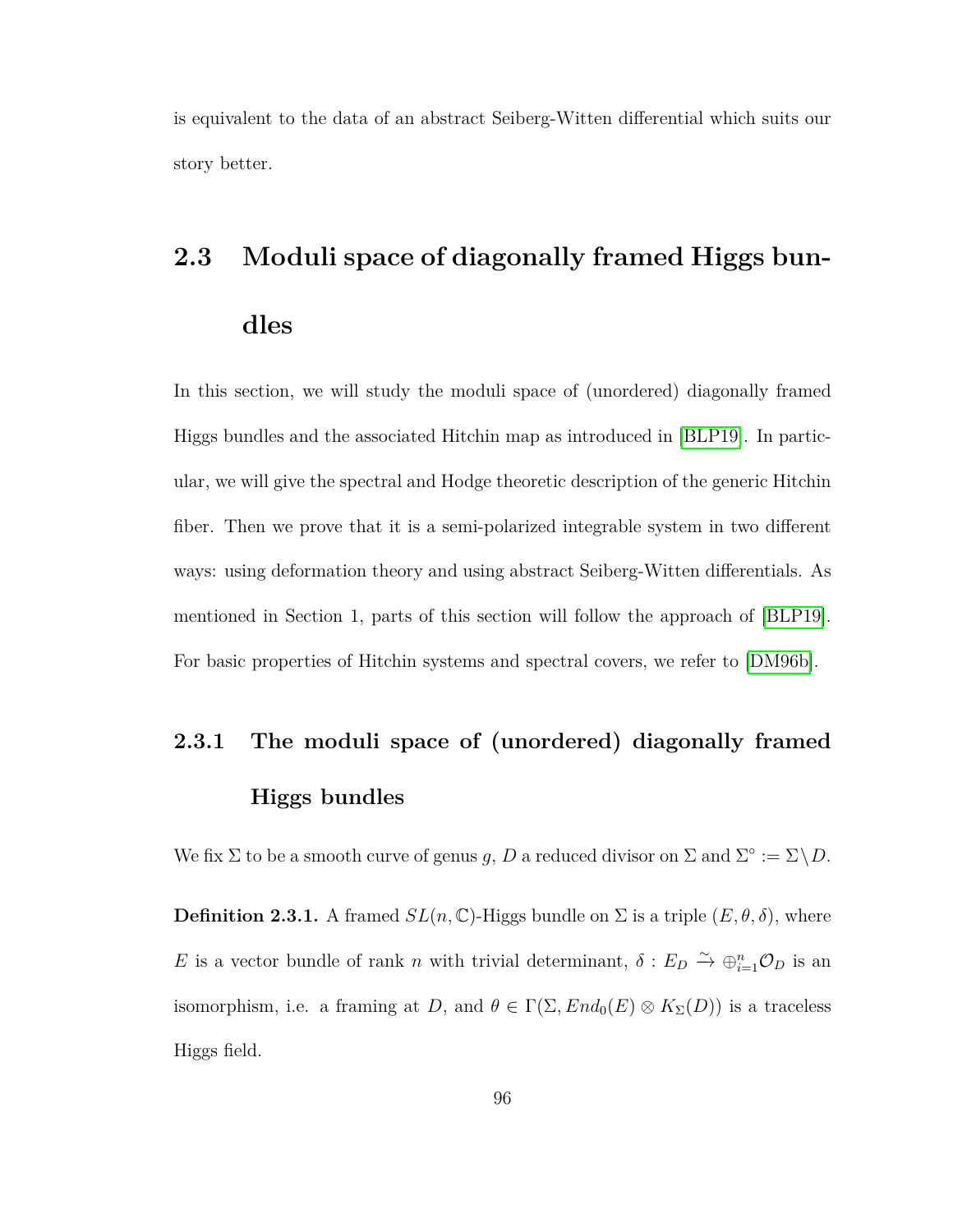A morphism between framed Higgs bundles  $(E, \theta, \delta)$  and  $(E', \theta', \delta')$  is a map  $f: E \to E'$  such that  $\delta \circ f|_{D} = \delta'$  and  $\theta' \circ f = (f \otimes Id_{K_{\Sigma}(D)}) \circ \theta$ .

*Remark* 18. A framed  $GL(n,\mathbb{C})$ -Higgs bundle and  $PGL(n,\mathbb{C})$ -Higgs bundle are defined in a similar way.

In order to discuss moduli spaces, we first define the stability conditions we will be using. We shall follow the definition of stability conditions in [\[BLP19\]](#page-155-4). Essentially, the stability condition for a framed Higgs bundle is just the stability condition for a  $K_{\Sigma}(D)$ -twisted Higgs bundle. More precisely, we say that a framed Higgs bundle  $(E, \theta, \delta)$  is stable (semistable respectively) if for every  $\theta$ -invariant proper subbundle  $F \subset E$ , that is,  $\theta(F) \subset F \otimes K(D)$ , we have  $\mu(F) < \mu(E)$  $(\mu(F) \le \mu(E)$  respectively). Here we write  $\mu$  for the slope  $\mu(E) = \deg(E)/\dim(E)$ .

The following lemma and the next corollary can be found in [\[BLP19,](#page-155-4) Lemma 2.3. We record them here for future reference. Let  $(E, \theta)$  and  $(E, \theta')$  be  $K_{\Sigma}(D)$ valued semistable Higgs bundles on  $\Sigma$  with  $\mu(E) = \mu(E')$ .

<span id="page-104-0"></span>**Lemma 2.3.2.** *Let*  $f: E \to E'$  *be a*  $\mathcal{O}_{\Sigma}$ *-modules homomorphism such that* 

 $(1)$   $\theta' \circ f = (f \otimes Id_{K_{\Sigma}(D)}) \circ \theta$ ,

*(2) there is a point*  $x_0 \in \Sigma$  *such that*  $f|_{x_0} = 0$ *,* 

*then f vanishes identically.*

**Corollary 2.3.3.** *A semistable framed Higgs bundle admits no non-trivial automorphism.*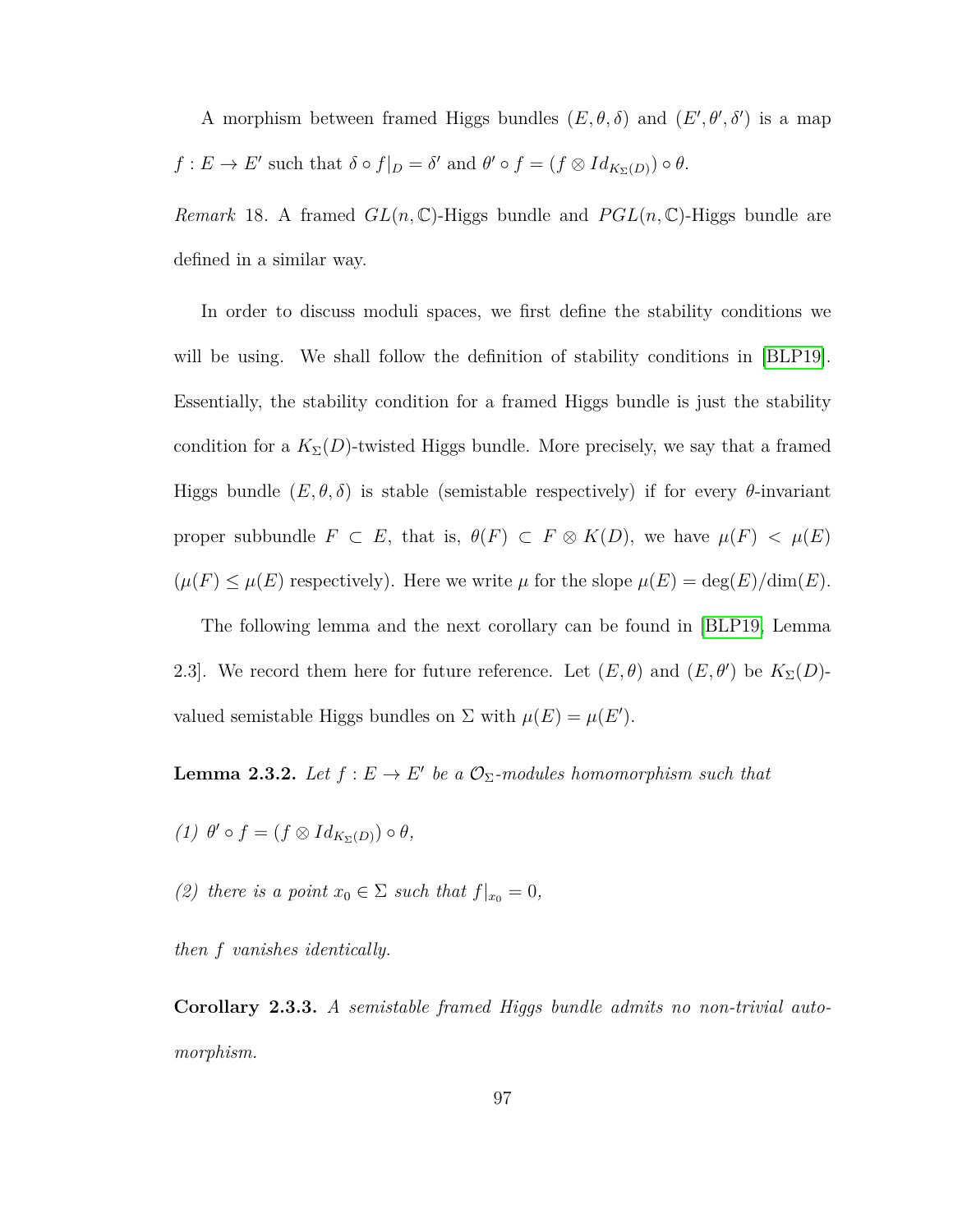*Proof.* Indeed, suppose  $(E, \theta, \delta)$  admits an automorphism *h*, then the morphism *h* − *Id*<sub>*E*</sub> vanishes on *D*. By the Lemma [2](#page-104-0)*.*3*.*2 above, *h* − *Id*<sub>*E*</sub> vanishes identically or equivalently  $h = Id_E$ .  $\Box$ 

We denote  $\mathfrak{g} := \mathfrak{sl}_n$  ( $\mathfrak{gl}_n$  respectively) and  $\mathfrak{g}_E := End_0(E)$  ( $End(E)$  respectively). For our discussion, we will only consider the case of  $\mathfrak{sl}_n$ . Let t be the vector subspace of diagonal traceless  $n \times n$  matrices and  $q$  be the orthogonal complement of  $t$  with respect to the Killing form, i.e. the vector subspace of  $n \times n$  matrices whose diagonal entries are all zero. We have  $\mathfrak{g} = \mathfrak{t} \oplus \mathfrak{q}$ . Given a framing  $\delta$  of E, we can define the *δ*-restrictions to *D* as the compositions:

$$
\mathfrak{g}_E \twoheadrightarrow \mathfrak{g}_E \otimes \mathcal{O}_D \xrightarrow{ad_\delta} \mathfrak{g} \otimes \mathcal{O}_D \twoheadrightarrow \mathfrak{q} \otimes \mathcal{O}_D
$$
  

$$
\mathfrak{g}_E \twoheadrightarrow \mathfrak{g}_E \otimes \mathcal{O}_D \xrightarrow{ad_\delta} \mathfrak{g} \otimes \mathcal{O}_D \twoheadrightarrow \mathfrak{t} \otimes \mathcal{O}_D
$$

where the maps  $\mathfrak{g} \otimes \mathcal{O}_D \twoheadrightarrow \mathfrak{q} \otimes \mathcal{O}_D$  and  $\mathfrak{g} \otimes \mathcal{O}_D \twoheadrightarrow \mathfrak{t} \otimes \mathcal{O}_D$  are given by the projections for the decomposition  $\mathfrak{g} = \mathfrak{t} \oplus \mathfrak{q}$ .

Given a framed bundle  $(E, \delta)$ , we define subsheaves  $\mathfrak{g}'_E, \mathfrak{g}''_E \subset \mathfrak{g}_E$  as the kernels

$$
0 \to \mathfrak{g}'_E \to \mathfrak{g}_E \to \mathfrak{q}_D := i_*\mathfrak{q} \to 0
$$
  

$$
0 \to \mathfrak{g}''_E \to \mathfrak{g}_E \to \mathfrak{t}_D := i_*\mathfrak{t} \to 0
$$

where  $i: D \hookrightarrow \Sigma$  is the inclusion. In other words, a section of endomorphism in  $\mathfrak{g}'_E$  $(g''_E$  respectively) restricted to  $p \in D$  is diagonal (anti-diagonal respectively) with respect to  $\delta$ .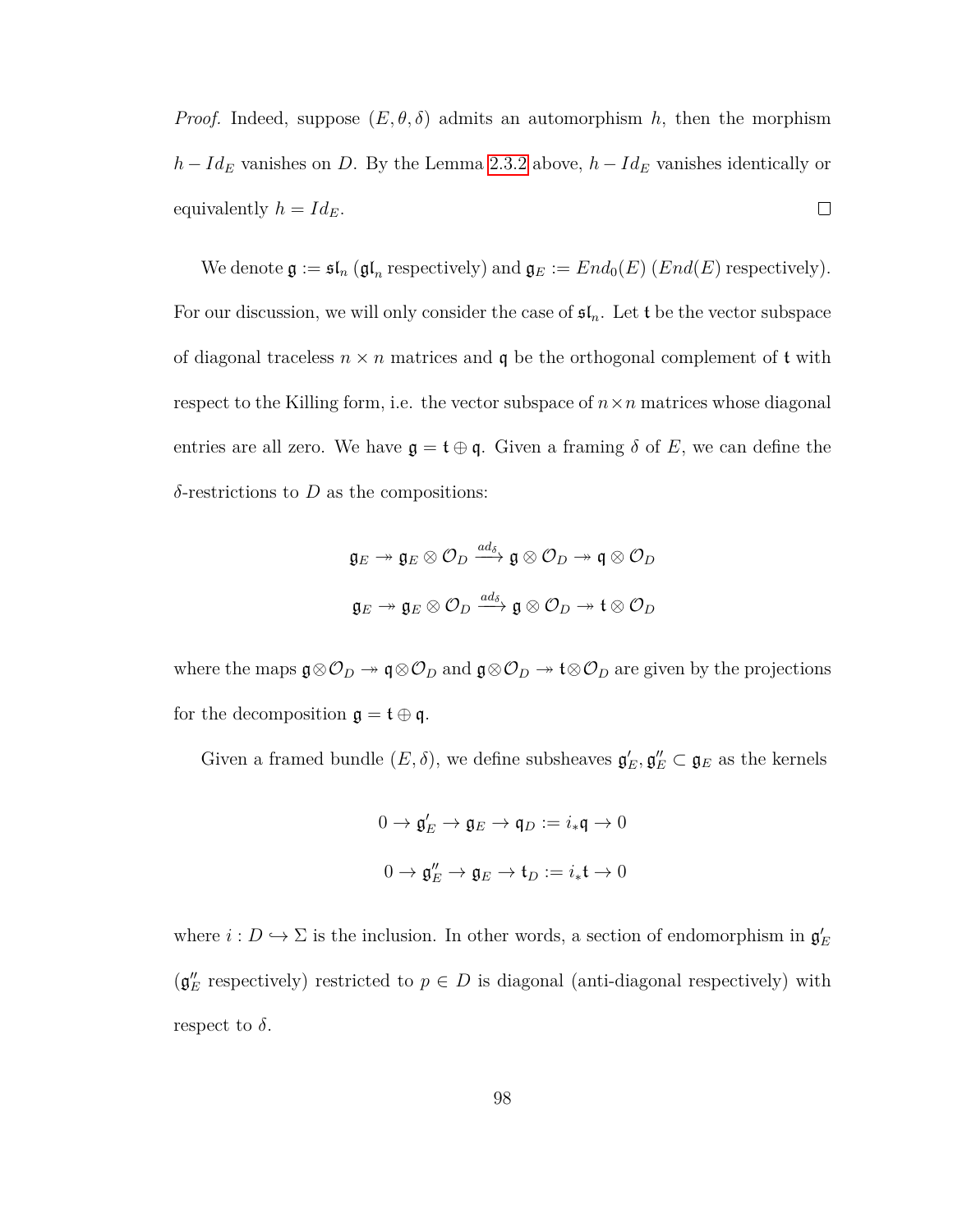**Definition 2.3.4.** We say that a framed Higgs bundle  $(E, \theta, \delta)$  is diagonally framed if  $\theta \in H^0(\Sigma, \mathfrak{g}'_E \otimes K_{\Sigma}(D)) \subset H^0(\Sigma, \mathfrak{g}_E \otimes K_{\Sigma}(D)).$ 

By the results of [\[Sim94a\]](#page-161-0)[\[Sim94b\]](#page-161-1) [\[BLP19,](#page-155-4) Section 2], it is shown that the moduli space of semistable framed  $SL(n, \mathbb{C})$ -Higgs bundles  $\mathcal{M}_F(n, D)$  exists as a fine moduli space that is a smooth irreducible quasi-projective variety. The moduli space we are interested in is the moduli space of semistable diagonally framed  $SL(n,\mathbb{C})$ -Higgs bundle, denoted by  $\overline{\mathcal{M}}^{\Delta}(n,D)$ . It is clear that  $\overline{\mathcal{M}}^{\Delta}(n,D)$  is a subvariety of  $\mathcal{M}_F(n, D)$ .

*Remark* 19*.* Unless mentioned otherwise, we will assume all diagonally framed Higgs bundles are semistable with structure group *SL*(*n,* C) throughout the paper.

For each  $p \in D$ , there is a natural  $S_n$ -action on  $\bigoplus_{i=1}^n \mathcal{O}_p$  by permuting the order of the components

$$
\sigma: \bigoplus_{i=1}^n \mathcal{O}_p \xrightarrow{\sim} \bigoplus_{i=1}^n \mathcal{O}_p, \quad (s_1, ..., s_n) \mapsto (s_{\sigma(1)}, ..., s_{\sigma(n)}), \quad \text{where } \sigma \in S_n.
$$

For each  $p \in D$ , this induces a  $S_n$ -action on the space of framings

$$
\sigma \cdot \delta = \sigma \circ \delta : E|_{p} \to \bigoplus_{i=1}^{n} \mathcal{O}_{p} \xrightarrow{\sigma} \bigoplus_{i=1}^{n} \mathcal{O}_{p}.
$$

Hence, the moduli spaces  $\overline{\mathcal{M}}^{\Delta}(n, D)$  and  $\mathcal{M}_F(n, D)$  admit a  $S_n^{|D|}$ -action: for  $\underline{\sigma} \in$  $S_n^{|D|}$ ,

$$
\underline{\sigma} : (E, \theta, \delta) \mapsto (E, \theta, \underline{\sigma} \cdot \delta), \quad \text{where} \quad \underline{\sigma} \cdot \delta : E|_{D} \to \oplus_{i=1}^{n} \mathcal{O}_{D} \to \oplus_{i=1}^{n} \mathcal{O}_{D}.
$$

Since the group is finite, we can consider the quotient  $\mathcal{M}_F(n, D)/(S_n^{|D|})$ . The effect of taking quotient is that, for a fixed Higgs bundle, framings that differ only in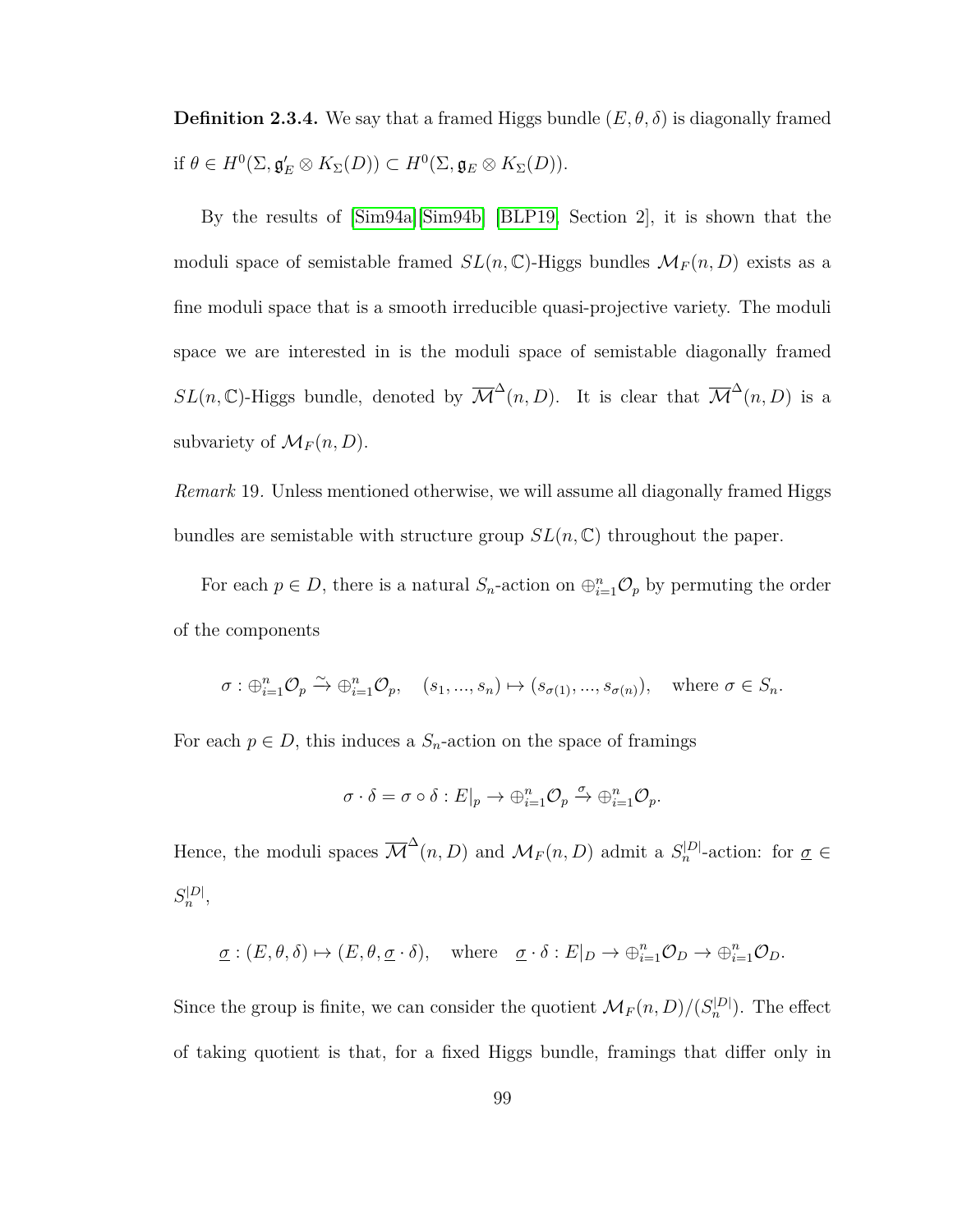reordering of components will be identified. More precisely, a morphism between unordered framed Higgs bundles  $(E, \theta, \delta)$  and  $(E', \theta', \delta')$  is a map  $f : E \to E'$  such that

$$
\delta \circ f|_{D} = \underline{\sigma} \circ \delta' \text{ for some } \underline{\sigma} \in S_n^{|D|}, \quad \theta' \circ f = (f \otimes Id_{K_{\Sigma}(D)}) \circ \theta.
$$

In other words,  $\mathcal{M}_F(n, D)/(S_n^{|D|})$  now parametrizes unordered framed Higgs bundles. However, this group action is not free. In order to get a free action by  $S_n^{|D|}$ , we will assume that the associated spectral curve is smooth and unramified over *D*, or equivalently, the residue of  $\theta$  at *D* has distinct eigenvalues. More precisely, we define *Bur* to be the locus of smooth cameral curves (see Section [2.3.4\)](#page-127-0) which are unramified over *D* and have simple ramifications. Of course, the associated spectral curve for  $b \in B^{ur}$  is automatically a smooth spectral curve that is unramified over *D*, and the necessity to work with smooth cameral curve with simple ramifications will be explained in Section 5. Moreover, we restrict to the subvariety  $\overline{\mathcal{M}}^{\Delta}(n, D)^{ur} := \overline{h}_{\Delta}^{-1}(B^{ur})$  where  $\overline{h}_{\Delta}$  denotes the composition  $\overline{\mathcal{M}}^{\Delta}(n, D) \hookrightarrow \mathcal{M}_F(n, D) \stackrel{f_1}{\longrightarrow} \mathcal{M}(n, D) \stackrel{h}{\rightarrow} B$  and  $f_1$  denotes the forgetful map.

**Lemma 2.3.5.** *The*  $S_n^{|D|}$ -action on  $\overline{\mathcal{M}}^{\Delta}(n, D)^{ur}$  is free.

*Proof.* Consider  $(E, \theta, \delta) \in \overline{\mathcal{M}}^{\Delta}(n, D)^{ur}$  and suppose that there exists  $\underline{\sigma} \in S_n^{|D|}$  and an isomorphism  $\alpha : (E, \theta, \delta) \to (E, \theta, \underline{\sigma} \circ \delta)$ . The compability condition  $\delta \circ \alpha|_{D} =$  $\underline{\sigma} \circ \delta$  implies that  $\delta \circ \alpha|_{D} \circ \delta^{-1} = \underline{\sigma}$ , while the compatibility condition  $\theta \circ \alpha =$  $(\alpha \otimes Id_{K_{\Sigma}(D)}) \circ \theta$  restricted to *D* is equivalent to  $\theta_{\delta} \circ \underline{\sigma} = \underline{\sigma} \circ \theta_{\delta}$  where  $\theta_{\delta} := \delta^{-1} \theta|_{D} \delta$ . The last relation  $\theta_\delta \circ \underline{\sigma} = \underline{\sigma} \circ \theta_\delta$  is clearly not possible as  $\theta_\delta$  is diagonal with distinct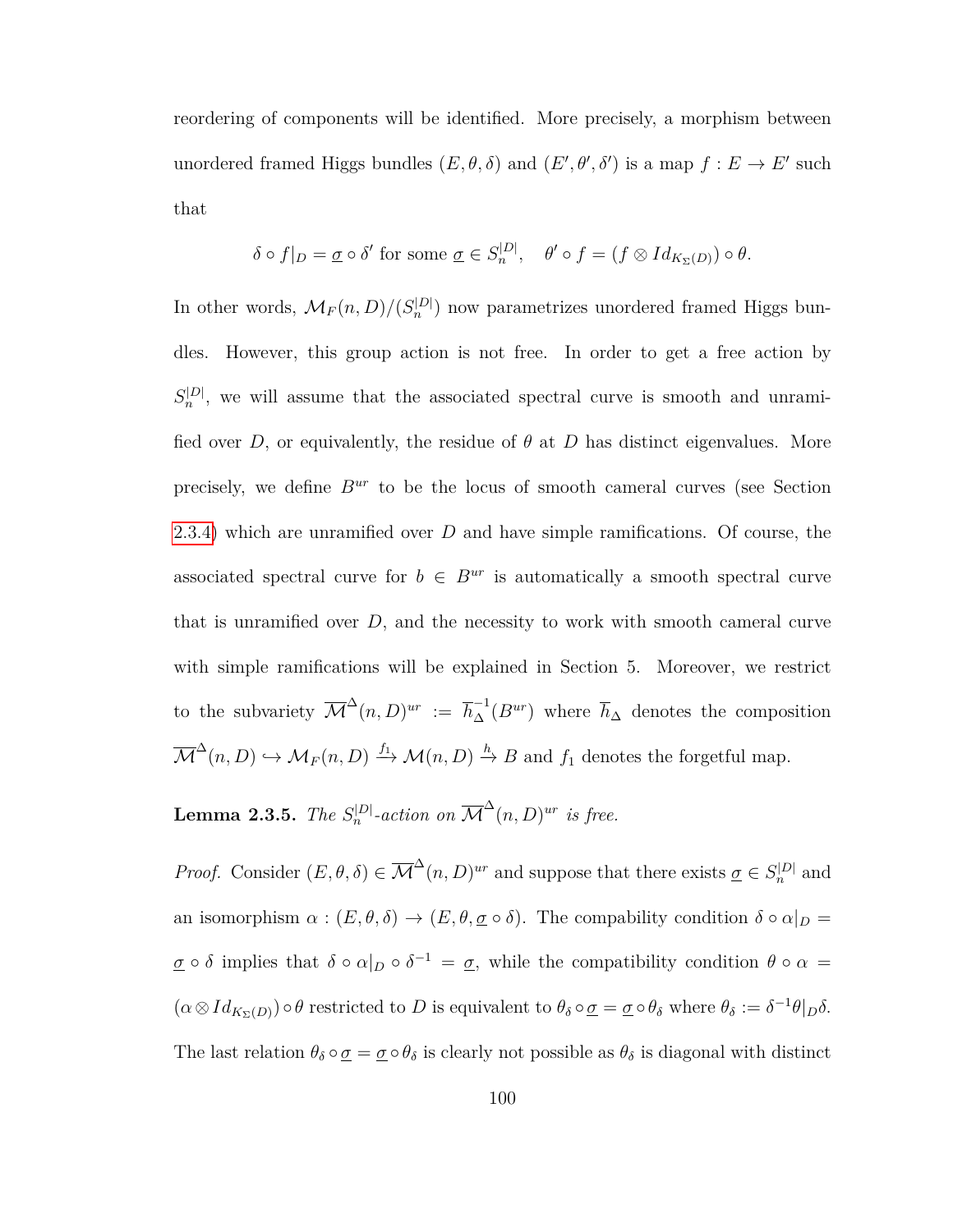eigenvalues at each  $p \in D$ .

Since the  $S_n^{|D|}$ -action on  $\overline{\mathcal{M}}^{\Delta}(n, D)^{ur}$  is finite and free, we get a geometric quotient  $\mathcal{M}^{\Delta}(n, D)^{ur} := \overline{\mathcal{M}}^{\Delta}(n, D)^{ur}/(S_n^{|D|})$ . The variety  $\mathcal{M}^{\Delta}(n, D)^{ur}$  parametrizes unordered diagonally framed Higgs bundles.

Clearly, there is a morphism  $f_2$ :  $\mathcal{M}^{\Delta}(n, D)^{ur} \to \mathcal{M}(n, D)^{ur} := h^{-1}(B^{ur})$  by forgetting the framings. For our purpose of proving Theorem [2.1.3,](#page-93-0) we will need to study the composition of the forgetful map  $f_2$  and the Hitchin map  $h$ , denoted by  $h_{\Delta}^{ur}: \mathcal{M}^{\Delta}(n, D)^{ur} \stackrel{f_2}{\longrightarrow} \mathcal{M}(n, D)^{ur} \stackrel{h^{ur}}{\longrightarrow} B^{ur}$ . We summarize the relation among the moduli spaces over *Bur*:

$$
\overline{\mathcal{M}}^{\Delta}(n, D)^{ur} \longrightarrow \mathcal{M}_F(n, D)^{ur}
$$
\n
$$
\downarrow^{q}_{\mathcal{M}^{\Delta}(n, D)^{ur}} \downarrow^{f_1}_{\mathcal{M}(n, D)^{ur}}
$$
\n
$$
\downarrow^{h^{ur}}_{\Delta} \downarrow^{h^{ur}}_{\mathcal{B}^{ur}}
$$
\n
$$
(2.3.1)
$$

where  $\mathcal{M}_F(n, D)^{ur} := (h \circ f_1)^{-1}(B^{ur}).$ 

### **2.3.2 Spectral correspondence**

We explain the spectral correspondence for unordered diagonally framed Higgs bundles (see Proposition [2.3.8\)](#page-111-0). After that, we describe the Hodge structures of a generic Hitchin fiber which will be used in the proof of the main theorem.

**Definition 2.3.6.** Let *D* be an effective reduced divisor on *C.* A *D*-framed line bundle on a curve *C* is a pair  $(L, \beta)$  where *L* is a line bundle and  $\beta : L|_D \overset{\sim}{\rightarrow} \mathcal{O}_D$  is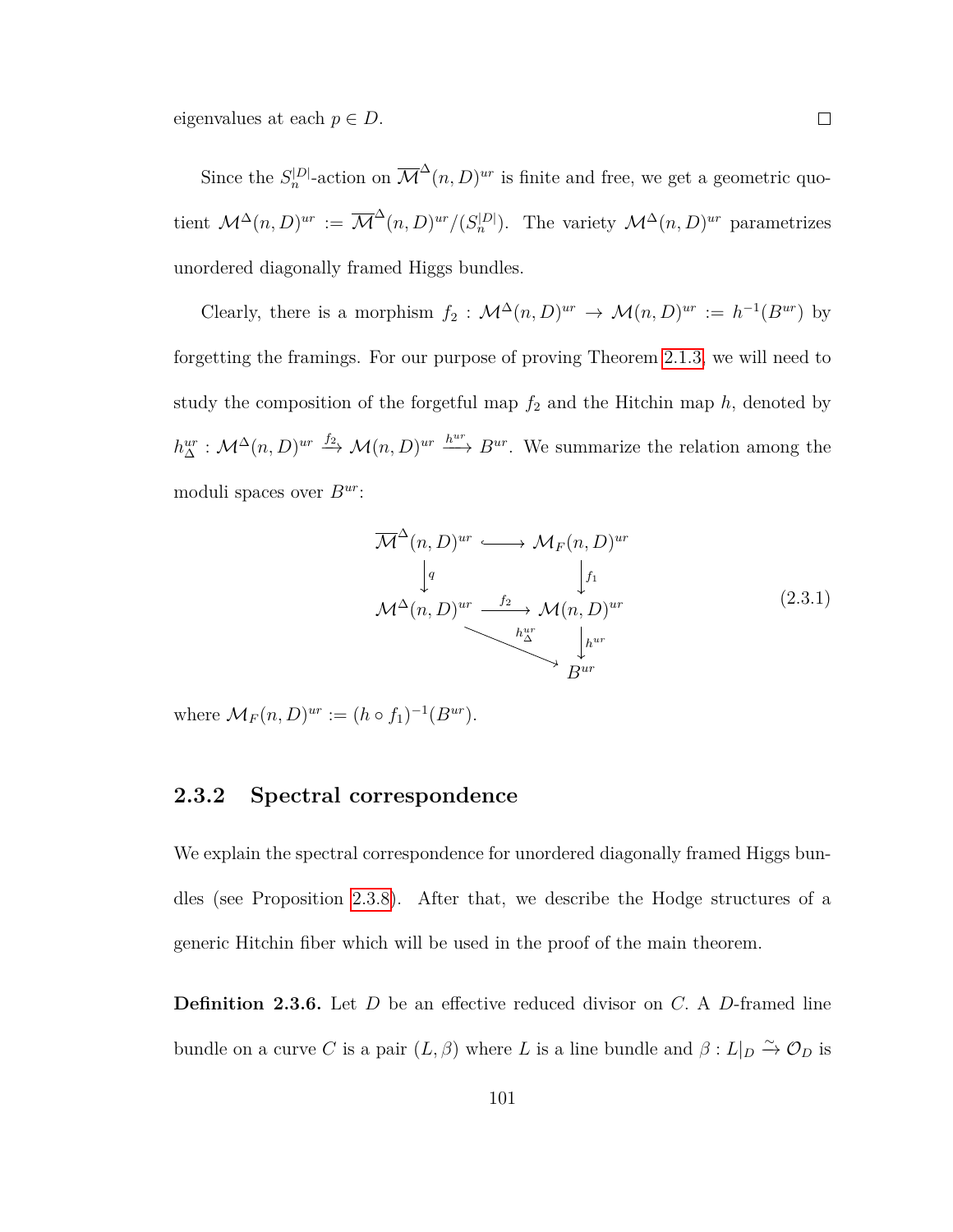an isomorphism.

*Remark* 20*.* Unless mentioned otherwise, we will call (*L, β*) a framed line bundle whenever the divisor *D* is clear from the context.

<span id="page-109-0"></span>**Proposition 2.3.7.** *Let C be a smooth curve and D a reduced divisor on C. Let*  $C^{\circ} = C \setminus D$ ,  $j : C^{\circ} \to C$  and  $i : D \to C$  be the natural inclusions. The isomorphism *classes of degree 0 framed line bundles on C are parametrized by the generalized Jacobian*

$$
Jac(C^{\circ}) := \frac{H^{0}(C, \Omega_{C}(\log D))^{\vee}}{H_{1}(C^{\circ}, \mathbb{Z})}.
$$
\n(2.3.2)

*Proof.* By duality, we can identify

$$
Jac(C^{\circ}) = \frac{H^{0}(C, \Omega_{C}(\log D))^{\vee}}{H_{1}(C^{\circ}, \mathbb{Z})} \cong \frac{H^{1}(C, \mathcal{O}(-D))}{H^{1}(C, D, \mathbb{Z})}
$$

Consider the exponential sequence

$$
0 \to j_! \underline{\mathbb{Z}} \to \mathcal{O}_C(-D) \xrightarrow{\exp(2\pi i(-))} \mathcal{O}_C^*(-D) \to 0
$$

where  $\mathcal{O}_C^*(-D)$  is defined as the subsheaf of  $\mathcal{O}_C^*$  consisting of functions with value 1 on *D.* It induces a long exact sequence

$$
\cdots \to H^1(C, j_! \mathbb{Z}) \cong H^1(C, D, \mathbb{Z}) \to H^1(C, \mathcal{O}_C(-D)) \to H^1(C, \mathcal{O}_C^*(-D))
$$
  

$$
\xrightarrow{c_1} H^2(C, j_! \mathbb{Z}) \cong H^2(C, D, \mathbb{Z}) \to H^2(C, \mathcal{O}_C(-D)) \to H^2(C, \mathcal{O}_C^*(-D)) \to \cdots
$$

where the map  $c_1 : H^1(C, \mathcal{O}_C^*(-D)) \to H^2(C, j_! \mathbb{Z}) \cong H^2(C, D, \mathbb{Z}) \cong H^2(C, \mathbb{Z}) \cong$ Z can be interpreted as the first Chern class map. The group  $H^1(C, \mathcal{O}_C^*(-D))$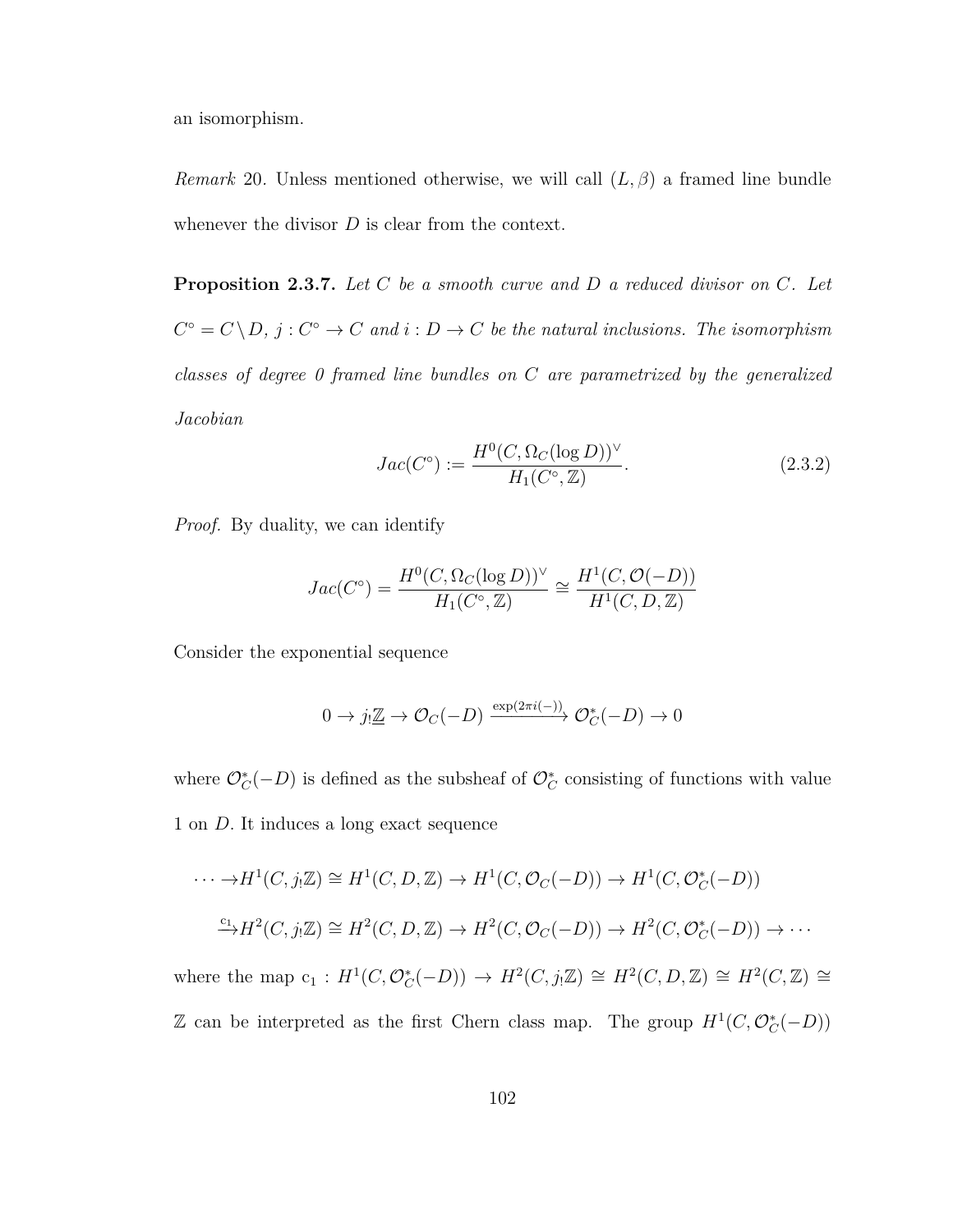naturally parametrizes all framed line bundles. Indeed, the sheaf  $\mathcal{O}_C^*(-D)$  sits in a short exact sequence

$$
1 \to \mathcal{O}_C^*(-D) \to \mathcal{O}_C^* \to i_*\mathbb{C}^* \to 1
$$

which induces a quasi-isomorphism  $\mathcal{O}_C^*(-D) \to F^{\bullet} := [\mathcal{O}_C^* \to i_*\mathbb{C}^*]$  and hence an isomorphism  $H^1(C, \mathcal{O}_C^*(-D)) \cong \mathbb{H}^1(C, F^{\bullet})$ . By choosing a Čech covering  $(U_{\alpha})$ , a 1-cocyle in  $Z^1(U_\alpha, F^{\bullet})$  is a pair of  $f_{\alpha\beta} \in H^0(U_{\alpha\beta}, \mathcal{O}_{\mathbb{C}}^*)$  and  $\eta_\alpha \in H^0(U_\alpha, i_*\mathbb{C}^*)$ such that  $\eta_{\alpha}/\eta_{\beta} = f_{\alpha\beta}|_D$ . The data  $f_{\alpha\beta}$  represents a line bundle. By assumption,  $f_{\alpha\beta}|_D = 1$  implies that  $\eta_\alpha|_D = \eta_\beta|_D \in \mathbb{C}^*$ . Since a framing of a line bundle at a point is equivalent to a choice of a non-zero complex number,  $(\eta_{\alpha})$  defines a framing of the line bundle at *D*. In other words, the pair  $(f_{\alpha\beta}, \eta_{\alpha})$  represents a framed line bundle, and a class in  $\mathbb{H}^1(C, F^{\bullet})$  represents an isomorphism class of the framed line bundle.

In particular, we find that

$$
Jac(C^{\circ}) \cong \frac{H^{1}(C, \mathcal{O}(-D))}{H^{1}(C, D, \mathbb{Z})} \cong \ker(\mathbf{c}_{1}: H^{1}(C, \mathcal{O}_{C}^{*}(-D)) \to \mathbb{Z})
$$

which paramatrizes degree 0 framed line bundles.

We will apply the previous discussion to  $C = \overline{\Sigma}_b$ , a spectral curve of  $\Sigma$  corresponding to  $b \in B^{ur}$ .

*Remark* 21. Unless mentioned otherwise, we will omit the the subscript *b* in  $\overline{\Sigma}_b$  and  $\overline{\Sigma}^\circ_b$  $\delta$  in this section for convenience, as it is irrelevant to our discussion.

 $\Box$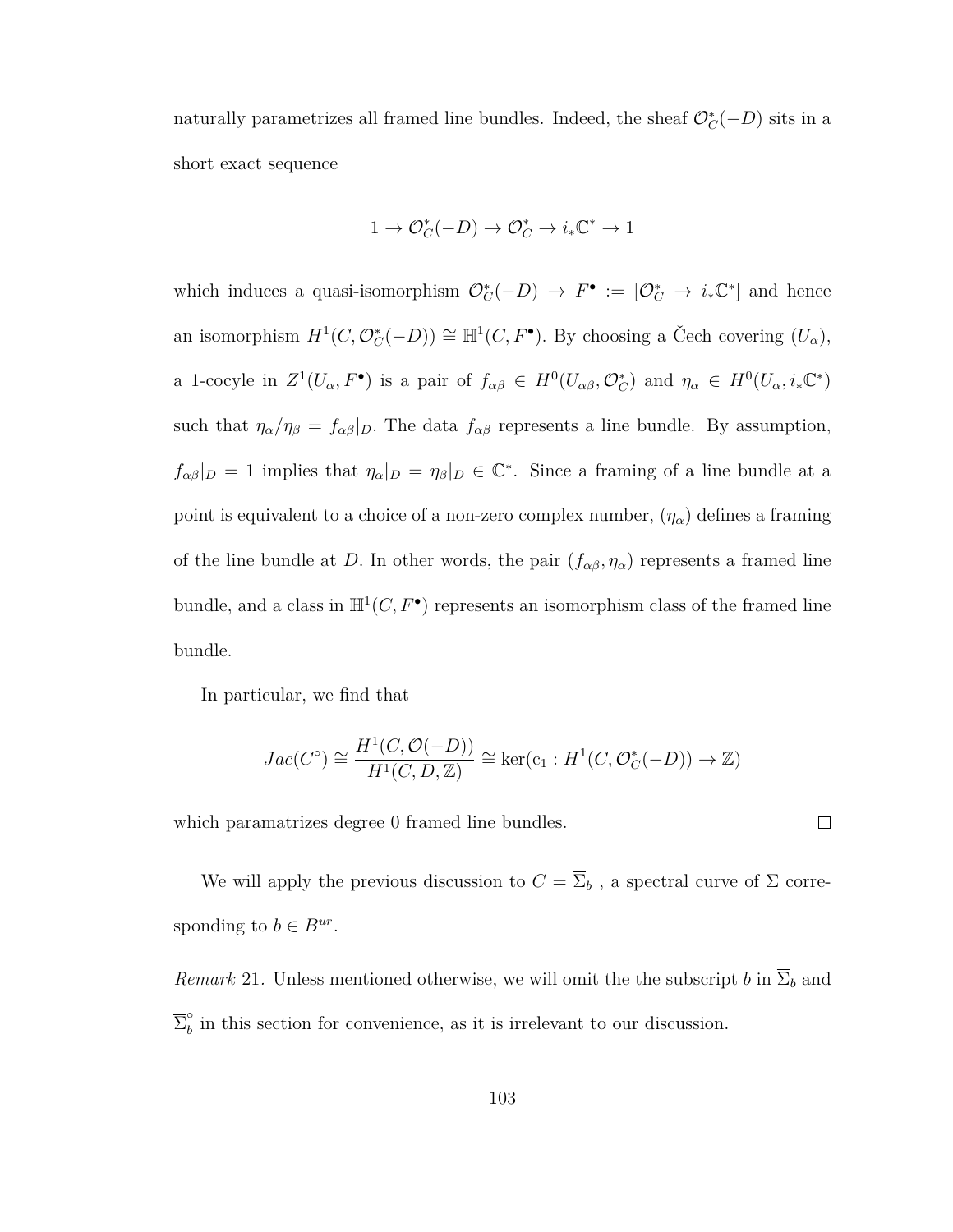Since we are mainly interested in  $SL(n,\mathbb{C})$ -Higgs bundles, we will need to consider the Prym variety of the spectral cover  $\bar{p}$  :  $\bar{\Sigma} \rightarrow \Sigma$ . The norm map  $Nm: Jac(\overline{\Sigma}) \to Jac(\Sigma)$  induces a morphism of short exact sequences

$$
0 \longrightarrow (\mathbb{C}^*)^{nd-1} \longrightarrow Jac(\overline{\Sigma}^{\circ}) \longrightarrow Jac(\overline{\Sigma}) \longrightarrow 0
$$
  

$$
\downarrow \qquad \qquad \downarrow Nm^{\circ} \qquad \qquad \downarrow Nm
$$
  

$$
0 \longrightarrow (\mathbb{C}^*)^{d-1} \longrightarrow Jac(\Sigma^{\circ}) \longrightarrow Jac(\Sigma) \longrightarrow 0
$$

where  $d = |D|$  and  $Nm^{\circ} : Jac(\overline{\Sigma}^{\circ}) \to Jac(\Sigma^{\circ})$  is defined by taking norms on line bundles and determinants on framings. Recall that  $Nm(L) = \det(\overline{p}_*L) \otimes \det(\overline{p}_* \mathcal{O}_{\overline{\Sigma}})^{\vee}$ and for a framed line bundle  $(L, \beta) \in Jac(\overline{\Sigma}^{\circ})$ , the natural framing

$$
\overline{p}_*L|_x \xrightarrow{\sim} \bigoplus_{y \in \overline{p}^{-1}(x)} L_y \xrightarrow[\beta]{\sim} \bigoplus_{y \in \overline{p}^{-1}(x)} \mathcal{O}_y
$$

induces a framing on  $\det(\overline{p}_*L)|_x$  over each  $x \in D$ . Also, there is a natural framing on  $\det(\bar{p}_*\mathcal{O}_{\overline{\Sigma}})^{\vee}|_x$  induced from the identity  $Id: \mathcal{O}_{\overline{\Sigma}}|_{\overline{p}^{-1}(x)} \to \mathcal{O}_{\overline{\Sigma}}|_{\overline{p}^{-1}(x)}$ . Both framings determine a framing on  $Nm(L)$  and hence the map  $Nm^{\circ}$ .

By taking the kernel of this morphism, we get a commutative diagram:

<span id="page-111-1"></span>
$$
0 \longrightarrow (\mathbb{C}^*)^{(n-1)d} \longrightarrow Prym(\overline{\Sigma}^{\circ}/\Sigma^{\circ}) \longrightarrow Prym(\overline{\Sigma}/\Sigma) \longrightarrow 0
$$
  
\n
$$
0 \longrightarrow (\mathbb{C}^*)^{nd-1} \longrightarrow Jac(\overline{\Sigma}^{\circ}) \longrightarrow Jac(\overline{\Sigma}) \longrightarrow 0 \qquad (2.3.3)
$$
  
\n
$$
0 \longrightarrow (\mathbb{C}^*)^{d-1} \longrightarrow Jac(\Sigma^{\circ}) \longrightarrow Jac(\Sigma) \longrightarrow Jac(\Sigma) \longrightarrow 0
$$

<span id="page-111-0"></span>where  $Prym(\overline{\Sigma}^{\circ}/\Sigma^{\circ}) := \ker(Nm^{\circ}).$ 

#### **Proposition 2.3.8.** *(Spectral correspondence [\[BLP19\]](#page-155-0)).*

*For a fixed*  $b \in B^{ur}$ *, there is a one-to-one correspondence between degree zero framed*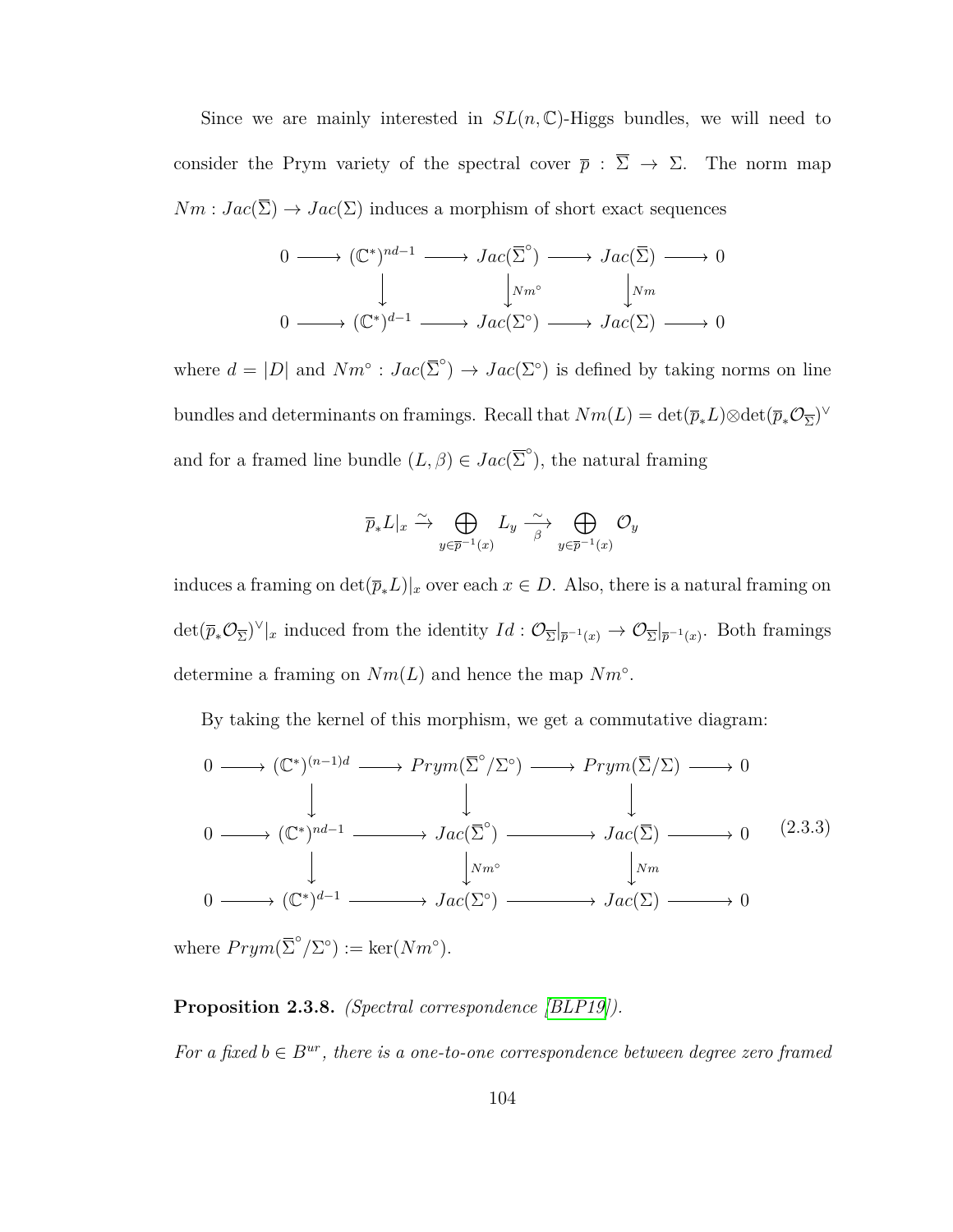*line bundles on*  $\overline{\Sigma}_b$  *and unordered diagonally framed Higgs bundles on*  $\Sigma$ *. Moreover, the following results hold:*

- *(1) The fiber*  $h_∧^{-1}$  $\bigcup_{\Delta, GL(n)}^{-1}(b)$  *is isomorphic to*  $Jac(\overline{\Sigma}_{b}^{\circ})$ *;*
- *(2) The fiber*  $h_∧^{-1}$  $\sum_{\Delta, SL(n)}^{-1}(b)$  *is isomorphic to*  $Prym(\overline{\Sigma}_b^{\circ}/\Sigma^{\circ}).$

*Proof.* For simplicity, we assume  $D = \{x\}, \overline{D} = \overline{p}^{-1}(x)$  in this proof. Let *L* be a line bundle on  $\overline{\Sigma}_b$  and  $(E, \theta)$  a Higgs bundle on  $\Sigma$ . Recall that there is a bijection between line bundles on  $\overline{\Sigma}_b$  and Higgs bundles on  $\Sigma$ 



where  $\lambda$  denotes the tautological section of  $K_{\Sigma}(D)$ . It remains to verify the bijection on framings.

Pushing forward a  $\overline{D}$ -framed line bundle  $(L, \beta)$  gives an unordered framed Higgs bundle  $(\bar{p}_*L, \bar{p}_*\lambda, \delta)$  where

$$
\delta: E|_x \xrightarrow{\sim} \bigoplus_{y \in p^{-1}(x)} L_y \xrightarrow{\sim} \bigoplus_{y \in p^{-1}(x)} \mathcal{O}_y
$$

is well-defined as an unordered framing. With respect to the unordered framing, the Higgs field  $\bar{p}_*\lambda$  is diagonal as  $\theta|_x := \bar{p}_*\lambda$  defines multiplication by  $\lambda_i$  on each eigenline *L<sup>i</sup>* .

Conversely, given an unordered diagonally framed Higgs bundle  $(E, \theta, \delta)$ , since we assume that  $\theta|_x$  has distinct eigenvalues, for each  $\lambda_i \in \bar{p}^{-1}(D)$ , the natural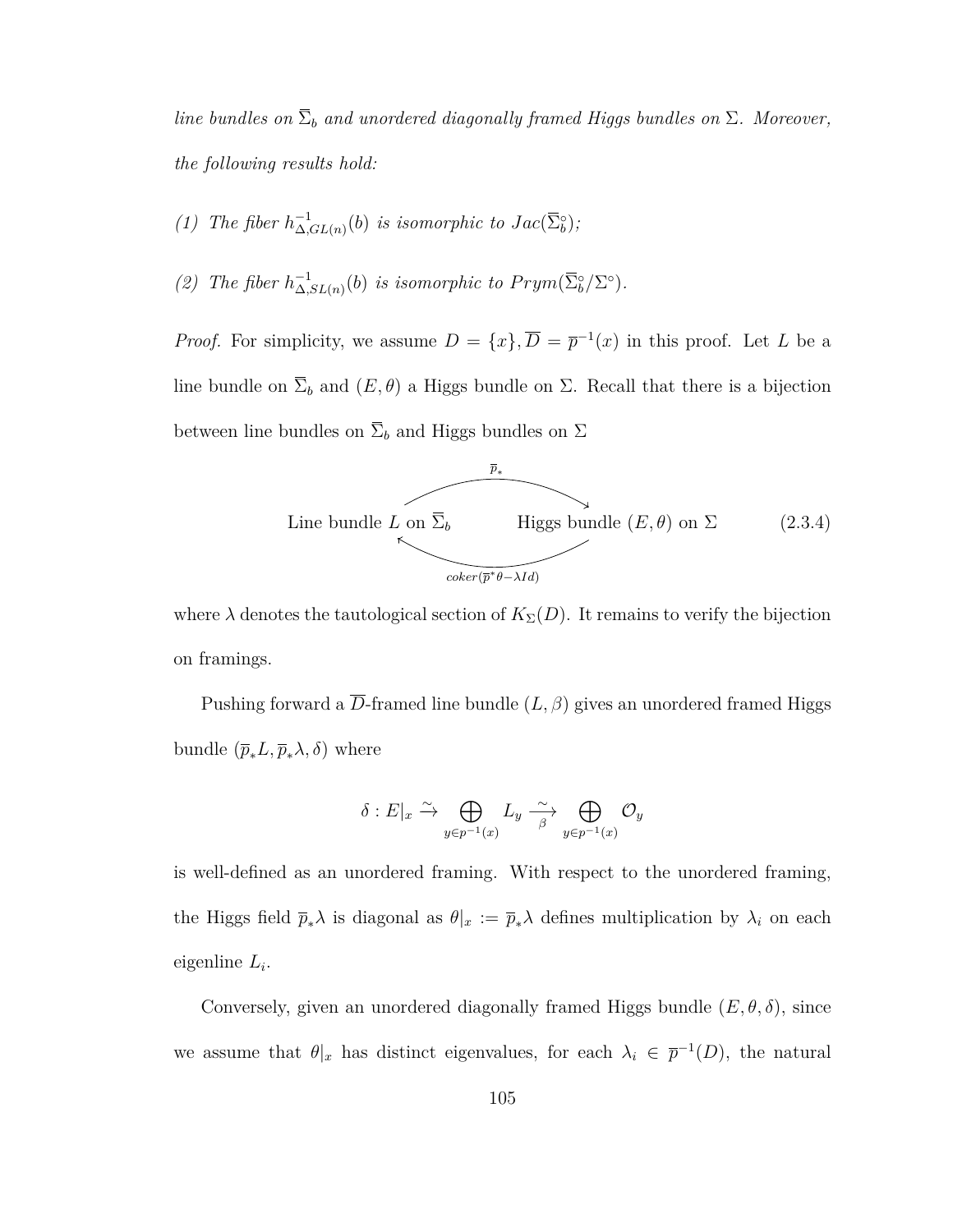composition

$$
\ker(\overline{p}^*\theta - \lambda_i Id) \to E|_x \to \text{coker}(\overline{p}^*\theta - \lambda_i Id)
$$

is an isomorphism. The assumption that  $\theta|_x$  is diagonal with respect to  $\delta$  implies that there is a component  $\mathcal{O}_x \xrightarrow{\alpha_i} \oplus_i^n \mathcal{O}_x$  such that

$$
\ker(\overline{p}^*\theta - \lambda_i Id) \longrightarrow E|_x
$$
  
\n
$$
\cong \uparrow \qquad \cong \uparrow
$$
  
\n
$$
\mathcal{O}_x \xrightarrow{\alpha_i} \oplus_i^n \mathcal{O}_x
$$

In particular, we get a framing  $\mathcal{O}_x \xrightarrow{\sim} \text{coker}(\bar{p}^*\theta - \lambda_i Id)$  for each  $\lambda_i$ .

Finally, claims (1), (2) follow from Proposition [2.3.7.](#page-109-0)

Hodge structures Recall that since  $\overline{\Sigma}^{\circ}$  is non-compact,  $H^{1}(\overline{\Sigma}^{\circ}, \mathbb{Z})$  carries the Z-mixed Hodge structure whose Hodge filtration is given by

$$
F^{0} = H^{1}(\bar{\Sigma}^{\circ}, \mathbb{C}) \supset F^{1} = H^{0}(\bar{\Sigma}, \Omega_{\bar{\Sigma}}^{1}(\log D)) \supset F^{2} = 0.
$$
 (2.3.5)

 $\Box$ 

This induces the mixed Hodge structure on  $(H^1(\overline{\Sigma}^\circ, \mathbb{Z}))^\vee$  which is isomorphic to  $H_1(\overline{\Sigma}^\circ, \mathbb{Z})/(\text{torsion}) \cong H_1(\overline{\Sigma}^\circ, \mathbb{Z})$  by the universal coefficient theorem. Note that  $\text{Ext}(H_0(\overline{\Sigma}^\circ, \mathbb{Z}), \mathbb{Z}) = \text{Ext}(\mathbb{Z}, \mathbb{Z}) = 0$ , so there is no torsion in this case. The Hodge filtration of this dual mixed Hodge structure is given by

$$
F^{-1}=H^1(\overline{\Sigma}^\circ,{\mathbb C})^\vee\supset F^0=\left(\frac{H^1(\overline{\Sigma}^\circ,{\mathbb C})}{H^0(\overline{\Sigma},\Omega^1_{\overline{\Sigma}}(\log D))}\right)^\vee\supset F^1=0
$$

Note that the weight filtration on  $H_1(\overline{\Sigma}^\circ, \mathbb{Z})$  is

$$
W_{-3} = 0 \subset W_{-2} = \mathbb{Z}^{nd-1} \subset W_{-1} = H_1(\overline{\Sigma}^\circ, \mathbb{Z}).
$$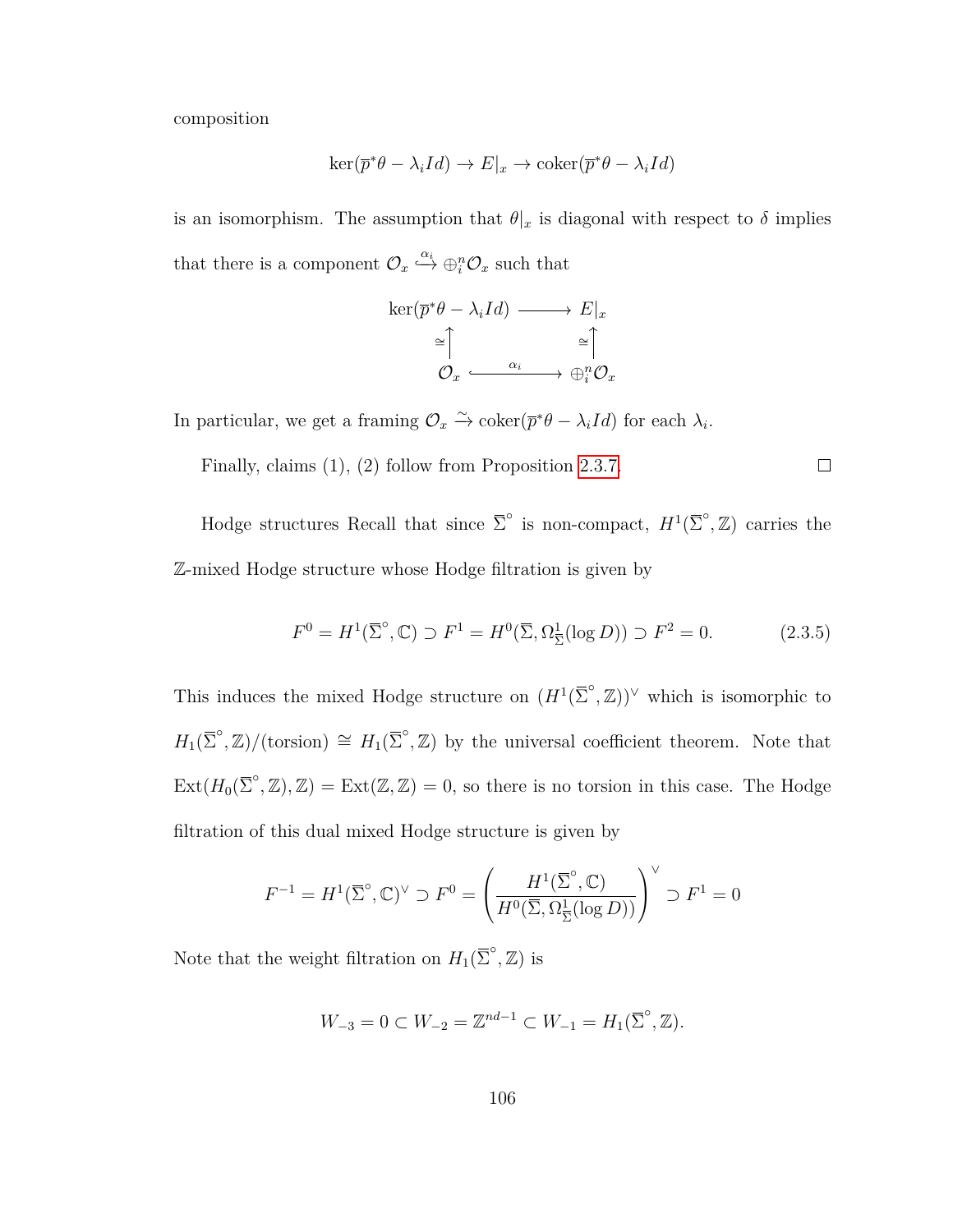Thus we can define as in [\[Car79\]](#page-155-1) the Jacobian of this Hodge structure as

$$
J(H_1(\overline{\Sigma}^\circ, \mathbb{Z})) := \frac{H_1(\overline{\Sigma}^\circ, \mathbb{C})}{F^0 + H_1(\overline{\Sigma}^\circ, \mathbb{Z})}
$$
(2.3.6)

**Lemma 2.3.9.** *There is an isomorphism between*

$$
J(H_1(\overline{\Sigma}^\circ, \mathbb{Z})) \cong Jac(\overline{\Sigma}^\circ)
$$

*Proof.* Indeed,

$$
J(H_1(\overline{\Sigma}^\circ, \mathbb{Z})) = \frac{H_1(\overline{\Sigma}^\circ, \mathbb{C})}{F^0 + H_1(\overline{\Sigma}^\circ, \mathbb{Z})} = \frac{F^{-1}}{F^0 + H_1(\overline{\Sigma}^\circ, \mathbb{Z})} \cong \frac{H^0(\overline{\Sigma}, \Omega_{\overline{\Sigma}}^1(\log(D)))}{H_1(\overline{\Sigma}^\circ, \mathbb{Z})}.
$$

Taking the first integral homology of every term in the diagram [\(2.3.3\)](#page-111-1), we get

$$
0 \longrightarrow (\mathbb{Z})^{(n-1)d} \longrightarrow H_{\Delta, SL(n)} \longrightarrow H_{SL(n)} \longrightarrow 0
$$
  

$$
0 \longrightarrow (\mathbb{Z})^{nd-1} \longrightarrow H_1(\overline{\Sigma}^{\circ}, \mathbb{Z}) \longrightarrow H_1(\overline{\Sigma}, \mathbb{Z}) \longrightarrow 0
$$
  

$$
\downarrow \qquad \qquad \downarrow Nm^{\circ} \qquad \qquad \downarrow Nm
$$
  

$$
0 \longrightarrow (\mathbb{Z})^{d-1} \longrightarrow H_1(\Sigma^{\circ}, \mathbb{Z}) \longrightarrow H_1(\Sigma, \mathbb{Z}) \longrightarrow 0
$$

where we define

$$
H_{\Delta, SL(n)} := H_1( Prym(\overline{\Sigma}^\circ/\Sigma^\circ), \mathbb{Z}) \cong \ker(Nm^\circ : H_1(\overline{\Sigma}^\circ, \mathbb{Z}) \to H_1(\Sigma^\circ, \mathbb{Z})), \quad (2.3.7)
$$

$$
H_{SL(n)} := H_1(Prym(\overline{\Sigma}/\Sigma), \mathbb{Z}) \cong \ker(Nm : H_1(\overline{\Sigma}, \mathbb{Z}) \to H_1(\Sigma, \mathbb{Z})).
$$
 (2.3.8)

<span id="page-114-0"></span>Since the norm map is a morphism of mixed Hodge structures and taking the Jacobian is functorial, we immediately get the following result.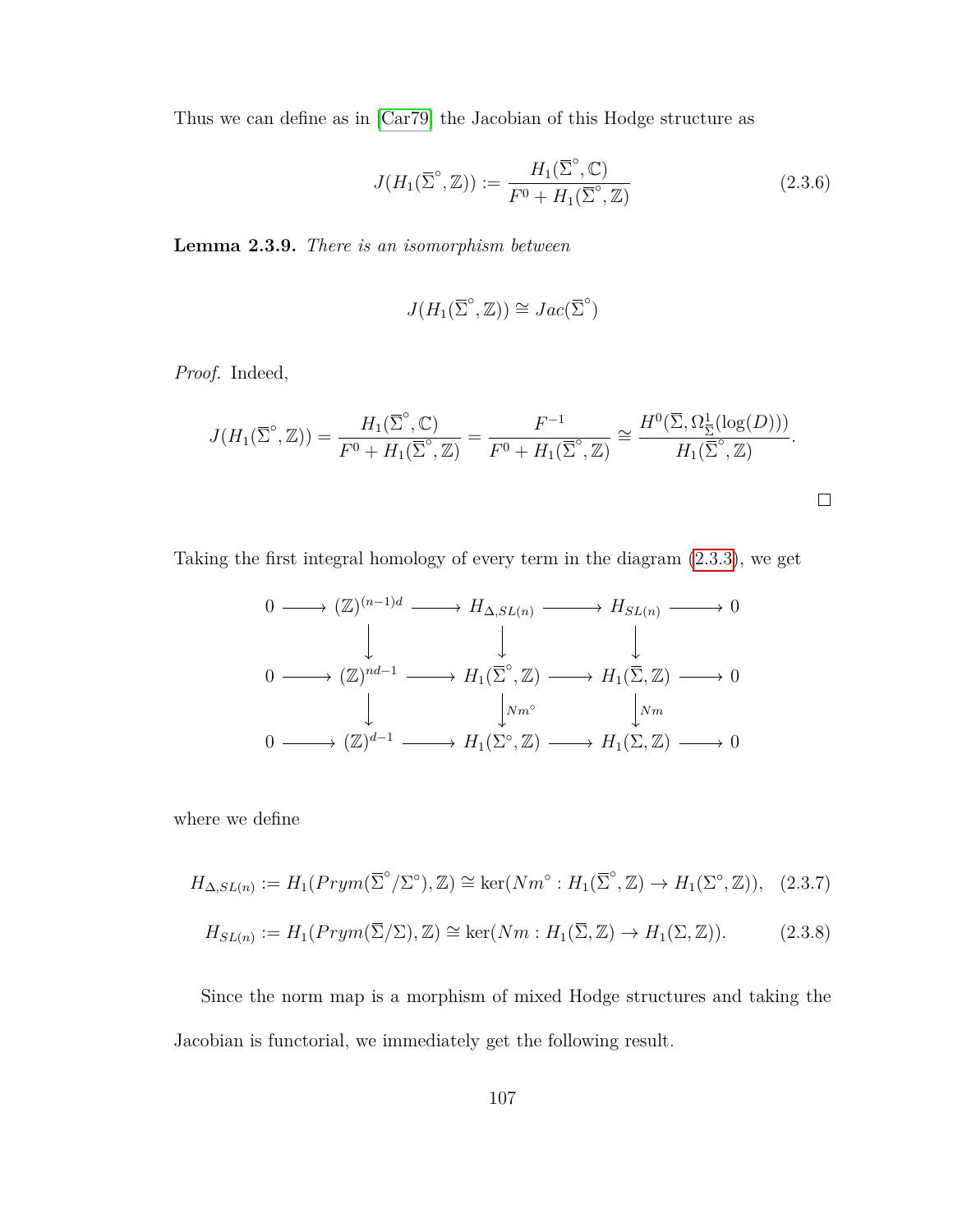**Corollary 2.3.10.** *The Prym lattice*  $H_{\Delta, SL(n)}$  *is torsion free and admits the* Z-mixed *Hodge structure of type*  $\{(-1, -1), (-1, 0), (0, -1)\}$  *induced by the map*  $H_1(Nm°)$ :  $H_1(\overline{\Sigma}^\circ, \mathbb{Z}) \to H_1(\Sigma^\circ, \mathbb{Z})$ *. In particular, the Jacobian*  $J(H_{\Delta, SL(n)})$  *is isomorphic to*  $Prym(\overline{\Sigma}^{\circ}/\Sigma^{\circ}).$ 

*Remark* 22. Note that the mixed Hodge structure of the above type on  $H_{\Delta, SL(n)}$  is equivalent to the data of semi-abelian variety  $J(H_{\Delta,SL(n)})$ . A review is included in Appendix [\(2.6\)](#page-150-0).

<span id="page-115-0"></span>*Remark* 23. The Prym lattice  $H_{\Delta, SL(n)}$  admits a sheaf-theoretic formulation which will be needed in later sections. Consider the short exact sequence

$$
0\to \mathcal{K}\to \overline{p}_*\underline{\mathbb{Z}}\xrightarrow{Tr}\underline{\mathbb{Z}}\to 0
$$

The trace map  $\overline{p}_*\underline{\mathbb{Z}} \xrightarrow{Tr} \underline{\mathbb{Z}}$  is defined by

$$
\overline{p}_*\underline{\mathbb{Z}}(U) = \underline{\mathbb{Z}}(\overline{p}^{-1}(U)) \to \underline{\mathbb{Z}}(U), \quad (s_1, ..., s_n) \mapsto \sum_{i=1}^n s_i
$$

if  $U$  is away from the ramification divisor, where  $s_i$  is a section on each component of  $\overline{p}^{-1}(U)$ .

This short exact sequence induces a long exact sequence:

$$
0 \to H_c^0(\Sigma, \mathcal{K}) \to H_c^0(\Sigma, \overline{p}_* \mathbb{Z}_{\overline{\Sigma}}) \cong H_c^0(\overline{\Sigma}, \mathbb{Z}) \to H_c^0(\Sigma, \mathbb{Z})
$$
  

$$
\to H_c^1(\Sigma, \mathcal{K}) \to H_c^1(\Sigma, \overline{p}_* \mathbb{Z}) \cong H_c^1(\overline{\Sigma}, \mathbb{Z}) \to H_c^1(\Sigma, \mathbb{Z})
$$

Since the cokernel of the map  $H_c^0(\overline{\Sigma}, \mathbb{Z}) \to H_c^0(\Sigma, \mathbb{Z})$  is torsion and  $H_c^1(\overline{\Sigma}, \mathbb{Z})$ is torsion-free, it follows that the maximal torsion free quotient  $H_c^1(\Sigma, \mathcal{K})_{\text{tf}} :=$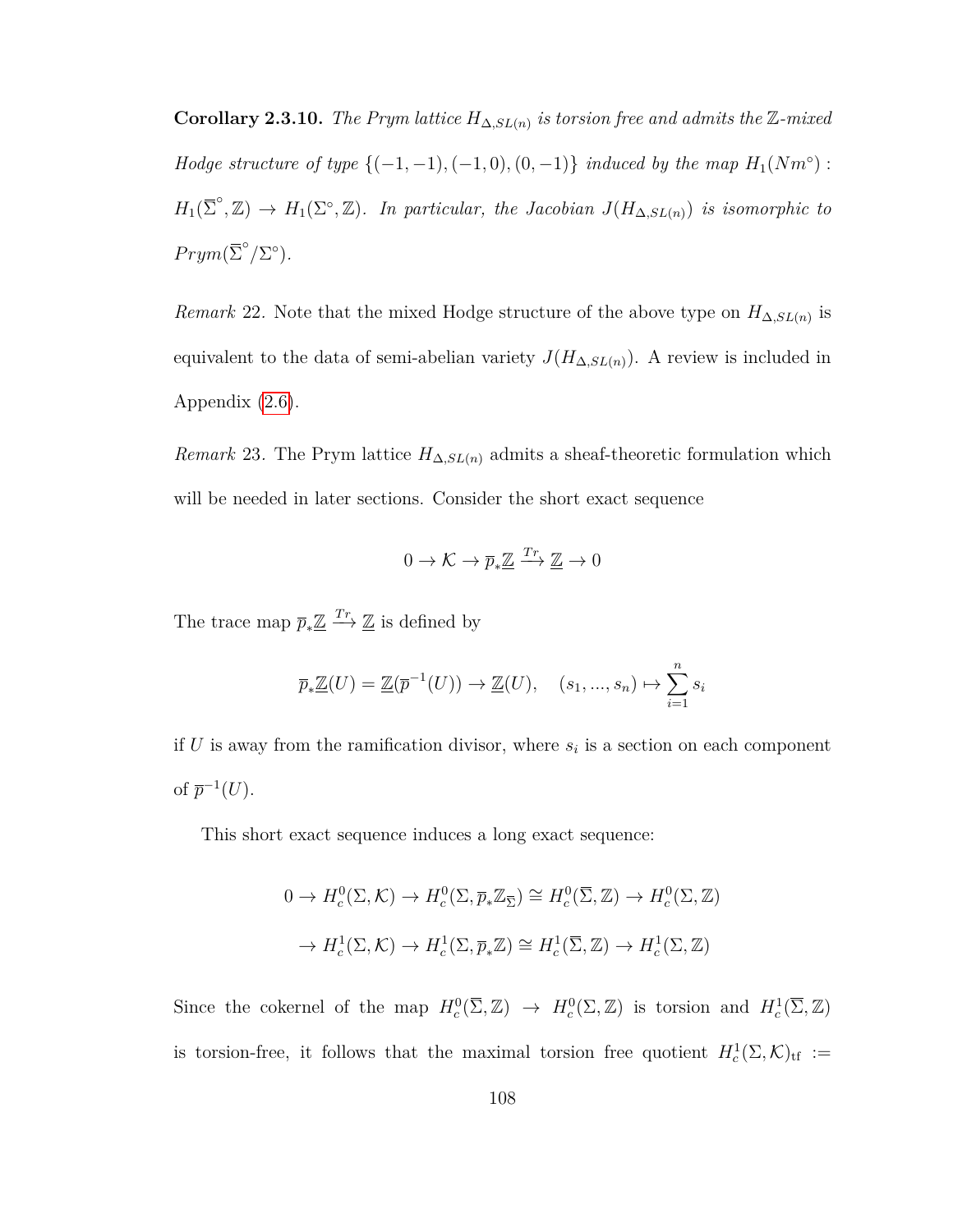$H_c^1(\Sigma, \mathcal{K})/H_c^1(\Sigma, \mathcal{K})$ <sub>tors</sub> can be identified as follows

$$
H_c^1(\Sigma, \mathcal{K})_{\text{tf}} \cong \ker(H_c^1(\overline{\Sigma}, \mathbb{Z}) \to H_c^1(\Sigma, \mathbb{Z})) \cong \ker(H_1(\overline{\Sigma}, \mathbb{Z}) \to H_1(\Sigma, \mathbb{Z}))
$$

by Poincaré duality. Note that we could have used cohomology instead of compactly supported cohomology since the curve  $\Sigma$  is compact, but the above argument also works for the noncompact curve  $\Sigma^{\circ}$ . In particular, the same argument implies that

$$
H_c^1(\Sigma^\circ, \mathcal{K}|_{\Sigma^\circ})_{\text{tf}} \cong \ker(H_1(\overline{\Sigma}^\circ, \mathbb{Z}) \to H_1(\Sigma^\circ, \mathbb{Z})) \cong H_{\Delta, SL(n)}.\tag{2.3.9}
$$

Note that  $H_c^1(\Sigma^\circ, \mathcal{K}|_{\Sigma^\circ})_{\text{tf}}$  can also be written as  $H^1(\Sigma, D, \mathcal{K})_{\text{tf}}$ .

## **2.3.3 Deformation theory**

In this section, we show that the moduli space of diagonally framed Higgs bundle  $\overline{\mathcal{M}}^{\Delta}(n, D)$  is symplectic. For the following discussion in this section, we fix a diagonally framed Higgs bundle  $(E, \theta, \delta)$ . Recall that we assume  $b \in B^{ur}$  which means that the associated cameral curve is smooth, unramified over *D*, and has simple ramification. In particular, the residue of  $\theta$  at  $D$  is diagonal with distinct eigenvalues with respect to the framing *δ.*

Denote by  $\Sigma[\epsilon]$  the fiber product  $\Sigma \times \operatorname{Spec}(\mathbb{C}[\epsilon])$ .

**Definition 2.3.11.** An infinitesimal deformation of diagonally framed Higgs bundle is a triple  $(E_{\epsilon}, \theta_{\epsilon}, \delta_{\epsilon})$  such that

•  $E_{\epsilon}$  is a locally free sheaf on  $\Sigma[\epsilon],$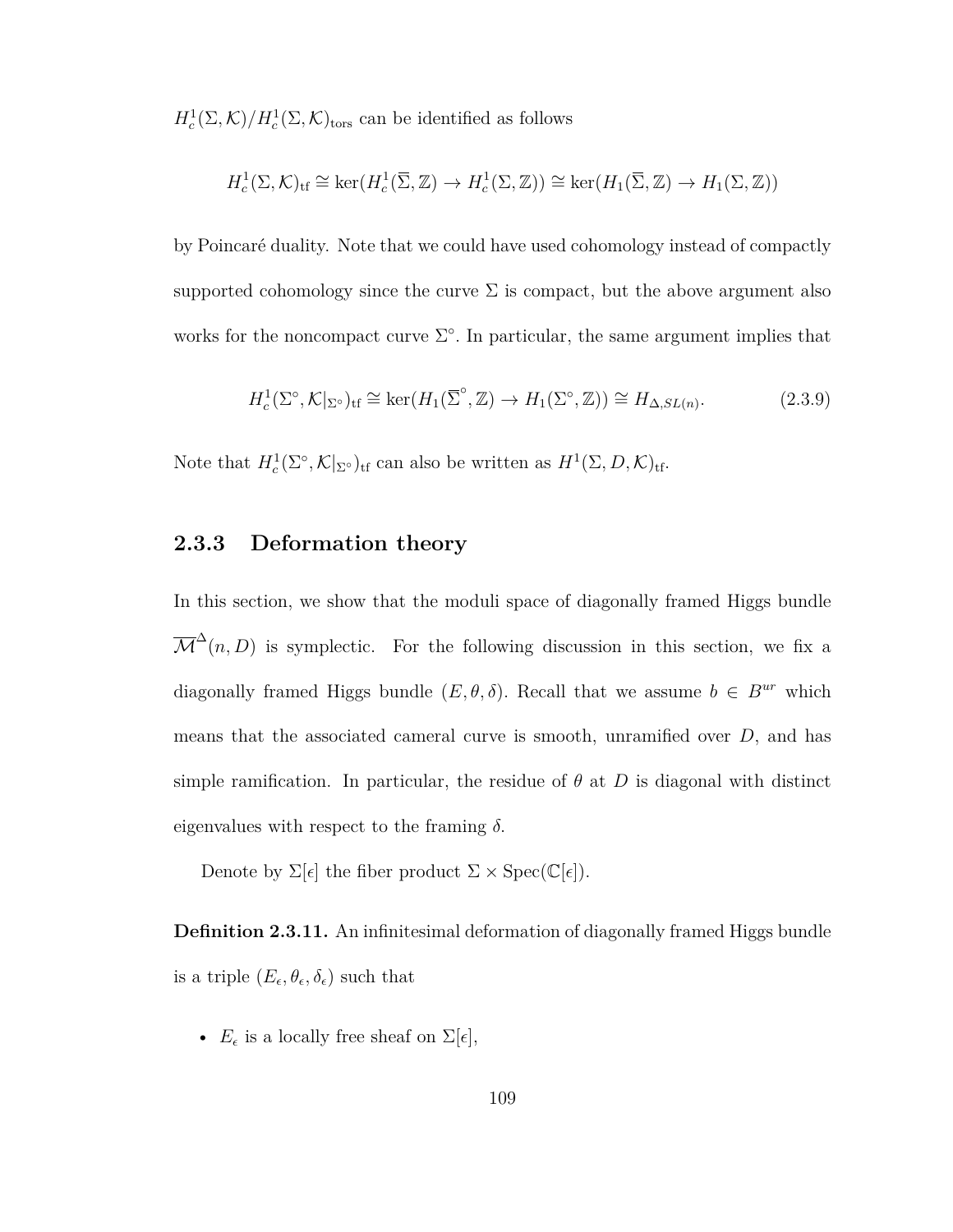- $\theta_{\epsilon} \in H^0(\Sigma[\epsilon], \mathfrak{g}'_{E_{\epsilon},D[\epsilon]} \otimes p_{\Sigma}^* K_{\Sigma}(D)),$
- $\delta_{\epsilon}: E|_{D[\epsilon]} \to \mathcal{O}_{D[\epsilon]}^{\oplus n}$  $D[\epsilon]$  is an isomorphism,
- $•$   $(E<sub>ε</sub>, θ<sub>ε</sub>, δ<sub>ε</sub>)|<sub>D×0</sub> ≅ (E, θ, δ),$

where as before  $\mathfrak{g}'_{E_{\epsilon},D[\epsilon]}$  is defined as the kernel of the map  $\mathfrak{g}_{E_{\epsilon}} \to \mathfrak{q} \otimes \mathcal{O}_{D[\epsilon]}$  induced by  $\delta_{\epsilon}$  and  $p_{\Sigma} : \Sigma[\epsilon] \to \Sigma$  denotes the natural projection.

<span id="page-117-0"></span>**Proposition 2.3.12.** *The space of infinitesimal deformations of a diagonally framed Higgs bundle*  $(E, \theta, \delta)$  *is canonically isomorphic to*  $\mathbb{H}^1(C^{\bullet})$  *where* 

$$
C^{\bullet}: C^{0} = \mathfrak{g}_{E}(-D) \xrightarrow{[\cdot,\theta]} C^{1} = \mathfrak{g}'_{E} \otimes K_{\Sigma}(D) \qquad (2.3.10)
$$

*Proof.* Recall that  $|\text{Mar94}|$  the space of infinitesimal deformation of a framed Higgs bundles  $(E, \theta, \delta)$  is canonically isomorphic to  $\mathbb{H}^1(C_F^{\bullet})$  where

$$
C_F^{\bullet}: C_F^0 = \mathfrak{g}_E(-D) \xrightarrow{[\cdot,\theta]} C_F^1 = \mathfrak{g}_E \otimes K_{\Sigma}(D). \tag{2.3.11}
$$

Choose a Čech cover  $U := (U_\alpha)$  of  $\Sigma$  which induces cover  $U[\epsilon] := (U_\alpha[\epsilon])$  of  $\Sigma[\epsilon]$ . Imposing further the condition that the Higgs bundles are diagonally framed implies that  $\theta \in \mathfrak{g}'_E \otimes K_\Sigma(D) \subset \mathfrak{g}_E \otimes K_\Sigma(D)$ . Suppose that a 1-cocycle  $(\dot{f}_{\alpha\beta}, \dot{\varphi}_\alpha)$  in  $Z^1(U[\epsilon], C_F^{\bullet})$  represents an infinitesimal deformation of  $(E, \theta, \delta)$  as framed Higgs bundles where  $\dot{f}_{\alpha\beta} \in H^0(U_{\alpha\beta}[\epsilon], \mathfrak{g}_E(-D))$  and  $\dot{\varphi}_\alpha \in H^0(U_{\alpha}[\epsilon], \mathfrak{g}_E \otimes p_{\Sigma}^* K_{\Sigma}(D)).$ Then  $(f_{\alpha\beta}, \dot{\varphi}_\alpha)$  is an infinitesimal deformation of  $(E, \theta, \delta)$  as diagonally framed Higgs bundles if and only if  $\dot{\varphi}_{\alpha} \in H^0(U_{\alpha}[\epsilon], \mathfrak{g}'_E \otimes p_{\Sigma}^* K_{\Sigma}(D))$ . Hence, it follows that  $\mathbb{H}^1(C^{\bullet})$ parametrizes the infinitesimal deformations of diagonally framed Higgs bundles.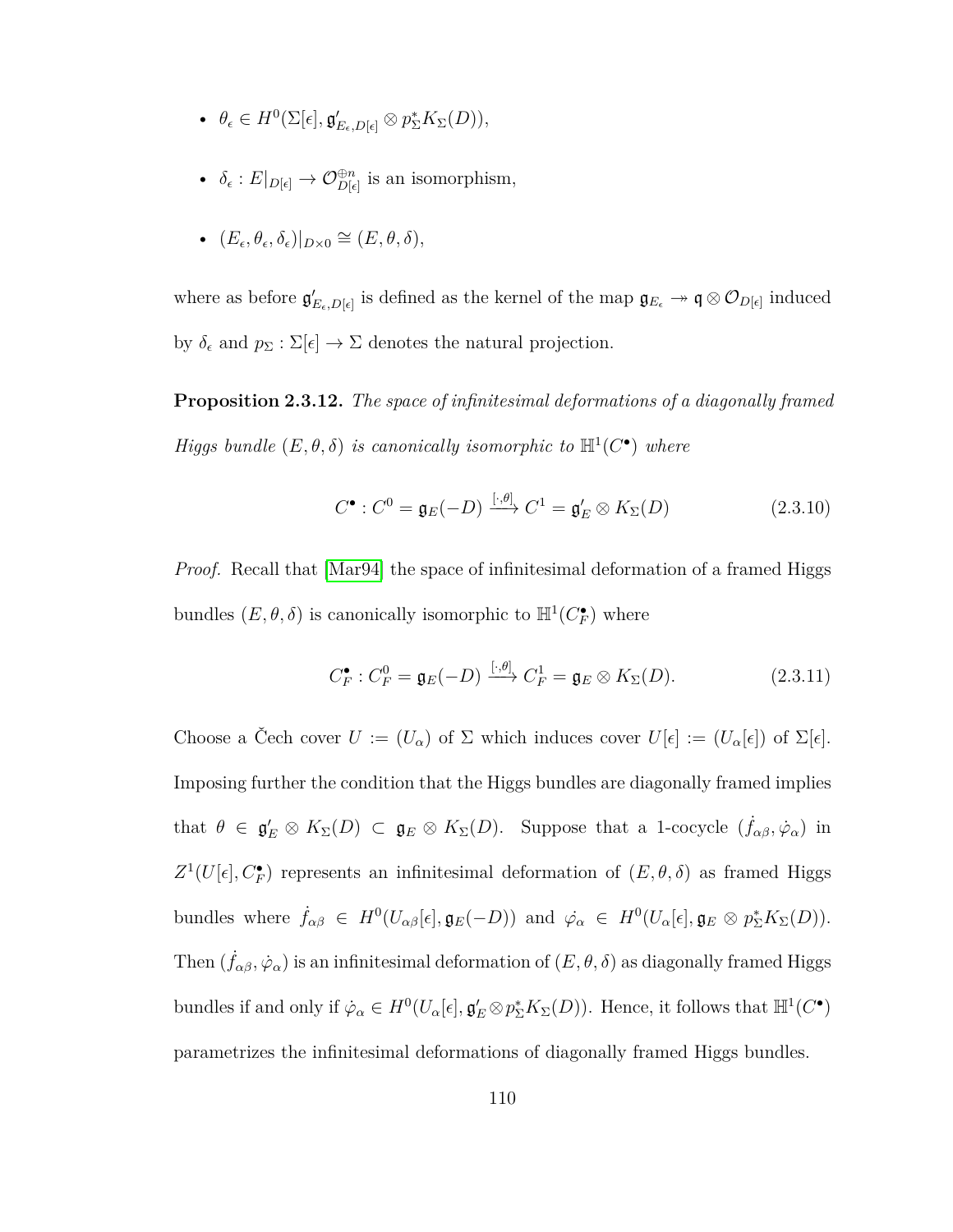Recall that the Serre duality says that  $\mathbb{H}^1(C^{\bullet}) \xrightarrow{\sim} (\mathbb{H}^1(\check{C}^{\bullet}))^{\vee}$  where

$$
\check{C}^{\bullet} : (\mathfrak{g}'_{E})^{\vee} \otimes \mathcal{O}_{\Sigma}(-D) \xrightarrow{[-,\theta]^{t}} \mathfrak{g}_{E}^{\vee} \otimes K_{\Sigma}(D) \qquad (2.3.12)
$$

is the Serre dual to *C* • . Combining the Serre duality isomorphism with the isomorphism in the next proposition, we get a non-degenerate skew-symmetric pairing on  $\mathbb{H}^1(C^{\bullet}).$ 

<span id="page-118-1"></span>**Proposition 2.3.13.** *There is a canonical isomorphism*

$$
\mathbb{H}^1(\check{C}^{\bullet}) \cong \mathbb{H}^1(C^{\bullet}).\tag{2.3.13}
$$

*Proof.* We consider an auxiliary complex<sup>[2](#page-118-0)</sup>

$$
C_1^\bullet: \mathfrak{g}''_E\to \mathfrak{g}_E\otimes K_\Sigma(D)
$$

and show that this is isomorphic to both  $C^{\bullet}$  and  $\check{C}^{\bullet}$ .

First, consider the morphism of complexes  $t: C^{\bullet} \to C_{1}^{\bullet}$ :

$$
\begin{array}{ccc}\nC^{\bullet} & & \mathfrak{g}_{E} \otimes \mathcal{O}_{\Sigma}(-D) \longrightarrow \mathfrak{g}'_{E} \otimes K_{\Sigma}(D) \\
\downarrow & & \downarrow t_{0} & \downarrow t_{1} \\
C_{1}^{\bullet} & & \mathfrak{g}''_{E} \longrightarrow \mathfrak{g}_{E} \otimes K_{\Sigma}(D)\n\end{array}
$$

Both  $t_0$  and  $t_1$  are injective. The diagram clearly commutes away from  $D$ , hence commutes everywhere. In particular, around *D*, choose an open subset *U* that trivializes all the bundles, we see that the maps become the natural maps

$$
\mathfrak{t}(-D) \oplus \mathfrak{q}(-D) \longrightarrow (\mathfrak{t} \oplus \mathfrak{q}(-D)) \otimes K_{\Sigma}(D)|_{U}
$$
  

$$
\downarrow_{\mathfrak{t}_{0}|_{U}} \qquad \qquad \downarrow_{\mathfrak{t}_{1}|_{U}}
$$
  

$$
\mathfrak{t}(-D) \oplus \mathfrak{q} \longrightarrow (\mathfrak{t} \oplus \mathfrak{q}) \otimes K_{\Sigma}(D)|_{U}
$$

<span id="page-118-0"></span><sup>2</sup>The complex  $C_1^{\bullet}$  here coincides with the complex " $\mathscr{C}_{\bullet}^{\Delta}$ " that is defined in [\[BLP19,](#page-155-0) Section 5].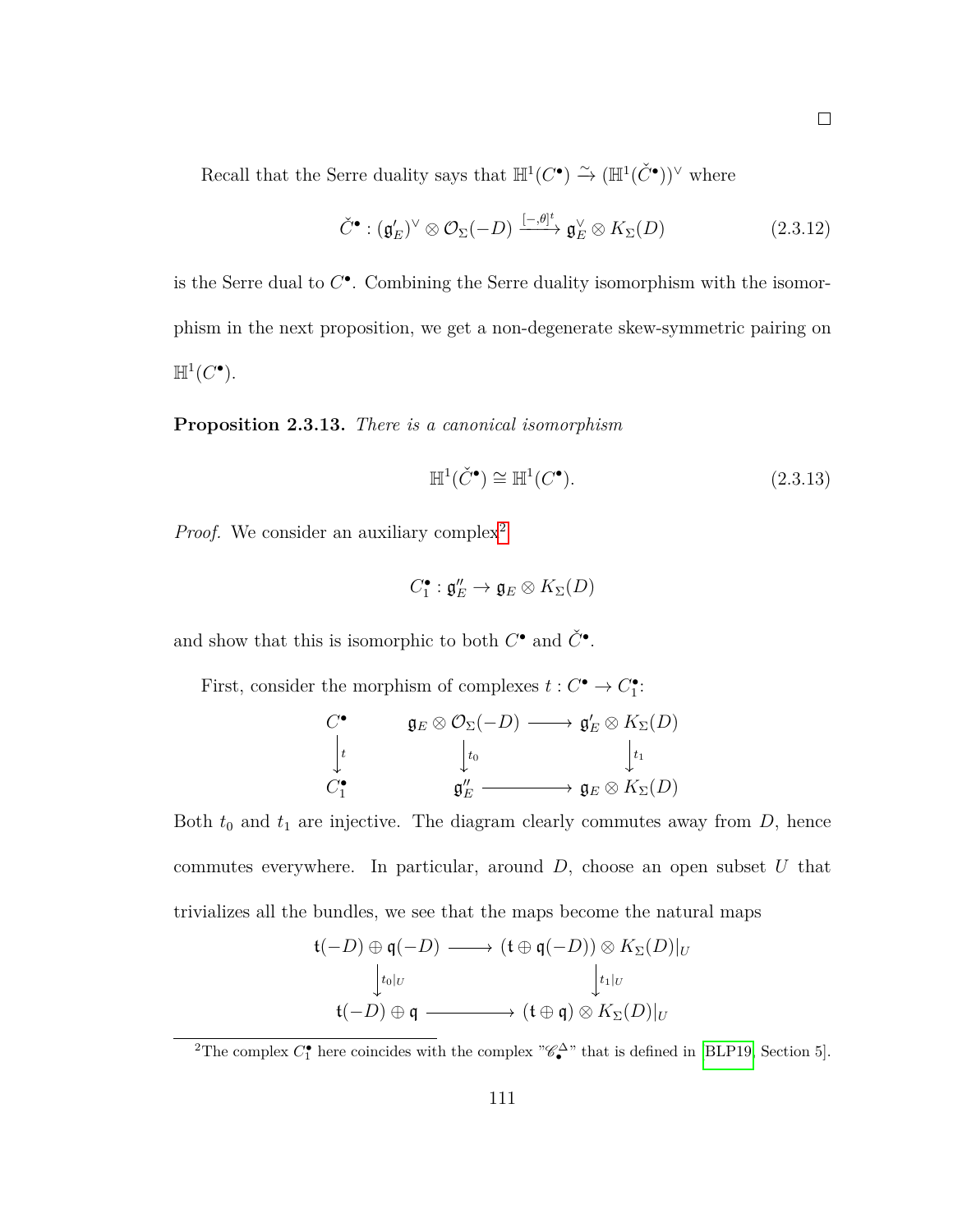where we abuse notations by denoting  $t$  and  $q$  the trivial bundles with fibers  $t$  and q, respectively. The cokernel of *t* is

$$
\mathrm{coker}(t): \mathfrak{q}_D \xrightarrow{[\cdot,\theta]|_D} \mathfrak{q}_D \otimes K_{\Sigma}(D)
$$

**Lemma 2.3.14.**

$$
\mathbb{H}^i(\text{coker}(t)) = 0, \text{ for all } i.
$$

*Proof.* Since the complex is supported at *D*, it reduces to a complex of C-vector spaces. Assume *D* consists of a single point for simplicity. The complex reduces to

$$
\mathfrak{q} \xrightarrow{[\cdot,\theta]|_D} \mathfrak{q}.
$$

Recall our assumption that the associated spectral curve is unramified over *D*. The restriction  $\theta|_D$  of the Higgs field to *D* is a diagonal matrix with distinct eigenvalues with respect to  $\delta$ . In particular,  $\theta|_D$  is regular and semisimple, so its centralizer  $Z_{\mathfrak{g}}(\theta|_D) = \{x \in g | [x, \theta|_D] = 0\}$  is a Cartan subalgebra and coincides with t. Since  $\ker([\cdot,\theta]|_D : \mathfrak{g} \to \mathfrak{g}) = Z_{\mathfrak{g}}(\theta|_D) = \mathfrak{t}$  which intersects q trivially, it follows that the restricted map  $([\cdot,\theta]|_D)|_{\mathfrak{q}}: \mathfrak{q} \to \mathfrak{q}$  is an isomorphism. Hence, all the cohomologies of the complex coker(*t*) must be zero.

The long exact sequence induced by  $0 \to C^{\bullet} \to C_1^{\bullet} \to \text{coker}(t) \to 0$  is:

$$
0 \to \mathbb{H}^0(C^{\bullet}) \to \mathbb{H}^0(C_1^{\bullet}) \to \mathbb{H}^0(\mathrm{coker}(t)) = 0
$$
  

$$
\to \mathbb{H}^1(C^{\bullet}) \to \mathbb{H}^1(C_1^{\bullet}) \to \mathbb{H}^1(\mathrm{coker}(t)) = 0 \to \dots
$$

 $\Box$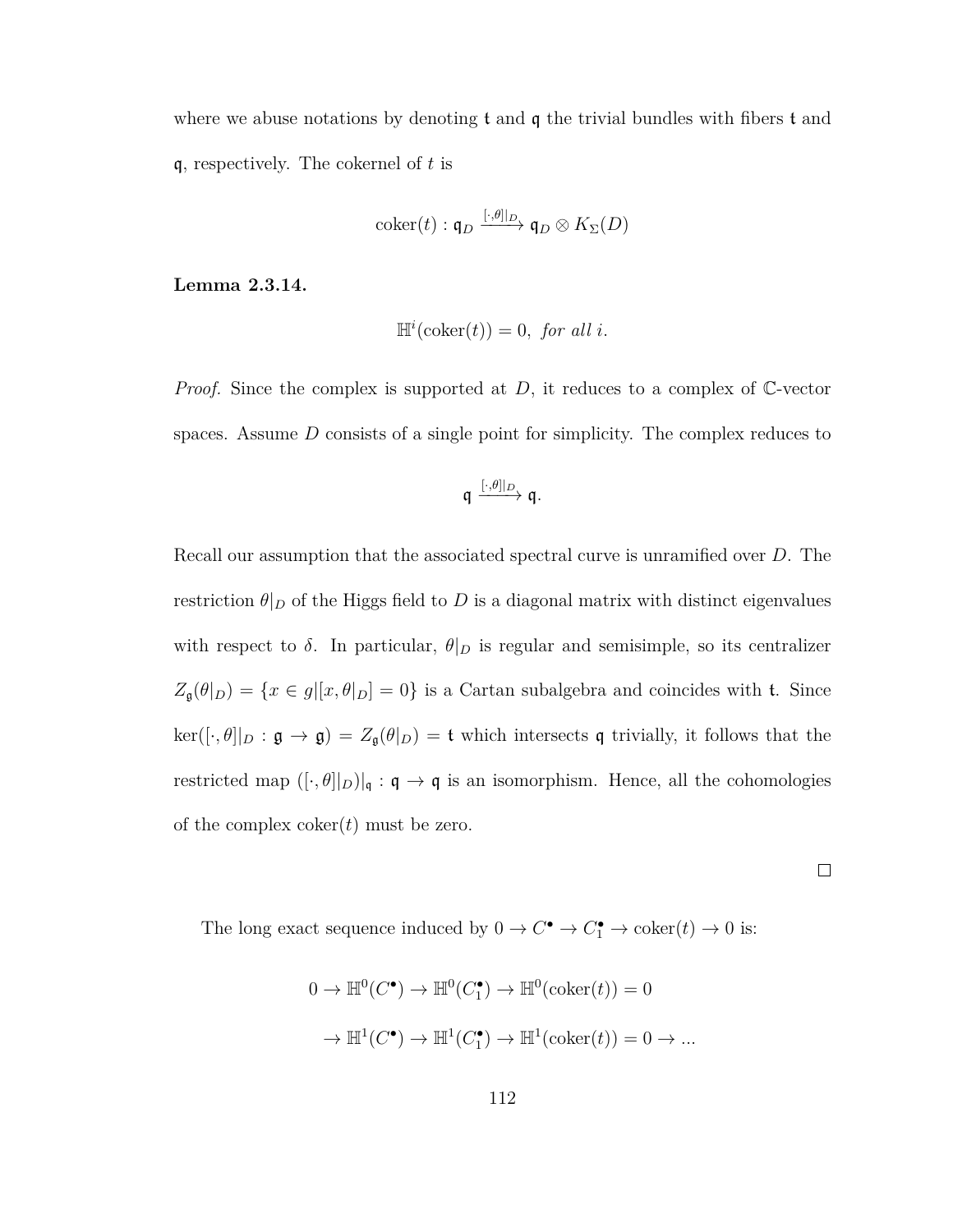and hence  $\mathbb{H}^0(C^{\bullet}) \cong \mathbb{H}^0(C_1^{\bullet})$  and  $\mathbb{H}^1(C^{\bullet}) \cong \mathbb{H}^1(C_1^{\bullet})$ .

Finally, we claim that there is an isomorphism of complexes  $C_1^{\bullet} \cong \check{C}^{\bullet}$ 

<span id="page-120-1"></span>
$$
C_1^{\bullet} \qquad \qquad \mathfrak{g}_E'' \longrightarrow \mathfrak{g}_E \otimes K_{\Sigma}(D)
$$
  
\n
$$
\downarrow^{\cong} \qquad \qquad \downarrow r_0 \qquad \qquad \downarrow r_1 \qquad \qquad (2.3.14)
$$
  
\n
$$
\check{C}^{\bullet} \qquad (\mathfrak{g}_E')^{\vee} \otimes \mathcal{O}_{\Sigma}(-D) \longrightarrow (\mathfrak{g}_E)^{\vee} \otimes K_{\Sigma}(D)
$$

The map  $r_0$  is defined as follows. Consider the composition of morphisms

<span id="page-120-0"></span>
$$
\mathfrak{g}_E'' \hookrightarrow \mathfrak{g}_E \xrightarrow{\sim} \mathfrak{g}_E^{\vee} \hookrightarrow (\mathfrak{g}_E')^{\vee} \to (\mathfrak{g}_E')^{\vee} \otimes \mathcal{O}_D.
$$
 (2.3.15)

where the isomorphism  $\mathfrak{g}_E \to \mathfrak{g}_E^{\vee}$  is given by the trace pairing. If we know that this composition is zero, then we will get a map

$$
r_0: \mathfrak{g}''_E \to \ker((\mathfrak{g}'_E)^\vee \to (\mathfrak{g}'_E)^\vee \otimes \mathcal{O}_D) = (\mathfrak{g}')_E^\vee \otimes \mathcal{O}_\Sigma(-D).
$$

Away from *D*, the map [\(2.3.15\)](#page-120-0) is clearly zero. Around *D*, we can find an open subset  $U$  such that each sheaf in the composition is trivial, then

$$
\mathfrak{g}_E''|_U \longrightarrow \mathfrak{g}_E|_U \longrightarrow \mathfrak{g}_E^{\vee}|_U \longrightarrow (\mathfrak{g}_E')^{\vee}|_U \longrightarrow ((\mathfrak{g}_E')^{\vee} \otimes \mathcal{O}_D)|_U
$$
\n
$$
\downarrow \cong \qquad \qquad \downarrow \cong \qquad \qquad \downarrow \cong \qquad \qquad \downarrow \cong \qquad \qquad \downarrow \cong \qquad \qquad \downarrow \cong
$$
\n
$$
\mathfrak{t}(-D) \oplus \mathfrak{q} \longrightarrow \mathfrak{t} \oplus \mathfrak{q} \longrightarrow \mathfrak{t}^{\vee} \oplus \mathfrak{q}^{\vee} \longrightarrow \mathfrak{t}^{\vee} \oplus \mathfrak{q}^{\vee}(D) \longrightarrow (\mathfrak{t}^{\vee} \otimes \mathcal{O}_D) \oplus (\mathfrak{q}^{\vee} \otimes \mathcal{O}_D(D))
$$

Each component of the bottom row clearly composes to zero, hence the whole composition is zero. Locally over *U*, the map  $r_0 : \mathfrak{g}_E'' \to (\mathfrak{g}_E')^\vee \otimes \mathcal{O}_\Sigma(-D)$  is induced by the trace pairing:  $\mathfrak{t} \stackrel{\sim}{\to} \mathfrak{t}^{\vee}$  and  $\mathfrak{q} \stackrel{\sim}{\to} \mathfrak{q}^{\vee}$ ,

$$
r_0|_U : \mathfrak{g}''_E|_U \cong \mathfrak{t}(-D) \oplus \mathfrak{q} \xrightarrow{\sim} \mathfrak{t}^\vee(-D) \oplus \mathfrak{q}^\vee \cong (\mathfrak{g}'_E)^\vee \otimes \mathcal{O}_\Sigma(-D)|_U
$$

Since  $r_0$  is clearly an isomorphism away from *D*, it follows that  $r_0$  is an isomorphism.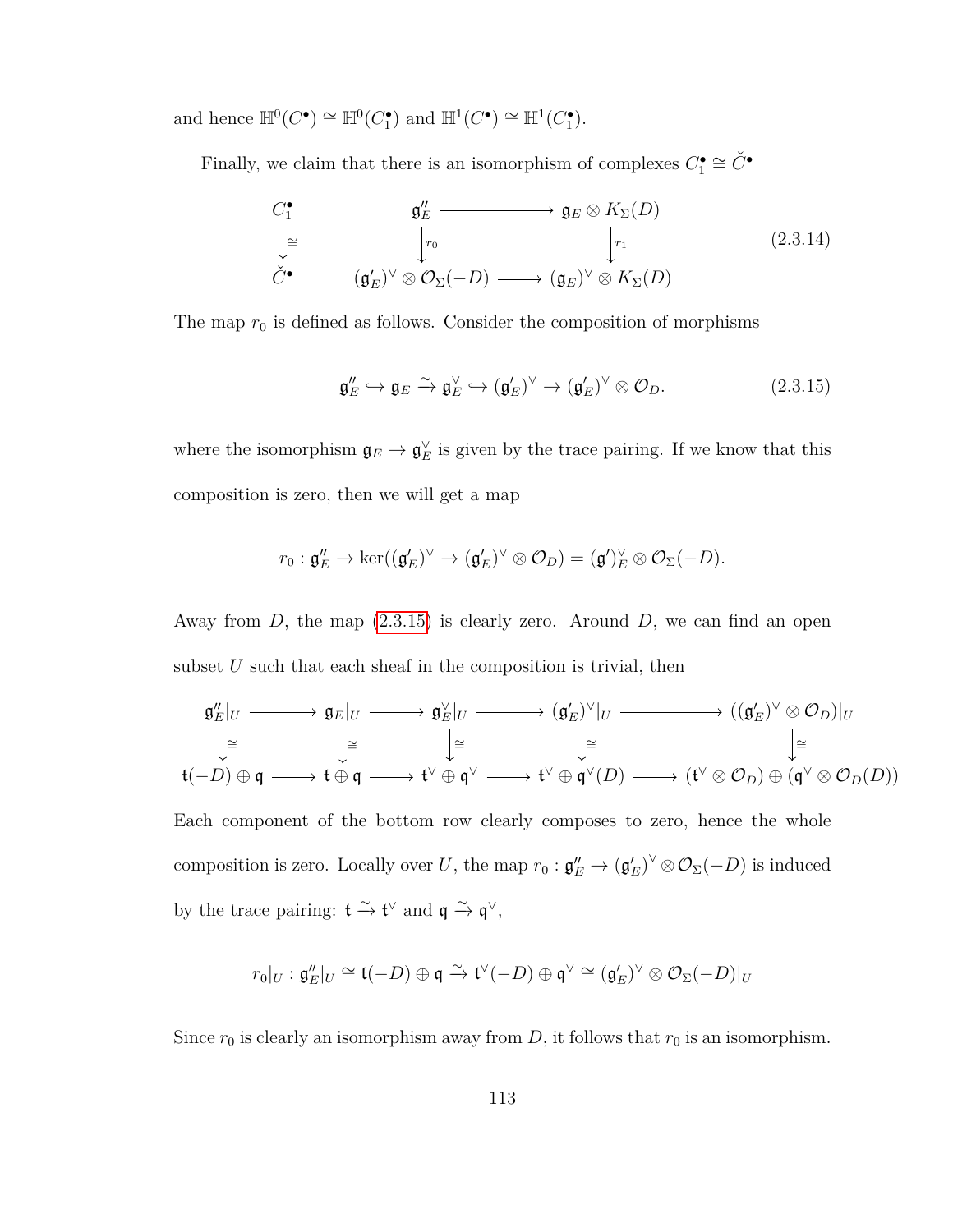The commutativity can be argued in the same way. Again, the diagram commutes away from *D*. Around *D*, the bundles trivialize and we get the diagram

$$
\begin{array}{ccc}\n\mathfrak{t}(-D) \oplus \mathfrak{q} & \longrightarrow & \mathfrak{t} \oplus \mathfrak{q} \otimes K_{\Sigma}(D)|_{U} \\
\downarrow & & \downarrow \\
\mathfrak{t}^{\vee}(-D) \oplus \mathfrak{q}^{\vee} & \longrightarrow & \mathfrak{t}^{\vee} \oplus \mathfrak{q}^{\vee} \otimes K_{\Sigma}(D)|_{U}\n\end{array}
$$

which commutes on the nose.

All of this together gives

$$
\mathbb{H}^1(C^{\bullet}) \cong \mathbb{H}^1(C_1^{\bullet}) \cong \mathbb{H}^1(\check{C}^{\bullet}).\tag{2.3.16}
$$

 $\Box$ 

as claimed.

Let  $\omega_{\Delta} : \mathbb{H}^1(C^{\bullet}) \times \mathbb{H}^1(C^{\bullet}) \to \mathbb{C}$  be the non-degenerate skew-symmetric pairing induced by Serre duality and the isomorphism in Proposition [2.3.13.](#page-118-1)

<span id="page-121-0"></span>**Proposition 2.3.15.** *The nondegenerate 2-form*  $\omega_{\Delta}$  *is closed.* 

*Proof.* Consider the following inclusion of complexes  $C^{\bullet} \xrightarrow{u} C^{\bullet}_F$ :

$$
\begin{array}{ccc}\nC^{\bullet} & & \mathfrak{g}_{E} \otimes \mathcal{O}_{\Sigma}(-D) \longrightarrow \mathfrak{g}'_{E} \otimes K_{\Sigma}(D) \\
\downarrow u & & \downarrow u_0 & & \downarrow u_1 \\
C^{\bullet}_{F} & & \mathfrak{g}_{E} \otimes \mathcal{O}_{\Sigma}(-D) \longrightarrow \mathfrak{g}_{E} \otimes K_{\Sigma}(D)\n\end{array}
$$

where as before  $C_F^{\bullet}$  is the complex whose first hypercohomology controls the deformations of the framed Higgs bundle  $(E, \theta, \delta)$ . By the same argument as in Proposition [2.3.13,](#page-118-1) since  $u_0$  is isomorphic and  $u_1$  is injective whose cokernel has zero-dimensional support and concentrated in degree one, we have an injection

$$
i: \mathbb{H}^1(C^\bullet) \hookrightarrow \mathbb{H}^1(C_F^\bullet).
$$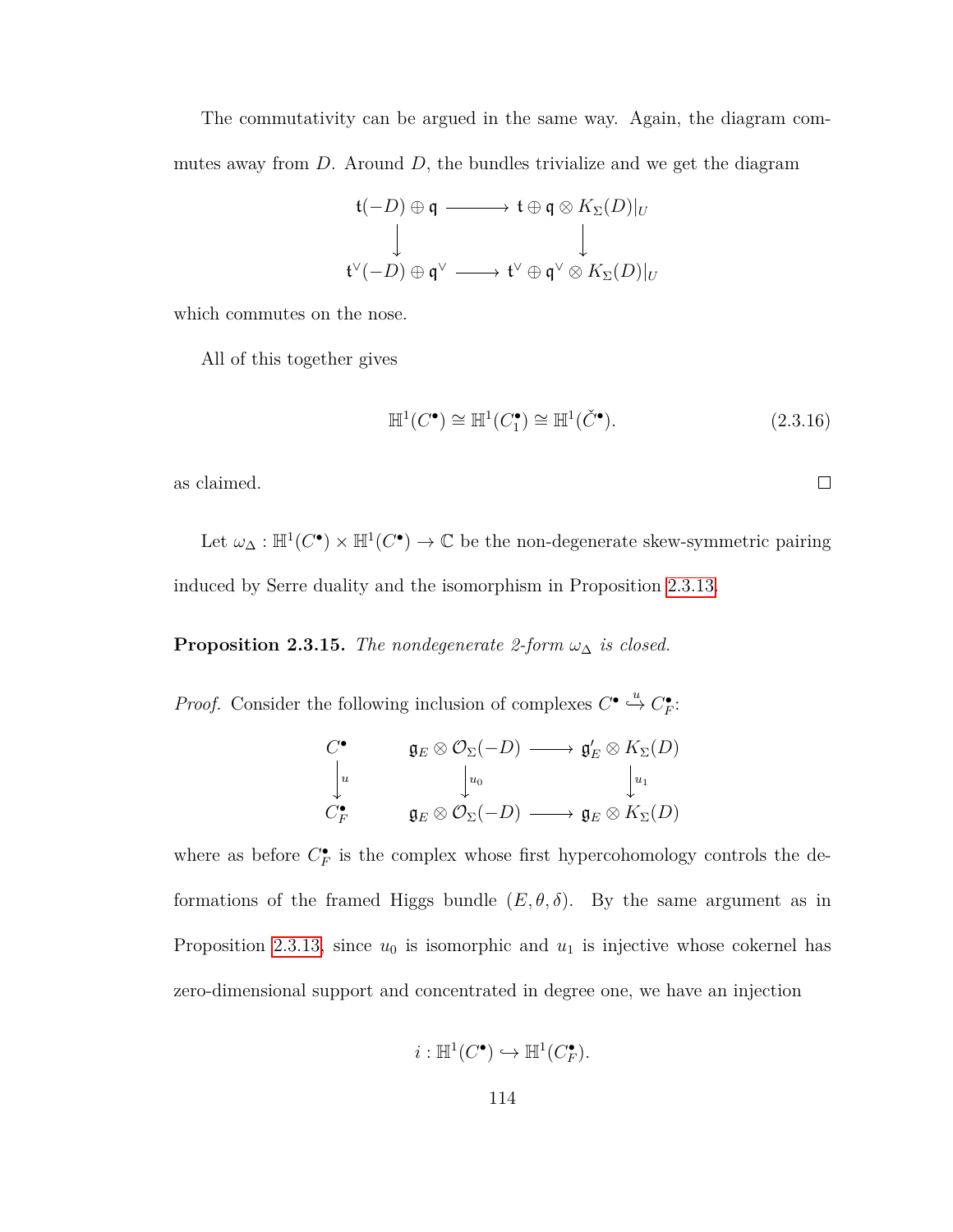Note that Serre duality induces a non-degenerate bilinear pairing on  $\mathbb{H}^1(C_F^{\bullet})$  which corresponds to the well-known symplectic form  $\omega_F$  on  $\mathcal{M}_F(n, D)$ , see [\[BLP19\]](#page-155-0). We claim that the pairing  $\omega_{\Delta}$  is obtained by restricting  $\omega_F$  to  $\mathbb{H}^1(C^{\bullet}) \subset \mathbb{H}^1(C_F^{\bullet})$ . In other words, the corresponding 2-form on  $\overline{\mathcal{M}}^{\Delta}(n, D)$  is obtained by pulling back the symplectic form  $\omega_F$  on  $\mathcal{M}_F(n, D)$ . It then follows that  $\omega_F$  is closed as well.

Our claim is equivalent to the commutativity of the following diagram:

$$
\mathbb{H}^1(C_F^{\bullet}) \longrightarrow \mathbb{H}^1(\check{C}_F^{\bullet})^{\vee} \longrightarrow \mathbb{H}^1(C_F^{\bullet})^{\vee}
$$
\n
$$
\downarrow \downarrow^{\vee}
$$
\n
$$
\mathbb{H}^1(C^{\bullet}) \longrightarrow \mathbb{H}^1(\check{C}^{\bullet})^{\vee} \longrightarrow \mathbb{H}^1(C_1^{\bullet})^{\vee} \longrightarrow \mathbb{H}^1(C^{\bullet})^{\vee}
$$

The left square diagram commutes by the functoriality of Serre duality. Then it remains to check the commutativity of the right square diagram. This follows from the commutativity of the diagram of complexes:



Away from *D*, the diagram clearly commutes. Around *D*, we again trivialize the bundles and the diagram looks like

$$
\frac{\mathfrak{t}^{\vee}(-D) \oplus \mathfrak{q}^{\vee}(-D) \to (\mathfrak{t}^{\vee} \oplus \mathfrak{q}^{\vee})L}{\downarrow}
$$
\n
$$
\downarrow \qquad \qquad \frac{\mathfrak{t}^{\vee}(-D) \oplus \mathfrak{q}(-D) \to (\mathfrak{t} \oplus \mathfrak{q})L}{\mathfrak{t}^{\vee}(-D) \oplus \mathfrak{q}^{\vee} \to (\mathfrak{t}^{\vee} \oplus \mathfrak{q}^{\vee})L} \longleftarrow \boxed{\mathfrak{t}(-D) \oplus \mathfrak{q}(-D) \oplus \mathfrak{q}(-D) \to (\mathfrak{t} \oplus \mathfrak{q}(-D))L}
$$

where we denote by *L* the operation " $\otimes K_{\Sigma}(D)$ ".

 $\Box$ 

<span id="page-122-0"></span>**Proposition 2.3.16.**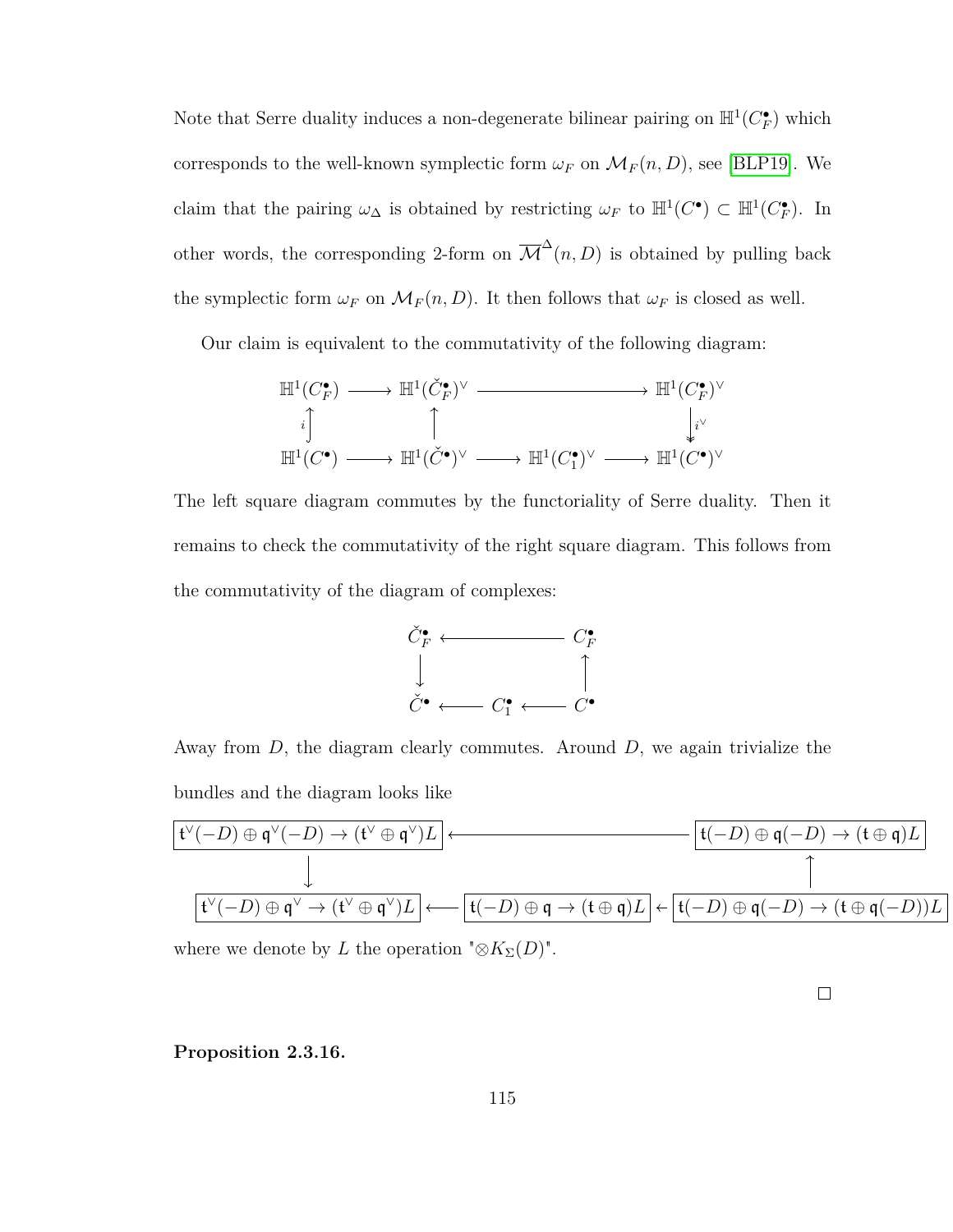(1)  $\mathbb{H}^0(C^{\bullet}) = \mathbb{H}^2(C^{\bullet}) = 0$ . In particular, the deformations of a diagonally framed *Higgs bundle* (*E, θ, δ*) *are unobstructed.*

(2) dim(
$$
\mathbb{H}^1(C^{\bullet}
$$
)) =  $(n^2 - 1)(2g - 2 + d) + (n - 1)d$ .

*Proof.* (1) Since morphisms between diagonally framed Higgs bundles are in particular morphisms between framed Higgs bundles, automorphisms of diagonally framed Higgs bundles are the same as automorphisms as framed Higgs bundles. So Corollary [2.3.3](#page-104-0) implies that the diagonally framed Higgs bundles are rigid. Hence,  $\mathbb{H}^0(C^{\bullet})=0.$ 

On the other hand, again by Serre duality,

$$
\mathbb{H}^2(C^\bullet) \cong (\mathbb{H}^0(\check{C}^\bullet))^\vee \cong (\mathbb{H}^0(C_1^\bullet))^\vee
$$

where the second isomorphism comes from the isomorphism of the complex  $(2.3.14)$ . Finally, recall that from the long exact sequence above, we have that  $\mathbb{H}^0(C^{\bullet}) \cong$  $\mathbb{H}^0(C_1^{\bullet})$  which vanishes as we just proved, hence  $\mathbb{H}^2(C^{\bullet}) = 0$ .

(2) By the definition of  $\mathfrak{g}'_E$ , we have a short exact sequence

$$
0\to \mathfrak{g}_{E}\otimes \mathcal{O}_{\Sigma}(-D)\to \mathfrak{g}_{E}'\to i_{*}\mathfrak{t}\to 0
$$

and thus

$$
\chi(\mathfrak{g}'_E \otimes K_{\Sigma}(D)) = \chi(\mathfrak{g}'_E) + (n^2 - 1) \deg(K_{\Sigma}(D))
$$
  
=  $\chi(\mathfrak{t} \otimes \mathcal{O}_D) + \chi(\mathfrak{g}_E(-D)) + (n^2 - 1) \deg(K_{\Sigma}(D))$   
=  $(n - 1)d + \chi(\mathfrak{g}_E) + (n^2 - 1) \deg(\mathcal{O}_{\Sigma}(-D)) + (n^2 - 1) \deg(K_{\Sigma}(D))$   
=  $\chi(\mathfrak{g}_E) + (n - 1)d + (n^2 - 1)(2g - 2).$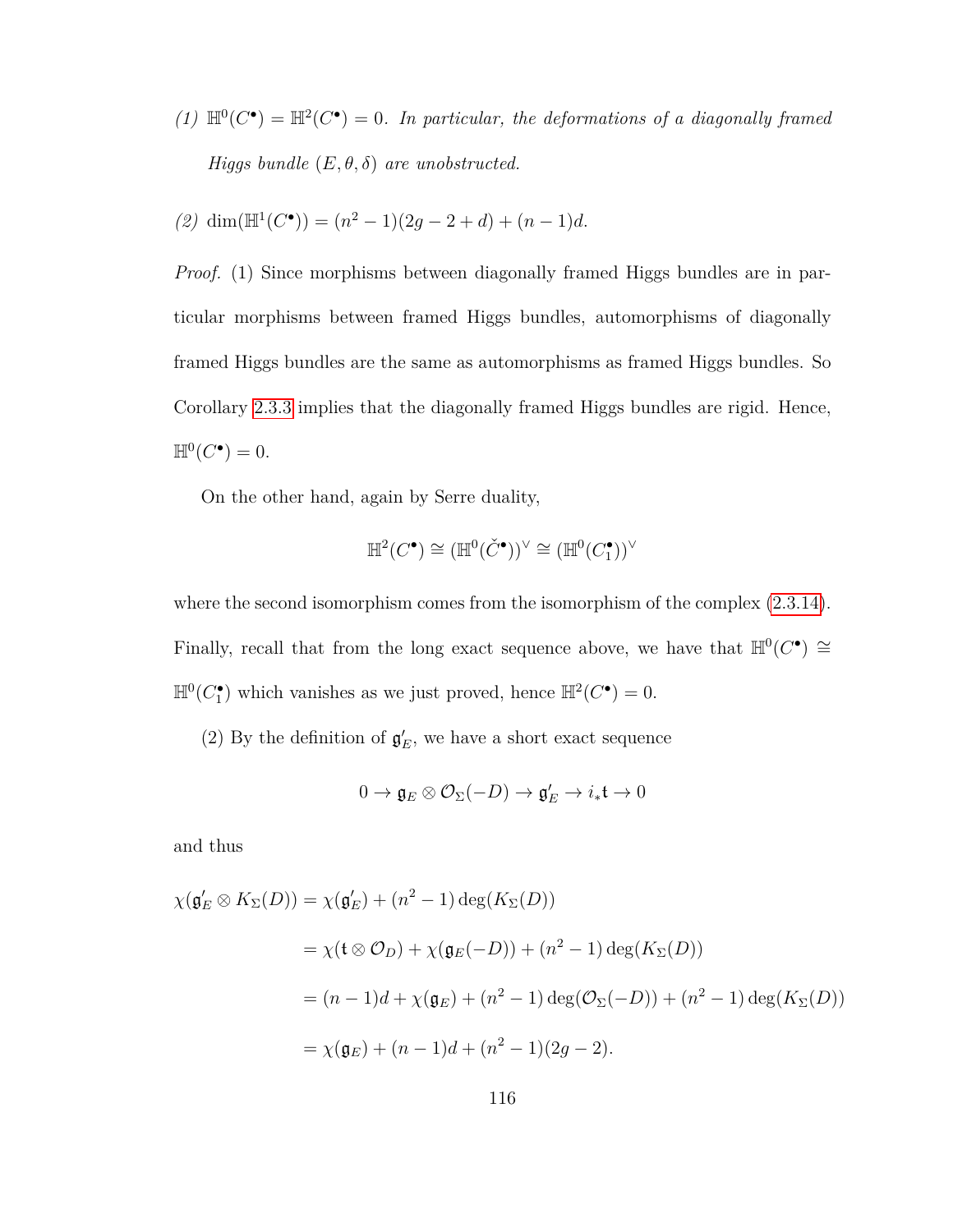By (1),  $\chi(C^{\bullet}) = \mathbb{H}^{1}(C^{\bullet}),$  so

$$
\mathbb{H}^{1}(C^{\bullet}) = \chi(\mathfrak{g}'_{E} \otimes K_{\Sigma}(D)) - \chi(\mathfrak{g}_{E}(-D))
$$
  
=  $\chi(\mathfrak{g}_{E}) + (n - 1)d + (n^{2} - 1)(2g - 2) - \chi(\mathfrak{g}_{E}) + (n^{2} - 1)d$   
=  $(n^{2} - 1)(2g - 2 + d) + (n - 1)d$ .

 $\Box$ 

*Remark* 24. In the case of  $\mathfrak{g} = \mathfrak{gl}_n$ , a similar computation shows that

$$
\mathbb{H}^{1}(C^{\bullet}) = n^{2}(2g - 2 + d) + nd.
$$

<span id="page-124-0"></span>*Remark* 25*.* A direct computation by applying the Riemann-Roch theorem shows that

$$
\dim(B) = \sum_{i=2}^{n} h^{0}(\Sigma, (K(D))^{\otimes i}) = (2g - 2 + d) \left( \frac{n(n+1)}{2} - 1 \right) + (n-1)(1-g)
$$

$$
= \frac{1}{2} \left( (n^{2} - 1)(2g - 2 + d) + (n - 1)d \right)
$$

$$
= \frac{1}{2} \dim(\mathbb{H}^{1}(C^{\bullet})).
$$

**Proposition 2.3.17.** The open subset  $\overline{\mathcal{M}}^{\Delta}(n, D)^{ur}$  of the moduli space  $\overline{\mathcal{M}}^{\Delta}(n, D)$ *is a smooth quasi-projective variety of dimension*  $(n^2-1)(2g-2+d)+(n-1)d$ *. The tangent space*  $T_{[(E,\theta,\delta)]} \overline{\mathcal{M}}^{\Delta}(n,D)^{ur}$  *is canonically isomorphic to*  $\mathbb{H}^1(C^{\bullet})$ *. Moreover,*  $\overline{\mathcal{M}}^{\Delta}(n,D)^{ur}$  *admits a symplectic form*  $\omega_{\Delta}$  *which is the restriction of the symplectic form*  $\omega_F$  *on*  $\mathcal{M}_F(n, D)$ *.* 

*Proof.* All the claims follow immediately from Proposition [2.3.12,](#page-117-0) [2.3.15](#page-121-0) and [2.3.16.](#page-122-0)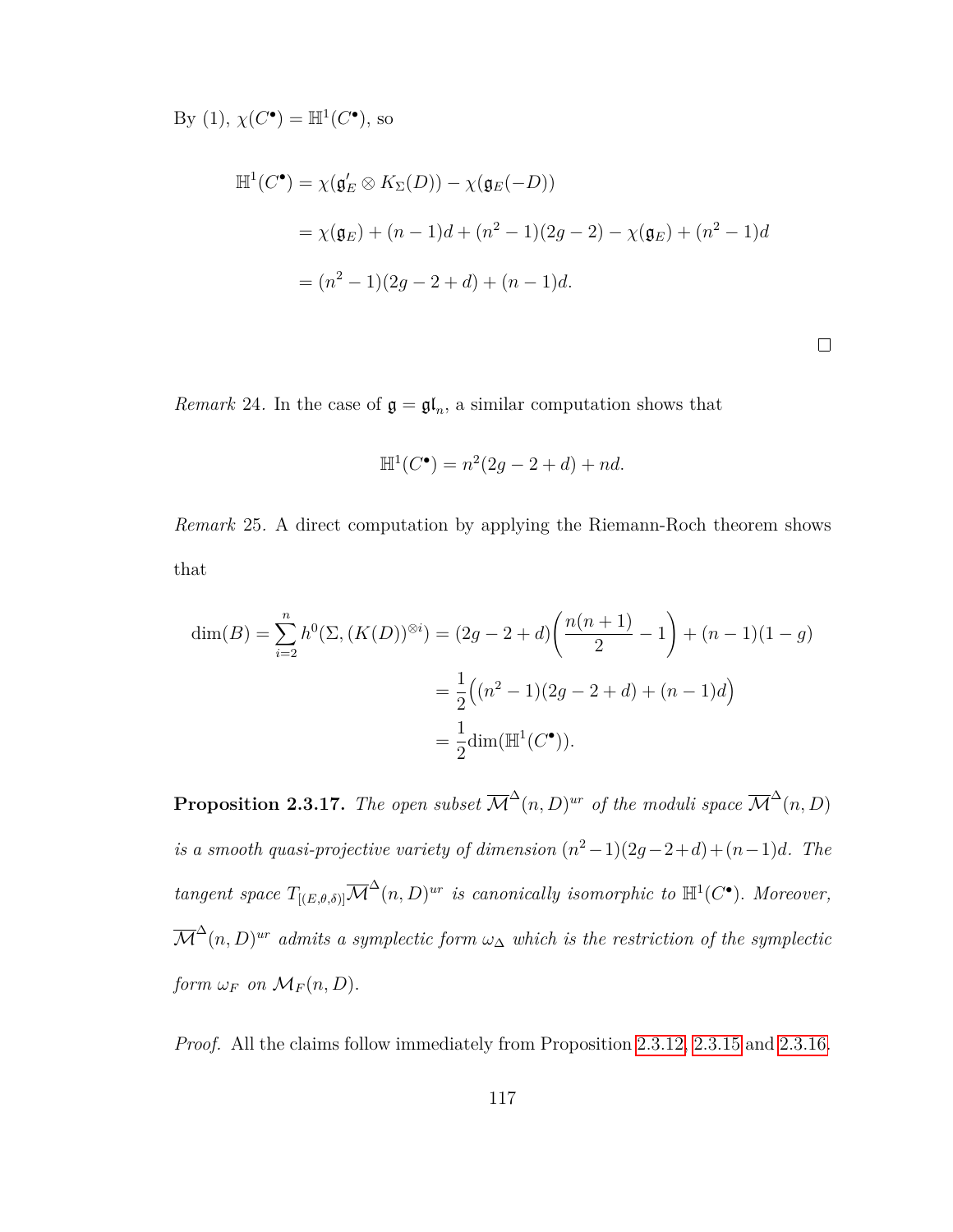The argument to show that  $\omega_{\Delta}$  is a restriction of  $\omega_F$  is contained in the proof of Proposition [2.3.15.](#page-121-0)  $\Box$ 

<span id="page-125-0"></span>**Proposition 2.3.18.** *The fiber of the map*  $\overline{h}_{\Delta} : \overline{\mathcal{M}}^{\Delta}(n, D)^{ur} \rightarrow B^{ur}$  *is Lagrangian with respect to*  $\omega_{\Delta}$ *.* 

*Proof.* Denote by  $(h_1, ..., h_l) := h \circ f_1 : \mathcal{M}_F(n, D) \to \mathcal{M}(n, D) \to \mathbb{C}^l = B$  the composition of the forgetful map and the Hitchin map. According to [\[BLP19,](#page-155-0) Theorem 5.1], the functions  $h_i$  Poisson-commute. Since the symplectic form  $\omega_{\Delta}$  on  $\overline{\mathcal{M}}^{\Delta}(n, D)^{ur}$  is the restriction of the symplectic form  $\omega_F$  on  $\mathcal{M}_F(n, D)$ , the functions  $h_i$  Poisson-commute as well when restricted to  $\overline{\mathcal{M}}^{\Delta}(n, D)^{ur}$ .

Since the dimension of the fiber  $h_{\Delta}^{-1}(b)$  for  $b \in B^{ur}$  is exactly  $\frac{1}{2}dim(\overline{\mathcal{M}}^{\Delta}(n, D)^{ur})$ by Remark [\(25\)](#page-124-0), it suffices to show that  $\omega_{\Delta}$  restricted to  $\overline{h}_{\Delta}^{-1}(b)$  vanishes to prove our claim. This follows from Poisson-commutativity of  $(h_i)|_{\overline{\mathcal{M}}^{\Delta}(n,D)^{ur}}$ .

 $\Box$ 

**Proposition 2.3.19.** *The tangent space*  $T_{[(E,\theta,\delta)]}\mathcal{M}^{\Delta}(n,D)^{ur}$  *is canonically isomorphic to*  $\mathbb{H}^1(C^{\bullet})$ *. Moreover, the symplectic form*  $\omega_{\Delta}$  *on*  $\overline{\mathcal{M}}^{\Delta}(n, D)^{ur}$  *is invariant under the*  $S_n^{|D|}$ -action. In particular,  $\omega_{\Delta}$  descends to a symplectic form  $\omega'_{\Delta}$  on  $\mathcal{M}^{\Delta}(n, D)^{ur}.$ 

*Proof.* In the proof of Proposition 2.3.[12,](#page-117-0) given an infinitesimal deformation  $(E_{\epsilon}, \theta_{\epsilon}, \delta_{\epsilon})$ , the assignment of a 1-cocyle  $(\dot{f}_{\alpha\beta}, \dot{\varphi}_\alpha)$  in  $\mathbb{H}^1(C^{\bullet})$  is independent of the reordering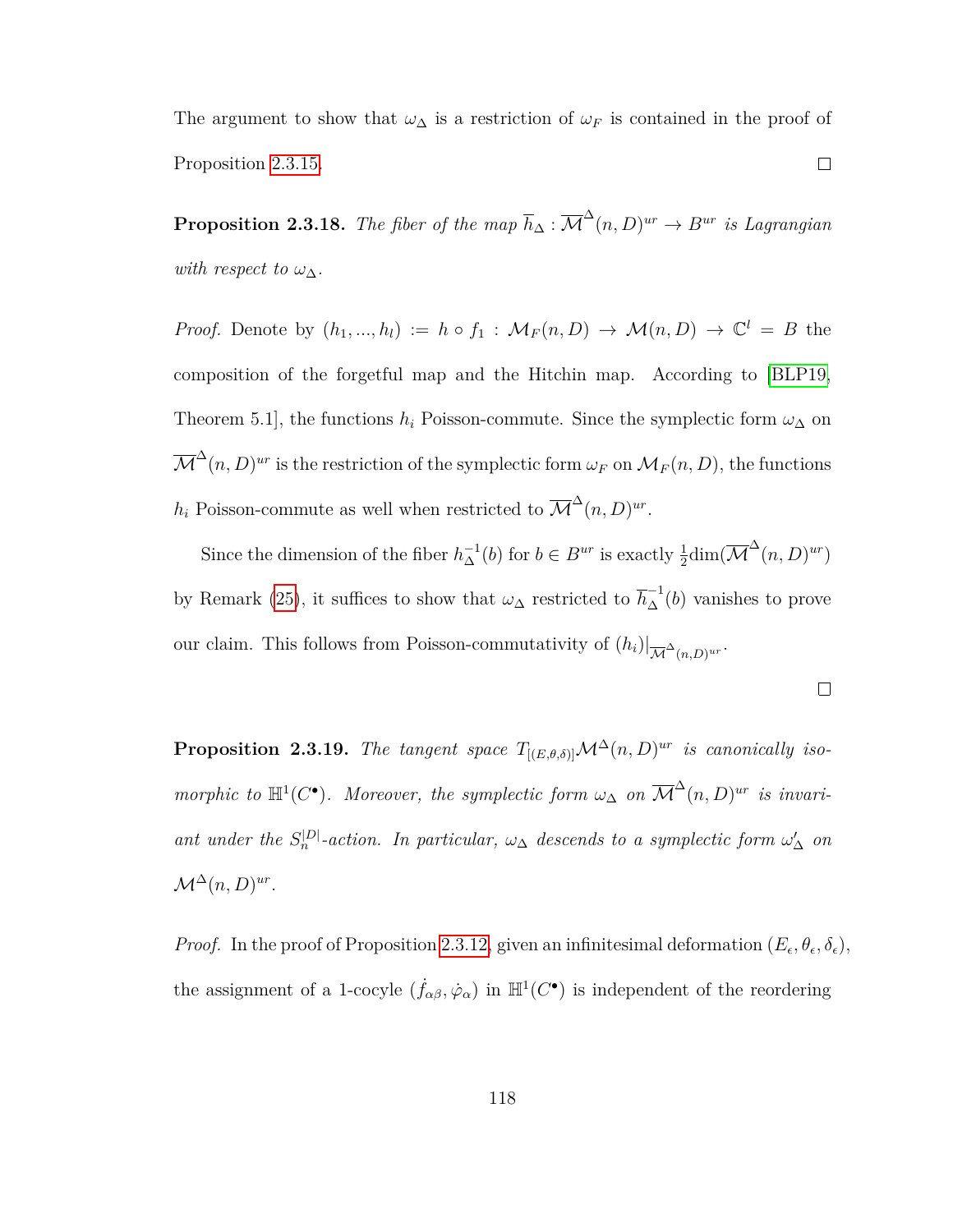of components. That means we have the following commutative diagram

$$
T_{[(E,\theta,\delta)]}\overline{\mathcal{M}}^{\Delta}(n,D)^{ur} \xrightarrow{\sim} \mathbb{H}^{1}(C^{\bullet})
$$

$$
\downarrow d\underline{\sigma} \qquad \qquad \downarrow \equiv
$$

$$
T_{[(E,\theta,\underline{\sigma}\cdot\delta)]}\overline{\mathcal{M}}^{\Delta}(n,D)^{ur} \xrightarrow{\sim} \mathbb{H}^{1}(C^{\bullet})
$$

for  $\underline{\sigma} \in S_n^{|D|}$ . The differential of the quotient map

$$
dq: T_{[(E,\theta,\delta)]}\overline{\mathcal{M}}^{\Delta}(n,D)^{ur} \to T_{[(E,\theta,S_n^{|D|}\cdot\delta)]}\mathcal{M}^{\Delta}(n,D)^{ur}
$$

is an isomorphism. Hence, the canonical identification  $T_{[(E,\theta,\delta)]}\overline{\mathcal{M}}^{\Delta}(n,D)^{ur}\cong \mathbb{H}^1(C^{\bullet})$ descends to the tangent space  $T_{[(E,\theta,S_n^{|D|}\cdot\delta)]}\mathcal{M}^{\Delta}(n,D)^{ur}$  via dq and yields a canonical isomorphism  $T_{[(E,\theta,S_n^{|D|}\cdot\delta)]}\mathcal{M}^{\Delta}(n,D)^{ur} \cong \mathbb{H}^1(C^{\bullet})$ . Since the group action of  $S_n^{|D|}$ is trivial on  $\mathbb{H}^1(C^{\bullet})$ , the symplectic form  $\omega_{\Delta}$  on  $\overline{\mathcal{M}}^{\Delta}(n, D)^{ur}$  is invariant under  $S_n^{|D|}$ .  $\Box$ 

**Corollary 2.3.20.** *The map*  $h_{\Delta}^{ur}$  :  $\mathcal{M}^{\Delta}(n, D)^{ur} \rightarrow B^{ur}$  forms a semi-polarized *integrable system.*

*Proof.* By the spectral correspondence proved in Proposition [2.3.8,](#page-111-0) the fibers are semi-abelian varieties. Since  $\omega'_{\Delta}$  descends from the symplectic form  $\omega_{\Delta}$ , it follows immediately from Proposition [2.3.18](#page-125-0) that the fiber of the map  $h_{\Delta}^{ur}: \mathcal{M}^{\Delta}(n, D)^{ur} \to$  $B^{ur}$  is Lagrangian with respect to  $\omega'_{\Delta}$ .  $\Box$ 

*Remark* 26. For a fixed  $b \in B^{ur}$ , the fiber  $(h_{\Delta}^{ur})^{-1}(b)$  is a semi-abelian variety  $Prym(\overline{\Sigma}_{b}^{\circ})$  $\int_b^{\circ}$ ,  $\Sigma^{\circ}$ ) which admits a  $(\mathbb{C}^*)^{(n-1)d}$ -action. This group action can be seen by viewing  $Prym(\overline{\Sigma}_{b}^{\circ})$  $\sum_b$ ,  $\Sigma$ <sup>o</sup>) as parametrizing framed line bundles on  $\overline{\Sigma}_b$  which correspond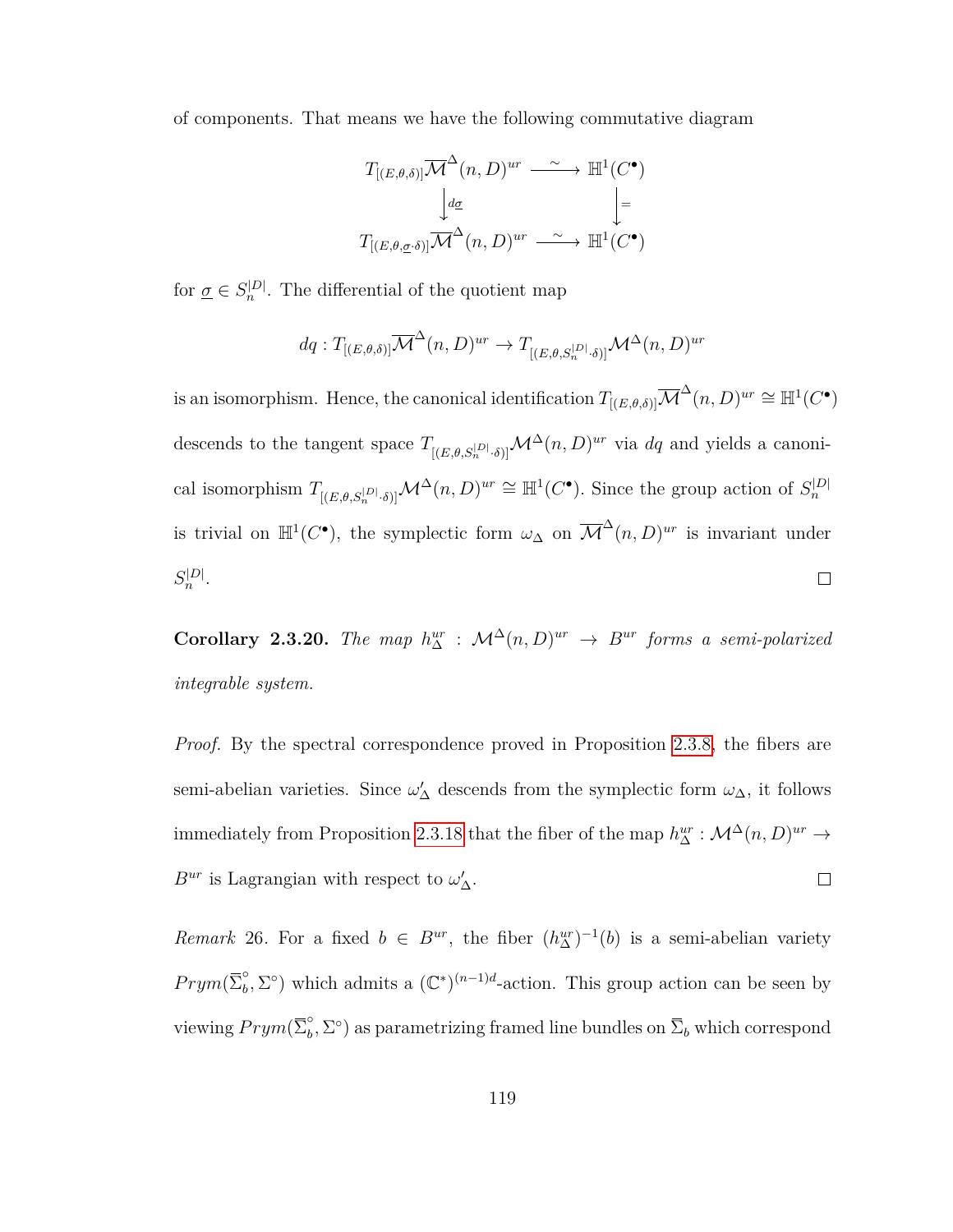to unordered diagonally framed *SL*(*n,* C)-Higgs bundles under spectral correspondence. Then  $(\mathbb{C}^*)^{(n-1)d}$  acts simply transitively on the space of framings over *D* for each fixed line bundle, and the quotient map is equivalent to the natural map  $Prym(\overline{\Sigma}_{b}^{\circ})$  $\phi_b^{\circ}, \Sigma^{\circ}$ )  $\rightarrow Prym(\overline{\Sigma}_b, \Sigma)$  of forgetting the framings. Applying this fiberwise quotient by  $(\mathbb{C}^*)^{(n-1)d}$  to the fibration  $\mathcal{M}^{\Delta}(n, D)^{ur} \to B^{ur}$ , we see that the quotient map is precisely the forgetful map  $f_1: \mathcal{M}^{\Delta}(n, D)^{ur} \to \mathcal{M}(n, D)^{ur}$ . Thus, this provides a geometric interpretation of the fact that the Poisson integrable system  $\mathcal{M}(n, D)^{ur} \to B^{ur}$  is realized as the fiberwise compact quotient of the semi-polarized integrable system  $\mathcal{M}^\Delta(n,D) \to B^{ur}$  as discussed in Section [2.2.2.](#page-99-0)

## **2.3.4 Cameral description**

Although the spectral curve description is more intuitive and straightforward, it only works for classical groups. To describe the general fiber of Hitchin system for any reductive group *G* as well as prove DDP-type results, it is more natural to use the cameral curve description and *generalized Prym variety*. In this section, we focus on the extension of classical results in our case (A-type). We refer to [\[DG02\]](#page-156-0)[\[DP12\]](#page-157-0) for more basics and details about the cameral description.

In this section, we use general notation from algebraic group theory with an eye towards a generalization of the previous arguments to any reductive group *G* (see Remark [27\)](#page-129-0).

As the Hitchin base *B* can be considered as the space of sections of  $K_{\Sigma}(D) \otimes \mathfrak{t}/W$ ,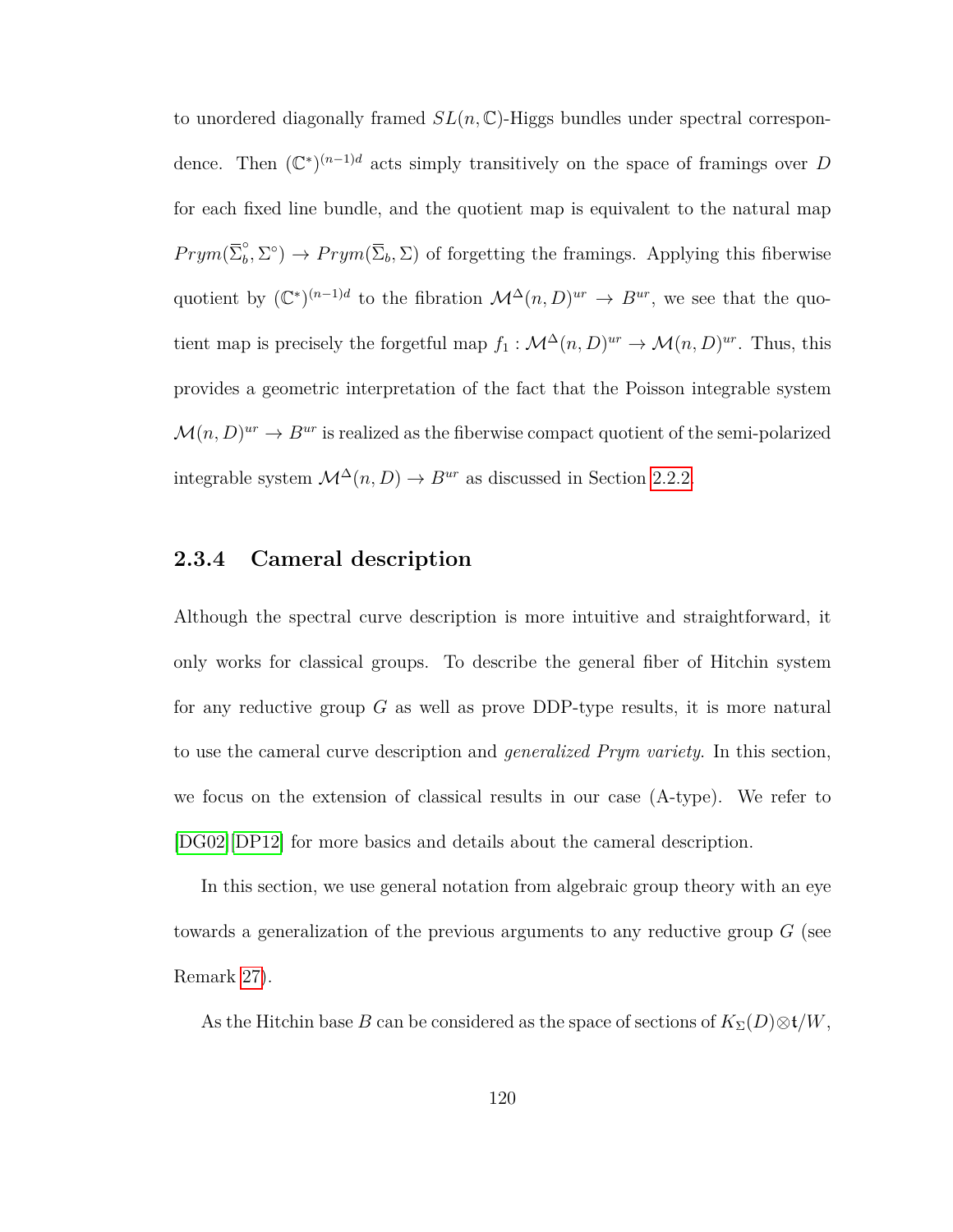we have the following commutative diagram

$$
\sum_{i=1}^{\infty} \longrightarrow \widetilde{U} := \text{Tot}(K_{\Sigma}(D) \otimes \mathfrak{t})
$$
\n
$$
\downarrow \widetilde{p} \qquad \qquad \downarrow \phi \qquad (2.3.17)
$$
\n
$$
\Sigma \times B \xrightarrow{ev} U := \text{Tot}(K_{\Sigma}(D) \otimes \mathfrak{t}/W)
$$

where  $\tilde{\Sigma}$  is the *universal cameral curve* of  $\Sigma$ . By projecting to *B*, we have a family of cameral curves  $\tilde{\Sigma} \rightarrow B$  whose fiber is a *W*-Galois cover of the base curve  $\Sigma$ . An interesting observation is that in the meromorphic case, one can consider the universal cameral pair  $(\widetilde{\Sigma}, \widetilde{D} := \widetilde{p}^{-1}(D \times B))$ , which allows us to extend the notion of generalized Prym variety [\[Don93\]](#page-157-1). Let's recall the definition of the generalized Prym variety. For a generic  $b \in B$ , we define a sheaf of abelian groups  $\mathcal{T}_b$  by

$$
\mathcal{T}_{b}(U) := \{ t \in \widetilde{p}_{b*}(\Lambda_G \otimes \mathcal{O}_{\widetilde{\Sigma}}^*)^W(U) | \alpha(t) |_{M^{\alpha}} = +1 \quad \forall \alpha \in R(G) \}
$$

where  $R(G)$  is a root system and  $\Lambda_G$  is the cocharater lattice and  $M^{\alpha}$  is the ramification locus of  $\tilde{p}_b : \Sigma_b \to \Sigma$  fixed by the reflection  $S_2 \in W$  corresponding to *α*. We define the generalized Prym variety of  $\tilde{\Sigma}_b$  over  $\Sigma$  as the sheaf cohomology  $H^1(\Sigma, \mathcal{T}_b)$ .

**Theorem 2.3.21** ([\[DG02\]](#page-156-0)[\[HHP10\]](#page-158-0)). For  $b \in B^{\circ}$ , the fiber  $h^{-1}(b)$  in the meromor*phic Hitchin system is isomorphic to the generalized Prym variety*  $H^1(\Sigma, \mathcal{T}_b)$ :

$$
h^{-1}(b) \cong H^1(\Sigma, \mathcal{T}_b)
$$

*where B*◦ *is the locus of smooth cameral curves with simple ramifications.*

Let  $i_D: D \hookrightarrow \Sigma \hookleftarrow \Sigma \setminus D : j_D$  be inclusions. Associated to the cameral pair  $(\tilde{\Sigma}_b, \tilde{D}_b)$ , one can extend the generalized Prym variety to  $H^1(\Sigma, j_{D!}j_D^*\mathcal{T}_b)$  which is isomorphic to  $h_{\Delta}^{-1}(b)$ .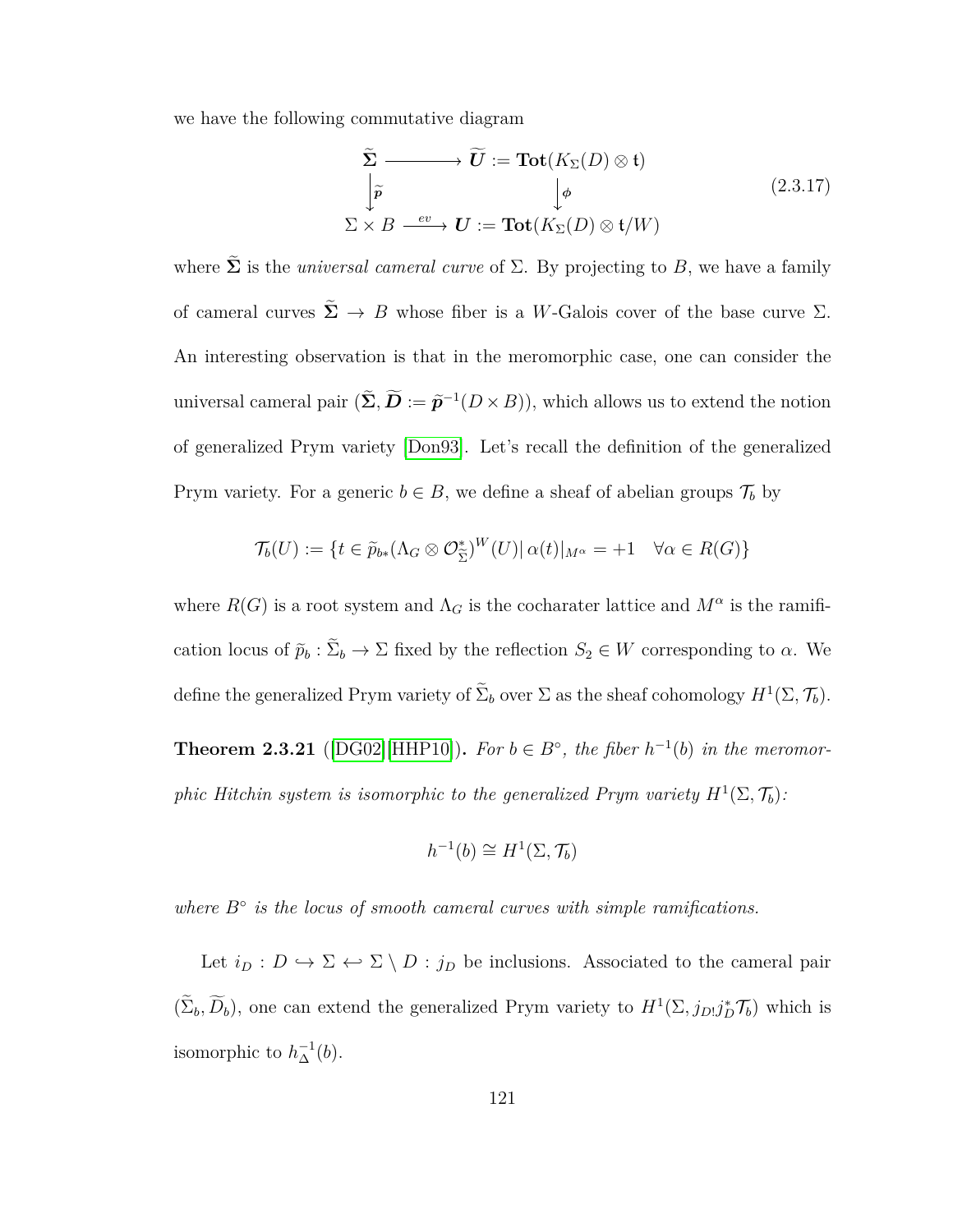**Proposition 2.3.22.** For  $b \in B^{ur}$ , the unordered diagonally framed Hitchin fiber  $(h_{\Delta})^{-1}(b)$  *is isomorphic to*  $H^1(\Sigma, j_{D!}j_D^*\mathcal{T}_b)$ *. In particular, it is a semi-abelian variety which corresponds to the* Z*-mixed Hodge structure*

$$
(H^1(\Sigma, D, (\widetilde{p}_{b*}\Lambda_{SL(n)})^W)_{tf}, H^1(\widetilde{\Sigma}_b, \widetilde{D}_b, \mathfrak{t})^W)
$$

*whose weight and Hodge filtration are induced from Hodge structure of*  $H^1(\tilde{\Sigma}_b, \mathfrak{t})^W$  $and H^0(D_b, \mathfrak{t})^W$ .

*Proof.* For completeness, we use the spectral description of unordered diagonally framed Higgs bundles. The fiber  $(h_{\Delta})^{-1}(b)$  is isomorphic to the Jacobian of the relative Z-mixed Hodge structure on  $H^1(\Sigma, D, \mathcal{K}_b)$  where  $\mathcal{K}_b := \ker(Tr : \bar{p}_{b*}\mathbb{Z} \to \mathbb{Z})$  (see Remark [23\)](#page-115-0). To relate with the cameral description, we consider an isomorphism of sheaves,

$$
(\widetilde{p}_{b*}\Lambda_{SL(n)})^W \cong \mathcal{K}_b \tag{2.3.18}
$$

proved in Lemma [2.5.4.](#page-146-0) It induces the isomorphism of Z-mixed Hodge structures on the relative sheaf cohomology:

$$
H^{1}(\Sigma, D, (\widetilde{p}_{b*}\Lambda_{SL(n)})^{W}) \cong H^{1}(\Sigma, D, \mathcal{K}_{b}).
$$

They agree on the torsion free part, hence we obtain the result by complexifying the lattice.  $\Box$ 

<span id="page-129-0"></span>*Remark* 27*.* In the forthcoming paper [\[LL\]](#page-160-1), we develop the theory of diagonally framed Higgs bundle for arbitrary reductive group *G* and its abelianization by following [\[DG02\]](#page-156-0). In summary, note that an additional data of diagonal framing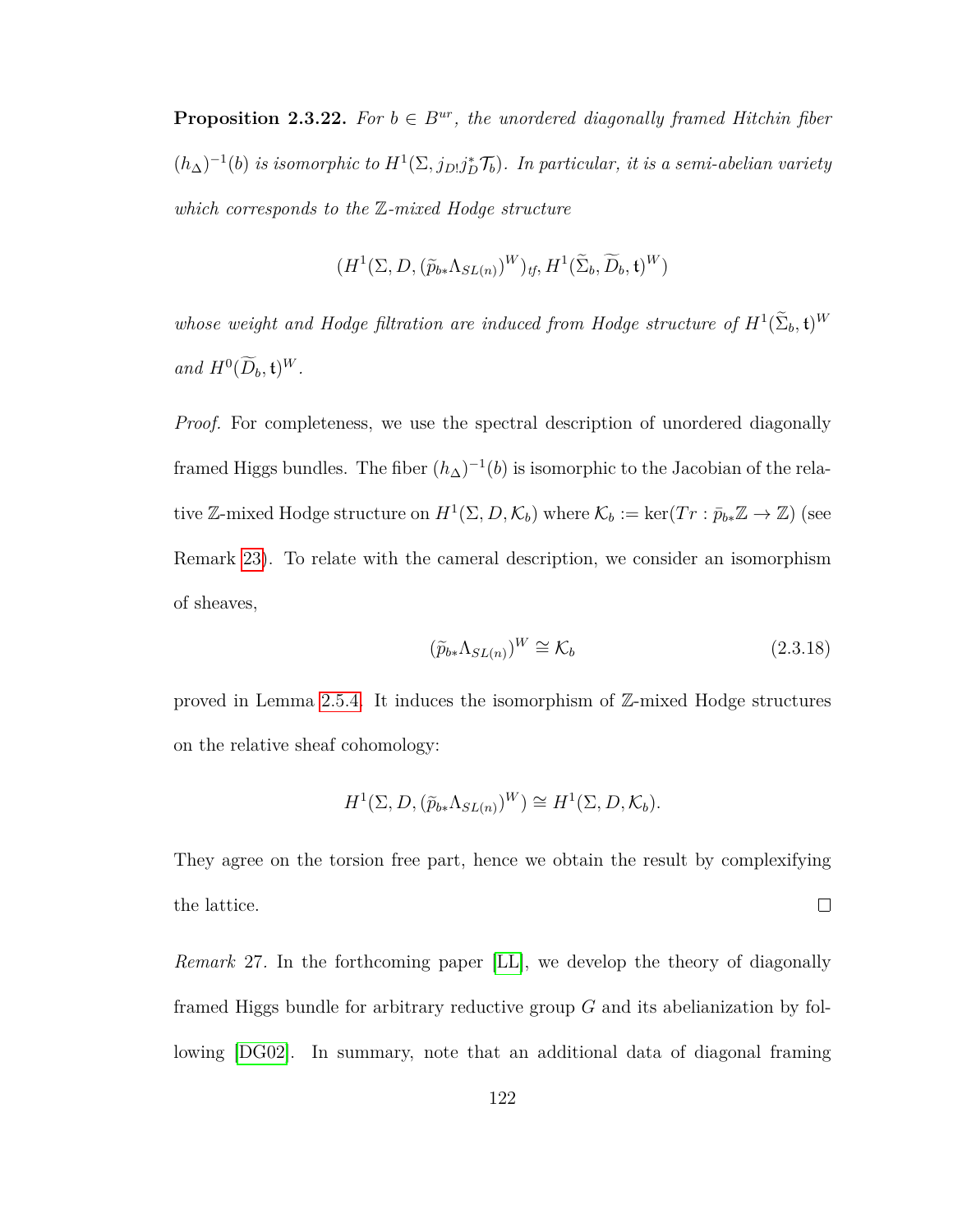amounts to specifying *W*-equivariant section of *T*-bundle at *D*. This can be formulated as  $H^0(D_b, \mathcal{T}) = H^0(D, (\widetilde{p}_{b*} \Lambda_{SL(n)})^W \otimes \mathbb{C}^*)$  modulo the action of the center *Z*(*G*). Moreover, the distinguished triangle in the constructible derived category of  $\Sigma, D_c^b(\Sigma)$ 

$$
j_{b!}j_b^*\to id\to i_{b*}i_b^*
$$

induces the long exact sequence as follows

$$
H^{0}(\Sigma, j_{b!}j_{b}^{*}\mathcal{T}_{b}) \to H^{0}(\Sigma, \mathcal{T}_{b}) \xrightarrow{i_{D}^{*}} H^{0}(D, \mathcal{T}_{b}) \to H^{1}(\Sigma, j_{b!}j_{b}^{*}\mathcal{T}_{b}) \to H^{1}(\Sigma, \mathcal{T}_{b}) \to 0.
$$
\n(2.3.19)

Here,  $H^0(\Sigma, \mathcal{T}_b)$  is the space of *W*-equivariant maps,  $\text{Hom}_W(\Sigma_b, T)$ , which takes values 1 on *M<sup>α</sup>*  $\Sigma_b$ for every root *α*. Note that

$$
Z(G) = \{ t \in T^W | \alpha(t) = 1 \text{ for all } \alpha \in R(G) \}.
$$

Therefore, the cokernel of  $i_D^*$ :  $H^0(\Sigma, \mathcal{T}_b) \to H^0(D, \mathcal{T}_b)$  can be identified with  $T^{|D|}/Z(G)$ , a level subgroup. Clearly this is a copy of  $\mathbb{C}^*$ 's, so we have the semiabelian variety  $H^1(\Sigma, j_{b!}j_b^*\mathcal{T}_b)$  as an extension of  $H^1(\Sigma, \mathcal{T}_b)$  by  $T^{|D|}/Z(G)$ . In order to get the complete description of the general fiber, we should verify the precise torsor structure. For type A, this can be done easily with the help of spectral description.

#### **2.3.5 Abstract Seiberg-Witten differential**

Using the cameral description, one can define an abstract Seiberg-Witten differential. Note that in the classical case, the Seiberg-Witten differential is a holomorphic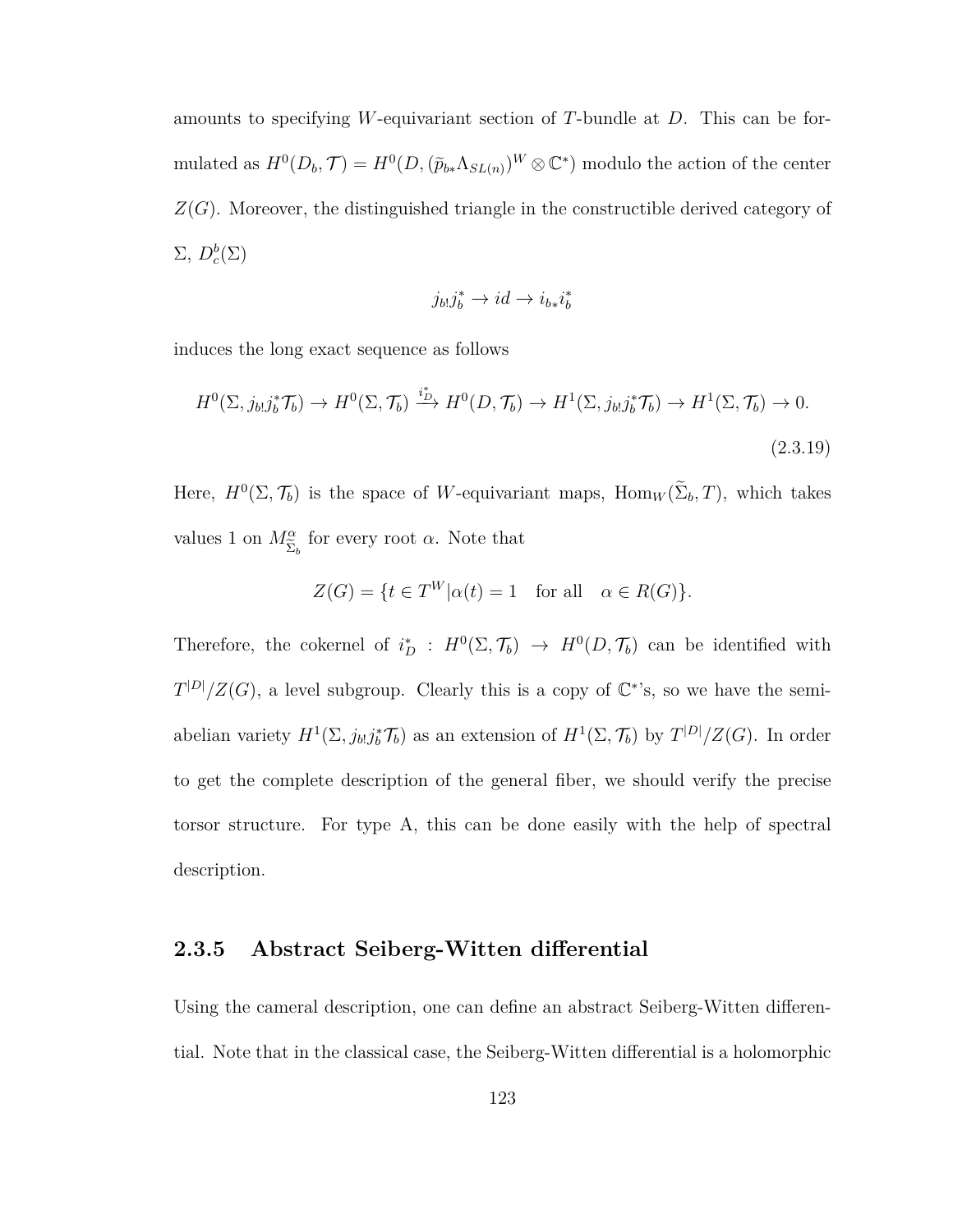one-form which is obtained by the tautological section of the pullback of  $K_{\Sigma}$  under **Tot** $(K_{\Sigma}) \to \Sigma$ . Similarly, in the meromorphic case, the tautological section of the pullback of  $K_{\Sigma}(D)$  under  $\text{Tot}(K_{\Sigma}(D)) \to \Sigma$  gives the logarithmic 1-form  $\theta$ . For each  $b \in B$ , we define the Seiberg-Witten differential to be the restriction

$$
\lambda_{\Delta,b} := \theta|_{\widetilde{\Sigma}_b} \in H^0(\widetilde{\Sigma}_b, \mathfrak{t} \otimes \Omega_{\widetilde{\Sigma}_b}(\log \widetilde{D}_b))^W = F^1 H^1(\widetilde{\Sigma}_b \setminus \widetilde{D}_b, \mathfrak{t})^W
$$

where  $(H^1(\Sigma \setminus D, (\tilde{p}_{b,*}\Lambda_{SL(n)})^W), H^1(\tilde{\Sigma}_b \setminus \widetilde{D}_b, \mathfrak{t})^W)$  is the Z-mixed Hodge structure associated to the cameral pair  $(\tilde{\Sigma}_b, \tilde{p}_b^{-1}(D))$ . This is the dual to the one we described earlier and is of type  $\{(0,1), (1,0), (1,1)\}$ . For simplicity, let's denote it by  $V_b^{\vee}$  =  $H^1(\widetilde{\Sigma}_b\setminus \widetilde{D}_b, \mathfrak{t})^W.$ 

Note that having a variation of Z-mixed Hodge structures over *B* corresponds to having the classifying map to mixed period domain;  $\Phi : B \to \mathcal{D}/\Gamma$ . It admits a holomorphic lift [\[SSU87\]](#page-162-0)  $\tilde{\Phi}:B\to \mathcal{D}$  which factors through relative Kodaira-Spencer  $\text{map } \kappa : T_{B,b} \to H^1(\Sigma_b, T_{\widetilde{\Sigma}_b}(-\log \widetilde{D}_b))$ 

<span id="page-131-0"></span>
$$
T_{B,b} \xrightarrow{\overbrace{\overbrace{\overbrace{\overbrace{\overline{A}}^{k}}^{k}}}} T_{\mathcal{D}, \widetilde{\Phi}(b)} T_{\mathcal{D}, \widetilde{\Phi}(b)}
$$
\n
$$
H^{1}(\widetilde{\Sigma}_{b}, T_{\widetilde{\Sigma}_{b}}(-\log \widetilde{D}_{b}))
$$
\n
$$
(2.3.20)
$$

where  $m^{\vee}: H^0(\tilde{\Sigma}_b, \mathfrak{t} \otimes \Omega_{\widetilde{\Sigma}_b}(\log \tilde{D}_b))^W \otimes H^1(\tilde{\Sigma}_b, T_{\widetilde{\Sigma}_b}(-\log \tilde{D}_b)) \to H^1(\tilde{\Sigma}_b, \mathcal{O}_{\widetilde{D}_b})^W$  is the logarithmic contraction.

**Proposition 2.3.23.** For each  $b \in B^{ur}$ , applying the Gauss-Manin connection to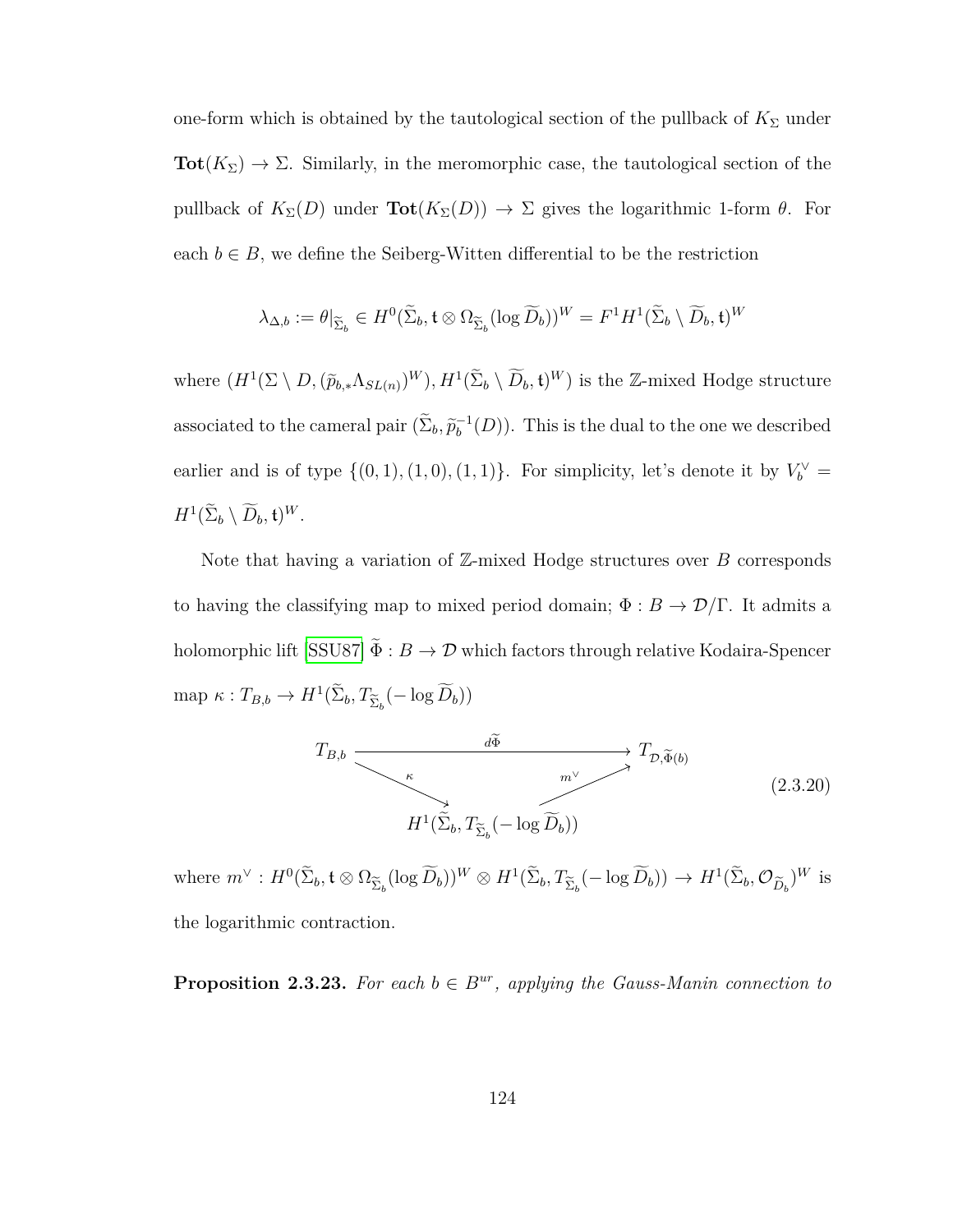*λ*∆*, one can obtain an isomorphism*

$$
\nabla^{GM} : T_b B \xrightarrow{\cong} F^1 V_b^{\vee}
$$

$$
\mu \mapsto \nabla_{\mu}^{GM} (\lambda_{\Delta, b})
$$

*Proof.* The idea is to follow the local computation as in the original proof of the classical case [\[HHP10\]](#page-158-0). We can apply the same arguments because we restrict to cameral covers with no ramification over the divisors. First, given  $\mu \in T_b B$ , one can compute  $\nabla_{\mu}^{GM}$  by using the above diagram [\(2.3.20\)](#page-131-0). Let's consider

$$
C_{\mu} := pr \circ \nabla_{\mu}^{GM} : F^{1} \to V_{b}^{\vee} \to V_{b}^{\vee}/F^{1}
$$
  

$$
C_{\mu}(\alpha) = \alpha \cup \kappa(\mu).
$$

One can see that  $\nabla_{\mu}^{GM}(\lambda_{\Delta}) \in F^1$  for all  $\mu \in T_bB$  by noticing that  $C_{\mu}(\lambda_{\Delta,b}) = 0$ . This also follows from Griffiths' transversality of variation of mixed Hodge structures [\[PS08,](#page-161-0) Section 14.4]. On the other hand, using the isomorphism  $T_bB \cong F^1V_b^{\vee} \cong$  $H^0(\Sigma_b, \mathfrak{t} \otimes K_{\widetilde{\Sigma}_b}(\widetilde{D}_b))^W$ , we can assign a logarithmic one form  $\alpha_\mu$  to every  $\mu \in T_bB$ . From the definition of the Seiberg-Witten differential form, it now follows that

$$
\nabla_{\mu}^{GM}(\lambda_{\Delta,b})=\alpha_{\mu}
$$

for all  $\mu \in T_bB$ .

 $\Box$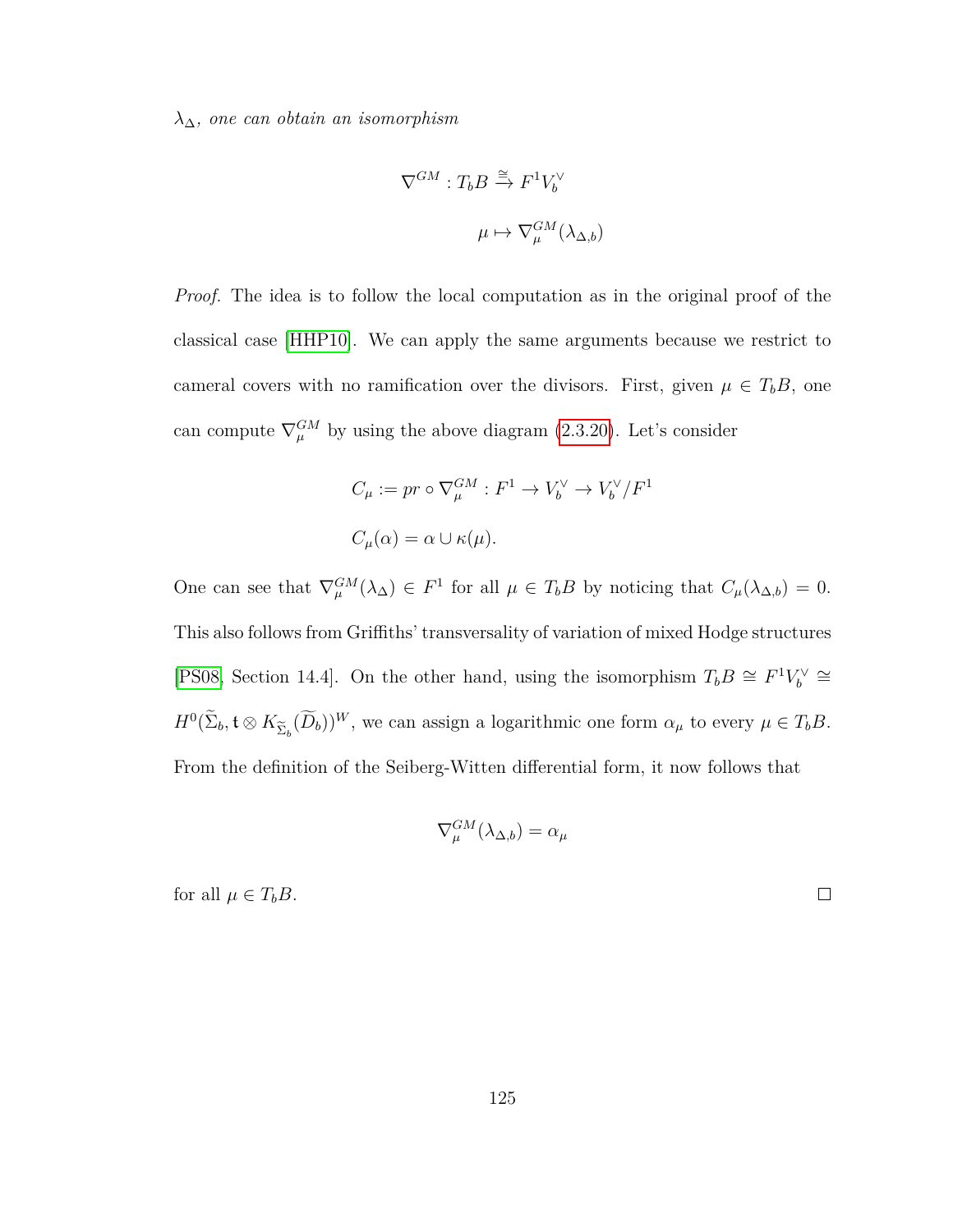# **2.4 Calabi-Yau integrable systems**

### **2.4.1 Construction**

In this section, we shall generalize Smith's elementary modification idea [\[Smi15\]](#page-162-1) to construct a (semi-polarized) Calabi-Yau integrable system.

First, we describe the construction of a family of Calabi-Yau threefolds. Let  $V := \text{Tot}(K_{\Sigma}(D) \oplus (K_{\Sigma}(D))^{n-1} \oplus K_{\Sigma}(D))$  and consider the short exact sequence

$$
0 \to \mathcal{O}_{\Sigma}(-D) \xrightarrow{\alpha} \mathcal{O}_{\Sigma} \to i_{D*} \mathcal{O}_D \to 0.
$$

Suppose *u* is a local frame of  $\mathcal{O}_{\Sigma}(-D)$ . In terms of a local coordinate *z* around a point of *D* where  $z = 0$ ,  $\alpha(u)$  is represented by  $f \cdot u$  where f is a locally defined function that vanishes at  $z = 0$ . We define an elementary modification *W* of *V* along the first component:

$$
W := \textbf{Tot}(K_{\Sigma}(D-D) \oplus (K_{\Sigma}(D))^{n-1} \oplus K_{\Sigma}(D)) \to \textbf{Tot}(K_{\Sigma}(D) \oplus (K_{\Sigma}(D))^{n-1} \oplus K_{\Sigma}(D))
$$

and denote the projection map by  $\pi_W : W \to \Sigma$ .

For  $b = (b_2(z), ..., b_n(z)) \in B = \bigoplus_{i=2}^n H^0(\Sigma, K_{\Sigma}(D))^{\otimes i}$ , we define the threefold  $X_b$  as the zero locus of a section in  $\Gamma(W, \pi^*_{W} K_{\Sigma}(D)^{\otimes n})$ :

<span id="page-133-0"></span>
$$
X_b := \{ \alpha(x)y - s^n - \pi_W^* b_2(z)s^{n-2} - \dots - \pi_W^* b_n(z) = 0 \} \subset W \tag{2.4.1}
$$

with the projection  $\pi_b : X_b \to \Sigma$ . Here we denote by  $x, y$  and *s* the tautological sections of  $K_{\Sigma}$ ,  $(K_{\Sigma}(D))^{n-1}$  and  $K_{\Sigma}(D)$ , respectively. Note that each term in the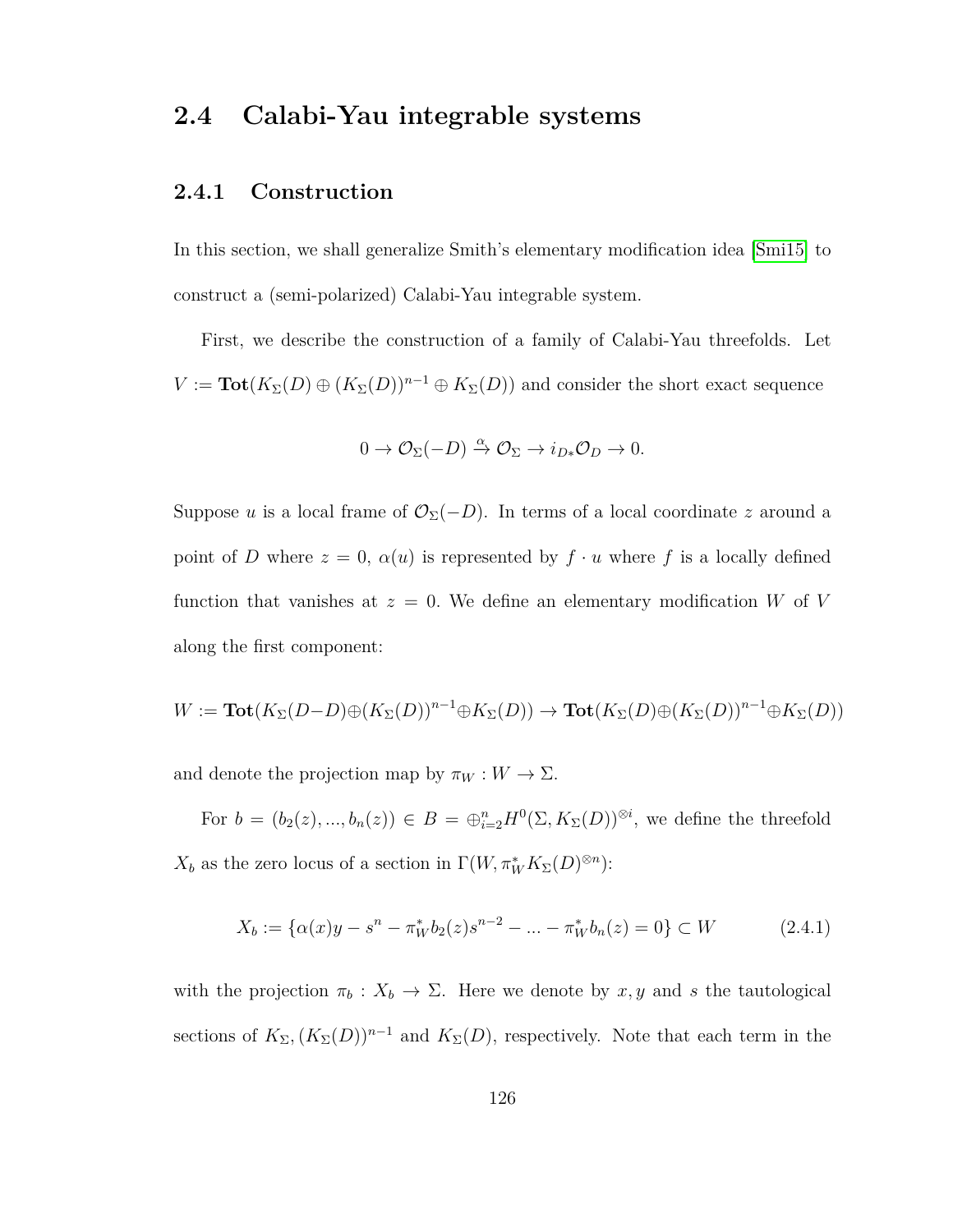equation [\(2.4.1\)](#page-133-0) is a section of  $\pi^*_{W} K_{\Sigma}(D)^{\otimes n}$ . More explicitly, we have

$$
x \in \Gamma(W, \pi_W^* K_\Sigma), \quad \alpha(x) \in \Gamma(W, \pi_W^* K_\Sigma(D)), \quad y \in \Gamma(W, \pi_W^* (K_\Sigma(D))^{n-1})
$$
  

$$
s \in \Gamma(W, \pi_W^* K_\Sigma(D)), \quad \pi^* b_i \in \Gamma(W, \pi_W^* (K_\Sigma(D))^i)
$$

This construction gives rise to a family of quasi-projective threefolds

$$
pr_2 \circ \pi : \mathcal{X} \to B.
$$

Next, we show that the threefold  $X_b$  is indeed a non-singular Calabi-Yau threefold.

**Proposition 2.4.1.** *The threefold X<sup>b</sup> has trivial canonical bundle.*

*Proof.* By the adjunction formula,

$$
K_{X_b}=K_W\otimes \pi_W^*(K_{\Sigma}(D))^{\otimes n}|_{X_b}.
$$

where  $\pi_W : W \to \Sigma$ . Note that

$$
K_W = \pi_W^* \det(W^\vee) \otimes \pi_W^* K_\Sigma \cong \pi_W^* (K_\Sigma^{-n-1}(-nD)) \otimes \pi_W^* K_\Sigma \cong \pi_W^* (K_\Sigma^{-n}(-nD)).
$$

So it follows that

$$
K_{X_b} = \pi_W^* (K_{\Sigma}^{-n} (-nD)) \otimes \pi_W^* (K_{\Sigma}(D))^{\otimes n} |_{X_b} \cong \mathcal{O}_{X_b}.
$$

 $\Box$ 

**Proposition 2.4.2.** *For each*  $b \in B^{ur}$ *, the threefold*  $X_b$  *is non-singular.*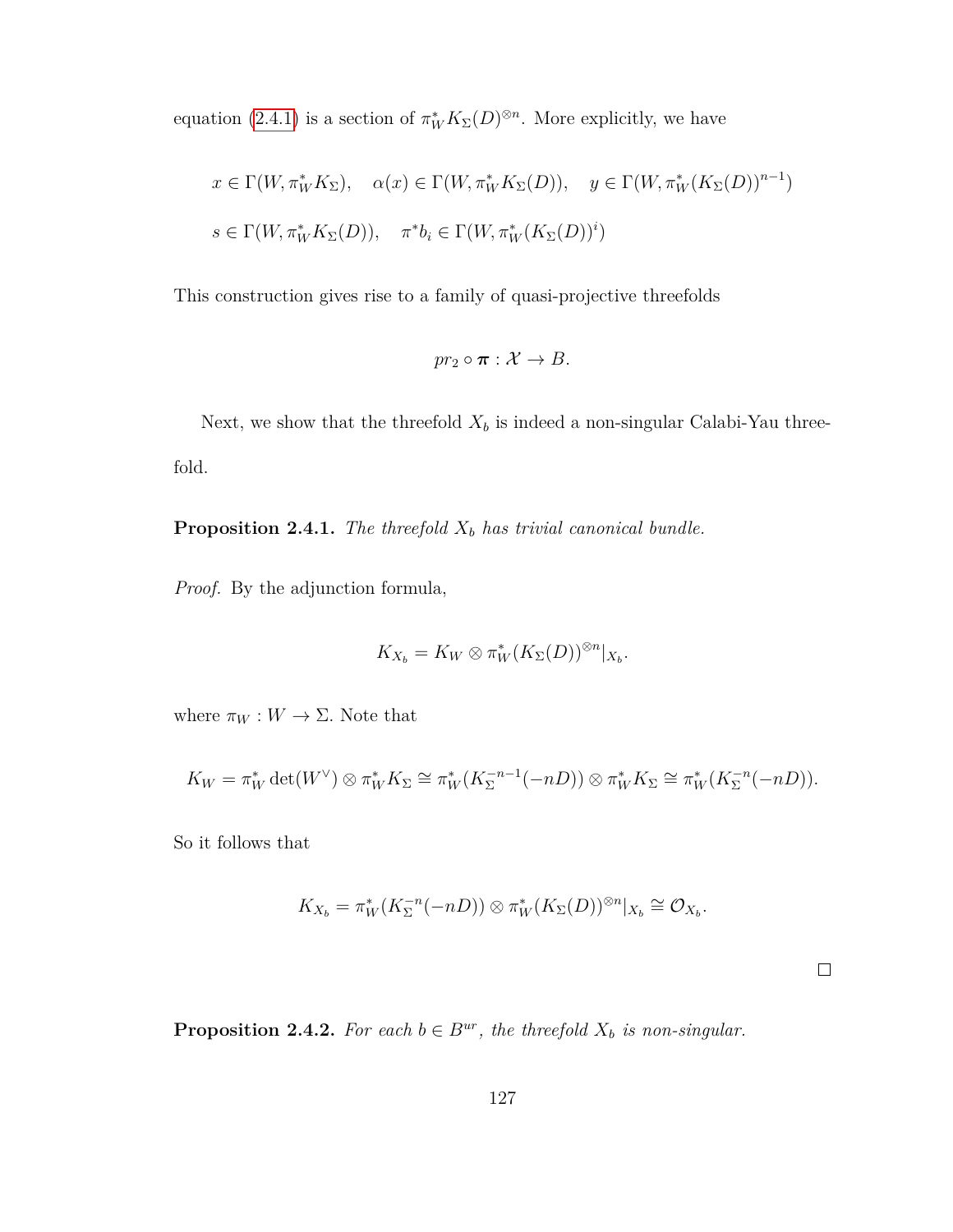*Proof.* This is a local statement, so we can restrict to neighbourhoods in Σ*.* Around a point of  $D$  with local coordinate  $z$ , the local model of  $X_b$  is

$$
\{f(z)xy - s^n - \widetilde{b}_2(z)s^{n-2} - \dots - \widetilde{b}_n(z) = 0\} \subset \mathbb{C}^3_{(x,y,s)} \times \mathbb{C}_z,
$$

where  $\tilde{b}_i$  are now functions of *z*, and  $f(z)$  is function with zero only at  $z = 0$ . We check smoothness by examining the Jacobian criterion. The equation

$$
\frac{\partial}{\partial s} (s^n - \tilde{b}_2(z)s^{n-2} - \dots - \tilde{b}_n(z)) = 0
$$

implies that, for each *z*, the equation  $s^n - \tilde{b}_2(z)s^{n-2} - \dots - \tilde{b}_n(z) = 0$  must have repeated solutions, this happens only when *z* is at a critical value. The remaining equations in the Jacobian criterion are

$$
f(z)y = 0, \quad f(z)x = 0, \quad f'(z)xy + \frac{\partial}{\partial z}(s^n - \tilde{b}_2(z)s^{n-2} - \dots - \tilde{b}_n(z)) = 0
$$

When  $x = y = 0$ , the equation  $\frac{\partial}{\partial z} \left( s^n - \tilde{b}_2(z) s^{n-2} - \dots - \tilde{b}_n(z) \right) = 0$  has no solution since we assume that the spectral curve associated to *b* is smooth. Hence, it must be the case  $f(z) = 0$  or equivalently  $z = 0$ . However, since we assume  $b \in B^{ur}$ , this cannot happen and  $X_b$  is non-singular around  $D$ .

Away from *D*, a similar argument shows that the threefold is non-singular over the local neighbourhood. Hence,  $X_b$  is non-singular everywhere.

 $\Box$ 

Again, by examining the defining equation [\(2.4.1\)](#page-133-0), we can list the types of fibers of the map  $\pi_b: X_b \to \Sigma$ :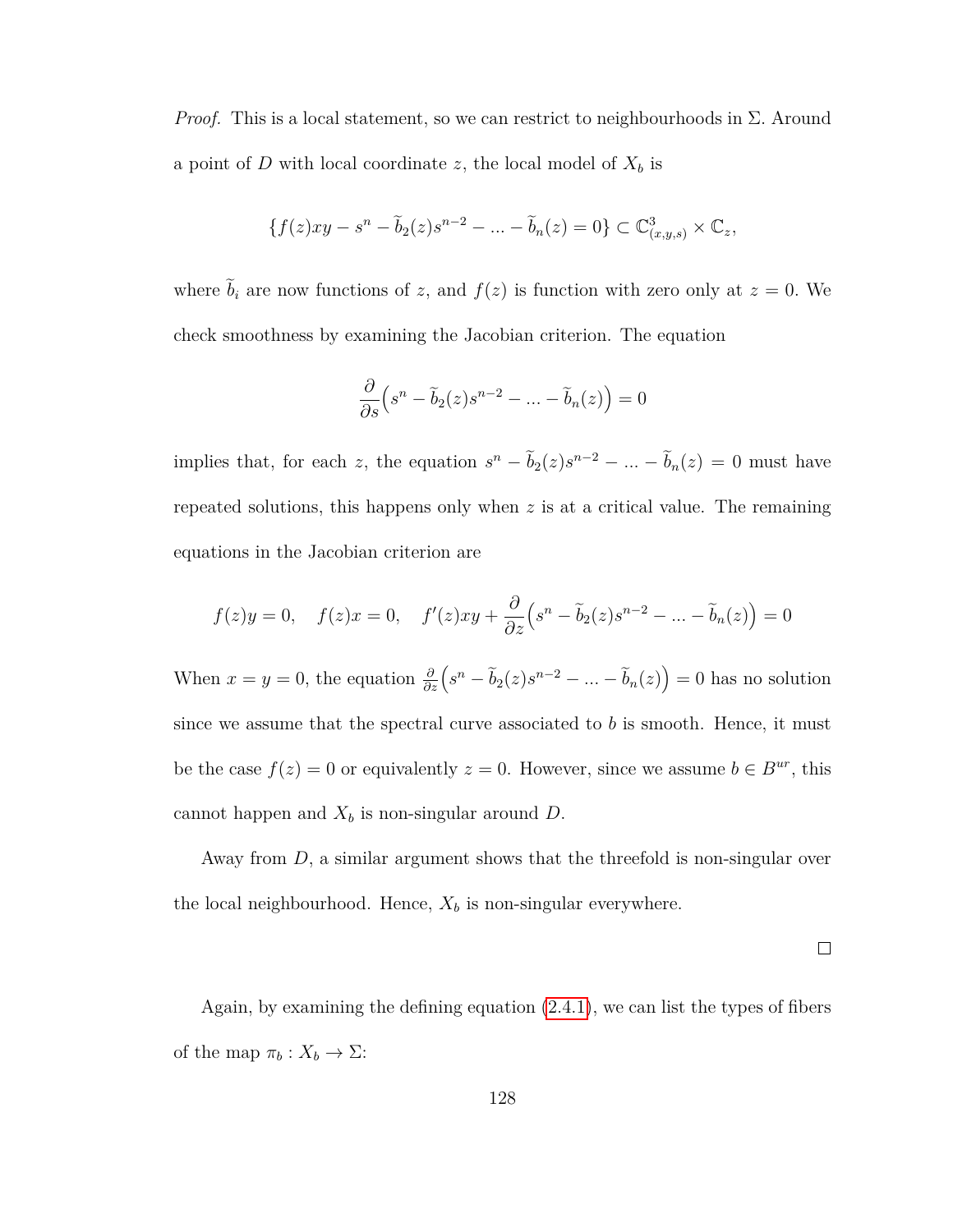- For  $p \in D$  with coordinate  $z = 0$ , the fiber is defined by the equation  $s^{n} - \tilde{b}_{2}(z)s^{n-2} - \ldots - \tilde{b}_{n}(z) = 0$ , i.e. disjoint union of *n* copies of  $\mathbb{C}^{2}$ .
- For a critical value *p* of  $\pi_b$ , the fiber is defined by  $xy \prod_{i=1}^m (s s_i)^{k_i}$  where  $\sum_{i=1}^{m} k_i = n \ (m \ < n)$ . Hence, the fiber is a singular surface with  $A_{k_i-1}$ singularity at *s<sup>i</sup>* .
- For *p* away from *D* and the discriminant locus of  $\pi_b$ , the fiber is defined by  $(xy - s^n) - \tilde{b}_2(z)s^{n-2} - \ldots - \tilde{b}_n(z) = 0$  and smooth, so it is isomorphic to a smooth fiber of the universal unfolding of  $A_{n-1}$ -singularity  $\mathbb{C}^2/\mathbb{Z}_n$ .

Next, we study the mixed Hodge structure of  $X_b$ . Let's denote the complement of  $\pi_b^{-1}(D)$  by  $X_b^{\circ}$ . The long exact sequence of compactly supported cohomologies associated to the pair  $(X_b, \pi_b^{-1}(D))$  is

$$
\cdots \to H_c^2(\pi_b^{-1}(D), \mathbb{Z}) \to H_c^3(X_b^{\circ}, \mathbb{Z}) \to H_c^3(X_b, \mathbb{Z}) \to H_c^3(\pi_b^{-1}(D), \mathbb{Z}) \to \cdots
$$

As  $H_c^2(\pi_b^{-1}(D), \mathbb{Z}) = H_c^3(\pi_b^{-1}(D), \mathbb{Z}) = 0$ , we have an isomorphism of Z-mixed Hodge structures

<span id="page-136-0"></span>
$$
H_c^3(X_b, \mathbb{Z}) \cong H_c^3(X_b^\circ, \mathbb{Z}) \tag{2.4.2}
$$

Moreover, the Leray spectral sequence for compactly supported cohomology associated to  $\pi_b^{\circ} := \pi_b |_{X_b^{\circ}} : X_b^{\circ} \to \Sigma^{\circ}$  implies

$$
H_c^3(X_b^\circ, \mathbb{Z}) \cong H_c^1(\Sigma^\circ, R^2 \pi_b^\circ, \mathbb{Z}) \tag{2.4.3}
$$

because the (compactly supported) cohomology of a fiber is non-trivial only for degree 0 and 2 [\[DDP07,](#page-155-2) Lemma 3.1]. As the Leray spectral sequence is compatible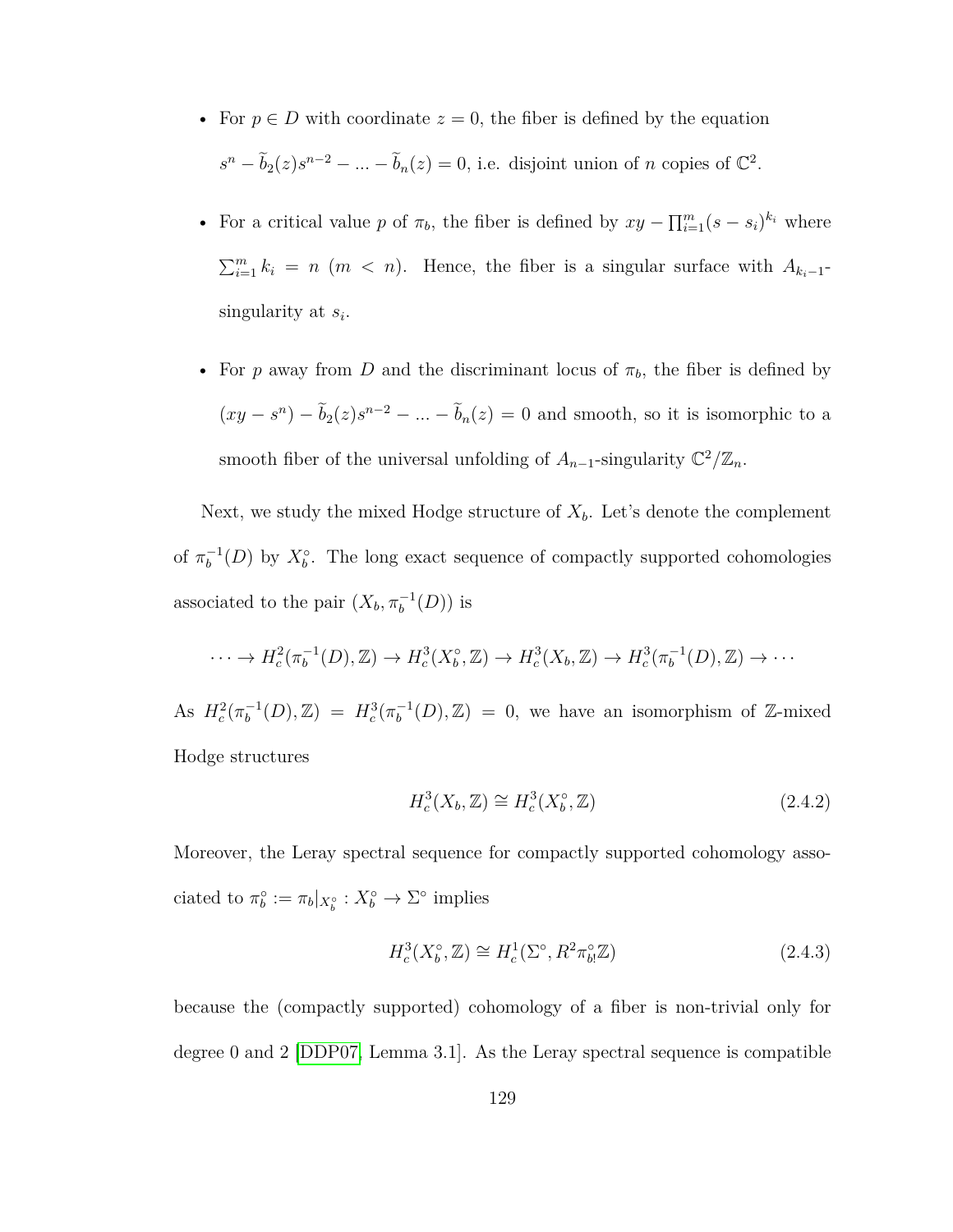with mixed Hodge structures ([\[Ara05\]](#page-153-0), [\[De 09,](#page-156-1) Corollary 2.10]), it is enough to compute the Hodge type of  $H_c^1(\Sigma^{\circ}, R^2 \pi_{b}^{\circ} \mathbb{Z})$ . For this, we need to deal with critical values of  $\pi_b^{\circ}$  and the monodromy around *D*. First, note that the critical values do not determine Hodge type. This is because a local system  $\mathcal F$  having finite monodromies *M* (only around the critical values) can be trivialized by pulling back to an order  $|M|$  covering  $\pi_M : \tilde{\Sigma}_M \to \Sigma$ . Then the sheaf cohomology  $H^1(\Sigma, \mathcal{F})$  is the same as  $H^1(\tilde{\Sigma}_M, \pi_M^* \mathcal{F})^M$  whose Hodge type is determined by  $H^1(\tilde{\Sigma}_M, \pi_M^* \mathcal{F})$ . Applying this to our case, we can ignore the critical values and it is enough to consider only the monodromy of  $R^2 \pi_{bl}^{\circ} \mathbb{Z}$  around *D* to compute the Hodge type. Since  $X_b$  is constructed via elementary modification from another threefold which has smooth fibers everywhere around *D*, we see that the monodromy of  $R^2 \pi_{b} \mathbb{Z}$ around *D* is trivial. As  $H_c^1(\Sigma^{\circ}, R^2 \pi_{b}^{\circ} \mathbb{Z}) \cong H^1(\Sigma, D, R^2 \pi_{b} \mathbb{Z})$ , it admits the Z-mixed Hodge structure of type {(−2*,* −2)*,*(−2*,* −1)*,*(−1*,* −2)} due to the relative version of Zucker's theorem [\[Zuc79\]](#page-162-2). Therefore, we have the following result.

**Proposition 2.4.3.** *For*  $b \in B^{ur}$ *, the third homology group*  $H_3(X_b, \mathbb{Z})$  *admits a*  $\mathbb{Z}$ *mixed Hodge structure of type* {(−2*,* −2)*,*(−2*,* −1)*,*(−1*,* −2)}*. Moreover, the third cohomology group*  $H^3(X_b, \mathbb{Z})$  *admits a*  $\mathbb{Z}$ *-mixed Hodge structure of type*  $\{(1, 2), (2, 1), (2, 2)\}.$ 

The homology version of the second intermediate Jacobian of  $X_b$  is defined to be Jacobian associated to the Z-mixed Hodge structure of  $H_3(X_b, \mathbb{Z})(1)$ 

$$
J_2(X_b) := J(H_3(X_b, \mathbb{Z})(1)) = \frac{H_3(X_b, \mathbb{C})}{F^{-1}H_3(X_b, \mathbb{C}) + H_3(X_b, \mathbb{Z})}
$$
(2.4.4)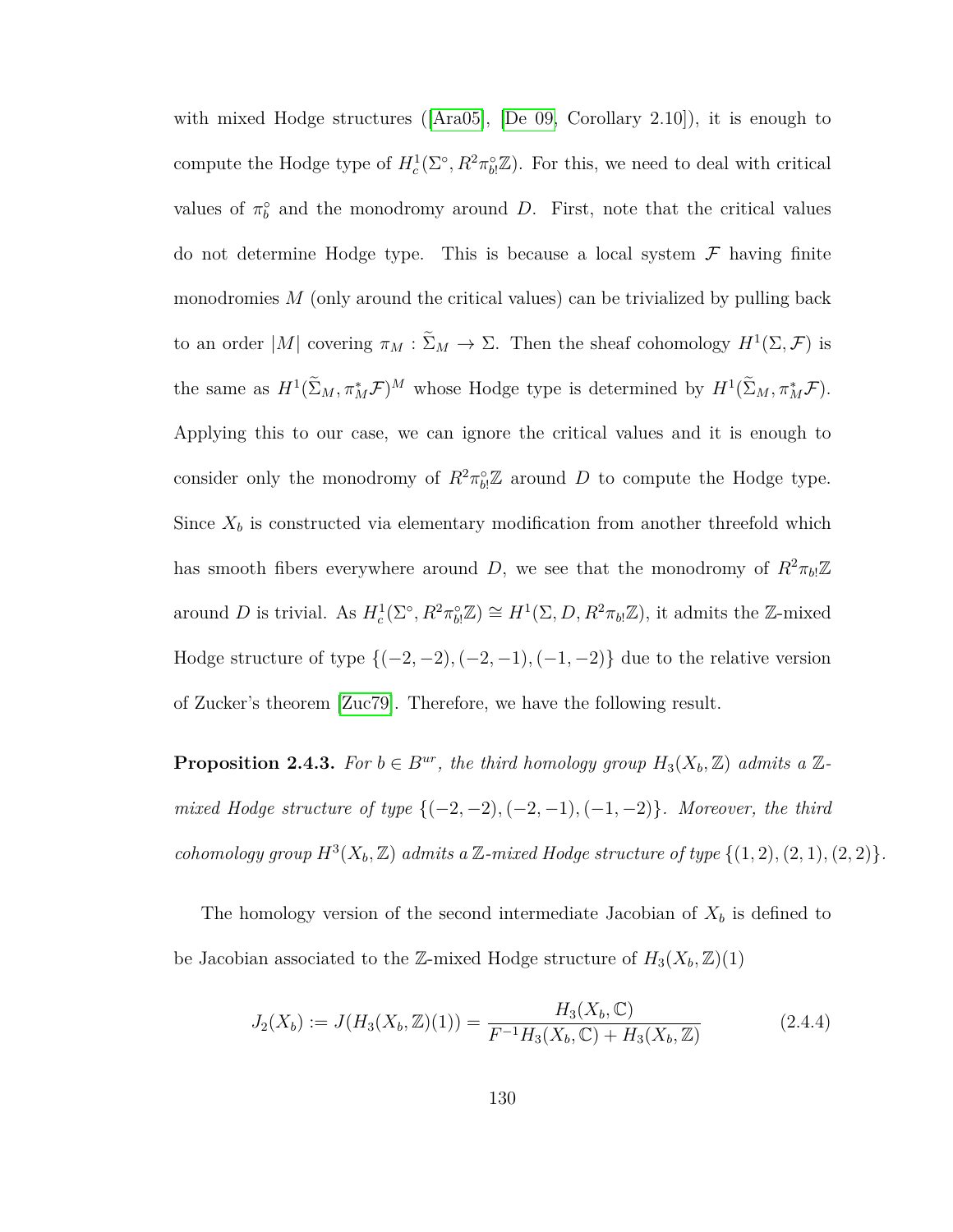*Remark* 28. The homology group  $H_3(X_b, \mathbb{Z})(1)$  turns out to have torsion (see Theorem [2.5.2\)](#page-143-0). To get the Z-mixed Hodge structure on the lattice of the semi-abelian variety  $J_2(X_b)$ , we should consider the Z-mixed Hodge structure on the torsion-free part  $H_3(X_b, \mathbb{Z})_{\text{tf}}(1)$ .

**Corollary 2.4.4.** For  $b \in B^{ur}$ , the homology version of the second intermediate *Jacobian J*2(*Xb*) *is a semi-abelian variety.*

*Remark* 29*.* (Adjoint Type) Unlike the classical case, the cohomological intermediate Jacobian on  $H^3(X_b, \mathbb{Z})$  is not a semi-abelian variety. This is one of the new features, so we need to consider different data to describe the case of *P GL*(*n,* C), the adjoint group of type A. It turns out that the right object is a mixture of compactly supported cohomology and ordinary cohomology associated to  $\pi_b: X_b \to \Sigma$ :

$$
H_c^1(\Sigma, R^2 \pi_{b*} \mathbb{Z}) \cong H_c^1(\Sigma^{\circ}, R^2 \pi_{b*}^{\circ} \mathbb{Z}).
$$

### **2.4.2 Calabi-Yau integrable systems**

Having constructed the family of Calabi-Yau threefolds  $\mathcal{X}^{ur} \to B^{ur}$ , we can consider the relative intermediate Jacobian fibration  $\pi^{ur}$  :  $\mathcal{J}(\mathcal{X}^{ur}/B^{ur}) \to B^{ur}$  whose fiber is  $J_2(X_b) = H_3(X_b, \mathbb{C})/(F^{-1}H_3(X_b, \mathbb{C}) + H_3(X_b, \mathbb{Z}))$ . One way to equip it with an integrable system structure is to find an abstract Seiberg-Witten differential (see Section 2). In the case of an intermediate Jacobian fibration, this can be achieved by finding a global nowhere-vanishing holomorphic volume form in each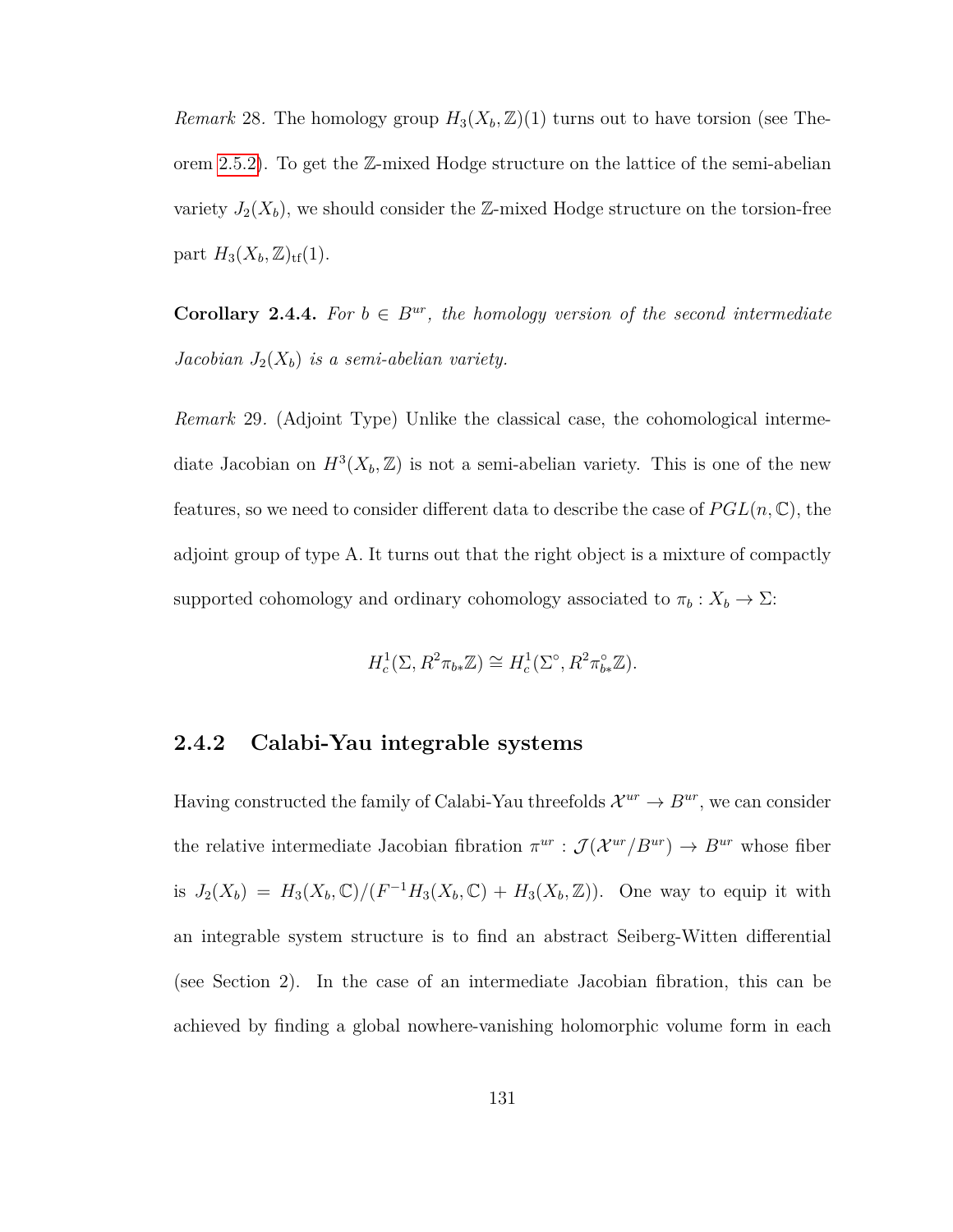fiber. The resulting semi-polarized integrable system will again be called the Calabi-Yau integrable system.

Consider the subfamily of Calabi-Yau threefolds

$$
(\mathcal{X}^{\circ})^{ur} := \mathcal{X}^{ur} \setminus \pi^{-1}(D \times B^{ur}) \subset \mathcal{X}^{ur} \to B^{ur}.
$$

whose fiber is  $X_b^{\circ} := X_b \setminus \pi_b^{-1}(D)$ . From the relation [\(2.4.2\)](#page-136-0), it is enough to find global holomorphic volume forms for the family  $({\cal X}^{\circ})^{ur} \to B^{ur}$ . The idea is that the family  $({\cal X}^{\circ})^{ur} \to B^{ur}$  can be constructed alternatively by gluing Slodowy slices as in [\[DDP07\]](#page-155-2)[\[Bec20\]](#page-154-0), which is the key ingredient used for the existence of global volume forms.

**Claim 2.4.5.** *The family of quasi-projective Calabi-Yau threefolds*  $\pi^{ur}$  :  $(\mathcal{X}^{\circ})^{ur} \rightarrow$ *Bur can be obtained by gluing Slodowy slices.*

Recall that in the classical case [\[Slo80\]](#page-161-1), the Slodowy slice  $S \subset \mathfrak{g}$  provides a semi-universal  $\mathbb{C}^*$ -deformation  $\sigma : S \to \mathfrak{t}/W$  of simple singularities via the adjoint map  $\sigma : \mathfrak{g} \to \mathfrak{t}/W$ . However, if we denote by  $d_j$  the standard ( $\mathbb{C}^*$ -action) weights of the generators of the coordinate ring  $\mathbb{C}[\chi_1, ..., \chi_j]$  of  $\mathfrak{t}/W$ , then the weights on  $\mathbb{C}[\chi_1, ..., \chi_j]$  must be chosen as  $2d_j$  for  $\sigma$  to be  $\mathbb{C}^*$ -equivariant (see [\[BDW20,](#page-154-1) Remark  $[3.5.3]$ ,  $[5.80]$ .

Now we choose a theta characteristic *L* on  $\Sigma$ , i.e.  $L^2 \cong K_{\Sigma}$ . Since  $L^2|_{\Sigma^{\circ}} \cong$  $K_{\Sigma}|_{\Sigma^{\circ}} \cong K_{\Sigma}(D)|_{\Sigma^{\circ}},$  we have an isomorphism of associated bundles over  $\Sigma^{\circ}$ 

$$
L|_{\Sigma^{\circ}} \times_{\mathbb{C}^*} \mathfrak{t}/W \cong K_{\Sigma}(D)|_{\Sigma^{\circ}} \times_{\mathbb{C}^*} \mathfrak{t}/W
$$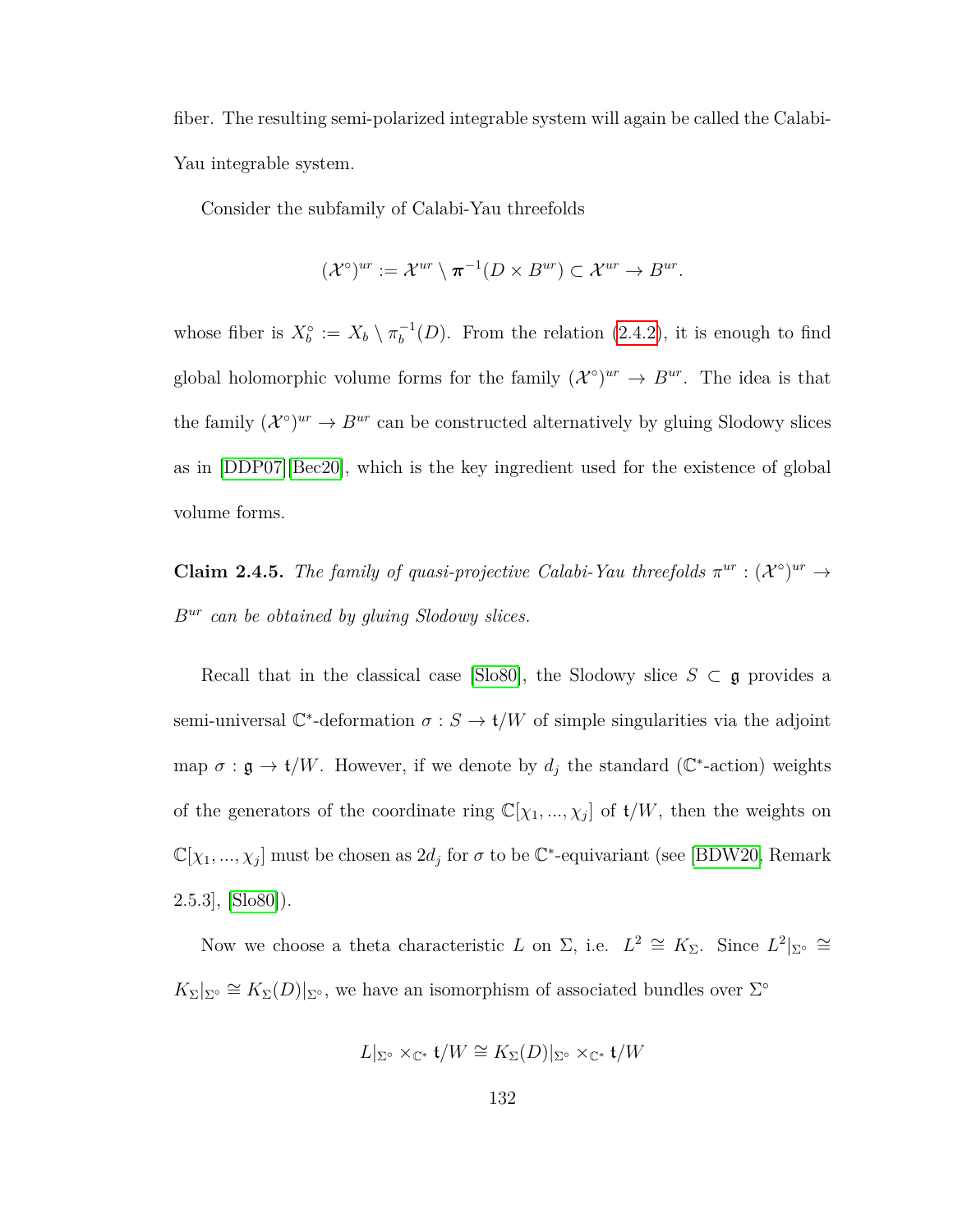where the weights of the  $\mathbb{C}^*$ -action on both sides are different: the left hand side has weights  $2d_j$  and the right hand side has weights  $d_j$ . As the map  $\sigma : S \to \mathfrak{t}/W$ is  $\mathbb{C}^*$ -equivariant, we can glue it along  $\text{Tot}(L)$  to obtain

$$
\pmb{\sigma}:\pmb{S}:=\textbf{Tot}(L\times_{\mathbb{C}^*}S)\to \textbf{Tot}(L\times_{\mathbb{C}^*}\mathfrak{t}/W)
$$

and its restriction

$$
\pmb{\sigma}|_{\Sigma^\circ}: \pmb{S}|_{\Sigma^\circ}:=\textbf{Tot}(L\times_{\mathbb{C}^*} S)|_{\Sigma^\circ}\to \textbf{Tot}(L|_{\Sigma^\circ}\times_{\mathbb{C}^*}\mathfrak{t}/W)\cong \textbf{Tot}(K_\Sigma(D)|_{\Sigma^\circ}\times_{\mathbb{C}^*}\mathfrak{t}/W)=\pmb{U}|_{\Sigma^\circ}.
$$

Pulling back under the evaluation map from  $\Sigma \times B$ , one gets a family of quasiprojective threefolds  $({\cal Y}^{\circ})^{ur}$  as follows:

$$
(\mathcal{Y}^{\circ})^{ur} \longrightarrow S|_{\Sigma^{\circ}}
$$
  
\n
$$
\downarrow_{\pi'} \qquad \qquad \downarrow_{\sigma|_{\Sigma^{\circ}}}
$$
  
\n
$$
\Sigma^{\circ} \times B^{ur} \xrightarrow{ev} U|_{\Sigma^{\circ}}
$$
  
\n(2.4.5)

**Lemma 2.4.6.** We have an isomorphism of the families  $(\mathcal{Y}^{\circ})^{ur} \cong (\mathcal{X}^{\circ})^{ur}$  over  $B^{ur}$ and, in particular,  $Y_b^{\circ} \cong X_b^{\circ}$  where  $Y_b^{\circ}$  is a member of the family  $\mathcal{Y}^{\circ}$ .

*Proof.* For type *A*, we have a semi-universal  $\mathbb{C}^*$ -deformation of  $A_{n-1}$  singularities (see [\[KM92,](#page-159-0) Theorem 1]) as follows:

$$
\sigma': H := \{xy - s^n - b_2 s^{n-2} - \dots - b_n = 0\} \subset \mathbb{C}^3 \times \mathbb{C}^{n-1} \to \mathbb{C}^{n-1} \cong \mathfrak{t}/W
$$
  

$$
(x, y, s, b_2, ..., b_n) \mapsto (b_2, ..., b_n)
$$
  
(2.4.6)

The map  $\sigma'$  is  $\mathbb{C}^*$ -equivariant if we endow the following  $\mathbb{C}^*$ -actions on  $\mathbb{C}^3$  and  $\mathbb{C}^{n-1}$ :

<span id="page-140-0"></span>
$$
(x, y, s) \mapsto (\lambda^2 x, \lambda^{2(n-1)} y, \lambda^2 s), \quad (b_2, ..., b_n) \mapsto (\lambda^4 b_2, ..., \lambda^{2n} b_n). \tag{2.4.7}
$$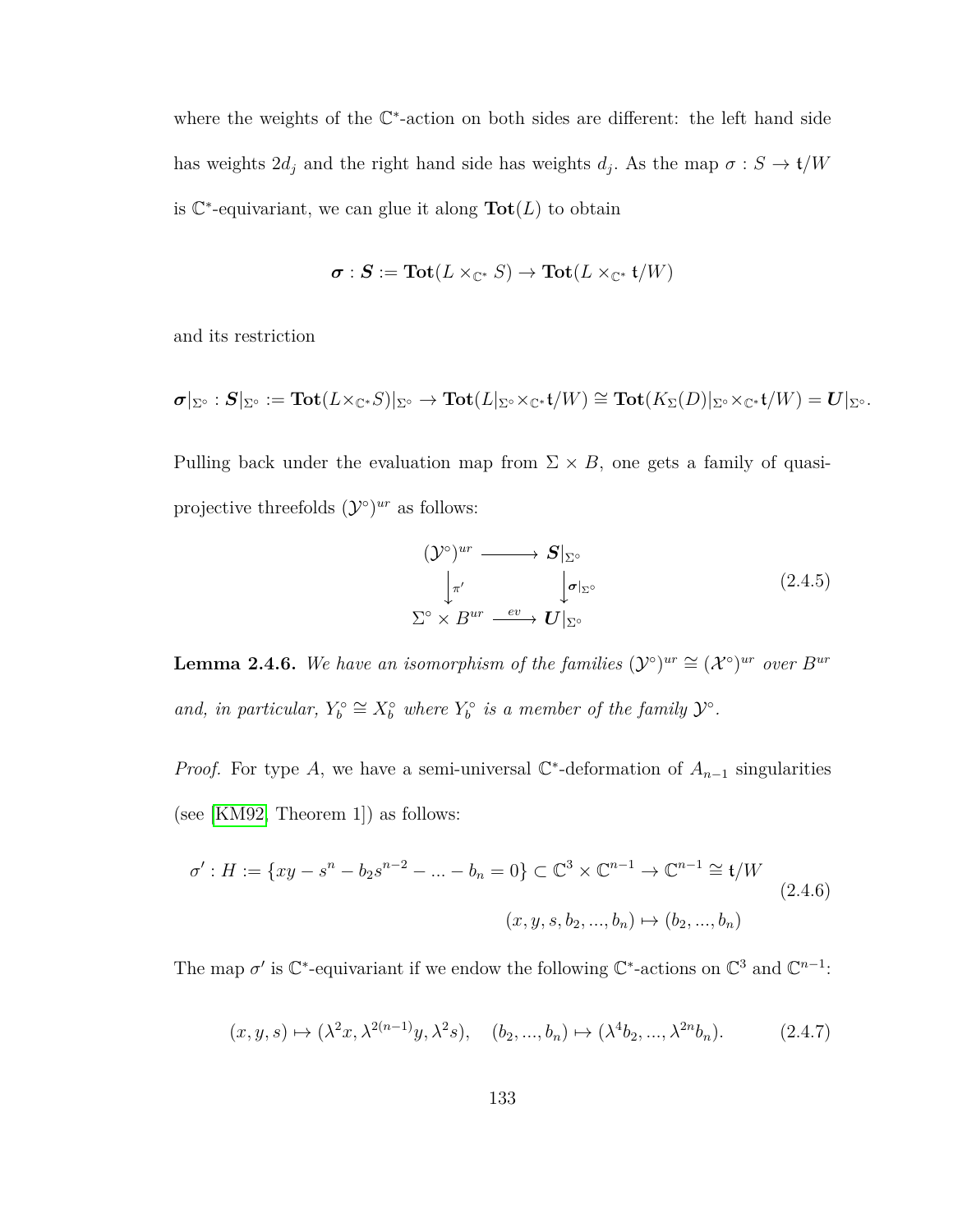Since the semi-universal  $\mathbb{C}^*$ -deformation of a simple singularity is unique up to isomorphism, the two deformations  $\sigma$  and  $\sigma'$  are isomorphic. In other words, the Slodowy slice *S* contained in **g** is isomorphic to the hypersurface *H* in  $\mathbb{C}^3 \times \mathbb{C}^{n-1}$  as semi-universal  $\mathbb{C}^*$ -deformation. Note that it is important to choose the  $\mathbb{C}^*$ -action on  $\mathbb{C}^{n-1} \cong \mathfrak{t}/W$  and  $\mathbb{C}^3$  as above for *S* and *H* to be isomorphic as  $\mathbb{C}^*$ -deformation (see [\[BDW20,](#page-154-1) Remark 2.5.3]).

Next, let's turn to the global situation. We again have the isomorphism of associated bundles

$$
L|_{\Sigma^{\circ}} \times_{\mathbb{C}^*} \mathbb{C}^* \cong K_{\Sigma}(D)|_{\Sigma^{\circ}} \times_{\mathbb{C}^*} \mathbb{C}^*
$$

with the weights of the  $\mathbb{C}^*$ -action on the left hand side being twice the weights on the right hand side. Hence, the associated bundle  $L|_{\Sigma} \times_{\mathbb{C}^*} \mathbb{C}^3$  is

$$
L^2|_{\Sigma^{\circ}} \oplus L^{2(n-1)}|_{\Sigma^{\circ}} \oplus L^2|_{\Sigma^{\circ}} \cong (K_{\Sigma}(D) \oplus K_{\Sigma}(D)^{\otimes n-1} \oplus K_{\Sigma}(D))|_{\Sigma^{\circ}} \cong V|_{\Sigma^{\circ}}
$$

Also, since the elementary modification is an isomorphism i.e.  $V|_{\Sigma} \cong W|_{\Sigma} \cong W|_{\Sigma}$  away from *D*, the previous construction [\(2.4.1\)](#page-133-0) of the family  $\pi^{\circ}$  :  $({\cal X}^{\circ})^{ur} \to B^{ur}$  as a family of hypersurfaces in the total space of  $W|_{\Sigma}$  is equivalent to the construction as the pullback of the gluing of *H* and  $\sigma'$  over  $K_{\Sigma}(D)|_{\Sigma^{\circ}}$ :

$$
(\mathcal{X}^{\circ})^{ur} \longrightarrow \mathbf{H}|_{\Sigma^{\circ}} \subset \mathbf{Tot}(K_{\Sigma}(D)|_{\Sigma^{\circ}} \times_{\mathbb{C}^*} \mathbb{C}^3) \times \mathbf{Tot}(K_{\Sigma}(D)|_{\Sigma^{\circ}} \times_{\mathbb{C}^*} \mathfrak{t}/W)
$$
  
\n
$$
\downarrow^{\tau^{\circ}} \downarrow^{\sigma'}|_{\Sigma^{\circ}}
$$
  
\n
$$
\Sigma^{\circ} \times B^{ur} \longrightarrow \mathbf{U}|_{\Sigma^{\circ}} = \mathbf{Tot}(K_{\Sigma}(D)|_{\Sigma^{\circ}} \times_{\mathbb{C}^*} \mathfrak{t}/W)
$$
  
\n
$$
(2.4.8)
$$

where we define  $\sigma' : H = \text{Tot}(K_{\Sigma}(D) \times_{\mathbb{C}^*} H) \to U$  and all the  $\mathbb{C}^*$ -actions in the diagram are understood as having half the weights in [\(2.4.7\)](#page-140-0). By the argument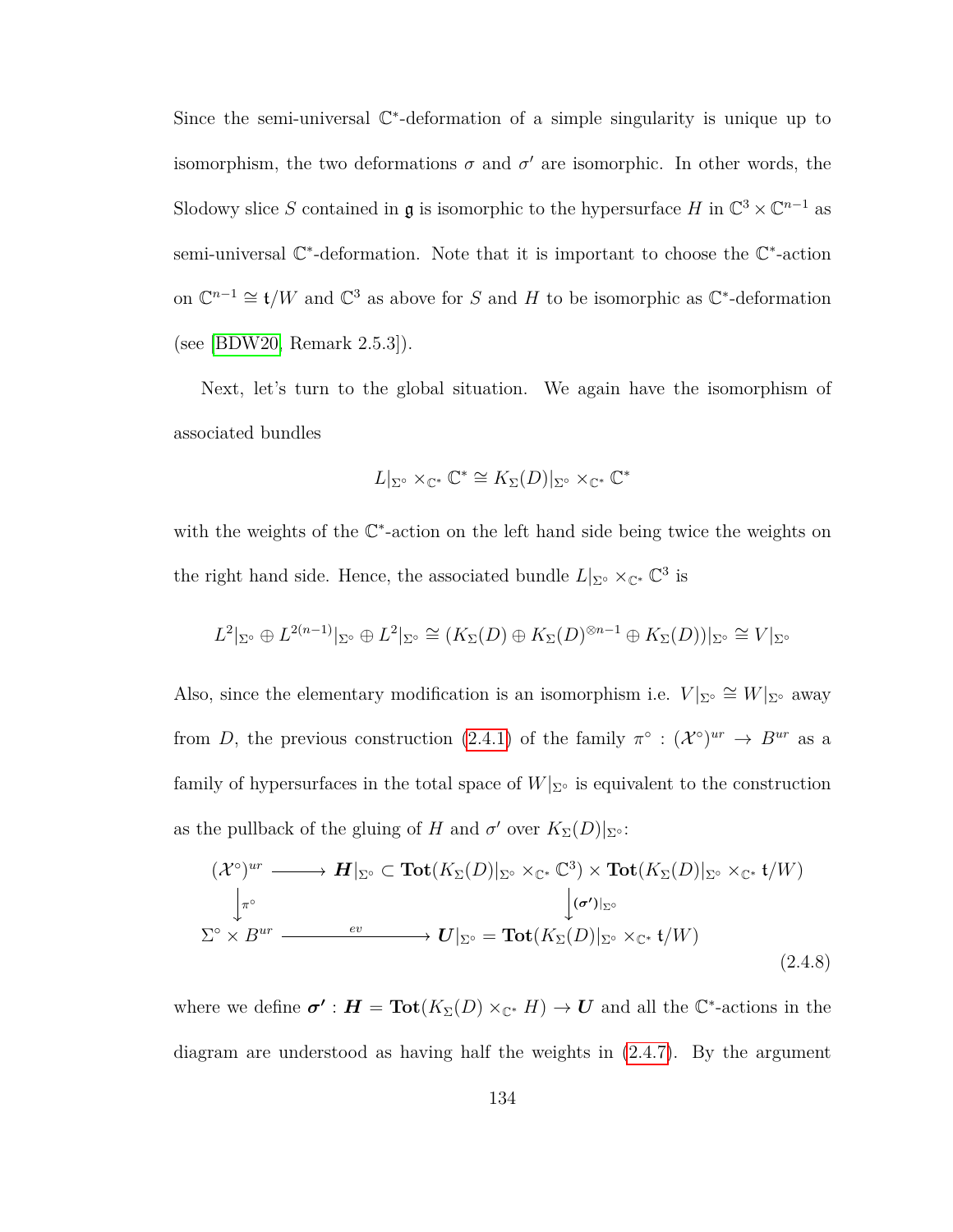that *S* and *H* are isomorphic as  $\mathbb{C}^*$ -deformation, we have that  $\sigma|_{\Sigma^{\circ}}$  :  $S|_{\Sigma^{\circ}}$  =  $\textbf{Tot}(L|_{\Sigma^{\circ}}\times_{\mathbb C^*}S)\to \bm{U}|_{\Sigma^{\circ}} \text{ and } \bm{\sigma'}|_{\Sigma^{\circ}}:\bm{H}|_{\Sigma^{\circ}}\to \bm{U}|_{\Sigma^{\circ}} \text{ are also isomorphic. By pulling}$ back this isomorphism along the evaluation map to  $\Sigma^{\circ} \times B^{ur}$ , we get the isomorphism  $(\mathcal{Y}^{\circ})^{ur} \cong (\mathcal{X}^{\circ})^{ur}.$ 

$$
\qquad \qquad \Box
$$

**Proposition 2.4.7.** *The relative intermediate Jacobian fibration*  $\pi^{ur}: \mathcal{J}(\mathcal{X}^{ur}/B^{ur}) \rightarrow$ *Bur is a semi-polarized integrable system.*

*Proof.* By the relation (4.2), it is enough to show that there exists a Seiberg-Witten differential associated to the subfamily  $({\cal X}^{\circ})^{ur} \to B^{ur}$ . In other words, we need to construct a holomorphic volume form  $\lambda_{CY}^{\circ}$  on  $({\cal X}^{\circ})^{ur}$  which yields the nowhere vanishing holomorphic volume form  $\lambda_{CY,b}^{\circ} \in H^0(X_b^{\circ}, K_{X_b^{\circ}})$  for each  $b \in B^{ur}$  and satisfies the condition [\(2.2.4\)](#page-101-0).

First, the holomorphic volume form  $\lambda_{CY}$ <sup>°</sup> is obtained from the holomorphic 3-form  $\lambda$  on  $S$ . Note that the Kostant-Kirillov form on  $\mathfrak g$  induces the nowhere vanishing section in  $\nu \in H^0(S, K_{\sigma})$ . One can glue the sections over *L* by tensoring with local frames in the pullback of  $K_{\Sigma}$ , which turns out to be the holomorphic 3-form *λ* on S [\[DDP07\]](#page-155-2)[\[Bec20\]](#page-154-0). By restricting *λ* to  $\Sigma^{\circ}$ , it becomes a global holomorphic 3-form whose pullback to  $({\cal X}^{\circ})^{ur}$  is the desired volume form  $\lambda_{CY}^{\circ}$ .

Next, the proof that  $\lambda_{CY}^{\circ}$  becomes the Seiberg-Witten differential relies on our main result (Theorem [2.5.1\)](#page-143-1). In particular, we identify the volume form  $\lambda_{CY}^{\circ}$  with the Seiberg-Witten differential for the Hitchin system so that the form  $\lambda_{CY}^{\circ}$  au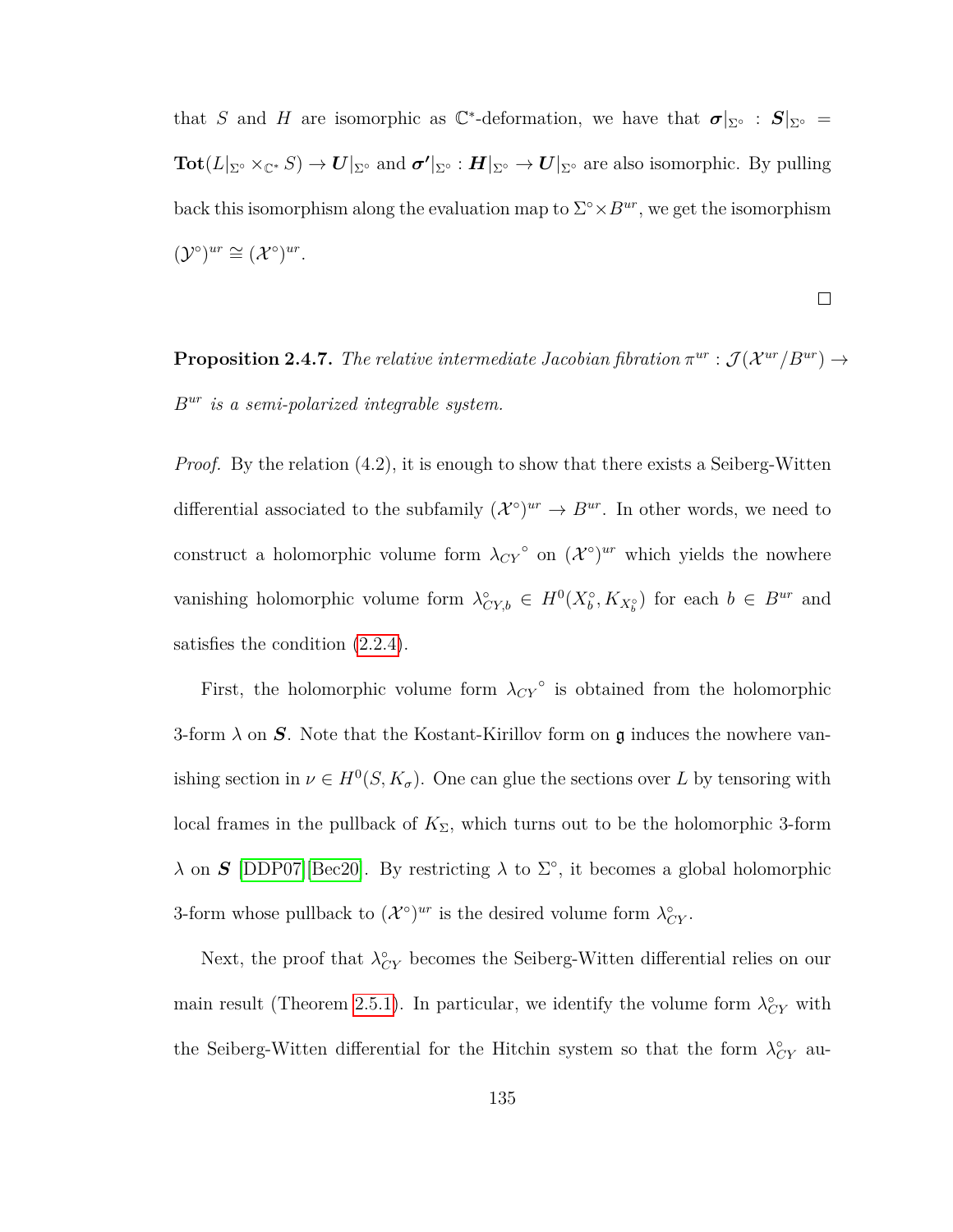tomatically satisfies the condition [\(2.2.4\)](#page-101-0). Therefore, it follows from Proposition  $(2.2.5)$  that  $\mathcal{J}(\mathcal{X}^{ur}/B^{ur}) \to B^{ur}$  is a semi-polarized integrable system.  $\Box$ 

# **2.5 Meromorphic DDP correspondence**

### **2.5.1 Isomorphism of semi-polarized integrable systems**

The goal of this section is to prove an isomorphism between the two semi-polarized integrable systems that have been studied so far: the moduli space of unordered diagonally framed Higgs bundles  $\mathcal{M}^{\Delta}(n, D)^{ur} \rightarrow B^{ur}$  and the relative intermediate Jacobian fibration  $\mathcal{J}(\mathcal{X}^{ur}/B^{ur}) \to B^{ur}$  of the family of Calabi-Yau threefolds  $\mathcal{X}^{ur} \to$ *Bur*. The main result is stated as follows.

<span id="page-143-1"></span>**Theorem 2.5.1.** *There is an isomorphism of semi-polarized integrable systems:*

$$
\mathcal{J}(\mathcal{X}^{ur}/B^{ur}) \longrightarrow \mathcal{M}^{\Delta}(n,D)^{ur}
$$
\n
$$
\downarrow^{\pi^{ur}} \downarrow^{\pi^{ur}} \downarrow^{\pi^{ur}} \downarrow^{\pi^{ur}} \downarrow^{\pi^{ur}}
$$
\n
$$
(2.5.1)
$$

<span id="page-143-0"></span>Recall that we have shown in Proposition [2.3.8](#page-111-0) and Corollary [2.3.10](#page-114-0) that  $(h_{\Delta}^{ur})^{-1}(b) \cong$  $Prym(\overline{\Sigma}_{b}^{\circ})$  $\phi$ <sup>o</sup>,  $\Sigma$ <sup>o</sup>)  $\cong J(H_{\Delta,SL(n),b})$  where  $H_{\Delta,SL(n),b} := H_1(Prym(\overline{\Sigma}_b^{\circ}))$  $\mathcal{L}_b^{\circ}, \Sigma^{\circ}), \mathbb{Z}$ ) =  $H_1(\Sigma^{\circ}, \mathcal{K}_b|_{\Sigma^{\circ}})_{\text{tf}}$ and  $\mathcal{K}_b := \ker(Tr : \overline{p}_{b*}\mathbb{Z} \to \mathbb{Z})$ . By definition, the fiber  $(\pi^{ur})^{-1}(b) = J_2(X_b) =$  $J(H_3(X_b, \mathbb{Z})(1))$ . The specialization of Theorem [2.5.1](#page-143-1) to  $b \in B^{ur}$  is equivalent to an isomorphism between the semi-abelian varieties  $J_2(X_b)$  and  $Prym(\overline{\Sigma}_b^{\circ})$  $\int_b^{\circ}$ ,  $\Sigma^{\circ}$ ), or equivalently, between the Z-mixed Hodge structures  $H_3(X, \mathbb{Z})_{\text{tf}}(1)$  and  $H_{\Delta, SL(n), b}$  of type {(−1*,* −1)*,*(−1*,* 0)*,*(0*,* −1)}*.* We begin by proving the following result.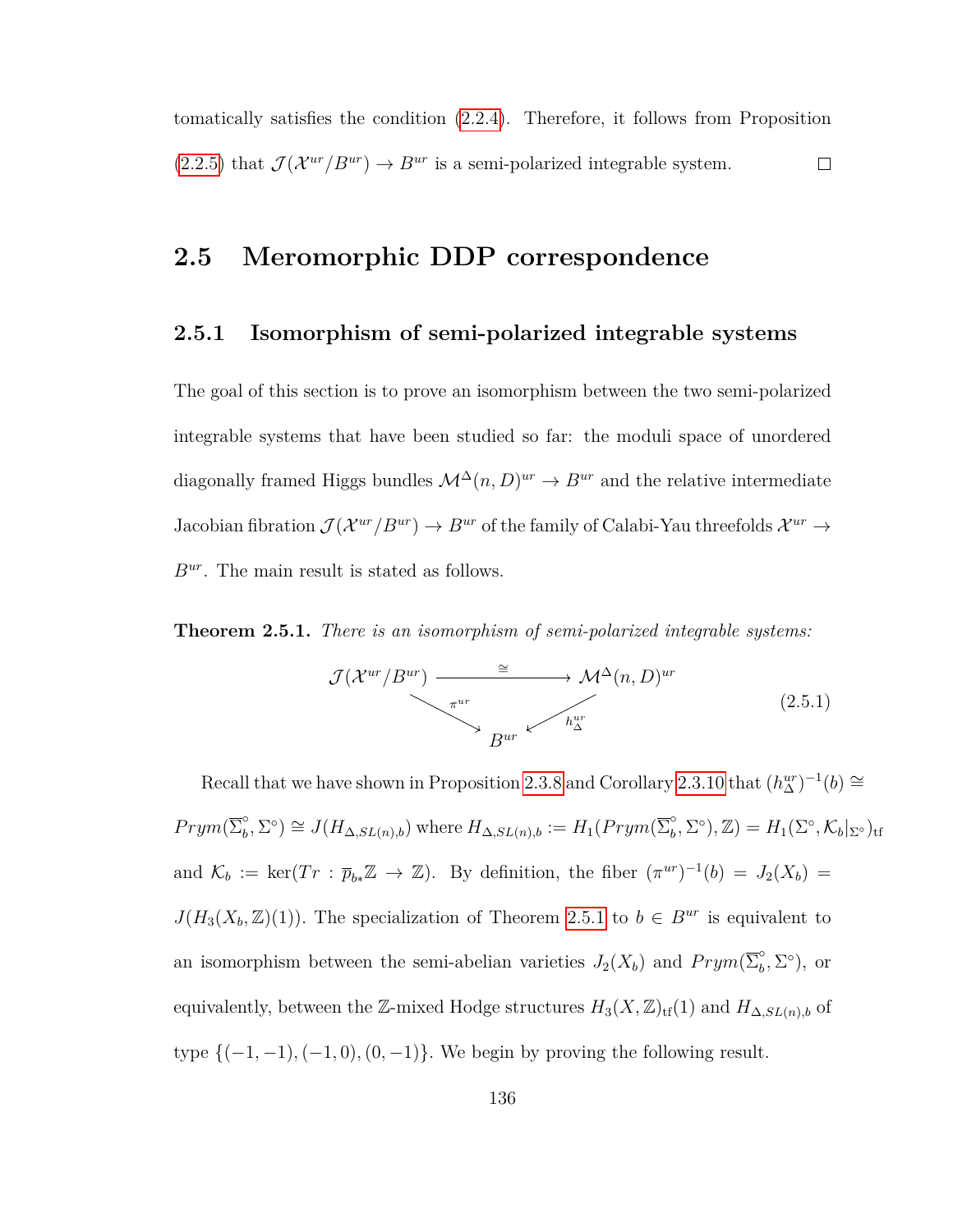**Theorem 2.5.2.** For  $b \in B^{ur}$ , there is an isomorphism of  $\mathbb{Z}$ -mixed Hodge struc*tures:*

$$
(H_3(X_b, \mathbb{Z})_{tf}(1), W_{\bullet}^{CY}, F_{CY}^{\bullet}) \cong (H_{\Delta, SL(n), b}, W_{\bullet}^{\Delta, b}, F_{\Delta, b}^{\bullet}).
$$
\n(2.5.2)

*Proof.* We first fix some notations. Denote by  $\Sigma^1 := \Sigma^{\circ} \backslash Br(\tilde{p}_b^{\circ}), \tilde{\Sigma}_b^1 := \tilde{\Sigma}_b^{\circ} \backslash Ram(\tilde{p}_b^{\circ})$ the complement of the ramification and branch divisors in  $\Sigma_b^{\circ}, \tilde{\Sigma}_b^{\circ}$  respectively. Since the branch divisor of the spectral cover  $\bar{p}_b$  :  $\bar{\Sigma}_b \to \Sigma$  is contained in the branch divisor of the cameral cover  $\tilde{p}_b^{\circ}$  :  $\tilde{\Sigma}_b^{\circ} \to \Sigma^{\circ}$ , we write  $\overline{\Sigma}_b^1$  $\bar{b}$  :=  $\overline{\Sigma}_{b}^{\circ} \setminus (\overline{p}_{b}^{\circ})^{-1}Br(\widetilde{p}_{b}^{\circ}).$ The restricted maps of the spectral cover  $\overline{p}_b^1$  :  $\overline{\Sigma}_b^1 \rightarrow \Sigma^1$  and the cameral cover  $\tilde{p}_b^1: \tilde{\Sigma}_b^1 \to \Sigma^1$  are then unramified. Similarly, we write  $X_b^1 \subset X_b^{\circ}$  the complement of  $(\pi_b^{\circ})^{-1}(D)$  in  $X_b^{\circ}$  and the restricted map as  $\pi_b^1: X_b^1 \to \Sigma^1$ .

**Step 1.** As argued in [\(2.4.2\)](#page-136-0) and [\(2.4.3\)](#page-136-1) of the previous section, we have the isomorphisms of  $\mathbb{Z}$ -mixed Hodge structures of type  $\{(-1, -1), (-1, 0), (0, -1)\}$ 

$$
H_3(X_b, \mathbb{Z})(1) \cong H_c^3(X_b, \mathbb{Z})(1) \cong H_c^3(X_b^{\circ}, \mathbb{Z})(1) \cong H_c^1(\Sigma^{\circ}, R^2 \pi_{b!}^{\circ} \mathbb{Z})(1). \tag{2.5.3}
$$

**Step 2.**

**Lemma 2.5.3.** Over  $\Sigma^{\circ}$ , we have an isomorphism of sheaves,

$$
R^2 \pi_b^{\circ} \mathbb{Z} \cong (\tilde{p}_{b*}^{\circ} \Lambda_{SL(n)})^W.
$$
 (2.5.4)

*Proof.* In the classical work of [\[Slo80\]](#page-161-0), Slodowy provided a detailed study of the topology of the maps in the following diagram via its simultaneous resolution:

$$
\widetilde{S} \longrightarrow S
$$
\n
$$
\begin{array}{c}\n\widetilde{\sigma} \\
\downarrow \sigma \\
\downarrow \rightarrow \star/W\n\end{array}
$$
\n(2.5.5)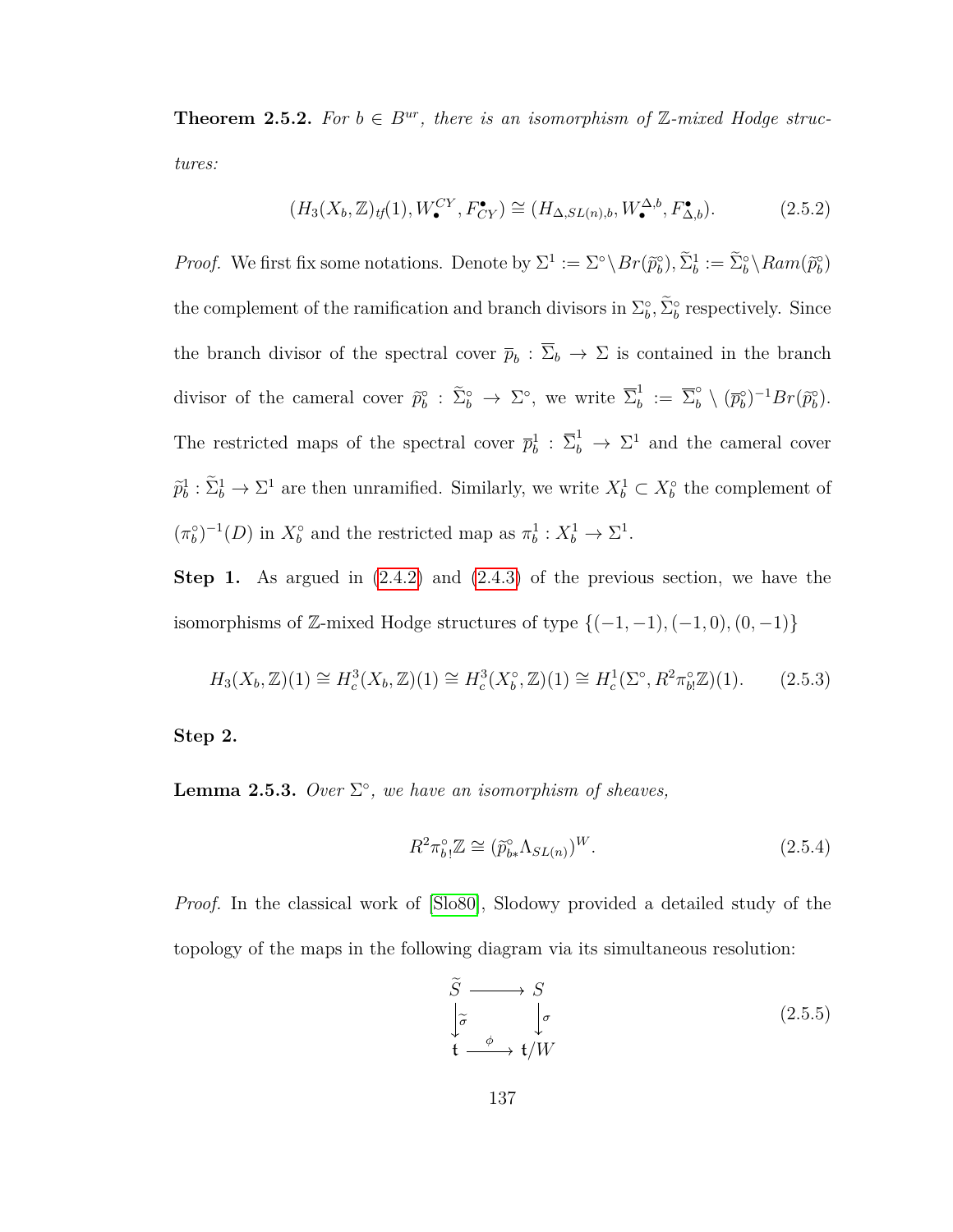It can be shown that there is an isomorphism of constructible sheaves

<span id="page-145-0"></span>
$$
R^2 \sigma_*^1 \mathbb{Z} \cong (\phi_*^1 \Lambda_{SL(n)})^W \tag{2.5.6}
$$

over an open subset  $\mathfrak{t}^1/W \subset \mathfrak{t}/W$  defined as the image of another open subset  $\mathfrak{t}^1 \subset \mathfrak{t}$ under  $\phi$ . Here we denote  $\phi^1 := \phi|_{\mathfrak{t}^1}$  and  $\sigma^1 : \sigma^{-1}(\mathfrak{t}^1/W) \to \mathfrak{t}^1/W$ . For details, see [\[Bec20,](#page-154-0) Lemma 5.1.3].

Next, we glue the maps  $\sigma$  and  $\phi$  along  $K_{\Sigma}(D)|_{\Sigma}$  as in [\(2.3.17\)](#page-128-0) and [\(2.4.8\)](#page-141-0)

<span id="page-145-3"></span>
$$
\mathbf{S}|_{\Sigma^{\circ}} = \mathbf{Tot}(L|_{\Sigma^{\circ}} \times_{\mathbb{C}^*} S) \n\downarrow_{\sigma|_{\Sigma^{\circ}}} \mathbf{Fot}(L|_{\Sigma^{\circ}} \times_{\mathbb{C}^*} \mathbf{C}^*) \downarrow_{\sigma|_{\Sigma^{\circ}}} \n\mathbf{Fot}(L|_{\Sigma^{\circ}} \times_{\mathbb{C}^*} \mathbf{C}^*) \downarrow_{\sigma|_{\Sigma^{\circ}}} \n\mathbf{Fot}(L|_{\Sigma^{\circ}} \times_{\mathbb{C}^*} \mathbf{C}^*) \downarrow_{\sigma|_{\Sigma^{\circ}}} \n\mathbf{Fot}(L|_{\Sigma^{\circ}} \times_{\mathbb{C}^*} \mathbf{C}^*) \downarrow_{\sigma|_{\Sigma^{\circ}}} \n\mathbf{Fot}(L|_{\Sigma^{\circ}} \times_{\mathbb{C}^*} \mathbf{C}^*) \downarrow_{\sigma|_{\Sigma^{\circ}}} \n\mathbf{Fot}(L|_{\Sigma^{\circ}} \times_{\mathbb{C}^*} \mathbf{C}^*) \downarrow_{\sigma|_{\Sigma^{\circ}}} \n\mathbf{Fot}(L|_{\Sigma^{\circ}} \times_{\mathbb{C}^*} \mathbf{C}^*) \downarrow_{\sigma|_{\Sigma^{\circ}}} \n\mathbf{Fot}(L|_{\Sigma^{\circ}} \times_{\mathbb{C}^*} \mathbf{C}^*) \downarrow_{\sigma|_{\Sigma^{\circ}}} \n\mathbf{Fot}(L|_{\Sigma^{\circ}} \times_{\mathbb{C}^*} \mathbf{C}^*) \downarrow_{\sigma|_{\Sigma^{\circ}}} \n\mathbf{Fot}(L|_{\Sigma^{\circ}} \times_{\mathbb{C}^*} \mathbf{C}^*) \downarrow_{\sigma|_{\Sigma^{\circ}}} \n\mathbf{Fot}(L|_{\Sigma^{\circ}} \times_{\mathbb{C}^*} \mathbf{C}^*) \downarrow_{\sigma|_{\Sigma^{\circ}}} \n\mathbf{Fot}(L|_{\Sigma^{\circ}} \times_{\mathbb{C}^*} \mathbf{C}^*) \downarrow_{\sigma|_{\Sigma^{\circ}}} \n\mathbf{Fot}(L|_{\Sigma^{\circ}} \times_{\mathbb{C}^*} \mathbf{C}^*) \downarrow_{\sigma|_{\Sigma^{\circ}}} <
$$

Let us define  $U^1 := \text{Tot}(K_\Sigma(D) \times_{\mathbb{C}^*} {\mathfrak{t}}^1/W) \subset U$ . Since the varieties here are glued using the same cocyle of  $L|_{\Sigma}$ ∘ (again, in taking the associated bundles here,  $L|_{\Sigma}$ ∘ as a  $\mathbb{C}^*$ -bundle acts with twice the weights of the action by  $K_{\Sigma}(D)|_{\Sigma^{\circ}})$ , the isomorphism of constructible sheaves  $(2.5.6)$  over  $\mathfrak{t}^1/W$  also glues together to another isomorphism of constructible sheaves over  $U^1|_{\Sigma^\circ}$ :

<span id="page-145-1"></span>
$$
R^2(\boldsymbol{\sigma})_! \mathbb{Z} \cong (\boldsymbol{\phi}_* \Lambda_{SL(n)})^W. \tag{2.5.8}
$$

As argued in Claim [\(2.4.5\)](#page-139-0),  $\sigma|_{\Sigma^{\circ}} : S|_{\Sigma^{\circ}} \to U|_{\Sigma^{\circ}}$  is equivalent to  $(\sigma')|_{\Sigma^{\circ}} : H|_{\Sigma^{\circ}} \to$  $U|_{\Sigma^\circ}$ , so we obtain

<span id="page-145-2"></span>
$$
R^2(\boldsymbol{\sigma'})_! \mathbb{Z} \cong (\boldsymbol{\phi}_* \Lambda_{SL(n)})^W
$$
 (2.5.9)

over  $\mathbf{U}^1|_{\Sigma}$ . In both [\(2.5.8\)](#page-145-1) and [\(2.5.9\)](#page-145-2), we drop the notation of the restrictions of  $\sigma$ ,  $\sigma'$  and  $\phi$  to  $U^1|_{\Sigma}$  for convenience.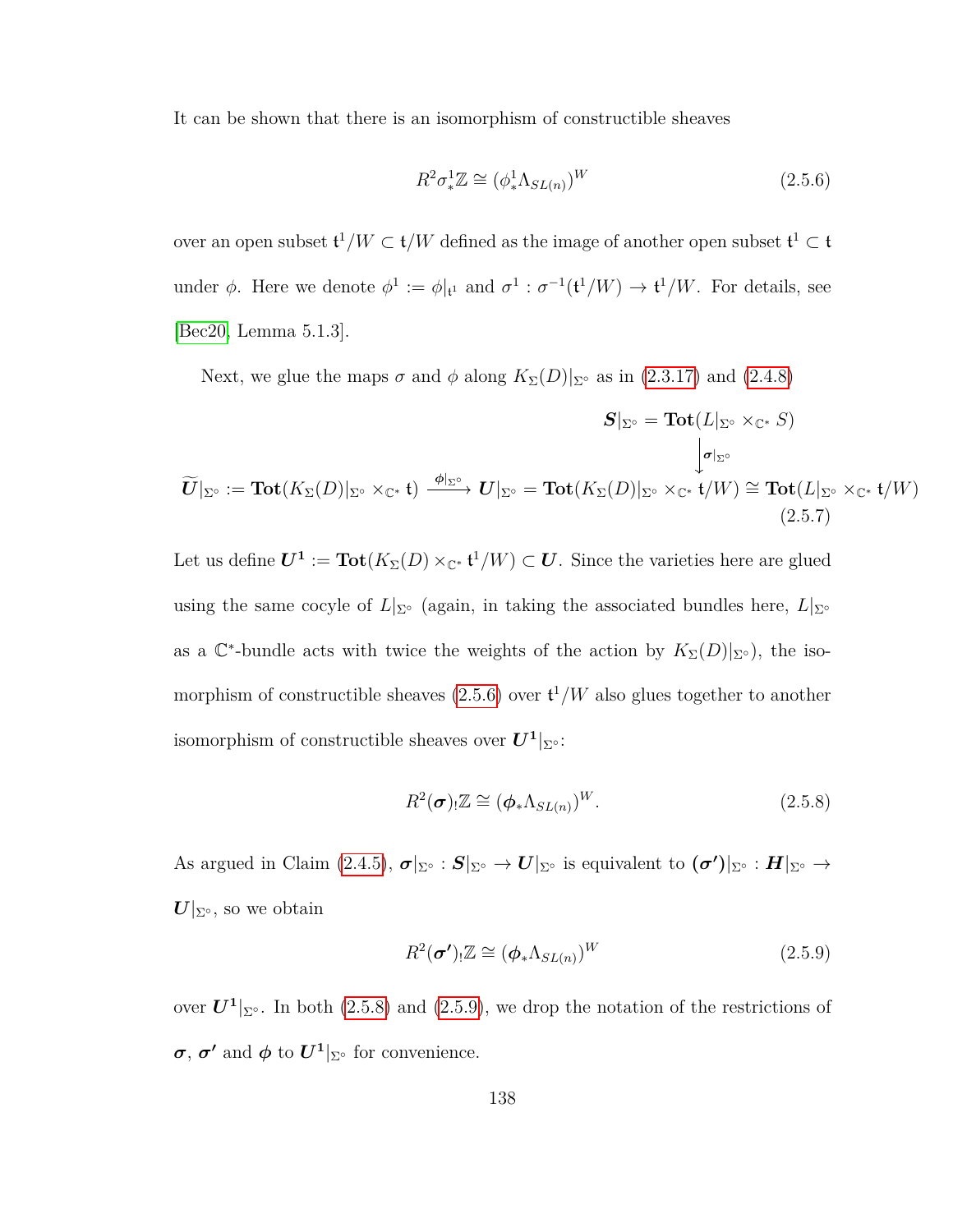Recall from Claim [\(2.4.5\)](#page-139-0) that  $\pi_b^{\circ}: X_b^{\circ} \to \Sigma^{\circ}$  can be obtained by pulling back  ${\bf f}$ rom  ${\bf \sigma'}|_{\Sigma^\circ}:H|_{\Sigma^\circ}\to U|_{\Sigma^\circ}$  along the composition of the inclusion and the evaluation map  $\Sigma^{\circ} \times \{b\} \hookrightarrow \Sigma^{\circ} \times B \to U|_{\Sigma^{\circ}}$ . For  $b \in B^{ur}$ , the section  $b : \Sigma \to U$  factorizes through  $U^1$  and then restricts to  $b|_{\Sigma^{\circ}} : \Sigma^{\circ} \to U^1|_{\Sigma^{\circ}}$ , so the isomorphism  $(2.5.9)$ specializes to  $R^2 \pi_{bl}^{\circ} \mathbb{Z} \cong (\tilde{p}_{b*}^{\circ} \Lambda_{SL(n)})^W$  by pulling back along  $b|_{\Sigma^{\circ}}$ .

## $\Box$

## **Step 3.**

**Lemma 2.5.4.** Over  $\Sigma^{\circ}$ , we have an isomorphism of sheaves,

$$
(\widetilde{p}_{b*}^{\circ} \Lambda_{SL(n)})^W \cong \mathcal{K}_b|_{\Sigma^{\circ}}.
$$
\n(2.5.10)

*Proof.* To simplify the notation, we will write  $\mathcal{K}_b^\circ := \mathcal{K}_b|_{\Sigma^\circ}$  in this proof. Recall that there is an isomorphism (see [\[Don93,](#page-157-0) (6.5)]) between the two sheaves away from the branch locus:

<span id="page-146-0"></span>
$$
\overline{p}_{b*}^1 \mathbb{Z} \cong (\widetilde{p}_{b*}^1 R)^W \tag{2.5.11}
$$

where  $R := \mathbb{Z}[W/W_0]$  denote the free abelian group generated by the set of right (or left) cosets  $W/W_0$ . Then we see that

$$
\mathcal{K}_b|_{\Sigma^1} = \ker(\overline{p}_{b*}^1 \mathbb{Z} \to \mathbb{Z}) \cong \ker((\widetilde{p}_{b*}^1 R)^W \to \mathbb{Z}) \cong (\widetilde{p}_{b*}^1 \Lambda_{SL(n)})^W,
$$

the last isomorphism holds because  $\ker(R \to \mathbb{Z}) = \Lambda_{SL(n)}$ .

Denote by  $j: \Sigma^1 \to \Sigma^{\circ}$  the inclusion map. We first write  $\mathcal{K}_{b}^{\circ}$  as  $j_*j^*\mathcal{K}_{b}^{\circ}$ . Indeed, as  $\bar{p}_{b*}^{\circ}\mathbb{Z} = j_*\bar{p}_{b*}^1\mathbb{Z}$  and  $\mathbb{Z} \cong j_*\mathbb{Z}$ , applying the functor  $j_*$  to the short exact sequence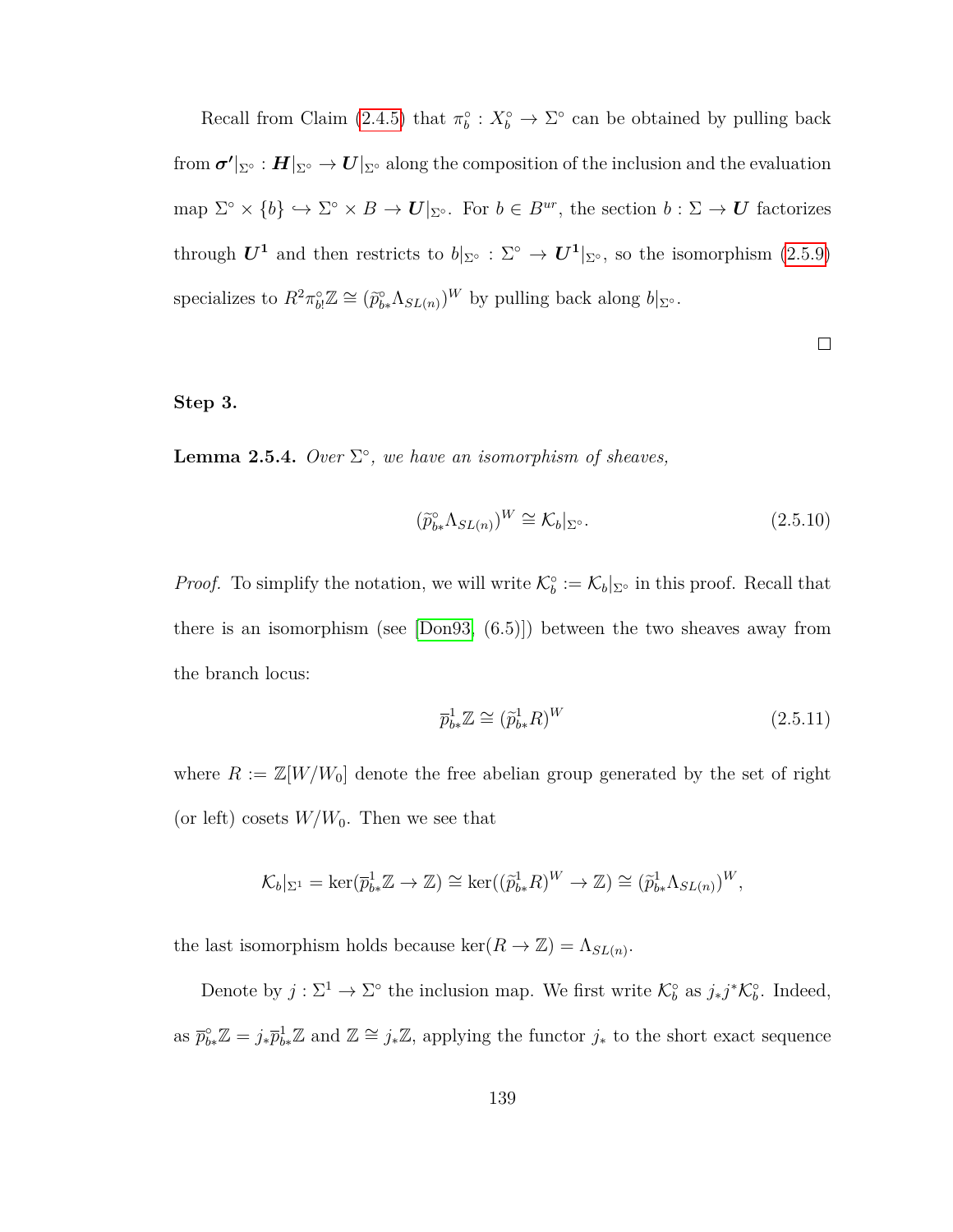$0 \to j^* \mathcal{K}_b^{\circ} \to \overline{p}_{b*}^1 \mathbb{Z} \xrightarrow{Tr|_{\Sigma^1}} \mathbb{Z} \to 0$ , we get

$$
0 \to j_*j^* \mathcal{K}_b^{\circ} \to j_* \overline{p}_{b*}^1 \mathbb{Z} = \overline{p}_{b*}^1 \mathbb{Z} \xrightarrow{T_r} j_* \mathbb{Z} = \mathbb{Z} \to R^1 j_* j^* \mathcal{K}_b^{\circ} \to \dots
$$

In particular, it follows that  $j_*j^*{\mathcal{K}}_b^{\circ} \cong \ker(Tr) = {\mathcal{K}}_b^{\circ}$ .

Hence, we get

$$
(\widetilde{p}_{b*}^{\circ} \Lambda_{SL(n)})^W \cong j_*(\widetilde{p}_{b*}^1 \Lambda_{SL(n)})^W \cong j_*j^* \mathcal{K}_b^{\circ} \cong \mathcal{K}_b^{\circ}
$$

which means that the isomorphism  $(2.5.11)$  above extends from  $\Sigma^1$  to  $\Sigma^{\circ}$ .  $\Box$ 

**Step 4.** Finally, since the isomorphic local systems  $R^2 \pi_{b}^{\circ} \mathbb{Z} \cong (\tilde{p}_{b*}^{\circ} \Lambda_{SL(n)})^W \cong \mathcal{K}_b|_{\Sigma^{\circ}}$ have trivial monodromy at *D*, one can argue as in [\[DDP07,](#page-155-0) Lemma 3.1] and the argument for Proposition [2.4.3](#page-137-0) that it induces the Z-mixed Hodge structure of type {(−1*,* −1)*,*(−1*,* 0)*,*(0*,* −1)} on

$$
H_c^1(\Sigma^\circ, R^2 \pi_{b!}^\circ \mathbb{Z})(1) \cong H_c^1(\Sigma^\circ, (\widetilde{p}_{b*}^\circ \Lambda_{SL(n)})^W) \cong H_c^1(\Sigma^\circ, \mathcal{K}_b|_{\Sigma^\circ}).
$$

Hence, taking the torsion free part, we achieve the isomorphism of  $\mathbb{Z}$ -mixed Hodge structures

$$
H_3(X_b, \mathbb{Z})_{\rm tf}(1) \cong H_c^1(\Sigma^\circ, \mathcal{K}_b|_{\Sigma^\circ})_{\rm tf} \cong H_{\Delta, SL(n), b}.
$$

By the equivalence between semi-abelian varieties and torsion free Z-mixed Hodge structures of type  $\{(-1, -1), (-1, 0), (0, -1)\}$ , we immediately get the following result: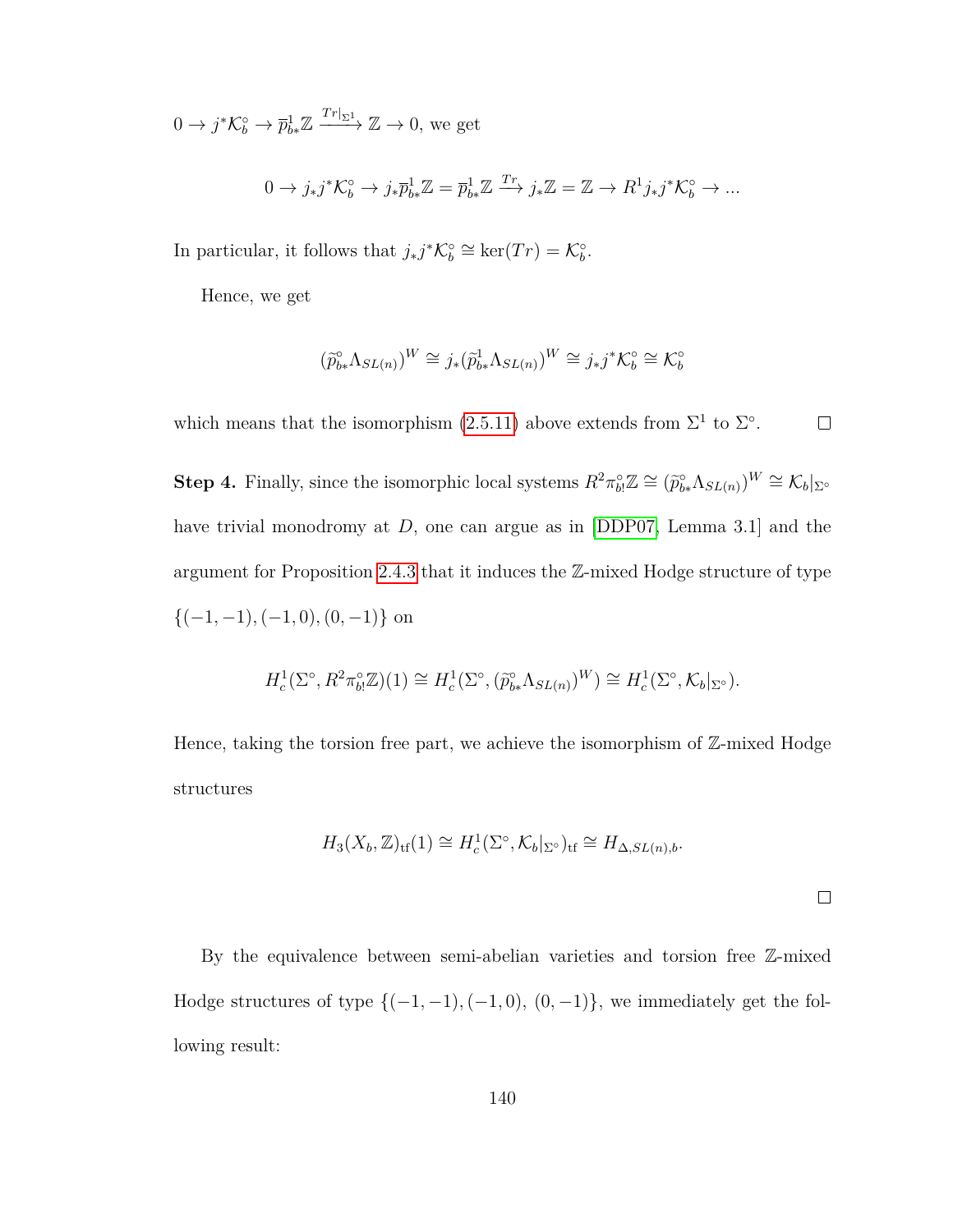**Corollary 2.5.5.** *We have an isomorphism of semi-abelian varieties*

$$
J_2(X_b) \cong h_{\Delta}^{-1}(b) \cong Prym(\overline{\Sigma}_b^{\circ}/\Sigma^{\circ}). \tag{2.5.12}
$$

Now we return to the main theorem.

*Proof of Theorem [2.5.1.](#page-143-0)* Clearly, the argument in Theorem [2.5.2](#page-143-1) works globally for the family of CY threefolds  $pr_2 \circ \pi^{ur} : \mathcal{X}^{ur} \to \Sigma \times B^{ur} \to B^{ur}$  and the family of punctured spectral curves  $pr_2 \circ \overline{\mathbf{p}}^{ur}$  :  $\overline{\Sigma}^{\circ} \to \Sigma^{\circ} \times B^{ur} \to B^{ur}$ , so it yields an isomorphism of admissible variations of Z-mixed Hodge structures:

$$
R^3(pr_2 \circ \pi^{ur}) \cdot \mathbb{Z}(1) \cong R^1(pr_2) \cdot (\mathcal{K}) \tag{2.5.13}
$$

where  $\mathcal{K} := \ker(\mathbf{Tr}: \overline{\mathbf{p}}_{*}^{ur}\mathbb{Z} \to \mathbb{Z})$ . By taking the relative Jacobian fibrations of both sides, we immediately get an isomorphism of varieties:

$$
\mathcal{J}(\mathcal{X}^{ur}/B^{ur}) \longrightarrow \mathbf{Prym}(\overline{\Sigma}^{\circ}, \Sigma^{\circ}) \cong \mathcal{M}^{\Delta}(n, D)^{ur}
$$
\n
$$
B^{ur} \longleftarrow h_{\Delta}^{ur}
$$
\n(2.5.14)

where  $Prym(\overline{\Sigma}^{\circ}, \Sigma^{\circ})$  is the relative Prym fibration of the family of punctured spectral curves  $\overline{\Sigma}^{\circ} \to B^{ur}$ . By the spectral correspondence proved in Proposition [2.3.8,](#page-111-0) we have  $\operatorname{Prym}(\overline{\Sigma}^{\circ}, \Sigma^{\circ}) \cong \mathcal{M}^{\Delta}(n, D)^{ur}$ .

It remains to verify that the morphism  $\mathcal{J}(\mathcal{X}^{ur}/B^{ur}) \to \mathcal{M}^{\Delta}(n, D)^{ur}$  intertwines the abstract Seiberg-Witten differentials constructed on each side. This can be easily obtained by modifying the classical results in [\[DDP07\]](#page-155-0) [\[Bec20\]](#page-154-0) to our punctured case. Note that both the abstract Seiberg-Witten differentials come from the tautological section on  $\widetilde{U}$ . In order to compare them, we again look at the simulteneous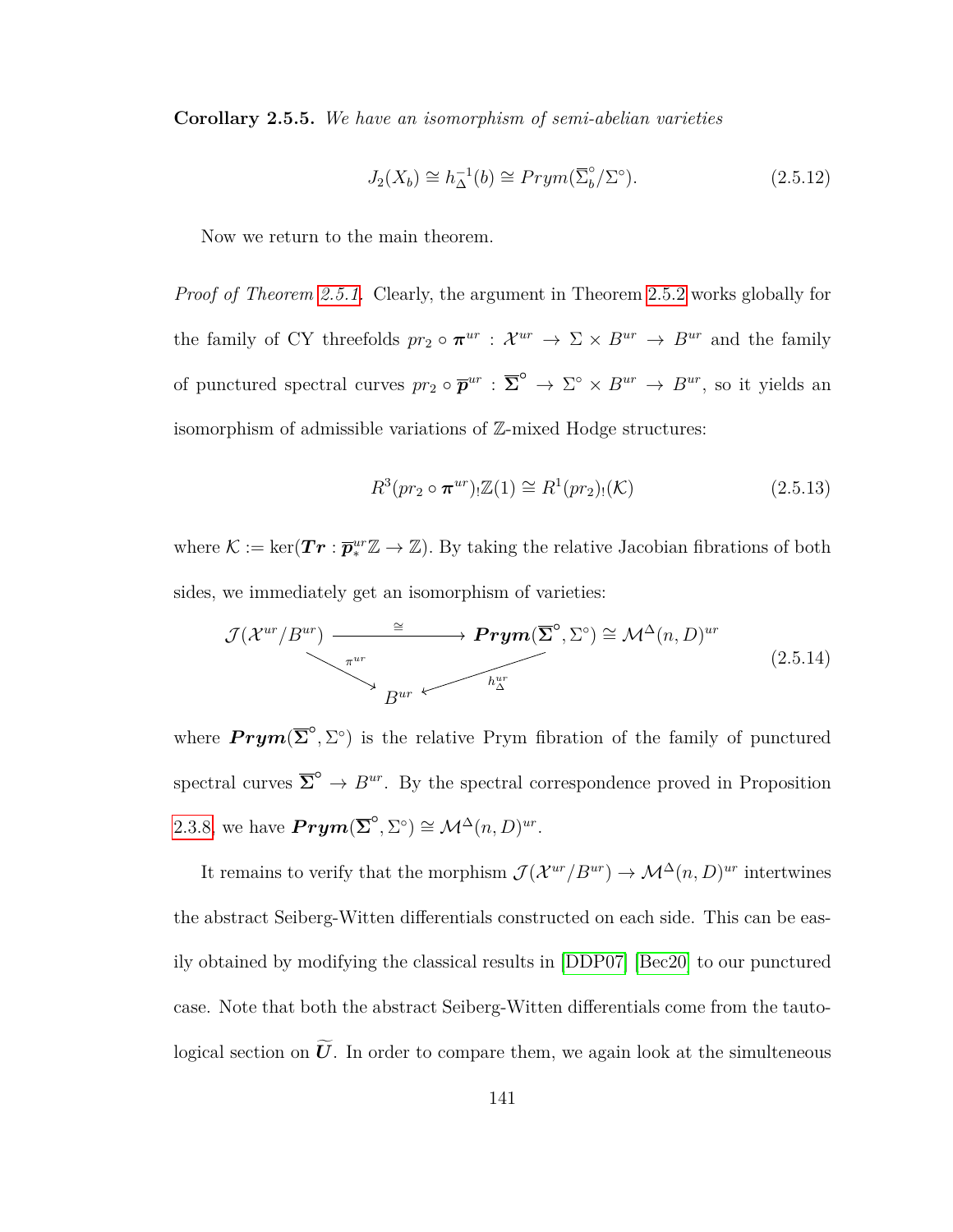resolution of  $S \to \mathfrak{t}/W$ :

$$
\widetilde{S} \longrightarrow S
$$
\n
$$
\downarrow \widetilde{\sigma} \qquad \downarrow \sigma
$$
\n
$$
\mathfrak{t} \longrightarrow \mathfrak{t}/W
$$
\n(2.5.15)

and recall that  $\tilde{\sigma}$  is  $C^{\infty}$ -trivial.

Taking a step further in [\(2.5.7\)](#page-145-3), we can glue all the maps in the simultaneous resolution diagram to a commutative diagram

$$
\widetilde{S}|_{\Sigma^{\circ}} \xrightarrow{\Psi} S|_{\Sigma^{\circ}}
$$
\n
$$
\downarrow \widetilde{\sigma}|_{\Sigma^{\circ}} \qquad \downarrow \sigma|_{\Sigma^{\circ}}
$$
\n
$$
\widetilde{U}|_{\Sigma^{\circ}} \xrightarrow{\phi|_{\Sigma^{\circ}}} U|_{\Sigma^{\circ}}
$$
\n
$$
(2.5.16)
$$

where  $S|_{\Sigma^{\circ}} := \textbf{Tot}(L|_{\Sigma^{\circ}} \times_{\mathbb{C}^*} S).$ 

The map  $\Psi$  induces an inclusion of cohomologies

$$
\Psi^* : \mathcal{H}^3((\mathcal{X}^\circ)^{ur}/B^{ur}, \mathbb{C}) \to \mathcal{H}^3((\widetilde{\mathcal{X}}^\circ)^{ur}/B^{ur}, \mathbb{C}) \tag{2.5.17}
$$

so that we can lift  $\lambda_{CY}^{\circ}$  to  $\widetilde{\mathcal{X}}^{\circ}$ . As both are induced from the tautological section on  $\widetilde{U}$ , under the following isomorphism

$$
\mathcal{H}^{3}((\widetilde{\mathcal{X}}^{\circ})^{ur}/B^{ur},\mathbb{C})\cong\mathcal{H}^{1}(\widetilde{\Sigma}^{\circ},\mathfrak{t})
$$

the two abstract Seiberg-Witten differentials  $\lambda_{CY}^{\circ}$  and  $\lambda_{\Delta}$  coincide [\[Bec20,](#page-154-0) Theorem 5.2.1].

 $\Box$ 

*Remark* 30*.* (Adjoint type) The above argument is easily applied to the adjoint case,  $PGL(n,\mathbb{C})$ , so that there is an isomorphism between (unordered) diagonally framed  $PGL(n,\mathbb{C})$ -Hitchin system and Calabi-Yau integrable system. On the Hitchin side,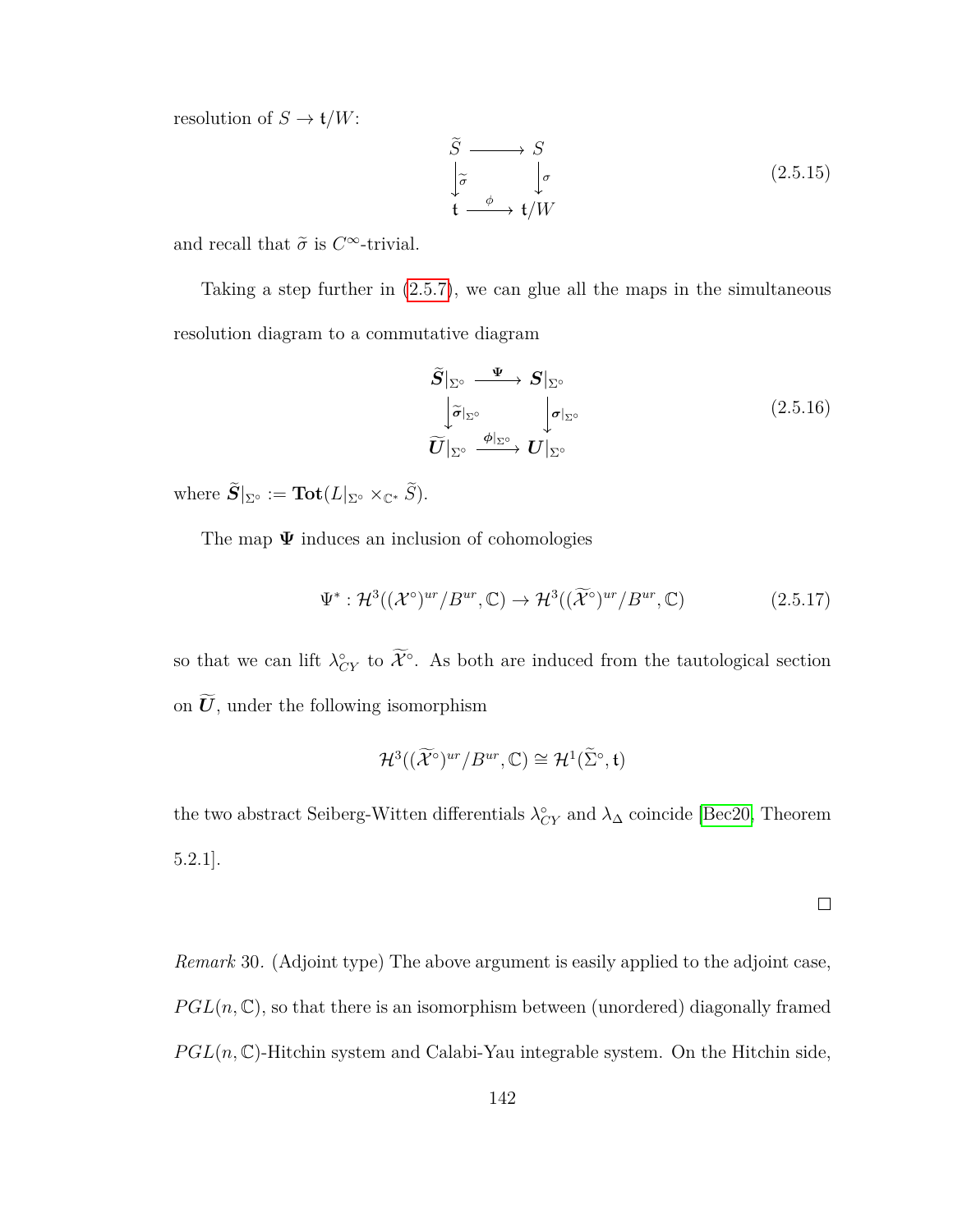we consider dual Prym sheaf  $K^{\vee}$ . The key is to construct the relevant family of semi-abelian varieties on the Calabi-Yau side as mentioned in Remark [29.](#page-138-0)

## **2.6 Appendix: Summary of Deligne's theory of 1-motives**

In [\[Del74\]](#page-156-0), Deligne gave a motivic description of variations of (polarized) Z-mixed Hodge structures of type {(−1*,* −1)*,*(−1*,* 0)*,*(0*,* −1)*,*(0*,* 0)}. We recall the arguments in [\[Del74\]](#page-156-0) and study the special case which is of main interest in this paper.

**Definition 2.6.1.** An 1-motive *M* over C consists of

- (1) *X* free abelian group of finite rank, a complex abelian variety *A*, and a complex affine torus T.
- (2) A complex semi-abelian variety *G* which is an extension of *A* by T.
- (3) A homomorphism  $u: X \to G$ .

<span id="page-150-0"></span>We will denote a 1-motive by  $(X, A, T, G, u)$  or  $M = [X \stackrel{u}{\rightarrow} G].$ 

**Proposition 2.6.2.** *The category of (polarizable) mixed Hodge structures of type* {(−1*,* −1)*,*(−1*,* 0)*,*(0*,* −1)*,*(0*,* 0)} *is equivalent to the category of 1-motives.*

*Proof.* Given a 1-motive *M*, Deligne constructed a mixed Hodge structure  $(T(M)_\mathbb{Z}, W, F)$ of type  $\{(-1, -1), (-1, 0), (0, -1), (0, 0)\}$  as follows. Define a lattice  $T(M)_{\mathbb{Z}}$  as the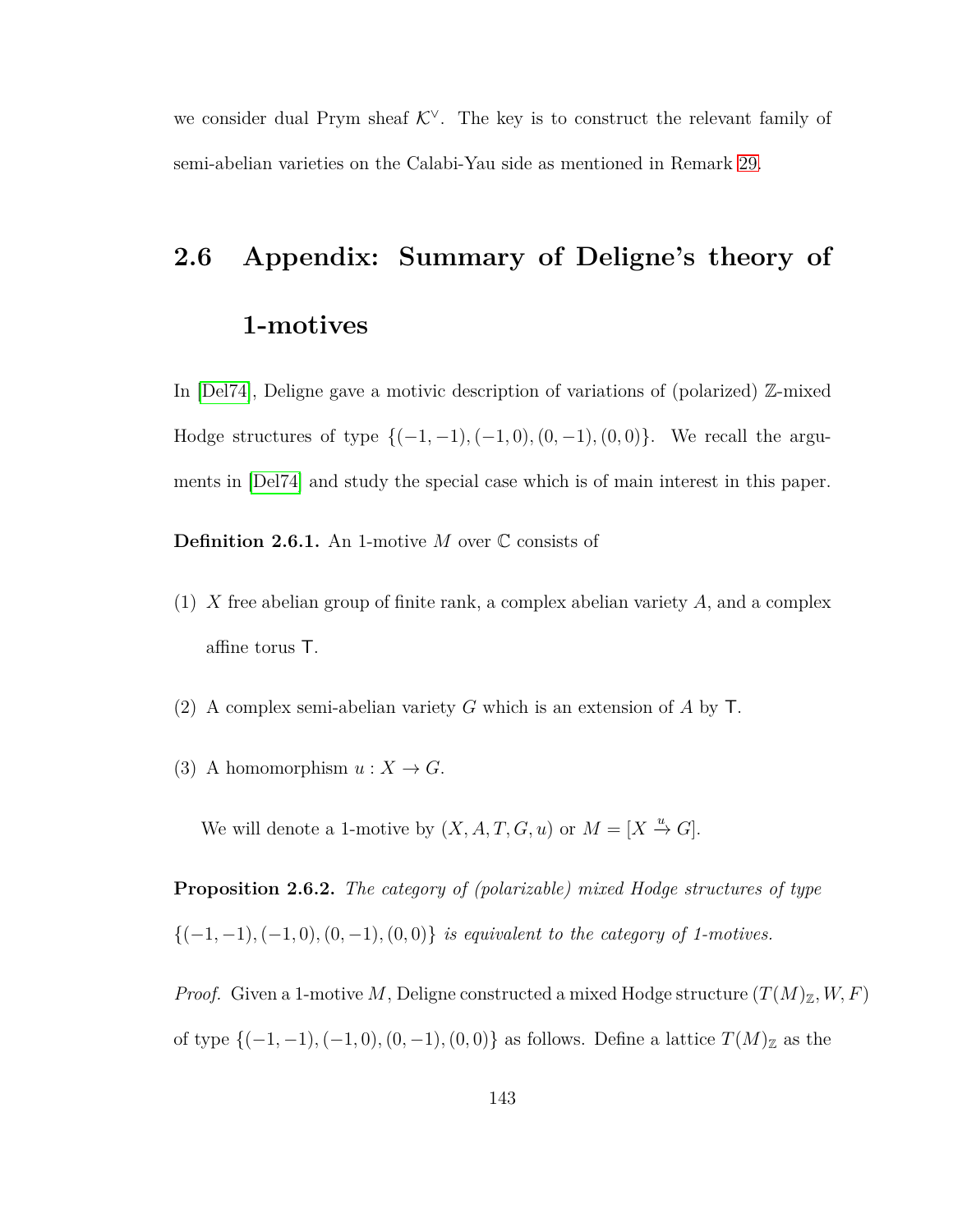fiber product

$$
T(M)_{\mathbb{Z}} \xrightarrow{\beta} X
$$
  
\n
$$
\downarrow^{\alpha} \qquad \downarrow^{\nu}
$$
  
\n
$$
Lie(G) \xrightarrow{\exp} G
$$
  
\n(2.6.1)

The weight filtration on  $T(M)_{\mathbb{Z}}$  is given by setting  $W_{-1}T(M)_{\mathbb{Z}} := H_1(G,\mathbb{Z}) =$  $\ker(\beta)$  and  $W_{-2}T(M)_{\mathbb{Z}} = H_1(T, \mathbb{Z})$ . Also, by linearly extending  $\alpha : T(M)_{\mathbb{Z}} \to$  $Lie(G)$  to  $\mathbb{C}$ , we define  $F^0(T(M)_{\mathbb{Z}}\otimes\mathbb{C}) := \ker(\alpha_{\mathbb{C}})$ . By construction  $\text{Gr}_{-1}^W(T(M)_{\mathbb{Z}}) =$  $H_1(A, \mathbb{Z})$  with the usual Hodge filtration and is therefore polarizable.

Conversely, if  $H := (H_{\mathbb{Z}}, W, F)$  is a mixed Hodge structure of the given type with  $\text{Gr}_{-1}^W(H_{\mathbb{Z}})$  polarizable, then one can construct a 1-motive by taking

- $(1)$   $A := \mathrm{Gr}_{-1}^W(H_{\mathbb{C}})/(F^0\mathrm{Gr}_{-1}^W(H_{\mathbb{C}}) + \mathrm{Gr}_{-1}^W(H_{\mathbb{Z}}))$
- $(2)$  **T** := Gr<sup>W</sup><sub>-2</sub>( $H_{\mathbb{C}}$ )/Gr<sup>W</sup><sub>-2</sub>( $H_{\mathbb{Z}}$ )

$$
(3) G := H_{\mathbb{C}}/(F^0 H_{\mathbb{C}} + H_{\mathbb{Z}})
$$

$$
(4) X := \mathrm{Gr}^W_0(H_{\mathbb{Z}})
$$

In particular, if *X* is trivial, the 1-motive *M* is equivalent to a semi-abelian variety *G*. By Proposition [2.6.2,](#page-150-0) we have an equivalence between the abelian category of semi-abelian varieties and the abelian category of (polarizable) Z-mixed Hodge structures of type {(−1*,* −1)*,*(−1*,* 0)*,*(0*,* −1)}.

*Example* 2.6.3*.* A typical example coming from geometry is the mixed Hodge structure on the first homology group of a punctured curve. Let *C* be a Riemann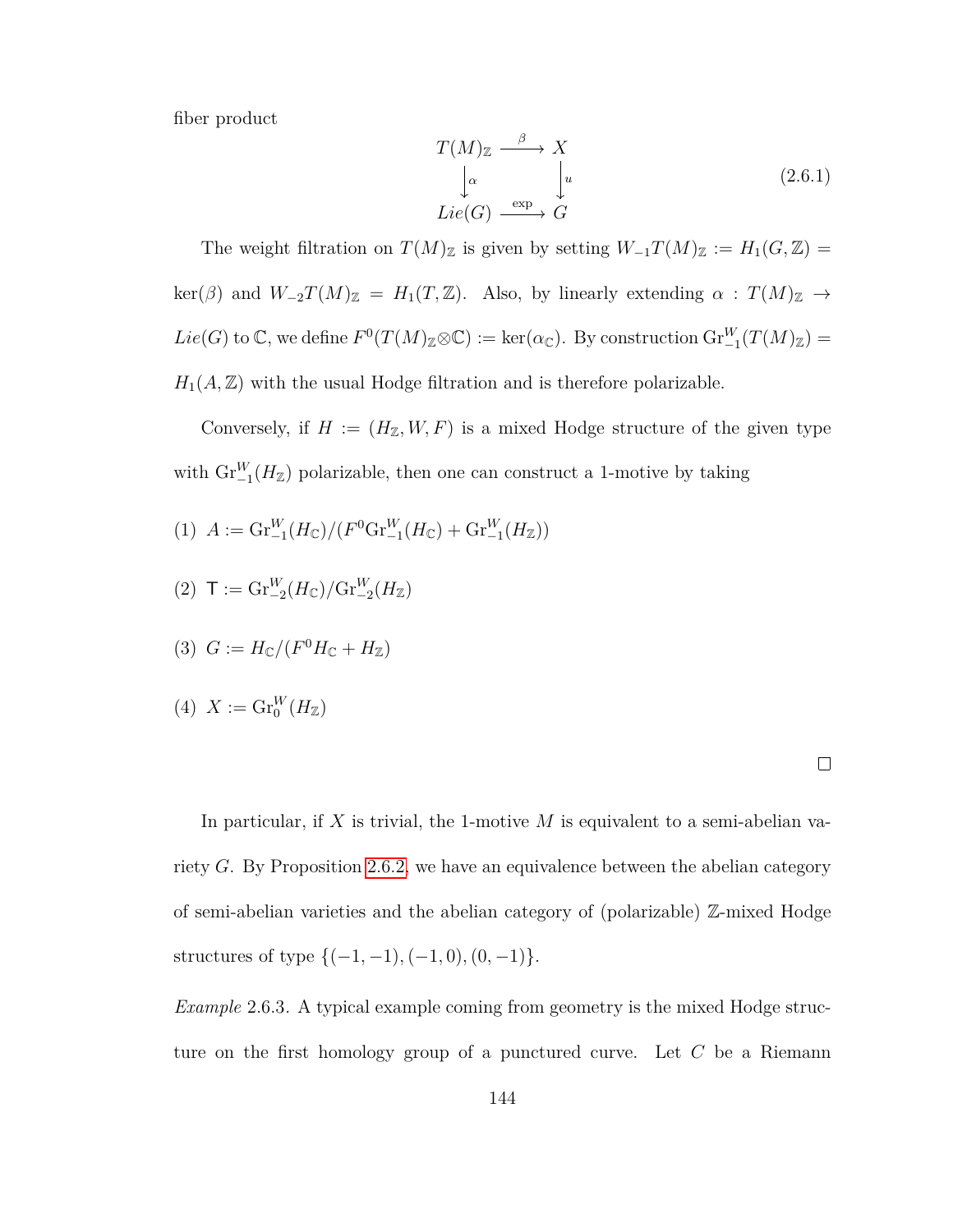surface and  $D \subset C$  be a reduced divisor. The first homology group  $H_{\mathbb{Z}} = H_1(C \setminus$ *D*,  $\mathbb{Z}$ ) carries a  $\mathbb{Z}$ -mixed Hodge structure of type  $\{(-1, -1), (-1, 0), (0, -1)\}$  where  $\mathrm{Gr}_{-1}^W(H_{\mathbb{C}}) = H_1(C, \mathbb{Z}) \otimes \mathbb{C}$ . Moreover, it admits a degenerate intersection pairing  $Q: H_{\mathbb{Z}} \times H_{\mathbb{Z}} \to \mathbb{Z}$  whose kernel is  $W_{-2}H_{\mathbb{C}} \cap H_{\mathbb{Z}}$ . Note that it induces a polarization on  $\text{Gr}_{-1}^W(H_{\mathbb{C}})$  and so gives rise to the type of object in proposition [2.6.2.](#page-150-0) In other words, we get a semi-abelian variety *G* by taking the Jacobian of  $(H_{\mathbb{Z}}, W_{\bullet}, F^{\bullet})$  as follows

$$
G := J(H) = H_{\mathbb{C}}/(F^0 H_{\mathbb{C}} + H_{\mathbb{Z}})
$$
  

$$
A := J_{\text{cpt}}(H) = \text{Gr}_{-1}^W H_{\mathbb{C}}/(Gr_{-1}^W F^0 H_{\mathbb{C}} + H_{\mathbb{Z}})
$$
  

$$
T := W_{-2} H_{\mathbb{C}}/W_{-2} H_{\mathbb{Z}}
$$

We call such integral mixed Hodge structure a *semi-polarized* Z*-mixed Hodge structure*. Moreover, consider the dual mixed Hodge structure  $H^{\vee}$  which is of type  $\{(0,1), (1,0), (1,1)\}$ . Geometrically it corresponds to the first cohomology  $H^1(C \setminus$ *D*) of the punctured Riemann surface  $C \setminus D$ . The associated Jacobian  $J(H^{\vee}) =$  $H_C^{\vee}/(F^1H_C^{\vee} + H_{\mathbb{Z}})$  is no longer a semi-abelian variety, but just a complex torus.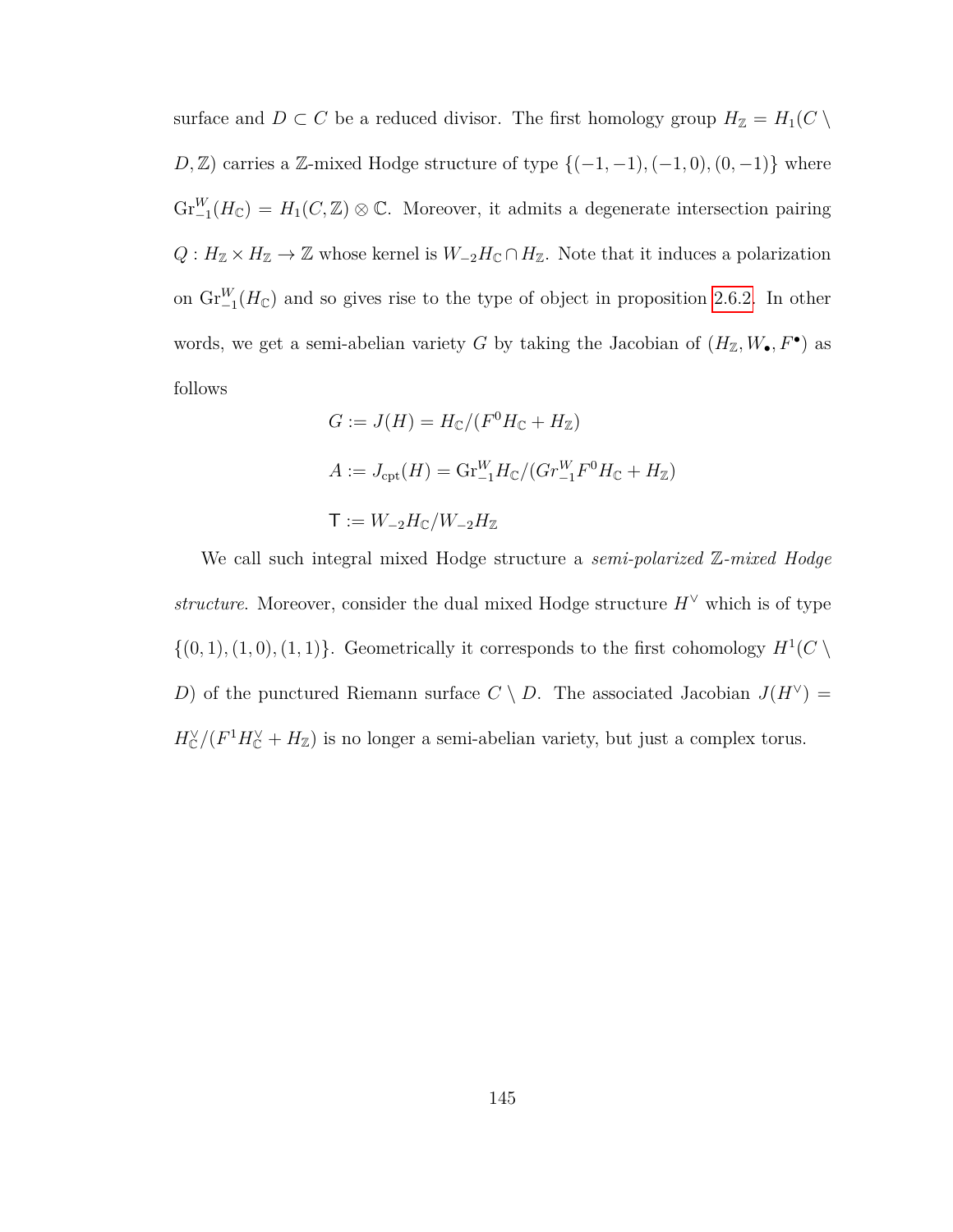## **Bibliography**

- [AHK14] L. B. Anderson, J. J. Heckman, and S. Katz. "T-branes and geometry". In: *Journal of High Energy Physics* 2014.5 (2014), p. 80.
- [AKO06] D. Auroux, L. Katzarkov, and D. Orlov. "Mirror symmetry for del Pezzo surfaces: vanishing cycles and coherent sheaves." In: *Invent. Math.* 166(3) (2006), pp. 537–582.
- [And+17] L. B. Anderson, J. J. Heckman, S. Katz, and L. P. Schaposnik. "T-Branes at the Limits of Geometry". In: *Journal of High Energy Physics* 2017.10 (2017), p. 58.
- [Ara05] D. Arapura. "The Leray spectral sequence is motivic". In: *Invent. Math.* 160.3 (2005), pp. 567–589.
- [AS] M. Abouzaid and P. Seidel. "Lefschetz fibration techniques in wrapped Floer cohomology". In: *In preparation* ().
- [Asp+09] P. Aspinwall, T. Bridgeland, A. Craw, M. Douglas, M. Gross, A. Kapustin, G. Moore, G. Segal, B. Szendr˝oi, and P. Wilson. "Dirichlet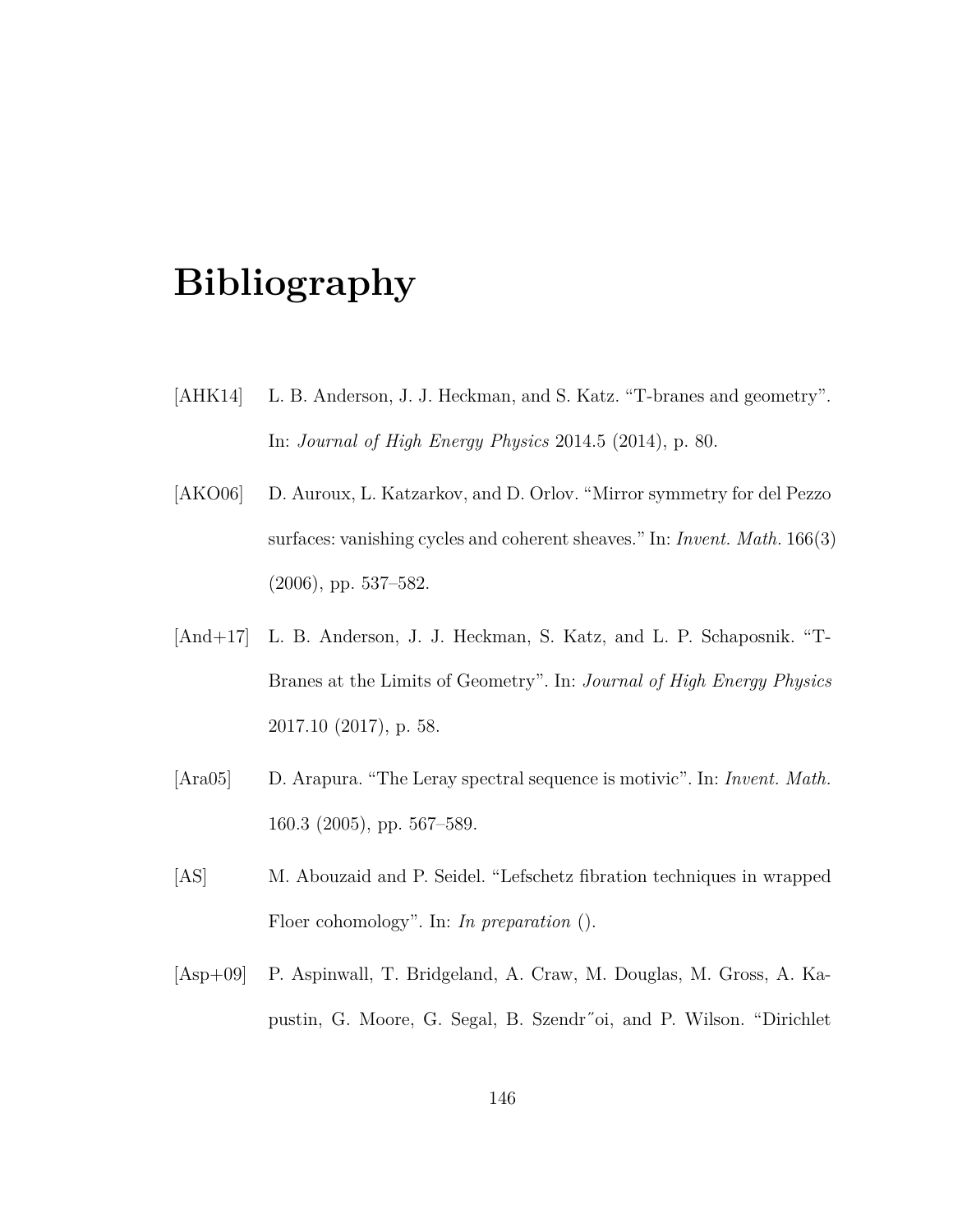branes and mirror symmetry". In: *volume 4 of Clay Mathematics Monographs*. American Mathematical Society, Providence, RI, 2009.

- [Aur07] D. Auroux. "Mirror symmetry and T-duality in the complement of an anticanonical divisor". In: *J. G¨okova Geom. Topol.* 1 (2007), pp. 51– 91.
- [Aur13] D. Auroux. "A beginner's introduction to Fukaya categories". In: *arxiv.org/abs/1301.70* (2013).
- [Bal+13] M. Ballard, C. Diemer, D. Favero, L. Katzarkov, and G. Kerr. "The Mori Program and Non-Fano Toric Homological Mirror Symmetry". In: *Transactions of the American Mathematical Society* 367.12 (2013).
- [BBD82] A. A. Beilinson, J. Bernstein, and P. Deligne. "Faisceaux pervers". In: *Paris: Société Mathématique de France.* 100 (1982).
- [BDW20] F. Beck, R. Donagi, and K. Wendland. "Folding of Hitchin systems and crepant resolutions". In: *International Mathematics Research Notices (to appear), arXiv preprint arXiv:2004.04245* (2020).
- [Bec19] F. Beck. "Calabi–Yau orbifolds over Hitchin bases". In: *Journal of Geometry and Physics* 136 (2019), pp. 14–30.
- <span id="page-154-0"></span>[Bec20] F. Beck. "Hitchin and Calabi-Yau integrable systems via variations of Hodge structures". In: *Q. J. Math.* 71.4 (2020), pp. 1345–1375. issn: 0033-5606.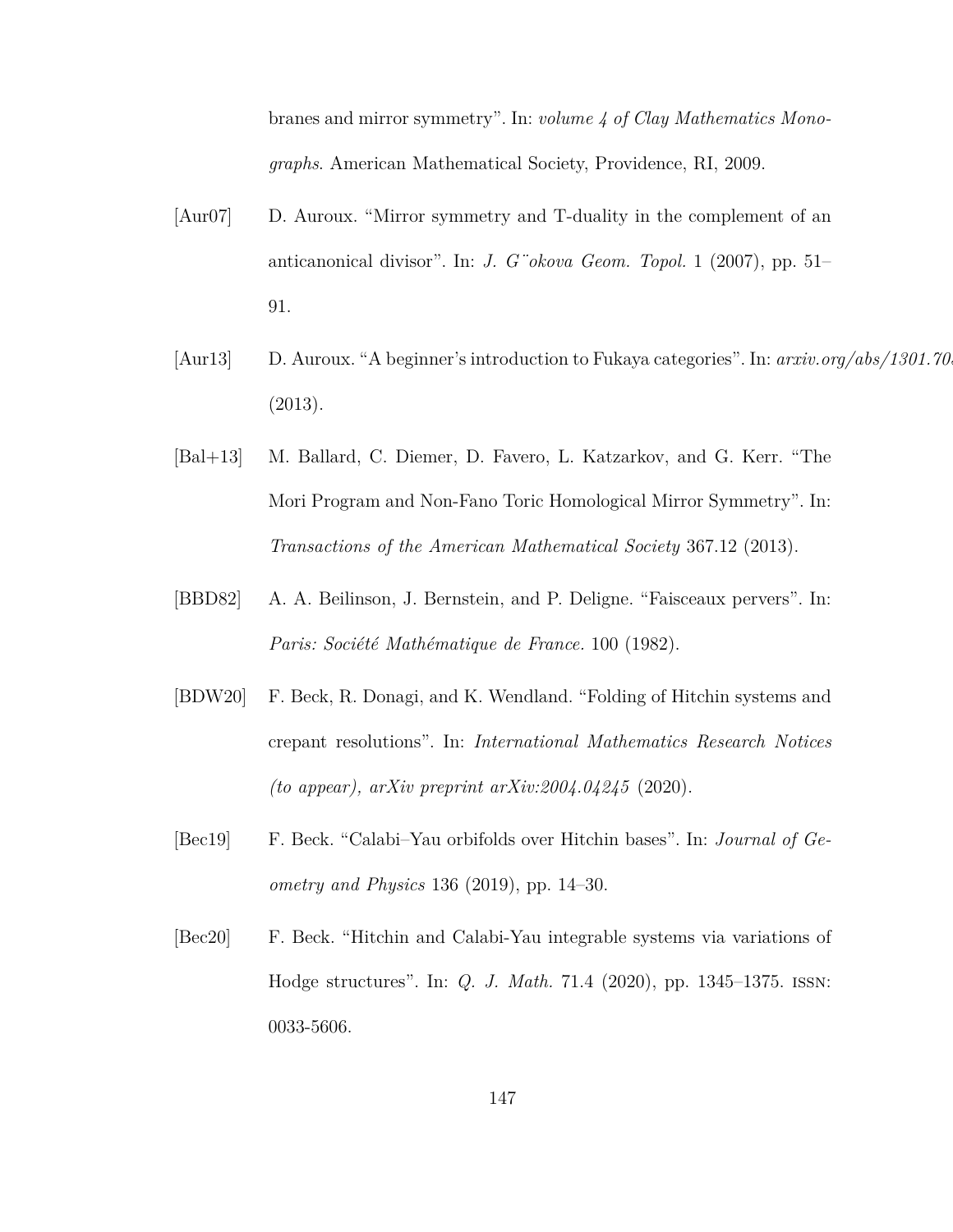- [BLP19] I. Biswas, M. Logares, and A. Peón-Nieto. "Symplectic geometry of a moduli space of framed Higgs bundles". In: *International Mathematics Research Notices* (Feb. 2019).
- [BLP20] I. Biswas, M. Logares, and A. Peón-Nieto. "Moduli Spaces of Framed G–Higgs Bundles and Symplectic Geometry". In: *Comm.Math.Physics* 376 (2020), pp. 1875–1908.
- [Car79] J. Carlson. "Extensions of mixed Hodge structures". In: *Journées de géométrie algébrique d'Angers* (1979), pp. 107–128.
- [CHM12] M. A. A. de Cataldo, T. Hausel, and L. Migliorini. "Topology of Hitchin systems and Hodge theory of character varieties: the case *A*1". In: *Annals of Mathematics* (2012), pp. 1329–1407.
- [CM10] M. A. A. de Cataldo and L. Migliorini. "The perverse filtration and the Lefschetz hyperplane theorem". In: *Ann.Math.* 171:3 (2010), pp. 2089– 2113.
- [CMS19] M. A. A. de Cataldo, D. Maulik, and J. Shen. "Hitchin fibrations, abelian surfaces, and the P= W conjecture". In: *arXiv preprint arXiv:1909.11885* (2019).
- <span id="page-155-0"></span>[DDP07] D. E. Diaconescu, R. Donagi, and T. Pantev. "Intermediate Jacobians and *ADE* Hitchin systems". In: *Math. Res. Lett.* 14.5 (2007), pp. 745– 756.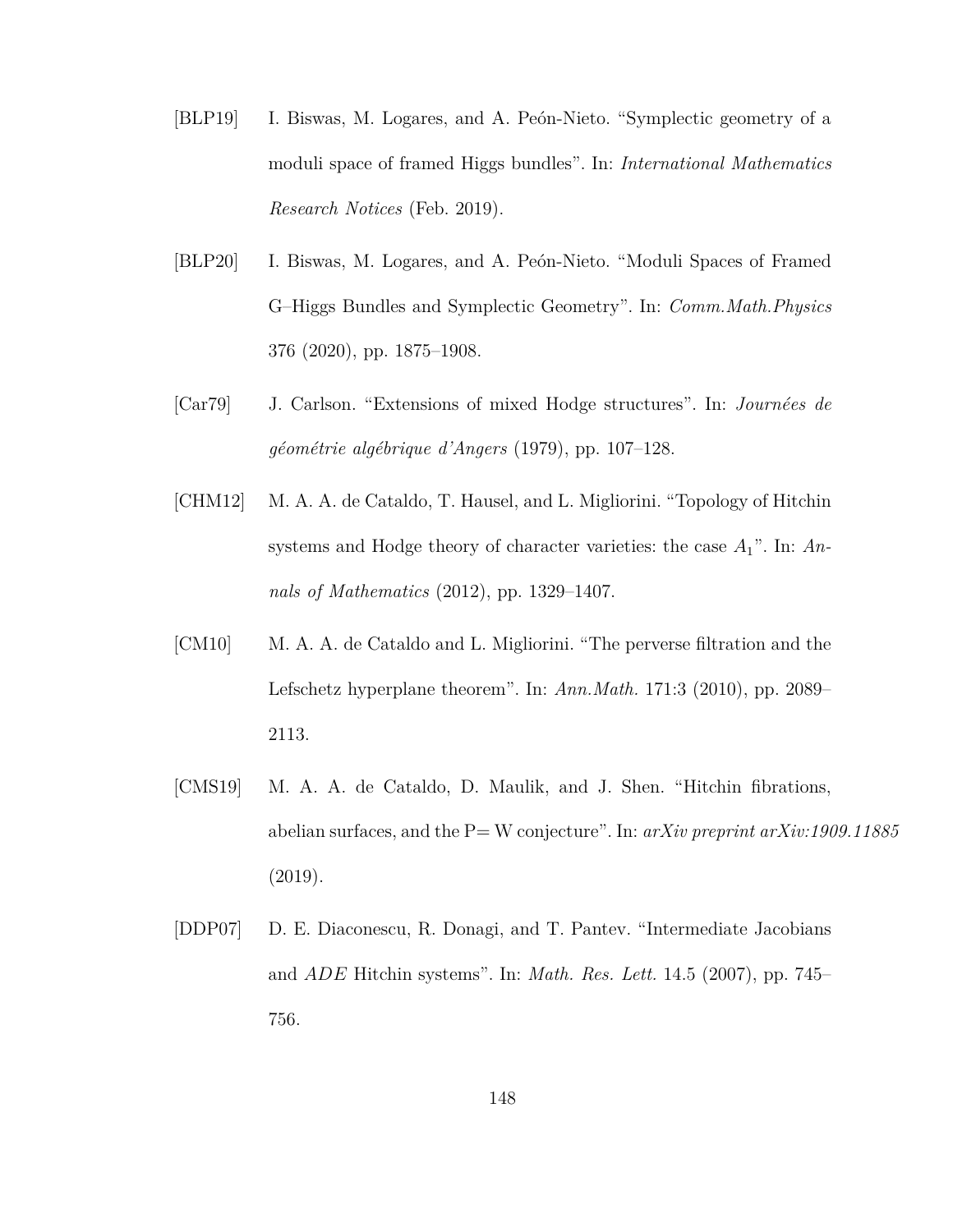- [De 09] M. A. A. De Cataldo. "The standard filtration on cohomology with compact supports with an appendix on the base change map and the Lefschetz hyperplane theorem". In: *Contemporary Mathematics* 496 (2009), p. 199.
- <span id="page-156-0"></span>[Del74] P. Deligne. "Théorie de Hodge: III". In: *Publications Mathématiques de l'IHÉS*. Vol. 44. 1974, pp. 5–77.
- [DG02] R. Donagi and D. Gaitsgory. "The gerbe of Higgs bundles". In: *Transform. Groups* 7(2) (2002), pp. 109–153.
- [DI87] P. Deligne and L. Illusie. "Rel'evements modulo p2 et d´ecomposition du complexe de de Rham". In: *Invent. Math.* 89(2) (1987), pp. 247–270.
- [Dia+06] D.-E. Diaconescu, R. Dijkgraaf, R. Donagi, C. Hofman, and T. Pantev. "Geometric transitions and integrable systems". In: *Nuclear Physics B* 752.3 (2006), pp. 329–390.
- [DM96a] R. Donagi and E. Markman. "Cubics, integrable systems, and Calabi-Yau threefolds". In: *Proceedings of the Hirzebruch 65 Conference on Algebraic Geometry (Ramat Gan, 1993)*. Vol. 9. Israel Math. Conf. Proc. Bar-Ilan Univ., Ramat Gan, 1996, pp. 199–221.
- [DM96b] R. Donagi and E. Markman. "Spectral covers, algebraically completely integrable, Hamiltonian systems, and moduli of bundles". In: *Integrable systems and quantum groups*. Springer, 1996, pp. 1–119.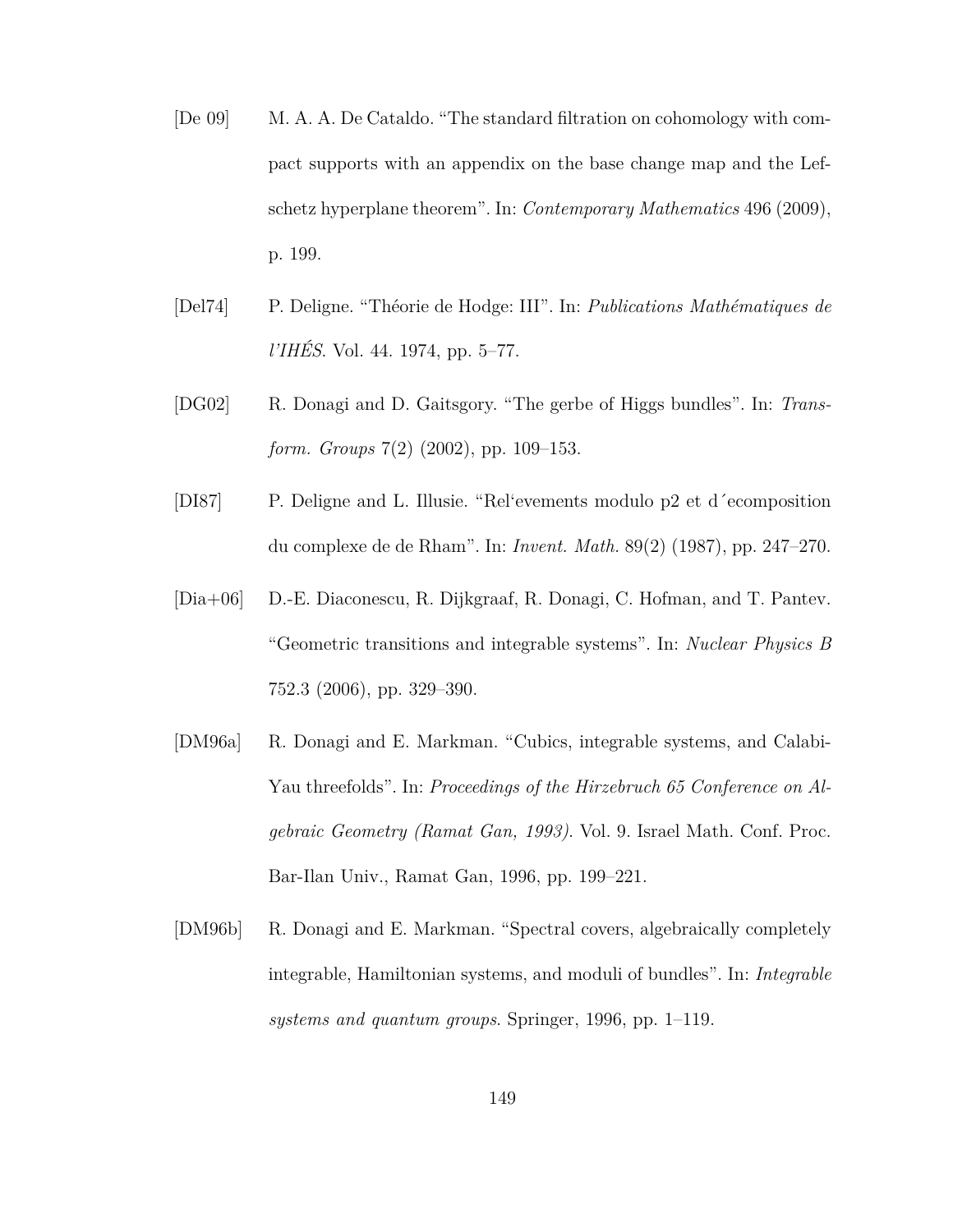- <span id="page-157-0"></span>[Don93] R. Donagi. "Decomposition of spectral covers". In: *Astérisque* 218 (1993), pp. 145–175.
- [Don97] R. Donagi. "Seiberg-Witten integrable systems". In: *Proc. Sympos. Pure Math.* 62 (1997), pp. 3–43.
- [DP12] R. Donagi and T. Pantev. "Langlands duality for Hitchin systems". In: *Invent. Math.* 189(3) (2012), pp. 653–735.
- [ESY17] H. Esnault, C. Sabbah, and J.-D. Yu. "*E*1-degeneration of the irregular Hodge filtration". In: *J. reine. angew. Math.* 729 (2017), pp. 171–227.
- [Fuk+09] K. Fukaya, Y.-G. Oh, H. Ohta, and K. Ono. "Lagrangian Intersection Floer Theory Anomaly and Obstruction, Part II". In: *Studies in Advanced Mathematics*. AMS/IP, 2009.
- [Gan13] S. Ganatra. "Symplectic cohomology and duality for the wrapped Fukaya category". In: *ArXiv preprint arXiv:1304.7312* (2013).
- [GJS02] V. Guillemin, L. Jeffrey, and R. Sjamaar. "Seiberg-Witten integrable systems". In: *Trans. Groups* 7 (2002), pp. 155–185.
- [GM80] M. Goresky and R. MacPherson. "Intersection homology theory". In: *Topology* 19.2 (1980), pp. 135–162.
- [GM83] M. Goresky and R. MacPherson. "Intersection homology theory. II". In: *Inventiones Mathematicae* 72.1 (1983), pp. 77–129.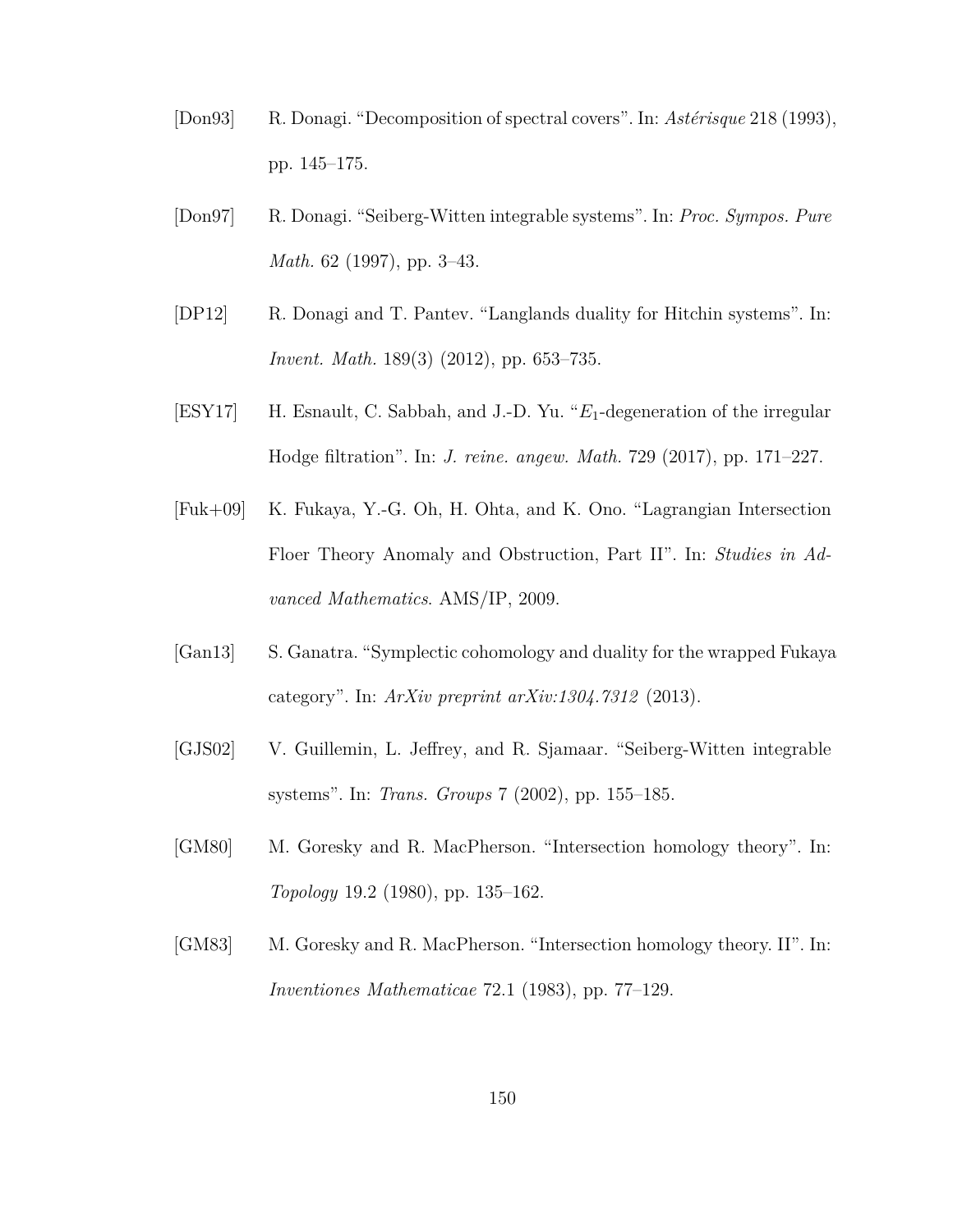- [Gro+18] M. Gross, P. Hacking, S. Keel, and M. Kontsevich. "Canonical bases for cluster algebras". In: *J. Amer. Math. Soc.* 31 (2018), pp. 497–608.
- [HHP10] C. Hertling, L. Hoevenaars, and H. Posthuma. "Frobenius manifolds, projective special geometry and Hitchin systems". In: *J. Reine Angew. Math.* 649 (2010), pp. 117–165.
- [Hit87a] N. Hitchin. "Stable bundles and integrable systems". In: *Duke mathematical journal* 54.1 (1987), pp. 91–114.
- [Hit87b] N. Hitchin. "The self-duality equations on a Riemann surface". In: *Proceedings of the London Mathematical Society* 3.1 (1987), pp. 59–126.
- [HKP18] A. Harder, L. Katzarkov, and V. Przyjalkowski. "P=W phenomena". In: *arXiv preprint arXiv:1905.08706* (2018).
- [HKR62] G. Hochschild, B. Kostant, and A. Rosenberg. "Differential forms on regular affine algebras". In: *Transactions AMS* 102.3 (1962), pp. 383– 408.
- [Hor+03] K. Hori, S. Katz, A. Klemm, R. Pandharipande, R. Thomas, C. Vafa, R. Vakil, and E. Zaslow. "Mirror symmetry". In: *volume 1 of Clay Mathematics Monographs*. American Mathematical Society, Providence, RI, 2003.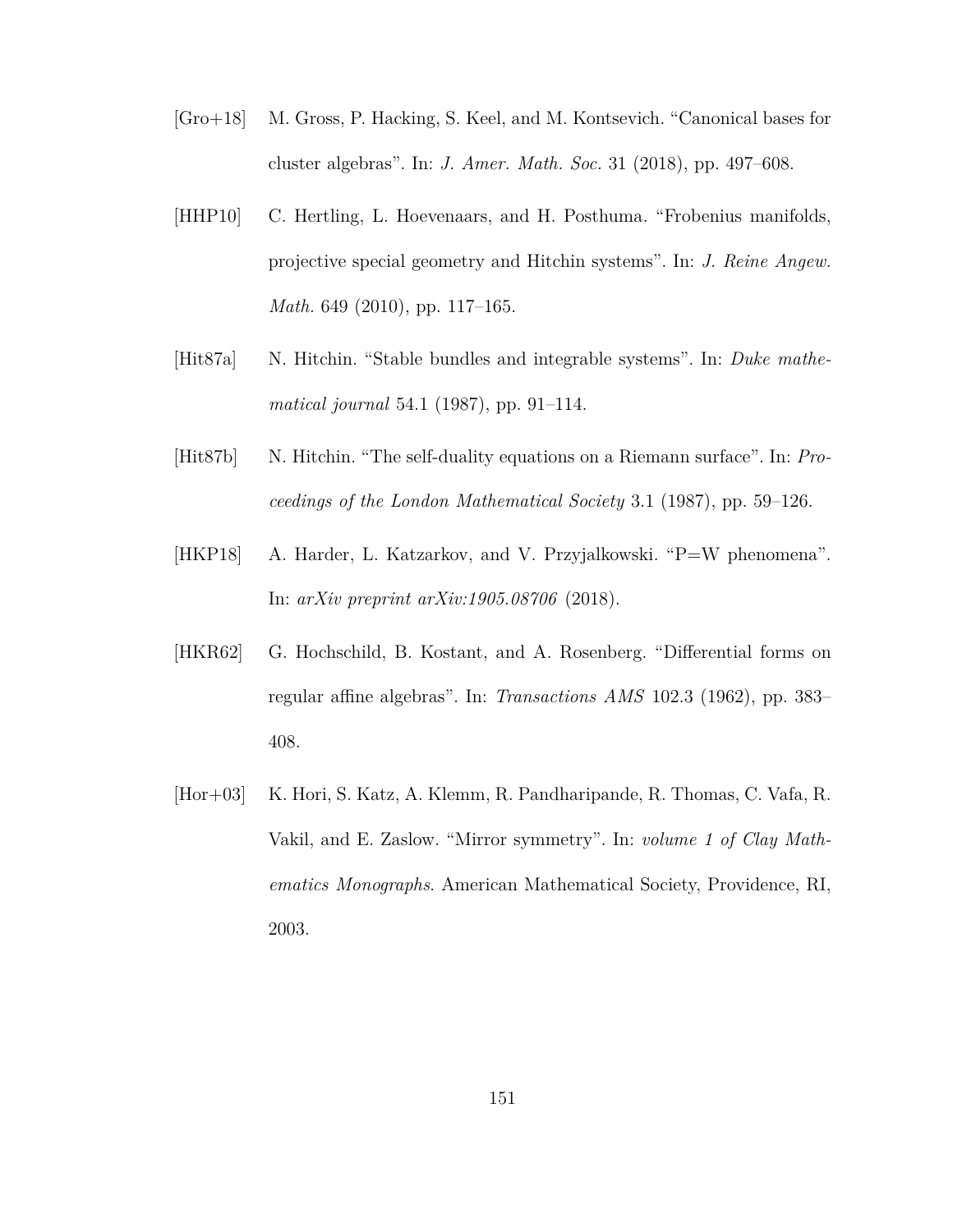- [HT03] T. Hausel and M. Thaddeus. "Mirror symmetry, Langlands duality, and the Hitchin system". In: *Inventiones Mathematicae* 153.1 (July 2003), pp. 197–229. issn: 1432-1297.
- [Kel99] B. Keller. "On the cyclic homology of exact categories". In: *J. Pure Appl. Algebra* 136.1 (1999), pp. 1–56.
- [KKP08] L. Katzarkov, M. Kontsevich, and T. Pantev. "Hodge theoretic aspects of mirror symmetry". In: *Proc. Sympos. Pure Math*. Vol. 78. Amer. Math. Soc., Providence, RI, 2008, pp. 87–174.
- [KKP17] L. Katzarkov, M. Kontsevich, and T. Pantev. "Bogomolov–Tian–Todorov theorems for Landau–Ginzburg models". In: *J. Differential Geom.* 105  $(2017)$ , pp. 55–117.
- [KM92] S. Katz and D. R. Morrison. "Gorenstein threefold singularities with small resolutions via invariant theory for Weyl groups". In: *J. Algebraic Geom.* 1.3 (1992), pp. 449–530.
- [Kon95] M. Kontsevich. "Homological algebra of mirror symmetry". In: *In Proceedings of the International Congress of Mathematicians (Z¨urich, 1994)* Vol. 1, 2 (1995), pp. 120–139.
- [KPH19] L. Katzarkov, V. Przyjalkowski, and A. Harder. "Filtrations on Cohomology and Mirror Symmetry". In: *Unpublished* (2019).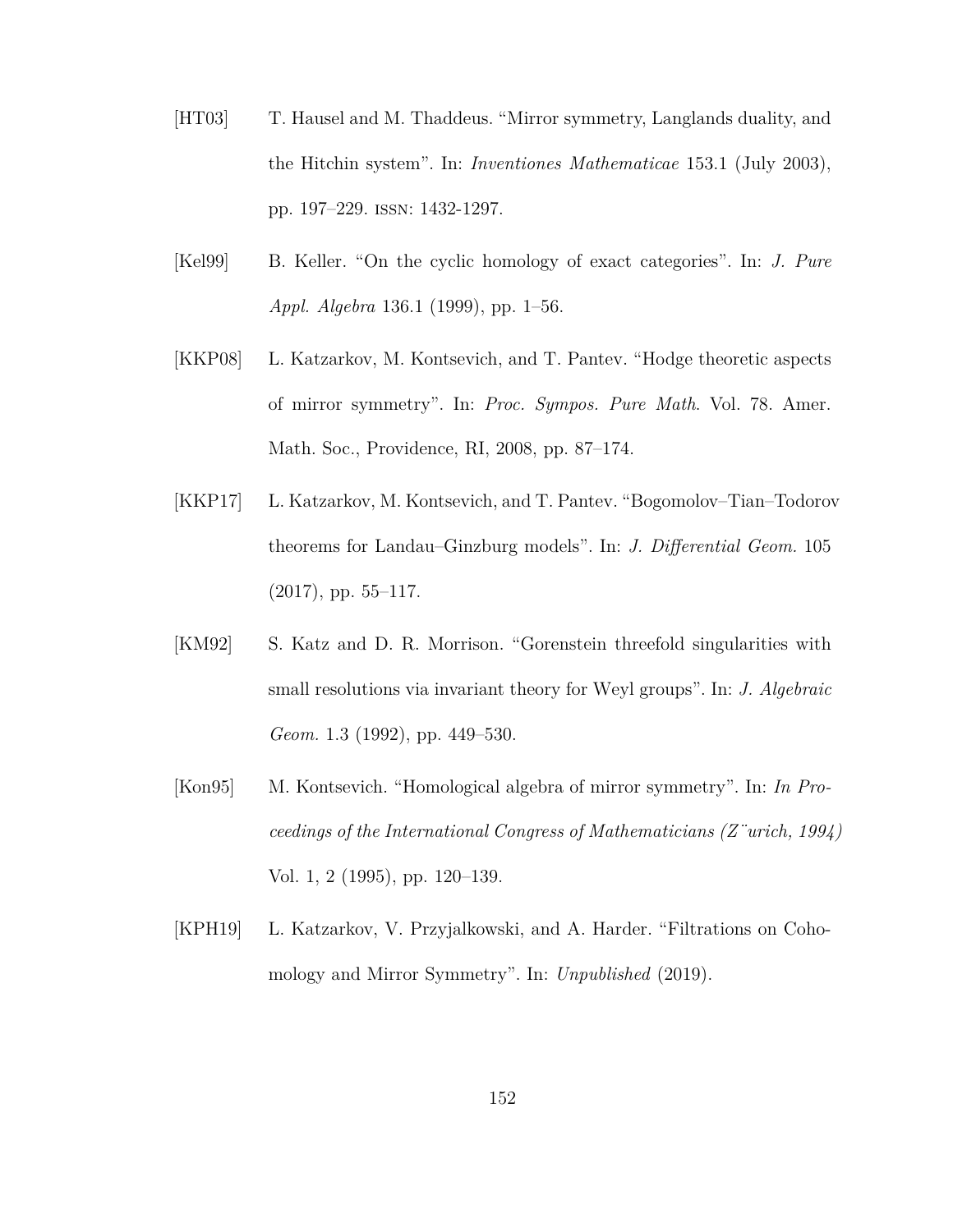- [KS06] M. Kashiwara and P. Schapira. "Categories and Sheaves". In: *Grundlehren der Mathematischen Wissenschaften*. Springer, 2006, p. 495.
- [KS14] M. Kontsevich and Y. Soibelman. "Wall-crossing structures in Donaldson– Thomas invariants, integrable systems and mirror symmetry". In: *Homological mirror symmetry and tropical geometry*. Springer, 2014, pp. 197– 308.
- [KW07] A. Kapustin and E. Witten. "Electric-magnetic duality and the geometric Langlands program". In: *Communications in Number Theory and Physics* 1.1 (2007), pp. 1–236. issn: 1931-4531.
- [LL] J.-c. Lee and S. Lee. "Geometry of relatively framed *G*-Higgs bundles". In preparation.
- [LL20] J.-c. Lee and S. Lee. "Semi-polarized meromorphic Hitchin and Calabi-Yau integrable systems". arxiv.org/abs/2010.15812. 2020.
- [Mar94] E. Markman. "Spectral curves and integrable systems". In: *Compositio mathematica* 93.3 (1994), pp. 255–290.
- [Ngô06] B. C. Ngô. "Fibration de Hitchin et endoscopie". In: *Inventiones mathematicae* 164.2 (2006), pp. 399–453.
- [Ngô10] B. C. Ngô. "Le lemme fondamental pour les algebres de Lie". In: *Publications Mathématiques de l'IHÉS* 111.1 (2010), pp. 1–169.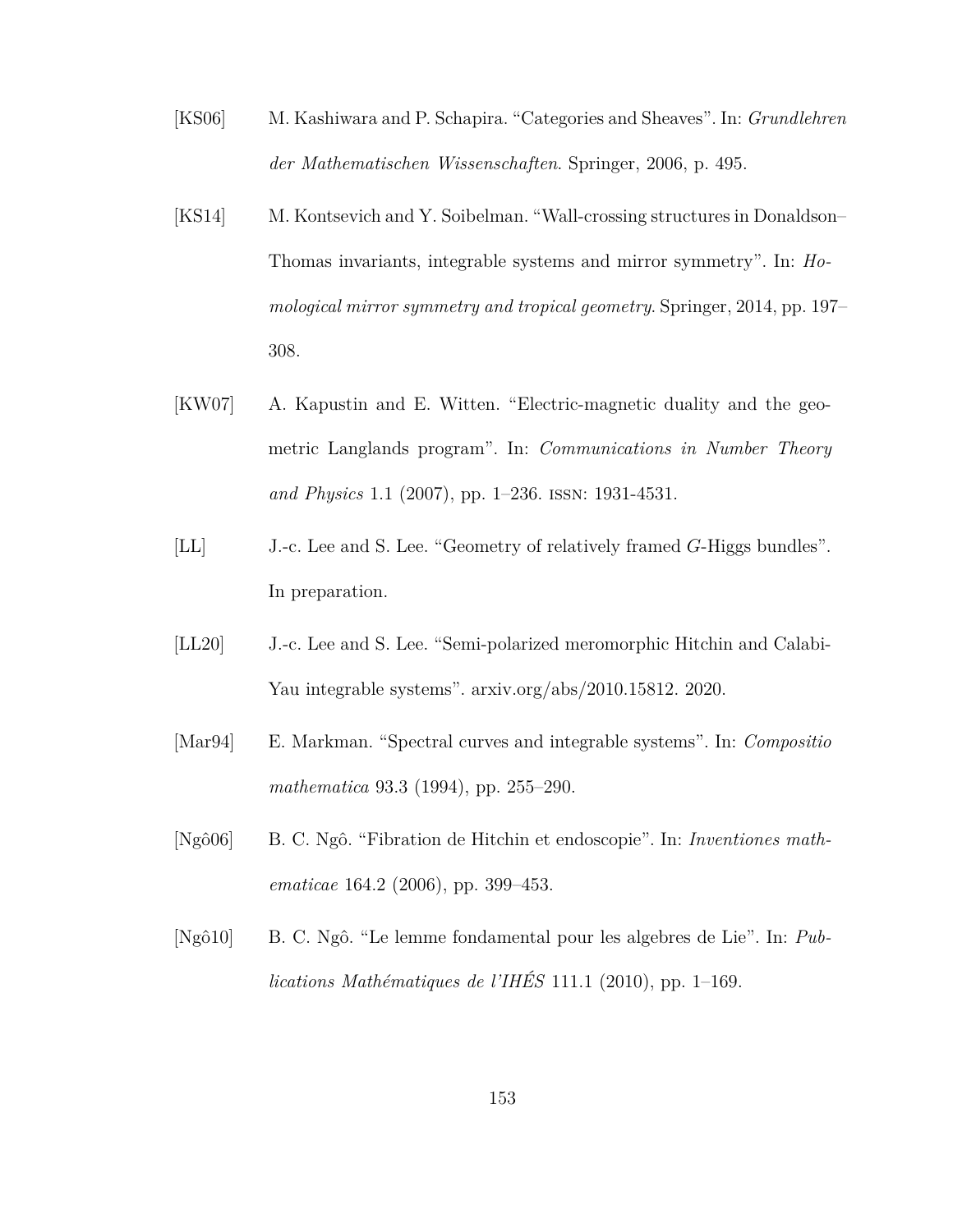- [PS08] C. A. Peters and J. H. Steenbrink. *Mixed Hodge structures*. Vol. 52. Springer Science & Business Media, 2008.
- [PS15] V. Przyjalkowski and C. Shramov. "On Hodge Numbers of Complete Intersections and Landau–Ginzburg Models". In: *International Mathematics Research Notices* 2015.21 (2015), pp. 11302–11332.
- [Sei08] P. Seidel. "*A*∞-subalgebras and natural transformations". In: *Homology Homotopy Appl.* 2 (2008), pp. 83–114.
- [Sei12] P. Seidel. "Fukaya *A*∞-structures associated to Lefschetz fibrations". In: *I. J. Symplectic Geom.* 10(3) (2012), pp. 325–388.
- [Sha18] Y. Shamoto. "Hodge–Tate Conditions for Landau–Ginzburg Models". In: *European Mathematical Society* 54.3 (2018), pp. 469–515.
- [Sim94a] C. T. Simpson. "Moduli of representations of the fundamental group of a smooth projective variety I". In: *Publications Mathématiques de l'Institut des Hautes Études Scientifiques* 79.1 (1994), pp. 47–129.
- [Sim94b] C. T. Simpson. "Moduli of representations of the fundamental group of a smooth projective variety. II". In: *Publications Mathématiques de l'Institut des Hautes Études Scientifiques* 80 (1994), pp. 5–79.
- <span id="page-161-0"></span>[Slo80] P. Slodowy. *Four lectures on simple groups and singularities*. Mathematical Institute, Rijksuniversiteit, 1980.